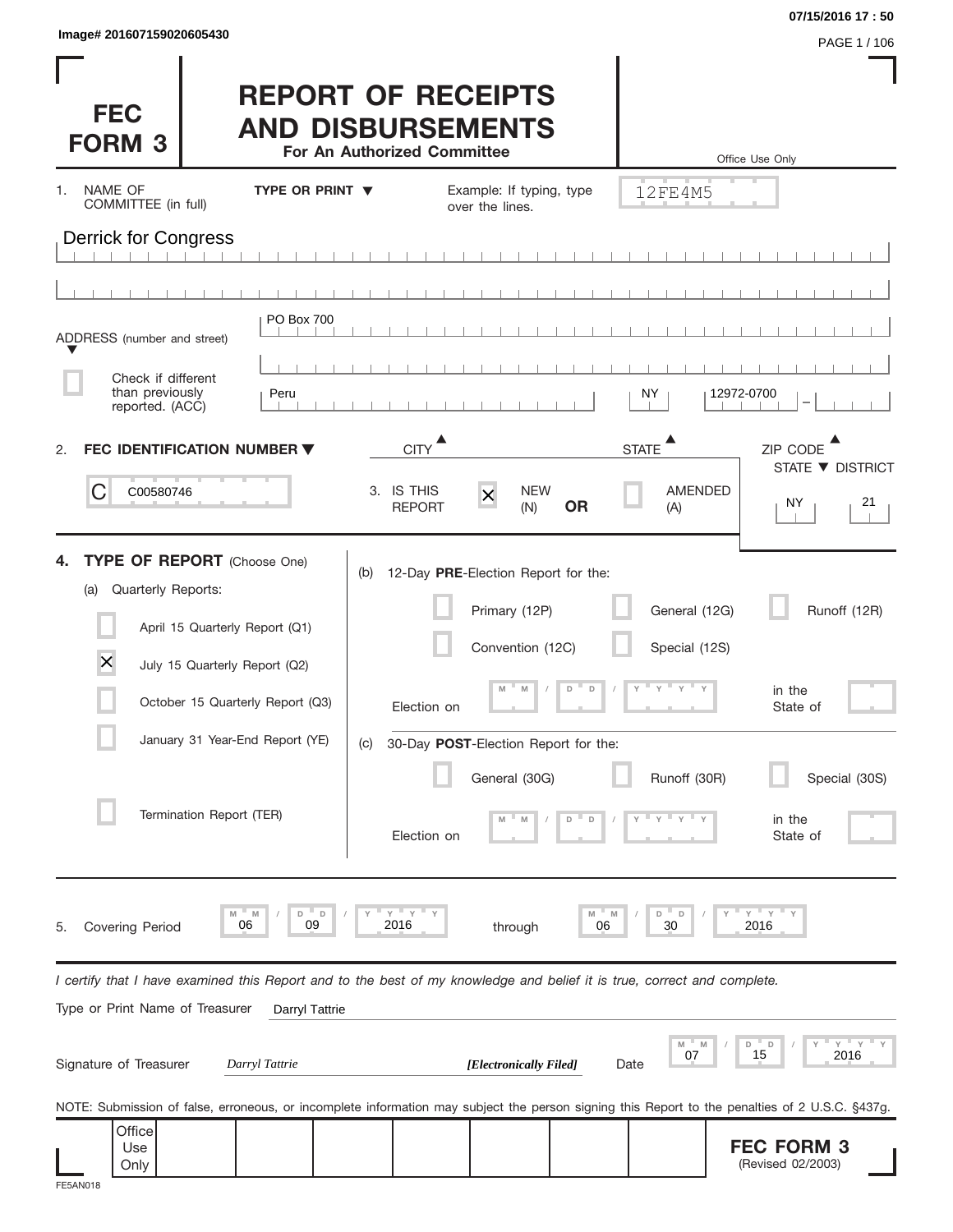|    |     | Image# 201607159020605431                                                                           |                                                            |                                                     |
|----|-----|-----------------------------------------------------------------------------------------------------|------------------------------------------------------------|-----------------------------------------------------|
|    |     | FEC Form 3 (Revised 02/2003)                                                                        | <b>SUMMARY PAGE</b><br>of Receipts and Disbursements       | PAGE 2 / 106                                        |
|    |     | Write or Type Committee Name<br><b>Derrick for Congress</b>                                         |                                                            |                                                     |
|    |     | M<br>Report Covering the Period:<br>From:                                                           | $Y$ $Y$ $Y$<br>M<br>D<br>D<br>Y<br>06<br>09<br>2016<br>To: | $Y = Y + Y$<br>D<br>D<br>M<br>M<br>30<br>2016<br>06 |
| 6. |     | Net Contributions (other than loans)                                                                | <b>COLUMN A</b><br><b>This Period</b>                      | <b>COLUMN B</b><br><b>Election Cycle-to-Date</b>    |
|    | (a) | <b>Total Contributions</b><br>(other than loans) (from Line 11(e))                                  | 190046.64                                                  | 673656.54                                           |
|    | (b) | <b>Total Contribution Refunds</b>                                                                   | 0.00                                                       | 450.00                                              |
|    | (C) | Net Contributions (other than loans)<br>(subtract Line 6(b) from Line 6(a))                         | 190046.64                                                  | 673206.54                                           |
| 7. |     | Net Operating Expenditures                                                                          |                                                            |                                                     |
|    | (a) | <b>Total Operating Expenditures</b>                                                                 | 21580.25                                                   | 228745.63                                           |
|    | (b) | Total Offsets to Operating<br>Expenditures (from Line 14)                                           | 0.00                                                       | 1057.83                                             |
|    | (C) | Net Operating Expenditures<br>(subtract Line 7(b) from Line 7(a))                                   | 21580.25                                                   | 227687.80                                           |
| 8  |     | Cash on Hand at Close of<br>Reporting Period (from Line 27)                                         | 445518.74                                                  |                                                     |
| 9. |     | Debts and Obligations Owed TO<br>the Committee (Itemize all on<br>Schedule C and/or Schedule D)     | 0.00                                                       |                                                     |
|    |     | 10. Debts and Obligations Owed BY<br>the Committee (Itemize all on<br>Schedule C and/or Schedule D) | 7500.00                                                    |                                                     |

## **For further information contact:**

Federal Election Commission 999 E Street, NW Washington, DC 20463

> Toll Free 800-424-9530 Local 202-694-1100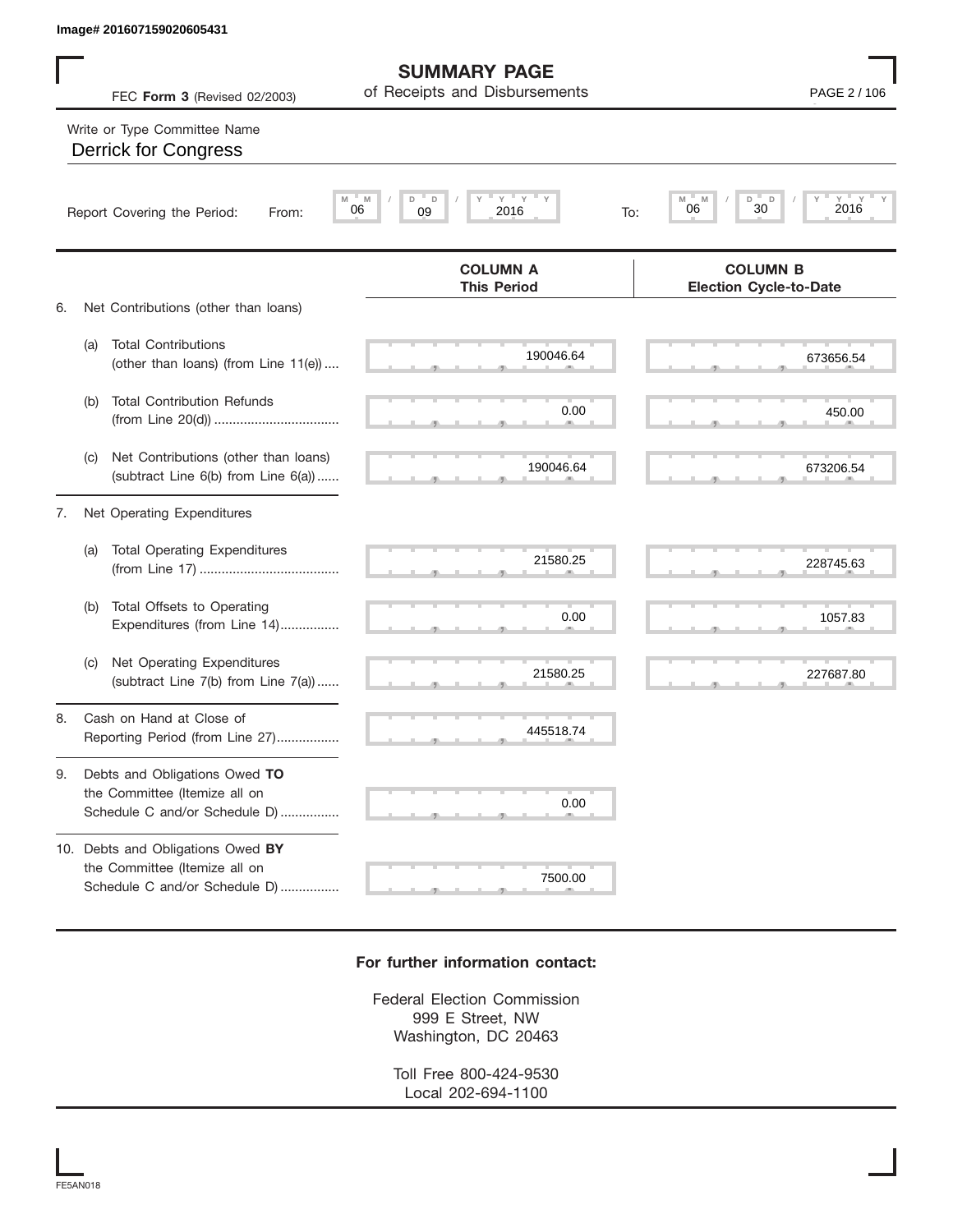| Image# 201607159020605432                                            |                                                            |                                                  |
|----------------------------------------------------------------------|------------------------------------------------------------|--------------------------------------------------|
|                                                                      | <b>DETAILED SUMMARY PAGE</b>                               |                                                  |
| FEC Form 3 (Revised 12/2003)                                         | of Receipts                                                | PAGE 3/106                                       |
| Write or Type Committee Name                                         |                                                            |                                                  |
| <b>Derrick for Congress</b>                                          |                                                            |                                                  |
|                                                                      |                                                            |                                                  |
| Report Covering the Period:<br>From:                                 | $Y$ $Y$ $Y$<br>M<br>M<br>D<br>D<br>06<br>09<br>2016<br>To: | $Y$ $Y$ $Y$ $Y$<br>M<br>D<br>30<br>06<br>2016    |
| <b>I. RECEIPTS</b>                                                   | <b>COLUMN A</b><br><b>Total This Period</b>                | <b>COLUMN B</b><br><b>Election Cycle-to-Date</b> |
| 11. CONTRIBUTIONS (other than loans) FROM:                           |                                                            |                                                  |
| Individuals/Persons Other Than<br>(a)<br><b>Political Committees</b> |                                                            |                                                  |
| Itemized (use Schedule A)<br>(i)                                     | 154792.21                                                  | 521288.30                                        |
| (ii)                                                                 | 9449.43                                                    | 72530.44                                         |
| (iii) TOTAL of contributions<br>from individuals                     | 164241.64                                                  | 593818.74                                        |
| Political Party Committees<br>(b)                                    | 4805.00                                                    | 5345.53                                          |
| <b>Other Political Committees</b><br>(c)                             | 21000.00                                                   | 74492.27                                         |
|                                                                      |                                                            |                                                  |
| (d)<br>TOTAL CONTRIBUTIONS                                           | 0.00                                                       | 0.00                                             |
| (e)<br>(other than loans)                                            |                                                            |                                                  |
| (add Lines 11(a)(iii), (b), (c), and (d))                            | 190046.64                                                  | 673656.54                                        |
| 12. TRANSFERS FROM OTHER                                             |                                                            |                                                  |
| AUTHORIZED COMMITTEES                                                | 0.00                                                       | 0.00                                             |
| 13. LOANS:                                                           |                                                            |                                                  |
| Made or Guaranteed by the<br>(a)                                     | 0.00                                                       | 0.00                                             |
|                                                                      |                                                            |                                                  |
| (b)                                                                  | 0.00                                                       | 0.00                                             |
| <b>TOTAL LOANS</b><br>(c)<br>(add Lines 13(a) and (b))               | 0.00                                                       | 0.00                                             |
|                                                                      |                                                            |                                                  |
| 14. OFFSETS TO OPERATING<br><b>EXPENDITURES</b>                      |                                                            |                                                  |
| (Refunds, Rebates, etc.)                                             | 0.00                                                       | 1057.83                                          |
| 15. OTHER RECEIPTS                                                   |                                                            |                                                  |
|                                                                      | 0.00                                                       | 0.00                                             |
| 16. TOTAL RECEIPTS (add Lines                                        |                                                            |                                                  |
| 11(e), 12, 13(c), 14, and 15)<br>(Carry Total to Line 24, page 4)    | 190046.64                                                  | 674714.37                                        |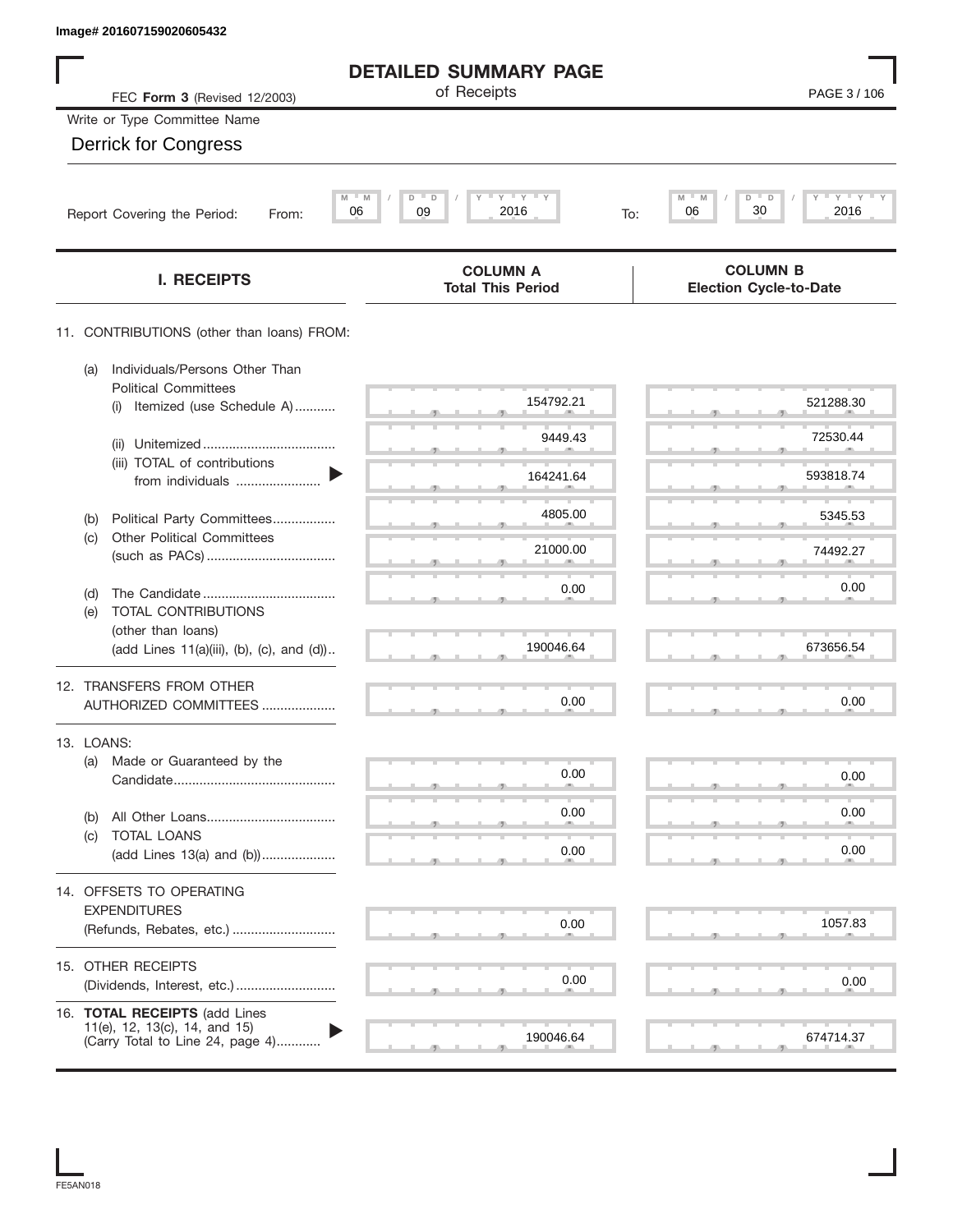| FEC Form 3 (Revised 02/2003)                                                  | <b>DETAILED SUMMARY PAGE</b><br>of Disbursements | PAGE 4 / 106                                     |
|-------------------------------------------------------------------------------|--------------------------------------------------|--------------------------------------------------|
| <b>II. DISBURSEMENTS</b>                                                      | <b>COLUMN A</b><br><b>Total This Period</b>      | <b>COLUMN B</b><br><b>Election Cycle-to-Date</b> |
| 17. OPERATING EXPENDITURES                                                    | 21580.25                                         | 228745.63                                        |
| 18. TRANSFERS TO OTHER<br>AUTHORIZED COMMITTEES                               | 0.00                                             | 0.00                                             |
| 19. LOAN REPAYMENTS:<br>(a) Of Loans Made or Guaranteed<br>by the Candidate   | 0.00                                             | 0.00                                             |
| Of All Other Loans<br>(b)                                                     | 0.00                                             | 0.00                                             |
| TOTAL LOAN REPAYMENTS<br>(c)<br>(add Lines 19(a) and (b))                     | 0.00                                             | 0.00                                             |
| 20. REFUNDS OF CONTRIBUTIONS TO:<br>Individuals/Persons Other<br>(a)          | 0.00                                             | 0.00                                             |
| Than Political Committees                                                     |                                                  |                                                  |
| Political Party Committees<br>(b)<br><b>Other Political Committees</b><br>(c) | 0.00<br>0.00                                     | 0.00<br>450.00                                   |
| TOTAL CONTRIBUTION REFUNDS<br>(d)<br>(add Lines 20(a), (b), and (c))          | 0.00                                             | 450.00                                           |
| 21. OTHER DISBURSEMENTS                                                       | 0.00                                             | 0.00                                             |
| 22. TOTAL DISBURSEMENTS<br>(add Lines 17, 18, 19(c), 20(d), and 21)           | 21580.25                                         | 229195.63                                        |
|                                                                               | <b>III. CASH SUMMARY</b>                         |                                                  |
|                                                                               |                                                  | 277052.35                                        |
| 24                                                                            |                                                  | 190046.64                                        |
|                                                                               |                                                  | 467098.99                                        |
|                                                                               |                                                  | 21580.25                                         |
| 27. CASH ON HAND AT CLOSE OF REPORTING PERIOD                                 |                                                  | 445518.74                                        |

## **III. CASH SUMMARY**

|                                               | 277052.35 |
|-----------------------------------------------|-----------|
|                                               | 190046.64 |
|                                               | 467098.99 |
|                                               | 21580.25  |
| 27. CASH ON HAND AT CLOSE OF REPORTING PERIOD | 445518.74 |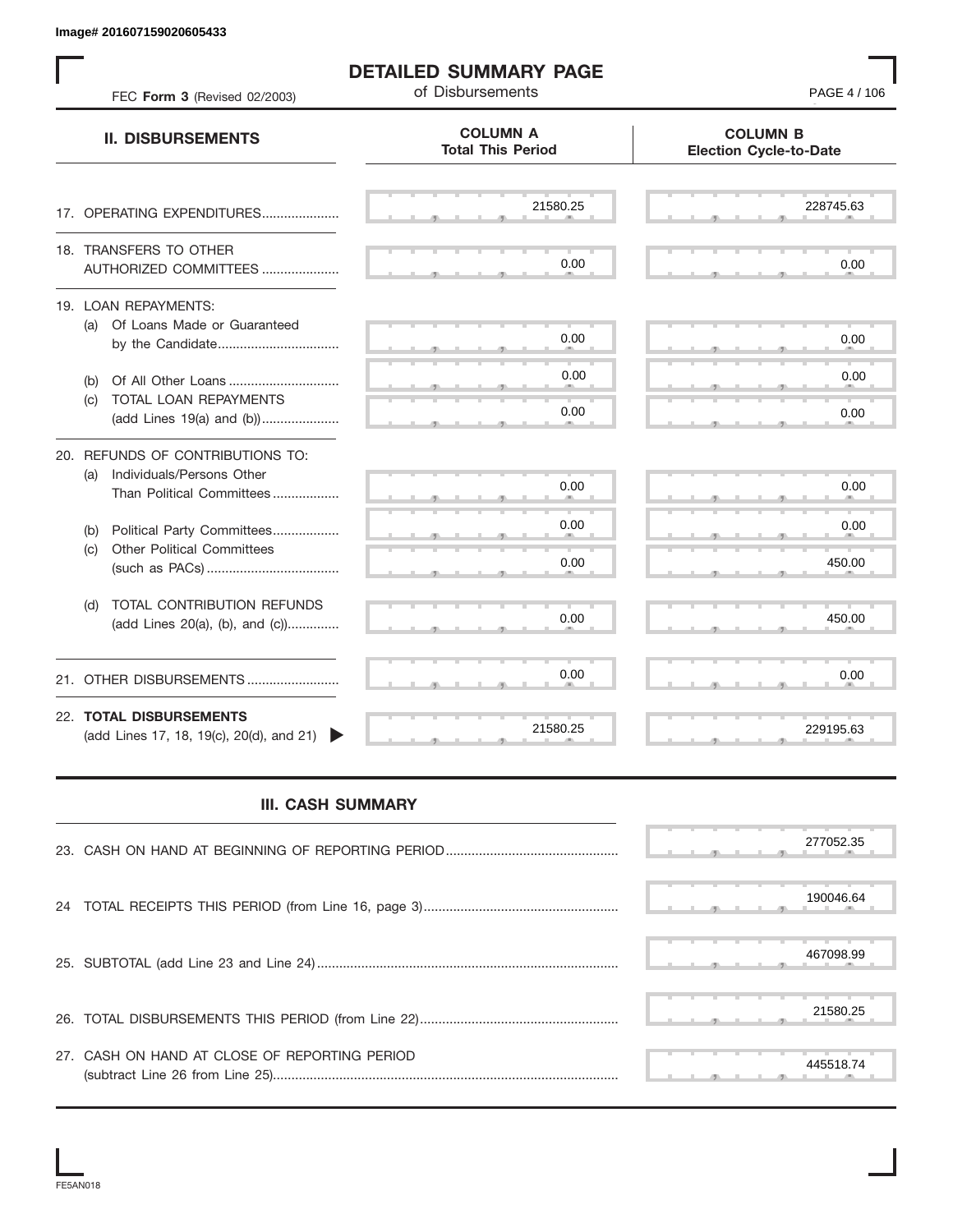## 1mage# 201607159020605434<br>**: 97 A =G7 9 @@ B9CI G`H9LH`F9 @ H98 `HC`5 `F9DCFHžG7 < 981 @ `CF`=H9A =N5 H=CB**<br>Form/Schedule: <sub>F3N</sub>

Ī **Form/Schedule: Transaction ID :** 

> Please note that the Committee disclosed only the itemized contributions from Earmarked Conduit(s) that were reported on Schedule A for Line 11(a)(i) the; the remainder of the conduit contributions that aggregated \$200 or less were included in the total on Line 11(a)(ii) of the Detailed Summary Page per 11 CFR ?? 104.3(a)(3)

**Form/Schedule: Transaction ID:**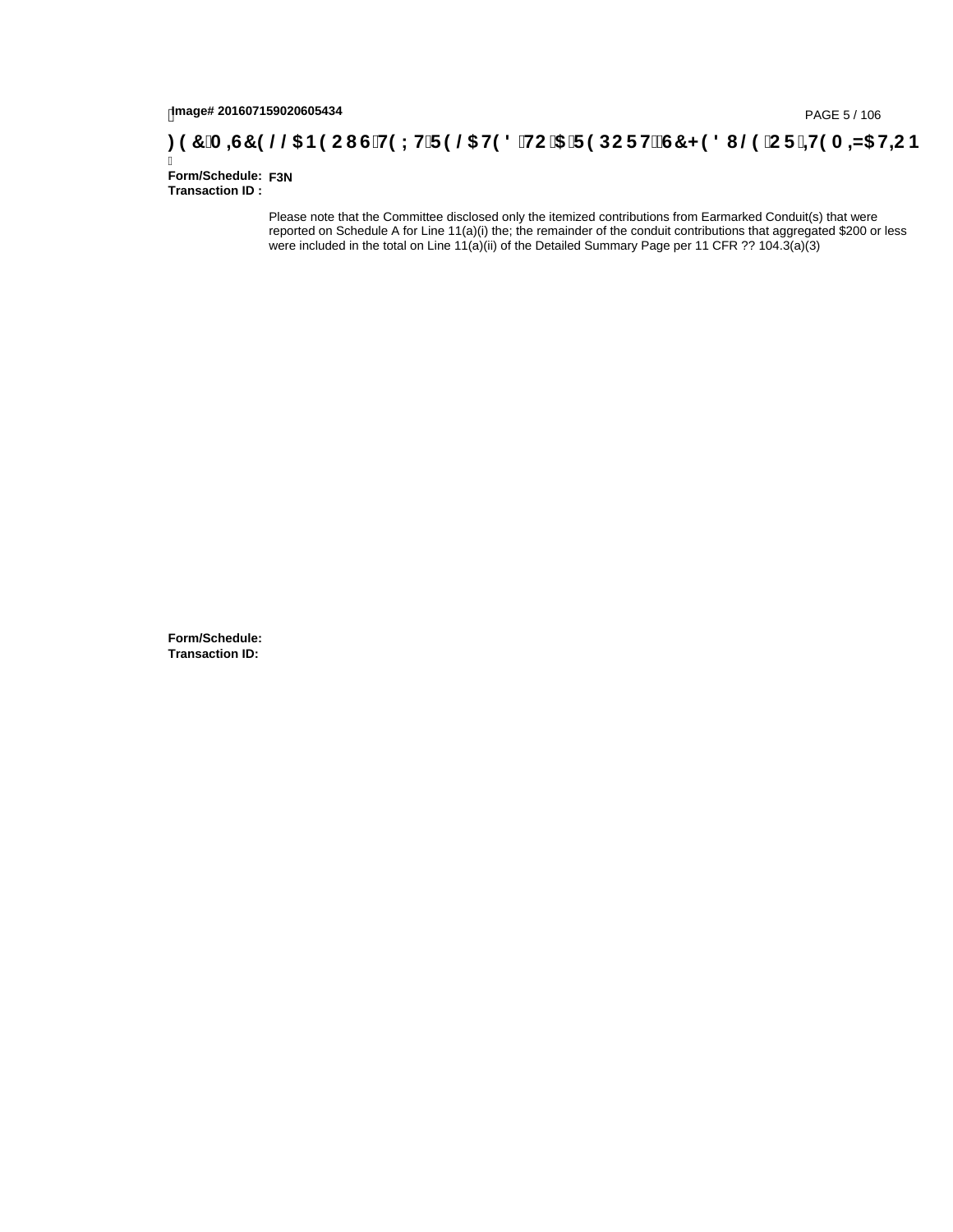| Image# 201607159020605435                                           |                                                                                                                                                                                                                                                                                         |                                                                                                                                                             |  |  |
|---------------------------------------------------------------------|-----------------------------------------------------------------------------------------------------------------------------------------------------------------------------------------------------------------------------------------------------------------------------------------|-------------------------------------------------------------------------------------------------------------------------------------------------------------|--|--|
| <b>SCHEDULE A (FEC Form 3)</b><br><b>ITEMIZED RECEIPTS</b>          | Use separate schedule(s)<br>for each category of the<br>Detailed Summary Page                                                                                                                                                                                                           | PAGE<br>6 OF<br>106<br>FOR LINE NUMBER:<br>(check only one)<br>$\times$<br>11a<br>11 <sub>b</sub><br>11c<br>11d<br>12<br>13a<br>13 <sub>b</sub><br>14<br>15 |  |  |
|                                                                     | Any information copied from such Reports and Statements may not be sold or used by any person for the purpose of soliciting contributions<br>or for commercial purposes, other than using the name and address of any political committee to solicit contributions from such committee. |                                                                                                                                                             |  |  |
| NAME OF COMMITTEE (In Full)<br><b>Derrick for Congress</b>          |                                                                                                                                                                                                                                                                                         |                                                                                                                                                             |  |  |
| Full Name (Last, First, Middle Initial)<br>Lawrence Hui<br>Α.       |                                                                                                                                                                                                                                                                                         | Date of Receipt                                                                                                                                             |  |  |
| Mailing Address 20 W 72 St                                          |                                                                                                                                                                                                                                                                                         | $M - M$<br>Y TY TY TY<br>$D$ $D$<br>$\sqrt{2}$<br>06<br>2016<br>10                                                                                          |  |  |
| City<br>New York                                                    | State<br>Zip Code<br><b>NY</b><br>10023                                                                                                                                                                                                                                                 | <b>Transaction ID: 11ai-000001908</b>                                                                                                                       |  |  |
| FEC ID number of contributing<br>federal political committee.       | $\mathsf C$                                                                                                                                                                                                                                                                             | Amount of Each Receipt this Period<br>250.00                                                                                                                |  |  |
| Name of Employer<br>Kleinberg Kaplan<br>Receipt For: 2016           | Occupation<br>Attorney<br>Election Cycle-to-Date                                                                                                                                                                                                                                        | Memo Item                                                                                                                                                   |  |  |
| Primary<br>General<br>Other (specify)                               | 483.34                                                                                                                                                                                                                                                                                  | Earmarked through ActBlue Conduit Committee 06-12-<br>2016 \$1,524.53 - See memo on Sch A for line 11c                                                      |  |  |
| Full Name (Last, First, Middle Initial)<br>Glenn Wittpenn<br>В.     |                                                                                                                                                                                                                                                                                         | Date of Receipt                                                                                                                                             |  |  |
| Mailing Address 120 E 87th                                          |                                                                                                                                                                                                                                                                                         |                                                                                                                                                             |  |  |
| City<br>New York                                                    | State<br>Zip Code<br><b>NY</b><br>10128                                                                                                                                                                                                                                                 | <b>Transaction ID: 11ai-000001961</b>                                                                                                                       |  |  |
| FEC ID number of contributing<br>federal political committee.       | C                                                                                                                                                                                                                                                                                       | Amount of Each Receipt this Period                                                                                                                          |  |  |
| Name of Employer<br><b>Wells Fargo</b>                              | Occupation<br><b>Financial Adviser</b>                                                                                                                                                                                                                                                  | 500.00<br>Memo Item                                                                                                                                         |  |  |
| Receipt For: 2016<br>Primary<br>General<br>Other (specify)          | Election Cycle-to-Date<br>500.00                                                                                                                                                                                                                                                        |                                                                                                                                                             |  |  |
| Full Name (Last, First, Middle Initial)<br>William N. Peabody<br>C. |                                                                                                                                                                                                                                                                                         | Date of Receipt                                                                                                                                             |  |  |
| Mailing Address 635 Academy Rd                                      |                                                                                                                                                                                                                                                                                         | Y FY FY FY<br>$M - M$<br>$D$ $D$<br>06<br>2016<br>11                                                                                                        |  |  |
| City<br><b>Thetford Center</b>                                      | Zip Code<br>State<br>VT<br>05075                                                                                                                                                                                                                                                        | <b>Transaction ID: 11ai-000001909</b>                                                                                                                       |  |  |
| FEC ID number of contributing<br>federal political committee.       | C                                                                                                                                                                                                                                                                                       | Amount of Each Receipt this Period                                                                                                                          |  |  |
| Name of Employer<br>N/A<br>Receipt For: 2016                        | Occupation<br>Not Employed<br>Election Cycle-to-Date                                                                                                                                                                                                                                    | 50.00<br>Memo Item                                                                                                                                          |  |  |
| Primary<br>General<br>Other (specify)                               | 250.00                                                                                                                                                                                                                                                                                  | Earmarked through ActBlue Conduit Committee 06-12-<br>2016 \$1,524.53 - See memo on Sch A for line 11c                                                      |  |  |
|                                                                     |                                                                                                                                                                                                                                                                                         | 800.00                                                                                                                                                      |  |  |
|                                                                     |                                                                                                                                                                                                                                                                                         | , , ,                                                                                                                                                       |  |  |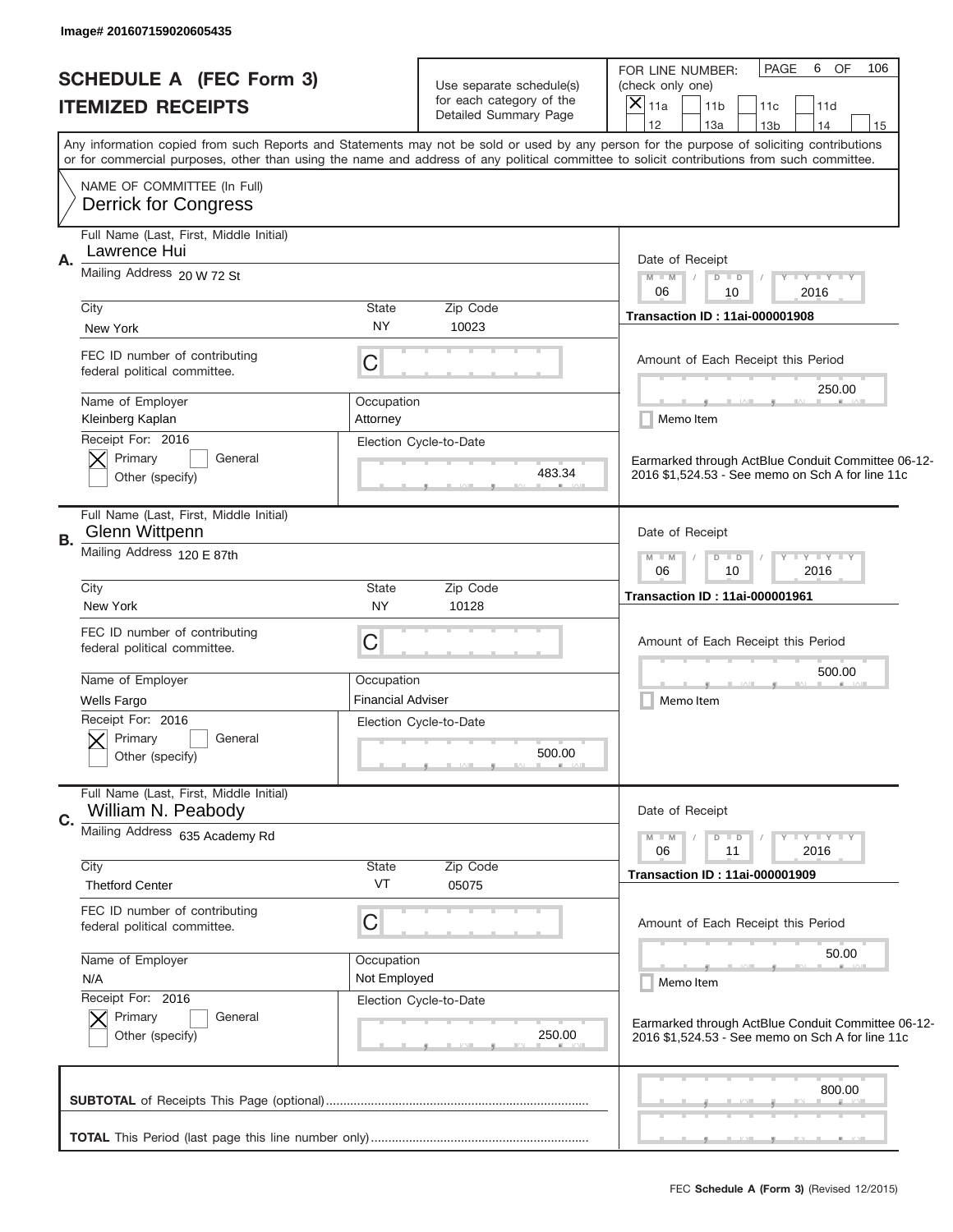| Image# 201607159020605436                                                                                                                                                                                                                                                               |                                                                               |                                                                                                                                                      |
|-----------------------------------------------------------------------------------------------------------------------------------------------------------------------------------------------------------------------------------------------------------------------------------------|-------------------------------------------------------------------------------|------------------------------------------------------------------------------------------------------------------------------------------------------|
| <b>SCHEDULE A (FEC Form 3)</b><br><b>ITEMIZED RECEIPTS</b>                                                                                                                                                                                                                              | Use separate schedule(s)<br>for each category of the<br>Detailed Summary Page | PAGE<br>7 OF<br>106<br>FOR LINE NUMBER:<br>(check only one)<br>×<br>11a<br>11 <sub>b</sub><br>11c<br>11d<br>12<br>13a<br>14<br>13 <sub>b</sub><br>15 |
| Any information copied from such Reports and Statements may not be sold or used by any person for the purpose of soliciting contributions<br>or for commercial purposes, other than using the name and address of any political committee to solicit contributions from such committee. |                                                                               |                                                                                                                                                      |
| NAME OF COMMITTEE (In Full)<br><b>Derrick for Congress</b>                                                                                                                                                                                                                              |                                                                               |                                                                                                                                                      |
| Full Name (Last, First, Middle Initial)<br><b>Arthur Amler</b><br>Α.                                                                                                                                                                                                                    |                                                                               | Date of Receipt                                                                                                                                      |
| Mailing Address 221 Tree Top Ln                                                                                                                                                                                                                                                         |                                                                               | $M$ M<br>$Y - Y - Y - Y$<br>$D$ $D$<br>06<br>11<br>2016                                                                                              |
| City<br>Yorktown Heights                                                                                                                                                                                                                                                                | State<br>Zip Code<br><b>NY</b><br>10598                                       | <b>Transaction ID: 11ai-000001914</b>                                                                                                                |
| FEC ID number of contributing<br>federal political committee.                                                                                                                                                                                                                           | C                                                                             | Amount of Each Receipt this Period<br>100.00                                                                                                         |
| Name of Employer<br>N/A<br>Receipt For: 2016                                                                                                                                                                                                                                            | Occupation<br>Not Employed<br>Election Cycle-to-Date                          | Memo Item                                                                                                                                            |
| Primary<br>General<br>Other (specify)                                                                                                                                                                                                                                                   | 600.00                                                                        | Earmarked through ActBlue Conduit Committee 06-12-<br>2016 \$1.524.53 - See memo on Sch A for line 11c                                               |
| Full Name (Last, First, Middle Initial)<br>James Tebo<br>В.                                                                                                                                                                                                                             |                                                                               | Date of Receipt                                                                                                                                      |
| Mailing Address 5 Cherry Ln                                                                                                                                                                                                                                                             | $M \perp M$<br>$D$ $D$<br>$Y - Y - Y - Y - Y$<br>2016<br>06<br>11             |                                                                                                                                                      |
| City<br><b>Tupper Lake</b>                                                                                                                                                                                                                                                              | State<br>Zip Code<br><b>NY</b><br>12986                                       | <b>Transaction ID: 11ai-000001910</b>                                                                                                                |
| FEC ID number of contributing<br>federal political committee.                                                                                                                                                                                                                           | C                                                                             | Amount of Each Receipt this Period                                                                                                                   |
| Name of Employer<br>NYS-OPWDD                                                                                                                                                                                                                                                           | Occupation<br>DDPS <sub>2</sub>                                               | 100.00<br>Memo Item                                                                                                                                  |
| Receipt For: 2016<br>Primary<br>General<br>Other (specify)                                                                                                                                                                                                                              | Election Cycle-to-Date<br>300.00                                              | Earmarked through ActBlue Conduit Committee 06-12-<br>2016 \$1,524.53 - See memo on Sch A for line 11c                                               |
| Full Name (Last, First, Middle Initial)<br>Dennis Lowrey<br>C.                                                                                                                                                                                                                          |                                                                               | Date of Receipt                                                                                                                                      |
| Mailing Address 5435 Ashby Ln                                                                                                                                                                                                                                                           |                                                                               | $M - M$<br>Y FY FY FY<br>$D$ $D$<br>2016<br>06<br>11                                                                                                 |
| City<br><b>Granite Bay</b>                                                                                                                                                                                                                                                              | State<br>Zip Code<br>CA<br>95746                                              | <b>Transaction ID: 11ai-000001963</b>                                                                                                                |
| FEC ID number of contributing<br>federal political committee.                                                                                                                                                                                                                           | C                                                                             | Amount of Each Receipt this Period                                                                                                                   |
| Name of Employer<br>Self<br>Receipt For: 2016                                                                                                                                                                                                                                           | Occupation<br>Consultant<br>Election Cycle-to-Date                            | 250.00<br>Memo Item                                                                                                                                  |
| Primary<br>General<br>Other (specify)                                                                                                                                                                                                                                                   | 250.00                                                                        |                                                                                                                                                      |
|                                                                                                                                                                                                                                                                                         |                                                                               | 450.00                                                                                                                                               |
|                                                                                                                                                                                                                                                                                         |                                                                               |                                                                                                                                                      |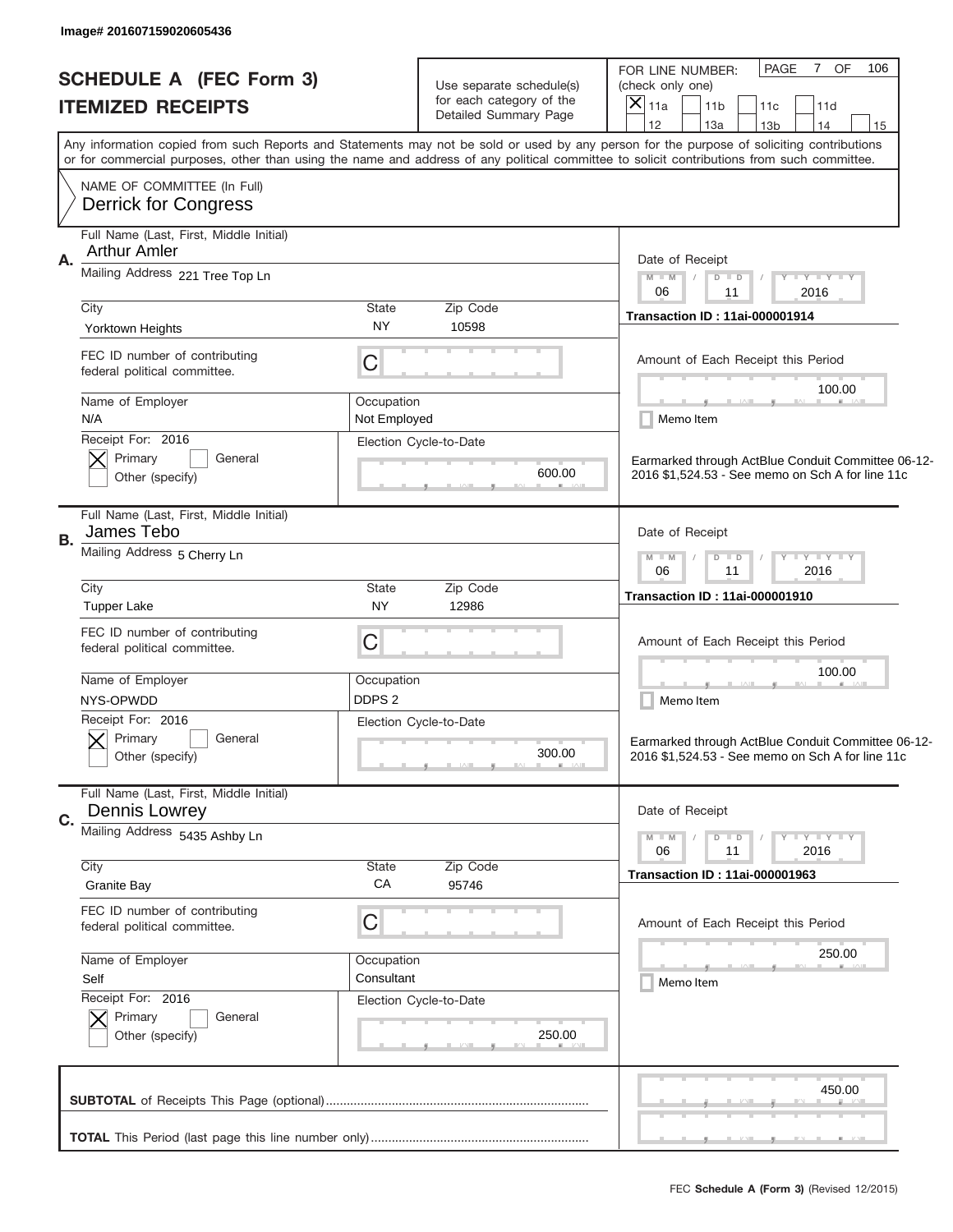| Image# 201607159020605437                                                                                                                                                                                                                                                               |                                                                               |                                                                                                                                                                        |
|-----------------------------------------------------------------------------------------------------------------------------------------------------------------------------------------------------------------------------------------------------------------------------------------|-------------------------------------------------------------------------------|------------------------------------------------------------------------------------------------------------------------------------------------------------------------|
| <b>SCHEDULE A (FEC Form 3)</b><br><b>ITEMIZED RECEIPTS</b>                                                                                                                                                                                                                              | Use separate schedule(s)<br>for each category of the<br>Detailed Summary Page | PAGE<br>8 OF<br>106<br>FOR LINE NUMBER:<br>(check only one)<br>$ \bar{\mathsf{X}} _{11a}$<br>11 <sub>b</sub><br>11c<br>11d<br>12<br>13a<br>14<br>13 <sub>b</sub><br>15 |
| Any information copied from such Reports and Statements may not be sold or used by any person for the purpose of soliciting contributions<br>or for commercial purposes, other than using the name and address of any political committee to solicit contributions from such committee. |                                                                               |                                                                                                                                                                        |
| NAME OF COMMITTEE (In Full)<br>Derrick for Congress                                                                                                                                                                                                                                     |                                                                               |                                                                                                                                                                        |
| Full Name (Last, First, Middle Initial)<br><b>Steven Rosenkrantz</b>                                                                                                                                                                                                                    |                                                                               |                                                                                                                                                                        |
| А.<br>Mailing Address 1220 Blair Mill Rd<br>#1009                                                                                                                                                                                                                                       |                                                                               | Date of Receipt<br>$M$ M<br>$Y - Y - Y - Y$<br>$D$ $D$<br>06<br>12<br>2016                                                                                             |
| City                                                                                                                                                                                                                                                                                    | State<br>Zip Code<br><b>MD</b>                                                | <b>Transaction ID: 11ai-000001925</b>                                                                                                                                  |
| <b>Silver Spring</b><br>FEC ID number of contributing<br>federal political committee.                                                                                                                                                                                                   | 20910<br>$\mathsf C$                                                          | Amount of Each Receipt this Period                                                                                                                                     |
| Name of Employer<br>Self<br>Receipt For: 2016                                                                                                                                                                                                                                           | Occupation<br>Foreign Affairs Officer                                         | 75.00<br>Memo Item                                                                                                                                                     |
| Primary<br>General<br>Other (specify)                                                                                                                                                                                                                                                   | Election Cycle-to-Date<br>275.00                                              | Earmarked through ActBlue Conduit Committee 06-12-<br>2016 \$1,524.53 - See memo on Sch A for line 11c                                                                 |
| Full Name (Last, First, Middle Initial)<br><b>Howard Adler</b><br>В.                                                                                                                                                                                                                    |                                                                               | Date of Receipt                                                                                                                                                        |
| Mailing Address 60 Parr Rd                                                                                                                                                                                                                                                              | $Y - Y - Y - Y - Y$<br>$M - M$<br>$D$ $D$<br>06<br>12<br>2016                 |                                                                                                                                                                        |
| City<br>Scarsdale                                                                                                                                                                                                                                                                       | State<br>Zip Code<br><b>NY</b><br>10583                                       | <b>Transaction ID: 11ai-000001927</b>                                                                                                                                  |
| FEC ID number of contributing<br>federal political committee.                                                                                                                                                                                                                           | C                                                                             | Amount of Each Receipt this Period                                                                                                                                     |
| Name of Employer<br>Kurt Adler                                                                                                                                                                                                                                                          | Occupation<br>Businessman                                                     | 500.00<br>Memo Item                                                                                                                                                    |
| Receipt For: 2016<br>Primary<br>General<br>Other (specify)                                                                                                                                                                                                                              | Election Cycle-to-Date<br>500.00                                              | Earmarked through ActBlue Conduit Committee 06-12-<br>2016 \$1,524.53 - See memo on Sch A for line 11c                                                                 |
| Full Name (Last, First, Middle Initial)<br>Rita-Ann Fitzgerald<br>C.                                                                                                                                                                                                                    |                                                                               | Date of Receipt                                                                                                                                                        |
| Mailing Address 834 Walker Rd                                                                                                                                                                                                                                                           |                                                                               | $M - M$<br>Y FY FY FY<br>$D$ $D$<br>06<br>13<br>2016                                                                                                                   |
| City<br><b>Essex</b>                                                                                                                                                                                                                                                                    | Zip Code<br>State<br>NY.<br>12936                                             | <b>Transaction ID: 11ai-000001903</b>                                                                                                                                  |
| FEC ID number of contributing<br>federal political committee.                                                                                                                                                                                                                           | C                                                                             | Amount of Each Receipt this Period                                                                                                                                     |
| Name of Employer                                                                                                                                                                                                                                                                        | Occupation                                                                    | 25.00                                                                                                                                                                  |
| N/A<br>Receipt For: 2016<br>Primary<br>General<br>$\times$<br>Other (specify)                                                                                                                                                                                                           | Retired<br>Election Cycle-to-Date<br>275.00                                   | Memo Item                                                                                                                                                              |
|                                                                                                                                                                                                                                                                                         |                                                                               | 600.00                                                                                                                                                                 |
|                                                                                                                                                                                                                                                                                         |                                                                               |                                                                                                                                                                        |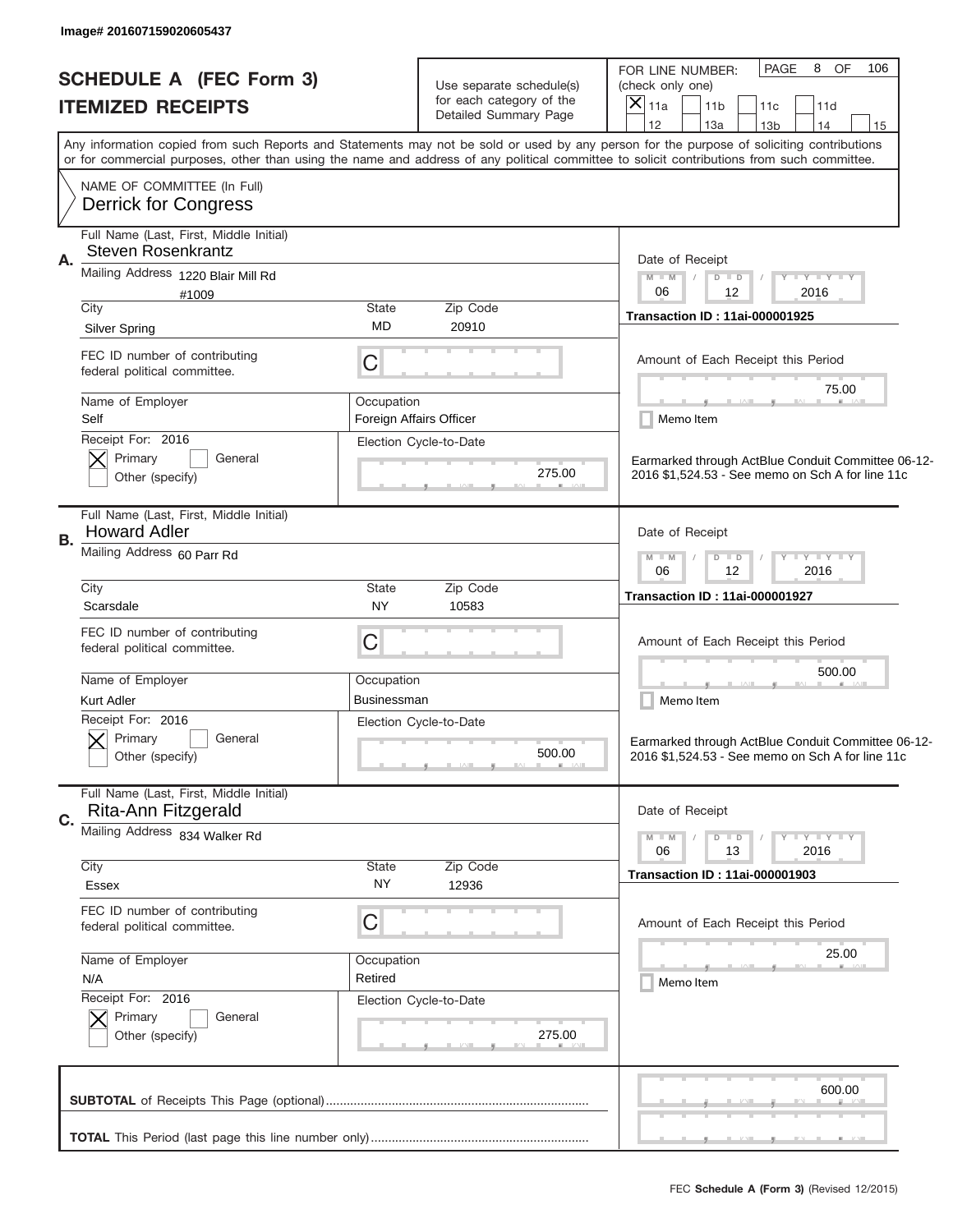| Image# 201607159020605438                                                                                                                                                                                                                                                               |                                                                               |                                                                                                                                                      |
|-----------------------------------------------------------------------------------------------------------------------------------------------------------------------------------------------------------------------------------------------------------------------------------------|-------------------------------------------------------------------------------|------------------------------------------------------------------------------------------------------------------------------------------------------|
| <b>SCHEDULE A (FEC Form 3)</b><br><b>ITEMIZED RECEIPTS</b>                                                                                                                                                                                                                              | Use separate schedule(s)<br>for each category of the<br>Detailed Summary Page | 9 OF<br>PAGE<br>106<br>FOR LINE NUMBER:<br>(check only one)<br>×<br>11a<br>11 <sub>b</sub><br>11c<br>11d<br>12<br>13a<br>14<br>13 <sub>b</sub><br>15 |
| Any information copied from such Reports and Statements may not be sold or used by any person for the purpose of soliciting contributions<br>or for commercial purposes, other than using the name and address of any political committee to solicit contributions from such committee. |                                                                               |                                                                                                                                                      |
| NAME OF COMMITTEE (In Full)<br><b>Derrick for Congress</b>                                                                                                                                                                                                                              |                                                                               |                                                                                                                                                      |
| Full Name (Last, First, Middle Initial)<br>Anne Cohen<br>Α.                                                                                                                                                                                                                             |                                                                               | Date of Receipt                                                                                                                                      |
| Mailing Address 919 3rd Ave 2nd Flr                                                                                                                                                                                                                                                     |                                                                               | $M$ M<br>$Y - Y - Y - Y$<br>$D$ $D$<br>06<br>13<br>2016                                                                                              |
| City<br>New York                                                                                                                                                                                                                                                                        | State<br>Zip Code<br><b>NY</b><br>10022-3082                                  | <b>Transaction ID: 11ai-000001948</b>                                                                                                                |
| FEC ID number of contributing<br>C<br>federal political committee.                                                                                                                                                                                                                      |                                                                               | Amount of Each Receipt this Period<br>1200.00                                                                                                        |
| Name of Employer<br>N/A<br>Receipt For: 2016                                                                                                                                                                                                                                            | Occupation<br>Retired                                                         | Memo Item                                                                                                                                            |
| Primary<br>General<br>Other (specify)                                                                                                                                                                                                                                                   | Election Cycle-to-Date<br>2700.00                                             | Earmarked through ActBlue Conduit Committee 06-19-<br>2016 \$12,452,69 - See memo on Sch A for line 11c                                              |
| Full Name (Last, First, Middle Initial)<br><b>Mark Schneider</b><br>В.                                                                                                                                                                                                                  |                                                                               | Date of Receipt                                                                                                                                      |
| Mailing Address 57 Court St                                                                                                                                                                                                                                                             | $M - M$<br>$Y - Y - Y - Y - Y$<br>$D$ $D$<br>2016<br>06<br>13                 |                                                                                                                                                      |
| City<br>Plattsburgh                                                                                                                                                                                                                                                                     | State<br>Zip Code<br><b>NY</b><br>12901                                       | <b>Transaction ID: 11ai-000001945</b>                                                                                                                |
| FEC ID number of contributing<br>C<br>federal political committee.                                                                                                                                                                                                                      |                                                                               | Amount of Each Receipt this Period                                                                                                                   |
| Name of Employer<br>Self                                                                                                                                                                                                                                                                | Occupation<br>Attorney                                                        | 1200.00<br>Memo Item                                                                                                                                 |
| Receipt For: 2016<br>Primary<br>General<br>Other (specify)                                                                                                                                                                                                                              | Election Cycle-to-Date<br>2700.00                                             | Earmarked through ActBlue Conduit Committee 06-19-<br>2016 \$12,452.69 - See memo on Sch A for line 11c                                              |
| Full Name (Last, First, Middle Initial)<br>Margaret B. Cammack<br>C.                                                                                                                                                                                                                    |                                                                               | Date of Receipt                                                                                                                                      |
| Mailing Address 19 Old Oak Way                                                                                                                                                                                                                                                          |                                                                               | Y FY FY FY<br>$M - M$<br>$D$ $D$<br>2016<br>06<br>13                                                                                                 |
| City<br>Essex                                                                                                                                                                                                                                                                           | State<br>Zip Code<br>ΝY<br>12936                                              | <b>Transaction ID: 11ai-000001900</b>                                                                                                                |
| FEC ID number of contributing<br>C<br>federal political committee.                                                                                                                                                                                                                      |                                                                               | Amount of Each Receipt this Period                                                                                                                   |
| Name of Employer<br>N/A<br>Receipt For: 2016                                                                                                                                                                                                                                            | Occupation<br>Not Employed                                                    | 500.00<br>Memo Item                                                                                                                                  |
| Primary<br>General<br>Other (specify)                                                                                                                                                                                                                                                   | Election Cycle-to-Date<br>550.00                                              |                                                                                                                                                      |
|                                                                                                                                                                                                                                                                                         |                                                                               | 2900.00                                                                                                                                              |
|                                                                                                                                                                                                                                                                                         |                                                                               |                                                                                                                                                      |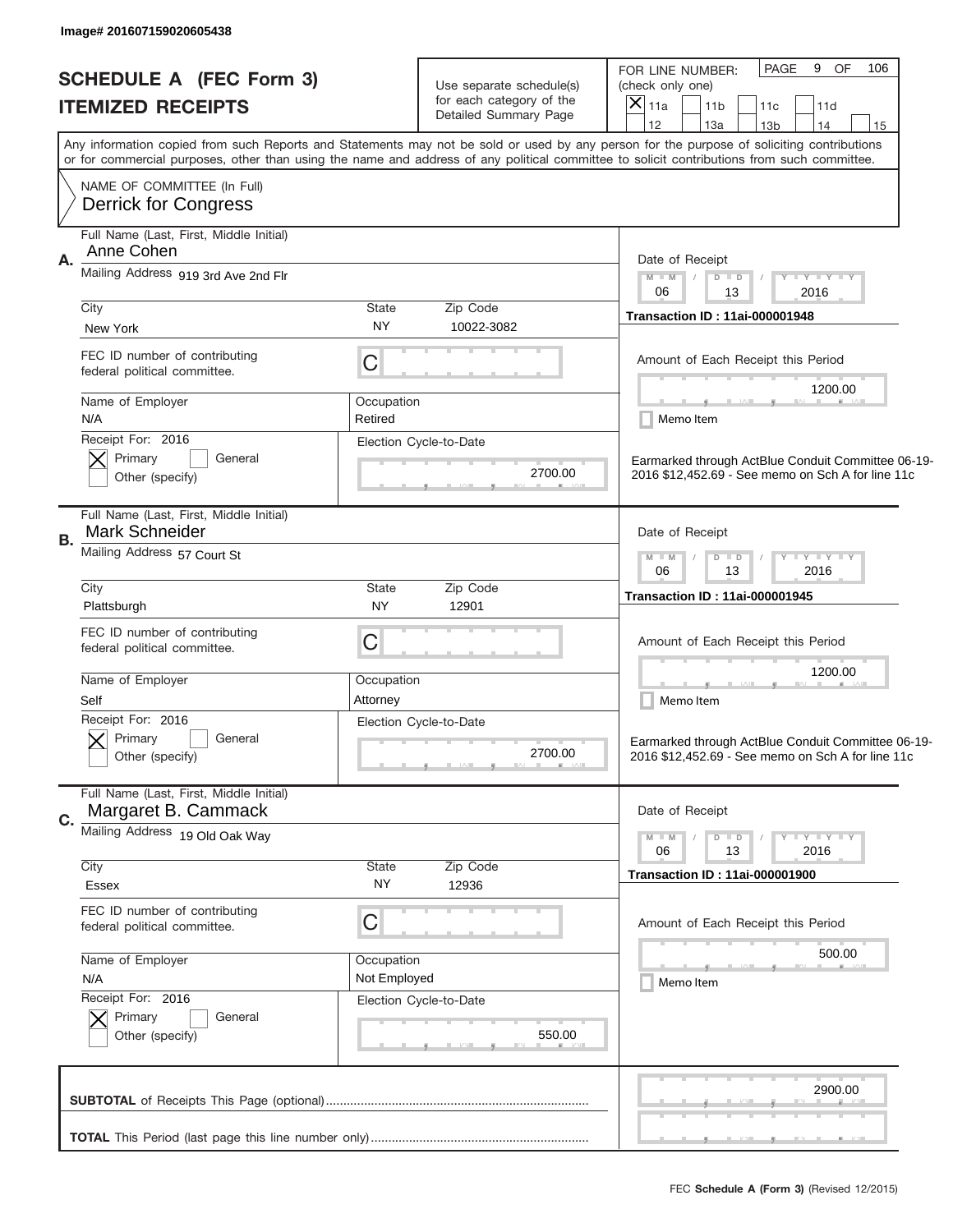|    | Image# 201607159020605439                                         |                            |                                                   |                                                                                                                                                                                                                                                                                                                                     |  |
|----|-------------------------------------------------------------------|----------------------------|---------------------------------------------------|-------------------------------------------------------------------------------------------------------------------------------------------------------------------------------------------------------------------------------------------------------------------------------------------------------------------------------------|--|
|    | <b>SCHEDULE A (FEC Form 3)</b>                                    |                            | Use separate schedule(s)                          | PAGE<br>10 OF<br>106<br>FOR LINE NUMBER:<br>(check only one)                                                                                                                                                                                                                                                                        |  |
|    | <b>ITEMIZED RECEIPTS</b>                                          |                            | for each category of the<br>Detailed Summary Page | $\boldsymbol{\times}$<br>11a<br>11 <sub>b</sub><br>11c<br>11d                                                                                                                                                                                                                                                                       |  |
|    |                                                                   |                            |                                                   | 12<br>13a<br>14<br>13 <sub>b</sub><br>15<br>Any information copied from such Reports and Statements may not be sold or used by any person for the purpose of soliciting contributions<br>or for commercial purposes, other than using the name and address of any political committee to solicit contributions from such committee. |  |
|    | NAME OF COMMITTEE (In Full)                                       |                            |                                                   |                                                                                                                                                                                                                                                                                                                                     |  |
|    | <b>Derrick for Congress</b>                                       |                            |                                                   |                                                                                                                                                                                                                                                                                                                                     |  |
| Α. | Full Name (Last, First, Middle Initial)<br>Charles W. Cammack III |                            |                                                   | Date of Receipt                                                                                                                                                                                                                                                                                                                     |  |
|    | Mailing Address 611 Wake Robin Dr                                 |                            |                                                   | <b>LYLYLY</b><br>$M - M$<br>$D$ $D$<br>06<br>13<br>2016                                                                                                                                                                                                                                                                             |  |
|    | City                                                              | <b>State</b><br>VT         | Zip Code<br>05482                                 | <b>Transaction ID: 11ai-000001901</b>                                                                                                                                                                                                                                                                                               |  |
|    | Shelburne                                                         |                            |                                                   |                                                                                                                                                                                                                                                                                                                                     |  |
|    | FEC ID number of contributing<br>federal political committee.     | C                          |                                                   | Amount of Each Receipt this Period<br>500.00                                                                                                                                                                                                                                                                                        |  |
|    | Name of Employer<br>N/A                                           | Occupation<br>Not Employed |                                                   | Memo Item                                                                                                                                                                                                                                                                                                                           |  |
|    | Receipt For: 2016                                                 |                            | Election Cycle-to-Date                            |                                                                                                                                                                                                                                                                                                                                     |  |
|    | Primary<br>General<br>Other (specify)                             |                            | 700.00                                            |                                                                                                                                                                                                                                                                                                                                     |  |
|    | Full Name (Last, First, Middle Initial)<br>William A. Hunt        |                            |                                                   | Date of Receipt                                                                                                                                                                                                                                                                                                                     |  |
| В. | Mailing Address 84 Judson St                                      |                            |                                                   | <b>LY LY LY</b><br>$M - M$<br>$D$ $D$<br>06<br>13<br>2016                                                                                                                                                                                                                                                                           |  |
|    | City                                                              | <b>State</b>               | Zip Code                                          | <b>Transaction ID: 11ai-000001905</b>                                                                                                                                                                                                                                                                                               |  |
|    | Canton                                                            | NY                         | 13617                                             |                                                                                                                                                                                                                                                                                                                                     |  |
|    | FEC ID number of contributing<br>federal political committee.     | С                          |                                                   | Amount of Each Receipt this Period                                                                                                                                                                                                                                                                                                  |  |
|    | Name of Employer                                                  | Occupation                 |                                                   | 1000.00                                                                                                                                                                                                                                                                                                                             |  |
|    | <b>Solidarity Fund</b>                                            | Director                   |                                                   | Memo Item                                                                                                                                                                                                                                                                                                                           |  |
|    | Receipt For: 2016<br>General<br>Primary<br>Other (specify)        |                            | Election Cycle-to-Date<br>2000.00                 |                                                                                                                                                                                                                                                                                                                                     |  |
|    | Full Name (Last, First, Middle Initial)<br>Barbara J. Tamerin     |                            |                                                   | Date of Receipt                                                                                                                                                                                                                                                                                                                     |  |
| C. | Mailing Address 120E 81st St                                      |                            |                                                   | <b>LYLYLY</b><br>$M - M$<br>$D$ $D$<br>2016<br>06<br>13                                                                                                                                                                                                                                                                             |  |
|    | City                                                              | <b>State</b>               | Zip Code                                          | <b>Transaction ID: 11ai-000001888</b>                                                                                                                                                                                                                                                                                               |  |
|    | New York                                                          | NY.                        | 10028-1428                                        |                                                                                                                                                                                                                                                                                                                                     |  |
|    | FEC ID number of contributing<br>federal political committee.     | С                          |                                                   | Amount of Each Receipt this Period                                                                                                                                                                                                                                                                                                  |  |
|    | Name of Employer                                                  | Occupation                 |                                                   | 250.00                                                                                                                                                                                                                                                                                                                              |  |
|    | N/A                                                               | Retired                    |                                                   | Memo Item                                                                                                                                                                                                                                                                                                                           |  |
|    | Receipt For: 2016                                                 |                            | Election Cycle-to-Date                            |                                                                                                                                                                                                                                                                                                                                     |  |
|    | Primary<br>General<br>Other (specify)                             |                            | 250.00                                            |                                                                                                                                                                                                                                                                                                                                     |  |
|    |                                                                   |                            |                                                   | 1750.00                                                                                                                                                                                                                                                                                                                             |  |
|    |                                                                   |                            |                                                   |                                                                                                                                                                                                                                                                                                                                     |  |
|    |                                                                   |                            |                                                   |                                                                                                                                                                                                                                                                                                                                     |  |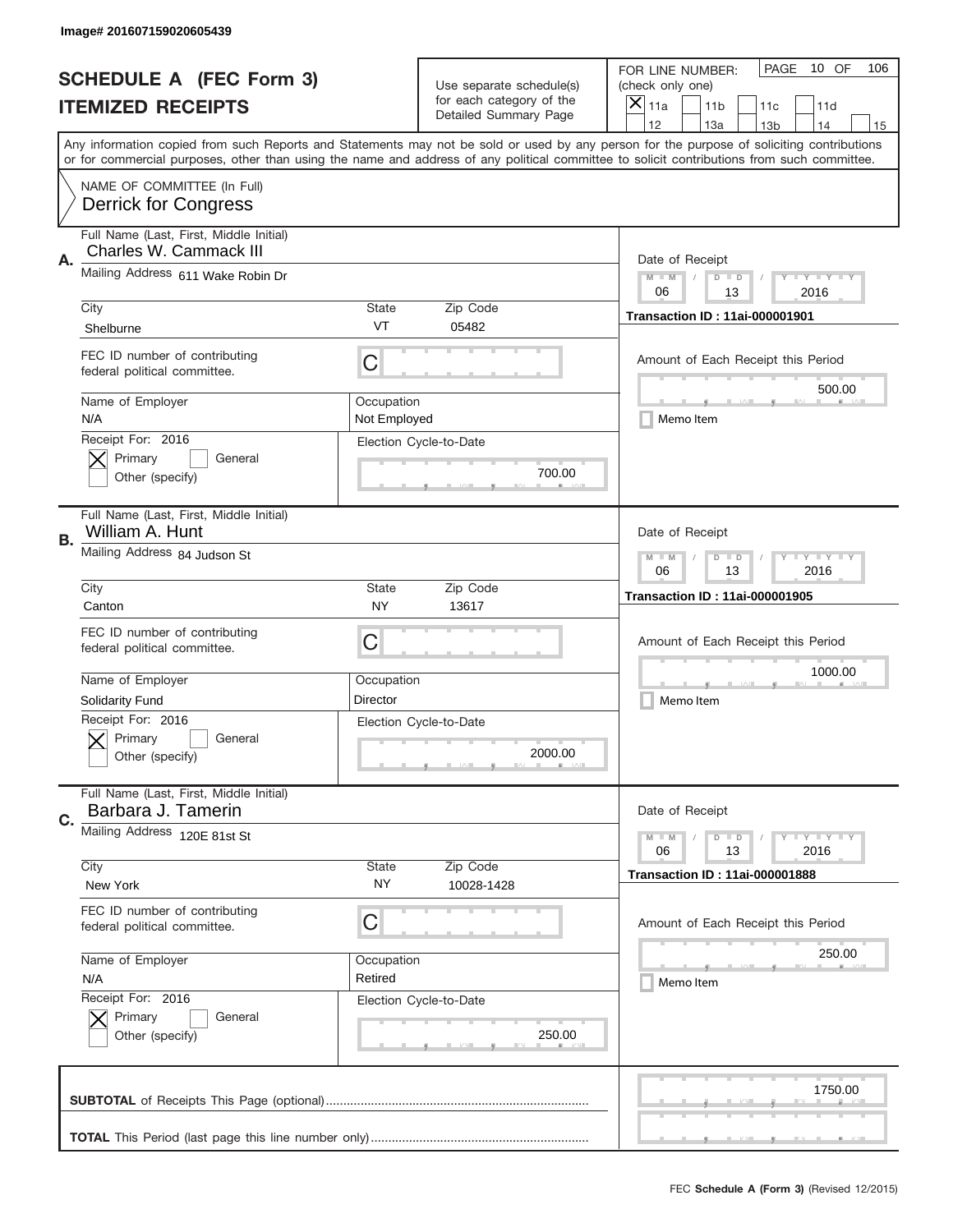|    | Image# 201607159020605440                                       |                      |                                                      |                                                                                                                                                                                                                                                                                                                                     |
|----|-----------------------------------------------------------------|----------------------|------------------------------------------------------|-------------------------------------------------------------------------------------------------------------------------------------------------------------------------------------------------------------------------------------------------------------------------------------------------------------------------------------|
|    | <b>SCHEDULE A (FEC Form 3)</b>                                  |                      | Use separate schedule(s)<br>for each category of the | PAGE<br>11 OF<br>106<br>FOR LINE NUMBER:<br>(check only one)                                                                                                                                                                                                                                                                        |
|    | <b>ITEMIZED RECEIPTS</b>                                        |                      | <b>Detailed Summary Page</b>                         | ×<br>11a<br>11 <sub>b</sub><br>11c<br>11d                                                                                                                                                                                                                                                                                           |
|    |                                                                 |                      |                                                      | 12<br>13a<br>13 <sub>b</sub><br>14<br>15<br>Any information copied from such Reports and Statements may not be sold or used by any person for the purpose of soliciting contributions<br>or for commercial purposes, other than using the name and address of any political committee to solicit contributions from such committee. |
|    | NAME OF COMMITTEE (In Full)<br><b>Derrick for Congress</b>      |                      |                                                      |                                                                                                                                                                                                                                                                                                                                     |
| Α. | Full Name (Last, First, Middle Initial)<br>Samuel L. Gordon Jr. |                      |                                                      | Date of Receipt                                                                                                                                                                                                                                                                                                                     |
|    | Mailing Address 930 5th Ave Apt 11H                             |                      |                                                      | $M$ M<br><b>LYLYLY</b><br>$D$ $D$<br>06<br>13<br>2016                                                                                                                                                                                                                                                                               |
|    | City<br>New York                                                | State<br>NY          | Zip Code<br>10021                                    | <b>Transaction ID: 11ai-000001889</b>                                                                                                                                                                                                                                                                                               |
|    | FEC ID number of contributing<br>federal political committee.   | C                    |                                                      | Amount of Each Receipt this Period                                                                                                                                                                                                                                                                                                  |
|    | Name of Employer<br>Self                                        | Occupation<br>Writer |                                                      | 250.00<br>Memo Item                                                                                                                                                                                                                                                                                                                 |
|    | Receipt For: 2016<br>Primary<br>General<br>Other (specify)      |                      | Election Cycle-to-Date<br>250.00                     |                                                                                                                                                                                                                                                                                                                                     |
| В. | Full Name (Last, First, Middle Initial)<br>Laura A. Philips     |                      |                                                      | Date of Receipt                                                                                                                                                                                                                                                                                                                     |
|    | Mailing Address 330 E 38th St Apt 48J                           |                      |                                                      | $M - M$<br><b>LEYTEY LEY</b><br>$D$ $D$<br>06<br>13<br>2016                                                                                                                                                                                                                                                                         |
|    | City<br>New York                                                | State<br><b>NY</b>   | Zip Code<br>10016-2784                               | <b>Transaction ID: 11ai-000001890</b>                                                                                                                                                                                                                                                                                               |
|    | FEC ID number of contributing<br>federal political committee.   | C                    |                                                      | Amount of Each Receipt this Period                                                                                                                                                                                                                                                                                                  |
|    | Name of Employer                                                | Occupation           |                                                      | 500.00                                                                                                                                                                                                                                                                                                                              |
|    |                                                                 |                      |                                                      |                                                                                                                                                                                                                                                                                                                                     |
|    | Spheryx, Inc.                                                   | Founder              |                                                      | Memo Item                                                                                                                                                                                                                                                                                                                           |
|    | Receipt For: 2016<br>General<br>Primary<br>Other (specify)      |                      | Election Cycle-to-Date<br>500.00                     |                                                                                                                                                                                                                                                                                                                                     |
|    | Full Name (Last, First, Middle Initial)<br><b>Bobbie Falk</b>   |                      |                                                      | Date of Receipt                                                                                                                                                                                                                                                                                                                     |
| C. | Mailing Address 167 Old Army Rd                                 |                      |                                                      | <b>LY LY LY</b><br>$M - M$<br>$D$ $D$<br>06<br>13<br>2016                                                                                                                                                                                                                                                                           |
|    | City<br>Scarsdale                                               | State<br>NY.         | Zip Code<br>10583                                    | <b>Transaction ID: 11ai-000001891</b>                                                                                                                                                                                                                                                                                               |
|    | FEC ID number of contributing<br>federal political committee.   | C                    |                                                      | Amount of Each Receipt this Period                                                                                                                                                                                                                                                                                                  |
|    | Name of Employer                                                | Occupation           |                                                      | 500.00                                                                                                                                                                                                                                                                                                                              |
|    | N/A                                                             | Homemaker            |                                                      | Memo Item                                                                                                                                                                                                                                                                                                                           |
|    | Receipt For: 2016<br>Primary<br>General<br>Other (specify)      |                      | Election Cycle-to-Date<br>500.00                     |                                                                                                                                                                                                                                                                                                                                     |
|    |                                                                 |                      |                                                      | 1250.00                                                                                                                                                                                                                                                                                                                             |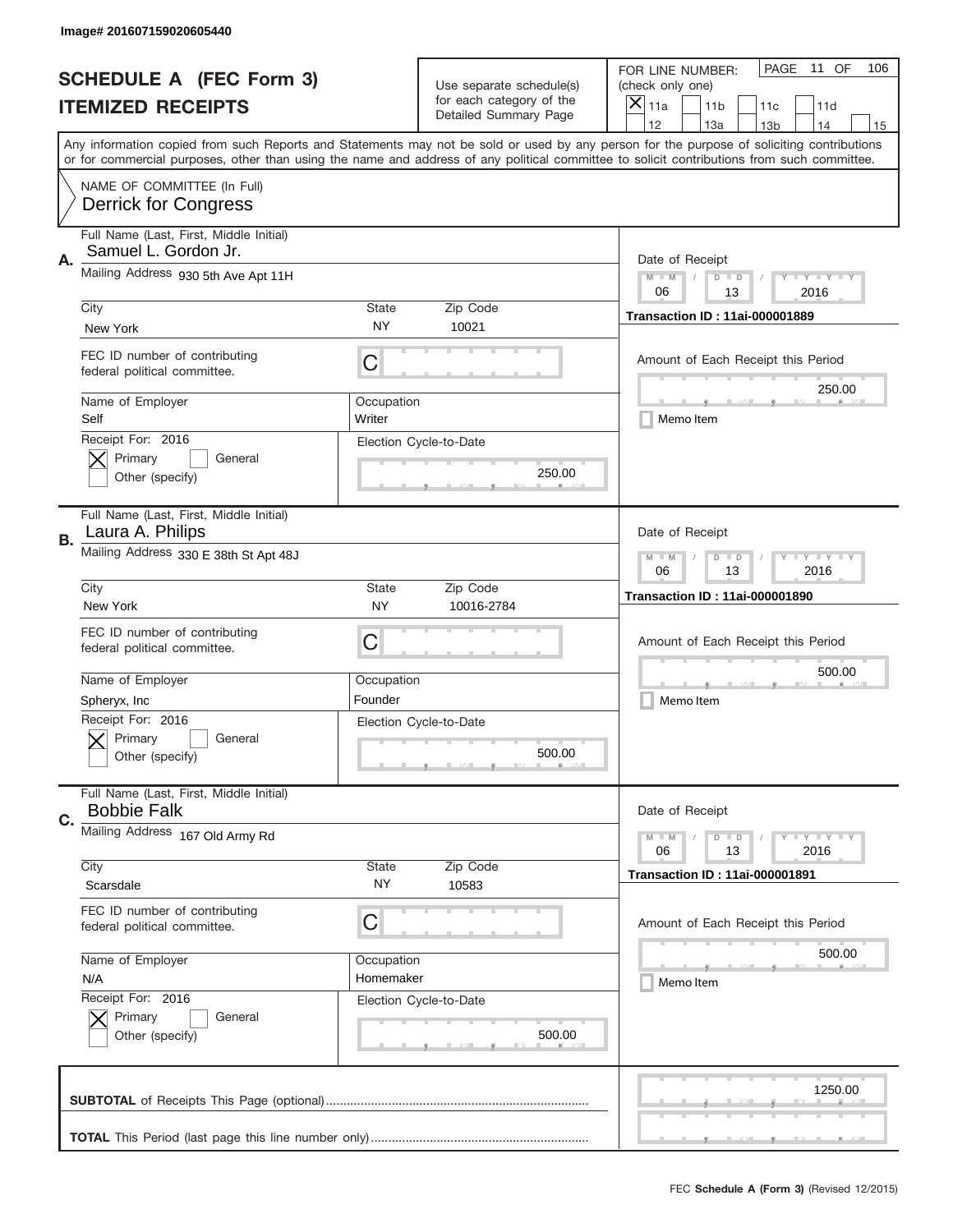|                          | Image# 201607159020605441                                     |                                                       |                                                   |                                                                                                                                                                                                                                                                                                                                     |
|--------------------------|---------------------------------------------------------------|-------------------------------------------------------|---------------------------------------------------|-------------------------------------------------------------------------------------------------------------------------------------------------------------------------------------------------------------------------------------------------------------------------------------------------------------------------------------|
|                          | <b>SCHEDULE A (FEC Form 3)</b>                                |                                                       | Use separate schedule(s)                          | PAGE<br>12 OF<br>106<br>FOR LINE NUMBER:<br>(check only one)                                                                                                                                                                                                                                                                        |
| <b>ITEMIZED RECEIPTS</b> |                                                               |                                                       | for each category of the<br>Detailed Summary Page | ×<br>11a<br>11 <sub>b</sub><br>11c<br>11d                                                                                                                                                                                                                                                                                           |
|                          |                                                               |                                                       |                                                   | 12<br>13a<br>14<br>13 <sub>b</sub><br>15<br>Any information copied from such Reports and Statements may not be sold or used by any person for the purpose of soliciting contributions<br>or for commercial purposes, other than using the name and address of any political committee to solicit contributions from such committee. |
|                          | NAME OF COMMITTEE (In Full)<br><b>Derrick for Congress</b>    |                                                       |                                                   |                                                                                                                                                                                                                                                                                                                                     |
| Α.                       | Full Name (Last, First, Middle Initial)<br>Heather J. Falk    |                                                       |                                                   | Date of Receipt                                                                                                                                                                                                                                                                                                                     |
|                          | Mailing Address 505 Court St 6F                               |                                                       |                                                   | $M - M$<br><b>LYLYLY</b><br>$D$ $D$<br>06<br>13<br>2016                                                                                                                                                                                                                                                                             |
|                          | City<br><b>Brooklyn</b>                                       | State<br><b>NY</b>                                    | Zip Code<br>11231-3952                            | <b>Transaction ID: 11ai-000001892</b>                                                                                                                                                                                                                                                                                               |
|                          | FEC ID number of contributing<br>federal political committee. | C                                                     |                                                   | Amount of Each Receipt this Period<br>500.00                                                                                                                                                                                                                                                                                        |
|                          | Name of Employer<br>N/A                                       | Occupation<br>Retired                                 |                                                   | Memo Item                                                                                                                                                                                                                                                                                                                           |
|                          | Receipt For: 2016<br>Primary<br>General<br>Other (specify)    |                                                       | Election Cycle-to-Date<br>500.00                  |                                                                                                                                                                                                                                                                                                                                     |
| В.                       | Full Name (Last, First, Middle Initial)<br>David J. Freeman   |                                                       |                                                   | Date of Receipt                                                                                                                                                                                                                                                                                                                     |
|                          | Mailing Address 941 Soundview Dr                              | $M$ M<br><b>LYLYLY</b><br>$D$ $D$<br>06<br>13<br>2016 |                                                   |                                                                                                                                                                                                                                                                                                                                     |
|                          | City<br>Mamaroneck                                            | State<br><b>NY</b>                                    | Zip Code<br>10543-4226                            | <b>Transaction ID: 11ai-000001894</b>                                                                                                                                                                                                                                                                                               |
|                          | FEC ID number of contributing<br>federal political committee. | C                                                     |                                                   | Amount of Each Receipt this Period                                                                                                                                                                                                                                                                                                  |
|                          | Name of Employer<br>Gibbons                                   | Occupation<br>Director                                |                                                   | 500.00<br>Memo Item                                                                                                                                                                                                                                                                                                                 |
|                          | Receipt For: 2016<br>General<br>Primary<br>Other (specify)    |                                                       | Election Cycle-to-Date<br>500.00                  |                                                                                                                                                                                                                                                                                                                                     |
| C.                       | Full Name (Last, First, Middle Initial)<br><b>Susan Falk</b>  |                                                       |                                                   | Date of Receipt                                                                                                                                                                                                                                                                                                                     |
|                          | Mailing Address 166 Bank St Apt PHB                           |                                                       |                                                   | <b>LY LY LY</b><br>$M - M$<br>$D$ $D$<br>13<br>2016<br>06                                                                                                                                                                                                                                                                           |
|                          | City<br>New York                                              | State<br>NY.                                          | Zip Code<br>10014                                 | <b>Transaction ID: 11ai-000001895</b>                                                                                                                                                                                                                                                                                               |
|                          | FEC ID number of contributing<br>federal political committee. | C                                                     |                                                   | Amount of Each Receipt this Period                                                                                                                                                                                                                                                                                                  |
|                          | Name of Employer<br>N/A                                       | Occupation<br>Retired                                 |                                                   | 250.00<br>Memo Item                                                                                                                                                                                                                                                                                                                 |
|                          | Receipt For: 2016<br>Primary<br>General<br>Other (specify)    |                                                       | Election Cycle-to-Date<br>250.00                  |                                                                                                                                                                                                                                                                                                                                     |
|                          |                                                               |                                                       |                                                   | 1250.00                                                                                                                                                                                                                                                                                                                             |
|                          |                                                               |                                                       |                                                   |                                                                                                                                                                                                                                                                                                                                     |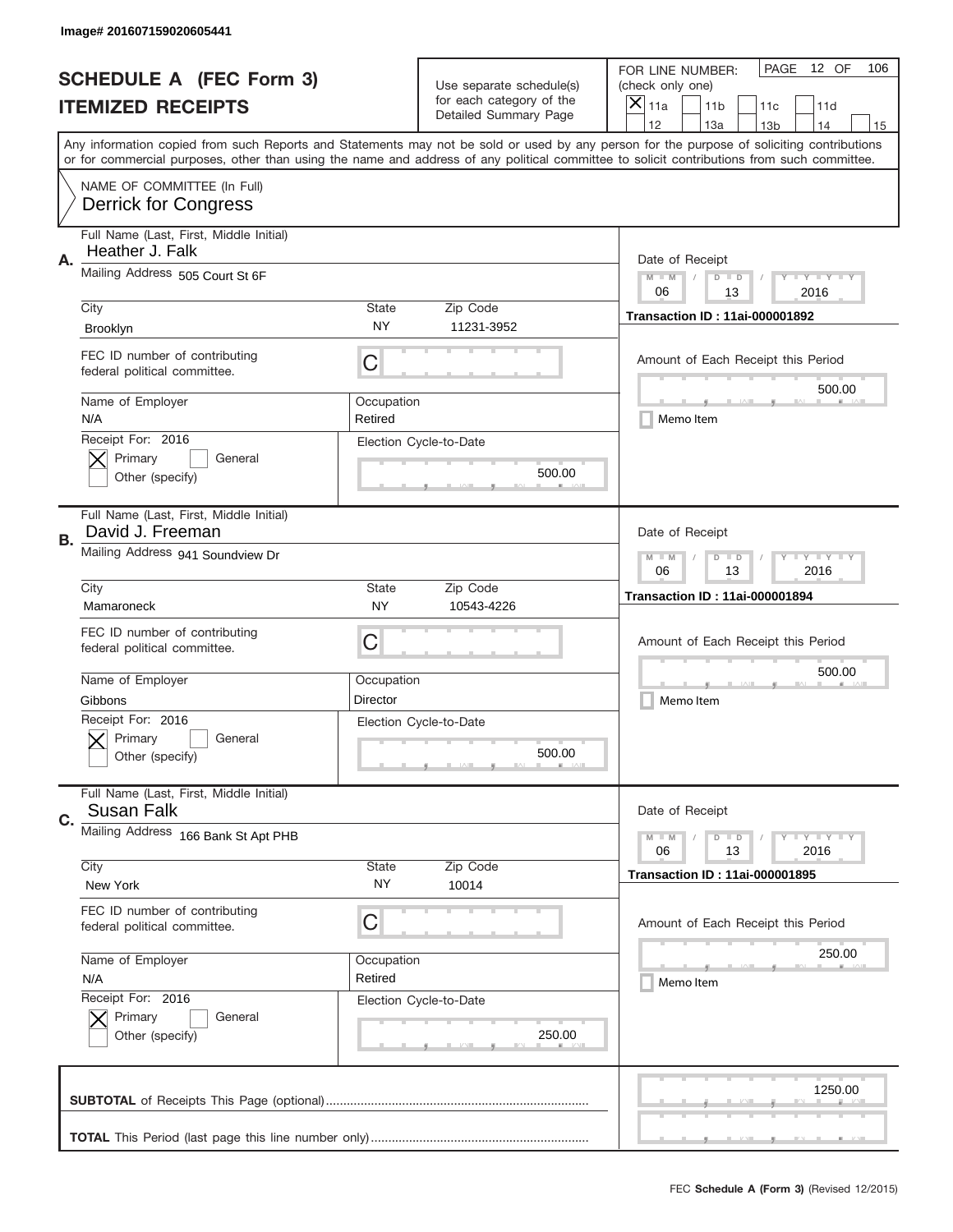|           | Image# 201607159020605442                                                              |                       |                                                   |                                                                                                                                                                                                                                                                                                                                     |
|-----------|----------------------------------------------------------------------------------------|-----------------------|---------------------------------------------------|-------------------------------------------------------------------------------------------------------------------------------------------------------------------------------------------------------------------------------------------------------------------------------------------------------------------------------------|
|           | <b>SCHEDULE A (FEC Form 3)</b>                                                         |                       | Use separate schedule(s)                          | PAGE<br>13 OF<br>106<br>FOR LINE NUMBER:<br>(check only one)                                                                                                                                                                                                                                                                        |
|           | <b>ITEMIZED RECEIPTS</b>                                                               |                       | for each category of the<br>Detailed Summary Page | $\times$<br>11a<br>11 <sub>b</sub><br>11c<br>11d                                                                                                                                                                                                                                                                                    |
|           |                                                                                        |                       |                                                   | 12<br>13a<br>14<br>13 <sub>b</sub><br>15<br>Any information copied from such Reports and Statements may not be sold or used by any person for the purpose of soliciting contributions<br>or for commercial purposes, other than using the name and address of any political committee to solicit contributions from such committee. |
|           | NAME OF COMMITTEE (In Full)<br><b>Derrick for Congress</b>                             |                       |                                                   |                                                                                                                                                                                                                                                                                                                                     |
| Α.        | Full Name (Last, First, Middle Initial)<br>Wally Z. Walters                            |                       |                                                   | Date of Receipt                                                                                                                                                                                                                                                                                                                     |
|           | Mailing Address 102 Black Mtn Rd                                                       |                       |                                                   | <b>LYLYLY</b><br>$M - M$<br>$D$ $D$<br>06<br>13<br>2016                                                                                                                                                                                                                                                                             |
|           | City<br>Au Sable Forks                                                                 | <b>State</b><br>NY.   | Zip Code<br>12912-4722                            | <b>Transaction ID: 11ai-000001896</b>                                                                                                                                                                                                                                                                                               |
|           | FEC ID number of contributing<br>federal political committee.                          | C                     |                                                   | Amount of Each Receipt this Period<br>1000.00                                                                                                                                                                                                                                                                                       |
|           | Name of Employer<br>N/A                                                                | Occupation<br>Retired |                                                   | Memo Item                                                                                                                                                                                                                                                                                                                           |
|           | Receipt For: 2016<br>Primary<br>General<br>Other (specify)                             |                       | Election Cycle-to-Date<br>1000.00                 |                                                                                                                                                                                                                                                                                                                                     |
| <b>B.</b> | Full Name (Last, First, Middle Initial)<br><b>Franklin County Democratic Committee</b> |                       |                                                   | Date of Receipt                                                                                                                                                                                                                                                                                                                     |
|           | Mailing Address PO Box 134                                                             |                       |                                                   | <b>LY LY LY</b><br>$M - M$<br>$D$ $D$<br>06<br>13<br>2016                                                                                                                                                                                                                                                                           |
|           | City<br>Malone                                                                         | <b>State</b><br>NY    | Zip Code<br>12953                                 | <b>Transaction ID: 11ai-000001897</b>                                                                                                                                                                                                                                                                                               |
|           | FEC ID number of contributing<br>federal political committee.                          | С                     |                                                   | Amount of Each Receipt this Period                                                                                                                                                                                                                                                                                                  |
|           | Name of Employer                                                                       | Occupation            |                                                   | 500.00<br>Memo Item                                                                                                                                                                                                                                                                                                                 |
|           | Receipt For: 2016<br>General<br>Primary<br>Other (specify)                             |                       | Election Cycle-to-Date<br>500.00                  | Permissible Funds Request Sent                                                                                                                                                                                                                                                                                                      |
| C.        | Full Name (Last, First, Middle Initial)<br>Ronald D. Monnat                            |                       |                                                   | Date of Receipt                                                                                                                                                                                                                                                                                                                     |
|           | Mailing Address 933 Leray St Box 208                                                   |                       |                                                   | <b>LYLYLY</b><br>$M - M$<br>$D$ $D$<br>2016<br>06<br>13                                                                                                                                                                                                                                                                             |
|           | City<br>Watertown                                                                      | <b>State</b><br>NY.   | Zip Code<br>13601                                 | <b>Transaction ID: 11ai-000001898</b>                                                                                                                                                                                                                                                                                               |
|           | FEC ID number of contributing<br>federal political committee.                          | С                     |                                                   | Amount of Each Receipt this Period                                                                                                                                                                                                                                                                                                  |
|           | Name of Employer<br>N/A                                                                | Occupation<br>Retired |                                                   | 250.00<br>Memo Item                                                                                                                                                                                                                                                                                                                 |
|           | Receipt For: 2016<br>Primary<br>General<br>Other (specify)                             |                       | Election Cycle-to-Date<br>250.00                  |                                                                                                                                                                                                                                                                                                                                     |
|           |                                                                                        |                       |                                                   | 1750.00                                                                                                                                                                                                                                                                                                                             |
|           |                                                                                        |                       |                                                   |                                                                                                                                                                                                                                                                                                                                     |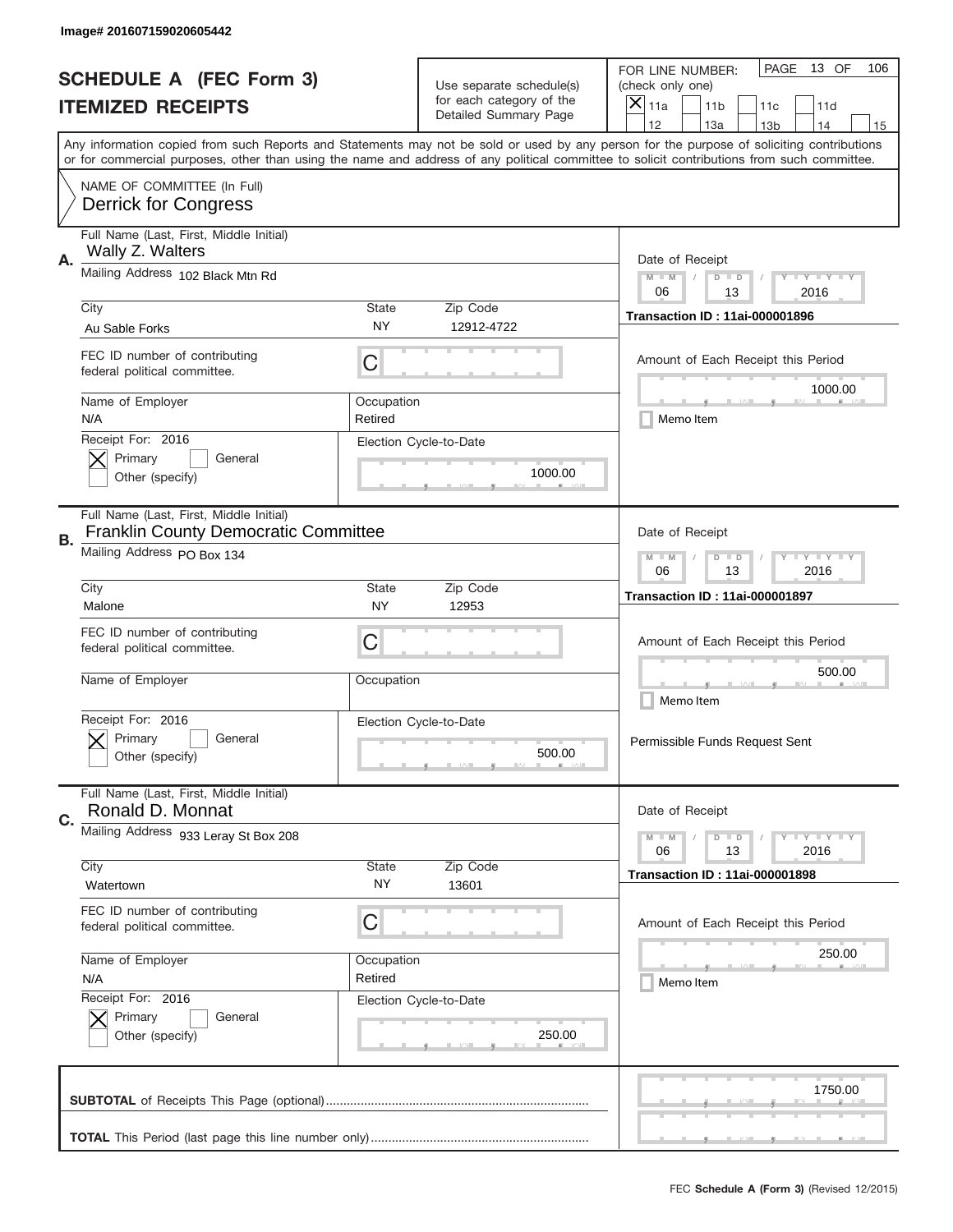| Image# 201607159020605443                                             |                                                                                                                                                                                                                                                                                         |                                                                                                                                                           |
|-----------------------------------------------------------------------|-----------------------------------------------------------------------------------------------------------------------------------------------------------------------------------------------------------------------------------------------------------------------------------------|-----------------------------------------------------------------------------------------------------------------------------------------------------------|
| <b>SCHEDULE A</b> (FEC Form 3)<br><b>ITEMIZED RECEIPTS</b>            | Use separate schedule(s)<br>for each category of the<br>Detailed Summary Page                                                                                                                                                                                                           | PAGE 14 OF<br>106<br>FOR LINE NUMBER:<br>(check only one)<br>$\times$<br>11a<br>11 <sub>b</sub><br>11c<br>11d<br>12<br>13a<br>13 <sub>b</sub><br>14<br>15 |
|                                                                       | Any information copied from such Reports and Statements may not be sold or used by any person for the purpose of soliciting contributions<br>or for commercial purposes, other than using the name and address of any political committee to solicit contributions from such committee. |                                                                                                                                                           |
| NAME OF COMMITTEE (In Full)<br><b>Derrick for Congress</b>            |                                                                                                                                                                                                                                                                                         |                                                                                                                                                           |
| Full Name (Last, First, Middle Initial)<br>Woody Kaplan<br>Α.         |                                                                                                                                                                                                                                                                                         | Date of Receipt                                                                                                                                           |
| Mailing Address 2 Commonwealth Ave                                    |                                                                                                                                                                                                                                                                                         | $M$ M<br>Y TY TY TY<br>$D$ $D$<br>$\sqrt{2}$<br>2016<br>06<br>13                                                                                          |
| City<br><b>Boston</b>                                                 | State<br>Zip Code<br>МA<br>02116                                                                                                                                                                                                                                                        | <b>Transaction ID: 11ai-000001944</b>                                                                                                                     |
| FEC ID number of contributing<br>federal political committee.         | $\mathsf C$                                                                                                                                                                                                                                                                             | Amount of Each Receipt this Period<br>2700.00                                                                                                             |
| Name of Employer<br><b>Civil Liberties List</b><br>Receipt For: 2016  | Occupation<br>Provocateur<br>Election Cycle-to-Date                                                                                                                                                                                                                                     | Memo Item                                                                                                                                                 |
| Primary<br>General<br>Other (specify)                                 | 2700.00                                                                                                                                                                                                                                                                                 | Earmarked through ActBlue Conduit Committee 06-19-<br>2016 \$12,452.69 - See memo on Sch A for line 11c                                                   |
| Full Name (Last, First, Middle Initial)<br>Robin Shapiro<br>В.        |                                                                                                                                                                                                                                                                                         | Date of Receipt                                                                                                                                           |
| Mailing Address 111 W 89th St #GA                                     |                                                                                                                                                                                                                                                                                         | $Y - Y - Y - Y$<br>$M - M$<br>$D$ $D$<br>2016<br>06<br>13                                                                                                 |
| City<br>New York                                                      | State<br>Zip Code<br><b>NY</b><br>10024                                                                                                                                                                                                                                                 | <b>Transaction ID: 11ai-000001946</b>                                                                                                                     |
| FEC ID number of contributing<br>federal political committee.         | C                                                                                                                                                                                                                                                                                       | Amount of Each Receipt this Period                                                                                                                        |
| Name of Employer<br><b>Novation Ventures</b>                          | Occupation<br>Executive                                                                                                                                                                                                                                                                 | 500.00<br>Memo Item                                                                                                                                       |
| Receipt For: 2016<br>Primary<br>General<br>Other (specify)            | Election Cycle-to-Date<br>500.00                                                                                                                                                                                                                                                        | Earmarked through ActBlue Conduit Committee 06-19-<br>2016 \$12,452.69 - See memo on Sch A for line 11c                                                   |
| Full Name (Last, First, Middle Initial)<br><b>Robin Shapiro</b><br>C. |                                                                                                                                                                                                                                                                                         | Date of Receipt                                                                                                                                           |
|                                                                       | Mailing Address 111 W 89th St #GA                                                                                                                                                                                                                                                       |                                                                                                                                                           |
| City<br>New York                                                      | Zip Code<br>State<br>NY.<br>10024                                                                                                                                                                                                                                                       | <b>Transaction ID: 11ai-000001947</b>                                                                                                                     |
| FEC ID number of contributing<br>federal political committee.         | C                                                                                                                                                                                                                                                                                       | Amount of Each Receipt this Period                                                                                                                        |
| Name of Employer<br><b>Novation Ventures</b><br>Receipt For: 2016     | Occupation<br>Executive<br>Election Cycle-to-Date                                                                                                                                                                                                                                       | 500.00<br>Memo Item                                                                                                                                       |
| Primary<br>General<br>Other (specify)                                 | 1000.00                                                                                                                                                                                                                                                                                 | Earmarked through ActBlue Conduit Committee 06-19-<br>2016 \$12,452.69 - See memo on Sch A for line 11c                                                   |
|                                                                       |                                                                                                                                                                                                                                                                                         | 3700.00                                                                                                                                                   |
|                                                                       |                                                                                                                                                                                                                                                                                         |                                                                                                                                                           |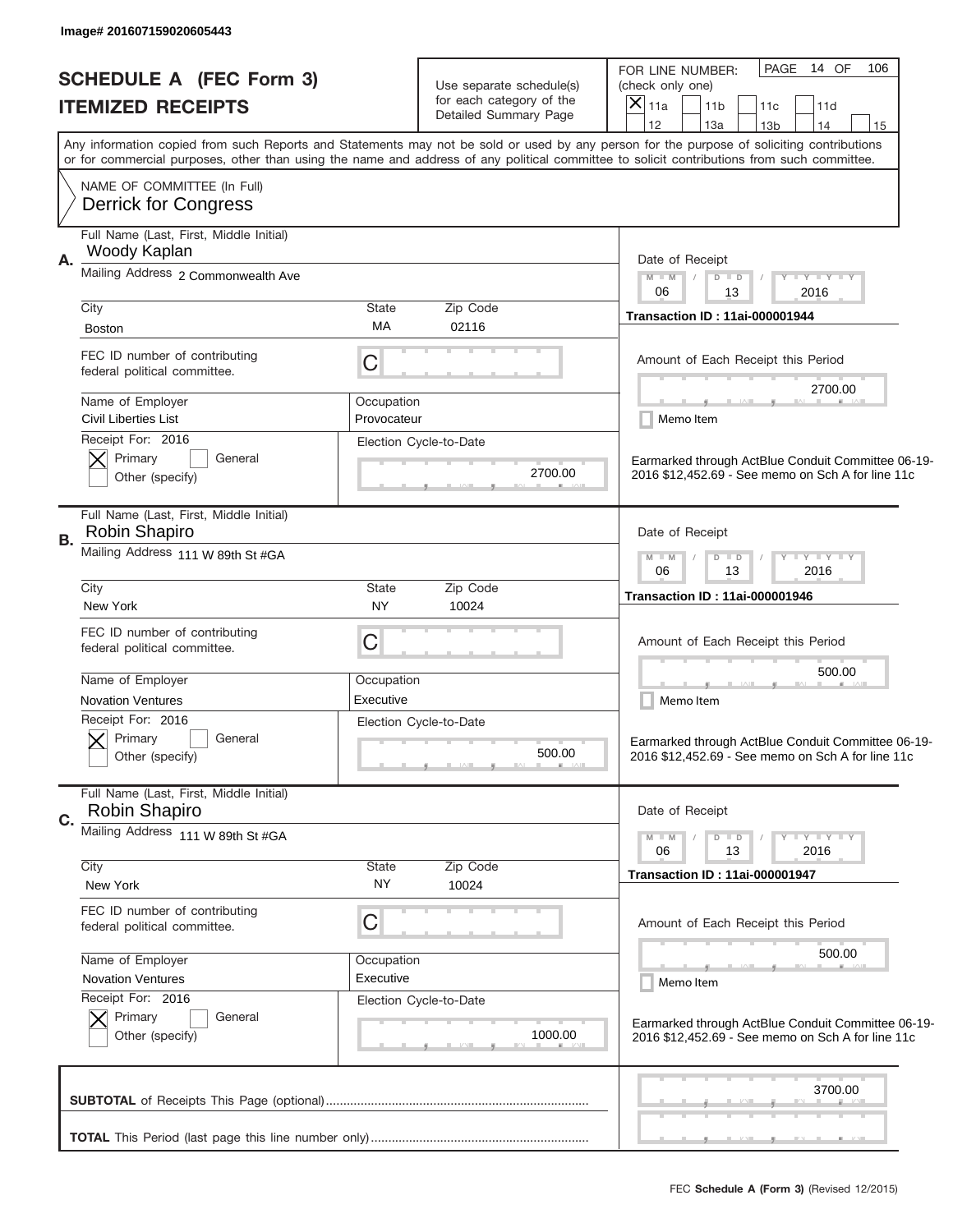| Image# 201607159020605444                                                                                                                                                                                                                                                               |                                                                               |                                                                                                                                         |  |
|-----------------------------------------------------------------------------------------------------------------------------------------------------------------------------------------------------------------------------------------------------------------------------------------|-------------------------------------------------------------------------------|-----------------------------------------------------------------------------------------------------------------------------------------|--|
| <b>SCHEDULE A (FEC Form 3)</b><br><b>ITEMIZED RECEIPTS</b>                                                                                                                                                                                                                              | Use separate schedule(s)<br>for each category of the<br>Detailed Summary Page | PAGE 15 OF<br>106<br>FOR LINE NUMBER:<br>(check only one)<br>$\boldsymbol{\times}$<br>11a<br>11 <sub>b</sub><br>11c<br>11d<br>12<br>13a |  |
| Any information copied from such Reports and Statements may not be sold or used by any person for the purpose of soliciting contributions<br>or for commercial purposes, other than using the name and address of any political committee to solicit contributions from such committee. |                                                                               | 13 <sub>b</sub><br>14<br>15                                                                                                             |  |
| NAME OF COMMITTEE (In Full)<br><b>Derrick for Congress</b>                                                                                                                                                                                                                              |                                                                               |                                                                                                                                         |  |
| Full Name (Last, First, Middle Initial)<br><b>Phil Giltner</b><br>А.                                                                                                                                                                                                                    |                                                                               | Date of Receipt                                                                                                                         |  |
| Mailing Address 47 Albany Ave<br>PO 47                                                                                                                                                                                                                                                  |                                                                               | $M$ M<br>Y FY FY FY<br>$D$ $D$<br>$\sqrt{2}$<br>06<br>2016<br>14                                                                        |  |
| City<br>Kinderhook                                                                                                                                                                                                                                                                      | State<br>Zip Code<br><b>NY</b><br>12106                                       | <b>Transaction ID: 11ai-000001990</b>                                                                                                   |  |
| FEC ID number of contributing<br>federal political committee.                                                                                                                                                                                                                           | C                                                                             | Amount of Each Receipt this Period                                                                                                      |  |
| Name of Employer<br>NYS Department of Agriculture and Mark                                                                                                                                                                                                                              | Occupation<br>Govt Administrator                                              | 16.00<br>Memo Item                                                                                                                      |  |
| Receipt For: 2016<br>Primary<br>General<br>Other (specify)                                                                                                                                                                                                                              | Election Cycle-to-Date<br>358.00                                              | Earmarked through ActBlue Conduit Committee 06-19-<br>2016 \$12,452.69 - See memo on Sch A for line 11c                                 |  |
| Full Name (Last, First, Middle Initial)<br>Douglas R. Skopp<br>Β.                                                                                                                                                                                                                       |                                                                               | Date of Receipt                                                                                                                         |  |
| Mailing Address 741 Military Turnpike                                                                                                                                                                                                                                                   |                                                                               | $M - M$<br>Y TY TY TY<br>$D$ $D$<br>14<br>2016<br>06                                                                                    |  |
| City<br>Plattsburgh                                                                                                                                                                                                                                                                     | State<br>Zip Code<br><b>NY</b><br>12901-5714                                  | <b>Transaction ID: 11ai-000001989</b>                                                                                                   |  |
| FEC ID number of contributing<br>federal political committee.                                                                                                                                                                                                                           | C                                                                             | Amount of Each Receipt this Period                                                                                                      |  |
| Name of Employer<br>N/A                                                                                                                                                                                                                                                                 | Occupation<br>Not Employed                                                    | 50.00<br>Memo Item                                                                                                                      |  |
| Receipt For: 2016<br>Primary<br>General<br>Other (specify)                                                                                                                                                                                                                              | Election Cycle-to-Date<br>991.00                                              | Earmarked through ActBlue Conduit Committee 06-19-<br>2016 \$12,452.69 - See memo on Sch A for line 11c                                 |  |
| Full Name (Last, First, Middle Initial)<br>W. Timothy Palmer<br>C.                                                                                                                                                                                                                      |                                                                               | Date of Receipt                                                                                                                         |  |
|                                                                                                                                                                                                                                                                                         | Mailing Address 8 Facteau Ave                                                 |                                                                                                                                         |  |
| City<br>Plattsburgh                                                                                                                                                                                                                                                                     | Zip Code<br>State<br>NY<br>12901                                              | <b>Transaction ID: 11ai-000001991</b>                                                                                                   |  |
| FEC ID number of contributing<br>federal political committee.                                                                                                                                                                                                                           | C                                                                             | Amount of Each Receipt this Period                                                                                                      |  |
| Name of Employer<br>N/A<br>Receipt For: 2016                                                                                                                                                                                                                                            | Occupation<br>Not Employed                                                    | 100.00<br>Memo Item                                                                                                                     |  |
| Primary<br>General<br>$\times$<br>Other (specify)                                                                                                                                                                                                                                       | Election Cycle-to-Date<br>400.00                                              | Earmarked through ActBlue Conduit Committee 06-19-<br>2016 \$12,452.69 - See memo on Sch A for line 11c                                 |  |
|                                                                                                                                                                                                                                                                                         |                                                                               | 166.00                                                                                                                                  |  |
|                                                                                                                                                                                                                                                                                         |                                                                               | , , ,                                                                                                                                   |  |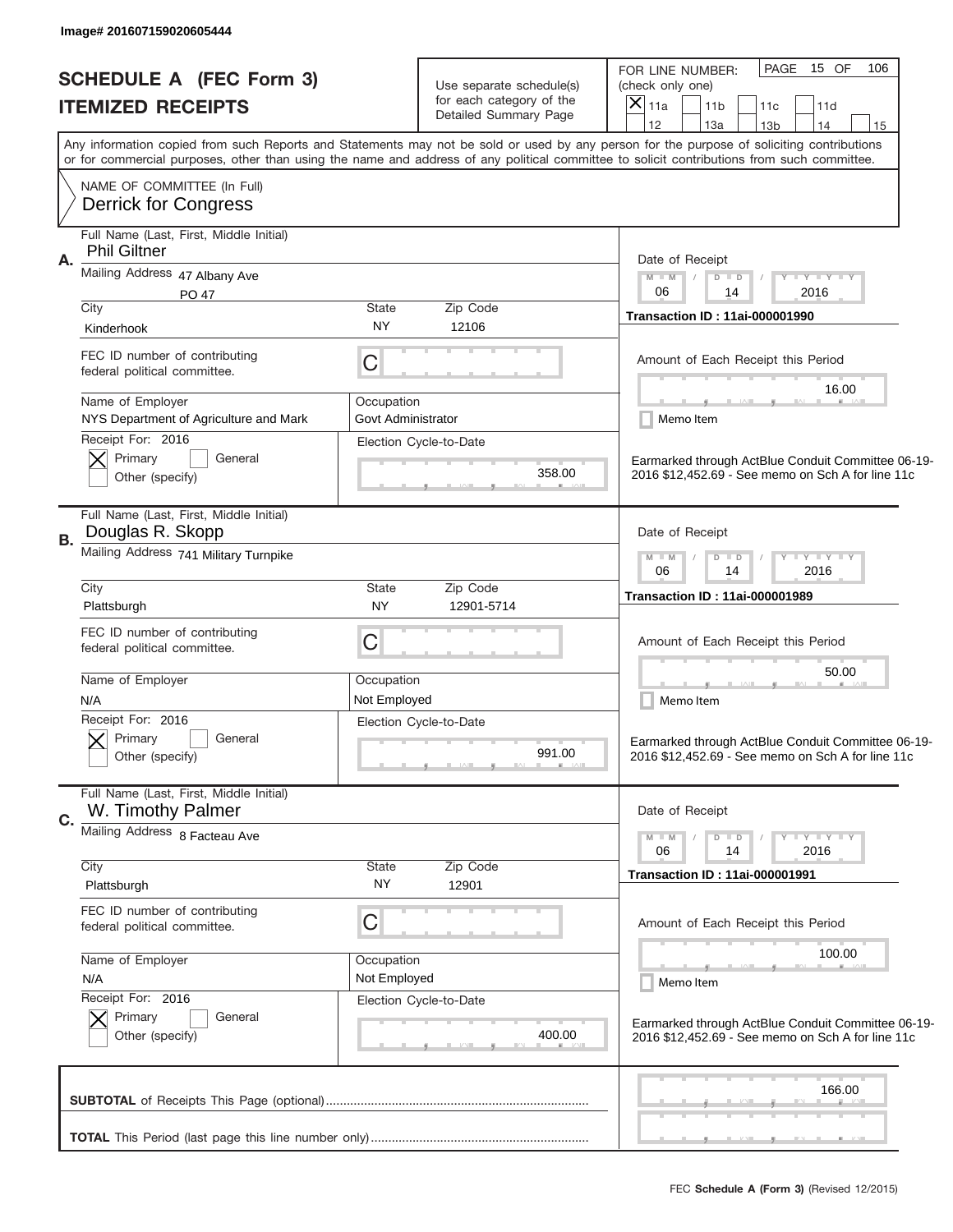|                          | Image# 201607159020605445                                     |                                                         |                                                   |                                                                                                                                                                                                                                                                                                                                     |
|--------------------------|---------------------------------------------------------------|---------------------------------------------------------|---------------------------------------------------|-------------------------------------------------------------------------------------------------------------------------------------------------------------------------------------------------------------------------------------------------------------------------------------------------------------------------------------|
|                          | <b>SCHEDULE A (FEC Form 3)</b>                                |                                                         | Use separate schedule(s)                          | PAGE<br>16 OF<br>106<br>FOR LINE NUMBER:<br>(check only one)                                                                                                                                                                                                                                                                        |
| <b>ITEMIZED RECEIPTS</b> |                                                               |                                                         | for each category of the<br>Detailed Summary Page | ×<br>11a<br>11 <sub>b</sub><br>11c<br>11d                                                                                                                                                                                                                                                                                           |
|                          |                                                               |                                                         |                                                   | 12<br>13a<br>14<br>13 <sub>b</sub><br>15<br>Any information copied from such Reports and Statements may not be sold or used by any person for the purpose of soliciting contributions<br>or for commercial purposes, other than using the name and address of any political committee to solicit contributions from such committee. |
|                          | NAME OF COMMITTEE (In Full)<br><b>Derrick for Congress</b>    |                                                         |                                                   |                                                                                                                                                                                                                                                                                                                                     |
| Α.                       | Full Name (Last, First, Middle Initial)<br>David H. Wasserman |                                                         |                                                   | Date of Receipt                                                                                                                                                                                                                                                                                                                     |
|                          | Mailing Address 9 Wayside Ln                                  |                                                         |                                                   | $M - M$<br><b>LYLYLY</b><br>$D$ $D$<br>06<br>2016<br>14                                                                                                                                                                                                                                                                             |
|                          | City<br>Scarsdale                                             | State<br>NY                                             | Zip Code<br>10583                                 | <b>Transaction ID: 11ai-000001940</b>                                                                                                                                                                                                                                                                                               |
|                          | FEC ID number of contributing<br>federal political committee. | C                                                       |                                                   | Amount of Each Receipt this Period<br>1000.00                                                                                                                                                                                                                                                                                       |
|                          | Name of Employer<br>Clayton, Dubilier & Rice                  | Occupation<br><b>Investment Manager</b>                 |                                                   | Memo Item                                                                                                                                                                                                                                                                                                                           |
|                          | Receipt For: 2016<br>Primary<br>General<br>Other (specify)    |                                                         | Election Cycle-to-Date<br>1000.00                 |                                                                                                                                                                                                                                                                                                                                     |
| <b>B.</b>                | Full Name (Last, First, Middle Initial)<br>John F. Murray Jr  |                                                         |                                                   | Date of Receipt                                                                                                                                                                                                                                                                                                                     |
|                          | Mailing Address 10 Naples Ct                                  | $M - M$<br><b>LYLYLY</b><br>$D$ $D$<br>06<br>14<br>2016 |                                                   |                                                                                                                                                                                                                                                                                                                                     |
|                          | City<br>Troy                                                  | <b>State</b><br>NY                                      | Zip Code<br>12180                                 | <b>Transaction ID: 11ai-000001941</b>                                                                                                                                                                                                                                                                                               |
|                          | FEC ID number of contributing<br>federal political committee. | C                                                       |                                                   | Amount of Each Receipt this Period                                                                                                                                                                                                                                                                                                  |
|                          |                                                               |                                                         |                                                   | 500.00                                                                                                                                                                                                                                                                                                                              |
|                          | Name of Employer                                              | Occupation                                              |                                                   |                                                                                                                                                                                                                                                                                                                                     |
|                          | Rose & Kiernan, Inc                                           | Insurance Broker                                        |                                                   | Memo Item                                                                                                                                                                                                                                                                                                                           |
|                          | Receipt For: 2016<br>General<br>Primary<br>Other (specify)    |                                                         | Election Cycle-to-Date<br>500.00                  |                                                                                                                                                                                                                                                                                                                                     |
| C.                       | Full Name (Last, First, Middle Initial)<br>Edwin A. Goodman   |                                                         |                                                   | Date of Receipt                                                                                                                                                                                                                                                                                                                     |
|                          | Mailing Address 1115 5th Ave                                  |                                                         |                                                   | <b>LEY LEY LEY</b><br>$M - M$<br>$D$ $D$<br>06<br>2016<br>14                                                                                                                                                                                                                                                                        |
|                          | City<br>New York                                              | State<br>NY                                             | Zip Code<br>10128                                 | <b>Transaction ID: 11ai-000001942</b>                                                                                                                                                                                                                                                                                               |
|                          | FEC ID number of contributing<br>federal political committee. | С                                                       |                                                   | Amount of Each Receipt this Period                                                                                                                                                                                                                                                                                                  |
|                          | Name of Employer                                              | Occupation                                              |                                                   | 250.00                                                                                                                                                                                                                                                                                                                              |
|                          | Milestone Venture Partners                                    |                                                         | Co-Founder & General Partner                      | Memo Item                                                                                                                                                                                                                                                                                                                           |
|                          | Receipt For: 2016<br>Primary<br>General<br>Other (specify)    |                                                         | Election Cycle-to-Date<br>250.00                  |                                                                                                                                                                                                                                                                                                                                     |
|                          |                                                               |                                                         |                                                   | 1750.00                                                                                                                                                                                                                                                                                                                             |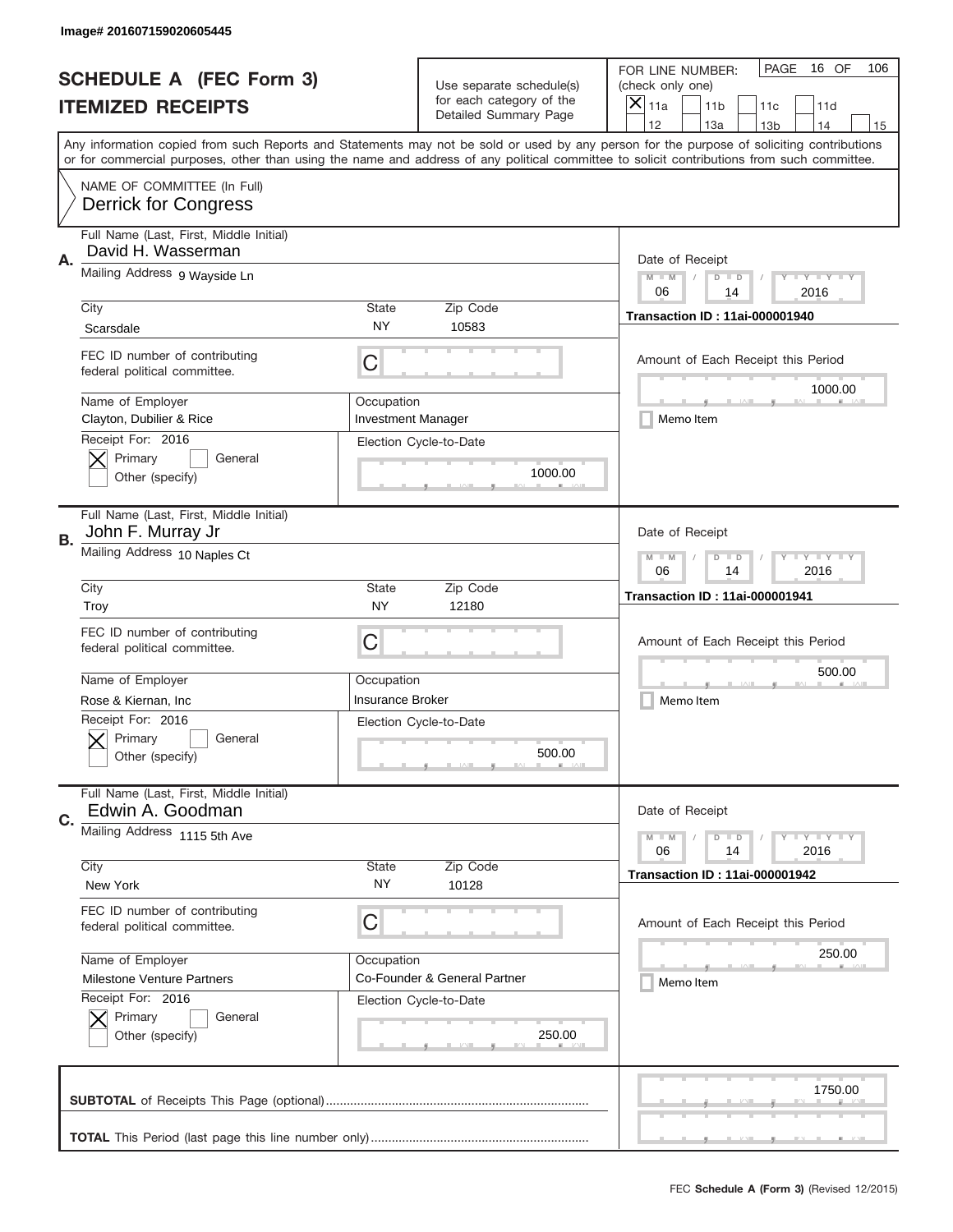| Image# 201607159020605446                                                                                                                                                                                                                                                               |                                                                               |                                                                                                                                                                          |
|-----------------------------------------------------------------------------------------------------------------------------------------------------------------------------------------------------------------------------------------------------------------------------------------|-------------------------------------------------------------------------------|--------------------------------------------------------------------------------------------------------------------------------------------------------------------------|
| <b>SCHEDULE A (FEC Form 3)</b><br><b>ITEMIZED RECEIPTS</b>                                                                                                                                                                                                                              | Use separate schedule(s)<br>for each category of the<br>Detailed Summary Page | PAGE 17 OF<br>106<br>FOR LINE NUMBER:<br>(check only one)<br>$\overline{\mathsf{x}}$<br>11a<br>11 <sub>b</sub><br>11d<br>11c<br>12<br>13a<br>13 <sub>b</sub><br>14<br>15 |
| Any information copied from such Reports and Statements may not be sold or used by any person for the purpose of soliciting contributions<br>or for commercial purposes, other than using the name and address of any political committee to solicit contributions from such committee. |                                                                               |                                                                                                                                                                          |
| NAME OF COMMITTEE (In Full)<br><b>Derrick for Congress</b>                                                                                                                                                                                                                              |                                                                               |                                                                                                                                                                          |
| Full Name (Last, First, Middle Initial)<br>Marie McKellar<br>Α.                                                                                                                                                                                                                         |                                                                               | Date of Receipt                                                                                                                                                          |
| Mailing Address PO Box 149                                                                                                                                                                                                                                                              |                                                                               | $M$ M<br>$Y - Y - Y - Y$<br>$D$ $D$<br>06<br>15<br>2016                                                                                                                  |
| City<br>Dobbs Ferry                                                                                                                                                                                                                                                                     | State<br>Zip Code<br><b>NY</b><br>10522                                       | <b>Transaction ID: 11ai-000001949</b>                                                                                                                                    |
| FEC ID number of contributing<br>federal political committee.                                                                                                                                                                                                                           | C                                                                             | Amount of Each Receipt this Period<br>2700.00                                                                                                                            |
| Name of Employer<br>N/A                                                                                                                                                                                                                                                                 | Occupation<br>Not Employed                                                    | Memo Item                                                                                                                                                                |
| Receipt For: 2016<br>General<br>Primary<br>Other (specify)                                                                                                                                                                                                                              | Election Cycle-to-Date<br>5400.00                                             |                                                                                                                                                                          |
| Full Name (Last, First, Middle Initial)<br>Gordon Boyd<br>В.                                                                                                                                                                                                                            |                                                                               | Date of Receipt                                                                                                                                                          |
| Mailing Address 99 State St                                                                                                                                                                                                                                                             |                                                                               | $Y - Y - Y - Y - Y$<br>$M - M$<br>$D$ $D$<br>06<br>2016<br>15                                                                                                            |
| City<br>Saratoga Springs                                                                                                                                                                                                                                                                | State<br>Zip Code<br><b>NY</b><br>12866                                       | <b>Transaction ID: 11ai-000001972</b>                                                                                                                                    |
| FEC ID number of contributing<br>federal political committee.                                                                                                                                                                                                                           | C                                                                             | Amount of Each Receipt this Period                                                                                                                                       |
| Name of Employer<br>Energy Next Inc                                                                                                                                                                                                                                                     | Occupation<br>Consultant                                                      | 1000.00<br>Memo Item                                                                                                                                                     |
| Receipt For: 2016<br>Primary<br>General<br>Other (specify)                                                                                                                                                                                                                              | Election Cycle-to-Date<br>1000.00                                             | Earmarked through ActBlue Conduit Committee 06-19-<br>2016 \$12,452.69 - See memo on Sch A for line 11c                                                                  |
| Full Name (Last, First, Middle Initial)<br><b>Steve Pounian</b><br>C.                                                                                                                                                                                                                   |                                                                               | Date of Receipt                                                                                                                                                          |
| Mailing Address PO Box 380<br>City                                                                                                                                                                                                                                                      | Zip Code<br>State                                                             | Y LY LY LY<br>$M - M$<br>$D$ $D$<br>06<br>2016<br>16                                                                                                                     |
| Keene                                                                                                                                                                                                                                                                                   | ΝY<br>12942                                                                   | <b>Transaction ID: 11ai-000001973</b>                                                                                                                                    |
| FEC ID number of contributing<br>federal political committee.                                                                                                                                                                                                                           | C                                                                             | Amount of Each Receipt this Period                                                                                                                                       |
| Name of Employer<br>Kreindler<br>Receipt For: 2016<br>Primary<br>General<br>$\bm{\times}$<br>Other (specify)                                                                                                                                                                            | Occupation<br>Attorney<br>Election Cycle-to-Date<br>2015.00                   | 2000.00<br>Memo Item                                                                                                                                                     |
|                                                                                                                                                                                                                                                                                         |                                                                               | 5700.00                                                                                                                                                                  |
|                                                                                                                                                                                                                                                                                         |                                                                               |                                                                                                                                                                          |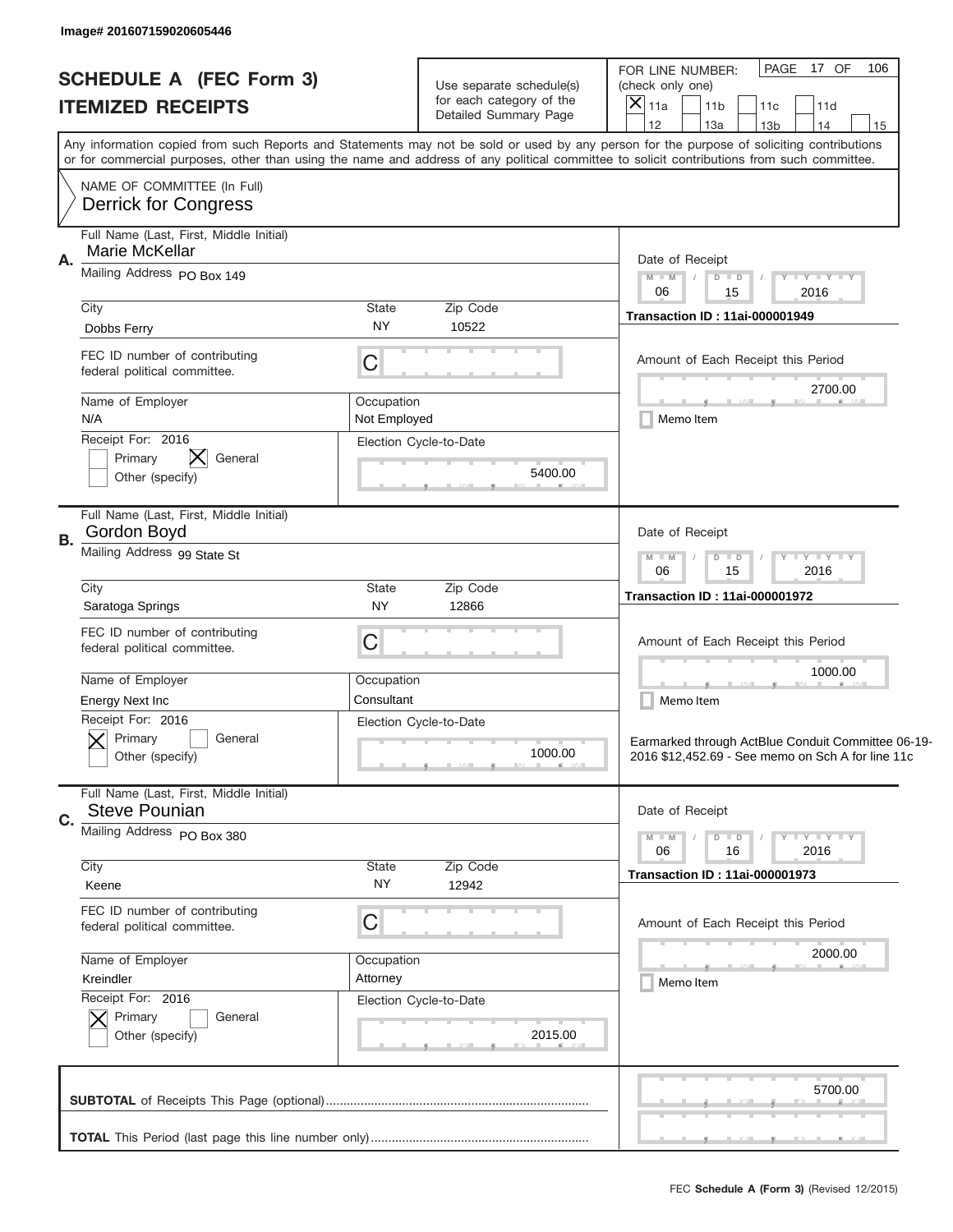| Image# 201607159020605447                                                                                                                                                                                                                                                               |                                                                               |                                                                                                                                                                          |  |  |
|-----------------------------------------------------------------------------------------------------------------------------------------------------------------------------------------------------------------------------------------------------------------------------------------|-------------------------------------------------------------------------------|--------------------------------------------------------------------------------------------------------------------------------------------------------------------------|--|--|
| <b>SCHEDULE A (FEC Form 3)</b><br><b>ITEMIZED RECEIPTS</b>                                                                                                                                                                                                                              | Use separate schedule(s)<br>for each category of the<br>Detailed Summary Page | PAGE 18 OF<br>106<br>FOR LINE NUMBER:<br>(check only one)<br>$\overline{\mathsf{x}}$<br>11a<br>11 <sub>b</sub><br>11d<br>11c<br>12<br>13a<br>13 <sub>b</sub><br>14<br>15 |  |  |
| Any information copied from such Reports and Statements may not be sold or used by any person for the purpose of soliciting contributions<br>or for commercial purposes, other than using the name and address of any political committee to solicit contributions from such committee. |                                                                               |                                                                                                                                                                          |  |  |
| NAME OF COMMITTEE (In Full)<br><b>Derrick for Congress</b>                                                                                                                                                                                                                              |                                                                               |                                                                                                                                                                          |  |  |
| Full Name (Last, First, Middle Initial)<br>Nancyann E. Archer                                                                                                                                                                                                                           |                                                                               | Date of Receipt                                                                                                                                                          |  |  |
| Α.<br>Mailing Address 9657 Lakeshore Dr                                                                                                                                                                                                                                                 |                                                                               |                                                                                                                                                                          |  |  |
| City<br>Hague                                                                                                                                                                                                                                                                           | State<br>Zip Code<br><b>NY</b><br>12836                                       | 2016<br><b>Transaction ID: 11ai-000002041</b>                                                                                                                            |  |  |
| FEC ID number of contributing<br>federal political committee.                                                                                                                                                                                                                           | C                                                                             | Amount of Each Receipt this Period<br>151.74                                                                                                                             |  |  |
| Name of Employer<br>N/A                                                                                                                                                                                                                                                                 | Occupation<br>Not Employed                                                    | Memo Item                                                                                                                                                                |  |  |
| Receipt For: 2016<br>Primary<br>General<br>Other (specify)                                                                                                                                                                                                                              | Election Cycle-to-Date<br>651.74                                              | In-kind Catering                                                                                                                                                         |  |  |
| Full Name (Last, First, Middle Initial)<br>Maxwell E. Eaton Jr.<br>В.                                                                                                                                                                                                                   |                                                                               | Date of Receipt                                                                                                                                                          |  |  |
| Mailing Address 7 Sugar House Way PO Box 62                                                                                                                                                                                                                                             | $D$ $D$<br>$Y - Y - Y - Y - Y$<br>$M - M$<br>06<br>16<br>2016                 |                                                                                                                                                                          |  |  |
| City<br>Upper Jay                                                                                                                                                                                                                                                                       | State<br>Zip Code<br><b>NY</b><br>12987                                       | <b>Transaction ID: 11ai-000001998</b>                                                                                                                                    |  |  |
| FEC ID number of contributing<br>federal political committee.                                                                                                                                                                                                                           | C                                                                             | Amount of Each Receipt this Period                                                                                                                                       |  |  |
| Name of Employer<br>Self                                                                                                                                                                                                                                                                | Occupation<br>Writer                                                          | 116.00<br>Memo Item                                                                                                                                                      |  |  |
| Receipt For: 2016<br>Primary<br>General<br>Other (specify)                                                                                                                                                                                                                              | Election Cycle-to-Date<br>514.00                                              | Earmarked through ActBlue Conduit Committee 06-19-<br>2016 \$12,452.69 - See memo on Sch A for line 11c                                                                  |  |  |
| Full Name (Last, First, Middle Initial)<br>Jacquelyn Schell<br>C.                                                                                                                                                                                                                       |                                                                               | Date of Receipt                                                                                                                                                          |  |  |
| City                                                                                                                                                                                                                                                                                    | Mailing Address PO Box 184                                                    |                                                                                                                                                                          |  |  |
| Chaumont                                                                                                                                                                                                                                                                                | Zip Code<br>State<br>ΝY<br>13622                                              | <b>Transaction ID: 11ai-000001966</b>                                                                                                                                    |  |  |
| FEC ID number of contributing<br>federal political committee.                                                                                                                                                                                                                           | C                                                                             | Amount of Each Receipt this Period                                                                                                                                       |  |  |
| Name of Employer<br>N/A<br>Receipt For: 2016                                                                                                                                                                                                                                            | Occupation<br>Retired<br>Election Cycle-to-Date                               | 250.00<br>Memo Item                                                                                                                                                      |  |  |
| Primary<br>General<br>Other (specify)                                                                                                                                                                                                                                                   | 250.00                                                                        |                                                                                                                                                                          |  |  |
|                                                                                                                                                                                                                                                                                         |                                                                               | 517.74                                                                                                                                                                   |  |  |
|                                                                                                                                                                                                                                                                                         |                                                                               |                                                                                                                                                                          |  |  |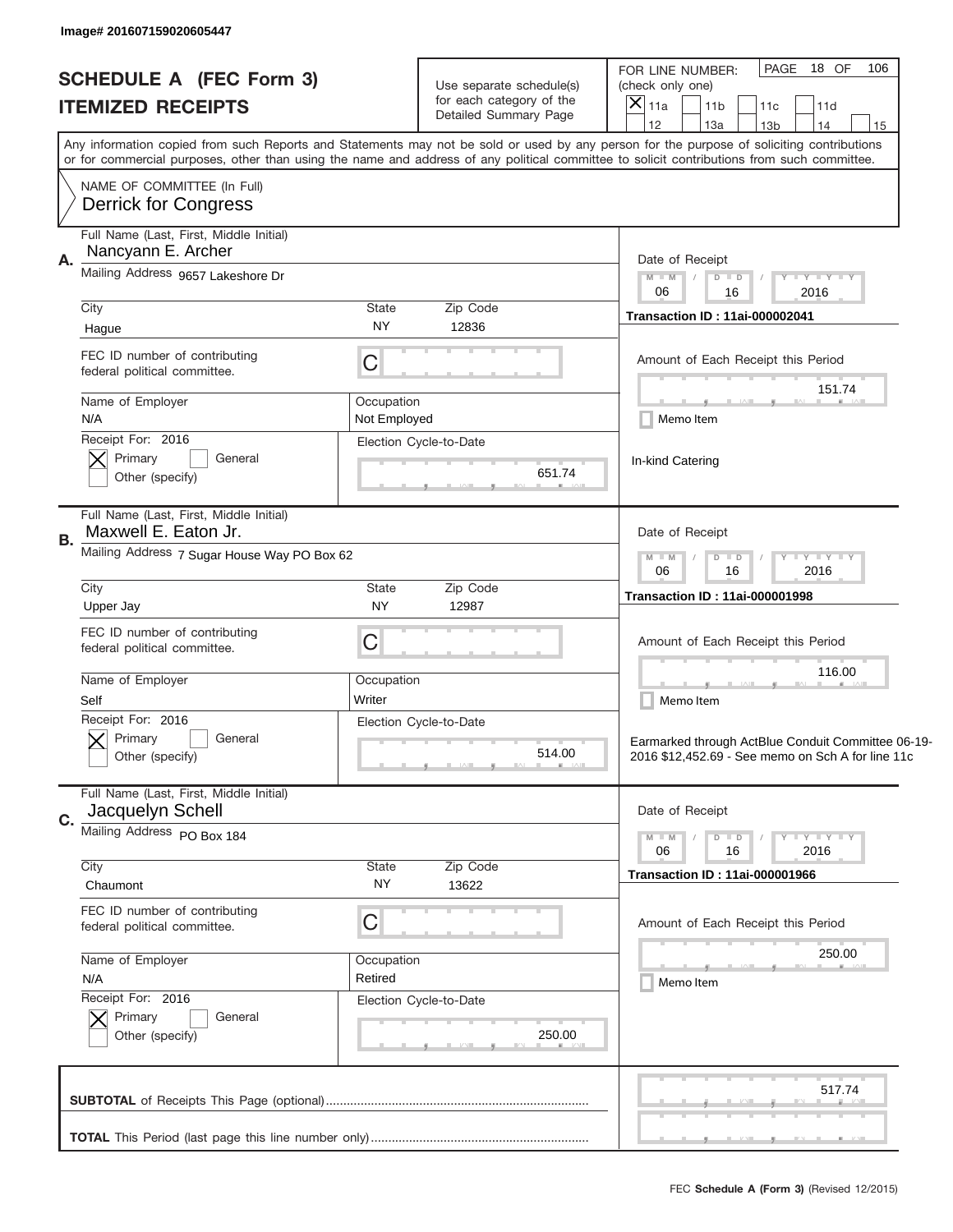|    | Image# 201607159020605448                                        |                       |                                                      |                                                                                                                                                                                                                                                                                                                                     |
|----|------------------------------------------------------------------|-----------------------|------------------------------------------------------|-------------------------------------------------------------------------------------------------------------------------------------------------------------------------------------------------------------------------------------------------------------------------------------------------------------------------------------|
|    | <b>SCHEDULE A (FEC Form 3)</b>                                   |                       | Use separate schedule(s)<br>for each category of the | PAGE<br>19 OF<br>106<br>FOR LINE NUMBER:<br>(check only one)                                                                                                                                                                                                                                                                        |
|    | <b>ITEMIZED RECEIPTS</b>                                         |                       | Detailed Summary Page                                | X<br>11a<br>11 <sub>b</sub><br>11c<br>11d                                                                                                                                                                                                                                                                                           |
|    | NAME OF COMMITTEE (In Full)                                      |                       |                                                      | 12<br>13a<br>13 <sub>b</sub><br>14<br>15<br>Any information copied from such Reports and Statements may not be sold or used by any person for the purpose of soliciting contributions<br>or for commercial purposes, other than using the name and address of any political committee to solicit contributions from such committee. |
|    | <b>Derrick for Congress</b>                                      |                       |                                                      |                                                                                                                                                                                                                                                                                                                                     |
| Α. | Full Name (Last, First, Middle Initial)<br>James Lee Leven       |                       |                                                      | Date of Receipt                                                                                                                                                                                                                                                                                                                     |
|    | Mailing Address 203 Bayard St                                    |                       |                                                      | $M - M$<br><b>LEY LEY LEY</b><br>$D$ $D$<br>06<br>16<br>2016                                                                                                                                                                                                                                                                        |
|    | City<br>Sackets Harbor                                           | State<br>NY           | Zip Code<br>13685                                    | <b>Transaction ID: 11ai-000001968</b>                                                                                                                                                                                                                                                                                               |
|    | FEC ID number of contributing<br>federal political committee.    | C                     |                                                      | Amount of Each Receipt this Period<br>500.00                                                                                                                                                                                                                                                                                        |
|    | Name of Employer<br><b>Community Broadcasters</b>                | Occupation            | General Partner, President and CEO                   | Memo Item                                                                                                                                                                                                                                                                                                                           |
|    | Receipt For: 2016<br>Primary<br>General<br>Other (specify)       |                       | Election Cycle-to-Date<br>500.00                     |                                                                                                                                                                                                                                                                                                                                     |
| В. | Full Name (Last, First, Middle Initial)<br>Georgia Brown Pollack |                       |                                                      | Date of Receipt                                                                                                                                                                                                                                                                                                                     |
|    | Mailing Address 860 United Nations Plaza #10G                    |                       |                                                      | <b>LY LY LY</b><br>$M$ M<br>$D$ $D$<br>06<br>16<br>2016                                                                                                                                                                                                                                                                             |
|    | City<br>New York                                                 | State<br><b>NY</b>    | Zip Code<br>10017                                    | <b>Transaction ID: 11ai-000001969</b>                                                                                                                                                                                                                                                                                               |
|    | FEC ID number of contributing<br>federal political committee.    | C                     |                                                      | Amount of Each Receipt this Period<br>250.00                                                                                                                                                                                                                                                                                        |
|    |                                                                  |                       |                                                      |                                                                                                                                                                                                                                                                                                                                     |
|    | Name of Employer<br>N/A                                          | Occupation<br>Retired |                                                      | Memo Item                                                                                                                                                                                                                                                                                                                           |
|    | Receipt For: 2016<br>General<br>Primary<br>Other (specify)       |                       | Election Cycle-to-Date<br>250.00                     |                                                                                                                                                                                                                                                                                                                                     |
| C. | Full Name (Last, First, Middle Initial)<br>William L. Sturman Jr |                       |                                                      | Date of Receipt                                                                                                                                                                                                                                                                                                                     |
|    | Mailing Address 620 Eighth Ave                                   |                       |                                                      | $M - M$<br><b>LYLYLY</b><br>$D$ $D$<br>06<br>2016<br>16                                                                                                                                                                                                                                                                             |
|    | City<br>New York                                                 | State<br>NY.          | Zip Code<br>10018                                    | <b>Transaction ID: 11ai-000001971</b>                                                                                                                                                                                                                                                                                               |
|    | FEC ID number of contributing<br>federal political committee.    | C                     |                                                      | Amount of Each Receipt this Period                                                                                                                                                                                                                                                                                                  |
|    | Name of Employer                                                 | Occupation            |                                                      | 250.00                                                                                                                                                                                                                                                                                                                              |
|    | Covington and Burling<br>Receipt For: 2016                       | Partner               | Election Cycle-to-Date                               | Memo Item                                                                                                                                                                                                                                                                                                                           |
|    | Primary<br>General<br>Other (specify)                            |                       | 250.00                                               |                                                                                                                                                                                                                                                                                                                                     |
|    |                                                                  |                       |                                                      | 1000.00                                                                                                                                                                                                                                                                                                                             |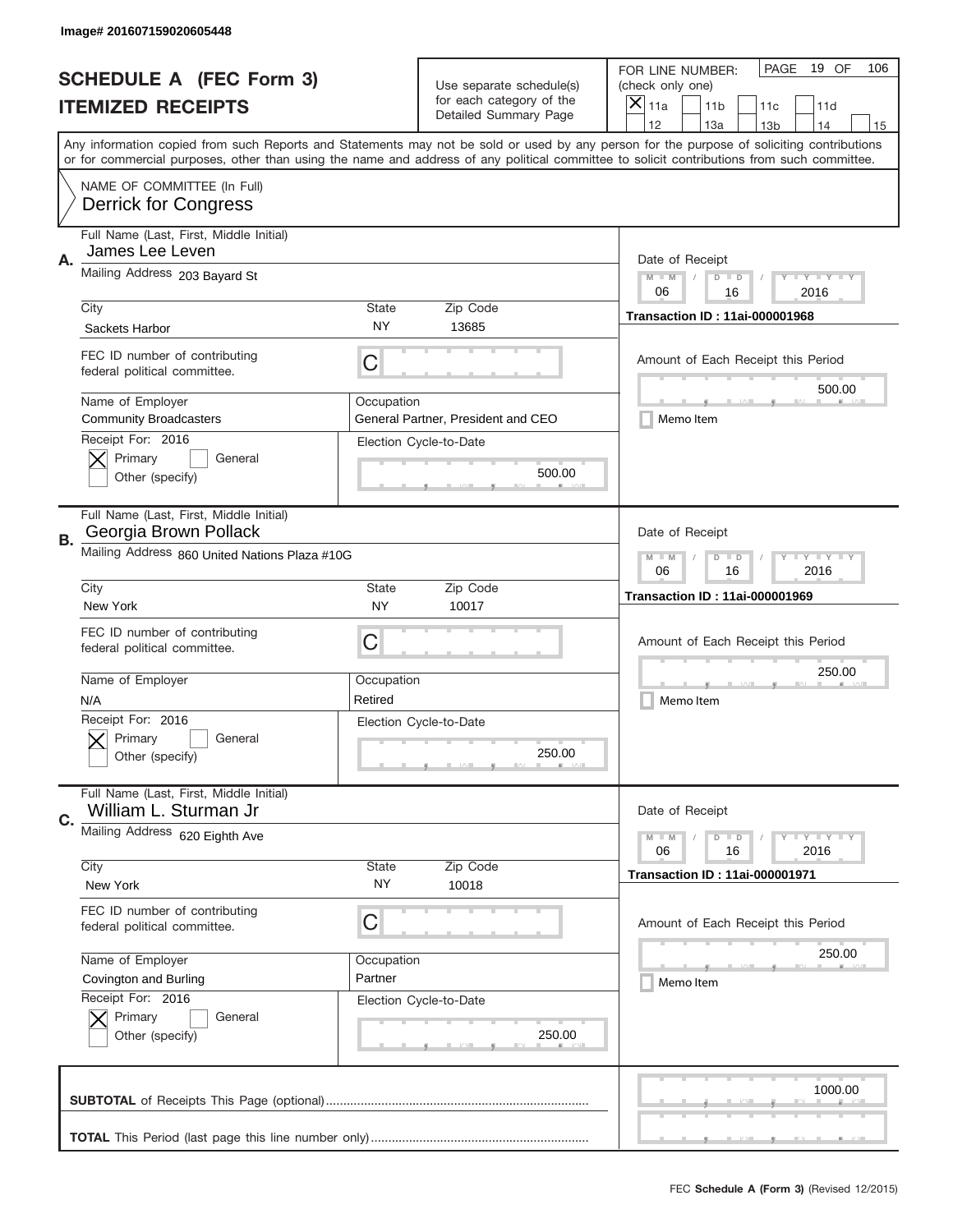|                          | Image# 201607159020605449                                       |                                                           |                                                   |                                                                                                                                                                                                                                                                                         |
|--------------------------|-----------------------------------------------------------------|-----------------------------------------------------------|---------------------------------------------------|-----------------------------------------------------------------------------------------------------------------------------------------------------------------------------------------------------------------------------------------------------------------------------------------|
|                          | <b>SCHEDULE A (FEC Form 3)</b>                                  |                                                           | Use separate schedule(s)                          | PAGE<br>20 OF<br>106<br>FOR LINE NUMBER:<br>(check only one)                                                                                                                                                                                                                            |
| <b>ITEMIZED RECEIPTS</b> |                                                                 |                                                           | for each category of the<br>Detailed Summary Page | $\boldsymbol{\times}$<br>11a<br>11 <sub>b</sub><br>11c<br>11d                                                                                                                                                                                                                           |
|                          |                                                                 |                                                           |                                                   | 12<br>13a<br>14<br>13 <sub>b</sub><br>15                                                                                                                                                                                                                                                |
|                          |                                                                 |                                                           |                                                   | Any information copied from such Reports and Statements may not be sold or used by any person for the purpose of soliciting contributions<br>or for commercial purposes, other than using the name and address of any political committee to solicit contributions from such committee. |
|                          | NAME OF COMMITTEE (In Full)<br><b>Derrick for Congress</b>      |                                                           |                                                   |                                                                                                                                                                                                                                                                                         |
|                          | Full Name (Last, First, Middle Initial)<br>Judith R. Stock      |                                                           |                                                   |                                                                                                                                                                                                                                                                                         |
| Α.                       | Mailing Address PO Box 613                                      |                                                           |                                                   | Date of Receipt<br><b>LYLYLY</b><br>$M - M$<br>$D$ $D$<br>06<br>17<br>2016                                                                                                                                                                                                              |
|                          | City                                                            | <b>State</b>                                              | Zip Code                                          |                                                                                                                                                                                                                                                                                         |
|                          | Hartford                                                        | NY                                                        | 12838                                             | <b>Transaction ID: 11ai-000001975</b>                                                                                                                                                                                                                                                   |
|                          | FEC ID number of contributing<br>federal political committee.   | С                                                         |                                                   | Amount of Each Receipt this Period                                                                                                                                                                                                                                                      |
|                          | Name of Employer<br>N/A                                         | Occupation<br>Retired                                     |                                                   | 1000.00<br>Memo Item                                                                                                                                                                                                                                                                    |
|                          | Receipt For: 2016<br>Primary<br>General<br>Other (specify)      |                                                           | Election Cycle-to-Date<br>1000.00                 |                                                                                                                                                                                                                                                                                         |
| В.                       | Full Name (Last, First, Middle Initial)<br>John Eric King       |                                                           |                                                   | Date of Receipt                                                                                                                                                                                                                                                                         |
|                          | Mailing Address 116 Wolf Rd                                     | <b>LY LY LY</b><br>$M - M$<br>$D$ $D$<br>06<br>17<br>2016 |                                                   |                                                                                                                                                                                                                                                                                         |
|                          | City                                                            | <b>State</b>                                              | Zip Code                                          | <b>Transaction ID: 11ai-000001976</b>                                                                                                                                                                                                                                                   |
|                          | Albany                                                          | NY                                                        | 12205                                             |                                                                                                                                                                                                                                                                                         |
|                          | FEC ID number of contributing<br>federal political committee.   | С                                                         |                                                   | Amount of Each Receipt this Period                                                                                                                                                                                                                                                      |
|                          | Name of Employer                                                | Occupation                                                |                                                   | 250.00                                                                                                                                                                                                                                                                                  |
|                          | <b>Equinox Properties</b>                                       | President                                                 |                                                   | Memo Item                                                                                                                                                                                                                                                                               |
|                          | Receipt For: 2016<br>General<br>Primary<br>Other (specify)      |                                                           | Election Cycle-to-Date<br>250.00                  |                                                                                                                                                                                                                                                                                         |
| C.                       | Full Name (Last, First, Middle Initial)<br><b>Mark Gallogly</b> |                                                           |                                                   | Date of Receipt                                                                                                                                                                                                                                                                         |
|                          | Mailing Address 300 Central Park W #25D                         |                                                           |                                                   | <b>LYLYLY</b><br>$M - M$<br>$D$ $D$<br>2016<br>06<br>17                                                                                                                                                                                                                                 |
|                          | City                                                            | <b>State</b>                                              | Zip Code                                          | <b>Transaction ID: 11ai-000001977</b>                                                                                                                                                                                                                                                   |
|                          | New York                                                        | NY.                                                       | 10024                                             |                                                                                                                                                                                                                                                                                         |
|                          | FEC ID number of contributing<br>federal political committee.   | С                                                         |                                                   | Amount of Each Receipt this Period                                                                                                                                                                                                                                                      |
|                          | Name of Employer                                                | Occupation                                                |                                                   | 5400.00                                                                                                                                                                                                                                                                                 |
|                          | Centerbridge Partners                                           | Investor                                                  |                                                   | Memo Item                                                                                                                                                                                                                                                                               |
|                          | Receipt For: 2016<br>Primary<br>General<br>Other (specify)      |                                                           | Election Cycle-to-Date<br>5400.00                 |                                                                                                                                                                                                                                                                                         |
|                          |                                                                 |                                                           |                                                   | 6650.00                                                                                                                                                                                                                                                                                 |
|                          |                                                                 |                                                           |                                                   |                                                                                                                                                                                                                                                                                         |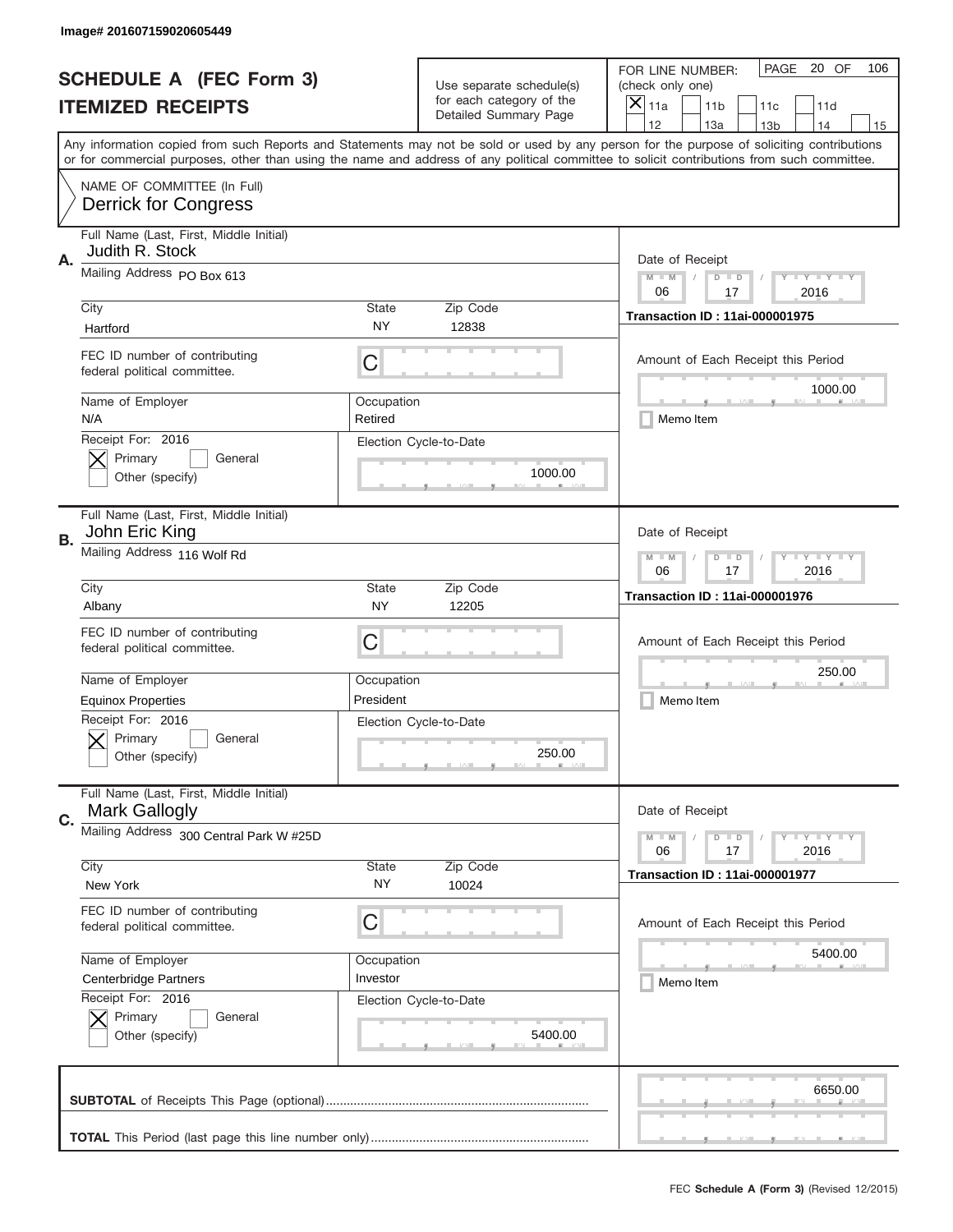| Image# 201607159020605450                                                                                                                                                                                                                                                               |                                                                               |                                                                                                                                                                          |  |
|-----------------------------------------------------------------------------------------------------------------------------------------------------------------------------------------------------------------------------------------------------------------------------------------|-------------------------------------------------------------------------------|--------------------------------------------------------------------------------------------------------------------------------------------------------------------------|--|
| <b>SCHEDULE A (FEC Form 3)</b><br><b>ITEMIZED RECEIPTS</b>                                                                                                                                                                                                                              | Use separate schedule(s)<br>for each category of the<br>Detailed Summary Page | PAGE 21 OF<br>106<br>FOR LINE NUMBER:<br>(check only one)<br>$\overline{\mathsf{x}}$<br>11a<br>11 <sub>b</sub><br>11d<br>11c<br>12<br>13a<br>13 <sub>b</sub><br>14<br>15 |  |
| Any information copied from such Reports and Statements may not be sold or used by any person for the purpose of soliciting contributions<br>or for commercial purposes, other than using the name and address of any political committee to solicit contributions from such committee. |                                                                               |                                                                                                                                                                          |  |
| NAME OF COMMITTEE (In Full)<br><b>Derrick for Congress</b>                                                                                                                                                                                                                              |                                                                               |                                                                                                                                                                          |  |
| Full Name (Last, First, Middle Initial)<br>Michael Moss<br>Α.                                                                                                                                                                                                                           |                                                                               | Date of Receipt                                                                                                                                                          |  |
| Mailing Address 258 Soundview Ave                                                                                                                                                                                                                                                       |                                                                               | $M$ M<br>$Y - Y - Y - Y$<br>$D$ $D$<br>06<br>17<br>2016                                                                                                                  |  |
| City<br><b>White Plains</b>                                                                                                                                                                                                                                                             | State<br>Zip Code<br><b>NY</b><br>10606                                       | <b>Transaction ID: 11ai-000002047</b>                                                                                                                                    |  |
| FEC ID number of contributing<br>C<br>federal political committee.                                                                                                                                                                                                                      |                                                                               | Amount of Each Receipt this Period<br>350.00                                                                                                                             |  |
| Name of Employer<br>OTA LLC                                                                                                                                                                                                                                                             | Occupation<br><b>Stock Broker</b>                                             | Memo Item                                                                                                                                                                |  |
| Receipt For: 2016<br>Primary<br>General<br>Other (specify)                                                                                                                                                                                                                              | Election Cycle-to-Date<br>350.00                                              |                                                                                                                                                                          |  |
| Full Name (Last, First, Middle Initial)<br>Marlene R. McAlevey<br>В.                                                                                                                                                                                                                    |                                                                               | Date of Receipt                                                                                                                                                          |  |
| Mailing Address 170 W End Ave 25e                                                                                                                                                                                                                                                       |                                                                               | $D$ $D$<br>$Y - Y - Y - Y - Y$<br>$M - M$<br>06<br>2016<br>18                                                                                                            |  |
| City<br>New York                                                                                                                                                                                                                                                                        | State<br>Zip Code<br><b>NY</b><br>10023                                       | <b>Transaction ID: 11ai-000002002</b>                                                                                                                                    |  |
| FEC ID number of contributing<br>C<br>federal political committee.                                                                                                                                                                                                                      |                                                                               | Amount of Each Receipt this Period                                                                                                                                       |  |
| Name of Employer<br>n/a                                                                                                                                                                                                                                                                 | Occupation<br>Not Employed                                                    | 50.00<br>Memo Item                                                                                                                                                       |  |
| Receipt For: 2016<br>Primary<br>General<br>Other (specify)                                                                                                                                                                                                                              | Election Cycle-to-Date<br>625.00                                              | Earmarked through ActBlue Conduit Committee 06-19-<br>2016 \$12,452.69 - See memo on Sch A for line 11c                                                                  |  |
| Full Name (Last, First, Middle Initial)<br><b>Bob Whitaker</b><br>C.                                                                                                                                                                                                                    |                                                                               | Date of Receipt                                                                                                                                                          |  |
|                                                                                                                                                                                                                                                                                         | Mailing Address 4 Spruce Mountain Ln                                          |                                                                                                                                                                          |  |
| City<br>Silver Bay                                                                                                                                                                                                                                                                      | Zip Code<br>State<br>NY.<br>12874                                             | <b>Transaction ID: 11ai-000002048</b>                                                                                                                                    |  |
| FEC ID number of contributing<br>C<br>federal political committee.                                                                                                                                                                                                                      |                                                                               | Amount of Each Receipt this Period                                                                                                                                       |  |
| Name of Employer<br>N/A<br>Receipt For: 2016                                                                                                                                                                                                                                            | Occupation<br>Economist<br>Election Cycle-to-Date                             | 100.00<br>Memo Item                                                                                                                                                      |  |
| Primary<br>General<br>Other (specify)                                                                                                                                                                                                                                                   | 216.00                                                                        |                                                                                                                                                                          |  |
|                                                                                                                                                                                                                                                                                         |                                                                               | 500.00                                                                                                                                                                   |  |
|                                                                                                                                                                                                                                                                                         |                                                                               |                                                                                                                                                                          |  |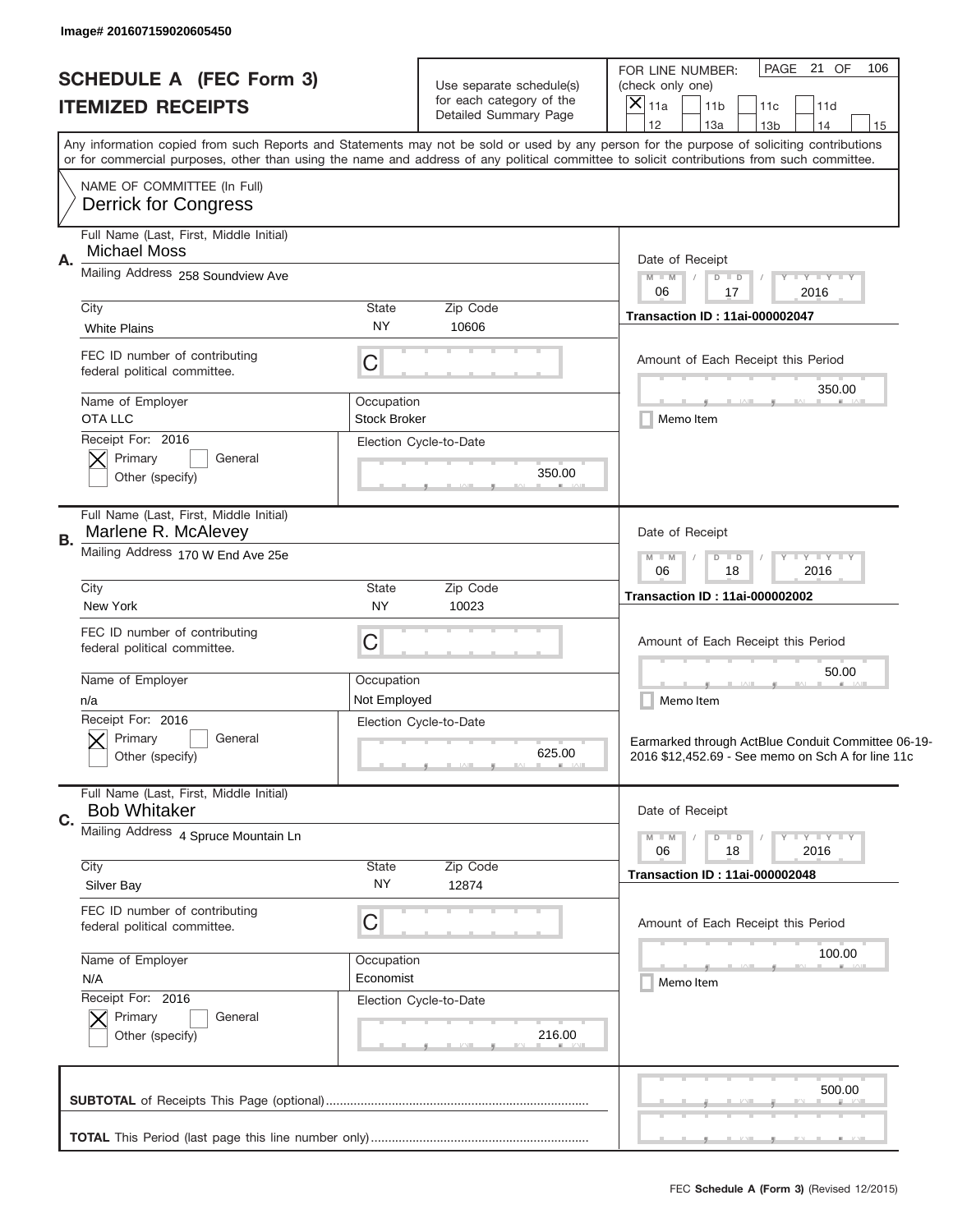| Image# 201607159020605451                                                           |                                                                               |                                                                                                                                                                                                                                                                                         |
|-------------------------------------------------------------------------------------|-------------------------------------------------------------------------------|-----------------------------------------------------------------------------------------------------------------------------------------------------------------------------------------------------------------------------------------------------------------------------------------|
| <b>SCHEDULE A (FEC Form 3)</b><br><b>ITEMIZED RECEIPTS</b>                          | Use separate schedule(s)<br>for each category of the<br>Detailed Summary Page | PAGE 22 OF<br>106<br>FOR LINE NUMBER:<br>(check only one)<br>×<br>11a<br>11 <sub>b</sub><br>11c<br>11d<br>12<br>13a<br>14<br>13 <sub>b</sub><br>15                                                                                                                                      |
|                                                                                     |                                                                               | Any information copied from such Reports and Statements may not be sold or used by any person for the purpose of soliciting contributions<br>or for commercial purposes, other than using the name and address of any political committee to solicit contributions from such committee. |
| NAME OF COMMITTEE (In Full)<br><b>Derrick for Congress</b>                          |                                                                               |                                                                                                                                                                                                                                                                                         |
| Full Name (Last, First, Middle Initial)<br>Robert Holder                            |                                                                               |                                                                                                                                                                                                                                                                                         |
| Α.<br>Mailing Address 51 Big Wolf Rd                                                |                                                                               | Date of Receipt<br>$M$ M<br>$D$ $D$<br>$Y - Y - Y - Y$<br>06<br>18<br>2016                                                                                                                                                                                                              |
| City<br><b>Tupper Lake</b>                                                          | State<br>Zip Code<br><b>NY</b><br>12986-1254                                  | <b>Transaction ID: 11ai-000001980</b>                                                                                                                                                                                                                                                   |
| FEC ID number of contributing<br>federal political committee.                       | C                                                                             | Amount of Each Receipt this Period                                                                                                                                                                                                                                                      |
| Name of Employer<br>N/A<br>Receipt For: 2016                                        | Occupation<br>Not Employed                                                    | 2700.00<br>Memo Item                                                                                                                                                                                                                                                                    |
| General<br>Primary<br>Other (specify)                                               | Election Cycle-to-Date<br>5400.00                                             | Earmarked through ActBlue Conduit Committee 06-19-<br>2016 \$12,452,69 - See memo on Sch A for line 11c                                                                                                                                                                                 |
| Full Name (Last, First, Middle Initial)<br><b>Mark Gallogly</b><br>В.               |                                                                               | Date of Receipt                                                                                                                                                                                                                                                                         |
| Mailing Address 300 Central Park W #25D                                             | $D$ $D$<br>$Y - Y - Y - Y - Y$<br>$M - M$<br>2016<br>06<br>18                 |                                                                                                                                                                                                                                                                                         |
| City<br>New York                                                                    | State<br>Zip Code<br><b>NY</b><br>10024                                       | <b>Transaction ID: 11ai-000001978</b>                                                                                                                                                                                                                                                   |
| FEC ID number of contributing<br>federal political committee.                       | C                                                                             | Amount of Each Receipt this Period                                                                                                                                                                                                                                                      |
| Name of Employer                                                                    | Occupation                                                                    | $-2700.00$                                                                                                                                                                                                                                                                              |
| Centerbridge Partners<br>Receipt For: 2016<br>General<br>Primary<br>Other (specify) | Investor<br>Election Cycle-to-Date<br>2700.00                                 | Memo Item<br>$\mathbf{x}$<br>Redesignated to General                                                                                                                                                                                                                                    |
| Full Name (Last, First, Middle Initial)<br><b>Mark Gallogly</b><br>C.               |                                                                               | Date of Receipt                                                                                                                                                                                                                                                                         |
| Mailing Address 300 Central Park W #25D                                             |                                                                               | $D$ $D$<br>Y LY LY LY<br>$M - M$<br>06<br>2016<br>18                                                                                                                                                                                                                                    |
| City<br>New York                                                                    | Zip Code<br>State<br><b>NY</b><br>10024                                       | <b>Transaction ID: 11ai-000001979</b>                                                                                                                                                                                                                                                   |
| FEC ID number of contributing<br>federal political committee.                       | C                                                                             | Amount of Each Receipt this Period                                                                                                                                                                                                                                                      |
| Name of Employer                                                                    | Occupation                                                                    | 2700.00                                                                                                                                                                                                                                                                                 |
| Centerbridge Partners<br>Receipt For: 2016<br>Primary<br>General<br>Other (specify) | Investor<br>Election Cycle-to-Date<br>5400.00                                 | × Memo Item<br>Redesignated from Primary                                                                                                                                                                                                                                                |
|                                                                                     |                                                                               | 2700.00                                                                                                                                                                                                                                                                                 |
|                                                                                     |                                                                               | , , ,                                                                                                                                                                                                                                                                                   |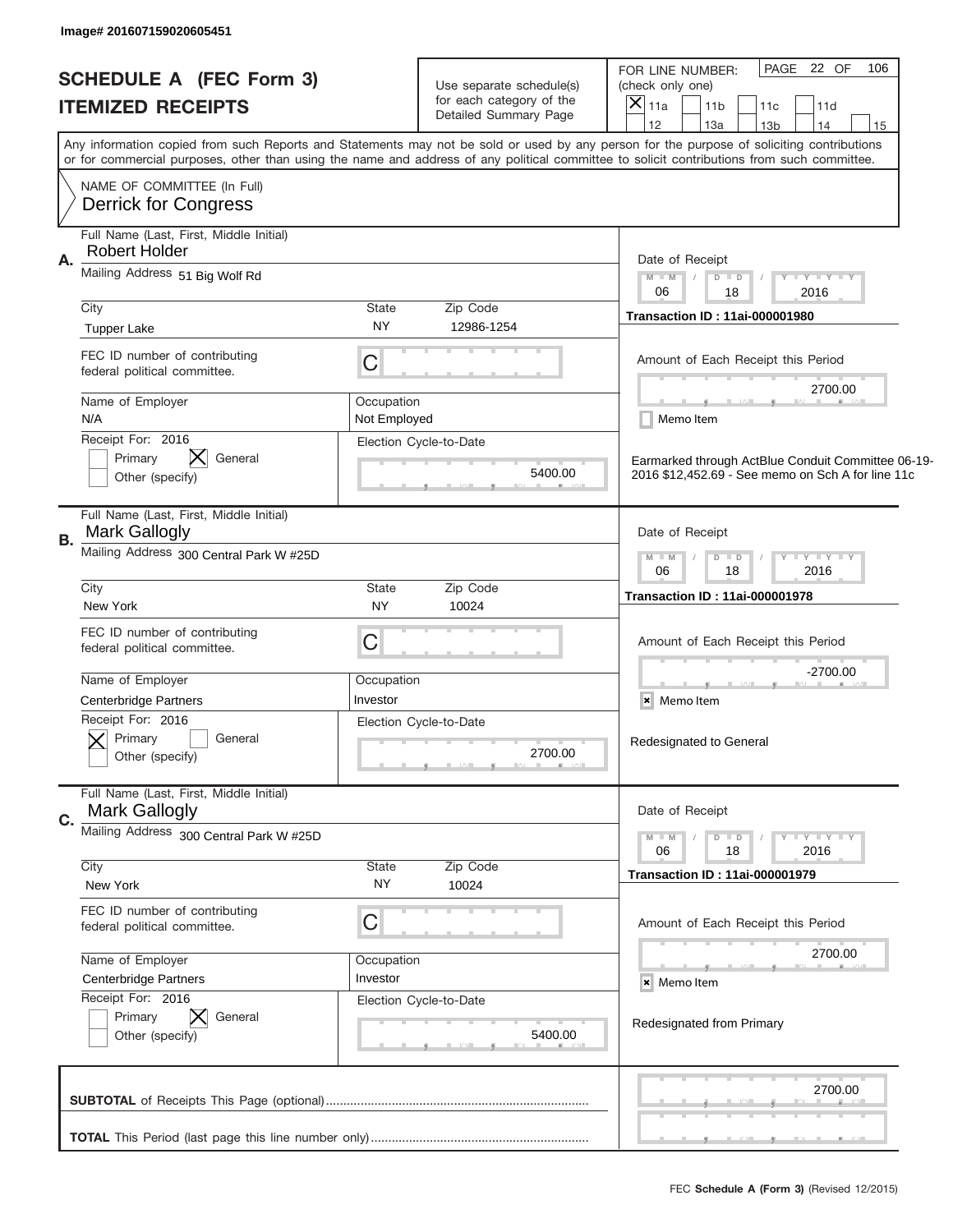| Image# 201607159020605452                                             |                                                                                                                                                                                                                                                                                         |                                                                                                                                                           |  |
|-----------------------------------------------------------------------|-----------------------------------------------------------------------------------------------------------------------------------------------------------------------------------------------------------------------------------------------------------------------------------------|-----------------------------------------------------------------------------------------------------------------------------------------------------------|--|
| <b>SCHEDULE A</b> (FEC Form 3)<br><b>ITEMIZED RECEIPTS</b>            | Use separate schedule(s)<br>for each category of the<br>Detailed Summary Page                                                                                                                                                                                                           | PAGE 23 OF<br>106<br>FOR LINE NUMBER:<br>(check only one)<br>$\times$<br>11a<br>11 <sub>b</sub><br>11c<br>11d<br>12<br>13a<br>13 <sub>b</sub><br>14<br>15 |  |
|                                                                       | Any information copied from such Reports and Statements may not be sold or used by any person for the purpose of soliciting contributions<br>or for commercial purposes, other than using the name and address of any political committee to solicit contributions from such committee. |                                                                                                                                                           |  |
| NAME OF COMMITTEE (In Full)<br><b>Derrick for Congress</b>            |                                                                                                                                                                                                                                                                                         |                                                                                                                                                           |  |
| Full Name (Last, First, Middle Initial)<br><b>Emily Goodwin</b><br>Α. |                                                                                                                                                                                                                                                                                         | Date of Receipt                                                                                                                                           |  |
|                                                                       | Mailing Address 26 Barkeater Way                                                                                                                                                                                                                                                        |                                                                                                                                                           |  |
| City<br>Keene                                                         | State<br>Zip Code<br><b>NY</b><br>12942-2506                                                                                                                                                                                                                                            | 06<br>2016<br>19<br><b>Transaction ID: 11ai-000001981</b>                                                                                                 |  |
| FEC ID number of contributing<br>federal political committee.         | C                                                                                                                                                                                                                                                                                       | Amount of Each Receipt this Period<br>1000.00                                                                                                             |  |
| Name of Employer<br>N/A<br>Receipt For: 2016                          | Occupation<br>Retired                                                                                                                                                                                                                                                                   | Memo Item                                                                                                                                                 |  |
| Primary<br>General<br>Other (specify)                                 | Election Cycle-to-Date<br>1500.00                                                                                                                                                                                                                                                       | Earmarked through ActBlue Conduit Committee 06-19-<br>2016 \$12,452.69 - See memo on Sch A for line 11c                                                   |  |
| Full Name (Last, First, Middle Initial)<br>Douglas R. Skopp<br>В.     |                                                                                                                                                                                                                                                                                         | Date of Receipt                                                                                                                                           |  |
| Mailing Address 741 Military Turnpike                                 | $M \perp M$<br>$Y = Y = Y = Y$<br>$D$ $D$<br>19<br>2016<br>06                                                                                                                                                                                                                           |                                                                                                                                                           |  |
| City<br>Plattsburgh                                                   | State<br>Zip Code<br><b>NY</b><br>12901-5714                                                                                                                                                                                                                                            | <b>Transaction ID: 11ai-000002010</b>                                                                                                                     |  |
| FEC ID number of contributing<br>federal political committee.         | C                                                                                                                                                                                                                                                                                       | Amount of Each Receipt this Period                                                                                                                        |  |
| Name of Employer<br>N/A                                               | Occupation<br>Not Employed                                                                                                                                                                                                                                                              | 50.00<br>Memo Item                                                                                                                                        |  |
| Receipt For: 2016<br>Primary<br>General<br>Other (specify)            | Election Cycle-to-Date<br>1041.00                                                                                                                                                                                                                                                       | Earmarked through ActBlue Conduit Committee 06-19-<br>2016 \$12,452.69 - See memo on Sch A for line 11c                                                   |  |
| Full Name (Last, First, Middle Initial)<br><b>Helen Demong</b><br>C.  |                                                                                                                                                                                                                                                                                         | Date of Receipt                                                                                                                                           |  |
| Mailing Address PO Box 535                                            |                                                                                                                                                                                                                                                                                         | Y FY FY FY<br>$M - M$<br>$D$ $D$<br>2016<br>06<br>19                                                                                                      |  |
| City<br>Saranac Lake                                                  | Zip Code<br>State<br>NY.<br>12983                                                                                                                                                                                                                                                       | <b>Transaction ID: 11ai-000002011</b>                                                                                                                     |  |
| FEC ID number of contributing<br>federal political committee.         | C                                                                                                                                                                                                                                                                                       | Amount of Each Receipt this Period                                                                                                                        |  |
| Name of Employer<br>N/A<br>Receipt For: 2016                          | Occupation<br>Not Employed                                                                                                                                                                                                                                                              | 50.00<br>Memo Item                                                                                                                                        |  |
| Primary<br>General<br>Other (specify)                                 | Election Cycle-to-Date<br>327.00                                                                                                                                                                                                                                                        | Earmarked through ActBlue Conduit Committee 06-19-<br>2016 \$12,452.69 - See memo on Sch A for line 11c                                                   |  |
|                                                                       |                                                                                                                                                                                                                                                                                         | 1100.00                                                                                                                                                   |  |
|                                                                       |                                                                                                                                                                                                                                                                                         |                                                                                                                                                           |  |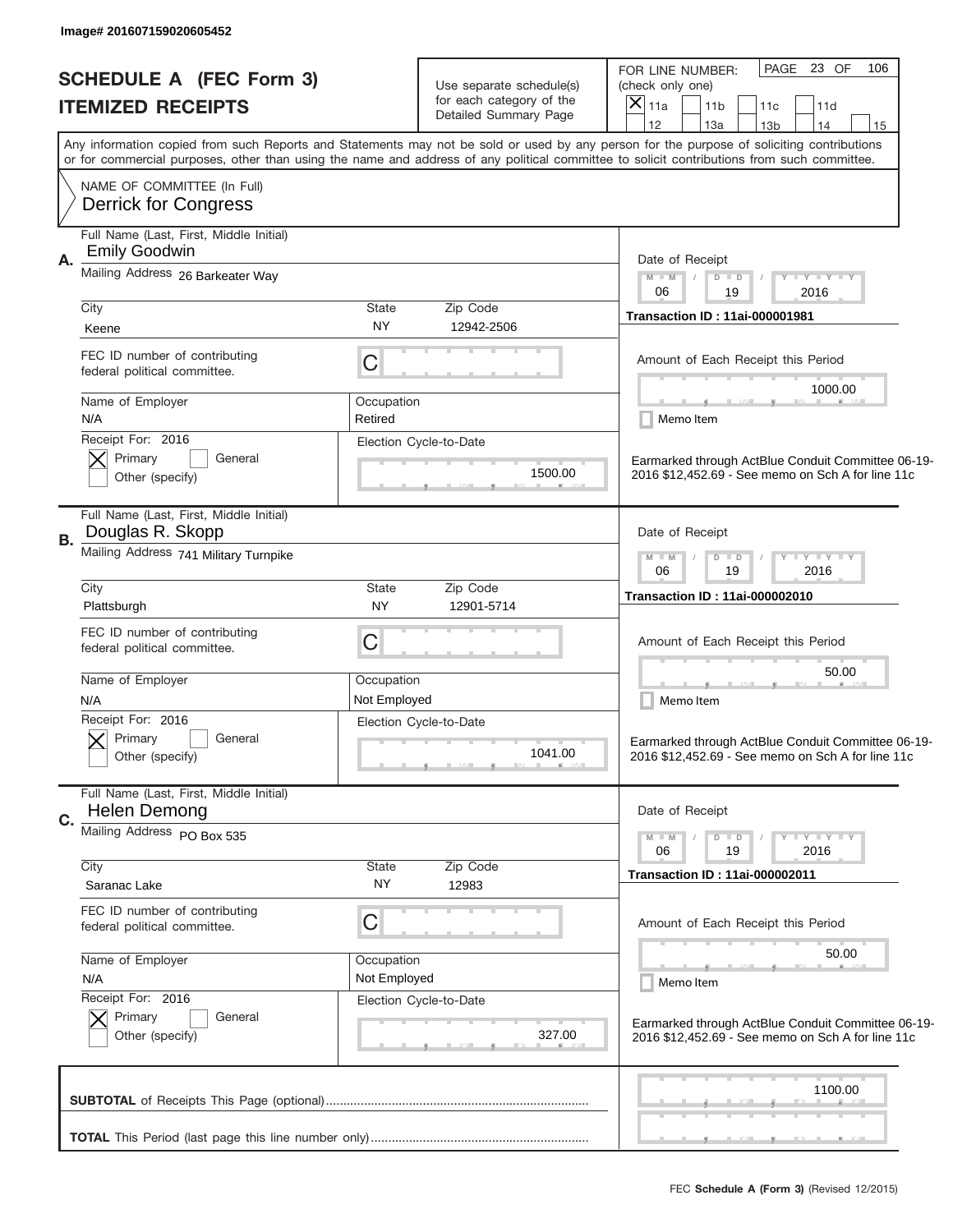| Image# 201607159020605453                                                                                                                  |                                                                               |                                                                                                                                                                          |  |
|--------------------------------------------------------------------------------------------------------------------------------------------|-------------------------------------------------------------------------------|--------------------------------------------------------------------------------------------------------------------------------------------------------------------------|--|
| <b>SCHEDULE A (FEC Form 3)</b><br><b>ITEMIZED RECEIPTS</b>                                                                                 | Use separate schedule(s)<br>for each category of the<br>Detailed Summary Page | PAGE 24 OF<br>106<br>FOR LINE NUMBER:<br>(check only one)<br>$\overline{\mathsf{x}}$<br>11a<br>11 <sub>b</sub><br>11d<br>11c<br>12<br>13a<br>13 <sub>b</sub><br>14<br>15 |  |
| or for commercial purposes, other than using the name and address of any political committee to solicit contributions from such committee. |                                                                               | Any information copied from such Reports and Statements may not be sold or used by any person for the purpose of soliciting contributions                                |  |
| NAME OF COMMITTEE (In Full)<br><b>Derrick for Congress</b>                                                                                 |                                                                               |                                                                                                                                                                          |  |
| Full Name (Last, First, Middle Initial)<br>Mark Schneider<br>Α.                                                                            |                                                                               | Date of Receipt                                                                                                                                                          |  |
| Mailing Address 57 Court St                                                                                                                |                                                                               | $M$ M<br>$Y - Y - Y - Y$<br>$D$ $D$<br>06<br>19<br>2016                                                                                                                  |  |
| City<br>Plattsburgh                                                                                                                        | State<br>Zip Code<br><b>NY</b><br>12901                                       | <b>Transaction ID: 11ai-000002039</b>                                                                                                                                    |  |
| FEC ID number of contributing<br>federal political committee.                                                                              | C                                                                             | Amount of Each Receipt this Period<br>$-500.00$                                                                                                                          |  |
| Name of Employer<br>Self                                                                                                                   | Occupation<br>Attorney                                                        | × Memo Item                                                                                                                                                              |  |
| Receipt For: 2016<br>Primary<br>General<br>Other (specify)                                                                                 | Election Cycle-to-Date<br>2200.00                                             | Redesignated to General                                                                                                                                                  |  |
| Full Name (Last, First, Middle Initial)<br><b>Mark Schneider</b><br>В.                                                                     |                                                                               | Date of Receipt                                                                                                                                                          |  |
| Mailing Address 57 Court St                                                                                                                |                                                                               |                                                                                                                                                                          |  |
| City<br>Plattsburgh                                                                                                                        | State<br>Zip Code<br><b>NY</b><br>12901                                       | <b>Transaction ID: 11ai-000002009</b>                                                                                                                                    |  |
| FEC ID number of contributing<br>federal political committee.                                                                              | C                                                                             | Amount of Each Receipt this Period                                                                                                                                       |  |
| Name of Employer<br>Self                                                                                                                   | Occupation<br>Attorney                                                        | 500.00<br>Memo Item                                                                                                                                                      |  |
| Receipt For: 2016<br>Primary<br>General<br>Other (specify)                                                                                 | Election Cycle-to-Date<br>2700.00                                             | Earmarked through ActBlue Conduit Committee 06-19-<br>2016 \$12,452.69 - See memo on Sch A for line 11c                                                                  |  |
| Full Name (Last, First, Middle Initial)<br>Mark Schneider<br>C.                                                                            |                                                                               | Date of Receipt                                                                                                                                                          |  |
| Mailing Address 57 Court St                                                                                                                |                                                                               | Y LY LY LY<br>$M - M$<br>$D$ $D$<br>06<br>19<br>2016                                                                                                                     |  |
| City<br>Plattsburgh                                                                                                                        | Zip Code<br><b>State</b><br>ΝY<br>12901                                       | <b>Transaction ID: 11ai-000002040</b>                                                                                                                                    |  |
| FEC ID number of contributing<br>federal political committee.                                                                              | C                                                                             | Amount of Each Receipt this Period                                                                                                                                       |  |
| Name of Employer<br>Self<br>Receipt For: 2016                                                                                              | Occupation<br>Attorney                                                        | 500.00<br>× Memo Item                                                                                                                                                    |  |
| Primary<br>General<br>Other (specify)                                                                                                      | Election Cycle-to-Date<br>3200.00                                             | Redesignated from Primary                                                                                                                                                |  |
|                                                                                                                                            |                                                                               | 500.00                                                                                                                                                                   |  |
|                                                                                                                                            |                                                                               |                                                                                                                                                                          |  |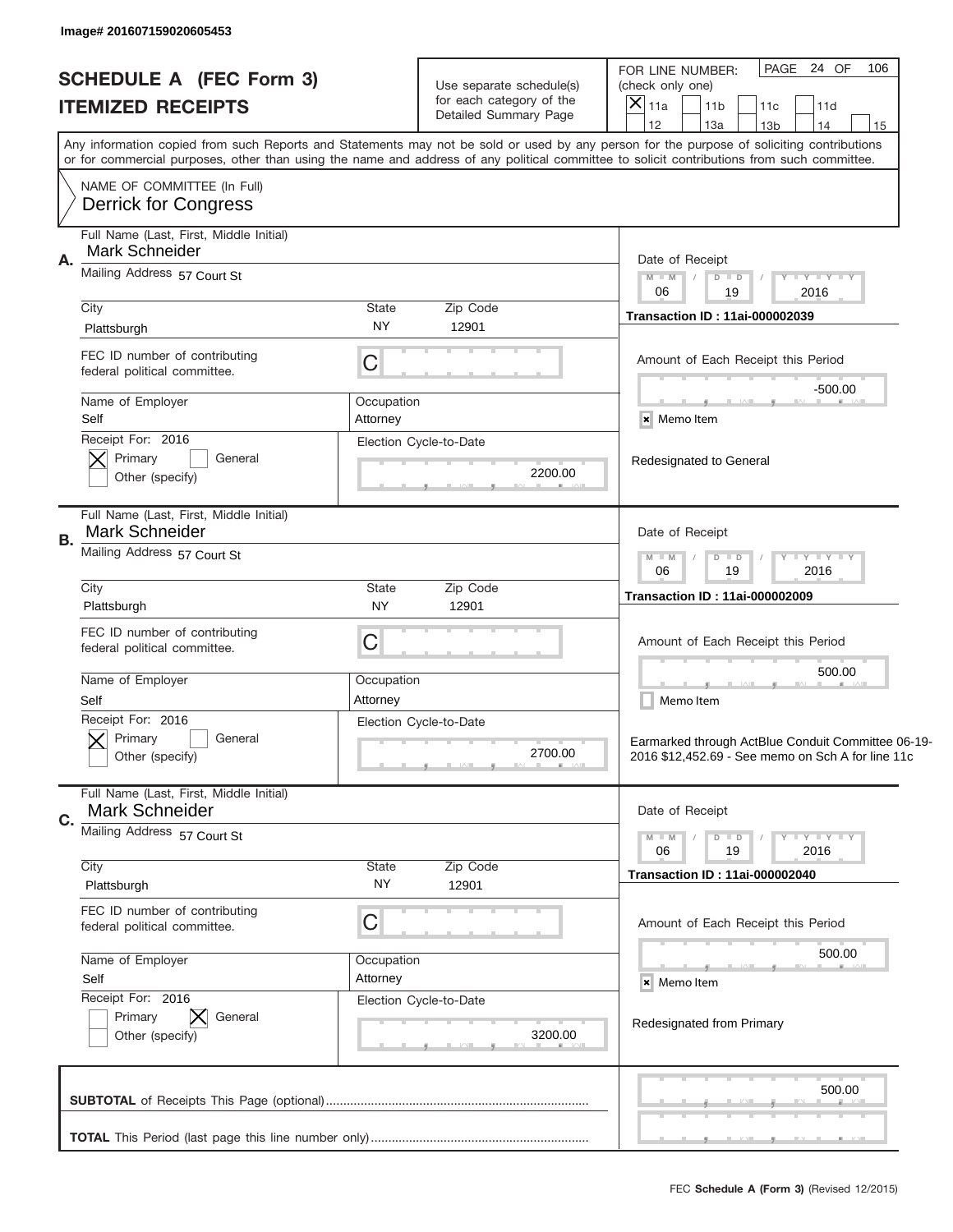| Image# 201607159020605454                                                                                                                                                                                                                                                               |                                                                               |                                                                                                                                                    |
|-----------------------------------------------------------------------------------------------------------------------------------------------------------------------------------------------------------------------------------------------------------------------------------------|-------------------------------------------------------------------------------|----------------------------------------------------------------------------------------------------------------------------------------------------|
| <b>SCHEDULE A</b> (FEC Form 3)<br><b>ITEMIZED RECEIPTS</b>                                                                                                                                                                                                                              | Use separate schedule(s)<br>for each category of the<br>Detailed Summary Page | PAGE 25 OF<br>106<br>FOR LINE NUMBER:<br>(check only one)<br>×<br>11a<br>11 <sub>b</sub><br>11c<br>11d<br>12<br>13a<br>14<br>13 <sub>b</sub><br>15 |
| Any information copied from such Reports and Statements may not be sold or used by any person for the purpose of soliciting contributions<br>or for commercial purposes, other than using the name and address of any political committee to solicit contributions from such committee. |                                                                               |                                                                                                                                                    |
| NAME OF COMMITTEE (In Full)<br><b>Derrick for Congress</b>                                                                                                                                                                                                                              |                                                                               |                                                                                                                                                    |
| Full Name (Last, First, Middle Initial)<br>Elizabeth G. Van Anden<br>Α.                                                                                                                                                                                                                 |                                                                               | Date of Receipt                                                                                                                                    |
| Mailing Address 147 Glenwood Dr                                                                                                                                                                                                                                                         |                                                                               | $M$ M<br>$Y - Y - Y - Y$<br>$D$ $D$<br>06<br>19<br>2016                                                                                            |
| City<br>Saranac Lake                                                                                                                                                                                                                                                                    | State<br>Zip Code<br><b>NY</b><br>12983                                       | <b>Transaction ID: 11ai-000002006</b>                                                                                                              |
| FEC ID number of contributing<br>federal political committee.                                                                                                                                                                                                                           | C                                                                             | Amount of Each Receipt this Period<br>100.00                                                                                                       |
| Name of Employer<br>Adirondack Internal Medicine & Pediatr<br>Receipt For: 2016                                                                                                                                                                                                         | Occupation<br><b>Physician Assistant</b><br>Election Cycle-to-Date            | Memo Item                                                                                                                                          |
| Primary<br>General<br>Other (specify)                                                                                                                                                                                                                                                   | 975.00                                                                        | Earmarked through ActBlue Conduit Committee 06-19-<br>2016 \$12,452,69 - See memo on Sch A for line 11c                                            |
| Full Name (Last, First, Middle Initial)<br>Charles W. Cammack III<br>В.                                                                                                                                                                                                                 |                                                                               | Date of Receipt                                                                                                                                    |
| Mailing Address 611 Wake Robin Dr                                                                                                                                                                                                                                                       | $M - M$<br>$D$ $D$<br>$Y - Y - Y - Y - Y$<br>19<br>2016<br>06                 |                                                                                                                                                    |
| City<br>Shelburne                                                                                                                                                                                                                                                                       | State<br>Zip Code<br>VT<br>05482                                              | <b>Transaction ID: 11ai-000002007</b>                                                                                                              |
| FEC ID number of contributing<br>federal political committee.                                                                                                                                                                                                                           | C                                                                             | Amount of Each Receipt this Period                                                                                                                 |
| Name of Employer<br>N/A                                                                                                                                                                                                                                                                 | Occupation<br>Not Employed                                                    | 100.00<br>Memo Item                                                                                                                                |
| Receipt For: 2016<br>Primary<br>General<br>Other (specify)                                                                                                                                                                                                                              | Election Cycle-to-Date<br>800.00                                              | Earmarked through ActBlue Conduit Committee 06-19-<br>2016 \$12,452.69 - See memo on Sch A for line 11c                                            |
| Full Name (Last, First, Middle Initial)<br>Robert M. Pennoyer<br>C.                                                                                                                                                                                                                     |                                                                               | Date of Receipt                                                                                                                                    |
| Mailing Address 33 E 70th St                                                                                                                                                                                                                                                            |                                                                               | Y FY FY FY<br>$M - M$<br>$D$ $D$<br>20<br>2016<br>06                                                                                               |
| City<br>New York                                                                                                                                                                                                                                                                        | Zip Code<br>State<br>NY<br>10021                                              | <b>Transaction ID: 11ai-000002184</b>                                                                                                              |
| FEC ID number of contributing<br>federal political committee.                                                                                                                                                                                                                           | C                                                                             | Amount of Each Receipt this Period                                                                                                                 |
| Name of Employer<br>Patterson Belknap Webb                                                                                                                                                                                                                                              | Occupation<br>Attorney                                                        | $-150.00$<br>× Memo Item                                                                                                                           |
| Receipt For: 2016<br>Primary<br>General<br>Other (specify)                                                                                                                                                                                                                              | Election Cycle-to-Date<br>2450.00                                             | Redesignated to General                                                                                                                            |
|                                                                                                                                                                                                                                                                                         |                                                                               | 200.00                                                                                                                                             |
|                                                                                                                                                                                                                                                                                         |                                                                               |                                                                                                                                                    |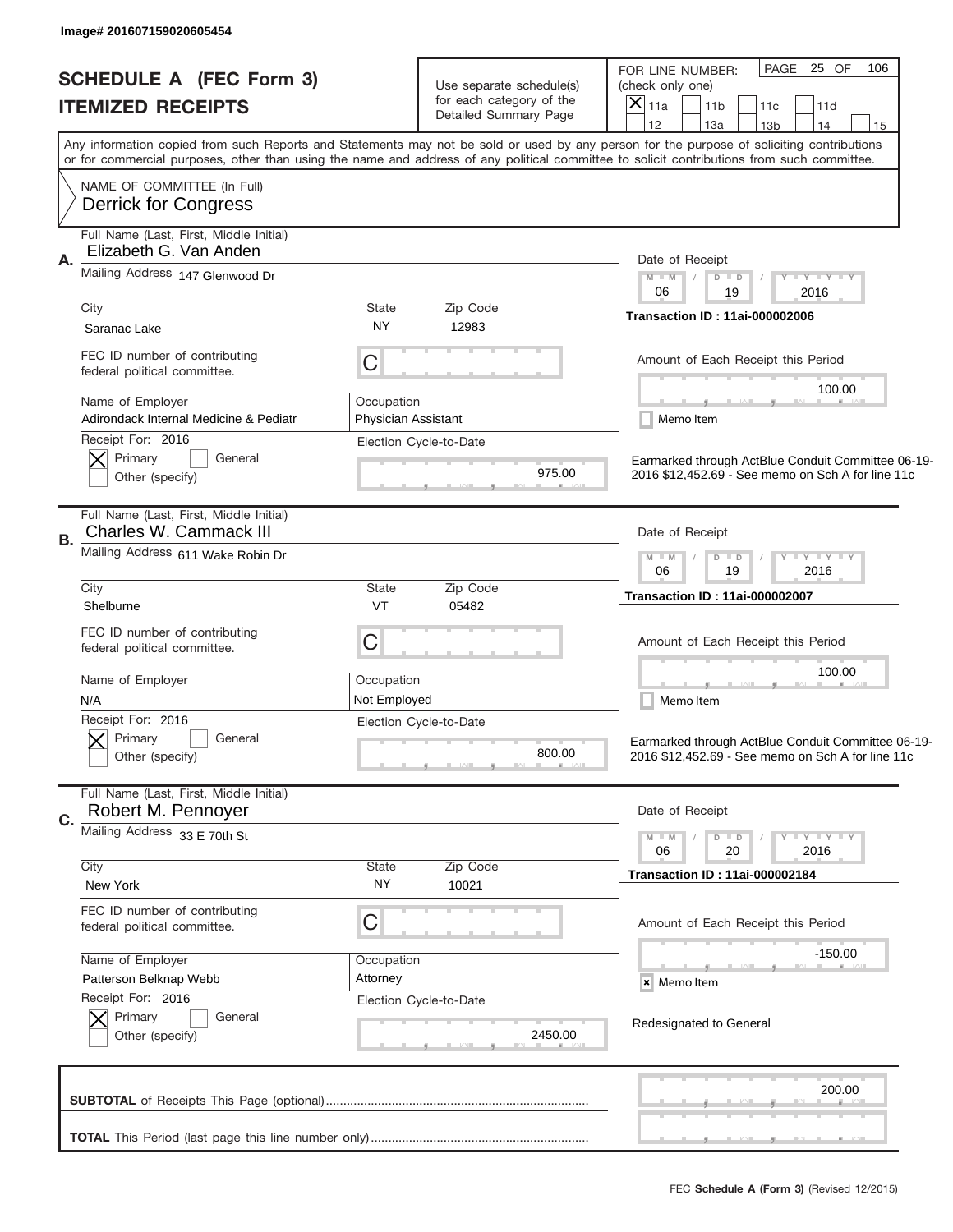| Image# 201607159020605455                                                                                                                                                                                                                                                                                              |                                                                               |                                                                                                                                                                          |  |
|------------------------------------------------------------------------------------------------------------------------------------------------------------------------------------------------------------------------------------------------------------------------------------------------------------------------|-------------------------------------------------------------------------------|--------------------------------------------------------------------------------------------------------------------------------------------------------------------------|--|
| <b>SCHEDULE A (FEC Form 3)</b><br><b>ITEMIZED RECEIPTS</b>                                                                                                                                                                                                                                                             | Use separate schedule(s)<br>for each category of the<br>Detailed Summary Page | PAGE 26 OF<br>106<br>FOR LINE NUMBER:<br>(check only one)<br>$\overline{\mathsf{x}}$<br>11a<br>11 <sub>b</sub><br>11d<br>11c<br>12<br>13a<br>13 <sub>b</sub><br>14<br>15 |  |
| Any information copied from such Reports and Statements may not be sold or used by any person for the purpose of soliciting contributions<br>or for commercial purposes, other than using the name and address of any political committee to solicit contributions from such committee.<br>NAME OF COMMITTEE (In Full) |                                                                               |                                                                                                                                                                          |  |
| <b>Derrick for Congress</b>                                                                                                                                                                                                                                                                                            |                                                                               |                                                                                                                                                                          |  |
| Full Name (Last, First, Middle Initial)<br>Robert M. Pennoyer<br>Α.                                                                                                                                                                                                                                                    |                                                                               | Date of Receipt                                                                                                                                                          |  |
| Mailing Address 33 E 70th St                                                                                                                                                                                                                                                                                           |                                                                               | $M$ M<br>$Y - Y - Y - Y$<br>$D$ $D$<br>06<br>20<br>2016                                                                                                                  |  |
| City<br>New York                                                                                                                                                                                                                                                                                                       | State<br>Zip Code<br><b>NY</b><br>10021                                       | <b>Transaction ID: 11ai-000002185</b>                                                                                                                                    |  |
| FEC ID number of contributing<br>federal political committee.                                                                                                                                                                                                                                                          | C                                                                             | Amount of Each Receipt this Period<br>150.00                                                                                                                             |  |
| Name of Employer<br>Patterson Belknap Webb                                                                                                                                                                                                                                                                             | Occupation<br>Attorney                                                        | × Memo Item                                                                                                                                                              |  |
| Receipt For: 2016<br>Primary<br>General<br>Other (specify)                                                                                                                                                                                                                                                             | Election Cycle-to-Date<br>2600.00                                             | Redesignated from Primary                                                                                                                                                |  |
| Full Name (Last, First, Middle Initial)<br>Robert M. Pennoyer<br>В.                                                                                                                                                                                                                                                    |                                                                               | Date of Receipt                                                                                                                                                          |  |
| Mailing Address 33 E 70th St                                                                                                                                                                                                                                                                                           |                                                                               |                                                                                                                                                                          |  |
| City<br>New York                                                                                                                                                                                                                                                                                                       | State<br>Zip Code<br><b>NY</b><br>10021                                       | <b>Transaction ID: 11ai-000002076</b>                                                                                                                                    |  |
| FEC ID number of contributing<br>federal political committee.                                                                                                                                                                                                                                                          | C                                                                             | Amount of Each Receipt this Period                                                                                                                                       |  |
| Name of Employer<br>Patterson Belknap Webb                                                                                                                                                                                                                                                                             | Occupation<br>Attorney                                                        | 250.00<br>Memo Item                                                                                                                                                      |  |
| Receipt For: 2016<br>Primary<br>General<br>Other (specify)                                                                                                                                                                                                                                                             | Election Cycle-to-Date<br>2850.00                                             | Earmarked through ActBlue Conduit Committee 06-26-<br>2016 \$16,308.44 - See memo on Sch A for line 11c                                                                  |  |
| Full Name (Last, First, Middle Initial)<br>John L. Holcomb<br>C.                                                                                                                                                                                                                                                       |                                                                               | Date of Receipt                                                                                                                                                          |  |
| Mailing Address PO Box 59                                                                                                                                                                                                                                                                                              |                                                                               | Y FY FY FY<br>$M - M$<br>$D$ $D$<br>20<br>2016<br>06                                                                                                                     |  |
| City<br><b>Greenfield Center</b>                                                                                                                                                                                                                                                                                       | Zip Code<br>State<br>ΝY<br>12833                                              | <b>Transaction ID: 11ai-000002019</b>                                                                                                                                    |  |
| FEC ID number of contributing<br>federal political committee.                                                                                                                                                                                                                                                          | C                                                                             | Amount of Each Receipt this Period                                                                                                                                       |  |
| Name of Employer<br>N/A<br>Receipt For: 2016                                                                                                                                                                                                                                                                           | Occupation<br>Retired<br>Election Cycle-to-Date                               | 100.00<br>Memo Item                                                                                                                                                      |  |
| Primary<br>General<br>Other (specify)                                                                                                                                                                                                                                                                                  | 300.00                                                                        |                                                                                                                                                                          |  |
|                                                                                                                                                                                                                                                                                                                        |                                                                               | 350.00                                                                                                                                                                   |  |
|                                                                                                                                                                                                                                                                                                                        |                                                                               |                                                                                                                                                                          |  |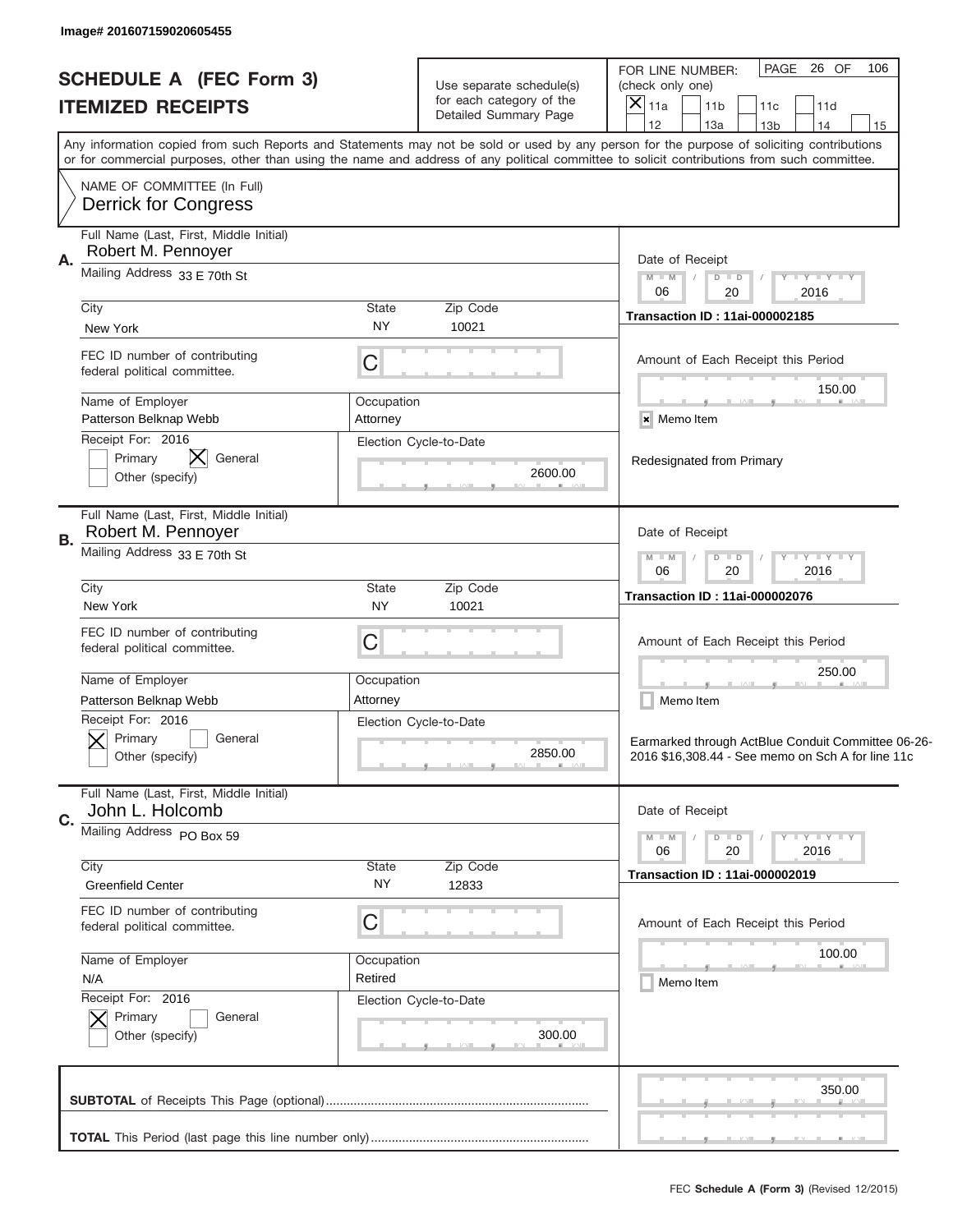| Image# 201607159020605456                                               |                                                                                                                                                                                                                                                                                         |                                                                                                                                                              |
|-------------------------------------------------------------------------|-----------------------------------------------------------------------------------------------------------------------------------------------------------------------------------------------------------------------------------------------------------------------------------------|--------------------------------------------------------------------------------------------------------------------------------------------------------------|
| <b>SCHEDULE A</b> (FEC Form 3)<br><b>ITEMIZED RECEIPTS</b>              | Use separate schedule(s)<br>for each category of the<br>Detailed Summary Page                                                                                                                                                                                                           | PAGE<br>27 OF<br>106<br>FOR LINE NUMBER:<br>(check only one)<br>$\times$<br>11a<br>11 <sub>b</sub><br>11c<br>11d<br>12<br>13a<br>13 <sub>b</sub><br>14<br>15 |
|                                                                         | Any information copied from such Reports and Statements may not be sold or used by any person for the purpose of soliciting contributions<br>or for commercial purposes, other than using the name and address of any political committee to solicit contributions from such committee. |                                                                                                                                                              |
| NAME OF COMMITTEE (In Full)<br><b>Derrick for Congress</b>              |                                                                                                                                                                                                                                                                                         |                                                                                                                                                              |
| Full Name (Last, First, Middle Initial)<br>Christina Lee Pennoyer<br>Α. |                                                                                                                                                                                                                                                                                         | Date of Receipt                                                                                                                                              |
| Mailing Address 19 E 95th St Apt 3F                                     |                                                                                                                                                                                                                                                                                         | $M - M$<br>Y TY TY TY<br>$D$ $D$<br>$\sqrt{2}$<br>06<br>20<br>2016                                                                                           |
| City<br>New York                                                        | State<br>Zip Code<br><b>NY</b><br>10128                                                                                                                                                                                                                                                 | <b>Transaction ID: 11ai-000002077</b>                                                                                                                        |
| FEC ID number of contributing<br>federal political committee.           | C                                                                                                                                                                                                                                                                                       | Amount of Each Receipt this Period<br>100.00                                                                                                                 |
| Name of Employer<br>William C. Bullitt Foundation<br>Receipt For: 2016  | Occupation<br>Director<br>Election Cycle-to-Date                                                                                                                                                                                                                                        | Memo Item                                                                                                                                                    |
| Primary<br>General<br>Other (specify)                                   | 525.00                                                                                                                                                                                                                                                                                  | Earmarked through ActBlue Conduit Committee 06-26-<br>2016 \$16,308.44 - See memo on Sch A for line 11c                                                      |
| Full Name (Last, First, Middle Initial)<br><b>Dwight Poler</b><br>В.    |                                                                                                                                                                                                                                                                                         | Date of Receipt                                                                                                                                              |
| Mailing Address 24 Salt Pond Rd                                         |                                                                                                                                                                                                                                                                                         | $Y = Y = Y = Y$<br>$M$ M<br>$D$ $D$<br>20<br>2016<br>06                                                                                                      |
| City<br>Southport                                                       | State<br>Zip Code<br>ME<br>04576                                                                                                                                                                                                                                                        | <b>Transaction ID: 11ai-000002024</b>                                                                                                                        |
| FEC ID number of contributing<br>federal political committee.           | C                                                                                                                                                                                                                                                                                       | Amount of Each Receipt this Period                                                                                                                           |
| Name of Employer<br><b>Bain Capital</b>                                 | Occupation<br><b>Managing Director</b>                                                                                                                                                                                                                                                  | 2700.00<br>Memo Item                                                                                                                                         |
| Receipt For: 2016<br>Primary<br>General<br>Other (specify)              | Election Cycle-to-Date<br>5400.00                                                                                                                                                                                                                                                       | Earmarked through ActBlue Conduit Committee 06-26-<br>2016 \$16,308.44 - See memo on Sch A for line 11c                                                      |
| Full Name (Last, First, Middle Initial)<br>Stephen I. Sadove<br>C.      |                                                                                                                                                                                                                                                                                         | Date of Receipt                                                                                                                                              |
| Mailing Address 7 Hickory Pine Ct                                       |                                                                                                                                                                                                                                                                                         | Y FY FY FY<br>$M - M$<br>$D$ $D$<br>2016<br>06<br>20                                                                                                         |
| City<br>Purchase                                                        | Zip Code<br>State<br>NY.<br>10577-1130                                                                                                                                                                                                                                                  | <b>Transaction ID: 11ai-000002080</b>                                                                                                                        |
| FEC ID number of contributing<br>federal political committee.           | C                                                                                                                                                                                                                                                                                       | Amount of Each Receipt this Period                                                                                                                           |
| Name of Employer<br>Self<br>Receipt For: 2016                           | Occupation<br>Consultant<br>Election Cycle-to-Date                                                                                                                                                                                                                                      | 700.00<br>Memo Item                                                                                                                                          |
| Primary<br>General<br>$\times$<br>Other (specify)                       | 2700.00                                                                                                                                                                                                                                                                                 | Earmarked through ActBlue Conduit Committee 06-26-<br>2016 \$16,308.44 - See memo on Sch A for line 11c                                                      |
|                                                                         |                                                                                                                                                                                                                                                                                         | 3500.00                                                                                                                                                      |
|                                                                         |                                                                                                                                                                                                                                                                                         | , , ,                                                                                                                                                        |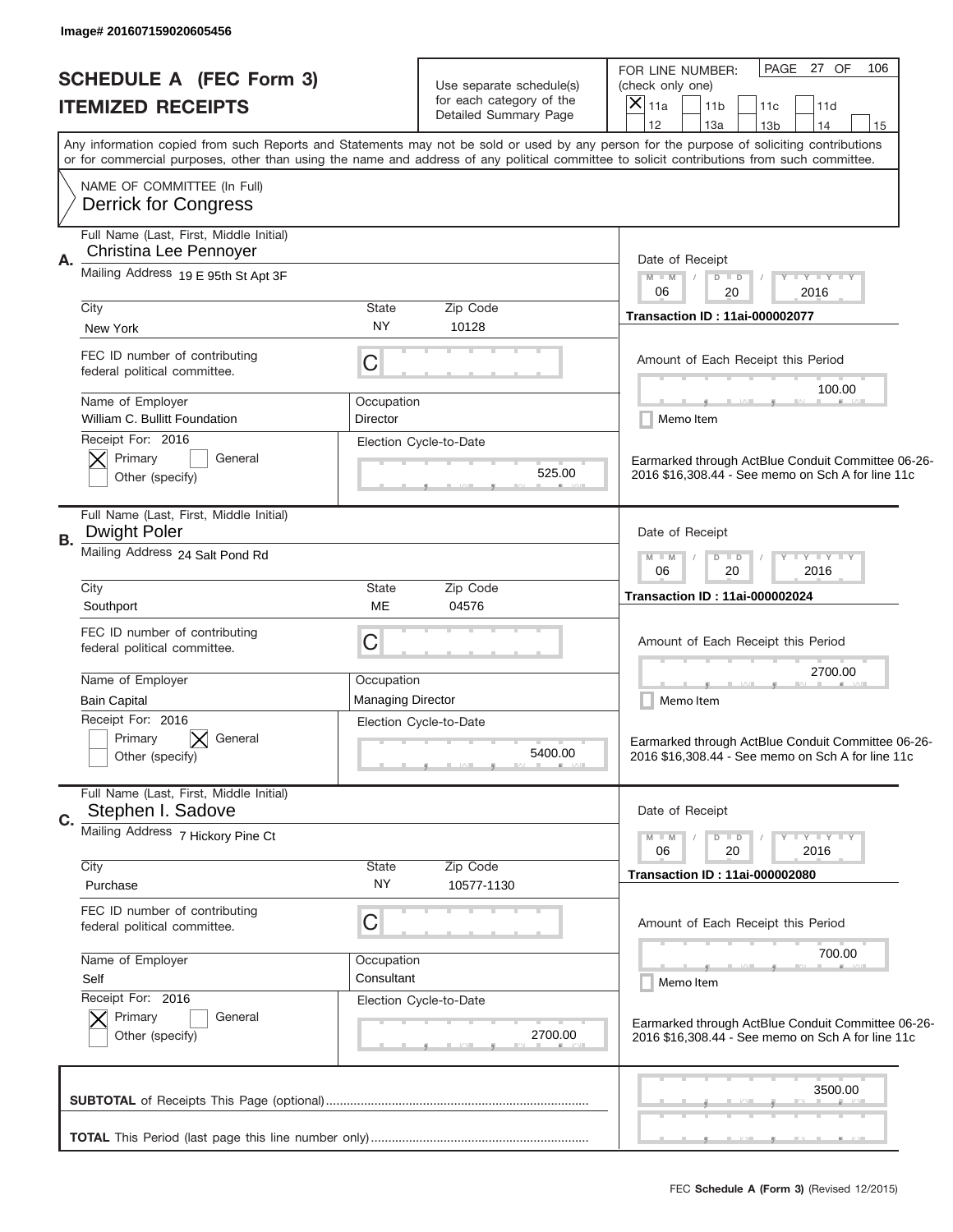|                          | Image# 201607159020605457                                     |                                         |                                                      |                                                                                                                                                                                                                                                                                                                                     |
|--------------------------|---------------------------------------------------------------|-----------------------------------------|------------------------------------------------------|-------------------------------------------------------------------------------------------------------------------------------------------------------------------------------------------------------------------------------------------------------------------------------------------------------------------------------------|
|                          | <b>SCHEDULE A (FEC Form 3)</b>                                |                                         | Use separate schedule(s)<br>for each category of the | PAGE 28 OF<br>106<br>FOR LINE NUMBER:<br>(check only one)                                                                                                                                                                                                                                                                           |
| <b>ITEMIZED RECEIPTS</b> |                                                               |                                         | Detailed Summary Page                                | ×<br>11a<br>11 <sub>b</sub><br>11c<br>11d                                                                                                                                                                                                                                                                                           |
|                          |                                                               |                                         |                                                      | 12<br>13a<br>14<br>13 <sub>b</sub><br>15<br>Any information copied from such Reports and Statements may not be sold or used by any person for the purpose of soliciting contributions<br>or for commercial purposes, other than using the name and address of any political committee to solicit contributions from such committee. |
|                          | NAME OF COMMITTEE (In Full)<br><b>Derrick for Congress</b>    |                                         |                                                      |                                                                                                                                                                                                                                                                                                                                     |
| Α.                       | Full Name (Last, First, Middle Initial)<br>Sheila Baird       |                                         |                                                      | Date of Receipt                                                                                                                                                                                                                                                                                                                     |
|                          | Mailing Address 112 E 37th St                                 |                                         |                                                      | $M - M$<br><b>LYLYLY</b><br>$D$ $D$<br>06<br>20<br>2016                                                                                                                                                                                                                                                                             |
|                          | City<br>New York                                              | State<br>NY                             | Zip Code<br>10016                                    | <b>Transaction ID: 11ai-000002152</b>                                                                                                                                                                                                                                                                                               |
|                          | FEC ID number of contributing<br>federal political committee. | C                                       |                                                      | Amount of Each Receipt this Period<br>500.00                                                                                                                                                                                                                                                                                        |
|                          | Name of Employer<br>Kimelman & Baird LLC                      | Occupation<br><b>Investment Advisor</b> |                                                      | Memo Item                                                                                                                                                                                                                                                                                                                           |
|                          | Receipt For: 2016<br>Primary<br>General<br>Other (specify)    |                                         | Election Cycle-to-Date<br>1000.00                    |                                                                                                                                                                                                                                                                                                                                     |
| В.                       | Full Name (Last, First, Middle Initial)<br>James C. Freund    |                                         |                                                      | Date of Receipt                                                                                                                                                                                                                                                                                                                     |
|                          | Mailing Address 180 E 79th St PH A                            |                                         |                                                      | $M - M$<br><b>LYLYLY</b><br>$D$ $D$<br>06<br>20<br>2016                                                                                                                                                                                                                                                                             |
|                          | City<br>New York                                              | <b>State</b><br>NY                      | Zip Code<br>10075                                    | <b>Transaction ID: 11ai-000002018</b>                                                                                                                                                                                                                                                                                               |
|                          | FEC ID number of contributing<br>federal political committee. | C                                       |                                                      | Amount of Each Receipt this Period                                                                                                                                                                                                                                                                                                  |
|                          | Name of Employer<br>N/A                                       | Occupation<br>Retired                   |                                                      | 500.00<br>Memo Item                                                                                                                                                                                                                                                                                                                 |
|                          | Receipt For: 2016<br>General<br>Primary<br>Other (specify)    |                                         | Election Cycle-to-Date<br>500.00                     |                                                                                                                                                                                                                                                                                                                                     |
| C.                       | Full Name (Last, First, Middle Initial)<br>Laurence E. Kelly  |                                         |                                                      | Date of Receipt                                                                                                                                                                                                                                                                                                                     |
|                          | Mailing Address 4 Raphael Ct                                  |                                         |                                                      | <b>LEY LEY LEY</b><br>$M - M$<br>$D$ $D$<br>06<br>2016<br>20                                                                                                                                                                                                                                                                        |
|                          | City<br><b>Clifton Park</b>                                   | State<br>NY                             | Zip Code<br>12065                                    | <b>Transaction ID: 11ai-000002020</b>                                                                                                                                                                                                                                                                                               |
|                          | FEC ID number of contributing<br>federal political committee. | С                                       |                                                      | Amount of Each Receipt this Period                                                                                                                                                                                                                                                                                                  |
|                          | Name of Employer                                              | Occupation                              |                                                      | 250.00                                                                                                                                                                                                                                                                                                                              |
|                          | Nathan Littauer Hospital<br>Receipt For: 2016                 | President and CEO                       |                                                      | Memo Item                                                                                                                                                                                                                                                                                                                           |
|                          | Primary<br>General<br>Other (specify)                         |                                         | Election Cycle-to-Date<br>250.00                     |                                                                                                                                                                                                                                                                                                                                     |
|                          |                                                               |                                         |                                                      |                                                                                                                                                                                                                                                                                                                                     |
|                          |                                                               |                                         |                                                      | 1250.00                                                                                                                                                                                                                                                                                                                             |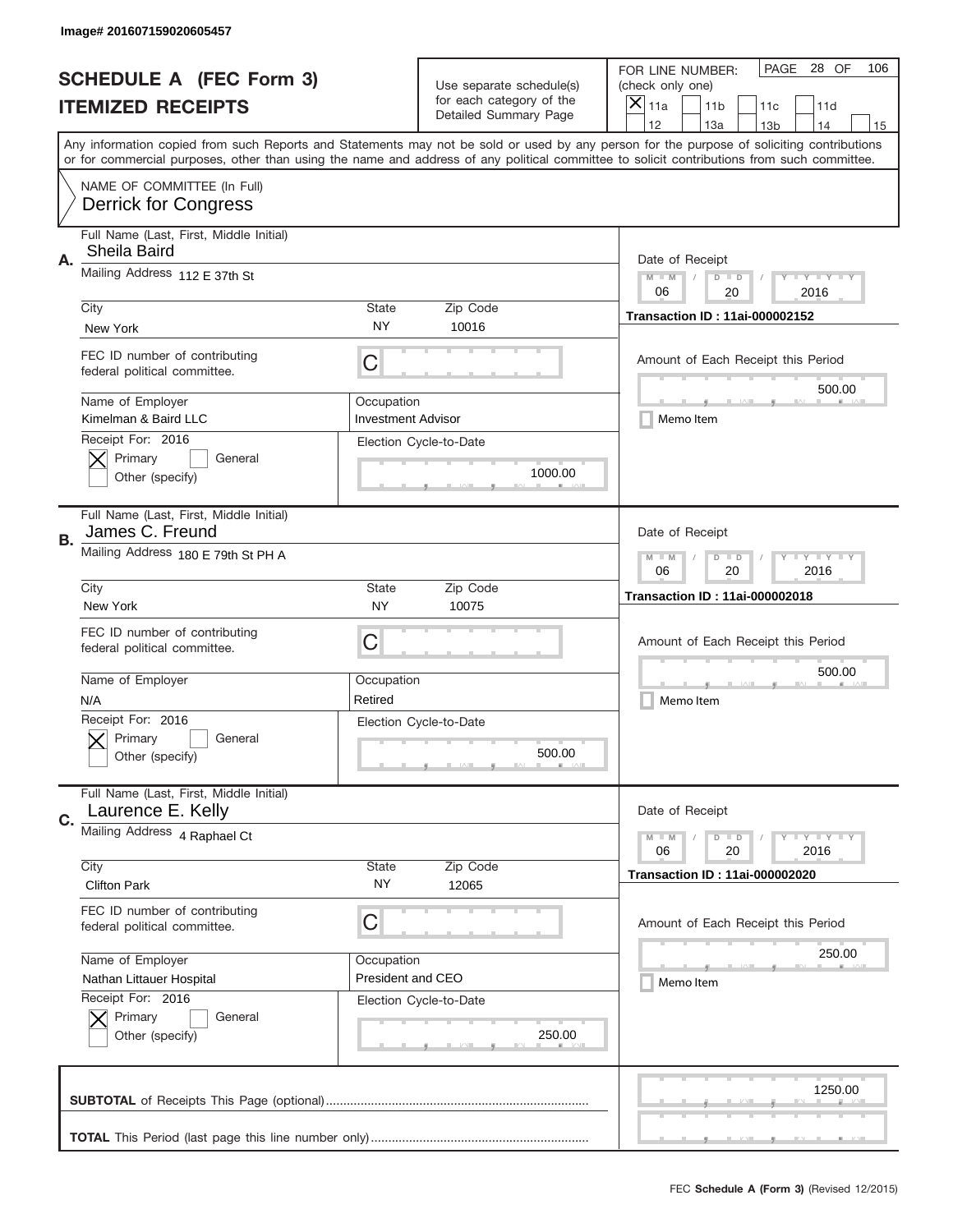| Image# 201607159020605458                                             |                                                                               |                                                                                                                                                                                                                                                                                         |
|-----------------------------------------------------------------------|-------------------------------------------------------------------------------|-----------------------------------------------------------------------------------------------------------------------------------------------------------------------------------------------------------------------------------------------------------------------------------------|
| <b>SCHEDULE A</b> (FEC Form 3)<br><b>ITEMIZED RECEIPTS</b>            | Use separate schedule(s)<br>for each category of the<br>Detailed Summary Page | PAGE 29 OF<br>106<br>FOR LINE NUMBER:<br>(check only one)<br>×<br>11a<br>11 <sub>b</sub><br>11c<br>11d<br>12<br>13a<br>14<br>13 <sub>b</sub><br>15                                                                                                                                      |
|                                                                       |                                                                               | Any information copied from such Reports and Statements may not be sold or used by any person for the purpose of soliciting contributions<br>or for commercial purposes, other than using the name and address of any political committee to solicit contributions from such committee. |
| NAME OF COMMITTEE (In Full)<br><b>Derrick for Congress</b>            |                                                                               |                                                                                                                                                                                                                                                                                         |
| Full Name (Last, First, Middle Initial)<br><b>Kirsten Poler</b><br>Α. |                                                                               | Date of Receipt                                                                                                                                                                                                                                                                         |
| Mailing Address 24 Salt Pond Rd                                       |                                                                               | $M - M$<br>$D$ $D$<br>$Y - Y - Y - Y$<br>06<br>20<br>2016                                                                                                                                                                                                                               |
| City<br>Southport                                                     | <b>State</b><br>Zip Code<br>ME<br>04576                                       | <b>Transaction ID: 11ai-000002021</b>                                                                                                                                                                                                                                                   |
| FEC ID number of contributing<br>federal political committee.         | C                                                                             | Amount of Each Receipt this Period<br>5400.00                                                                                                                                                                                                                                           |
| Name of Employer<br>Self<br>Receipt For: 2016                         | Occupation<br>Attorney                                                        | Memo Item                                                                                                                                                                                                                                                                               |
| Primary<br>General<br>Other (specify)                                 | Election Cycle-to-Date<br>5400.00                                             | Earmarked through ActBlue Conduit Committee 06-26-<br>2016 \$16,308,44 - See memo on Sch A for line 11c                                                                                                                                                                                 |
| Full Name (Last, First, Middle Initial)<br>David Mason<br>В.          |                                                                               | Date of Receipt                                                                                                                                                                                                                                                                         |
| Mailing Address 10 Keene Knolls Way                                   | $M - M$<br>$D$ $D$<br>$Y - Y - Y - Y - Y$<br>21<br>2016<br>06                 |                                                                                                                                                                                                                                                                                         |
| City<br>Keene                                                         | State<br>Zip Code<br><b>NY</b><br>12942                                       | <b>Transaction ID: 11ai-000002082</b>                                                                                                                                                                                                                                                   |
| FEC ID number of contributing<br>federal political committee.         | C                                                                             | Amount of Each Receipt this Period                                                                                                                                                                                                                                                      |
| Name of Employer<br>N/A                                               | Occupation<br>Not Employed                                                    | 100.00<br>Memo Item                                                                                                                                                                                                                                                                     |
| Receipt For: 2016<br>Primary<br>General<br>Other (specify)            | Election Cycle-to-Date<br>650.00                                              | Earmarked through ActBlue Conduit Committee 06-26-<br>2016 \$16,308.44 - See memo on Sch A for line 11c                                                                                                                                                                                 |
| Full Name (Last, First, Middle Initial)<br>James A. Goodwin Jr.<br>C. |                                                                               | Date of Receipt                                                                                                                                                                                                                                                                         |
| Mailing Address 26 Barkeater Way<br>City                              | State                                                                         | Y FY FY FY<br>$M - M$<br>$D$ $D$<br>21<br>2016<br>06                                                                                                                                                                                                                                    |
| Keene                                                                 | Zip Code<br>NY<br>12942-2506                                                  | <b>Transaction ID: 11ai-000002029</b>                                                                                                                                                                                                                                                   |
| FEC ID number of contributing<br>federal political committee.         | C                                                                             | Amount of Each Receipt this Period                                                                                                                                                                                                                                                      |
| Name of Employer<br>ADK Trail Improvement Soc.<br>Receipt For: 2016   | Occupation<br><b>Executive Director</b><br>Election Cycle-to-Date             | 2700.00<br>Memo Item                                                                                                                                                                                                                                                                    |
| Primary<br>General<br>Other (specify)                                 | 5550.00                                                                       |                                                                                                                                                                                                                                                                                         |
|                                                                       |                                                                               | 8200.00                                                                                                                                                                                                                                                                                 |
|                                                                       |                                                                               |                                                                                                                                                                                                                                                                                         |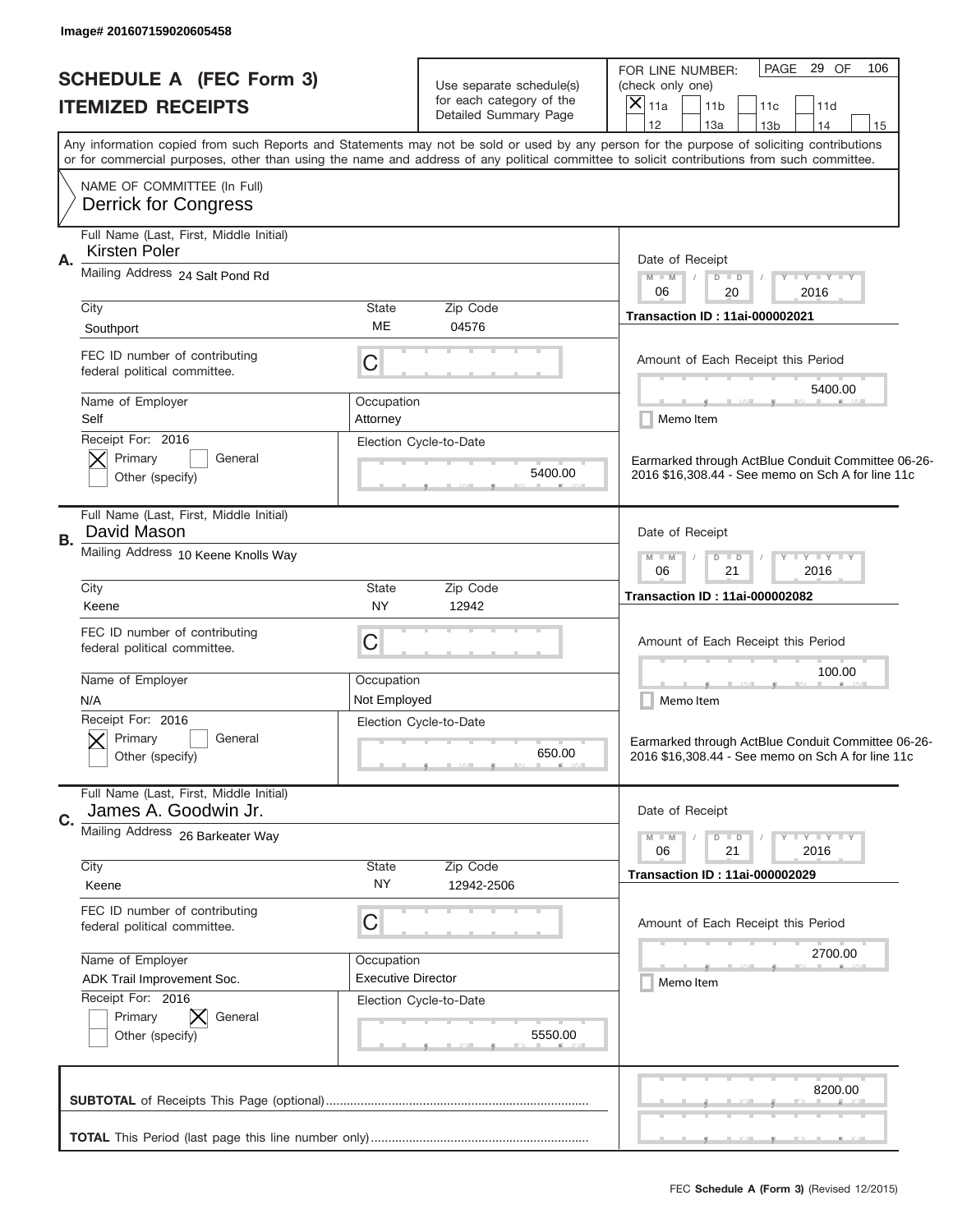|                          | Image# 201607159020605459                                     |                                        |                                                          |                                                                                                                                                                                                                                                                                                                                     |
|--------------------------|---------------------------------------------------------------|----------------------------------------|----------------------------------------------------------|-------------------------------------------------------------------------------------------------------------------------------------------------------------------------------------------------------------------------------------------------------------------------------------------------------------------------------------|
|                          | <b>SCHEDULE A (FEC Form 3)</b>                                |                                        | Use separate schedule(s)                                 | PAGE<br>30 OF<br>106<br>FOR LINE NUMBER:<br>(check only one)                                                                                                                                                                                                                                                                        |
| <b>ITEMIZED RECEIPTS</b> |                                                               |                                        | for each category of the<br><b>Detailed Summary Page</b> | ×<br>11a<br>11 <sub>b</sub><br>11c<br>11d                                                                                                                                                                                                                                                                                           |
|                          |                                                               |                                        |                                                          | 12<br>13a<br>14<br>13 <sub>b</sub><br>15<br>Any information copied from such Reports and Statements may not be sold or used by any person for the purpose of soliciting contributions<br>or for commercial purposes, other than using the name and address of any political committee to solicit contributions from such committee. |
|                          | NAME OF COMMITTEE (In Full)                                   |                                        |                                                          |                                                                                                                                                                                                                                                                                                                                     |
|                          | <b>Derrick for Congress</b>                                   |                                        |                                                          |                                                                                                                                                                                                                                                                                                                                     |
| Α.                       | Full Name (Last, First, Middle Initial)<br>Debora Rice        |                                        |                                                          | Date of Receipt                                                                                                                                                                                                                                                                                                                     |
|                          | Mailing Address 32 Keene Knolls Way                           |                                        |                                                          | $M - M$<br><b>LYLYLY</b><br>$D$ $D$<br>06<br>21<br>2016                                                                                                                                                                                                                                                                             |
|                          | City                                                          | State                                  | Zip Code                                                 | <b>Transaction ID: 11ai-000002153</b>                                                                                                                                                                                                                                                                                               |
|                          | Keene                                                         | NY                                     | 12942                                                    |                                                                                                                                                                                                                                                                                                                                     |
|                          | FEC ID number of contributing<br>federal political committee. | C                                      |                                                          | Amount of Each Receipt this Period                                                                                                                                                                                                                                                                                                  |
|                          | Name of Employer<br>N/A                                       | Occupation<br>Retired                  |                                                          | 500.00<br>Memo Item                                                                                                                                                                                                                                                                                                                 |
|                          | Receipt For: 2016<br>Primary<br>General<br>Other (specify)    |                                        | Election Cycle-to-Date<br>800.00                         |                                                                                                                                                                                                                                                                                                                                     |
| В.                       | Full Name (Last, First, Middle Initial)<br>John Falk          |                                        |                                                          | Date of Receipt                                                                                                                                                                                                                                                                                                                     |
|                          | Mailing Address 167 Old Army Rd                               |                                        |                                                          | $M$ M<br><b>LYLYLY</b><br>$D$ $D$<br>06<br>21<br>2016                                                                                                                                                                                                                                                                               |
|                          | City<br>Scarsdale                                             | State<br>NY                            | Zip Code<br>10583                                        | <b>Transaction ID: 11ai-000002032</b>                                                                                                                                                                                                                                                                                               |
|                          | FEC ID number of contributing<br>federal political committee. | C                                      |                                                          | Amount of Each Receipt this Period                                                                                                                                                                                                                                                                                                  |
|                          | Name of Employer<br><b>UBS</b>                                | Occupation<br><b>Financial Adviser</b> |                                                          | 2000.00<br>Memo Item                                                                                                                                                                                                                                                                                                                |
|                          | Receipt For: 2016<br>General<br>Primary<br>Other (specify)    |                                        | Election Cycle-to-Date<br>4500.00                        |                                                                                                                                                                                                                                                                                                                                     |
| C.                       | Full Name (Last, First, Middle Initial)<br>Keith Fleischman   |                                        |                                                          | Date of Receipt                                                                                                                                                                                                                                                                                                                     |
|                          | Mailing Address 17 Cathlow Dr                                 |                                        |                                                          | <b>LEY LEY LEY</b><br>$M - M$<br>$D$ $D$<br>06<br>2016<br>21                                                                                                                                                                                                                                                                        |
|                          | City<br>Riverside                                             | <b>State</b><br><b>CT</b>              | Zip Code<br>06878                                        | <b>Transaction ID: 11ai-000002025</b>                                                                                                                                                                                                                                                                                               |
|                          | FEC ID number of contributing<br>federal political committee. | C                                      |                                                          | Amount of Each Receipt this Period                                                                                                                                                                                                                                                                                                  |
|                          | Name of Employer                                              | Occupation                             |                                                          | 2000.00                                                                                                                                                                                                                                                                                                                             |
|                          | Fleischman Law Firm                                           | Attorney                               |                                                          | Memo Item                                                                                                                                                                                                                                                                                                                           |
|                          | Receipt For: 2016<br>Primary<br>General<br>Other (specify)    |                                        | Election Cycle-to-Date<br>2500.00                        |                                                                                                                                                                                                                                                                                                                                     |
|                          |                                                               |                                        |                                                          | 4500.00                                                                                                                                                                                                                                                                                                                             |
|                          |                                                               |                                        |                                                          |                                                                                                                                                                                                                                                                                                                                     |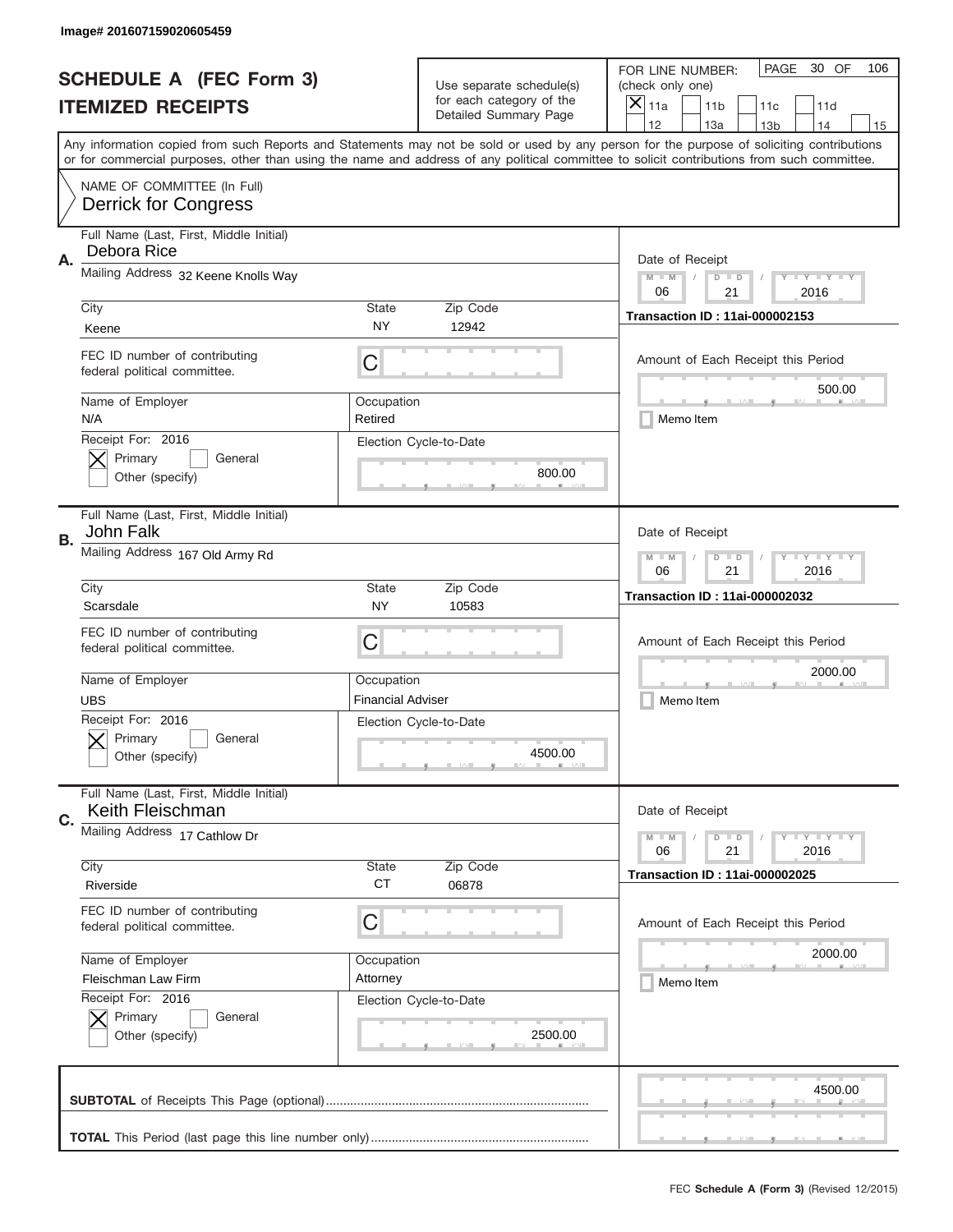|                          | Image# 201607159020605460                                     |                            |                                                   |                                                                                                                                                                                                                                                                                                                                     |
|--------------------------|---------------------------------------------------------------|----------------------------|---------------------------------------------------|-------------------------------------------------------------------------------------------------------------------------------------------------------------------------------------------------------------------------------------------------------------------------------------------------------------------------------------|
|                          | <b>SCHEDULE A (FEC Form 3)</b>                                |                            | Use separate schedule(s)                          | PAGE<br>31 OF<br>106<br>FOR LINE NUMBER:<br>(check only one)                                                                                                                                                                                                                                                                        |
| <b>ITEMIZED RECEIPTS</b> |                                                               |                            | for each category of the<br>Detailed Summary Page | ×<br>11a<br>11 <sub>b</sub><br>11c<br>11d                                                                                                                                                                                                                                                                                           |
|                          |                                                               |                            |                                                   | 12<br>13a<br>14<br>13 <sub>b</sub><br>15<br>Any information copied from such Reports and Statements may not be sold or used by any person for the purpose of soliciting contributions<br>or for commercial purposes, other than using the name and address of any political committee to solicit contributions from such committee. |
|                          | NAME OF COMMITTEE (In Full)<br><b>Derrick for Congress</b>    |                            |                                                   |                                                                                                                                                                                                                                                                                                                                     |
| Α.                       | Full Name (Last, First, Middle Initial)<br>Margaret P. Falk   |                            |                                                   | Date of Receipt                                                                                                                                                                                                                                                                                                                     |
|                          | Mailing Address 167 Old Army Rd                               |                            |                                                   | $M - M$<br><b>LEY LEY LEY</b><br>$D$ $D$<br>06<br>21<br>2016                                                                                                                                                                                                                                                                        |
|                          | City<br>Scarsdale                                             | State<br>NY                | Zip Code<br>10583                                 | <b>Transaction ID: 11ai-000002031</b>                                                                                                                                                                                                                                                                                               |
|                          | FEC ID number of contributing<br>federal political committee. | C                          |                                                   | Amount of Each Receipt this Period<br>3000.00                                                                                                                                                                                                                                                                                       |
|                          | Name of Employer<br>N/A                                       | Occupation<br>Not Employed |                                                   | Memo Item                                                                                                                                                                                                                                                                                                                           |
|                          | Receipt For: 2016<br>Primary<br>General<br>Other (specify)    |                            | Election Cycle-to-Date<br>3500.00                 |                                                                                                                                                                                                                                                                                                                                     |
| <b>B.</b>                | Full Name (Last, First, Middle Initial)<br>Richard J. Leonard |                            |                                                   | Date of Receipt                                                                                                                                                                                                                                                                                                                     |
|                          | Mailing Address 44 Willowbrook Rd #207                        |                            |                                                   | $M - M$<br><b>LEYTEY LEY</b><br>$D$ $D$<br>06<br>21<br>2016                                                                                                                                                                                                                                                                         |
|                          | City<br>Queensbury                                            | <b>State</b><br>NY         | Zip Code<br>12804                                 | <b>Transaction ID: 11ai-000002026</b>                                                                                                                                                                                                                                                                                               |
|                          | FEC ID number of contributing<br>federal political committee. | C                          |                                                   | Amount of Each Receipt this Period                                                                                                                                                                                                                                                                                                  |
|                          | Name of Employer<br>N/A                                       | Occupation<br>Retired      |                                                   | 250.00<br>Memo Item                                                                                                                                                                                                                                                                                                                 |
|                          | Receipt For: 2016<br>General<br>Primary<br>Other (specify)    |                            | Election Cycle-to-Date<br>250.00                  |                                                                                                                                                                                                                                                                                                                                     |
| C.                       | Full Name (Last, First, Middle Initial)<br>Dorothy B. Voorhis |                            |                                                   | Date of Receipt                                                                                                                                                                                                                                                                                                                     |
|                          | Mailing Address PO Box 147                                    |                            |                                                   | <b>LYLYLY</b><br>$M - M$<br>$D$ $D$<br>06<br>2016<br>21                                                                                                                                                                                                                                                                             |
|                          | City<br>Essex                                                 | State<br>NY                | Zip Code<br>12936                                 | <b>Transaction ID: 11ai-000002030</b>                                                                                                                                                                                                                                                                                               |
|                          | FEC ID number of contributing<br>federal political committee. | С                          |                                                   | Amount of Each Receipt this Period                                                                                                                                                                                                                                                                                                  |
|                          | Name of Employer<br>N/A                                       | Occupation<br>Retired      |                                                   | 250.00<br>Memo Item                                                                                                                                                                                                                                                                                                                 |
|                          | Receipt For: 2016<br>Primary<br>General<br>Other (specify)    |                            | Election Cycle-to-Date<br>250.00                  |                                                                                                                                                                                                                                                                                                                                     |
|                          |                                                               |                            |                                                   | 3500.00                                                                                                                                                                                                                                                                                                                             |
|                          |                                                               |                            |                                                   |                                                                                                                                                                                                                                                                                                                                     |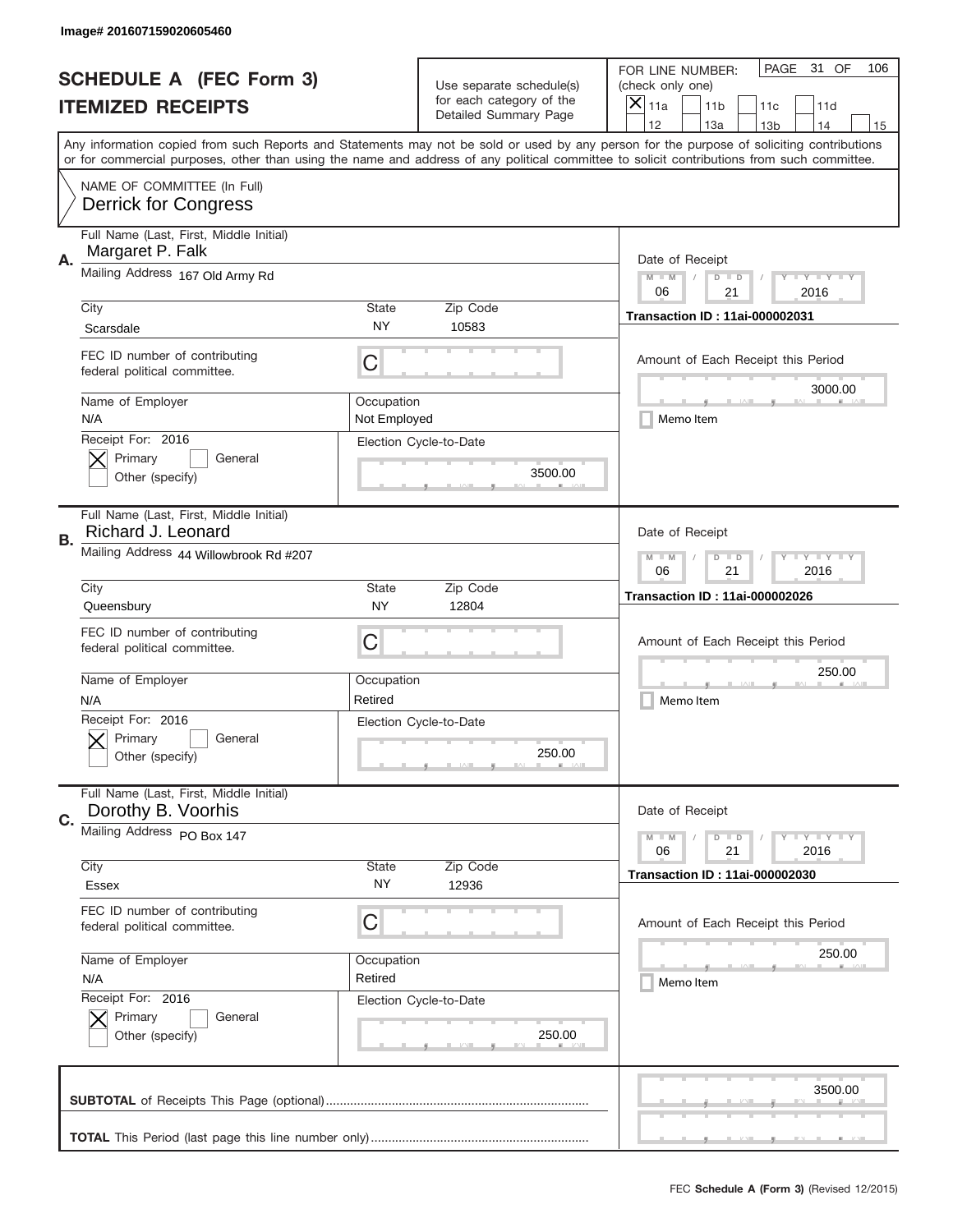| Image# 201607159020605461                                                                                                                                                                                                                                                               |                                                                               |                                                                                                                                                    |  |
|-----------------------------------------------------------------------------------------------------------------------------------------------------------------------------------------------------------------------------------------------------------------------------------------|-------------------------------------------------------------------------------|----------------------------------------------------------------------------------------------------------------------------------------------------|--|
| <b>SCHEDULE A (FEC Form 3)</b><br><b>ITEMIZED RECEIPTS</b>                                                                                                                                                                                                                              | Use separate schedule(s)<br>for each category of the<br>Detailed Summary Page | PAGE 32 OF<br>106<br>FOR LINE NUMBER:<br>(check only one)<br>×<br>11a<br>11 <sub>b</sub><br>11c<br>11d<br>12<br>13a<br>14<br>13 <sub>b</sub><br>15 |  |
| Any information copied from such Reports and Statements may not be sold or used by any person for the purpose of soliciting contributions<br>or for commercial purposes, other than using the name and address of any political committee to solicit contributions from such committee. |                                                                               |                                                                                                                                                    |  |
| NAME OF COMMITTEE (In Full)<br><b>Derrick for Congress</b>                                                                                                                                                                                                                              |                                                                               |                                                                                                                                                    |  |
| Full Name (Last, First, Middle Initial)<br>Frederick W. Beinecke<br>Α.                                                                                                                                                                                                                  |                                                                               | Date of Receipt                                                                                                                                    |  |
|                                                                                                                                                                                                                                                                                         | Mailing Address 998 5th Ave                                                   |                                                                                                                                                    |  |
| City<br>New York                                                                                                                                                                                                                                                                        | State<br>Zip Code<br><b>NY</b><br>10028                                       | <b>Transaction ID: 11ai-000002087</b>                                                                                                              |  |
| FEC ID number of contributing<br>federal political committee.                                                                                                                                                                                                                           | C                                                                             | Amount of Each Receipt this Period<br>500.00                                                                                                       |  |
| Name of Employer<br>Antaeus Enterprises, Inc.<br>Receipt For: 2016                                                                                                                                                                                                                      | Occupation<br><b>President and Director</b><br>Election Cycle-to-Date         | Memo Item                                                                                                                                          |  |
| Primary<br>General<br>Other (specify)                                                                                                                                                                                                                                                   | 1500.00                                                                       | Earmarked through ActBlue Conduit Committee 06-26-<br>2016 \$16,308,44 - See memo on Sch A for line 11c                                            |  |
| Full Name (Last, First, Middle Initial)<br><b>Bruce A. Butterfield</b><br>В.                                                                                                                                                                                                            |                                                                               | Date of Receipt                                                                                                                                    |  |
| Mailing Address 35 Leonard Ave                                                                                                                                                                                                                                                          | $M - M$<br>$D$ $D$<br>$Y - Y - Y - Y - Y$<br>22<br>2016<br>06                 |                                                                                                                                                    |  |
| City<br>Plattsburgh                                                                                                                                                                                                                                                                     | State<br>Zip Code<br><b>NY</b><br>12901-2511                                  | <b>Transaction ID: 11ai-000002086</b>                                                                                                              |  |
| FEC ID number of contributing<br>federal political committee.                                                                                                                                                                                                                           | C                                                                             | Amount of Each Receipt this Period                                                                                                                 |  |
| Name of Employer<br>N/A                                                                                                                                                                                                                                                                 | Occupation<br>Not Employed                                                    | 500.00<br>Memo Item                                                                                                                                |  |
| Receipt For: 2016<br>Primary<br>General<br>Other (specify)                                                                                                                                                                                                                              | Election Cycle-to-Date<br>700.00                                              | Earmarked through ActBlue Conduit Committee 06-26-<br>2016 \$16,308.44 - See memo on Sch A for line 11c                                            |  |
| Full Name (Last, First, Middle Initial)<br>John Falk<br>C.                                                                                                                                                                                                                              |                                                                               | Date of Receipt                                                                                                                                    |  |
| Mailing Address 167 Old Army Rd                                                                                                                                                                                                                                                         |                                                                               | $D$ $D$<br>Y FY FY FY<br>$M - M$<br>22<br>2016<br>06                                                                                               |  |
| City<br>Scarsdale                                                                                                                                                                                                                                                                       | Zip Code<br>State<br>NY<br>10583                                              | <b>Transaction ID: 11ai-000002033</b>                                                                                                              |  |
| FEC ID number of contributing<br>federal political committee.                                                                                                                                                                                                                           | C                                                                             | Amount of Each Receipt this Period                                                                                                                 |  |
| Name of Employer<br><b>UBS</b><br>Receipt For: 2016                                                                                                                                                                                                                                     | Occupation<br><b>Financial Adviser</b><br>Election Cycle-to-Date              | -1800.00<br>× Memo Item                                                                                                                            |  |
| Primary<br>General<br>Other (specify)                                                                                                                                                                                                                                                   | 2700.00                                                                       | Redesignated to General                                                                                                                            |  |
|                                                                                                                                                                                                                                                                                         |                                                                               | 1000.00                                                                                                                                            |  |
|                                                                                                                                                                                                                                                                                         |                                                                               |                                                                                                                                                    |  |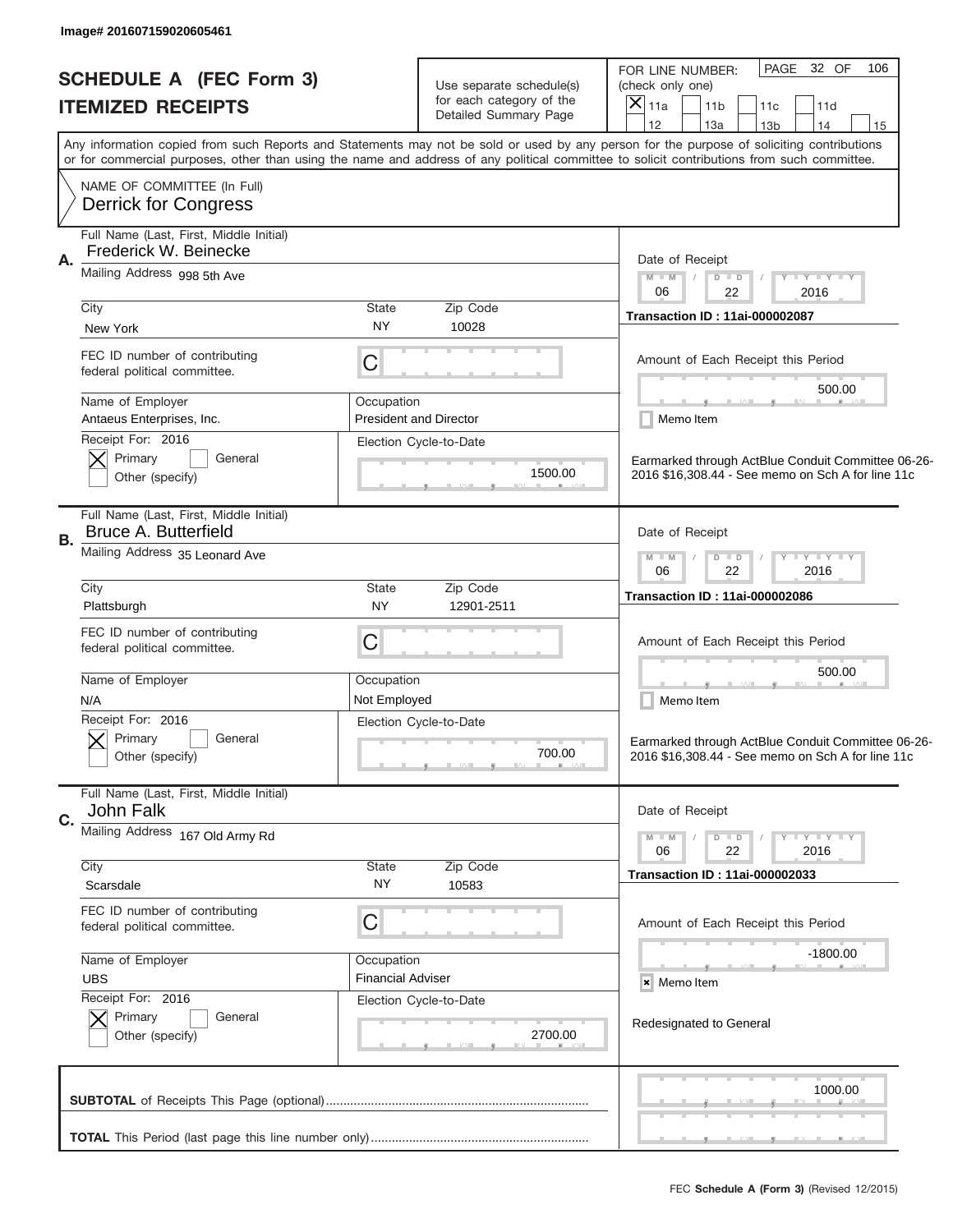| Image# 201607159020605462                                                                                                                                                                                                                                                                                              |                                                                               |                                                                                                                                                                          |  |
|------------------------------------------------------------------------------------------------------------------------------------------------------------------------------------------------------------------------------------------------------------------------------------------------------------------------|-------------------------------------------------------------------------------|--------------------------------------------------------------------------------------------------------------------------------------------------------------------------|--|
| <b>SCHEDULE A (FEC Form 3)</b><br><b>ITEMIZED RECEIPTS</b>                                                                                                                                                                                                                                                             | Use separate schedule(s)<br>for each category of the<br>Detailed Summary Page | PAGE 33 OF<br>106<br>FOR LINE NUMBER:<br>(check only one)<br>$\overline{\mathsf{x}}$<br>11a<br>11 <sub>b</sub><br>11d<br>11c<br>12<br>13a<br>13 <sub>b</sub><br>14<br>15 |  |
| Any information copied from such Reports and Statements may not be sold or used by any person for the purpose of soliciting contributions<br>or for commercial purposes, other than using the name and address of any political committee to solicit contributions from such committee.<br>NAME OF COMMITTEE (In Full) |                                                                               |                                                                                                                                                                          |  |
| <b>Derrick for Congress</b>                                                                                                                                                                                                                                                                                            |                                                                               |                                                                                                                                                                          |  |
| Full Name (Last, First, Middle Initial)<br>John Falk<br>А.                                                                                                                                                                                                                                                             |                                                                               | Date of Receipt                                                                                                                                                          |  |
| Mailing Address 167 Old Army Rd                                                                                                                                                                                                                                                                                        |                                                                               | $M - M$<br>$Y - Y - Y - Y$<br>$D$ $D$<br>06<br>22<br>2016                                                                                                                |  |
| City                                                                                                                                                                                                                                                                                                                   | State<br>Zip Code<br><b>NY</b>                                                | <b>Transaction ID: 11ai-000002034</b>                                                                                                                                    |  |
| Scarsdale<br>FEC ID number of contributing<br>federal political committee.                                                                                                                                                                                                                                             | 10583<br>C                                                                    | Amount of Each Receipt this Period                                                                                                                                       |  |
| Name of Employer<br><b>UBS</b>                                                                                                                                                                                                                                                                                         | Occupation<br><b>Financial Adviser</b>                                        | 1800.00<br>× Memo Item                                                                                                                                                   |  |
| Receipt For: 2016<br>General<br>Primary<br>Other (specify)                                                                                                                                                                                                                                                             | Election Cycle-to-Date<br>4500.00                                             | Redesignated from Primary                                                                                                                                                |  |
| Full Name (Last, First, Middle Initial)<br>Joan Margot Smith<br>В.                                                                                                                                                                                                                                                     |                                                                               | Date of Receipt                                                                                                                                                          |  |
| Mailing Address 74 S Jefferson Rd                                                                                                                                                                                                                                                                                      | $D$ $D$<br>$Y - Y - Y - Y - Y$<br>$M - M$<br>06<br>22<br>2016                 |                                                                                                                                                                          |  |
| City<br>South Burlington                                                                                                                                                                                                                                                                                               | State<br>Zip Code<br>VT<br>05403                                              | <b>Transaction ID: 11ai-000002088</b>                                                                                                                                    |  |
| FEC ID number of contributing<br>federal political committee.                                                                                                                                                                                                                                                          | C                                                                             | Amount of Each Receipt this Period                                                                                                                                       |  |
| Name of Employer<br>N/A                                                                                                                                                                                                                                                                                                | Occupation<br>Retired                                                         | 100.00<br>Memo Item                                                                                                                                                      |  |
| Receipt For: 2016<br>Primary<br>General<br>Other (specify)                                                                                                                                                                                                                                                             | Election Cycle-to-Date<br>500.00                                              | Earmarked through ActBlue Conduit Committee 06-26-<br>2016 \$16,308.44 - See memo on Sch A for line 11c                                                                  |  |
| Full Name (Last, First, Middle Initial)<br>Margaret P. Falk<br>C.                                                                                                                                                                                                                                                      |                                                                               |                                                                                                                                                                          |  |
| Mailing Address 167 Old Army Rd                                                                                                                                                                                                                                                                                        |                                                                               | Y FY FY FY<br>$M - M$<br>$D$ $D$<br>06<br>22<br>2016                                                                                                                     |  |
| City<br>Scarsdale                                                                                                                                                                                                                                                                                                      | Zip Code<br><b>State</b><br>ΝY<br>10583                                       | <b>Transaction ID: 11ai-000002035</b>                                                                                                                                    |  |
| FEC ID number of contributing<br>federal political committee.                                                                                                                                                                                                                                                          | C                                                                             | Amount of Each Receipt this Period                                                                                                                                       |  |
| Name of Employer                                                                                                                                                                                                                                                                                                       | Occupation                                                                    | -800.00                                                                                                                                                                  |  |
| N/A<br>Receipt For: 2016                                                                                                                                                                                                                                                                                               | Not Employed<br>Election Cycle-to-Date                                        | × Memo Item                                                                                                                                                              |  |
| Primary<br>General<br>Other (specify)                                                                                                                                                                                                                                                                                  | 2700.00                                                                       | Redesignated to General                                                                                                                                                  |  |
|                                                                                                                                                                                                                                                                                                                        |                                                                               | 100.00                                                                                                                                                                   |  |
|                                                                                                                                                                                                                                                                                                                        |                                                                               |                                                                                                                                                                          |  |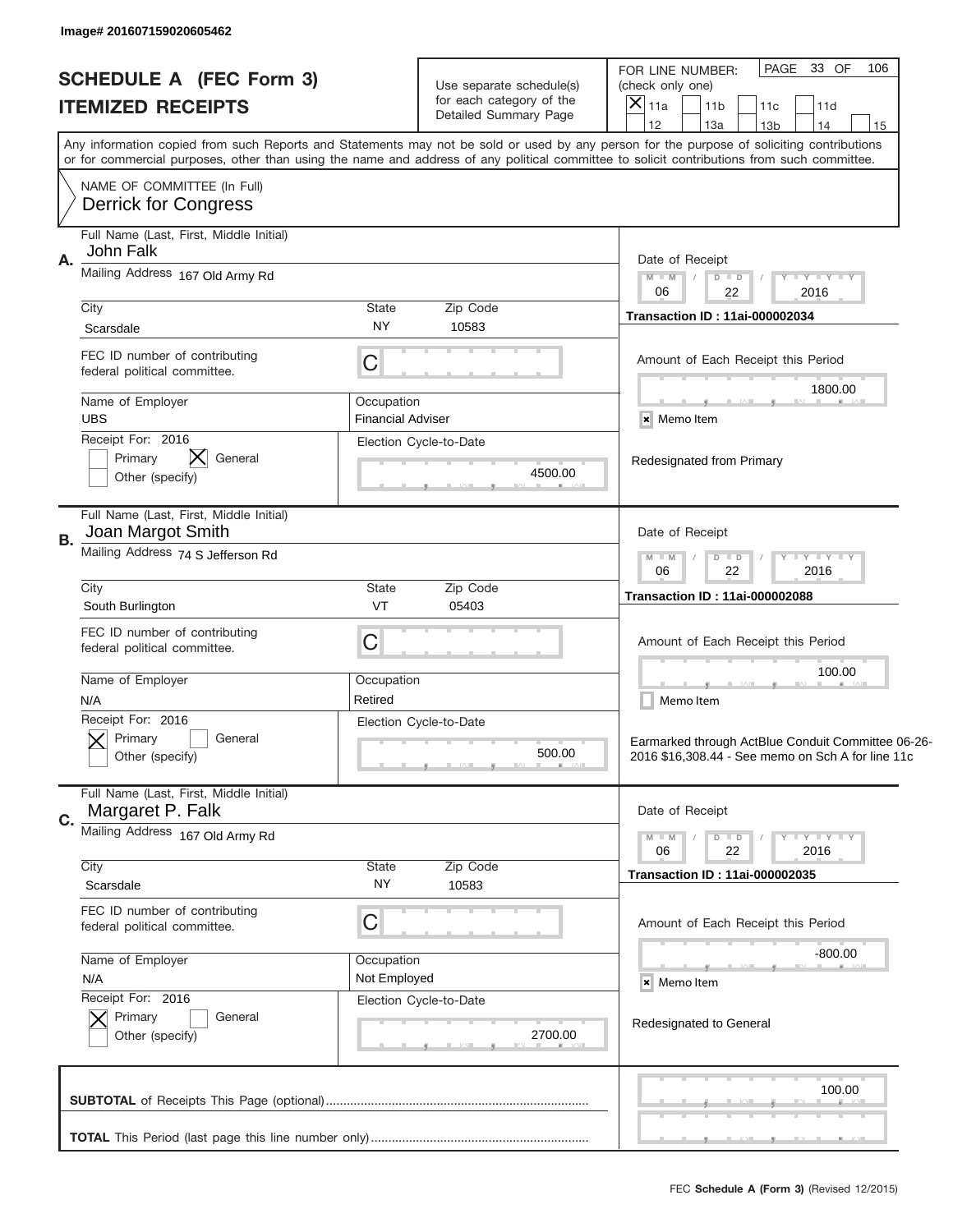|    | Image# 201607159020605463                                       |                            |                                                      |                                                                                                                                                                                                                                                                                                                         |
|----|-----------------------------------------------------------------|----------------------------|------------------------------------------------------|-------------------------------------------------------------------------------------------------------------------------------------------------------------------------------------------------------------------------------------------------------------------------------------------------------------------------|
|    | <b>SCHEDULE A (FEC Form 3)</b>                                  |                            | Use separate schedule(s)<br>for each category of the | PAGE<br>34 OF<br>106<br>FOR LINE NUMBER:<br>(check only one)                                                                                                                                                                                                                                                            |
|    | <b>ITEMIZED RECEIPTS</b>                                        |                            | Detailed Summary Page                                | ×<br>11a<br>11 <sub>b</sub><br>11c<br>11d<br>12<br>14                                                                                                                                                                                                                                                                   |
|    |                                                                 |                            |                                                      | 13a<br>13 <sub>b</sub><br>15<br>Any information copied from such Reports and Statements may not be sold or used by any person for the purpose of soliciting contributions<br>or for commercial purposes, other than using the name and address of any political committee to solicit contributions from such committee. |
|    | NAME OF COMMITTEE (In Full)<br><b>Derrick for Congress</b>      |                            |                                                      |                                                                                                                                                                                                                                                                                                                         |
| Α. | Full Name (Last, First, Middle Initial)<br>Margaret P. Falk     |                            |                                                      | Date of Receipt                                                                                                                                                                                                                                                                                                         |
|    | Mailing Address 167 Old Army Rd                                 |                            |                                                      | $M - M$<br><b>LEY LEY LEY</b><br>$D$ $D$<br>06<br>22<br>2016                                                                                                                                                                                                                                                            |
|    | City<br>Scarsdale                                               | State<br>NY                | Zip Code<br>10583                                    | <b>Transaction ID: 11ai-000002036</b>                                                                                                                                                                                                                                                                                   |
|    | FEC ID number of contributing<br>federal political committee.   | C                          |                                                      | Amount of Each Receipt this Period<br>800.00                                                                                                                                                                                                                                                                            |
|    | Name of Employer<br>N/A                                         | Occupation<br>Not Employed |                                                      | × Memo Item                                                                                                                                                                                                                                                                                                             |
|    | Receipt For: 2016<br>Primary<br>General<br>Other (specify)      |                            | Election Cycle-to-Date<br>3500.00                    | Redesignated from Primary                                                                                                                                                                                                                                                                                               |
| В. | Full Name (Last, First, Middle Initial)<br>Kirsten Poler        |                            |                                                      | Date of Receipt                                                                                                                                                                                                                                                                                                         |
|    | Mailing Address 24 Salt Pond Rd                                 |                            |                                                      | <b>LEYTEY LEY</b><br>$M - M$<br>$D$ $D$<br>06<br>22<br>2016                                                                                                                                                                                                                                                             |
|    | City<br>Southport                                               | State<br>ME                | Zip Code<br>04576                                    | <b>Transaction ID: 11ai-000002022</b>                                                                                                                                                                                                                                                                                   |
|    | FEC ID number of contributing<br>federal political committee.   | C                          |                                                      | Amount of Each Receipt this Period                                                                                                                                                                                                                                                                                      |
|    | Name of Employer<br>Self                                        | Occupation<br>Attorney     |                                                      | $-2700.00$<br>×<br>Memo Item                                                                                                                                                                                                                                                                                            |
|    | Receipt For: 2016<br>General<br>Primary<br>Other (specify)      |                            | Election Cycle-to-Date<br>2700.00                    | Redesignated to General                                                                                                                                                                                                                                                                                                 |
| C. | Full Name (Last, First, Middle Initial)<br><b>Kirsten Poler</b> |                            |                                                      | Date of Receipt                                                                                                                                                                                                                                                                                                         |
|    | Mailing Address 24 Salt Pond Rd<br>City                         | <b>State</b>               | Zip Code                                             | <b>LY LY LY</b><br>$M - M$<br>$D$ $D$<br>2016<br>06<br>22                                                                                                                                                                                                                                                               |
|    | Southport                                                       | МE                         | 04576                                                | <b>Transaction ID: 11ai-000002023</b>                                                                                                                                                                                                                                                                                   |
|    | FEC ID number of contributing<br>federal political committee.   | C                          |                                                      | Amount of Each Receipt this Period                                                                                                                                                                                                                                                                                      |
|    | Name of Employer<br>Self                                        | Occupation<br>Attorney     |                                                      | 2700.00<br>× Memo Item                                                                                                                                                                                                                                                                                                  |
|    | Receipt For: 2016<br>Primary<br>General<br>Other (specify)      |                            | Election Cycle-to-Date<br>5400.00                    | Redesignated from Primary                                                                                                                                                                                                                                                                                               |
|    |                                                                 |                            |                                                      | 0.00                                                                                                                                                                                                                                                                                                                    |
|    |                                                                 |                            |                                                      | __                                                                                                                                                                                                                                                                                                                      |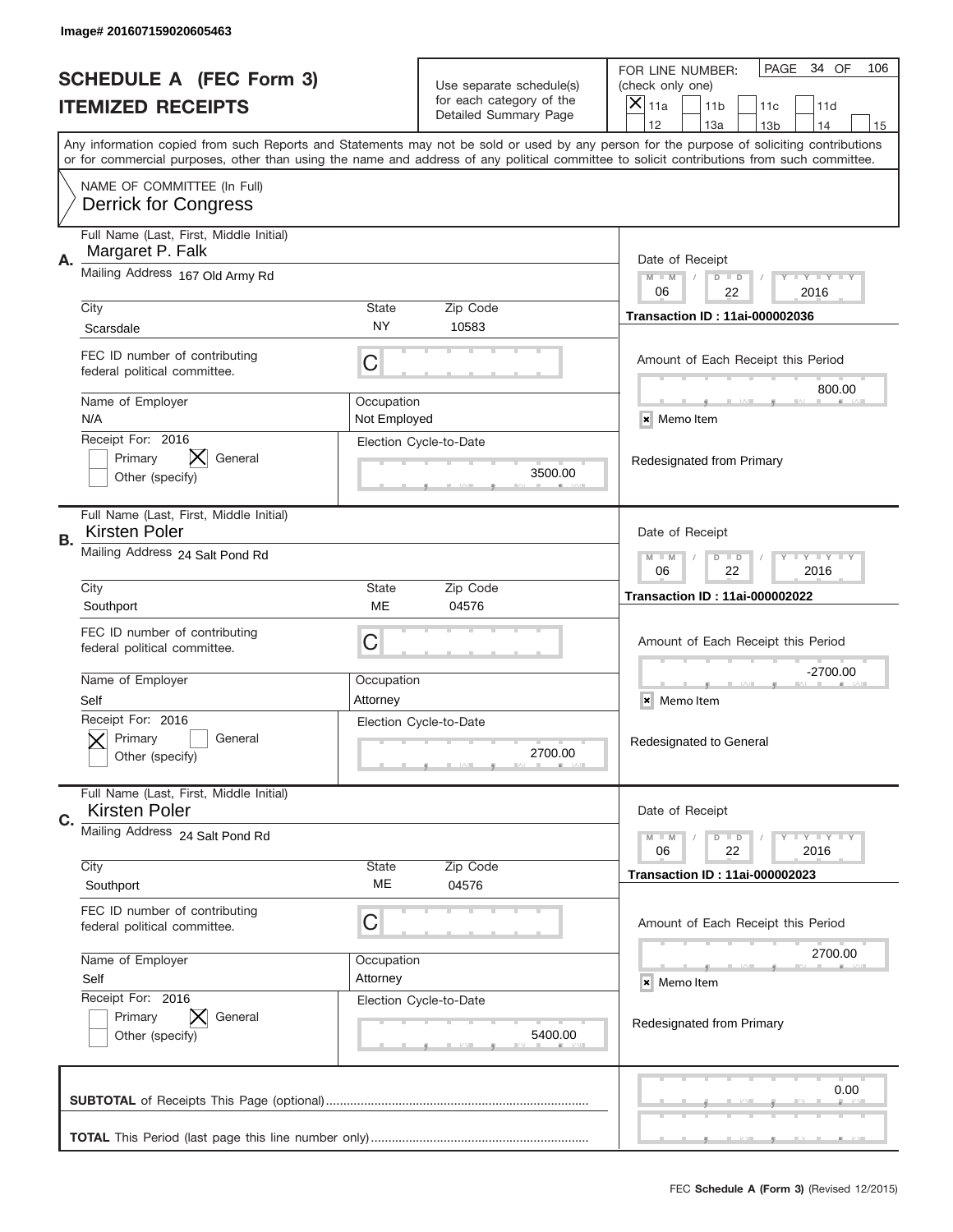| Image# 201607159020605464                                                |                                                                                                                                            |                                                                                                                                                              |
|--------------------------------------------------------------------------|--------------------------------------------------------------------------------------------------------------------------------------------|--------------------------------------------------------------------------------------------------------------------------------------------------------------|
| <b>SCHEDULE A (FEC Form 3)</b><br><b>ITEMIZED RECEIPTS</b>               | Use separate schedule(s)<br>for each category of the<br>Detailed Summary Page                                                              | PAGE<br>35 OF<br>106<br>FOR LINE NUMBER:<br>(check only one)<br>$\times$<br>11a<br>11 <sub>b</sub><br>11c<br>11d<br>12<br>13a<br>13 <sub>b</sub><br>14<br>15 |
|                                                                          | or for commercial purposes, other than using the name and address of any political committee to solicit contributions from such committee. | Any information copied from such Reports and Statements may not be sold or used by any person for the purpose of soliciting contributions                    |
| NAME OF COMMITTEE (In Full)<br><b>Derrick for Congress</b>               |                                                                                                                                            |                                                                                                                                                              |
| Full Name (Last, First, Middle Initial)<br><b>Kenneth Sunshine</b><br>Α. |                                                                                                                                            | Date of Receipt                                                                                                                                              |
| Mailing Address 1050 5th Ave Apt 2F                                      |                                                                                                                                            | $M - M$<br>Y TY TY TY<br>$D$ $D$<br>$\sqrt{2}$<br>06<br>22<br>2016                                                                                           |
| City<br>New York                                                         | State<br>Zip Code<br><b>NY</b><br>10028                                                                                                    | <b>Transaction ID: 11ai-000002155</b>                                                                                                                        |
| FEC ID number of contributing<br>federal political committee.            | $\mathsf C$                                                                                                                                | Amount of Each Receipt this Period<br>500.00                                                                                                                 |
| Name of Employer<br><b>Sunshine Sachs</b>                                | Occupation<br>President                                                                                                                    | Memo Item                                                                                                                                                    |
| Receipt For: 2016<br>Primary<br>General<br>Other (specify)               | Election Cycle-to-Date<br>500.00                                                                                                           |                                                                                                                                                              |
| Full Name (Last, First, Middle Initial)<br>Sue Abbott-Jones<br>В.        |                                                                                                                                            | Date of Receipt                                                                                                                                              |
| Mailing Address 254 Trudeau Rd Apt.1                                     | $M$ M<br>$Y = Y = Y = Y$<br>$D$ $D$<br>06<br>23<br>2016                                                                                    |                                                                                                                                                              |
| City<br>Saranac Lake                                                     | State<br>Zip Code<br><b>NY</b><br>12983                                                                                                    | <b>Transaction ID: 11ai-000002089</b>                                                                                                                        |
| FEC ID number of contributing<br>federal political committee.            | C                                                                                                                                          | Amount of Each Receipt this Period                                                                                                                           |
| Name of Employer<br>N/A                                                  | Occupation<br>Not Employed                                                                                                                 | 100.00<br>Memo Item                                                                                                                                          |
| Receipt For: 2016<br>Primary<br>General<br>Other (specify)               | Election Cycle-to-Date<br>515.00                                                                                                           | Earmarked through ActBlue Conduit Committee 06-26-<br>2016 \$16,308.44 - See memo on Sch A for line 11c                                                      |
| Full Name (Last, First, Middle Initial)<br>Dennis Hayman<br>C.           |                                                                                                                                            | Date of Receipt                                                                                                                                              |
| Mailing Address 8 Parkside Dr                                            |                                                                                                                                            | Y FY FY FY<br>$M - M$<br>$D$ $D$<br>06<br>2016<br>23                                                                                                         |
| City<br>Jay                                                              | Zip Code<br>State<br>NY.<br>12941                                                                                                          | <b>Transaction ID: 11ai-000002094</b>                                                                                                                        |
| FEC ID number of contributing<br>federal political committee.            | C                                                                                                                                          | Amount of Each Receipt this Period                                                                                                                           |
| Name of Employer<br>N/A<br>Receipt For: 2016                             | Occupation<br>Not Employed                                                                                                                 | 25.00<br>Memo Item                                                                                                                                           |
| Primary<br>General<br>$\times$<br>Other (specify)                        | Election Cycle-to-Date<br>217.00                                                                                                           | Earmarked through ActBlue Conduit Committee 06-26-<br>2016 \$16,308.44 - See memo on Sch A for line 11c                                                      |
|                                                                          |                                                                                                                                            | 625.00                                                                                                                                                       |
|                                                                          |                                                                                                                                            |                                                                                                                                                              |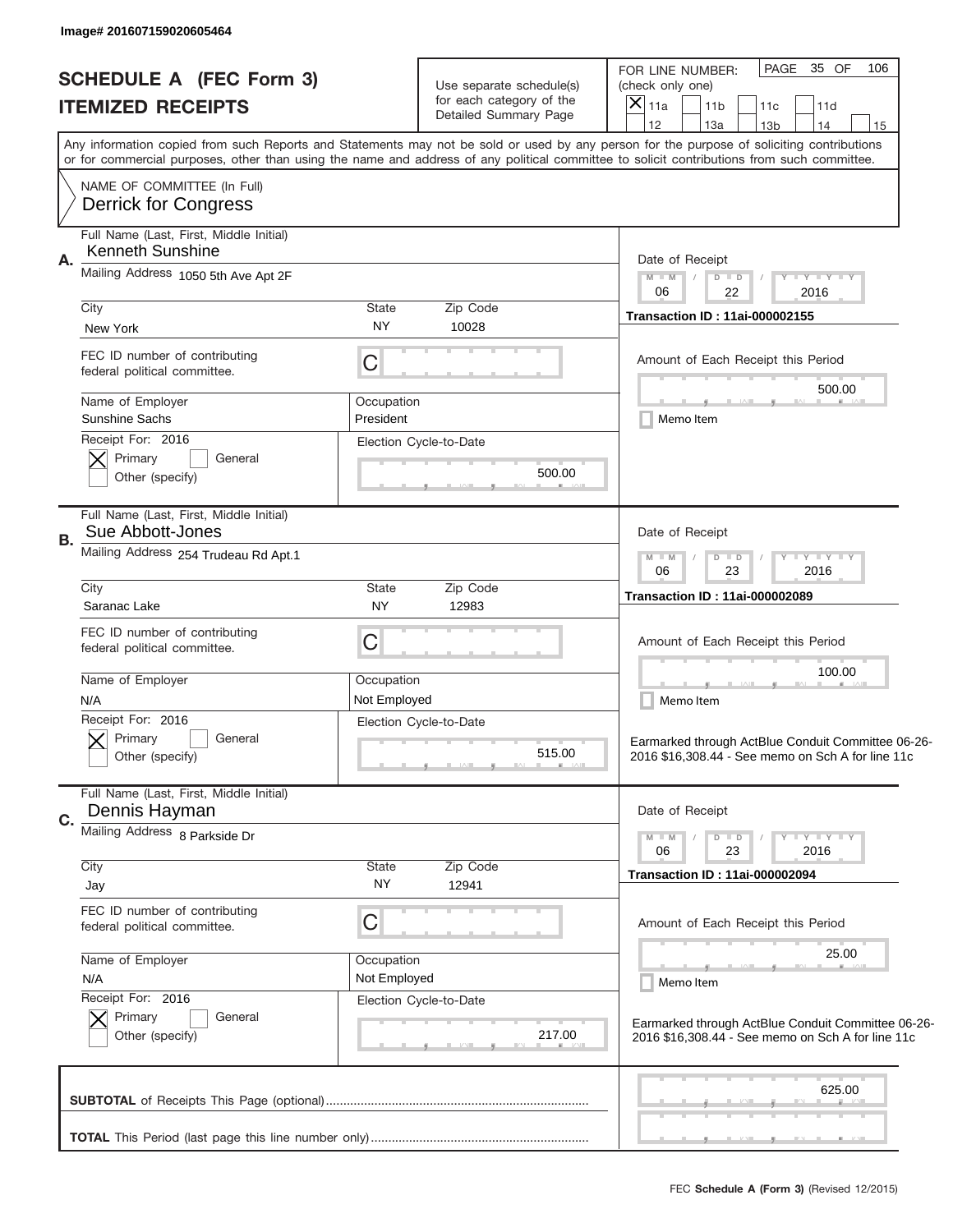|                          | Image# 201607159020605465                                                                                  |                                         |                                                   |                                                                                                                                                                                                                                                                                                                                     |
|--------------------------|------------------------------------------------------------------------------------------------------------|-----------------------------------------|---------------------------------------------------|-------------------------------------------------------------------------------------------------------------------------------------------------------------------------------------------------------------------------------------------------------------------------------------------------------------------------------------|
|                          | <b>SCHEDULE A (FEC Form 3)</b><br>Mailing Address 34043 N 99th PI<br>Primary<br>General<br>Other (specify) |                                         | Use separate schedule(s)                          | PAGE<br>36 OF<br>106<br>FOR LINE NUMBER:<br>(check only one)                                                                                                                                                                                                                                                                        |
| <b>ITEMIZED RECEIPTS</b> |                                                                                                            |                                         | for each category of the<br>Detailed Summary Page | ×<br>11a<br>11 <sub>b</sub><br>11c<br>11d                                                                                                                                                                                                                                                                                           |
|                          |                                                                                                            |                                         |                                                   | 12<br>13a<br>13 <sub>b</sub><br>14<br>15<br>Any information copied from such Reports and Statements may not be sold or used by any person for the purpose of soliciting contributions<br>or for commercial purposes, other than using the name and address of any political committee to solicit contributions from such committee. |
|                          | NAME OF COMMITTEE (In Full)<br><b>Derrick for Congress</b>                                                 |                                         |                                                   |                                                                                                                                                                                                                                                                                                                                     |
| А.                       | Full Name (Last, First, Middle Initial)<br>John Krupar                                                     |                                         |                                                   | Date of Receipt                                                                                                                                                                                                                                                                                                                     |
|                          |                                                                                                            |                                         |                                                   | $M - M$<br><b>LYLYLY</b><br>$D$ $D$<br>06<br>23<br>2016                                                                                                                                                                                                                                                                             |
|                          | City<br>Scottsdale                                                                                         | State<br>AZ                             | Zip Code<br>85262-1467                            | <b>Transaction ID: 11ai-000002049</b>                                                                                                                                                                                                                                                                                               |
|                          | FEC ID number of contributing<br>federal political committee.                                              | C                                       |                                                   | Amount of Each Receipt this Period<br>1004.22                                                                                                                                                                                                                                                                                       |
|                          | Name of Employer<br>$Im+co$                                                                                | Occupation<br><b>Managing Director</b>  |                                                   | Memo Item                                                                                                                                                                                                                                                                                                                           |
|                          | Receipt For: 2016                                                                                          |                                         | Election Cycle-to-Date<br>2700.00                 |                                                                                                                                                                                                                                                                                                                                     |
| В.                       | Full Name (Last, First, Middle Initial)<br><b>Emily Goodwin</b>                                            |                                         |                                                   | Date of Receipt                                                                                                                                                                                                                                                                                                                     |
|                          | Mailing Address 26 Barkeater Way                                                                           |                                         |                                                   | <b>LEYTEY LEY</b><br>$M$ $M$<br>$D$ $D$<br>06<br>23<br>2016                                                                                                                                                                                                                                                                         |
|                          | City<br>Keene                                                                                              | <b>State</b><br>NY                      | Zip Code<br>12942-2506                            | <b>Transaction ID: 11ai-000002038</b>                                                                                                                                                                                                                                                                                               |
|                          | FEC ID number of contributing<br>federal political committee.                                              | C                                       |                                                   | Amount of Each Receipt this Period                                                                                                                                                                                                                                                                                                  |
|                          | Name of Employer<br>N/A                                                                                    | Occupation<br>Retired                   |                                                   | 150.00<br>Memo Item                                                                                                                                                                                                                                                                                                                 |
|                          | Receipt For: 2016<br>General<br>Primary<br>Other (specify)                                                 |                                         | Election Cycle-to-Date<br>1650.00                 | Reattributed from Spouse James Goodwin                                                                                                                                                                                                                                                                                              |
| C.                       | Full Name (Last, First, Middle Initial)<br>James A. Goodwin Jr.                                            |                                         |                                                   | Date of Receipt                                                                                                                                                                                                                                                                                                                     |
|                          | Mailing Address 26 Barkeater Way<br>City<br>Zip Code<br>State                                              |                                         |                                                   | <b>LYLYLY</b><br>$M - M$<br>$D$ $D$<br>06<br>2016<br>23                                                                                                                                                                                                                                                                             |
|                          | Keene                                                                                                      | NY                                      | 12942-2506                                        | <b>Transaction ID: 11ai-000002037</b>                                                                                                                                                                                                                                                                                               |
|                          | FEC ID number of contributing<br>federal political committee.                                              | С                                       |                                                   | Amount of Each Receipt this Period                                                                                                                                                                                                                                                                                                  |
|                          | Name of Employer<br>ADK Trail Improvement Soc.                                                             | Occupation<br><b>Executive Director</b> |                                                   | $-150.00$<br>× Memo Item                                                                                                                                                                                                                                                                                                            |
|                          | Receipt For: 2016<br>Primary<br>General<br>Other (specify)                                                 |                                         | Election Cycle-to-Date<br>5400.00                 | Reattributed to Spouse Emily Goodwin                                                                                                                                                                                                                                                                                                |
|                          |                                                                                                            |                                         |                                                   | 1004.22                                                                                                                                                                                                                                                                                                                             |
|                          |                                                                                                            |                                         |                                                   |                                                                                                                                                                                                                                                                                                                                     |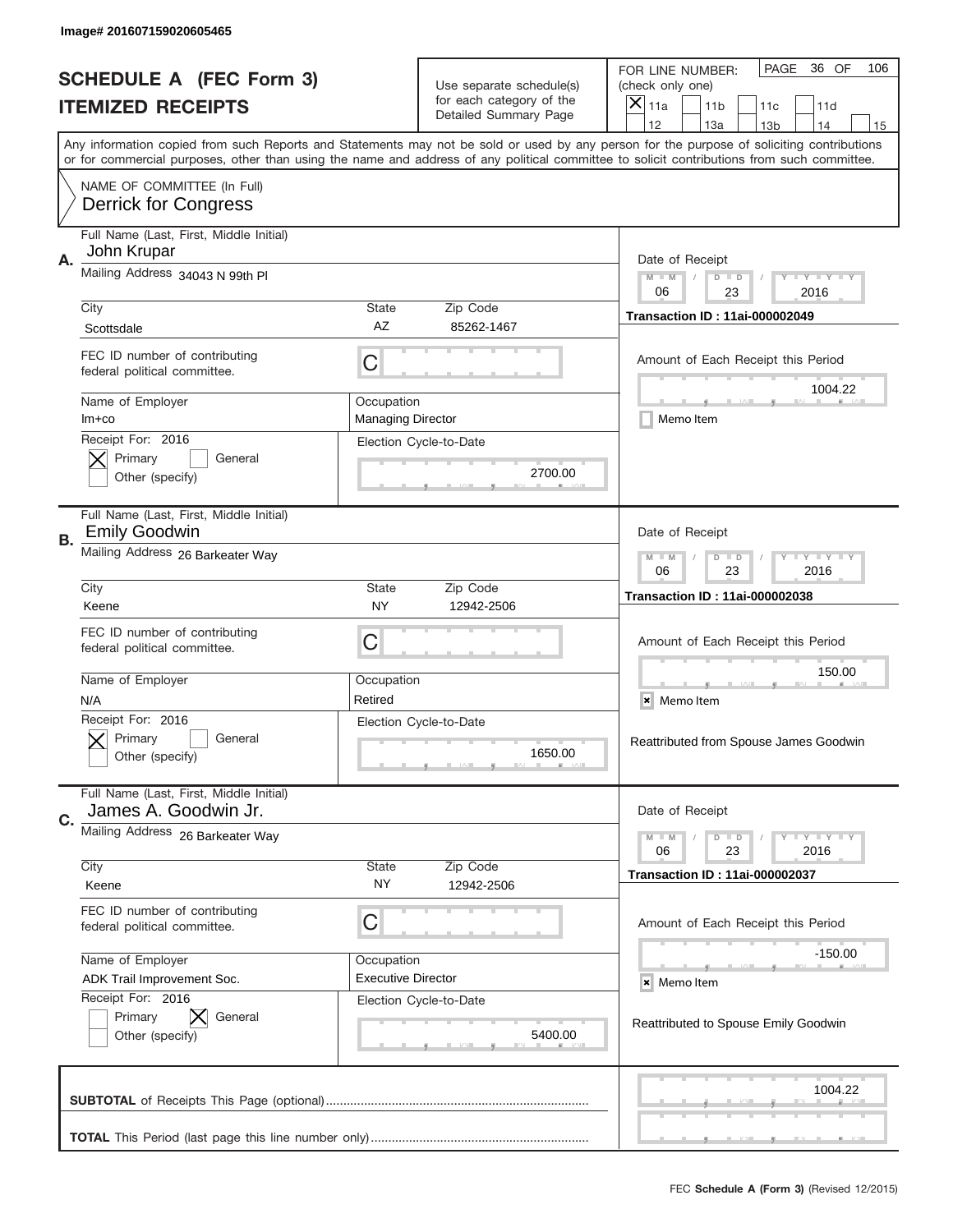| Image# 201607159020605466                                                                                                                                                                                                                                                               |                                                                               |                                                                                                                                                    |
|-----------------------------------------------------------------------------------------------------------------------------------------------------------------------------------------------------------------------------------------------------------------------------------------|-------------------------------------------------------------------------------|----------------------------------------------------------------------------------------------------------------------------------------------------|
| <b>SCHEDULE A (FEC Form 3)</b><br><b>ITEMIZED RECEIPTS</b>                                                                                                                                                                                                                              | Use separate schedule(s)<br>for each category of the<br>Detailed Summary Page | PAGE 37 OF<br>106<br>FOR LINE NUMBER:<br>(check only one)<br>×<br>11a<br>11 <sub>b</sub><br>11c<br>11d<br>12<br>13a<br>13 <sub>b</sub><br>14<br>15 |
| Any information copied from such Reports and Statements may not be sold or used by any person for the purpose of soliciting contributions<br>or for commercial purposes, other than using the name and address of any political committee to solicit contributions from such committee. |                                                                               |                                                                                                                                                    |
| NAME OF COMMITTEE (In Full)<br><b>Derrick for Congress</b>                                                                                                                                                                                                                              |                                                                               |                                                                                                                                                    |
| Full Name (Last, First, Middle Initial)<br><b>Susan Spieth</b><br>Α.<br>Mailing Address 7701 Ridgecrest Ln                                                                                                                                                                              |                                                                               | Date of Receipt                                                                                                                                    |
|                                                                                                                                                                                                                                                                                         |                                                                               | $M$ M<br>$Y - Y - Y - Y$<br>$D$ $D$<br>$\sqrt{2}$<br>06<br>2016<br>23                                                                              |
| City<br>Mercer Island                                                                                                                                                                                                                                                                   | State<br>Zip Code<br><b>WA</b><br>98040                                       | <b>Transaction ID: 11ai-000002051</b>                                                                                                              |
| FEC ID number of contributing<br>federal political committee.                                                                                                                                                                                                                           | C                                                                             | Amount of Each Receipt this Period<br>1000.00                                                                                                      |
| Name of Employer<br>Self                                                                                                                                                                                                                                                                | Occupation<br>Author                                                          | Memo Item                                                                                                                                          |
| Receipt For: 2016<br>Primary<br>General<br>Other (specify)                                                                                                                                                                                                                              | Election Cycle-to-Date<br>2000.00                                             |                                                                                                                                                    |
| Full Name (Last, First, Middle Initial)<br><b>Brian Ruder</b><br>В.                                                                                                                                                                                                                     |                                                                               | Date of Receipt                                                                                                                                    |
| Mailing Address 54 Mamaroneck Rd                                                                                                                                                                                                                                                        | $Y - Y - Y - Y - Y$<br>$M - M$<br>$D$ $D$<br>06<br>23<br>2016                 |                                                                                                                                                    |
| City<br>Scarsdale                                                                                                                                                                                                                                                                       | State<br>Zip Code<br><b>NY</b><br>10583                                       | <b>Transaction ID: 11ai-000002052</b>                                                                                                              |
| FEC ID number of contributing<br>federal political committee.                                                                                                                                                                                                                           | C                                                                             | Amount of Each Receipt this Period                                                                                                                 |
| Name of Employer<br>Self                                                                                                                                                                                                                                                                | Occupation<br>Consultant                                                      | 1500.00<br>Memo Item                                                                                                                               |
| Receipt For: 2016<br>General<br>Primary<br>Other (specify)                                                                                                                                                                                                                              | Election Cycle-to-Date<br>2500.00                                             |                                                                                                                                                    |
| Full Name (Last, First, Middle Initial)<br><b>Sarah Fitts</b><br>C.                                                                                                                                                                                                                     |                                                                               | Date of Receipt                                                                                                                                    |
| Mailing Address 4418 Waldo Ave                                                                                                                                                                                                                                                          |                                                                               | Y FY FY FY<br>$M - M$<br>$D$ $D$<br>06<br>23<br>2016                                                                                               |
| City<br><b>Bronx</b>                                                                                                                                                                                                                                                                    | Zip Code<br>State<br><b>NY</b><br>10471                                       | <b>Transaction ID: 11ai-000002096</b>                                                                                                              |
| FEC ID number of contributing<br>federal political committee.                                                                                                                                                                                                                           | C                                                                             | Amount of Each Receipt this Period                                                                                                                 |
| Name of Employer<br>Debevoise & Plimpton LLP                                                                                                                                                                                                                                            | Occupation<br>Attorney                                                        | 100.00<br>Memo Item                                                                                                                                |
| Receipt For: 2016<br>Primary<br>General<br>Other (specify)                                                                                                                                                                                                                              | Election Cycle-to-Date<br>650.00                                              | Earmarked through ActBlue Conduit Committee 06-26-<br>2016 \$16,308.44 - See memo on Sch A for line 11c                                            |
|                                                                                                                                                                                                                                                                                         |                                                                               | 2600.00                                                                                                                                            |
|                                                                                                                                                                                                                                                                                         |                                                                               |                                                                                                                                                    |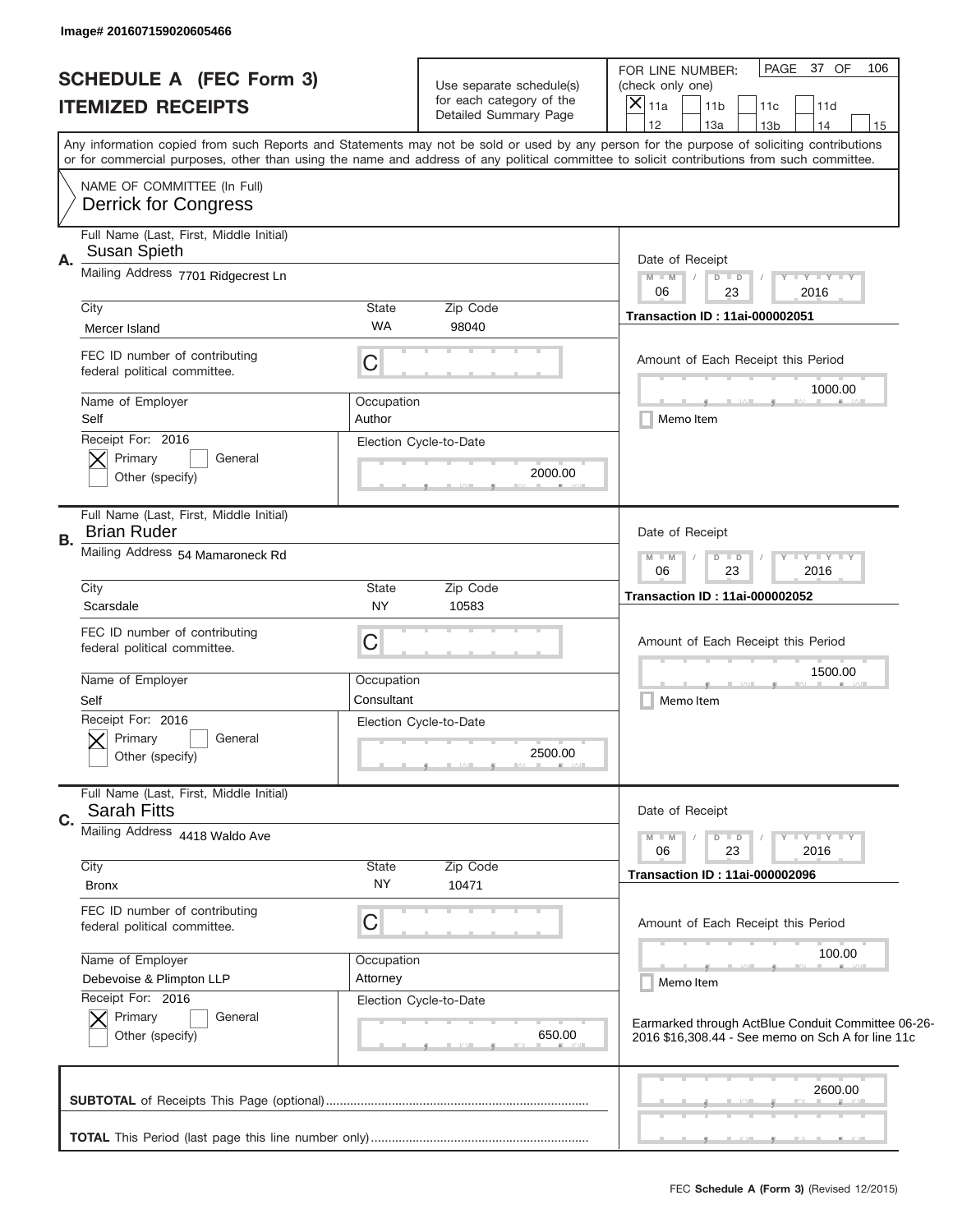| Image# 201607159020605467                                                                        |                                                                                                                                                                                                                                                                                         |                                                                                                                                                              |
|--------------------------------------------------------------------------------------------------|-----------------------------------------------------------------------------------------------------------------------------------------------------------------------------------------------------------------------------------------------------------------------------------------|--------------------------------------------------------------------------------------------------------------------------------------------------------------|
| <b>SCHEDULE A</b> (FEC Form 3)<br><b>ITEMIZED RECEIPTS</b>                                       | Use separate schedule(s)<br>for each category of the<br>Detailed Summary Page                                                                                                                                                                                                           | PAGE<br>38 OF<br>106<br>FOR LINE NUMBER:<br>(check only one)<br>$\times$<br>11a<br>11 <sub>b</sub><br>11c<br>11d<br>12<br>13a<br>13 <sub>b</sub><br>14<br>15 |
|                                                                                                  | Any information copied from such Reports and Statements may not be sold or used by any person for the purpose of soliciting contributions<br>or for commercial purposes, other than using the name and address of any political committee to solicit contributions from such committee. |                                                                                                                                                              |
| NAME OF COMMITTEE (In Full)<br><b>Derrick for Congress</b>                                       |                                                                                                                                                                                                                                                                                         |                                                                                                                                                              |
| Full Name (Last, First, Middle Initial)<br><b>Martin Yenawine</b><br>Α.                          |                                                                                                                                                                                                                                                                                         | Date of Receipt                                                                                                                                              |
| Mailing Address 45386 Seven Isles Ext                                                            |                                                                                                                                                                                                                                                                                         | $M - M$<br>Y TY TY TY<br>$D$ $D$<br>$\sqrt{2}$<br>06<br>23<br>2016                                                                                           |
| City<br>Wellesley Island                                                                         | State<br>Zip Code<br><b>NY</b><br>13640                                                                                                                                                                                                                                                 | <b>Transaction ID: 11ai-000002050</b>                                                                                                                        |
| FEC ID number of contributing<br>federal political committee.                                    | $\mathsf C$                                                                                                                                                                                                                                                                             | Amount of Each Receipt this Period<br>1000.00                                                                                                                |
| Name of Employer<br>Self<br>Receipt For: 2016                                                    | Occupation<br><b>Real Estate Management</b>                                                                                                                                                                                                                                             | Memo Item                                                                                                                                                    |
| Primary<br>General<br>Other (specify)                                                            | Election Cycle-to-Date<br>1000.00                                                                                                                                                                                                                                                       |                                                                                                                                                              |
| Full Name (Last, First, Middle Initial)<br><b>Timothy Thompson</b><br>В.                         |                                                                                                                                                                                                                                                                                         | Date of Receipt                                                                                                                                              |
| Mailing Address 291 Garfield PI                                                                  |                                                                                                                                                                                                                                                                                         | $Y = Y = Y = Y$<br>$M - M$<br>$D$ $D$<br>23<br>2016<br>06                                                                                                    |
| City<br><b>Brooklyn</b>                                                                          | State<br>Zip Code<br><b>NY</b><br>11215                                                                                                                                                                                                                                                 | <b>Transaction ID: 11ai-000002098</b>                                                                                                                        |
| FEC ID number of contributing<br>federal political committee.                                    | C                                                                                                                                                                                                                                                                                       | Amount of Each Receipt this Period                                                                                                                           |
| Name of Employer<br>McCanliss & Early                                                            | Occupation<br>Attorney                                                                                                                                                                                                                                                                  | 250.00<br>Memo Item                                                                                                                                          |
| Receipt For: 2016<br>Primary<br>General<br>Other (specify)                                       | Election Cycle-to-Date<br>250.00                                                                                                                                                                                                                                                        | Earmarked through ActBlue Conduit Committee 06-26-<br>2016 \$16,308.44 - See memo on Sch A for line 11c                                                      |
| Full Name (Last, First, Middle Initial)<br><b>Michael Burke</b><br>C.                            |                                                                                                                                                                                                                                                                                         | Date of Receipt                                                                                                                                              |
| Mailing Address 918 Woodleigh Cv                                                                 |                                                                                                                                                                                                                                                                                         | Y FY FY FY<br>$M - M$<br>$D$ $D$<br>2016<br>06<br>24                                                                                                         |
| City<br>Saint Louis                                                                              | Zip Code<br>State<br>MO<br>63122                                                                                                                                                                                                                                                        | <b>Transaction ID: 11ai-000002108</b>                                                                                                                        |
| FEC ID number of contributing<br>federal political committee.                                    | C                                                                                                                                                                                                                                                                                       | Amount of Each Receipt this Period                                                                                                                           |
| Name of Employer<br><b>St Louis Community College</b><br>Receipt For: 2016<br>Primary<br>General | Occupation<br>Professor<br>Election Cycle-to-Date                                                                                                                                                                                                                                       | 100.00<br>Memo Item<br>Earmarked through ActBlue Conduit Committee 06-26-                                                                                    |
| Other (specify)                                                                                  | 300.00                                                                                                                                                                                                                                                                                  | 2016 \$16,308.44 - See memo on Sch A for line 11c                                                                                                            |
|                                                                                                  |                                                                                                                                                                                                                                                                                         | 1350.00                                                                                                                                                      |
|                                                                                                  |                                                                                                                                                                                                                                                                                         |                                                                                                                                                              |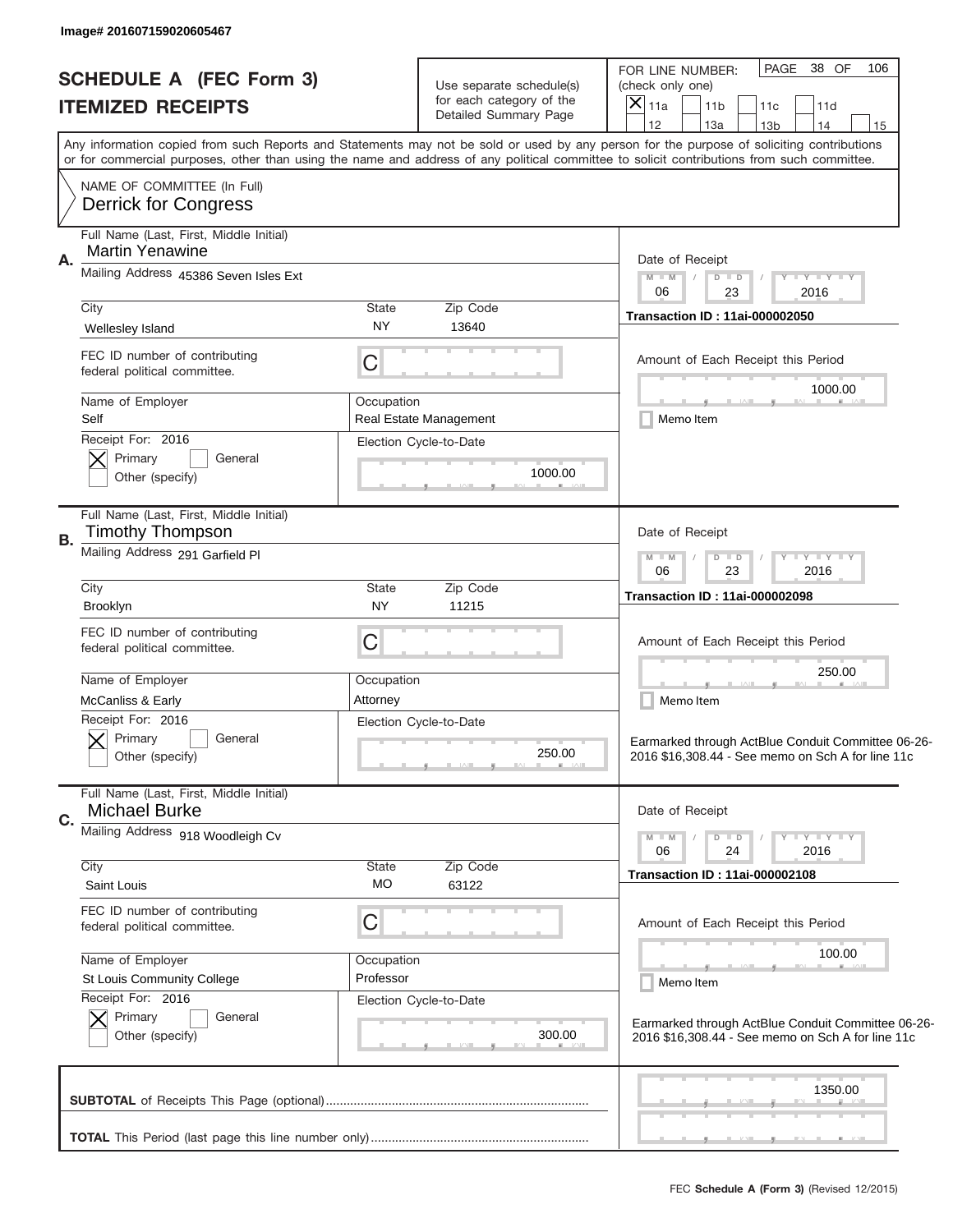| Image# 201607159020605468                                            |                                                                               |                                                                                                                                                                                                                                                                                         |
|----------------------------------------------------------------------|-------------------------------------------------------------------------------|-----------------------------------------------------------------------------------------------------------------------------------------------------------------------------------------------------------------------------------------------------------------------------------------|
| <b>SCHEDULE A (FEC Form 3)</b><br><b>ITEMIZED RECEIPTS</b>           | Use separate schedule(s)<br>for each category of the<br>Detailed Summary Page | PAGE 39 OF<br>106<br>FOR LINE NUMBER:<br>(check only one)<br>$\overline{\mathsf{x}}$<br>11a<br>11 <sub>b</sub><br>11d<br>11c<br>12<br>13a<br>13 <sub>b</sub><br>14<br>15                                                                                                                |
|                                                                      |                                                                               | Any information copied from such Reports and Statements may not be sold or used by any person for the purpose of soliciting contributions<br>or for commercial purposes, other than using the name and address of any political committee to solicit contributions from such committee. |
| NAME OF COMMITTEE (In Full)<br><b>Derrick for Congress</b>           |                                                                               |                                                                                                                                                                                                                                                                                         |
| Full Name (Last, First, Middle Initial)<br><b>Barbara Rice</b><br>Α. |                                                                               | Date of Receipt                                                                                                                                                                                                                                                                         |
| Mailing Address 234 Park Ave                                         |                                                                               | $M - M$<br>$Y - Y - Y - Y$<br>$D$ $D$<br>06<br>24<br>2016                                                                                                                                                                                                                               |
| City<br>Saranac Lake                                                 | State<br>Zip Code<br><b>NY</b><br>12983                                       | <b>Transaction ID: 11ai-000002164</b>                                                                                                                                                                                                                                                   |
| FEC ID number of contributing<br>federal political committee.        | C                                                                             | Amount of Each Receipt this Period<br>500.00                                                                                                                                                                                                                                            |
| Name of Employer<br><b>Rice Furniture</b><br>Receipt For: 2016       | Occupation<br>Owner                                                           | Memo Item                                                                                                                                                                                                                                                                               |
| Primary<br>General<br>Other (specify)                                | Election Cycle-to-Date<br>650.00                                              |                                                                                                                                                                                                                                                                                         |
| Full Name (Last, First, Middle Initial)<br>David Shanahan<br>В.      |                                                                               | Date of Receipt                                                                                                                                                                                                                                                                         |
| Mailing Address 2912 Ala Puawa Pl                                    |                                                                               | $Y - Y - Y - Y - Y$<br>$M - M$<br>$D$ $D$<br>06<br>24<br>2016                                                                                                                                                                                                                           |
| City<br>Honolulu                                                     | State<br>Zip Code<br>HI<br>96818                                              | <b>Transaction ID: 11ai-000002101</b>                                                                                                                                                                                                                                                   |
| FEC ID number of contributing<br>federal political committee.        | C                                                                             | Amount of Each Receipt this Period                                                                                                                                                                                                                                                      |
| Name of Employer<br>Dept of Defence                                  | Occupation<br>Professor                                                       | 50.00<br>Memo Item                                                                                                                                                                                                                                                                      |
| Receipt For: 2016<br>Primary<br>General<br>Other (specify)           | Election Cycle-to-Date<br>1700.00                                             | Earmarked through ActBlue Conduit Committee 06-26-<br>2016 \$16,308.44 - See memo on Sch A for line 11c                                                                                                                                                                                 |
| Full Name (Last, First, Middle Initial)<br>William C. Janeway<br>C.  |                                                                               | Date of Receipt                                                                                                                                                                                                                                                                         |
| Mailing Address PO Box 360                                           |                                                                               | Y LY LY LY<br>$M - M$<br>$D$ $D$<br>06<br>24<br>2016                                                                                                                                                                                                                                    |
| City<br>Keene                                                        | Zip Code<br>State<br>ΝY<br>12942                                              | <b>Transaction ID: 11ai-000002167</b>                                                                                                                                                                                                                                                   |
| FEC ID number of contributing<br>federal political committee.        | C                                                                             | Amount of Each Receipt this Period                                                                                                                                                                                                                                                      |
| Name of Employer<br>Adirondack Council<br>Receipt For: 2016          | Occupation<br><b>Executive Director</b>                                       | 500.00<br>Memo Item                                                                                                                                                                                                                                                                     |
| Primary<br>General<br>Other (specify)                                | Election Cycle-to-Date<br>1000.00                                             |                                                                                                                                                                                                                                                                                         |
|                                                                      |                                                                               | 1050.00                                                                                                                                                                                                                                                                                 |
|                                                                      |                                                                               |                                                                                                                                                                                                                                                                                         |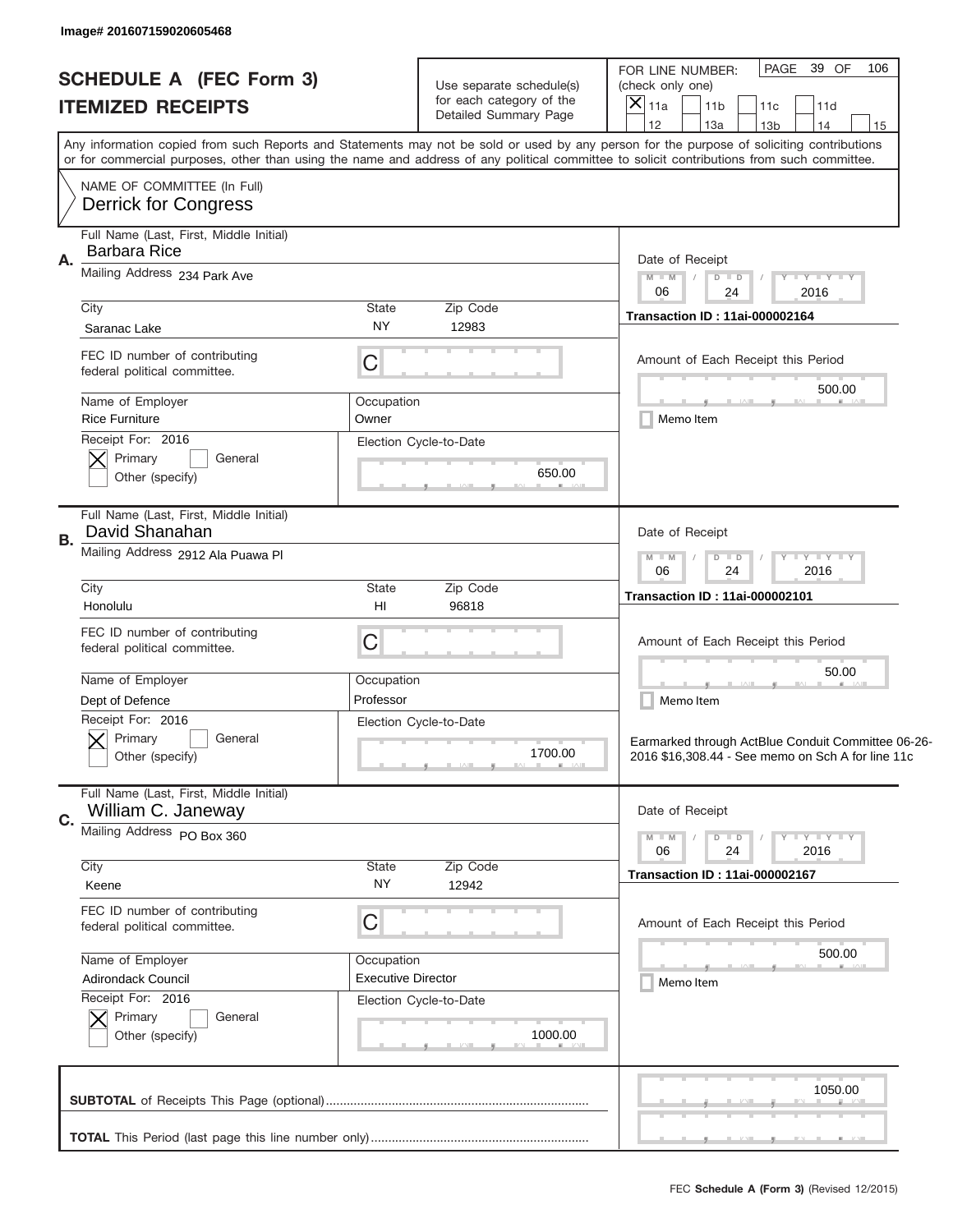| Image# 201607159020605469                                                                                                                                                                                                                                                               |                                                                               |                                                                                                                                                    |  |
|-----------------------------------------------------------------------------------------------------------------------------------------------------------------------------------------------------------------------------------------------------------------------------------------|-------------------------------------------------------------------------------|----------------------------------------------------------------------------------------------------------------------------------------------------|--|
| <b>SCHEDULE A (FEC Form 3)</b><br><b>ITEMIZED RECEIPTS</b>                                                                                                                                                                                                                              | Use separate schedule(s)<br>for each category of the<br>Detailed Summary Page | PAGE 40 OF<br>106<br>FOR LINE NUMBER:<br>(check only one)<br>×<br>11a<br>11 <sub>b</sub><br>11c<br>11d<br>12<br>13a<br>13 <sub>b</sub><br>14<br>15 |  |
| Any information copied from such Reports and Statements may not be sold or used by any person for the purpose of soliciting contributions<br>or for commercial purposes, other than using the name and address of any political committee to solicit contributions from such committee. |                                                                               |                                                                                                                                                    |  |
| NAME OF COMMITTEE (In Full)<br><b>Derrick for Congress</b>                                                                                                                                                                                                                              |                                                                               |                                                                                                                                                    |  |
| Full Name (Last, First, Middle Initial)<br>Linda Sandri<br>Α.                                                                                                                                                                                                                           |                                                                               | Date of Receipt                                                                                                                                    |  |
| Mailing Address PO Box 76                                                                                                                                                                                                                                                               |                                                                               | $M$ M<br>$Y - Y - Y - Y$<br>$\sqrt{2}$<br>$D$ $D$<br>06<br>2016<br>24                                                                              |  |
| City<br><b>Beaver Falls</b>                                                                                                                                                                                                                                                             | State<br>Zip Code<br><b>NY</b><br>13305                                       | <b>Transaction ID: 11ai-000002165</b>                                                                                                              |  |
| FEC ID number of contributing<br>federal political committee.                                                                                                                                                                                                                           | C                                                                             | Amount of Each Receipt this Period<br>50.00                                                                                                        |  |
| Name of Employer<br>N/A                                                                                                                                                                                                                                                                 | Occupation<br>Retired                                                         | Memo Item                                                                                                                                          |  |
| Receipt For: 2016<br>Primary<br>General<br>Other (specify)                                                                                                                                                                                                                              | Election Cycle-to-Date<br>305.00                                              |                                                                                                                                                    |  |
| Full Name (Last, First, Middle Initial)<br>David Keith<br>В.                                                                                                                                                                                                                            |                                                                               | Date of Receipt                                                                                                                                    |  |
| Mailing Address 6138 Oneida Dr                                                                                                                                                                                                                                                          |                                                                               | $Y - Y - Y - Y - Y$<br>$M - M$<br>$D$ $D$<br>06<br>24<br>2016                                                                                      |  |
| City<br>San Jose                                                                                                                                                                                                                                                                        | State<br>Zip Code<br>CA<br>95123                                              | <b>Transaction ID: 11ai-000002162</b>                                                                                                              |  |
| FEC ID number of contributing<br>federal political committee.                                                                                                                                                                                                                           | C                                                                             | Amount of Each Receipt this Period                                                                                                                 |  |
| Name of Employer<br>Self                                                                                                                                                                                                                                                                | Occupation<br>Software Engineer                                               | 100.00<br>Memo Item                                                                                                                                |  |
| Receipt For: 2016<br>General<br>Primary<br>Other (specify)                                                                                                                                                                                                                              | Election Cycle-to-Date<br>400.00                                              |                                                                                                                                                    |  |
| Full Name (Last, First, Middle Initial)<br>James Frauenthal<br>C.                                                                                                                                                                                                                       |                                                                               | Date of Receipt                                                                                                                                    |  |
| Mailing Address 39 E 79th St Apt 3                                                                                                                                                                                                                                                      |                                                                               | Y FY FY FY<br>$M - M$<br>$D$ $D$<br>06<br>2016<br>24                                                                                               |  |
| City<br>New York                                                                                                                                                                                                                                                                        | Zip Code<br>State<br><b>NY</b><br>10075                                       | <b>Transaction ID: 11ai-000002109</b>                                                                                                              |  |
| FEC ID number of contributing<br>federal political committee.                                                                                                                                                                                                                           | C                                                                             | Amount of Each Receipt this Period                                                                                                                 |  |
| Name of Employer<br>N/A<br>Receipt For: 2016                                                                                                                                                                                                                                            | Occupation<br>Not Employed<br>Election Cycle-to-Date                          | 250.00<br>Memo Item                                                                                                                                |  |
| Primary<br>General<br>Other (specify)                                                                                                                                                                                                                                                   | 1000.00                                                                       | Earmarked through ActBlue Conduit Committee 06-26-<br>2016 \$16,308.44 - See memo on Sch A for line 11c                                            |  |
|                                                                                                                                                                                                                                                                                         |                                                                               | 400.00                                                                                                                                             |  |
|                                                                                                                                                                                                                                                                                         |                                                                               | , , ,                                                                                                                                              |  |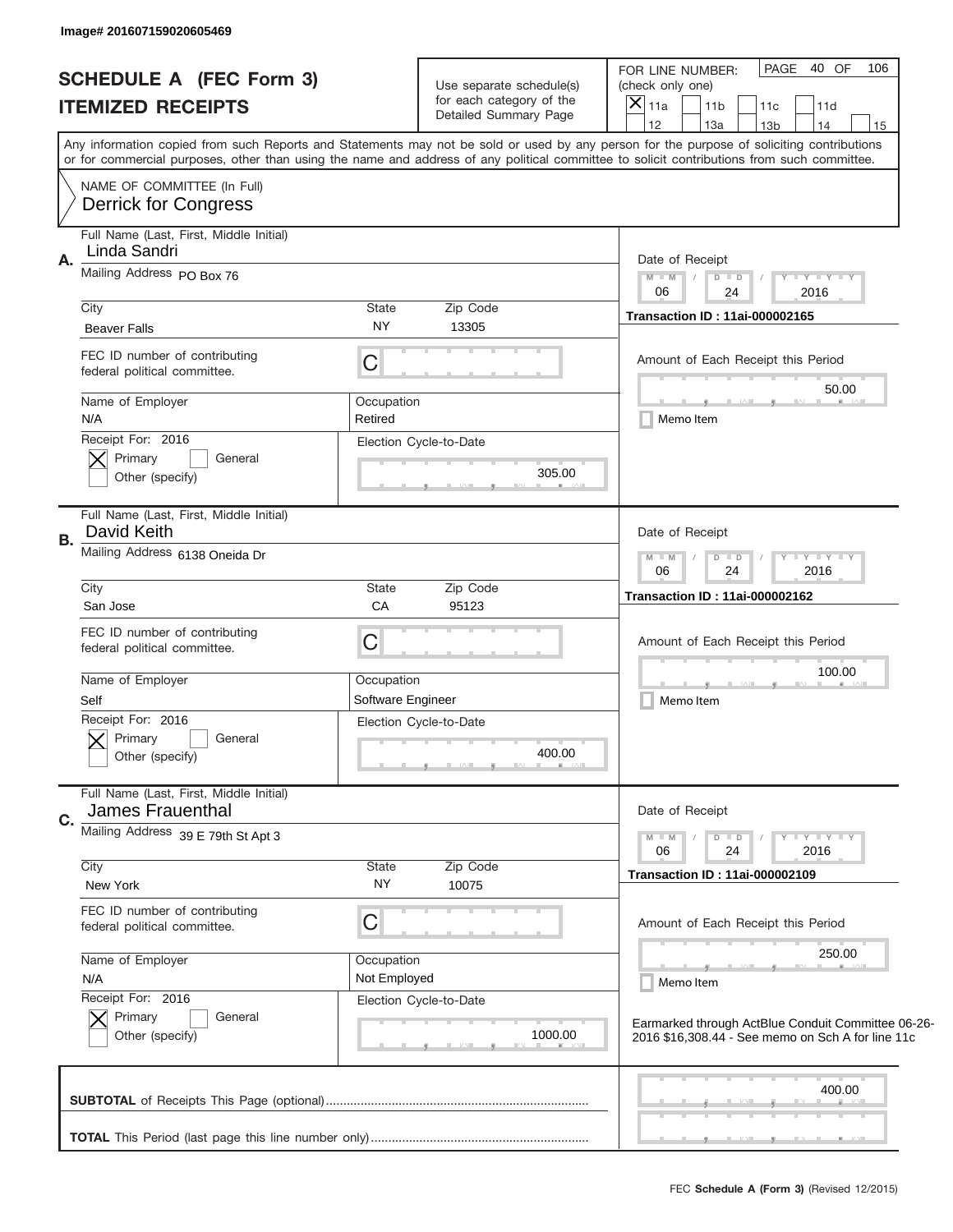| Image# 201607159020605470                                               |                                                                                                                                            |                                                                                                                                                           |  |
|-------------------------------------------------------------------------|--------------------------------------------------------------------------------------------------------------------------------------------|-----------------------------------------------------------------------------------------------------------------------------------------------------------|--|
| <b>SCHEDULE A (FEC Form 3)</b><br><b>ITEMIZED RECEIPTS</b>              | Use separate schedule(s)<br>for each category of the<br>Detailed Summary Page                                                              | PAGE 41 OF<br>106<br>FOR LINE NUMBER:<br>(check only one)<br>$\times$<br>11a<br>11 <sub>b</sub><br>11c<br>11d<br>12<br>13a<br>13 <sub>b</sub><br>14<br>15 |  |
|                                                                         | or for commercial purposes, other than using the name and address of any political committee to solicit contributions from such committee. | Any information copied from such Reports and Statements may not be sold or used by any person for the purpose of soliciting contributions                 |  |
| NAME OF COMMITTEE (In Full)<br><b>Derrick for Congress</b>              |                                                                                                                                            |                                                                                                                                                           |  |
| Full Name (Last, First, Middle Initial)<br>Jacqueline M. Warren<br>Α.   |                                                                                                                                            | Date of Receipt                                                                                                                                           |  |
|                                                                         | Mailing Address 200 E 90th St Apt 15E                                                                                                      |                                                                                                                                                           |  |
| City<br>New York                                                        | State<br>Zip Code<br><b>NY</b><br>10128-3531                                                                                               | 24<br>2016<br><b>Transaction ID: 11ai-000002111</b>                                                                                                       |  |
| FEC ID number of contributing<br>federal political committee.           | $\mathsf C$                                                                                                                                | Amount of Each Receipt this Period<br>500.00                                                                                                              |  |
| Name of Employer<br>N/A<br>Receipt For: 2016                            | Occupation<br>Not Employed                                                                                                                 | Memo Item                                                                                                                                                 |  |
| Primary<br>General<br>Other (specify)                                   | Election Cycle-to-Date<br>1000.00                                                                                                          | Earmarked through ActBlue Conduit Committee 06-26-<br>2016 \$16,308.44 - See memo on Sch A for line 11c                                                   |  |
| Full Name (Last, First, Middle Initial)<br><b>Robert Price</b>          |                                                                                                                                            | Date of Receipt                                                                                                                                           |  |
| В.<br>Mailing Address 11 Tabby Point Ln                                 |                                                                                                                                            | $M$ M<br>$Y = Y = Y = Y$<br>$D$ $D$<br>06<br>24<br>2016                                                                                                   |  |
| City<br>Okatie                                                          | State<br>Zip Code<br>SC<br>29909                                                                                                           | <b>Transaction ID: 11ai-000002161</b>                                                                                                                     |  |
| FEC ID number of contributing<br>federal political committee.           | C                                                                                                                                          | Amount of Each Receipt this Period                                                                                                                        |  |
| Name of Employer<br>N/A                                                 | Occupation<br>Not Employed                                                                                                                 | 100.00<br>Memo Item                                                                                                                                       |  |
| Receipt For: 2016<br>Primary<br>General<br>Other (specify)              | Election Cycle-to-Date<br>500.00                                                                                                           |                                                                                                                                                           |  |
| Full Name (Last, First, Middle Initial)<br>Charles W. Cammack III<br>C. |                                                                                                                                            | Date of Receipt                                                                                                                                           |  |
| Mailing Address 611 Wake Robin Dr                                       |                                                                                                                                            | Y FY FY FY<br>$M - M$<br>$D$ $D$<br>06<br>2016<br>24                                                                                                      |  |
| City<br>Shelburne                                                       | Zip Code<br>State<br>VT<br>05482                                                                                                           | <b>Transaction ID: 11ai-000002107</b>                                                                                                                     |  |
| FEC ID number of contributing<br>federal political committee.           | C                                                                                                                                          | Amount of Each Receipt this Period                                                                                                                        |  |
| Name of Employer<br>N/A<br>Receipt For: 2016                            | Occupation<br>Not Employed<br>Election Cycle-to-Date                                                                                       | 200.00<br>Memo Item                                                                                                                                       |  |
| Primary<br>General<br>Other (specify)                                   | 1000.00                                                                                                                                    | Earmarked through ActBlue Conduit Committee 06-26-<br>2016 \$16,308.44 - See memo on Sch A for line 11c                                                   |  |
|                                                                         |                                                                                                                                            | 800.00                                                                                                                                                    |  |
|                                                                         |                                                                                                                                            | , , ,                                                                                                                                                     |  |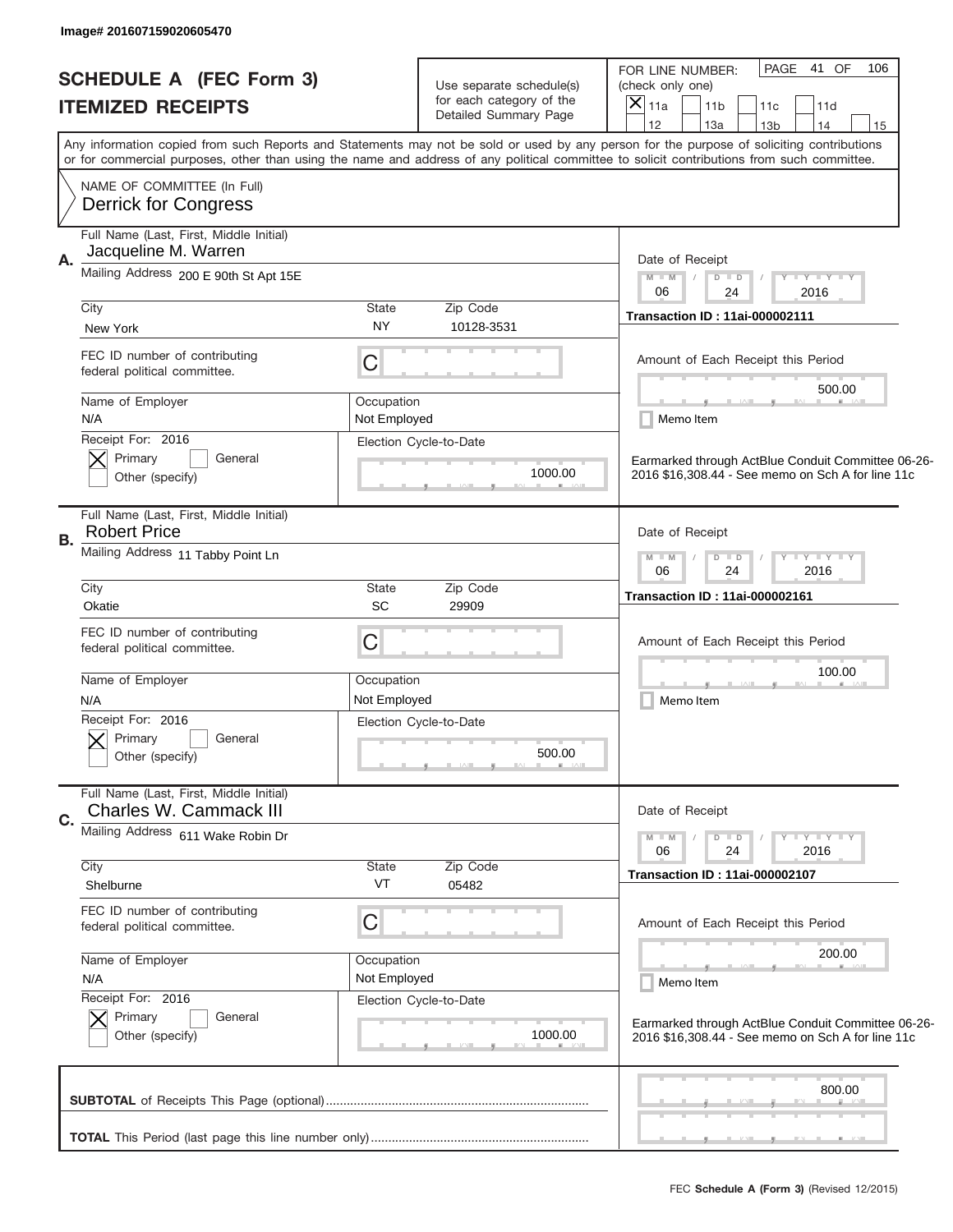| PAGE 42 OF<br>106<br>FOR LINE NUMBER:<br><b>SCHEDULE A (FEC Form 3)</b><br>Use separate schedule(s)<br>(check only one)<br>for each category of the<br>×<br><b>ITEMIZED RECEIPTS</b><br>11a<br>11 <sub>b</sub><br>11c<br>11d<br>Detailed Summary Page<br>12<br>13a<br>13 <sub>b</sub><br>14<br>15<br>Any information copied from such Reports and Statements may not be sold or used by any person for the purpose of soliciting contributions<br>or for commercial purposes, other than using the name and address of any political committee to solicit contributions from such committee.<br>NAME OF COMMITTEE (In Full)<br><b>Derrick for Congress</b><br>Full Name (Last, First, Middle Initial)<br><b>Betty Cotton</b><br>А.<br>Date of Receipt<br>Mailing Address 10 The Crossing<br>$M$ M<br>$Y - Y - Y - Y$<br>$D$ $D$<br>$\sqrt{2}$<br>06<br>2016<br>24<br>City<br>State<br>Zip Code<br><b>Transaction ID: 11ai-000002106</b><br><b>NY</b><br>10577<br>Purchase<br>FEC ID number of contributing<br>C<br>Amount of Each Receipt this Period<br>federal political committee.<br>500.00<br>Name of Employer<br>Occupation<br>Self<br>Nfp Consultant<br>Memo Item<br>Receipt For: 2016<br>Election Cycle-to-Date<br>Primary<br>General<br>Earmarked through ActBlue Conduit Committee 06-26-<br>500.00<br>2016 \$16,308,44 - See memo on Sch A for line 11c<br>Other (specify)<br>Full Name (Last, First, Middle Initial)<br>Diane Kuhl<br>Date of Receipt<br>В.<br>Mailing Address 2109 Broadway<br>$Y - Y - Y - Y - Y$<br>$M - M$<br>$D$ $D$<br>06<br>24<br>2016<br>City<br>State<br>Zip Code<br><b>Transaction ID: 11ai-000002166</b><br><b>NY</b><br>New York<br>10023<br>FEC ID number of contributing<br>C<br>Amount of Each Receipt this Period<br>federal political committee.<br>500.00<br>Name of Employer<br>Occupation<br>Development<br>American Ballet Theatre<br>Memo Item<br>Receipt For: 2016<br>Election Cycle-to-Date<br>General<br>Primary<br>500.00<br>Other (specify)<br>Full Name (Last, First, Middle Initial)<br>Jane Holder<br>Date of Receipt<br>C.<br>Mailing Address 51 Big Wolf Rd<br>Y FY FY FY<br>$M - M$<br>$D$ $D$<br>06<br>25<br>2016<br>City<br>Zip Code<br>State<br><b>Transaction ID: 11ai-000002053</b><br>ΝY<br><b>Tupper Lake</b><br>12986<br>FEC ID number of contributing<br>C<br>Amount of Each Receipt this Period<br>federal political committee.<br>2700.00<br>Name of Employer<br>Occupation<br>N/A<br>Not Employed<br>Memo Item<br>Receipt For: 2016<br>Election Cycle-to-Date<br>Primary<br>General<br>2700.00<br>Other (specify)<br>2016 \$16,308.44 - See memo on Sch A for line 11c | Image# 201607159020605471 |  |                                                    |
|-------------------------------------------------------------------------------------------------------------------------------------------------------------------------------------------------------------------------------------------------------------------------------------------------------------------------------------------------------------------------------------------------------------------------------------------------------------------------------------------------------------------------------------------------------------------------------------------------------------------------------------------------------------------------------------------------------------------------------------------------------------------------------------------------------------------------------------------------------------------------------------------------------------------------------------------------------------------------------------------------------------------------------------------------------------------------------------------------------------------------------------------------------------------------------------------------------------------------------------------------------------------------------------------------------------------------------------------------------------------------------------------------------------------------------------------------------------------------------------------------------------------------------------------------------------------------------------------------------------------------------------------------------------------------------------------------------------------------------------------------------------------------------------------------------------------------------------------------------------------------------------------------------------------------------------------------------------------------------------------------------------------------------------------------------------------------------------------------------------------------------------------------------------------------------------------------------------------------------------------------------------------------------------------------------------------------------------------------------------------------------------------------------------------------------------------------------------------------------------------------------------------------------------------------------------------------------------------------------------------------------------------------|---------------------------|--|----------------------------------------------------|
|                                                                                                                                                                                                                                                                                                                                                                                                                                                                                                                                                                                                                                                                                                                                                                                                                                                                                                                                                                                                                                                                                                                                                                                                                                                                                                                                                                                                                                                                                                                                                                                                                                                                                                                                                                                                                                                                                                                                                                                                                                                                                                                                                                                                                                                                                                                                                                                                                                                                                                                                                                                                                                                 |                           |  |                                                    |
|                                                                                                                                                                                                                                                                                                                                                                                                                                                                                                                                                                                                                                                                                                                                                                                                                                                                                                                                                                                                                                                                                                                                                                                                                                                                                                                                                                                                                                                                                                                                                                                                                                                                                                                                                                                                                                                                                                                                                                                                                                                                                                                                                                                                                                                                                                                                                                                                                                                                                                                                                                                                                                                 |                           |  |                                                    |
|                                                                                                                                                                                                                                                                                                                                                                                                                                                                                                                                                                                                                                                                                                                                                                                                                                                                                                                                                                                                                                                                                                                                                                                                                                                                                                                                                                                                                                                                                                                                                                                                                                                                                                                                                                                                                                                                                                                                                                                                                                                                                                                                                                                                                                                                                                                                                                                                                                                                                                                                                                                                                                                 |                           |  |                                                    |
|                                                                                                                                                                                                                                                                                                                                                                                                                                                                                                                                                                                                                                                                                                                                                                                                                                                                                                                                                                                                                                                                                                                                                                                                                                                                                                                                                                                                                                                                                                                                                                                                                                                                                                                                                                                                                                                                                                                                                                                                                                                                                                                                                                                                                                                                                                                                                                                                                                                                                                                                                                                                                                                 |                           |  |                                                    |
|                                                                                                                                                                                                                                                                                                                                                                                                                                                                                                                                                                                                                                                                                                                                                                                                                                                                                                                                                                                                                                                                                                                                                                                                                                                                                                                                                                                                                                                                                                                                                                                                                                                                                                                                                                                                                                                                                                                                                                                                                                                                                                                                                                                                                                                                                                                                                                                                                                                                                                                                                                                                                                                 |                           |  |                                                    |
|                                                                                                                                                                                                                                                                                                                                                                                                                                                                                                                                                                                                                                                                                                                                                                                                                                                                                                                                                                                                                                                                                                                                                                                                                                                                                                                                                                                                                                                                                                                                                                                                                                                                                                                                                                                                                                                                                                                                                                                                                                                                                                                                                                                                                                                                                                                                                                                                                                                                                                                                                                                                                                                 |                           |  |                                                    |
|                                                                                                                                                                                                                                                                                                                                                                                                                                                                                                                                                                                                                                                                                                                                                                                                                                                                                                                                                                                                                                                                                                                                                                                                                                                                                                                                                                                                                                                                                                                                                                                                                                                                                                                                                                                                                                                                                                                                                                                                                                                                                                                                                                                                                                                                                                                                                                                                                                                                                                                                                                                                                                                 |                           |  |                                                    |
|                                                                                                                                                                                                                                                                                                                                                                                                                                                                                                                                                                                                                                                                                                                                                                                                                                                                                                                                                                                                                                                                                                                                                                                                                                                                                                                                                                                                                                                                                                                                                                                                                                                                                                                                                                                                                                                                                                                                                                                                                                                                                                                                                                                                                                                                                                                                                                                                                                                                                                                                                                                                                                                 |                           |  |                                                    |
|                                                                                                                                                                                                                                                                                                                                                                                                                                                                                                                                                                                                                                                                                                                                                                                                                                                                                                                                                                                                                                                                                                                                                                                                                                                                                                                                                                                                                                                                                                                                                                                                                                                                                                                                                                                                                                                                                                                                                                                                                                                                                                                                                                                                                                                                                                                                                                                                                                                                                                                                                                                                                                                 |                           |  |                                                    |
|                                                                                                                                                                                                                                                                                                                                                                                                                                                                                                                                                                                                                                                                                                                                                                                                                                                                                                                                                                                                                                                                                                                                                                                                                                                                                                                                                                                                                                                                                                                                                                                                                                                                                                                                                                                                                                                                                                                                                                                                                                                                                                                                                                                                                                                                                                                                                                                                                                                                                                                                                                                                                                                 |                           |  |                                                    |
|                                                                                                                                                                                                                                                                                                                                                                                                                                                                                                                                                                                                                                                                                                                                                                                                                                                                                                                                                                                                                                                                                                                                                                                                                                                                                                                                                                                                                                                                                                                                                                                                                                                                                                                                                                                                                                                                                                                                                                                                                                                                                                                                                                                                                                                                                                                                                                                                                                                                                                                                                                                                                                                 |                           |  |                                                    |
|                                                                                                                                                                                                                                                                                                                                                                                                                                                                                                                                                                                                                                                                                                                                                                                                                                                                                                                                                                                                                                                                                                                                                                                                                                                                                                                                                                                                                                                                                                                                                                                                                                                                                                                                                                                                                                                                                                                                                                                                                                                                                                                                                                                                                                                                                                                                                                                                                                                                                                                                                                                                                                                 |                           |  |                                                    |
|                                                                                                                                                                                                                                                                                                                                                                                                                                                                                                                                                                                                                                                                                                                                                                                                                                                                                                                                                                                                                                                                                                                                                                                                                                                                                                                                                                                                                                                                                                                                                                                                                                                                                                                                                                                                                                                                                                                                                                                                                                                                                                                                                                                                                                                                                                                                                                                                                                                                                                                                                                                                                                                 |                           |  |                                                    |
|                                                                                                                                                                                                                                                                                                                                                                                                                                                                                                                                                                                                                                                                                                                                                                                                                                                                                                                                                                                                                                                                                                                                                                                                                                                                                                                                                                                                                                                                                                                                                                                                                                                                                                                                                                                                                                                                                                                                                                                                                                                                                                                                                                                                                                                                                                                                                                                                                                                                                                                                                                                                                                                 |                           |  |                                                    |
|                                                                                                                                                                                                                                                                                                                                                                                                                                                                                                                                                                                                                                                                                                                                                                                                                                                                                                                                                                                                                                                                                                                                                                                                                                                                                                                                                                                                                                                                                                                                                                                                                                                                                                                                                                                                                                                                                                                                                                                                                                                                                                                                                                                                                                                                                                                                                                                                                                                                                                                                                                                                                                                 |                           |  |                                                    |
|                                                                                                                                                                                                                                                                                                                                                                                                                                                                                                                                                                                                                                                                                                                                                                                                                                                                                                                                                                                                                                                                                                                                                                                                                                                                                                                                                                                                                                                                                                                                                                                                                                                                                                                                                                                                                                                                                                                                                                                                                                                                                                                                                                                                                                                                                                                                                                                                                                                                                                                                                                                                                                                 |                           |  |                                                    |
|                                                                                                                                                                                                                                                                                                                                                                                                                                                                                                                                                                                                                                                                                                                                                                                                                                                                                                                                                                                                                                                                                                                                                                                                                                                                                                                                                                                                                                                                                                                                                                                                                                                                                                                                                                                                                                                                                                                                                                                                                                                                                                                                                                                                                                                                                                                                                                                                                                                                                                                                                                                                                                                 |                           |  |                                                    |
|                                                                                                                                                                                                                                                                                                                                                                                                                                                                                                                                                                                                                                                                                                                                                                                                                                                                                                                                                                                                                                                                                                                                                                                                                                                                                                                                                                                                                                                                                                                                                                                                                                                                                                                                                                                                                                                                                                                                                                                                                                                                                                                                                                                                                                                                                                                                                                                                                                                                                                                                                                                                                                                 |                           |  |                                                    |
|                                                                                                                                                                                                                                                                                                                                                                                                                                                                                                                                                                                                                                                                                                                                                                                                                                                                                                                                                                                                                                                                                                                                                                                                                                                                                                                                                                                                                                                                                                                                                                                                                                                                                                                                                                                                                                                                                                                                                                                                                                                                                                                                                                                                                                                                                                                                                                                                                                                                                                                                                                                                                                                 |                           |  |                                                    |
|                                                                                                                                                                                                                                                                                                                                                                                                                                                                                                                                                                                                                                                                                                                                                                                                                                                                                                                                                                                                                                                                                                                                                                                                                                                                                                                                                                                                                                                                                                                                                                                                                                                                                                                                                                                                                                                                                                                                                                                                                                                                                                                                                                                                                                                                                                                                                                                                                                                                                                                                                                                                                                                 |                           |  |                                                    |
|                                                                                                                                                                                                                                                                                                                                                                                                                                                                                                                                                                                                                                                                                                                                                                                                                                                                                                                                                                                                                                                                                                                                                                                                                                                                                                                                                                                                                                                                                                                                                                                                                                                                                                                                                                                                                                                                                                                                                                                                                                                                                                                                                                                                                                                                                                                                                                                                                                                                                                                                                                                                                                                 |                           |  |                                                    |
|                                                                                                                                                                                                                                                                                                                                                                                                                                                                                                                                                                                                                                                                                                                                                                                                                                                                                                                                                                                                                                                                                                                                                                                                                                                                                                                                                                                                                                                                                                                                                                                                                                                                                                                                                                                                                                                                                                                                                                                                                                                                                                                                                                                                                                                                                                                                                                                                                                                                                                                                                                                                                                                 |                           |  |                                                    |
|                                                                                                                                                                                                                                                                                                                                                                                                                                                                                                                                                                                                                                                                                                                                                                                                                                                                                                                                                                                                                                                                                                                                                                                                                                                                                                                                                                                                                                                                                                                                                                                                                                                                                                                                                                                                                                                                                                                                                                                                                                                                                                                                                                                                                                                                                                                                                                                                                                                                                                                                                                                                                                                 |                           |  |                                                    |
|                                                                                                                                                                                                                                                                                                                                                                                                                                                                                                                                                                                                                                                                                                                                                                                                                                                                                                                                                                                                                                                                                                                                                                                                                                                                                                                                                                                                                                                                                                                                                                                                                                                                                                                                                                                                                                                                                                                                                                                                                                                                                                                                                                                                                                                                                                                                                                                                                                                                                                                                                                                                                                                 |                           |  |                                                    |
|                                                                                                                                                                                                                                                                                                                                                                                                                                                                                                                                                                                                                                                                                                                                                                                                                                                                                                                                                                                                                                                                                                                                                                                                                                                                                                                                                                                                                                                                                                                                                                                                                                                                                                                                                                                                                                                                                                                                                                                                                                                                                                                                                                                                                                                                                                                                                                                                                                                                                                                                                                                                                                                 |                           |  |                                                    |
|                                                                                                                                                                                                                                                                                                                                                                                                                                                                                                                                                                                                                                                                                                                                                                                                                                                                                                                                                                                                                                                                                                                                                                                                                                                                                                                                                                                                                                                                                                                                                                                                                                                                                                                                                                                                                                                                                                                                                                                                                                                                                                                                                                                                                                                                                                                                                                                                                                                                                                                                                                                                                                                 |                           |  |                                                    |
|                                                                                                                                                                                                                                                                                                                                                                                                                                                                                                                                                                                                                                                                                                                                                                                                                                                                                                                                                                                                                                                                                                                                                                                                                                                                                                                                                                                                                                                                                                                                                                                                                                                                                                                                                                                                                                                                                                                                                                                                                                                                                                                                                                                                                                                                                                                                                                                                                                                                                                                                                                                                                                                 |                           |  |                                                    |
|                                                                                                                                                                                                                                                                                                                                                                                                                                                                                                                                                                                                                                                                                                                                                                                                                                                                                                                                                                                                                                                                                                                                                                                                                                                                                                                                                                                                                                                                                                                                                                                                                                                                                                                                                                                                                                                                                                                                                                                                                                                                                                                                                                                                                                                                                                                                                                                                                                                                                                                                                                                                                                                 |                           |  |                                                    |
|                                                                                                                                                                                                                                                                                                                                                                                                                                                                                                                                                                                                                                                                                                                                                                                                                                                                                                                                                                                                                                                                                                                                                                                                                                                                                                                                                                                                                                                                                                                                                                                                                                                                                                                                                                                                                                                                                                                                                                                                                                                                                                                                                                                                                                                                                                                                                                                                                                                                                                                                                                                                                                                 |                           |  |                                                    |
|                                                                                                                                                                                                                                                                                                                                                                                                                                                                                                                                                                                                                                                                                                                                                                                                                                                                                                                                                                                                                                                                                                                                                                                                                                                                                                                                                                                                                                                                                                                                                                                                                                                                                                                                                                                                                                                                                                                                                                                                                                                                                                                                                                                                                                                                                                                                                                                                                                                                                                                                                                                                                                                 |                           |  |                                                    |
|                                                                                                                                                                                                                                                                                                                                                                                                                                                                                                                                                                                                                                                                                                                                                                                                                                                                                                                                                                                                                                                                                                                                                                                                                                                                                                                                                                                                                                                                                                                                                                                                                                                                                                                                                                                                                                                                                                                                                                                                                                                                                                                                                                                                                                                                                                                                                                                                                                                                                                                                                                                                                                                 |                           |  |                                                    |
|                                                                                                                                                                                                                                                                                                                                                                                                                                                                                                                                                                                                                                                                                                                                                                                                                                                                                                                                                                                                                                                                                                                                                                                                                                                                                                                                                                                                                                                                                                                                                                                                                                                                                                                                                                                                                                                                                                                                                                                                                                                                                                                                                                                                                                                                                                                                                                                                                                                                                                                                                                                                                                                 |                           |  |                                                    |
|                                                                                                                                                                                                                                                                                                                                                                                                                                                                                                                                                                                                                                                                                                                                                                                                                                                                                                                                                                                                                                                                                                                                                                                                                                                                                                                                                                                                                                                                                                                                                                                                                                                                                                                                                                                                                                                                                                                                                                                                                                                                                                                                                                                                                                                                                                                                                                                                                                                                                                                                                                                                                                                 |                           |  |                                                    |
|                                                                                                                                                                                                                                                                                                                                                                                                                                                                                                                                                                                                                                                                                                                                                                                                                                                                                                                                                                                                                                                                                                                                                                                                                                                                                                                                                                                                                                                                                                                                                                                                                                                                                                                                                                                                                                                                                                                                                                                                                                                                                                                                                                                                                                                                                                                                                                                                                                                                                                                                                                                                                                                 |                           |  |                                                    |
|                                                                                                                                                                                                                                                                                                                                                                                                                                                                                                                                                                                                                                                                                                                                                                                                                                                                                                                                                                                                                                                                                                                                                                                                                                                                                                                                                                                                                                                                                                                                                                                                                                                                                                                                                                                                                                                                                                                                                                                                                                                                                                                                                                                                                                                                                                                                                                                                                                                                                                                                                                                                                                                 |                           |  |                                                    |
|                                                                                                                                                                                                                                                                                                                                                                                                                                                                                                                                                                                                                                                                                                                                                                                                                                                                                                                                                                                                                                                                                                                                                                                                                                                                                                                                                                                                                                                                                                                                                                                                                                                                                                                                                                                                                                                                                                                                                                                                                                                                                                                                                                                                                                                                                                                                                                                                                                                                                                                                                                                                                                                 |                           |  |                                                    |
|                                                                                                                                                                                                                                                                                                                                                                                                                                                                                                                                                                                                                                                                                                                                                                                                                                                                                                                                                                                                                                                                                                                                                                                                                                                                                                                                                                                                                                                                                                                                                                                                                                                                                                                                                                                                                                                                                                                                                                                                                                                                                                                                                                                                                                                                                                                                                                                                                                                                                                                                                                                                                                                 |                           |  |                                                    |
|                                                                                                                                                                                                                                                                                                                                                                                                                                                                                                                                                                                                                                                                                                                                                                                                                                                                                                                                                                                                                                                                                                                                                                                                                                                                                                                                                                                                                                                                                                                                                                                                                                                                                                                                                                                                                                                                                                                                                                                                                                                                                                                                                                                                                                                                                                                                                                                                                                                                                                                                                                                                                                                 |                           |  | Earmarked through ActBlue Conduit Committee 06-26- |
|                                                                                                                                                                                                                                                                                                                                                                                                                                                                                                                                                                                                                                                                                                                                                                                                                                                                                                                                                                                                                                                                                                                                                                                                                                                                                                                                                                                                                                                                                                                                                                                                                                                                                                                                                                                                                                                                                                                                                                                                                                                                                                                                                                                                                                                                                                                                                                                                                                                                                                                                                                                                                                                 |                           |  |                                                    |
| 3700.00                                                                                                                                                                                                                                                                                                                                                                                                                                                                                                                                                                                                                                                                                                                                                                                                                                                                                                                                                                                                                                                                                                                                                                                                                                                                                                                                                                                                                                                                                                                                                                                                                                                                                                                                                                                                                                                                                                                                                                                                                                                                                                                                                                                                                                                                                                                                                                                                                                                                                                                                                                                                                                         |                           |  |                                                    |
|                                                                                                                                                                                                                                                                                                                                                                                                                                                                                                                                                                                                                                                                                                                                                                                                                                                                                                                                                                                                                                                                                                                                                                                                                                                                                                                                                                                                                                                                                                                                                                                                                                                                                                                                                                                                                                                                                                                                                                                                                                                                                                                                                                                                                                                                                                                                                                                                                                                                                                                                                                                                                                                 |                           |  |                                                    |
|                                                                                                                                                                                                                                                                                                                                                                                                                                                                                                                                                                                                                                                                                                                                                                                                                                                                                                                                                                                                                                                                                                                                                                                                                                                                                                                                                                                                                                                                                                                                                                                                                                                                                                                                                                                                                                                                                                                                                                                                                                                                                                                                                                                                                                                                                                                                                                                                                                                                                                                                                                                                                                                 |                           |  |                                                    |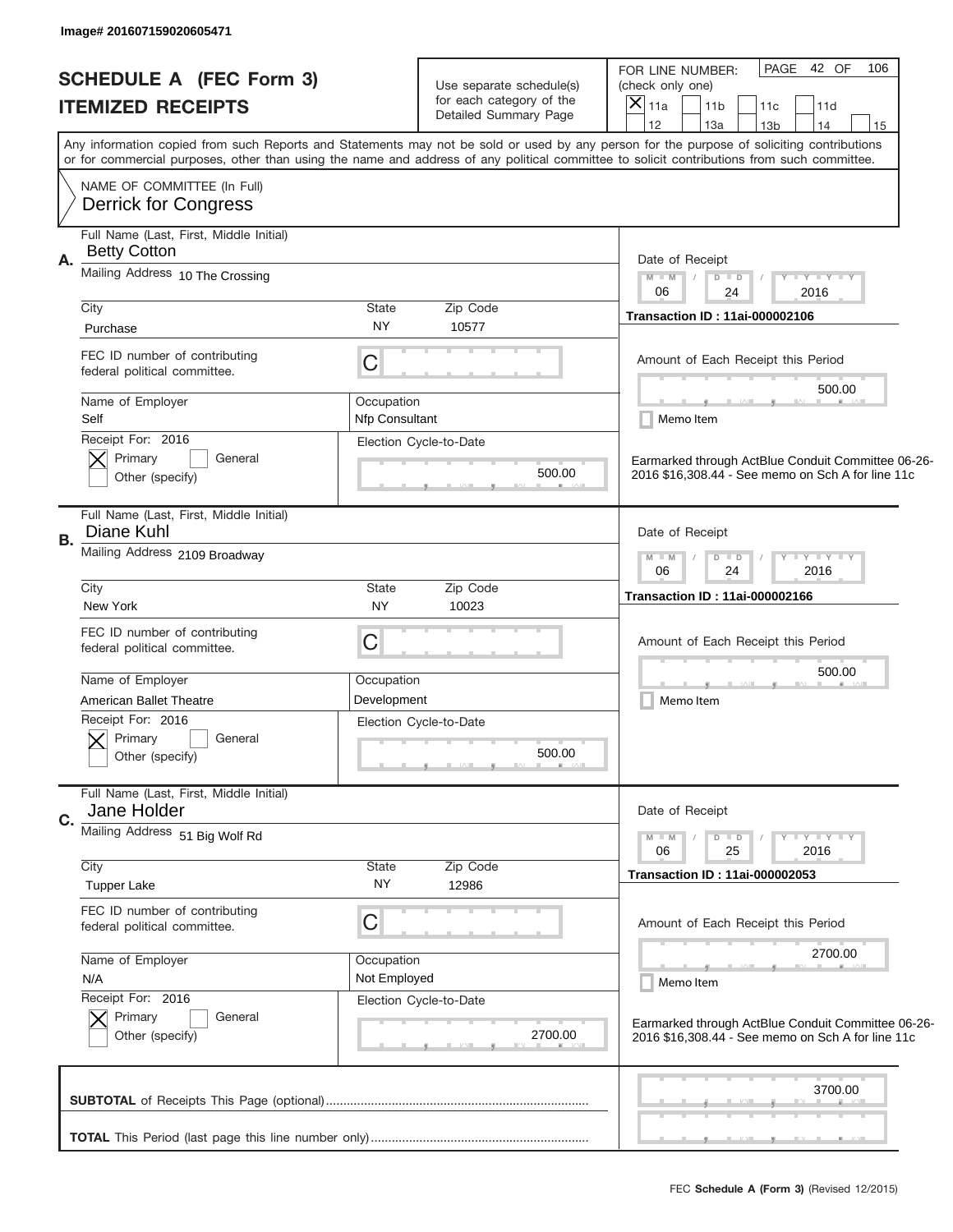| Image# 201607159020605472                                              |                                                                               |                                                                                                                                                                                                                                                                                         |
|------------------------------------------------------------------------|-------------------------------------------------------------------------------|-----------------------------------------------------------------------------------------------------------------------------------------------------------------------------------------------------------------------------------------------------------------------------------------|
| <b>SCHEDULE A (FEC Form 3)</b><br><b>ITEMIZED RECEIPTS</b>             | Use separate schedule(s)<br>for each category of the<br>Detailed Summary Page | PAGE 43 OF<br>106<br>FOR LINE NUMBER:<br>(check only one)<br>$\overline{\mathsf{x}}$<br>11a<br>11 <sub>b</sub><br>11d<br>11c<br>12<br>13a<br>13 <sub>b</sub><br>14<br>15                                                                                                                |
|                                                                        |                                                                               | Any information copied from such Reports and Statements may not be sold or used by any person for the purpose of soliciting contributions<br>or for commercial purposes, other than using the name and address of any political committee to solicit contributions from such committee. |
| NAME OF COMMITTEE (In Full)<br><b>Derrick for Congress</b>             |                                                                               |                                                                                                                                                                                                                                                                                         |
| Full Name (Last, First, Middle Initial)<br><b>Lanse Stover</b><br>Α.   |                                                                               | Date of Receipt                                                                                                                                                                                                                                                                         |
| Mailing Address PO Box 453                                             |                                                                               | $M$ M<br>$Y - Y - Y - Y$<br>$D$ $D$<br>06<br>25<br>2016                                                                                                                                                                                                                                 |
| City<br>Keene Valley                                                   | State<br>Zip Code<br><b>NY</b><br>12943                                       | <b>Transaction ID: 11ai-000002170</b>                                                                                                                                                                                                                                                   |
| FEC ID number of contributing<br>federal political committee.          | C                                                                             | Amount of Each Receipt this Period<br>250.00                                                                                                                                                                                                                                            |
| Name of Employer<br>N/A                                                | Occupation<br>Retired                                                         | Memo Item                                                                                                                                                                                                                                                                               |
| Receipt For: 2016<br>Primary<br>General<br>Other (specify)             | Election Cycle-to-Date<br>250.00                                              |                                                                                                                                                                                                                                                                                         |
| Full Name (Last, First, Middle Initial)<br>Catherine A. Repicky<br>В.  |                                                                               | Date of Receipt                                                                                                                                                                                                                                                                         |
| Mailing Address 957 Riverview Rd                                       |                                                                               | $D$ $D$<br>$Y - Y - Y - Y - Y$<br>$M - M$<br>06<br>26<br>2016                                                                                                                                                                                                                           |
| City<br>Rexford                                                        | State<br>Zip Code<br><b>NY</b><br>12148                                       | <b>Transaction ID: 11ai-000002117</b>                                                                                                                                                                                                                                                   |
| FEC ID number of contributing<br>federal political committee.          | C                                                                             | Amount of Each Receipt this Period                                                                                                                                                                                                                                                      |
| Name of Employer<br><b>SUNY</b>                                        | Occupation<br>Teacher                                                         | 100.00<br>Memo Item                                                                                                                                                                                                                                                                     |
| Receipt For: 2016<br>Primary<br>General<br>Other (specify)             | Election Cycle-to-Date<br>415.00                                              | Earmarked through ActBlue Conduit Committee 06-26-<br>2016 \$16,308.44 - See memo on Sch A for line 11c                                                                                                                                                                                 |
| Full Name (Last, First, Middle Initial)<br><b>Tasha Williams</b><br>C. |                                                                               | Date of Receipt                                                                                                                                                                                                                                                                         |
| Mailing Address 143 Maxwell Ave<br>City                                | Zip Code<br><b>State</b>                                                      | Y LY LY LY<br>$M - M$<br>$D$ $D$<br>06<br>26<br>2016                                                                                                                                                                                                                                    |
| Geneva                                                                 | NY.<br>14456                                                                  | <b>Transaction ID: 11ai-000002173</b>                                                                                                                                                                                                                                                   |
| FEC ID number of contributing<br>federal political committee.          | C                                                                             | Amount of Each Receipt this Period<br>100.00                                                                                                                                                                                                                                            |
| Name of Employer<br>N/A<br>Receipt For: 2016<br>Primary<br>General     | Occupation<br>Retired<br>Election Cycle-to-Date                               | Memo Item                                                                                                                                                                                                                                                                               |
| Other (specify)                                                        | 900.00                                                                        | 450.00                                                                                                                                                                                                                                                                                  |
|                                                                        |                                                                               |                                                                                                                                                                                                                                                                                         |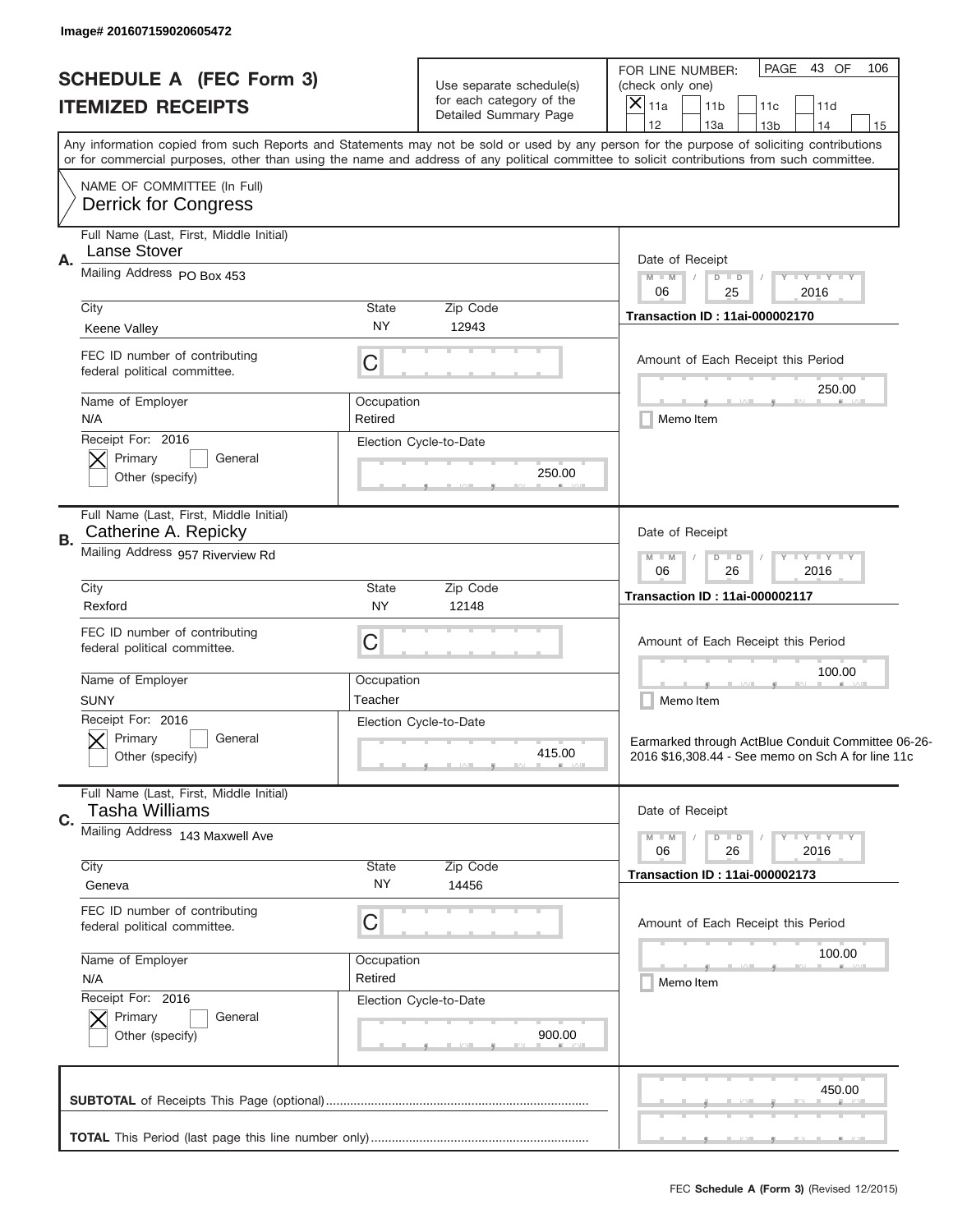| Image# 201607159020605473                                               |                                                                                                                                            |                                                                                                                                                           |
|-------------------------------------------------------------------------|--------------------------------------------------------------------------------------------------------------------------------------------|-----------------------------------------------------------------------------------------------------------------------------------------------------------|
| <b>SCHEDULE A</b> (FEC Form 3)<br><b>ITEMIZED RECEIPTS</b>              | Use separate schedule(s)<br>for each category of the<br>Detailed Summary Page                                                              | PAGE 44 OF<br>106<br>FOR LINE NUMBER:<br>(check only one)<br>$\times$<br>11a<br>11 <sub>b</sub><br>11c<br>11d<br>12<br>13a<br>13 <sub>b</sub><br>14<br>15 |
|                                                                         | or for commercial purposes, other than using the name and address of any political committee to solicit contributions from such committee. | Any information copied from such Reports and Statements may not be sold or used by any person for the purpose of soliciting contributions                 |
| NAME OF COMMITTEE (In Full)<br><b>Derrick for Congress</b>              |                                                                                                                                            |                                                                                                                                                           |
| Full Name (Last, First, Middle Initial)<br>Margaret S. Bartley<br>Α.    |                                                                                                                                            | Date of Receipt                                                                                                                                           |
| Mailing Address PO Box 42                                               |                                                                                                                                            | $M - M$<br>Y TY TY TY<br>$D$ $D$<br>$\sqrt{2}$<br>06<br>26<br>2016                                                                                        |
| City<br>New Russia                                                      | State<br>Zip Code<br><b>NY</b><br>12964-0042                                                                                               | <b>Transaction ID: 11ai-000002121</b>                                                                                                                     |
| FEC ID number of contributing<br>federal political committee.           | $\mathsf C$                                                                                                                                | Amount of Each Receipt this Period                                                                                                                        |
| Name of Employer<br>N/A<br>Receipt For: 2016                            | Occupation<br>Not Employed                                                                                                                 | 100.00<br>Memo Item                                                                                                                                       |
| Primary<br>General<br>Other (specify)                                   | Election Cycle-to-Date<br>340.00                                                                                                           | Earmarked through ActBlue Conduit Committee 06-26-<br>2016 \$16,308.44 - See memo on Sch A for line 11c                                                   |
| Full Name (Last, First, Middle Initial)<br>Ara Asadourian<br>В.         |                                                                                                                                            | Date of Receipt                                                                                                                                           |
| Mailing Address 112 Beekman St                                          |                                                                                                                                            | $M - M$<br>$Y = Y = Y = Y$<br>$D$ $D$<br>26<br>2016<br>06                                                                                                 |
| City<br>Plattsburgh                                                     | State<br>Zip Code<br><b>NY</b><br>12901-1423                                                                                               | <b>Transaction ID: 11ai-000002118</b>                                                                                                                     |
| FEC ID number of contributing<br>federal political committee.           | C                                                                                                                                          | Amount of Each Receipt this Period                                                                                                                        |
| Name of Employer<br>N/A                                                 | Occupation<br>Not Employed                                                                                                                 | 250.00<br>Memo Item                                                                                                                                       |
| Receipt For: 2016<br>Primary<br>General<br>Other (specify)              | Election Cycle-to-Date<br>750.00                                                                                                           | Earmarked through ActBlue Conduit Committee 06-26-<br>2016 \$16,308.44 - See memo on Sch A for line 11c                                                   |
| Full Name (Last, First, Middle Initial)<br><b>Thaddeus Zelski</b><br>C. |                                                                                                                                            | Date of Receipt                                                                                                                                           |
| Mailing Address 270 Hurricane Rd                                        |                                                                                                                                            | Y FY FY FY<br>$M - M$<br>$D$ $D$<br>2016<br>06<br>26                                                                                                      |
| City<br>Keene                                                           | Zip Code<br>State<br>NY<br>12942                                                                                                           | <b>Transaction ID: 11ai-000002115</b>                                                                                                                     |
| FEC ID number of contributing<br>federal political committee.           | C                                                                                                                                          | Amount of Each Receipt this Period                                                                                                                        |
| Name of Employer<br>N/A<br>Receipt For: 2016                            | Occupation<br>Retired<br>Election Cycle-to-Date                                                                                            | 50.00<br>Memo Item                                                                                                                                        |
| Primary<br>General<br>Other (specify)                                   | 766.00                                                                                                                                     | Earmarked through ActBlue Conduit Committee 06-26-<br>2016 \$16,308.44 - See memo on Sch A for line 11c                                                   |
|                                                                         |                                                                                                                                            | 400.00                                                                                                                                                    |
|                                                                         |                                                                                                                                            |                                                                                                                                                           |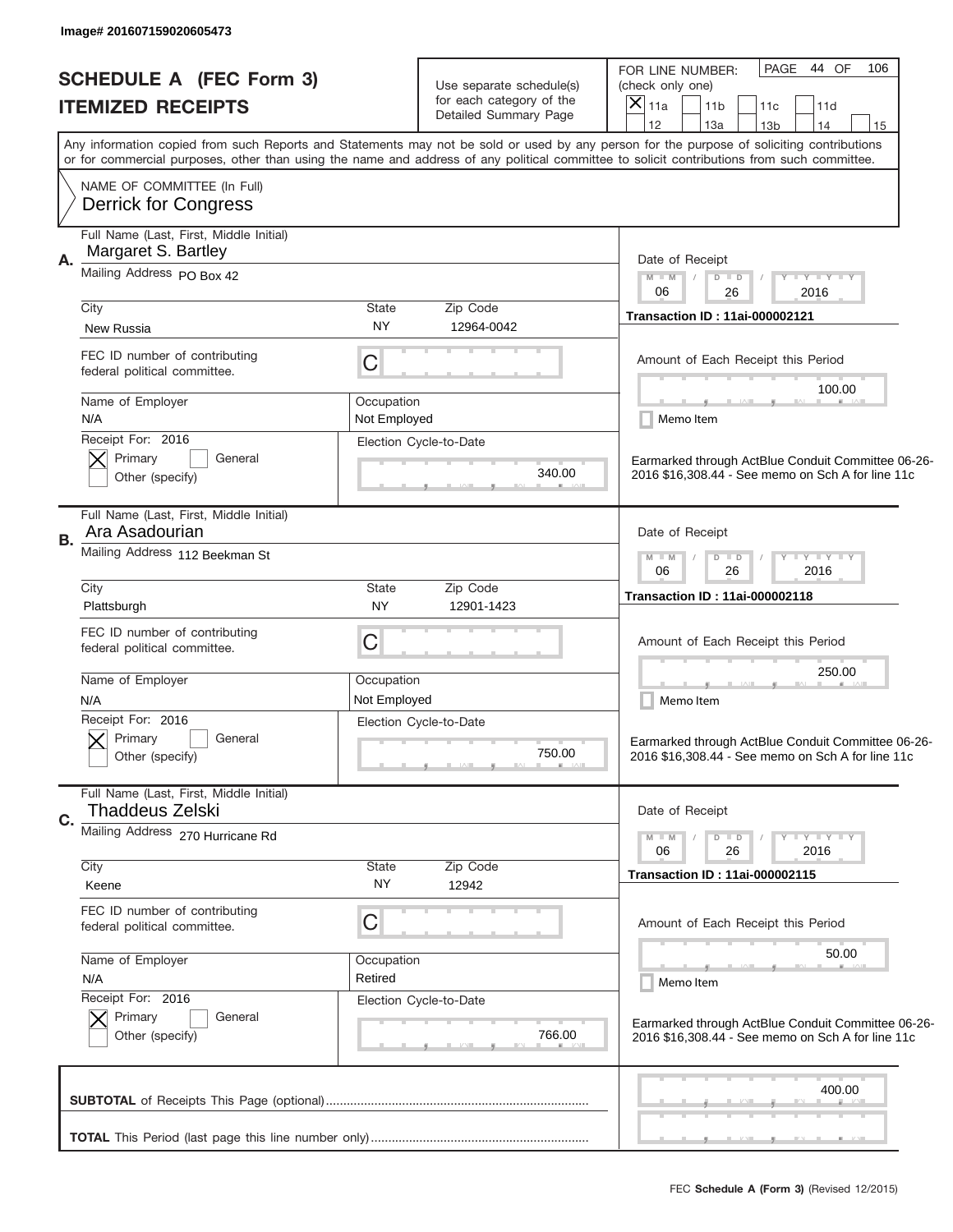| Image# 201607159020605474                                                                                                                                                                                                                                                               |                                                                               |                                                                                                                                                    |
|-----------------------------------------------------------------------------------------------------------------------------------------------------------------------------------------------------------------------------------------------------------------------------------------|-------------------------------------------------------------------------------|----------------------------------------------------------------------------------------------------------------------------------------------------|
| <b>SCHEDULE A</b> (FEC Form 3)<br><b>ITEMIZED RECEIPTS</b>                                                                                                                                                                                                                              | Use separate schedule(s)<br>for each category of the<br>Detailed Summary Page | PAGE 45 OF<br>106<br>FOR LINE NUMBER:<br>(check only one)<br>×<br>11a<br>11 <sub>b</sub><br>11c<br>11d<br>12<br>13a<br>14<br>13 <sub>b</sub><br>15 |
| Any information copied from such Reports and Statements may not be sold or used by any person for the purpose of soliciting contributions<br>or for commercial purposes, other than using the name and address of any political committee to solicit contributions from such committee. |                                                                               |                                                                                                                                                    |
| NAME OF COMMITTEE (In Full)<br><b>Derrick for Congress</b>                                                                                                                                                                                                                              |                                                                               |                                                                                                                                                    |
| Full Name (Last, First, Middle Initial)<br><b>Barbara Merle-Smith</b><br>Α.                                                                                                                                                                                                             |                                                                               | Date of Receipt                                                                                                                                    |
| Mailing Address 1044 Hurricane Rd                                                                                                                                                                                                                                                       |                                                                               | $M - M$<br>$D$ $D$<br>$Y - Y - Y - Y$<br>06<br>26<br>2016                                                                                          |
| City<br>Keene                                                                                                                                                                                                                                                                           | State<br>Zip Code<br><b>NY</b><br>12942                                       | <b>Transaction ID: 11ai-000002120</b>                                                                                                              |
| FEC ID number of contributing<br>C<br>federal political committee.                                                                                                                                                                                                                      |                                                                               | Amount of Each Receipt this Period<br>50.00                                                                                                        |
| Name of Employer<br>N/A<br>Receipt For: 2016                                                                                                                                                                                                                                            | Occupation<br>Not Employed<br>Election Cycle-to-Date                          | Memo Item                                                                                                                                          |
| Primary<br>General<br>Other (specify)                                                                                                                                                                                                                                                   | 300.00                                                                        | Earmarked through ActBlue Conduit Committee 06-26-<br>2016 \$16,308,44 - See memo on Sch A for line 11c                                            |
| Full Name (Last, First, Middle Initial)<br>Brian L. Houseal<br>В.                                                                                                                                                                                                                       |                                                                               | Date of Receipt                                                                                                                                    |
| Mailing Address 25 Sam Spear Rd                                                                                                                                                                                                                                                         |                                                                               | $M - M$<br>$D$ $D$<br>$Y - Y - Y - Y - Y$<br>26<br>2016<br>06                                                                                      |
| City<br>Westport                                                                                                                                                                                                                                                                        | State<br>Zip Code<br><b>NY</b><br>12993                                       | <b>Transaction ID: 11ai-000002119</b>                                                                                                              |
| FEC ID number of contributing<br>C<br>federal political committee.                                                                                                                                                                                                                      |                                                                               | Amount of Each Receipt this Period                                                                                                                 |
| Name of Employer<br><b>SUNY ESF</b>                                                                                                                                                                                                                                                     | Occupation<br>Director                                                        | 250.00<br>Memo Item                                                                                                                                |
| Receipt For: 2016<br>Primary<br>General<br>Other (specify)                                                                                                                                                                                                                              | Election Cycle-to-Date<br>400.00                                              | Earmarked through ActBlue Conduit Committee 06-26-<br>2016 \$16,308.44 - See memo on Sch A for line 11c                                            |
| Full Name (Last, First, Middle Initial)<br>Alan Eustace<br>C.                                                                                                                                                                                                                           |                                                                               | Date of Receipt                                                                                                                                    |
| Mailing Address 205 Hanna Way<br>City                                                                                                                                                                                                                                                   | State<br>Zip Code                                                             | $D$ $D$<br>Y FY FY FY<br>$M - M$<br>26<br>2016<br>06                                                                                               |
| Menlo Park                                                                                                                                                                                                                                                                              | СA<br>94025                                                                   | <b>Transaction ID: 11ai-000002174</b>                                                                                                              |
| FEC ID number of contributing<br>C<br>federal political committee.                                                                                                                                                                                                                      |                                                                               | Amount of Each Receipt this Period                                                                                                                 |
| Name of Employer<br>N/A<br>Receipt For: 2016                                                                                                                                                                                                                                            | Occupation<br>Retired<br>Election Cycle-to-Date                               | 2700.00<br>Memo Item                                                                                                                               |
| Primary<br>General<br>Other (specify)                                                                                                                                                                                                                                                   | 2700.00                                                                       |                                                                                                                                                    |
|                                                                                                                                                                                                                                                                                         |                                                                               | 3000.00                                                                                                                                            |
|                                                                                                                                                                                                                                                                                         |                                                                               |                                                                                                                                                    |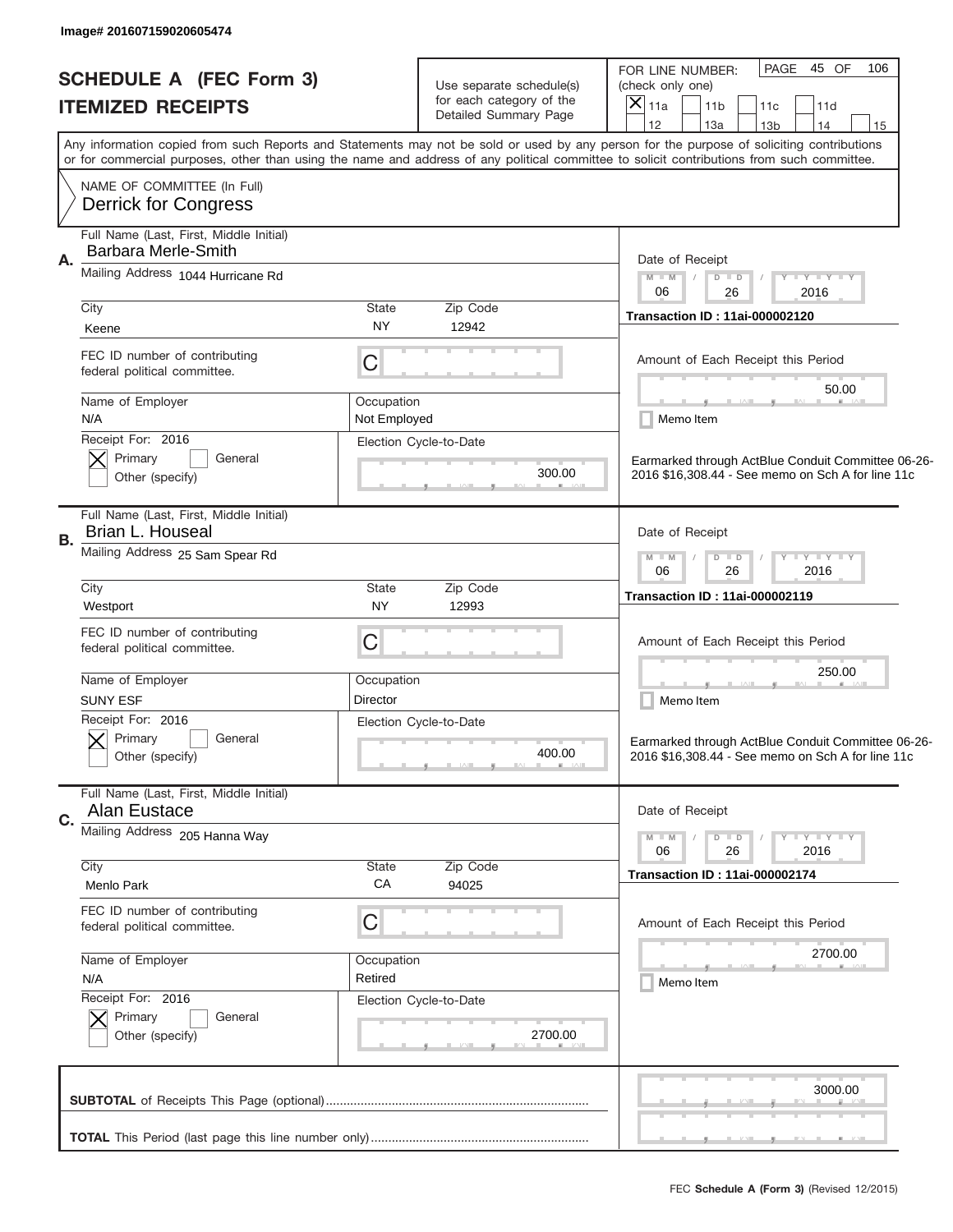| Image# 201607159020605475                                                                                                                  |                                                                               |                                                                                                                                                           |
|--------------------------------------------------------------------------------------------------------------------------------------------|-------------------------------------------------------------------------------|-----------------------------------------------------------------------------------------------------------------------------------------------------------|
| <b>SCHEDULE A (FEC Form 3)</b><br><b>ITEMIZED RECEIPTS</b>                                                                                 | Use separate schedule(s)<br>for each category of the<br>Detailed Summary Page | PAGE 46 OF<br>106<br>FOR LINE NUMBER:<br>(check only one)<br>$\times$<br>11a<br>11 <sub>b</sub><br>11c<br>11d<br>12<br>13a<br>13 <sub>b</sub><br>14<br>15 |
| or for commercial purposes, other than using the name and address of any political committee to solicit contributions from such committee. |                                                                               | Any information copied from such Reports and Statements may not be sold or used by any person for the purpose of soliciting contributions                 |
| NAME OF COMMITTEE (In Full)<br><b>Derrick for Congress</b>                                                                                 |                                                                               |                                                                                                                                                           |
| Full Name (Last, First, Middle Initial)<br>Jay V. Bellanca<br>Α.                                                                           |                                                                               | Date of Receipt                                                                                                                                           |
| Mailing Address 197 Riley Hill Rd                                                                                                          |                                                                               | $M - M$<br>Y TY TY TY<br>$D$ $D$<br>$\sqrt{2}$<br>06<br>27<br>2016                                                                                        |
| City<br>Salem                                                                                                                              | State<br>Zip Code<br>NY<br>12865                                              | <b>Transaction ID: 11ai-000002295</b>                                                                                                                     |
| FEC ID number of contributing<br>federal political committee.                                                                              | $\mathsf C$                                                                   | Amount of Each Receipt this Period<br>10.00                                                                                                               |
| Name of Employer<br>Self<br>Receipt For: 2016                                                                                              | Occupation<br>Sales Agent                                                     | Memo Item                                                                                                                                                 |
| Primary<br>General<br>Other (specify)                                                                                                      | Election Cycle-to-Date<br>217.00                                              | Earmarked through ActBlue Conduit Committee 06-28-<br>2016 \$24,054.77 - See memo on Sch A for line 11c                                                   |
| Full Name (Last, First, Middle Initial)<br>George A. Lamb<br>В.                                                                            |                                                                               | Date of Receipt                                                                                                                                           |
| Mailing Address 15 Northup Dr                                                                                                              |                                                                               | $M$ M<br>$Y - Y - Y - Y$<br>$D$ $D$<br>27<br>2016<br>06                                                                                                   |
| City<br>Queensbury                                                                                                                         | State<br>Zip Code<br><b>NY</b><br>12804                                       | <b>Transaction ID: 11ai-000002058</b>                                                                                                                     |
| FEC ID number of contributing<br>federal political committee.                                                                              | C                                                                             | Amount of Each Receipt this Period                                                                                                                        |
| Name of Employer<br>Retired                                                                                                                | Occupation<br>Retired                                                         | 200.00<br>Memo Item                                                                                                                                       |
| Receipt For: 2016<br>Primary<br>General<br>Other (specify)                                                                                 | Election Cycle-to-Date<br>250.00                                              |                                                                                                                                                           |
| Full Name (Last, First, Middle Initial)<br><b>Sue Ellen Gettens</b><br>C.                                                                  |                                                                               | Date of Receipt                                                                                                                                           |
|                                                                                                                                            | Mailing Address 45 Hardy Rd                                                   |                                                                                                                                                           |
| City<br>Wilmington                                                                                                                         | Zip Code<br>State<br>NY<br>12997                                              | <b>Transaction ID: 11ai-000002292</b>                                                                                                                     |
| FEC ID number of contributing<br>federal political committee.                                                                              | C                                                                             | Amount of Each Receipt this Period                                                                                                                        |
| Name of Employer<br>N/A<br>Receipt For: 2016                                                                                               | Occupation<br>Not Employed<br>Election Cycle-to-Date                          | 100.00<br>Memo Item                                                                                                                                       |
| Primary<br>General<br>Other (specify)                                                                                                      | 550.00                                                                        | Earmarked through ActBlue Conduit Committee 06-28-<br>2016 \$24,054.77 - See memo on Sch A for line 11c                                                   |
|                                                                                                                                            |                                                                               | 310.00                                                                                                                                                    |
|                                                                                                                                            |                                                                               |                                                                                                                                                           |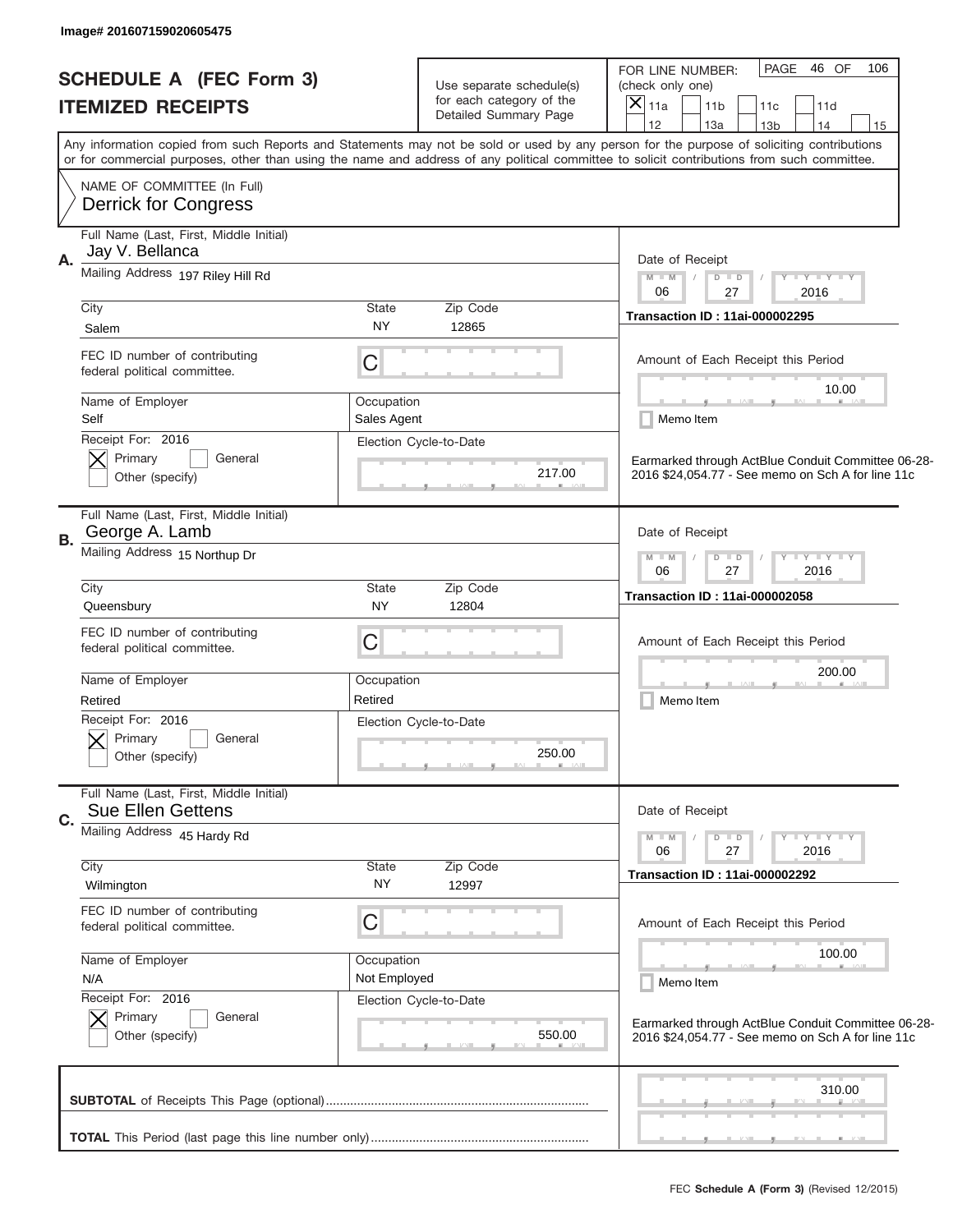|    | Image# 201607159020605476                                         |                               |                                                   |                                                                                                                                                                                                                                                                                                                                     |
|----|-------------------------------------------------------------------|-------------------------------|---------------------------------------------------|-------------------------------------------------------------------------------------------------------------------------------------------------------------------------------------------------------------------------------------------------------------------------------------------------------------------------------------|
|    | <b>SCHEDULE A (FEC Form 3)</b>                                    |                               | Use separate schedule(s)                          | PAGE<br>47 OF<br>106<br>FOR LINE NUMBER:<br>(check only one)                                                                                                                                                                                                                                                                        |
|    | <b>ITEMIZED RECEIPTS</b>                                          |                               | for each category of the<br>Detailed Summary Page | ×<br>11a<br>11 <sub>b</sub><br>11c<br>11d                                                                                                                                                                                                                                                                                           |
|    |                                                                   |                               |                                                   | 12<br>13a<br>14<br>13 <sub>b</sub><br>15<br>Any information copied from such Reports and Statements may not be sold or used by any person for the purpose of soliciting contributions<br>or for commercial purposes, other than using the name and address of any political committee to solicit contributions from such committee. |
|    | NAME OF COMMITTEE (In Full)<br><b>Derrick for Congress</b>        |                               |                                                   |                                                                                                                                                                                                                                                                                                                                     |
| Α. | Full Name (Last, First, Middle Initial)<br>Richard F. Aschettino  |                               |                                                   | Date of Receipt                                                                                                                                                                                                                                                                                                                     |
|    | Mailing Address 130 Fox Farm Rd                                   |                               |                                                   | $M - M$<br><b>LYLYLY</b><br>$D$ $D$<br>06<br>27<br>2016                                                                                                                                                                                                                                                                             |
|    | City<br>Wilmington                                                | State<br>NY                   | Zip Code<br>12997-0013                            | <b>Transaction ID: 11ai-000002062</b>                                                                                                                                                                                                                                                                                               |
|    | FEC ID number of contributing<br>federal political committee.     | C                             |                                                   | Amount of Each Receipt this Period<br>250.00                                                                                                                                                                                                                                                                                        |
|    | Name of Employer<br>N/A                                           | Occupation<br>Retired         |                                                   | Memo Item                                                                                                                                                                                                                                                                                                                           |
|    | Receipt For: 2016<br>Primary<br>General<br>Other (specify)        |                               | Election Cycle-to-Date<br>1150.00                 |                                                                                                                                                                                                                                                                                                                                     |
| В. | Full Name (Last, First, Middle Initial)<br>Julie Boehning         |                               |                                                   | Date of Receipt                                                                                                                                                                                                                                                                                                                     |
|    | Mailing Address 55 Thompson St #TH                                |                               |                                                   | $M - M$<br><b>LEYTEY LEY</b><br>$D$ $D$<br>06<br>27<br>2016                                                                                                                                                                                                                                                                         |
|    | City<br>New York                                                  | <b>State</b><br>NY            | Zip Code<br>10012                                 | <b>Transaction ID: 11ai-000002380</b>                                                                                                                                                                                                                                                                                               |
|    | FEC ID number of contributing<br>federal political committee.     | C                             |                                                   | Amount of Each Receipt this Period                                                                                                                                                                                                                                                                                                  |
|    | Name of Employer<br>Self                                          | Occupation<br>Writer          |                                                   | 2700.00<br>Memo Item                                                                                                                                                                                                                                                                                                                |
|    | Receipt For: 2016<br>Primary<br>General<br>Other (specify)        |                               | Election Cycle-to-Date<br>5400.00                 |                                                                                                                                                                                                                                                                                                                                     |
| C. | Full Name (Last, First, Middle Initial)<br><b>Timothy Collins</b> |                               |                                                   | Date of Receipt                                                                                                                                                                                                                                                                                                                     |
|    | Mailing Address 26 Prescott Ave                                   |                               |                                                   | <b>LY LY LY</b><br>$M - M$<br>$D$ $D$<br>06<br>2016<br>27                                                                                                                                                                                                                                                                           |
|    | City<br><b>Bronxville</b>                                         | State<br><b>NY</b>            | Zip Code<br>10708                                 | <b>Transaction ID: 11ai-000002057</b>                                                                                                                                                                                                                                                                                               |
|    | FEC ID number of contributing<br>federal political committee.     | С                             |                                                   | Amount of Each Receipt this Period                                                                                                                                                                                                                                                                                                  |
|    | Name of Employer<br><b>Ripplewood Holdings</b>                    | Occupation<br>Founder and CEO |                                                   | 2700.00<br>Memo Item                                                                                                                                                                                                                                                                                                                |
|    |                                                                   |                               |                                                   |                                                                                                                                                                                                                                                                                                                                     |
|    | Receipt For: 2016<br>Primary<br>General<br>Other (specify)        | Election Cycle-to-Date        | 5400.00                                           |                                                                                                                                                                                                                                                                                                                                     |
|    |                                                                   |                               |                                                   | 5650.00                                                                                                                                                                                                                                                                                                                             |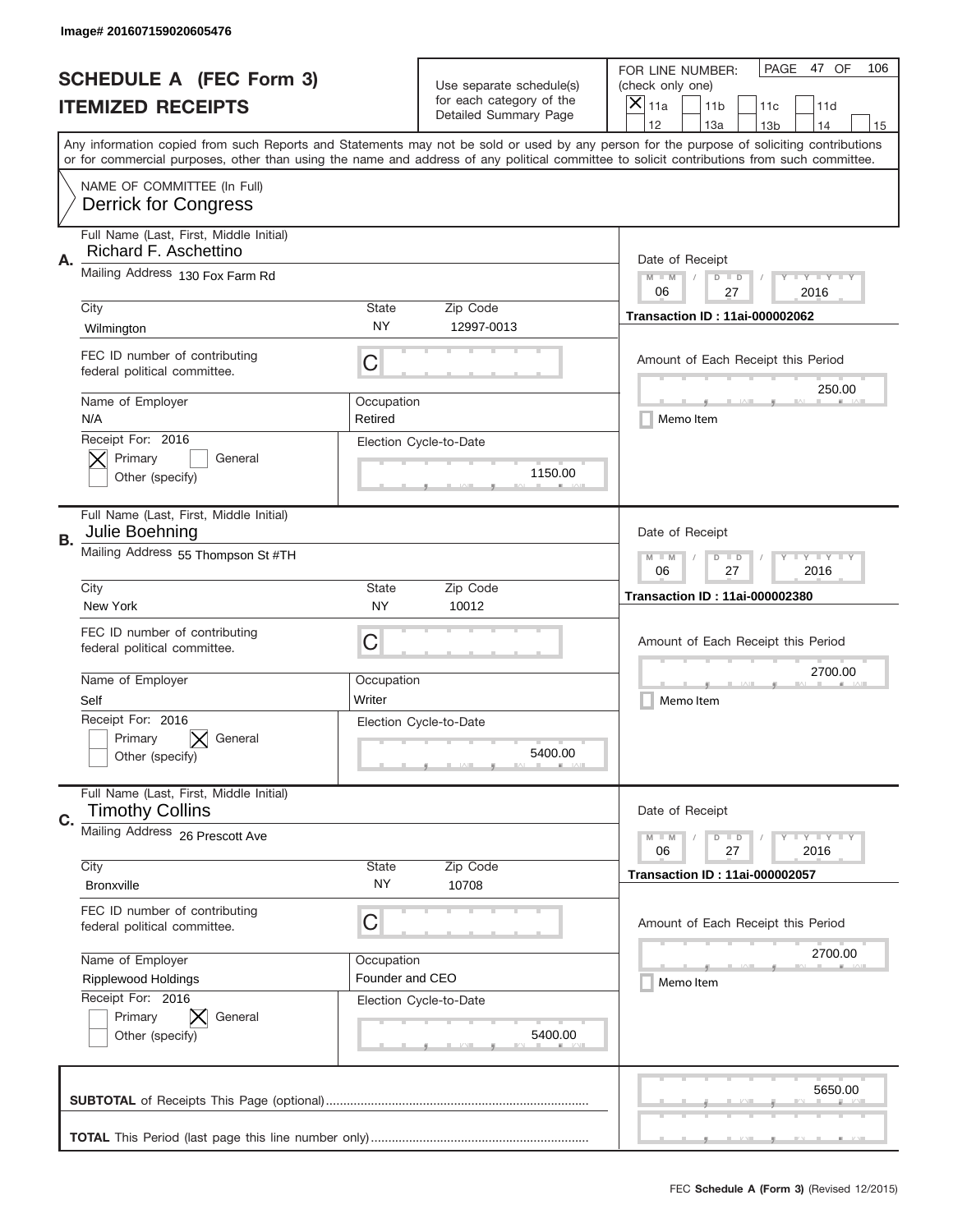| Image# 201607159020605477                                                                                                                  |                                                                               |                                                                                                                                                           |
|--------------------------------------------------------------------------------------------------------------------------------------------|-------------------------------------------------------------------------------|-----------------------------------------------------------------------------------------------------------------------------------------------------------|
| <b>SCHEDULE A</b> (FEC Form 3)<br><b>ITEMIZED RECEIPTS</b>                                                                                 | Use separate schedule(s)<br>for each category of the<br>Detailed Summary Page | PAGE 48 OF<br>106<br>FOR LINE NUMBER:<br>(check only one)<br>$\times$<br>11a<br>11 <sub>b</sub><br>11c<br>11d<br>12<br>13a<br>13 <sub>b</sub><br>14<br>15 |
| or for commercial purposes, other than using the name and address of any political committee to solicit contributions from such committee. |                                                                               | Any information copied from such Reports and Statements may not be sold or used by any person for the purpose of soliciting contributions                 |
| NAME OF COMMITTEE (In Full)<br><b>Derrick for Congress</b>                                                                                 |                                                                               |                                                                                                                                                           |
| Full Name (Last, First, Middle Initial)<br>William Gole                                                                                    |                                                                               | Date of Receipt                                                                                                                                           |
| Α.<br>Mailing Address 165 Fir Way<br>Unit 21                                                                                               |                                                                               | $M - M$<br>Y TY TY TY<br>$D$ $D$<br>$\sqrt{2}$<br>06<br>27<br>2016                                                                                        |
| City<br>Lake Placid                                                                                                                        | State<br>Zip Code<br><b>NY</b><br>12946                                       | <b>Transaction ID: 11ai-000002310</b>                                                                                                                     |
| FEC ID number of contributing<br>federal political committee.                                                                              | $\mathsf C$                                                                   | Amount of Each Receipt this Period                                                                                                                        |
| Name of Employer<br>N/A                                                                                                                    | Occupation<br>Not Employed                                                    | 100.00<br>Memo Item                                                                                                                                       |
| Receipt For: 2016<br>Primary<br>General<br>Other (specify)                                                                                 | Election Cycle-to-Date<br>600.00                                              | Earmarked through ActBlue Conduit Committee 06-28-<br>2016 \$24,054.77 - See memo on Sch A for line 11c                                                   |
| Full Name (Last, First, Middle Initial)<br>Paul J. Willcott                                                                                |                                                                               | Date of Receipt                                                                                                                                           |
| В.<br>Mailing Address 8 Franklin Ave                                                                                                       |                                                                               | $Y - Y - Y - Y$<br>$M - M$<br>$D$ $D$<br>27<br>2016<br>06                                                                                                 |
| City<br>Saranac Lake                                                                                                                       | State<br>Zip Code<br><b>NY</b><br>12983                                       | <b>Transaction ID: 11ai-000002315</b>                                                                                                                     |
| FEC ID number of contributing<br>federal political committee.                                                                              | C                                                                             | Amount of Each Receipt this Period                                                                                                                        |
| Name of Employer<br>Self                                                                                                                   | Occupation<br>Writer                                                          | 50.00<br>Memo Item                                                                                                                                        |
| Receipt For: 2016<br>Primary<br>General<br>Other (specify)                                                                                 | Election Cycle-to-Date<br>250.00                                              | Earmarked through ActBlue Conduit Committee 06-28-<br>2016 \$24,054.77 - See memo on Sch A for line 11c                                                   |
| Full Name (Last, First, Middle Initial)<br>Helen Demong<br>C.                                                                              |                                                                               | Date of Receipt                                                                                                                                           |
| Mailing Address PO Box 535                                                                                                                 |                                                                               | Y FY FY FY<br>$M - M$<br>$D$ $D$<br>2016<br>06<br>27                                                                                                      |
| City<br>Saranac Lake                                                                                                                       | Zip Code<br>State<br>NY<br>12983                                              | <b>Transaction ID: 11ai-000002303</b>                                                                                                                     |
| FEC ID number of contributing<br>federal political committee.                                                                              | C                                                                             | Amount of Each Receipt this Period                                                                                                                        |
| Name of Employer<br>N/A<br>Receipt For: 2016                                                                                               | Occupation<br>Not Employed<br>Election Cycle-to-Date                          | 50.00<br>Memo Item                                                                                                                                        |
| Primary<br>General<br>Other (specify)                                                                                                      | 377.00                                                                        | Earmarked through ActBlue Conduit Committee 06-28-<br>2016 \$24,054.77 - See memo on Sch A for line 11c                                                   |
|                                                                                                                                            |                                                                               | 200.00                                                                                                                                                    |
|                                                                                                                                            |                                                                               |                                                                                                                                                           |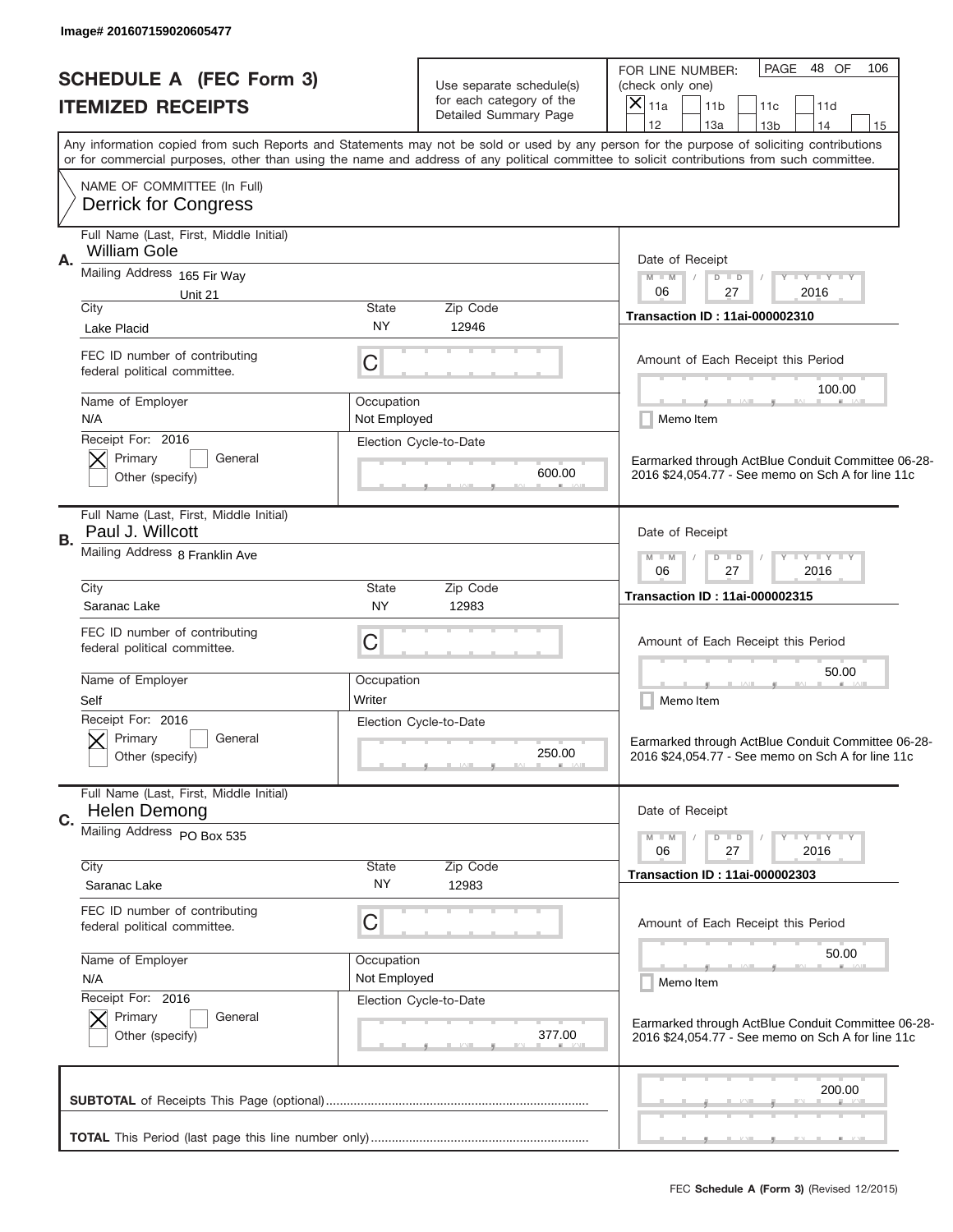| Image# 201607159020605478                                                                                                                                                                                                                                                               |                                                                               |                                                                                                                                                                          |
|-----------------------------------------------------------------------------------------------------------------------------------------------------------------------------------------------------------------------------------------------------------------------------------------|-------------------------------------------------------------------------------|--------------------------------------------------------------------------------------------------------------------------------------------------------------------------|
| <b>SCHEDULE A (FEC Form 3)</b><br><b>ITEMIZED RECEIPTS</b>                                                                                                                                                                                                                              | Use separate schedule(s)<br>for each category of the<br>Detailed Summary Page | PAGE 49 OF<br>106<br>FOR LINE NUMBER:<br>(check only one)<br>$\overline{\mathsf{x}}$<br>11a<br>11 <sub>b</sub><br>11c<br>11d<br>12<br>13a<br>13 <sub>b</sub><br>14<br>15 |
| Any information copied from such Reports and Statements may not be sold or used by any person for the purpose of soliciting contributions<br>or for commercial purposes, other than using the name and address of any political committee to solicit contributions from such committee. |                                                                               |                                                                                                                                                                          |
| NAME OF COMMITTEE (In Full)<br><b>Derrick for Congress</b>                                                                                                                                                                                                                              |                                                                               |                                                                                                                                                                          |
| Full Name (Last, First, Middle Initial)<br>Charles P. Updike<br>А.                                                                                                                                                                                                                      |                                                                               | Date of Receipt                                                                                                                                                          |
| Mailing Address 168 Paine Ave                                                                                                                                                                                                                                                           |                                                                               | $M$ M<br>$Y - Y - Y - Y$<br>$D$ $D$<br>06<br>27<br>2016                                                                                                                  |
| City<br>New Rochelle                                                                                                                                                                                                                                                                    | State<br>Zip Code<br><b>NY</b><br>10804                                       | <b>Transaction ID: 11ai-000002055</b>                                                                                                                                    |
| FEC ID number of contributing<br>federal political committee.                                                                                                                                                                                                                           | C                                                                             | Amount of Each Receipt this Period<br>475.05                                                                                                                             |
| Name of Employer<br>Schoeman Updike Kaufman & Stern LLP<br>Receipt For: 2016                                                                                                                                                                                                            | Occupation<br><b>Senior Partner</b>                                           | Memo Item                                                                                                                                                                |
| Primary<br>General<br>Other (specify)                                                                                                                                                                                                                                                   | Election Cycle-to-Date<br>2700.00                                             |                                                                                                                                                                          |
| Full Name (Last, First, Middle Initial)<br>Thomas Barron<br>В.                                                                                                                                                                                                                          |                                                                               | Date of Receipt                                                                                                                                                          |
| Mailing Address 159 E 78th St                                                                                                                                                                                                                                                           |                                                                               | $D$ $D$<br>$Y - Y - Y - Y - Y$<br>$M - M$<br>06<br>27<br>2016                                                                                                            |
| City<br>New York                                                                                                                                                                                                                                                                        | State<br>Zip Code<br><b>NY</b><br>10075                                       | <b>Transaction ID: 11ai-000002320</b>                                                                                                                                    |
| FEC ID number of contributing<br>federal political committee.                                                                                                                                                                                                                           | C                                                                             | Amount of Each Receipt this Period                                                                                                                                       |
| Name of Employer<br>N/A                                                                                                                                                                                                                                                                 | Occupation<br>Not Employed                                                    | 1000.00<br>Memo Item                                                                                                                                                     |
| Receipt For: 2016<br>Primary<br>General<br>Other (specify)                                                                                                                                                                                                                              | Election Cycle-to-Date<br>2250.00                                             | Earmarked through ActBlue Conduit Committee 06-28-<br>2016 \$24,054.77 - See memo on Sch A for line 11c                                                                  |
| Full Name (Last, First, Middle Initial)<br><b>Wendy Mackenzie</b><br>C.                                                                                                                                                                                                                 |                                                                               | Date of Receipt                                                                                                                                                          |
| Mailing Address 829 Park Ave<br>City                                                                                                                                                                                                                                                    | Zip Code<br>State                                                             | Y FY FY FY<br>$M - M$<br>$D$ $D$<br>27<br>2016<br>06                                                                                                                     |
| New York                                                                                                                                                                                                                                                                                | ΝY<br>10021                                                                   | <b>Transaction ID: 11ai-000002378</b>                                                                                                                                    |
| FEC ID number of contributing<br>federal political committee.                                                                                                                                                                                                                           | C                                                                             | Amount of Each Receipt this Period                                                                                                                                       |
| Name of Employer<br>Self<br>Receipt For: 2016                                                                                                                                                                                                                                           | Occupation<br><b>Public Affairs Consultant</b><br>Election Cycle-to-Date      | 1000.00<br>Memo Item                                                                                                                                                     |
| Primary<br>General<br>Other (specify)                                                                                                                                                                                                                                                   | 2250.00                                                                       |                                                                                                                                                                          |
|                                                                                                                                                                                                                                                                                         |                                                                               | 2475.05                                                                                                                                                                  |
|                                                                                                                                                                                                                                                                                         |                                                                               |                                                                                                                                                                          |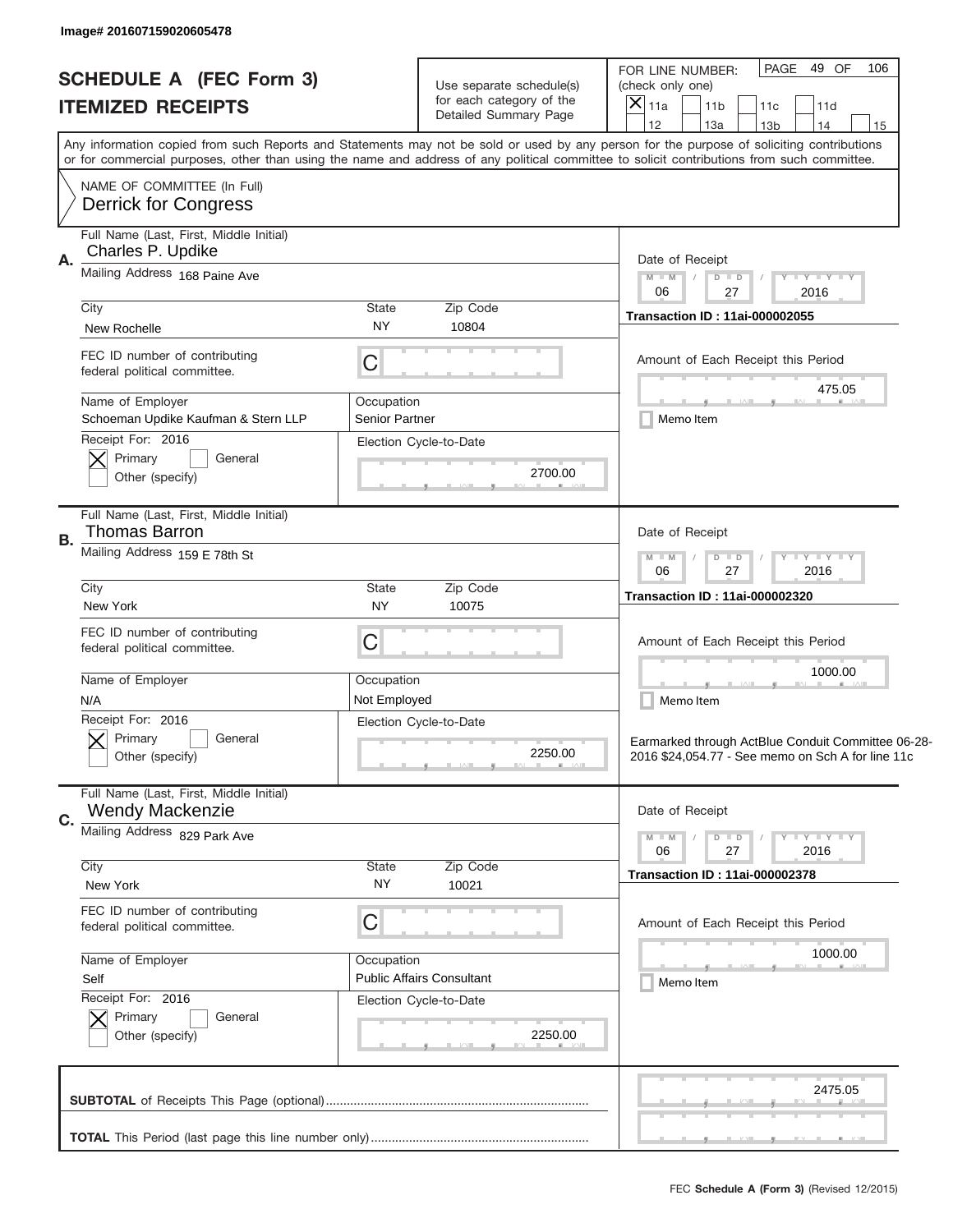| Image# 201607159020605479                                                                                                                                                                                                                                                               |                                                                               |                                                                                                                                                                          |
|-----------------------------------------------------------------------------------------------------------------------------------------------------------------------------------------------------------------------------------------------------------------------------------------|-------------------------------------------------------------------------------|--------------------------------------------------------------------------------------------------------------------------------------------------------------------------|
| <b>SCHEDULE A (FEC Form 3)</b><br><b>ITEMIZED RECEIPTS</b>                                                                                                                                                                                                                              | Use separate schedule(s)<br>for each category of the<br>Detailed Summary Page | PAGE 50 OF<br>106<br>FOR LINE NUMBER:<br>(check only one)<br>$\overline{\mathsf{x}}$<br>11a<br>11 <sub>b</sub><br>11d<br>11c<br>12<br>13a<br>13 <sub>b</sub><br>14<br>15 |
| Any information copied from such Reports and Statements may not be sold or used by any person for the purpose of soliciting contributions<br>or for commercial purposes, other than using the name and address of any political committee to solicit contributions from such committee. |                                                                               |                                                                                                                                                                          |
| NAME OF COMMITTEE (In Full)<br><b>Derrick for Congress</b>                                                                                                                                                                                                                              |                                                                               |                                                                                                                                                                          |
| Full Name (Last, First, Middle Initial)<br>Robert E. Ryan Jr.<br>А.                                                                                                                                                                                                                     |                                                                               | Date of Receipt                                                                                                                                                          |
| Mailing Address 28 Thayer Rd                                                                                                                                                                                                                                                            |                                                                               | $M$ M<br>$Y - Y - Y - Y$<br>$D$ $D$<br>06<br>27<br>2016                                                                                                                  |
| City<br><b>West Point</b>                                                                                                                                                                                                                                                               | State<br>Zip Code<br><b>NY</b><br>10996                                       | <b>Transaction ID: 11ai-000002063</b>                                                                                                                                    |
| FEC ID number of contributing<br>federal political committee.                                                                                                                                                                                                                           | C                                                                             | Amount of Each Receipt this Period<br>250.00                                                                                                                             |
| Name of Employer<br>US Army                                                                                                                                                                                                                                                             | Occupation<br>Writer                                                          | Memo Item                                                                                                                                                                |
| Receipt For: 2016<br>Primary<br>General<br>Other (specify)                                                                                                                                                                                                                              | Election Cycle-to-Date<br>500.00                                              |                                                                                                                                                                          |
| Full Name (Last, First, Middle Initial)<br>Thaddeus Zelski<br>В.                                                                                                                                                                                                                        |                                                                               | Date of Receipt                                                                                                                                                          |
| Mailing Address 270 Hurricane Rd                                                                                                                                                                                                                                                        |                                                                               | $D$ $D$<br>$Y - Y - Y - Y$<br>$M - M$<br>06<br>27<br>2016                                                                                                                |
| City<br>Keene                                                                                                                                                                                                                                                                           | State<br>Zip Code<br><b>NY</b><br>12942                                       | <b>Transaction ID: 11ai-000002291</b>                                                                                                                                    |
| FEC ID number of contributing<br>federal political committee.                                                                                                                                                                                                                           | C                                                                             | Amount of Each Receipt this Period                                                                                                                                       |
| Name of Employer<br>N/A                                                                                                                                                                                                                                                                 | Occupation<br>Retired                                                         | 50.00<br>Memo Item                                                                                                                                                       |
| Receipt For: 2016<br>Primary<br>General<br>Other (specify)                                                                                                                                                                                                                              | Election Cycle-to-Date<br>816.00                                              | Earmarked through ActBlue Conduit Committee 06-28-<br>2016 \$24,054.77 - See memo on Sch A for line 11c                                                                  |
| Full Name (Last, First, Middle Initial)<br>Daniel Simon<br>C.                                                                                                                                                                                                                           |                                                                               | Date of Receipt                                                                                                                                                          |
| Mailing Address 2 Columbus Ave Apt 37C                                                                                                                                                                                                                                                  |                                                                               | Y FY FY FY<br>$M - M$<br>$D$ $D$<br>06<br>27<br>2016                                                                                                                     |
| City<br>New York                                                                                                                                                                                                                                                                        | Zip Code<br>State<br>NY.<br>10023                                             | <b>Transaction ID: 11ai-000002384</b>                                                                                                                                    |
| FEC ID number of contributing<br>federal political committee.                                                                                                                                                                                                                           | C                                                                             | Amount of Each Receipt this Period                                                                                                                                       |
| Name of Employer<br>N/A<br>Receipt For: 2016                                                                                                                                                                                                                                            | Occupation<br>Not Employed<br>Election Cycle-to-Date                          | 400.00<br>Memo Item                                                                                                                                                      |
| Primary<br>General<br>Other (specify)                                                                                                                                                                                                                                                   | 1650.00                                                                       |                                                                                                                                                                          |
|                                                                                                                                                                                                                                                                                         |                                                                               | 700.00                                                                                                                                                                   |
|                                                                                                                                                                                                                                                                                         |                                                                               |                                                                                                                                                                          |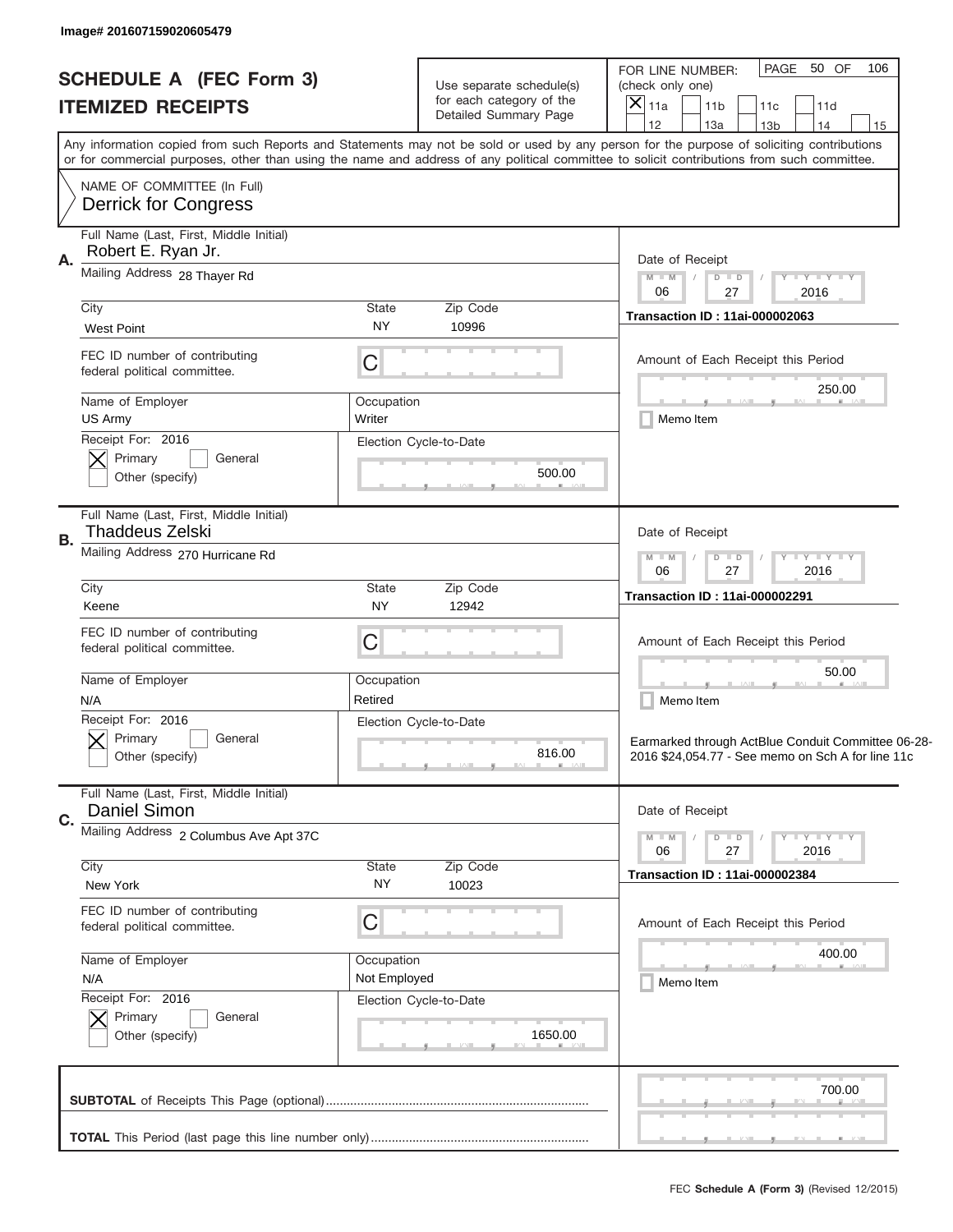| Image# 201607159020605480                                                 |                                                                               |                                                                                                                                                                                                                                                                                         |
|---------------------------------------------------------------------------|-------------------------------------------------------------------------------|-----------------------------------------------------------------------------------------------------------------------------------------------------------------------------------------------------------------------------------------------------------------------------------------|
| <b>SCHEDULE A (FEC Form 3)</b><br><b>ITEMIZED RECEIPTS</b>                | Use separate schedule(s)<br>for each category of the<br>Detailed Summary Page | PAGE 51 OF<br>106<br>FOR LINE NUMBER:<br>(check only one)<br>$\overline{\mathsf{x}}$<br>11a<br>11 <sub>b</sub><br>11d<br>11c<br>12<br>13a<br>13 <sub>b</sub><br>14<br>15                                                                                                                |
|                                                                           |                                                                               | Any information copied from such Reports and Statements may not be sold or used by any person for the purpose of soliciting contributions<br>or for commercial purposes, other than using the name and address of any political committee to solicit contributions from such committee. |
| NAME OF COMMITTEE (In Full)<br><b>Derrick for Congress</b>                |                                                                               |                                                                                                                                                                                                                                                                                         |
| Full Name (Last, First, Middle Initial)<br>William B. Gannett<br>Α.       |                                                                               | Date of Receipt                                                                                                                                                                                                                                                                         |
| Mailing Address 175 W 73rd St Apt 12F                                     |                                                                               | $M$ M<br>$Y - Y - Y - Y$<br>$D$ $D$<br>06<br>27<br>2016                                                                                                                                                                                                                                 |
| City<br>New York                                                          | State<br>Zip Code<br><b>NY</b><br>10023                                       | <b>Transaction ID: 11ai-000002065</b>                                                                                                                                                                                                                                                   |
| FEC ID number of contributing<br>federal political committee.             | C                                                                             | Amount of Each Receipt this Period<br>500.00                                                                                                                                                                                                                                            |
| Name of Employer<br>Self                                                  | Occupation<br>Historian                                                       | Memo Item                                                                                                                                                                                                                                                                               |
| Receipt For: 2016<br>Primary<br>General<br>Other (specify)                | Election Cycle-to-Date<br>1000.00                                             |                                                                                                                                                                                                                                                                                         |
| Full Name (Last, First, Middle Initial)<br><b>Katharine Preston</b><br>В. |                                                                               | Date of Receipt                                                                                                                                                                                                                                                                         |
| Mailing Address 247 Christian Rd                                          |                                                                               | $D$ $D$<br>$Y - Y - Y - Y - Y$<br>$M - M$<br>06<br>27<br>2016                                                                                                                                                                                                                           |
| City<br>Essex                                                             | State<br>Zip Code<br><b>NY</b><br>12936                                       | <b>Transaction ID: 11ai-000002289</b>                                                                                                                                                                                                                                                   |
| FEC ID number of contributing<br>federal political committee.             | C                                                                             | Amount of Each Receipt this Period                                                                                                                                                                                                                                                      |
| Name of Employer<br>N/A                                                   | Occupation<br>None                                                            | 16.00<br>Memo Item                                                                                                                                                                                                                                                                      |
| Receipt For: 2016<br>Primary<br>General<br>Other (specify)                | Election Cycle-to-Date<br>348.00                                              | Earmarked through ActBlue Conduit Committee 06-28-<br>2016 \$24,054.77 - See memo on Sch A for line 11c                                                                                                                                                                                 |
| Full Name (Last, First, Middle Initial)<br>Robert F. Flacke<br>C.         |                                                                               | Date of Receipt                                                                                                                                                                                                                                                                         |
| Mailing Address 2 Stanton Rd<br>City                                      | Zip Code<br>State                                                             | Y FY FY FY<br>$M - M$<br>$D$ $D$<br>06<br>27<br>2016                                                                                                                                                                                                                                    |
| Lake George                                                               | NY.<br>12845-0469                                                             | <b>Transaction ID: 11ai-000002061</b>                                                                                                                                                                                                                                                   |
| FEC ID number of contributing<br>federal political committee.             | C                                                                             | Amount of Each Receipt this Period                                                                                                                                                                                                                                                      |
| Name of Employer<br>Fort William Henry Conference Center                  | Occupation<br>Hotelier                                                        | 500.00<br>Memo Item                                                                                                                                                                                                                                                                     |
| Receipt For: 2016<br>Primary<br>General<br>Other (specify)                | Election Cycle-to-Date<br>1000.00                                             |                                                                                                                                                                                                                                                                                         |
|                                                                           |                                                                               | 1016.00                                                                                                                                                                                                                                                                                 |
|                                                                           |                                                                               |                                                                                                                                                                                                                                                                                         |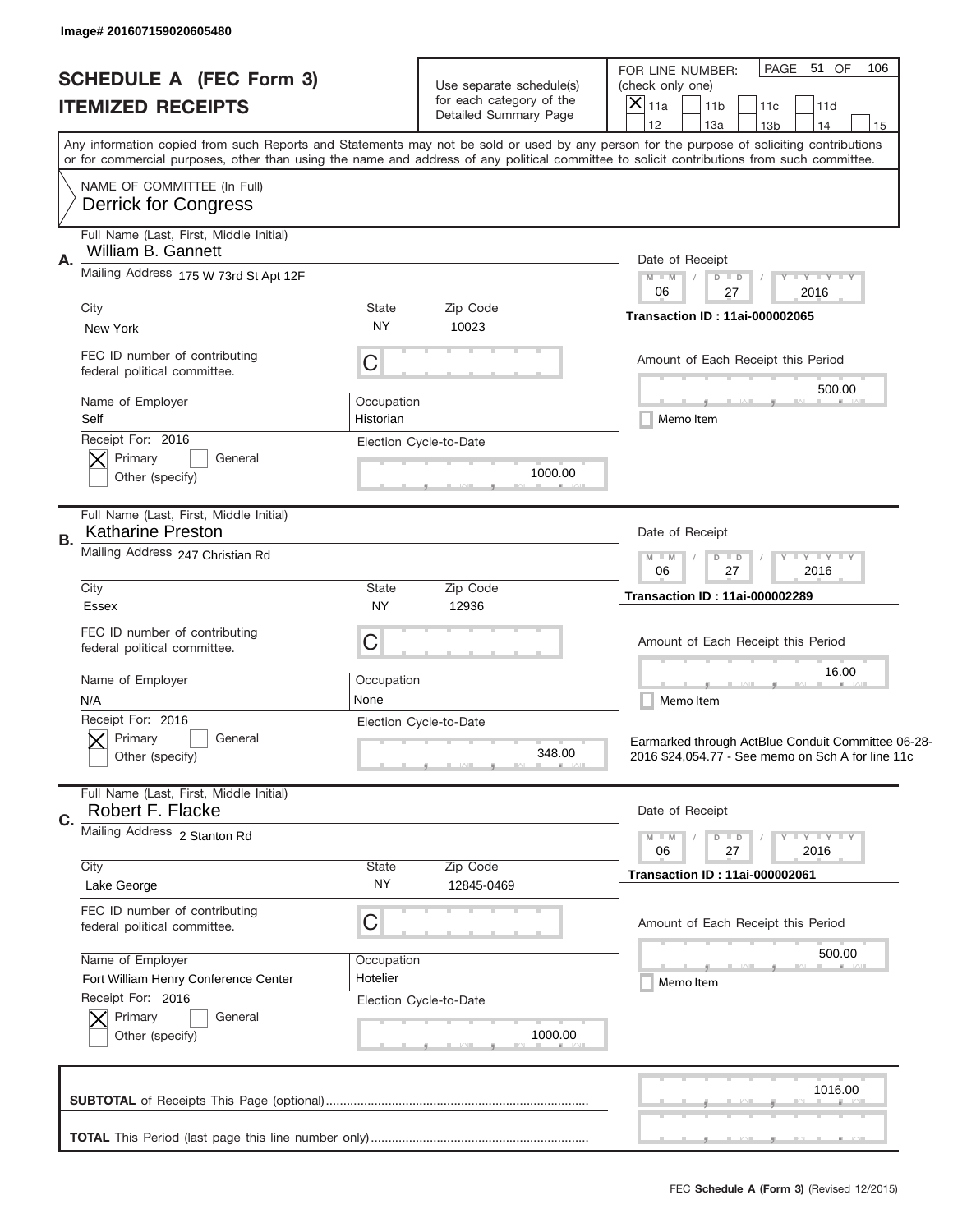| Image# 201607159020605481                                                                                            |                                                                               |                                                                                                                                                                                                                                                                                         |
|----------------------------------------------------------------------------------------------------------------------|-------------------------------------------------------------------------------|-----------------------------------------------------------------------------------------------------------------------------------------------------------------------------------------------------------------------------------------------------------------------------------------|
| <b>SCHEDULE A (FEC Form 3)</b><br><b>ITEMIZED RECEIPTS</b>                                                           | Use separate schedule(s)<br>for each category of the<br>Detailed Summary Page | PAGE 52 OF<br>106<br>FOR LINE NUMBER:<br>(check only one)<br>×<br>11a<br>11 <sub>b</sub><br>11c<br>11d<br>12<br>13a<br>13 <sub>b</sub><br>14<br>15                                                                                                                                      |
|                                                                                                                      |                                                                               | Any information copied from such Reports and Statements may not be sold or used by any person for the purpose of soliciting contributions<br>or for commercial purposes, other than using the name and address of any political committee to solicit contributions from such committee. |
| NAME OF COMMITTEE (In Full)<br><b>Derrick for Congress</b>                                                           |                                                                               |                                                                                                                                                                                                                                                                                         |
| Full Name (Last, First, Middle Initial)<br><b>Margot Ernst</b><br>А.<br>Mailing Address 860 United Nations Plaza 33C |                                                                               | Date of Receipt<br>$M$ $M$<br>Y FY FY FY                                                                                                                                                                                                                                                |
|                                                                                                                      |                                                                               | $\sqrt{2}$<br>$D$ $D$<br>06<br>2016<br>27                                                                                                                                                                                                                                               |
| City<br>New York                                                                                                     | State<br>Zip Code<br><b>NY</b><br>10017                                       | <b>Transaction ID: 11ai-000002296</b>                                                                                                                                                                                                                                                   |
| FEC ID number of contributing<br>federal political committee.                                                        | C                                                                             | Amount of Each Receipt this Period<br>500.00                                                                                                                                                                                                                                            |
| Name of Employer<br>N/A<br>Receipt For: 2016                                                                         | Occupation<br>Not Employed                                                    | Memo Item                                                                                                                                                                                                                                                                               |
| Primary<br>General<br>Other (specify)                                                                                | Election Cycle-to-Date<br>750.00                                              | Earmarked through ActBlue Conduit Committee 06-28-<br>2016 \$24,054.77 - See memo on Sch A for line 11c                                                                                                                                                                                 |
| Full Name (Last, First, Middle Initial)<br>Charles S. Warren<br>В.                                                   |                                                                               | Date of Receipt                                                                                                                                                                                                                                                                         |
| Mailing Address 200 E 90th St<br>200 E 90th St Apt 15E                                                               |                                                                               | $Y - Y - Y - Y - Y$<br>$M - M$<br>$D$ $D$<br>06<br>27<br>2016                                                                                                                                                                                                                           |
| City<br>New York                                                                                                     | <b>State</b><br>Zip Code<br><b>NY</b><br>10128                                | <b>Transaction ID: 11ai-000002381</b>                                                                                                                                                                                                                                                   |
| FEC ID number of contributing<br>federal political committee.                                                        | C                                                                             | Amount of Each Receipt this Period                                                                                                                                                                                                                                                      |
| Name of Employer<br>Kramer Levin Naftalis & Frankel LLP                                                              | Occupation<br>Attorney                                                        | 500.00<br>Memo Item                                                                                                                                                                                                                                                                     |
| Receipt For: 2016<br>General<br>Primary<br>Other (specify)                                                           | Election Cycle-to-Date<br>1500.00                                             |                                                                                                                                                                                                                                                                                         |
| Full Name (Last, First, Middle Initial)<br>Lorraine M. Duvall<br>C.                                                  |                                                                               | Date of Receipt                                                                                                                                                                                                                                                                         |
| Mailing Address 50 McDonald Ln                                                                                       |                                                                               | Y FY FY FY<br>$M - M$<br>$D$ $D$<br>2016<br>06<br>27                                                                                                                                                                                                                                    |
| City<br>Keene                                                                                                        | Zip Code<br>State<br>NY<br>12942                                              | <b>Transaction ID: 11ai-000002294</b>                                                                                                                                                                                                                                                   |
| FEC ID number of contributing<br>federal political committee.                                                        | C                                                                             | Amount of Each Receipt this Period                                                                                                                                                                                                                                                      |
| Name of Employer<br>N/A<br>Receipt For: 2016                                                                         | Occupation<br>Not Employed                                                    | 500.00<br>Memo Item                                                                                                                                                                                                                                                                     |
| Primary<br>General<br>Other (specify)                                                                                | Election Cycle-to-Date<br>550.00                                              | Earmarked through ActBlue Conduit Committee 06-28-<br>2016 \$24,054.77 - See memo on Sch A for line 11c                                                                                                                                                                                 |
|                                                                                                                      |                                                                               | 1500.00                                                                                                                                                                                                                                                                                 |
|                                                                                                                      |                                                                               | , , ,                                                                                                                                                                                                                                                                                   |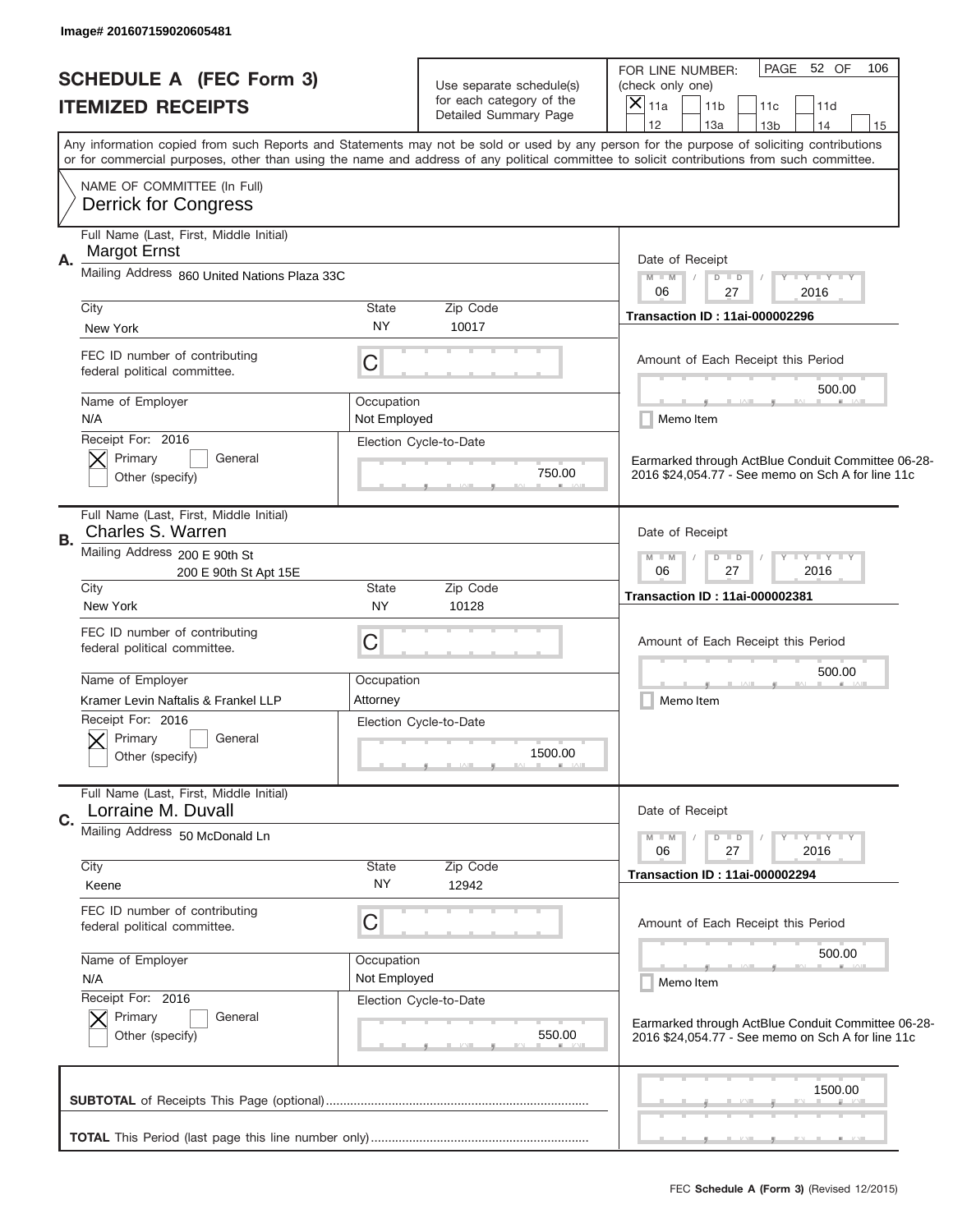| Image# 201607159020605482                                                                                                                                                                                                                                                               |                                                                               |                                                                                                                                                    |
|-----------------------------------------------------------------------------------------------------------------------------------------------------------------------------------------------------------------------------------------------------------------------------------------|-------------------------------------------------------------------------------|----------------------------------------------------------------------------------------------------------------------------------------------------|
| <b>SCHEDULE A</b> (FEC Form 3)<br><b>ITEMIZED RECEIPTS</b>                                                                                                                                                                                                                              | Use separate schedule(s)<br>for each category of the<br>Detailed Summary Page | PAGE 53 OF<br>106<br>FOR LINE NUMBER:<br>(check only one)<br>×<br>11a<br>11 <sub>b</sub><br>11c<br>11d<br>12<br>13a<br>14<br>13 <sub>b</sub><br>15 |
| Any information copied from such Reports and Statements may not be sold or used by any person for the purpose of soliciting contributions<br>or for commercial purposes, other than using the name and address of any political committee to solicit contributions from such committee. |                                                                               |                                                                                                                                                    |
| NAME OF COMMITTEE (In Full)<br><b>Derrick for Congress</b>                                                                                                                                                                                                                              |                                                                               |                                                                                                                                                    |
| Full Name (Last, First, Middle Initial)<br>Elizabeth Davidson<br>Α.                                                                                                                                                                                                                     |                                                                               | Date of Receipt                                                                                                                                    |
| Mailing Address 55 Woodpecker Way                                                                                                                                                                                                                                                       |                                                                               | $M$ M<br>$D$ $D$<br>$Y - Y - Y - Y$<br>06<br>27<br>2016                                                                                            |
| City<br><b>State</b><br><b>NY</b><br>Keene                                                                                                                                                                                                                                              | Zip Code<br>12942                                                             | <b>Transaction ID: 11ai-000002283</b>                                                                                                              |
| FEC ID number of contributing<br>C<br>federal political committee.                                                                                                                                                                                                                      |                                                                               | Amount of Each Receipt this Period<br>100.00                                                                                                       |
| Name of Employer<br>Occupation<br>N/A<br>Receipt For: 2016                                                                                                                                                                                                                              | Not Employed<br>Election Cycle-to-Date                                        | Memo Item                                                                                                                                          |
| Primary<br>General<br>Other (specify)                                                                                                                                                                                                                                                   | 600.00                                                                        | Earmarked through ActBlue Conduit Committee 06-28-<br>2016 \$24,054.77 - See memo on Sch A for line 11c                                            |
| Full Name (Last, First, Middle Initial)<br>David Brunner<br>В.                                                                                                                                                                                                                          |                                                                               | Date of Receipt                                                                                                                                    |
| Mailing Address 74 Asgaard Way                                                                                                                                                                                                                                                          | $M - M$<br>$D$ $D$<br>$Y - Y - Y - Y - Y$<br>27<br>2016<br>06                 |                                                                                                                                                    |
| City<br>State<br><b>NY</b><br>Au Sable Forks                                                                                                                                                                                                                                            | Zip Code<br>12912                                                             | <b>Transaction ID: 11ai-000002293</b>                                                                                                              |
| FEC ID number of contributing<br>C<br>federal political committee.                                                                                                                                                                                                                      |                                                                               | Amount of Each Receipt this Period                                                                                                                 |
| Name of Employer<br>Occupation<br>N/A                                                                                                                                                                                                                                                   | Not Employed                                                                  | 1000.00<br>Memo Item                                                                                                                               |
| Receipt For: 2016<br>Primary<br>General<br>Other (specify)                                                                                                                                                                                                                              | Election Cycle-to-Date<br>2000.00                                             | Earmarked through ActBlue Conduit Committee 06-28-<br>2016 \$24,054.77 - See memo on Sch A for line 11c                                            |
| Full Name (Last, First, Middle Initial)<br>Paul M. Cantwell Jr.                                                                                                                                                                                                                         |                                                                               | Date of Receipt                                                                                                                                    |
| C.<br>Mailing Address 37 Constable St                                                                                                                                                                                                                                                   |                                                                               | Y FY FY FY<br>$M - M$<br>$D$ $D$<br>27<br>2016<br>06                                                                                               |
| City<br>State<br>ΝY<br>Malone                                                                                                                                                                                                                                                           | Zip Code<br>12953                                                             | <b>Transaction ID: 11ai-000002060</b>                                                                                                              |
| FEC ID number of contributing<br>C<br>federal political committee.                                                                                                                                                                                                                      |                                                                               | Amount of Each Receipt this Period                                                                                                                 |
| Name of Employer<br>Occupation<br>Self<br>Attorney<br>Receipt For: 2016                                                                                                                                                                                                                 | Election Cycle-to-Date                                                        | 250.00<br>Memo Item                                                                                                                                |
| Primary<br>General<br>Other (specify)                                                                                                                                                                                                                                                   | 550.00                                                                        |                                                                                                                                                    |
|                                                                                                                                                                                                                                                                                         |                                                                               | 1350.00                                                                                                                                            |
|                                                                                                                                                                                                                                                                                         |                                                                               |                                                                                                                                                    |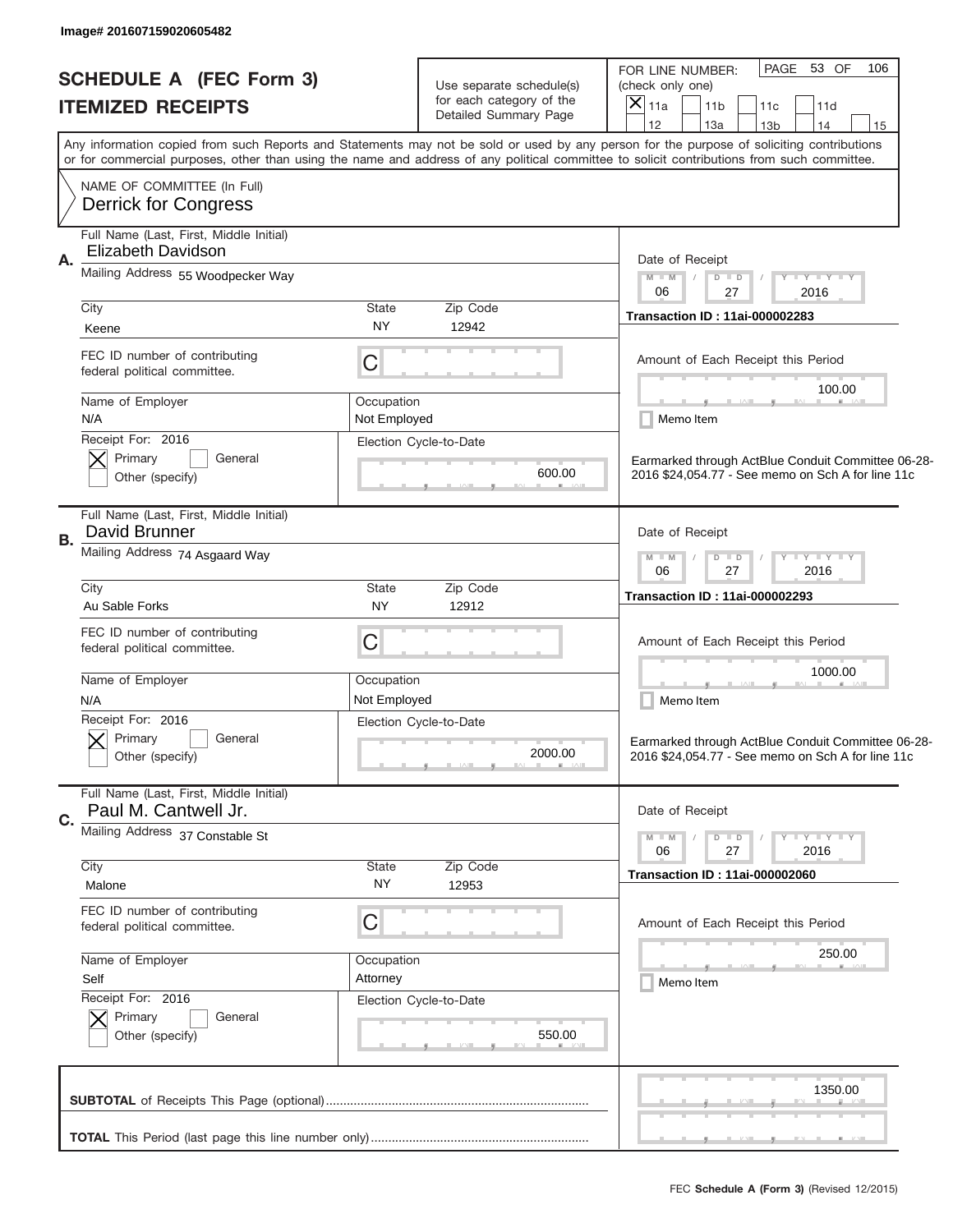| Image# 201607159020605483                                                                                                                                                                                                                                                               |                                                                               |                                                                                                                                                    |
|-----------------------------------------------------------------------------------------------------------------------------------------------------------------------------------------------------------------------------------------------------------------------------------------|-------------------------------------------------------------------------------|----------------------------------------------------------------------------------------------------------------------------------------------------|
| <b>SCHEDULE A (FEC Form 3)</b><br><b>ITEMIZED RECEIPTS</b>                                                                                                                                                                                                                              | Use separate schedule(s)<br>for each category of the<br>Detailed Summary Page | PAGE 54 OF<br>106<br>FOR LINE NUMBER:<br>(check only one)<br>×<br>11a<br>11 <sub>b</sub><br>11c<br>11d<br>12<br>13a<br>14<br>13 <sub>b</sub><br>15 |
| Any information copied from such Reports and Statements may not be sold or used by any person for the purpose of soliciting contributions<br>or for commercial purposes, other than using the name and address of any political committee to solicit contributions from such committee. |                                                                               |                                                                                                                                                    |
| NAME OF COMMITTEE (In Full)<br><b>Derrick for Congress</b>                                                                                                                                                                                                                              |                                                                               |                                                                                                                                                    |
| Full Name (Last, First, Middle Initial)<br><b>Robert Price</b><br>А.                                                                                                                                                                                                                    |                                                                               | Date of Receipt                                                                                                                                    |
| Mailing Address 11 Tabby Point Ln                                                                                                                                                                                                                                                       |                                                                               | $M$ M<br>$D$ $D$<br>$Y - Y - Y - Y$<br>06<br>27<br>2016                                                                                            |
| City<br>Okatie                                                                                                                                                                                                                                                                          | State<br>Zip Code<br>SC<br>29909                                              | <b>Transaction ID: 11ai-000002287</b>                                                                                                              |
| FEC ID number of contributing<br>C<br>federal political committee.                                                                                                                                                                                                                      |                                                                               | Amount of Each Receipt this Period<br>50.00                                                                                                        |
| Name of Employer<br>N/A<br>Receipt For: 2016                                                                                                                                                                                                                                            | Occupation<br>Not Employed                                                    | Memo Item                                                                                                                                          |
| Primary<br>General<br>Other (specify)                                                                                                                                                                                                                                                   | Election Cycle-to-Date<br>550.00                                              | Earmarked through ActBlue Conduit Committee 06-28-<br>2016 \$24,054.77 - See memo on Sch A for line 11c                                            |
| Full Name (Last, First, Middle Initial)<br>Kathleen Emery-Ginn<br>В.                                                                                                                                                                                                                    |                                                                               | Date of Receipt                                                                                                                                    |
| Mailing Address 25 Derby Way                                                                                                                                                                                                                                                            |                                                                               | $M$ M<br>$D$ $D$<br>$Y - Y - Y - Y - Y$<br>27<br>2016<br>06                                                                                        |
| City<br>Essex                                                                                                                                                                                                                                                                           | State<br>Zip Code<br><b>NY</b><br>12936                                       | <b>Transaction ID: 11ai-000002290</b>                                                                                                              |
| FEC ID number of contributing<br>C<br>federal political committee.                                                                                                                                                                                                                      |                                                                               | Amount of Each Receipt this Period                                                                                                                 |
| Name of Employer<br>Retired<br>N/A                                                                                                                                                                                                                                                      | Occupation                                                                    | 500.00<br>Memo Item                                                                                                                                |
| Receipt For: 2016<br>Primary<br>General<br>Other (specify)                                                                                                                                                                                                                              | Election Cycle-to-Date<br>750.00                                              | Earmarked through ActBlue Conduit Committee 06-28-<br>2016 \$24,054.77 - See memo on Sch A for line 11c                                            |
| Full Name (Last, First, Middle Initial)<br>Maria F. Gerrity<br>C.                                                                                                                                                                                                                       |                                                                               | Date of Receipt                                                                                                                                    |
| Mailing Address 54 Fairmount St                                                                                                                                                                                                                                                         |                                                                               | $D$ $D$<br>Y FY FY FY<br>$M - M$<br>27<br>2016<br>06                                                                                               |
| City<br><b>Brookline</b>                                                                                                                                                                                                                                                                | State<br>Zip Code<br>МA<br>02445                                              | <b>Transaction ID: 11ai-000002144</b>                                                                                                              |
| FEC ID number of contributing<br>C<br>federal political committee.                                                                                                                                                                                                                      |                                                                               | Amount of Each Receipt this Period                                                                                                                 |
| Name of Employer<br>N/A<br>Retired<br>Receipt For: 2016                                                                                                                                                                                                                                 | Occupation                                                                    | 1700.00<br>Memo Item                                                                                                                               |
| Primary<br>General<br>Other (specify)                                                                                                                                                                                                                                                   | Election Cycle-to-Date<br>2700.00                                             | In-kind Catering                                                                                                                                   |
|                                                                                                                                                                                                                                                                                         |                                                                               | 2250.00                                                                                                                                            |
|                                                                                                                                                                                                                                                                                         |                                                                               |                                                                                                                                                    |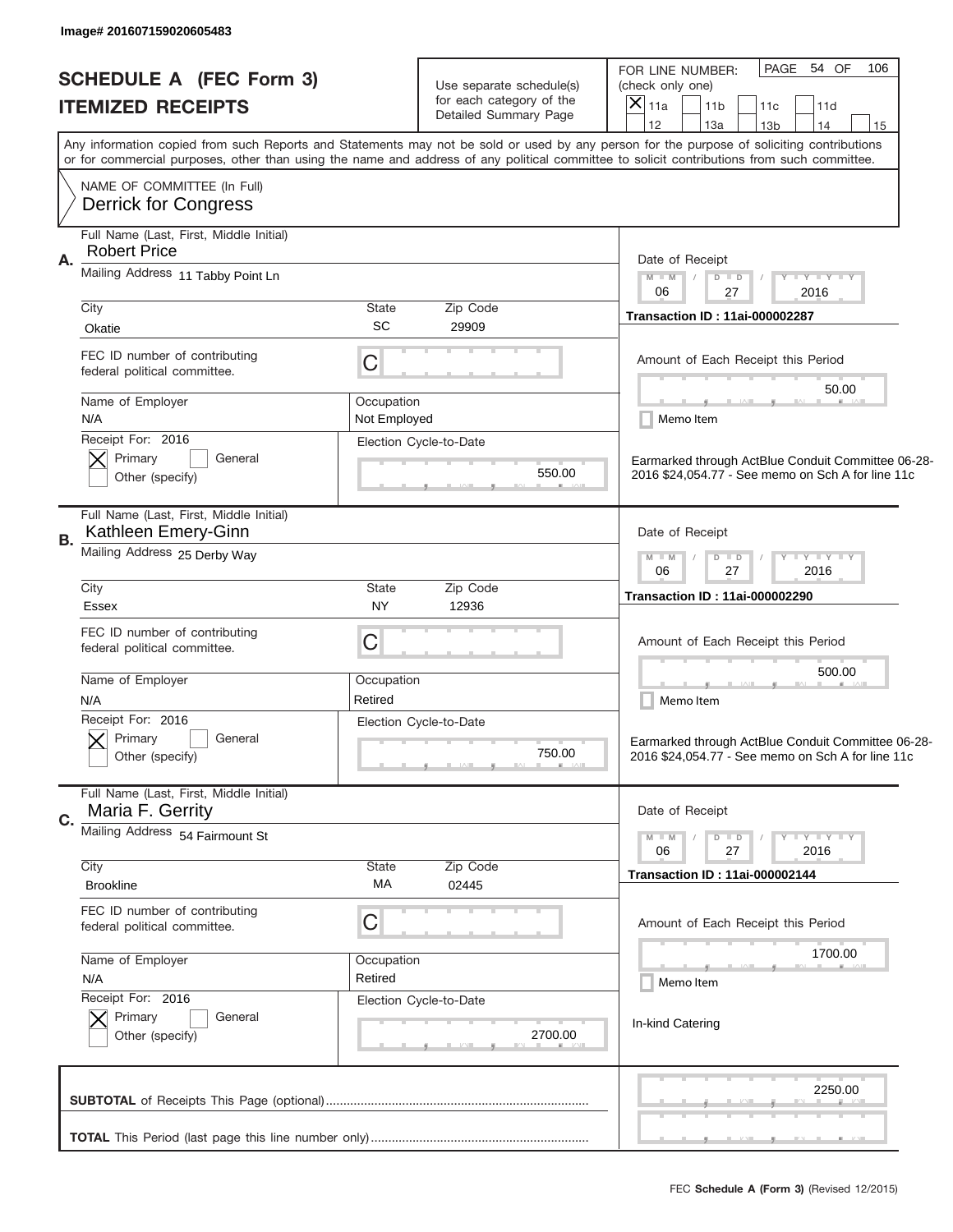|                          | Image# 201607159020605484                                              |                       |                                                   |                                                                                                                                                                                       |
|--------------------------|------------------------------------------------------------------------|-----------------------|---------------------------------------------------|---------------------------------------------------------------------------------------------------------------------------------------------------------------------------------------|
|                          | <b>SCHEDULE A (FEC Form 3)</b>                                         |                       | Use separate schedule(s)                          | PAGE<br>55 OF<br>106<br>FOR LINE NUMBER:<br>(check only one)                                                                                                                          |
| <b>ITEMIZED RECEIPTS</b> |                                                                        |                       | for each category of the<br>Detailed Summary Page | $\overline{X} _{11a}$<br>11 <sub>b</sub><br>11c<br>11d                                                                                                                                |
|                          |                                                                        |                       |                                                   | 12<br>13a<br>14<br>13 <sub>b</sub><br>15<br>Any information copied from such Reports and Statements may not be sold or used by any person for the purpose of soliciting contributions |
|                          |                                                                        |                       |                                                   | or for commercial purposes, other than using the name and address of any political committee to solicit contributions from such committee.                                            |
|                          | NAME OF COMMITTEE (In Full)<br><b>Derrick for Congress</b>             |                       |                                                   |                                                                                                                                                                                       |
| А.                       | Full Name (Last, First, Middle Initial)<br>Maria F. Gerrity            |                       |                                                   | Date of Receipt                                                                                                                                                                       |
|                          | Mailing Address 54 Fairmount St                                        |                       |                                                   | <b>LYLYLY</b><br>$M - M$<br>$D$ $D$<br>06<br>27<br>2016                                                                                                                               |
|                          | City                                                                   | <b>State</b>          | Zip Code                                          | <b>Transaction ID: 11ai-000002151</b>                                                                                                                                                 |
|                          | <b>Brookline</b>                                                       | МA                    | 02445                                             |                                                                                                                                                                                       |
|                          | FEC ID number of contributing<br>federal political committee.          | С                     |                                                   | Amount of Each Receipt this Period<br>2173.20                                                                                                                                         |
|                          | Name of Employer<br>N/A                                                | Occupation<br>Retired |                                                   | Memo Item                                                                                                                                                                             |
|                          | Receipt For: 2016<br>Primary<br>General<br>Other (specify)             |                       | Election Cycle-to-Date<br>4873.20                 | In-kind Catering                                                                                                                                                                      |
| В.                       | Full Name (Last, First, Middle Initial)<br>Joel B. Alvord              |                       |                                                   | Date of Receipt                                                                                                                                                                       |
|                          | Mailing Address 75 Federal St Ste 2105                                 |                       |                                                   | <b>LY LY LY</b><br>$M - M$<br>$D$ $D$<br>06<br>27<br>2016                                                                                                                             |
|                          | City                                                                   | <b>State</b>          | Zip Code                                          | <b>Transaction ID: 11ai-000002385</b>                                                                                                                                                 |
|                          | <b>Boston</b>                                                          | МA                    | 02110                                             |                                                                                                                                                                                       |
|                          | FEC ID number of contributing<br>federal political committee.          | С                     |                                                   | Amount of Each Receipt this Period                                                                                                                                                    |
|                          | Name of Employer                                                       | Occupation            |                                                   | 500.00                                                                                                                                                                                |
|                          | N/A                                                                    | Retired               |                                                   | Memo Item                                                                                                                                                                             |
|                          | Receipt For: 2016<br>General<br>Primary<br>Other (specify)             |                       | Election Cycle-to-Date<br>1000.00                 |                                                                                                                                                                                       |
| C.                       | Full Name (Last, First, Middle Initial)<br><b>Gerald R. Carruthers</b> |                       |                                                   | Date of Receipt                                                                                                                                                                       |
|                          | Mailing Address 51 Beekman Pl                                          |                       |                                                   | <b>LYLYLY</b><br>$M - M$<br>$D$ $D$<br>27<br>2016<br>06                                                                                                                               |
|                          | City<br>Queensbury                                                     | <b>State</b><br>NY.   | Zip Code<br>12804                                 | <b>Transaction ID: 11ai-000002056</b>                                                                                                                                                 |
|                          | FEC ID number of contributing<br>federal political committee.          | С                     |                                                   | Amount of Each Receipt this Period                                                                                                                                                    |
|                          | Name of Employer                                                       | Occupation            |                                                   | 1000.00                                                                                                                                                                               |
|                          | S D Carruthers Sons, Inc                                               | President             |                                                   | Memo Item                                                                                                                                                                             |
|                          | Receipt For: 2016<br>Primary<br>General<br>Other (specify)             |                       | Election Cycle-to-Date<br>1500.00                 |                                                                                                                                                                                       |
|                          |                                                                        |                       |                                                   | 3673.20                                                                                                                                                                               |
|                          |                                                                        |                       |                                                   |                                                                                                                                                                                       |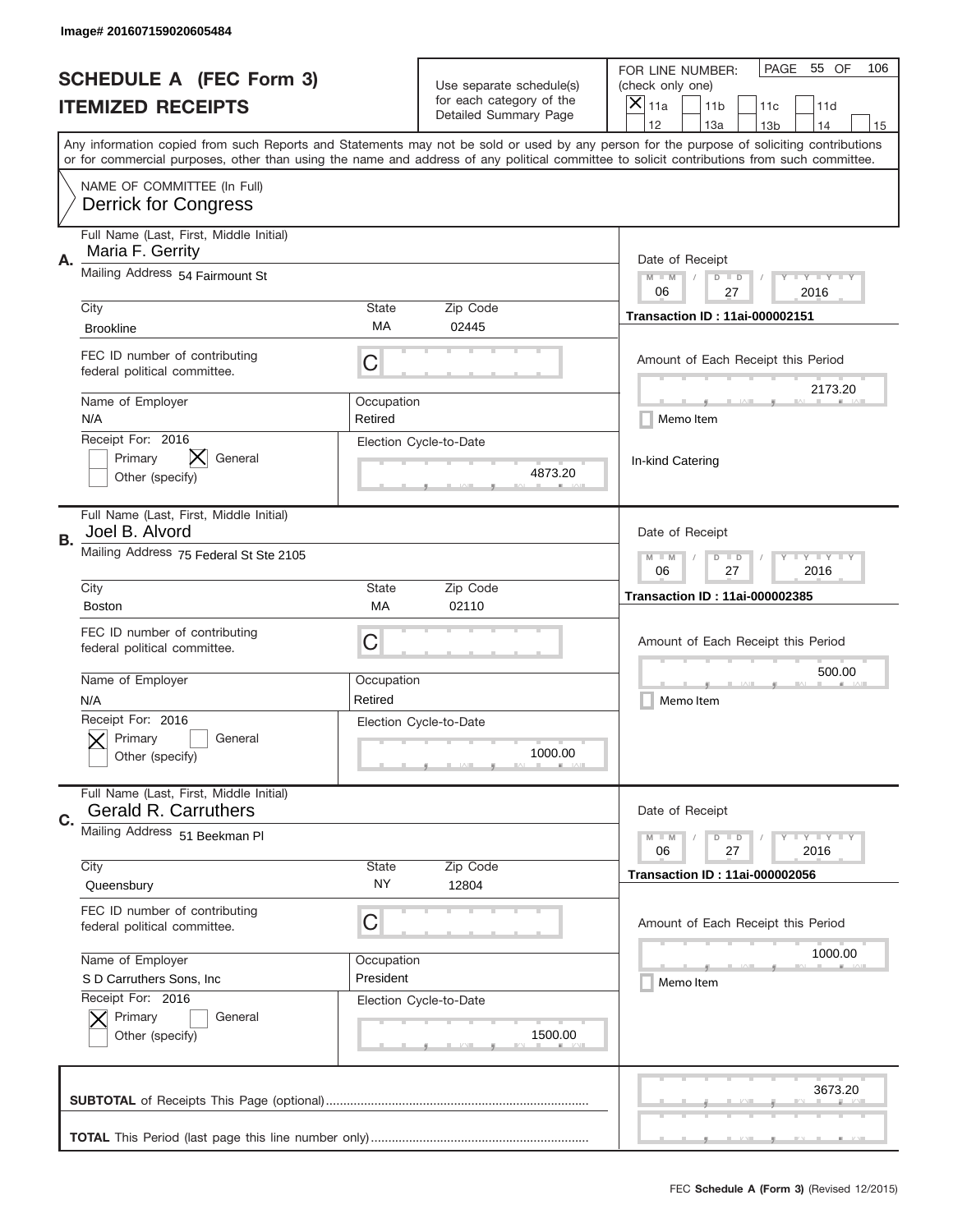| Image# 201607159020605485                                                                                                                                                                                                                                                               |                                                                               |                                                                                                                                                    |
|-----------------------------------------------------------------------------------------------------------------------------------------------------------------------------------------------------------------------------------------------------------------------------------------|-------------------------------------------------------------------------------|----------------------------------------------------------------------------------------------------------------------------------------------------|
| <b>SCHEDULE A (FEC Form 3)</b><br><b>ITEMIZED RECEIPTS</b>                                                                                                                                                                                                                              | Use separate schedule(s)<br>for each category of the<br>Detailed Summary Page | PAGE 56 OF<br>106<br>FOR LINE NUMBER:<br>(check only one)<br>×<br>11a<br>11 <sub>b</sub><br>11c<br>11d<br>12<br>13a<br>13 <sub>b</sub><br>14<br>15 |
| Any information copied from such Reports and Statements may not be sold or used by any person for the purpose of soliciting contributions<br>or for commercial purposes, other than using the name and address of any political committee to solicit contributions from such committee. |                                                                               |                                                                                                                                                    |
| NAME OF COMMITTEE (In Full)<br><b>Derrick for Congress</b>                                                                                                                                                                                                                              |                                                                               |                                                                                                                                                    |
| Full Name (Last, First, Middle Initial)<br>Marion C. Mohri<br>Α.                                                                                                                                                                                                                        |                                                                               | Date of Receipt                                                                                                                                    |
| Mailing Address 615 Vertical Mile Rd                                                                                                                                                                                                                                                    |                                                                               | $M$ $M$<br>$Y - Y - Y - Y$<br>$D$ $D$<br>$\sqrt{2}$<br>06<br>2016<br>27                                                                            |
| City<br>Lyndonville                                                                                                                                                                                                                                                                     | State<br>Zip Code<br>VT<br>05851-4498                                         | <b>Transaction ID: 11ai-000002054</b>                                                                                                              |
| FEC ID number of contributing<br>federal political committee.                                                                                                                                                                                                                           | $\mathsf C$                                                                   | Amount of Each Receipt this Period<br>250.00                                                                                                       |
| Name of Employer<br>N/A                                                                                                                                                                                                                                                                 | Occupation<br>Retired                                                         | Memo Item                                                                                                                                          |
| Receipt For: 2016<br>Primary<br>General<br>Other (specify)                                                                                                                                                                                                                              | Election Cycle-to-Date<br>250.00                                              |                                                                                                                                                    |
| Full Name (Last, First, Middle Initial)<br>Gary L. Keehfus<br>В.                                                                                                                                                                                                                        |                                                                               | Date of Receipt                                                                                                                                    |
| Mailing Address 241 Settles Hill Rd                                                                                                                                                                                                                                                     |                                                                               | $Y - Y - Y - Y - Y$<br>$M - M$<br>$D$ $D$<br>06<br>27<br>2016                                                                                      |
| City<br>Altamont                                                                                                                                                                                                                                                                        | State<br>Zip Code<br><b>NY</b><br>12009                                       | <b>Transaction ID: 11ai-000002059</b>                                                                                                              |
| FEC ID number of contributing<br>federal political committee.                                                                                                                                                                                                                           | C                                                                             | Amount of Each Receipt this Period                                                                                                                 |
| Name of Employer                                                                                                                                                                                                                                                                        | Occupation                                                                    | 250.00                                                                                                                                             |
| <b>Keehfus Ventures</b><br>Receipt For: 2016<br>General<br>Primary<br>Other (specify)                                                                                                                                                                                                   | <b>Business Owner</b><br>Election Cycle-to-Date<br>250.00                     | Memo Item                                                                                                                                          |
| Full Name (Last, First, Middle Initial)<br>Joel Shapiro<br>C.                                                                                                                                                                                                                           |                                                                               | Date of Receipt                                                                                                                                    |
| Mailing Address 130 E 67th St                                                                                                                                                                                                                                                           |                                                                               | Y FY FY FY<br>$M - M$<br>$D$ $D$<br>2016<br>06<br>27                                                                                               |
| City<br>New York                                                                                                                                                                                                                                                                        | Zip Code<br>State<br>NY<br>10065                                              | <b>Transaction ID: 11ai-000002302</b>                                                                                                              |
| FEC ID number of contributing<br>federal political committee.                                                                                                                                                                                                                           | C                                                                             | Amount of Each Receipt this Period                                                                                                                 |
| Name of Employer<br>Self                                                                                                                                                                                                                                                                | Occupation<br><b>Visual Artist</b>                                            | 500.00<br>Memo Item                                                                                                                                |
| Receipt For: 2016<br>Primary<br>General<br>Other (specify)                                                                                                                                                                                                                              | Election Cycle-to-Date<br>500.00                                              | Earmarked through ActBlue Conduit Committee 06-28-<br>2016 \$24,054.77 - See memo on Sch A for line 11c                                            |
|                                                                                                                                                                                                                                                                                         |                                                                               | 1000.00                                                                                                                                            |
|                                                                                                                                                                                                                                                                                         |                                                                               | , , ,                                                                                                                                              |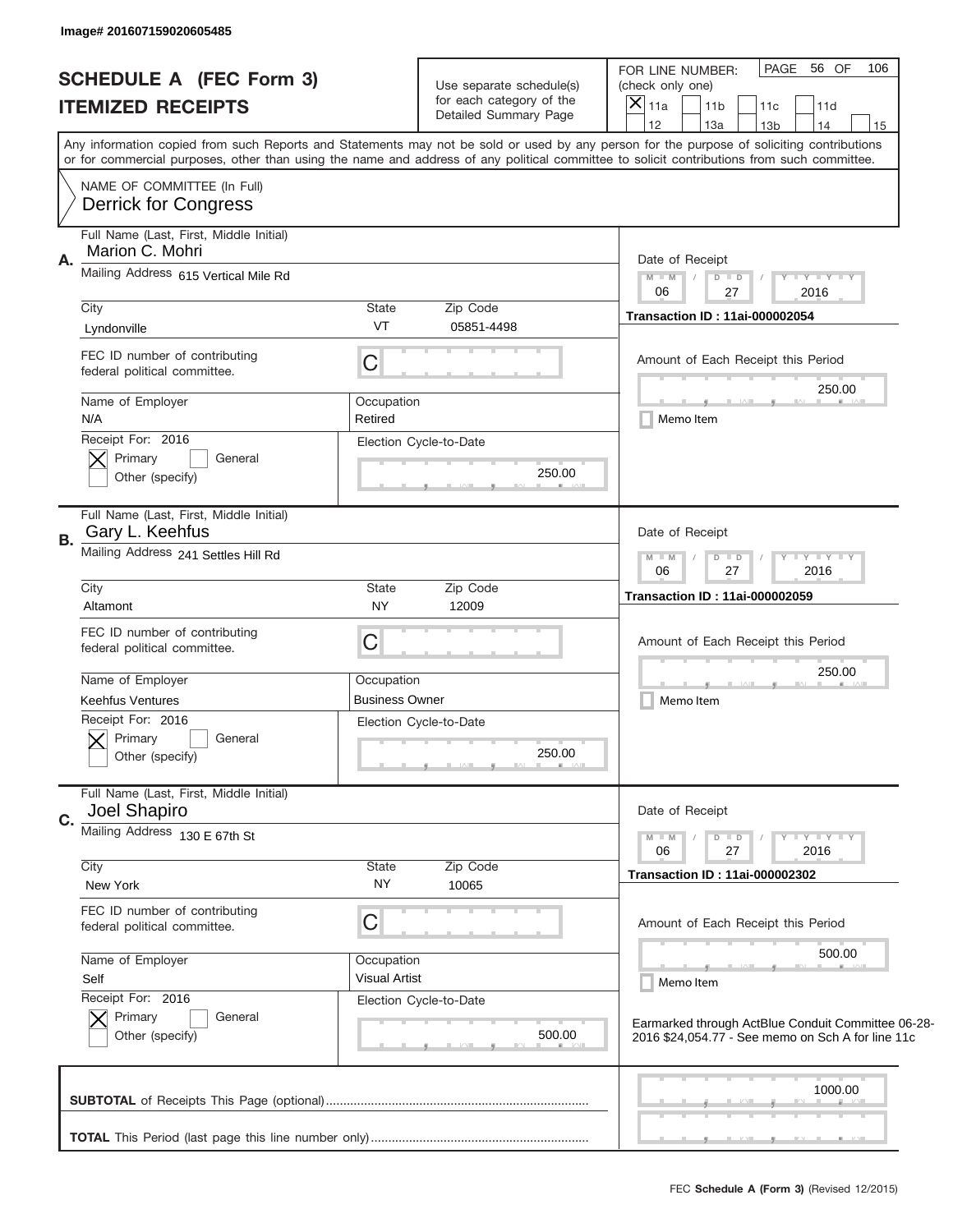| Image# 201607159020605486                                                                                                                                                                                                                                                               |                                                                               |                                                                                                                                                    |
|-----------------------------------------------------------------------------------------------------------------------------------------------------------------------------------------------------------------------------------------------------------------------------------------|-------------------------------------------------------------------------------|----------------------------------------------------------------------------------------------------------------------------------------------------|
| <b>SCHEDULE A (FEC Form 3)</b><br><b>ITEMIZED RECEIPTS</b>                                                                                                                                                                                                                              | Use separate schedule(s)<br>for each category of the<br>Detailed Summary Page | PAGE 57 OF<br>106<br>FOR LINE NUMBER:<br>(check only one)<br>×<br>11a<br>11 <sub>b</sub><br>11c<br>11d<br>12<br>13a<br>14<br>13 <sub>b</sub><br>15 |
| Any information copied from such Reports and Statements may not be sold or used by any person for the purpose of soliciting contributions<br>or for commercial purposes, other than using the name and address of any political committee to solicit contributions from such committee. |                                                                               |                                                                                                                                                    |
| NAME OF COMMITTEE (In Full)<br><b>Derrick for Congress</b>                                                                                                                                                                                                                              |                                                                               |                                                                                                                                                    |
| Full Name (Last, First, Middle Initial)<br>John Remillard                                                                                                                                                                                                                               |                                                                               |                                                                                                                                                    |
| Α.<br>Mailing Address 38 Spitfire Dr                                                                                                                                                                                                                                                    |                                                                               | Date of Receipt<br>$M$ M<br>$D$ $D$<br>$Y - Y - Y - Y$<br>06<br>27<br>2016                                                                         |
| City                                                                                                                                                                                                                                                                                    | State<br>Zip Code<br><b>NY</b><br>12901                                       | <b>Transaction ID: 11ai-000002307</b>                                                                                                              |
| Plattsburgh<br>FEC ID number of contributing<br>federal political committee.                                                                                                                                                                                                            | C                                                                             | Amount of Each Receipt this Period                                                                                                                 |
| Name of Employer<br>Elizabethtown Community Hospital<br>Receipt For: 2016                                                                                                                                                                                                               | Occupation<br>Executive                                                       | 250.00<br>Memo Item                                                                                                                                |
| Primary<br>General<br>Other (specify)                                                                                                                                                                                                                                                   | Election Cycle-to-Date<br>250.00                                              | Earmarked through ActBlue Conduit Committee 06-28-<br>2016 \$24,054.77 - See memo on Sch A for line 11c                                            |
| Full Name (Last, First, Middle Initial)<br>Alvaro Derrough-Salas<br>В.                                                                                                                                                                                                                  | Date of Receipt                                                               |                                                                                                                                                    |
| Mailing Address 399 Park Ave                                                                                                                                                                                                                                                            |                                                                               | $M - M$<br>$D$ $D$<br>$Y - Y - Y - Y - Y$<br>27<br>2016<br>06                                                                                      |
| City<br>New York                                                                                                                                                                                                                                                                        | State<br>Zip Code<br><b>NY</b><br>10022                                       | <b>Transaction ID: 11ai-000002376</b>                                                                                                              |
| FEC ID number of contributing<br>federal political committee.                                                                                                                                                                                                                           | C                                                                             | Amount of Each Receipt this Period                                                                                                                 |
| Name of Employer<br>N/A                                                                                                                                                                                                                                                                 | Occupation<br>Not Employed                                                    | $-2700.00$<br>Memo Item                                                                                                                            |
| Receipt For: 2016<br>Primary<br>General<br>Other (specify)                                                                                                                                                                                                                              | Election Cycle-to-Date<br>$-2700.00$                                          | Redesignated to General                                                                                                                            |
| Full Name (Last, First, Middle Initial)<br>Alvaro Derrough-Salas<br>C.                                                                                                                                                                                                                  |                                                                               | Date of Receipt                                                                                                                                    |
| Mailing Address 399 Park Ave                                                                                                                                                                                                                                                            |                                                                               | $D$ $D$<br>Y FY FY FY<br>$M - M$<br>06<br>27<br>2016                                                                                               |
| City<br>New York                                                                                                                                                                                                                                                                        | Zip Code<br>State<br>ΝY<br>10022                                              | <b>Transaction ID: 11ai-000002377</b>                                                                                                              |
| FEC ID number of contributing<br>federal political committee.                                                                                                                                                                                                                           | C                                                                             | Amount of Each Receipt this Period                                                                                                                 |
| Name of Employer                                                                                                                                                                                                                                                                        | Occupation                                                                    | 2700.00                                                                                                                                            |
| N/A<br>Receipt For: 2016<br>Primary<br>General<br>Other (specify)                                                                                                                                                                                                                       | Not Employed<br>Election Cycle-to-Date<br>0.00                                | × Memo Item<br>Redesignated from Primary                                                                                                           |
|                                                                                                                                                                                                                                                                                         |                                                                               | 250.00                                                                                                                                             |
|                                                                                                                                                                                                                                                                                         |                                                                               |                                                                                                                                                    |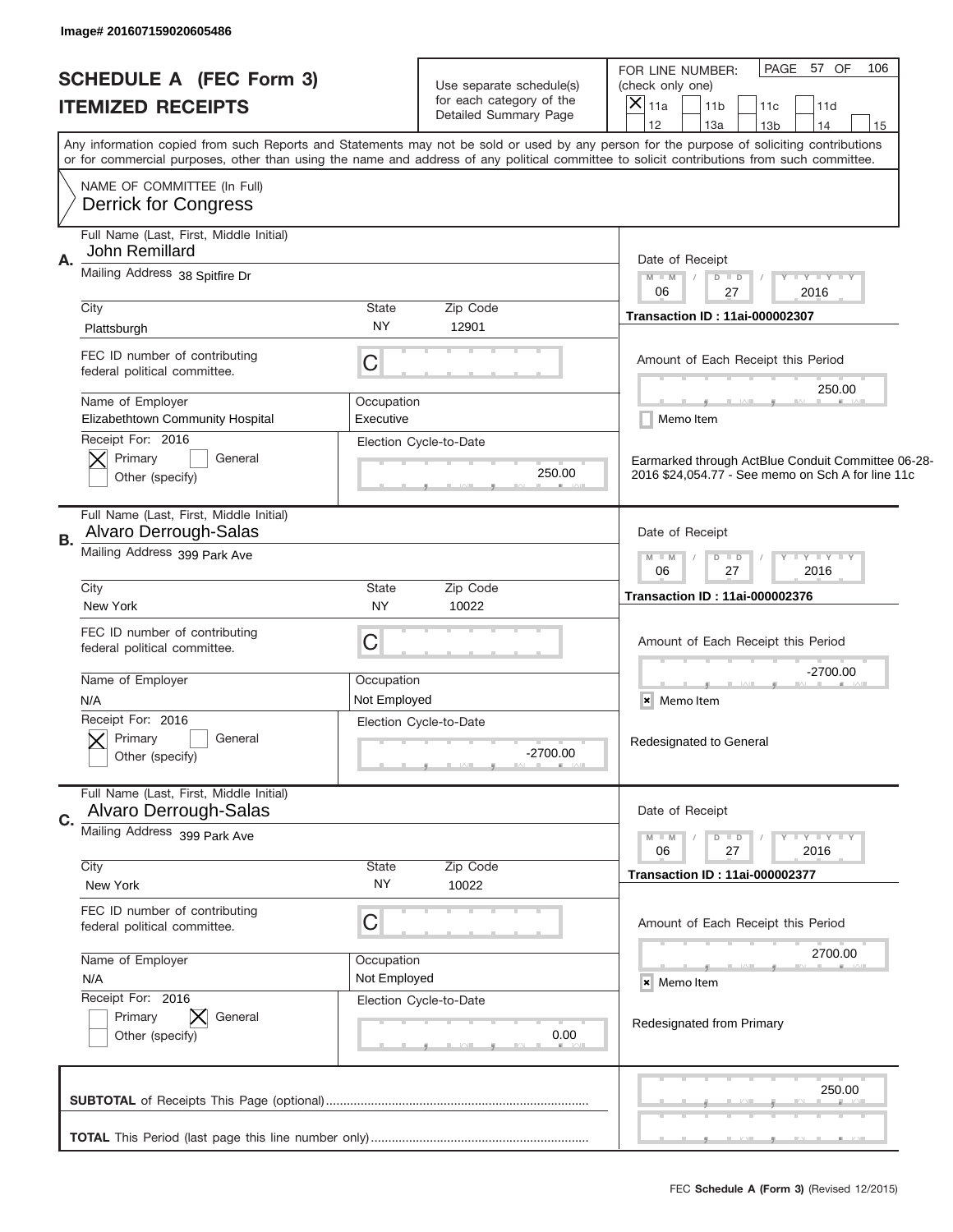| Image# 201607159020605487                                                 |                                                                                                                                            |                                                                                                                                                              |
|---------------------------------------------------------------------------|--------------------------------------------------------------------------------------------------------------------------------------------|--------------------------------------------------------------------------------------------------------------------------------------------------------------|
| <b>SCHEDULE A</b> (FEC Form 3)<br><b>ITEMIZED RECEIPTS</b>                | Use separate schedule(s)<br>for each category of the<br>Detailed Summary Page                                                              | PAGE<br>58 OF<br>106<br>FOR LINE NUMBER:<br>(check only one)<br>$\times$<br>11a<br>11 <sub>b</sub><br>11c<br>11d<br>12<br>13a<br>13 <sub>b</sub><br>14<br>15 |
|                                                                           | or for commercial purposes, other than using the name and address of any political committee to solicit contributions from such committee. | Any information copied from such Reports and Statements may not be sold or used by any person for the purpose of soliciting contributions                    |
| NAME OF COMMITTEE (In Full)<br><b>Derrick for Congress</b>                |                                                                                                                                            |                                                                                                                                                              |
| Full Name (Last, First, Middle Initial)<br>Alvaro Derrough-Salas<br>Α.    |                                                                                                                                            | Date of Receipt                                                                                                                                              |
| Mailing Address 399 Park Ave                                              |                                                                                                                                            | $M - M$<br>Y TY TY TY<br>$D$ $D$<br>$\sqrt{2}$<br>06<br>27<br>2016                                                                                           |
| City<br>New York                                                          | State<br>Zip Code<br><b>NY</b><br>10022                                                                                                    | <b>Transaction ID: 11ai-000002308</b>                                                                                                                        |
| FEC ID number of contributing<br>federal political committee.             | $\mathsf C$                                                                                                                                | Amount of Each Receipt this Period<br>5400.00                                                                                                                |
| Name of Employer<br>N/A<br>Receipt For: 2016                              | Occupation<br>Not Employed                                                                                                                 | Memo Item                                                                                                                                                    |
| Primary<br>General<br>Other (specify)                                     | Election Cycle-to-Date<br>5400.00                                                                                                          | Earmarked through ActBlue Conduit Committee 06-28-<br>2016 \$24,054.77 - See memo on Sch A for line 11c                                                      |
| Full Name (Last, First, Middle Initial)<br><b>Susan Bacot-Davis</b><br>В. |                                                                                                                                            | Date of Receipt                                                                                                                                              |
| Mailing Address PO Box 292                                                |                                                                                                                                            | $Y = Y = Y = Y$<br>$M - M$<br>$D$ $D$<br>27<br>2016<br>06                                                                                                    |
| City<br>Essex                                                             | State<br>Zip Code<br><b>NY</b><br>12936                                                                                                    | <b>Transaction ID: 11ai-000002309</b>                                                                                                                        |
| FEC ID number of contributing<br>federal political committee.             | C                                                                                                                                          | Amount of Each Receipt this Period                                                                                                                           |
| Name of Employer<br>Self                                                  | Occupation<br><b>Interior Design</b>                                                                                                       | 500.00<br>Memo Item                                                                                                                                          |
| Receipt For: 2016<br>Primary<br>General<br>Other (specify)                | Election Cycle-to-Date<br>500.00                                                                                                           | Earmarked through ActBlue Conduit Committee 06-28-<br>2016 \$24,054.77 - See memo on Sch A for line 11c                                                      |
| Full Name (Last, First, Middle Initial)<br>Violaine Bernbach<br>C.        |                                                                                                                                            | Date of Receipt                                                                                                                                              |
| Mailing Address 54 Springhurst Rd                                         |                                                                                                                                            | Y FY FY FY<br>$M - M$<br>$D$ $D$<br>2016<br>06<br>27                                                                                                         |
| City<br><b>Bedford Hills</b>                                              | Zip Code<br>State<br>NY<br>10507                                                                                                           | <b>Transaction ID: 11ai-000002312</b>                                                                                                                        |
| FEC ID number of contributing<br>federal political committee.             | C                                                                                                                                          | Amount of Each Receipt this Period                                                                                                                           |
| Name of Employer<br>Sepia Inc<br>Receipt For: 2016                        | Occupation<br>Design Consultant                                                                                                            | 500.00<br>Memo Item                                                                                                                                          |
| Primary<br>General<br>Other (specify)                                     | Election Cycle-to-Date<br>500.00                                                                                                           | Earmarked through ActBlue Conduit Committee 06-28-<br>2016 \$24,054.77 - See memo on Sch A for line 11c                                                      |
|                                                                           |                                                                                                                                            | 6400.00                                                                                                                                                      |
|                                                                           |                                                                                                                                            |                                                                                                                                                              |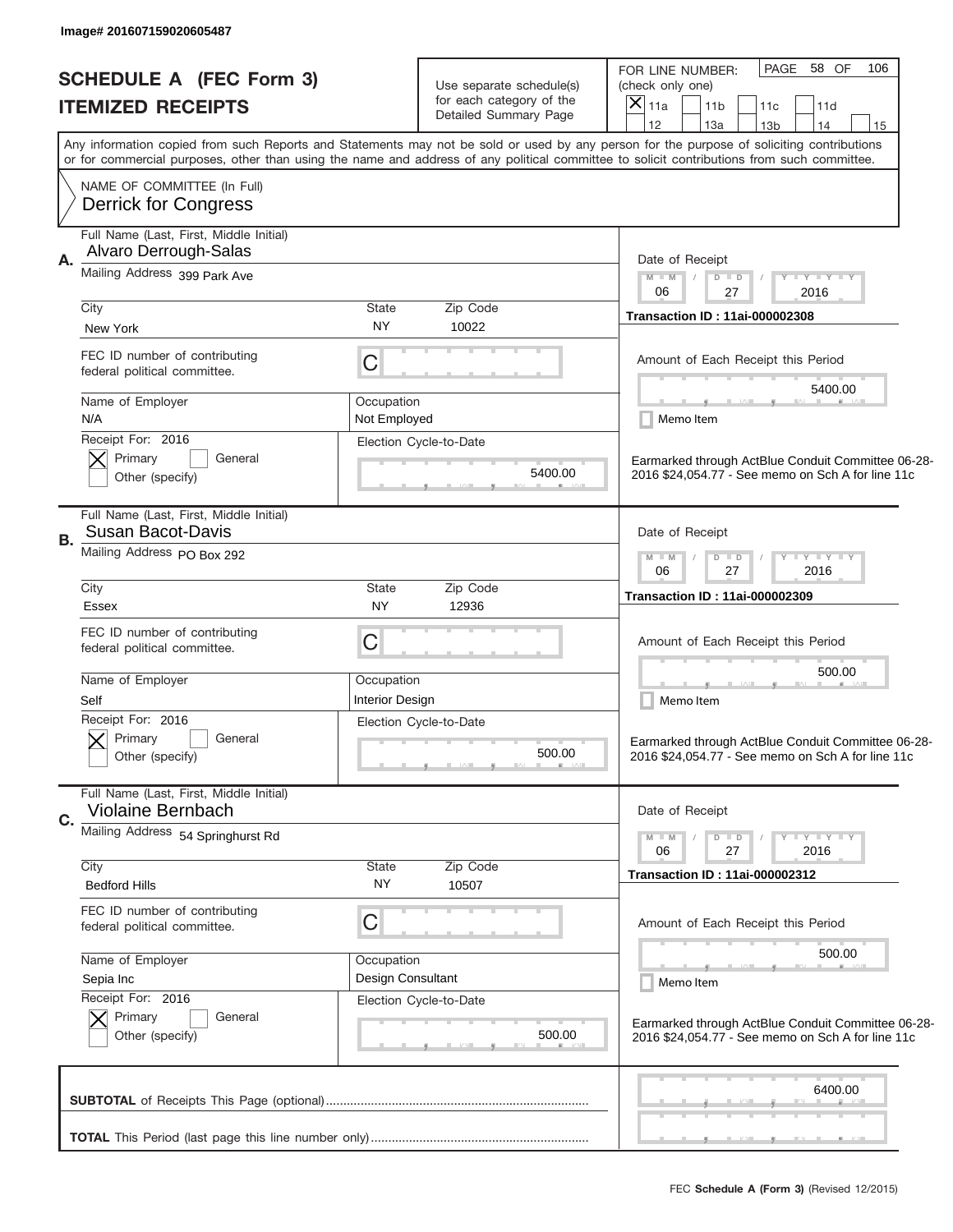|           | Image# 201607159020605488                                                   |                        |                                                   |                                                                                                                                                                                                                                                                                                                                     |
|-----------|-----------------------------------------------------------------------------|------------------------|---------------------------------------------------|-------------------------------------------------------------------------------------------------------------------------------------------------------------------------------------------------------------------------------------------------------------------------------------------------------------------------------------|
|           | <b>SCHEDULE A (FEC Form 3)</b>                                              |                        | Use separate schedule(s)                          | PAGE<br>59 OF<br>106<br>FOR LINE NUMBER:<br>(check only one)                                                                                                                                                                                                                                                                        |
|           | <b>ITEMIZED RECEIPTS</b>                                                    |                        | for each category of the<br>Detailed Summary Page | ×<br>11a<br>11 <sub>b</sub><br>11c<br>11d                                                                                                                                                                                                                                                                                           |
|           |                                                                             |                        |                                                   | 12<br>13a<br>14<br>13 <sub>b</sub><br>15<br>Any information copied from such Reports and Statements may not be sold or used by any person for the purpose of soliciting contributions<br>or for commercial purposes, other than using the name and address of any political committee to solicit contributions from such committee. |
|           | NAME OF COMMITTEE (In Full)<br><b>Derrick for Congress</b>                  |                        |                                                   |                                                                                                                                                                                                                                                                                                                                     |
| Α.        | Full Name (Last, First, Middle Initial)<br>James Sonneborn                  |                        |                                                   | Date of Receipt                                                                                                                                                                                                                                                                                                                     |
|           | Mailing Address 5179 Rte 30                                                 |                        |                                                   | $M - M$<br><b>LYLYLY</b><br>$D$ $D$<br>06<br>27<br>2016                                                                                                                                                                                                                                                                             |
|           | City<br>Saranac Lake                                                        | State<br>NY            | Zip Code<br>12983                                 | <b>Transaction ID: 11ai-000002383</b>                                                                                                                                                                                                                                                                                               |
|           | FEC ID number of contributing<br>federal political committee.               | C                      |                                                   | Amount of Each Receipt this Period<br>750.00                                                                                                                                                                                                                                                                                        |
|           | Name of Employer<br>Bousquet Holstein, PLLC                                 | Occupation<br>Attorney |                                                   | Memo Item                                                                                                                                                                                                                                                                                                                           |
|           | Receipt For: 2016<br>Primary<br>General<br>Other (specify)                  |                        | Election Cycle-to-Date<br>750.00                  |                                                                                                                                                                                                                                                                                                                                     |
| <b>B.</b> | Full Name (Last, First, Middle Initial)<br>Terrence Finley                  |                        |                                                   | Date of Receipt                                                                                                                                                                                                                                                                                                                     |
|           | Mailing Address 115 Nelson Ave                                              |                        |                                                   | $M - M$<br><b>LEYTEY LEY</b><br>$D$ $D$<br>06<br>27<br>2016                                                                                                                                                                                                                                                                         |
|           | City<br>Saratoga Springs                                                    | <b>State</b><br>NY     | Zip Code<br>12866                                 | <b>Transaction ID: 11ai-000002388</b>                                                                                                                                                                                                                                                                                               |
|           | FEC ID number of contributing<br>federal political committee.               | C                      |                                                   | Amount of Each Receipt this Period                                                                                                                                                                                                                                                                                                  |
|           | Name of Employer<br>West Point TB, Inc.                                     | Occupation<br>CEO      |                                                   | 500.00<br>Memo Item                                                                                                                                                                                                                                                                                                                 |
|           | Receipt For: 2016<br>General<br>Primary<br>Other (specify)                  |                        | Election Cycle-to-Date                            |                                                                                                                                                                                                                                                                                                                                     |
|           |                                                                             |                        | 500.00                                            |                                                                                                                                                                                                                                                                                                                                     |
| C.        | Full Name (Last, First, Middle Initial)<br>Ann Burgess                      |                        |                                                   | Date of Receipt                                                                                                                                                                                                                                                                                                                     |
|           | Mailing Address 1401 N Taft St Apt 1418                                     |                        |                                                   | <b>LEY LEY LEY</b><br>$M - M$<br>$D$ $D$<br>06<br>2016<br>27                                                                                                                                                                                                                                                                        |
|           | City<br>Arlington                                                           | State<br>VA            | Zip Code<br>22201                                 | <b>Transaction ID: 11ai-000002392</b>                                                                                                                                                                                                                                                                                               |
|           | FEC ID number of contributing<br>federal political committee.               | С                      |                                                   | Amount of Each Receipt this Period                                                                                                                                                                                                                                                                                                  |
|           | Name of Employer                                                            | Occupation             |                                                   | 500.00                                                                                                                                                                                                                                                                                                                              |
|           | Ernst & young<br>Receipt For: 2016<br>Primary<br>General<br>Other (specify) | Attorney               | Election Cycle-to-Date<br>500.00                  | Memo Item                                                                                                                                                                                                                                                                                                                           |
|           |                                                                             |                        |                                                   | 1750.00                                                                                                                                                                                                                                                                                                                             |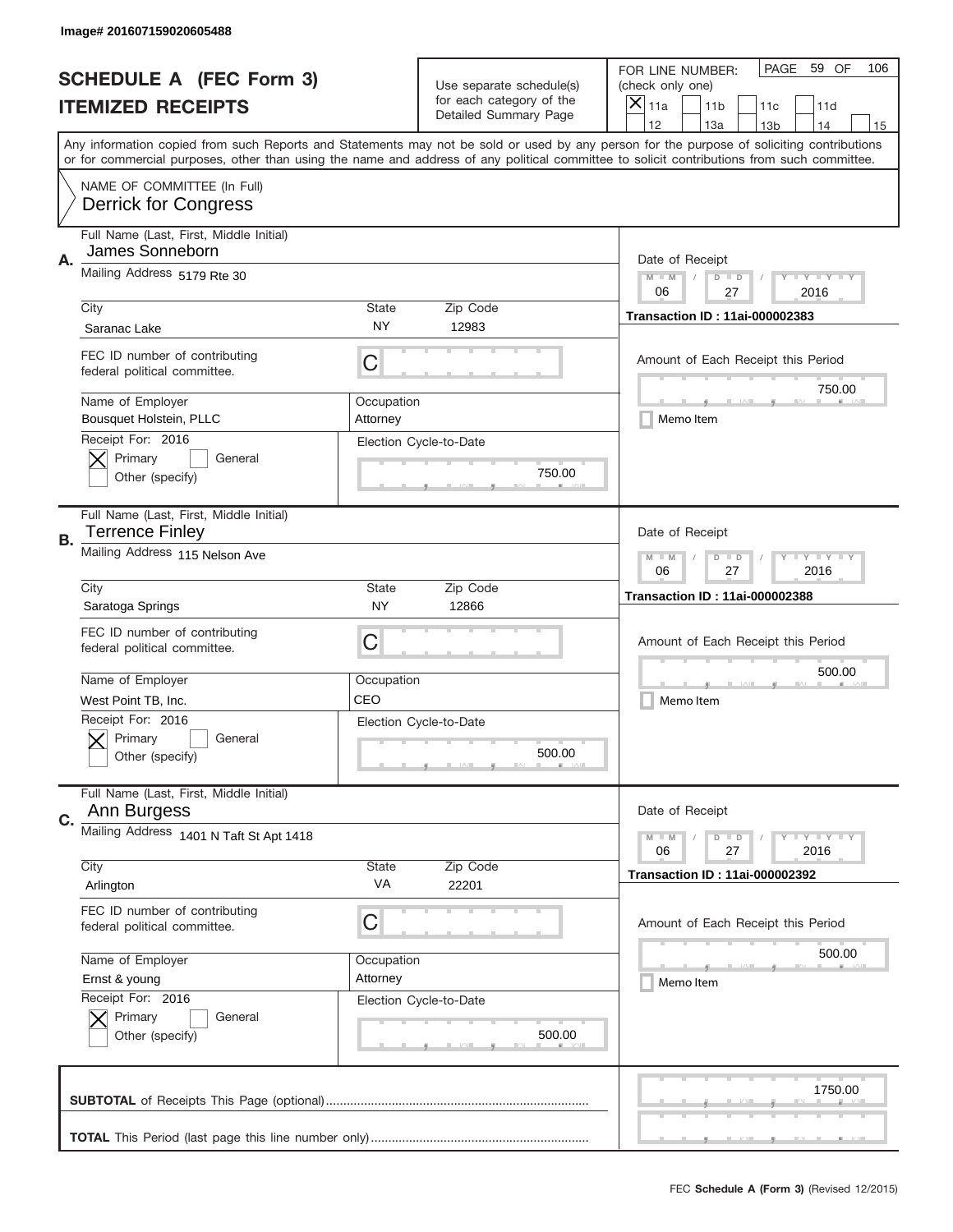| Image# 201607159020605489                                                                                                                                                                                                                                                               |                                                                               |                                                                                                                                                    |
|-----------------------------------------------------------------------------------------------------------------------------------------------------------------------------------------------------------------------------------------------------------------------------------------|-------------------------------------------------------------------------------|----------------------------------------------------------------------------------------------------------------------------------------------------|
| <b>SCHEDULE A</b> (FEC Form 3)<br><b>ITEMIZED RECEIPTS</b>                                                                                                                                                                                                                              | Use separate schedule(s)<br>for each category of the<br>Detailed Summary Page | PAGE 60 OF<br>106<br>FOR LINE NUMBER:<br>(check only one)<br>×<br>11a<br>11 <sub>b</sub><br>11c<br>11d<br>12<br>13a<br>14<br>13 <sub>b</sub><br>15 |
| Any information copied from such Reports and Statements may not be sold or used by any person for the purpose of soliciting contributions<br>or for commercial purposes, other than using the name and address of any political committee to solicit contributions from such committee. |                                                                               |                                                                                                                                                    |
| NAME OF COMMITTEE (In Full)<br><b>Derrick for Congress</b>                                                                                                                                                                                                                              |                                                                               |                                                                                                                                                    |
| Full Name (Last, First, Middle Initial)<br>D. J. Baker<br>Α.                                                                                                                                                                                                                            |                                                                               | Date of Receipt                                                                                                                                    |
| Mailing Address 885 3rd Ave<br><b>STE 1000</b>                                                                                                                                                                                                                                          |                                                                               | $M$ M<br>$D$ $D$<br>$Y - Y - Y - Y$<br>06<br>28<br>2016                                                                                            |
| City<br>State<br><b>NY</b><br>New York                                                                                                                                                                                                                                                  | Zip Code<br>10022                                                             | <b>Transaction ID: 11ai-000002345</b>                                                                                                              |
| FEC ID number of contributing<br>C<br>federal political committee.                                                                                                                                                                                                                      |                                                                               | Amount of Each Receipt this Period<br>700.00                                                                                                       |
| Name of Employer<br>Occupation<br>Latham & Watkins LLP<br>Attorney<br>Receipt For: 2016                                                                                                                                                                                                 |                                                                               | Memo Item                                                                                                                                          |
| Primary<br>General<br>Other (specify)                                                                                                                                                                                                                                                   | Election Cycle-to-Date<br>2700.00                                             | Earmarked through ActBlue Conduit Committee 06-28-<br>2016 \$24,054.77 - See memo on Sch A for line 11c                                            |
| Full Name (Last, First, Middle Initial)<br>Marlene R. McAlevey<br>В.                                                                                                                                                                                                                    | Date of Receipt                                                               |                                                                                                                                                    |
| Mailing Address 170 W End Ave 25e                                                                                                                                                                                                                                                       | $M - M$<br>$D$ $D$<br>$Y - Y - Y - Y - Y$<br>28<br>2016<br>06                 |                                                                                                                                                    |
| City<br>State<br>New York<br><b>NY</b>                                                                                                                                                                                                                                                  | Zip Code<br>10023                                                             | <b>Transaction ID: 11ai-000002330</b>                                                                                                              |
| FEC ID number of contributing<br>C<br>federal political committee.                                                                                                                                                                                                                      |                                                                               | Amount of Each Receipt this Period                                                                                                                 |
| Name of Employer<br>Occupation<br>n/a                                                                                                                                                                                                                                                   | Not Employed                                                                  | 250.00<br>Memo Item                                                                                                                                |
| Receipt For: 2016<br>Primary<br>General<br>Other (specify)                                                                                                                                                                                                                              | Election Cycle-to-Date<br>875.00                                              | Earmarked through ActBlue Conduit Committee 06-28-<br>2016 \$24,054.77 - See memo on Sch A for line 11c                                            |
| Full Name (Last, First, Middle Initial)<br>Mary C. Ryan<br>C.                                                                                                                                                                                                                           |                                                                               | Date of Receipt                                                                                                                                    |
| Mailing Address 7354 E Costilla PI                                                                                                                                                                                                                                                      |                                                                               | $D$ $D$<br>Y FY FY FY<br>$M - M$<br>2016<br>06<br>28                                                                                               |
| City<br>State<br>CO<br>Centennial                                                                                                                                                                                                                                                       | Zip Code<br>80112                                                             | <b>Transaction ID: 11ai-000002125</b>                                                                                                              |
| FEC ID number of contributing<br>C<br>federal political committee.                                                                                                                                                                                                                      |                                                                               | Amount of Each Receipt this Period                                                                                                                 |
| Name of Employer<br>Occupation<br>N/A<br>Retired<br>Receipt For: 2016                                                                                                                                                                                                                   | Election Cycle-to-Date                                                        | 50.00<br>Memo Item                                                                                                                                 |
| Primary<br>General<br>Other (specify)                                                                                                                                                                                                                                                   | 2087.26                                                                       |                                                                                                                                                    |
|                                                                                                                                                                                                                                                                                         |                                                                               | 1000.00                                                                                                                                            |
|                                                                                                                                                                                                                                                                                         |                                                                               |                                                                                                                                                    |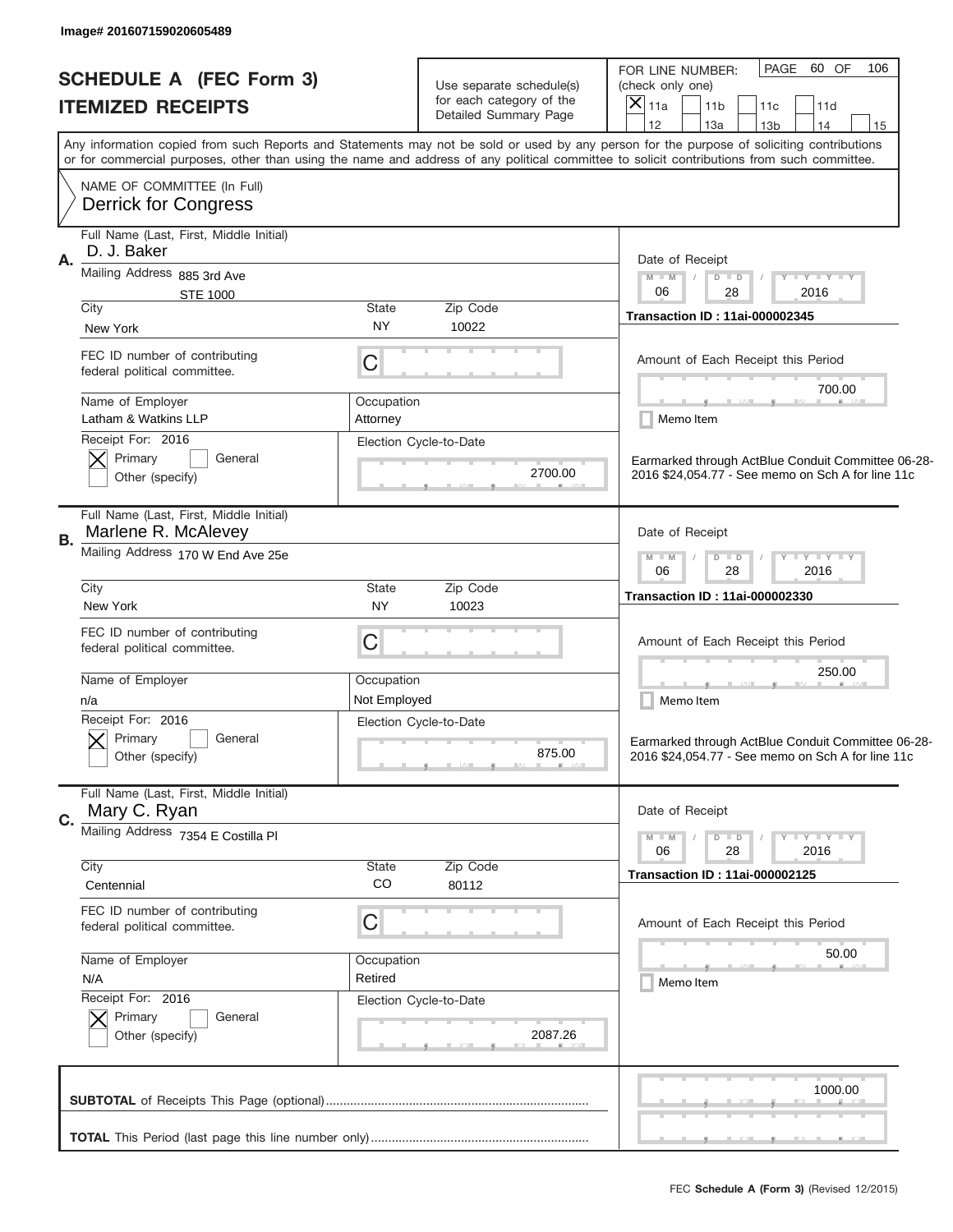| Image# 201607159020605490                                                                                                                  |                                                                               |                                                                                                                                                                          |
|--------------------------------------------------------------------------------------------------------------------------------------------|-------------------------------------------------------------------------------|--------------------------------------------------------------------------------------------------------------------------------------------------------------------------|
| <b>SCHEDULE A (FEC Form 3)</b><br><b>ITEMIZED RECEIPTS</b>                                                                                 | Use separate schedule(s)<br>for each category of the<br>Detailed Summary Page | PAGE 61 OF<br>106<br>FOR LINE NUMBER:<br>(check only one)<br>$\overline{\mathsf{x}}$<br>11a<br>11 <sub>b</sub><br>11d<br>11c<br>12<br>13a<br>13 <sub>b</sub><br>14<br>15 |
| or for commercial purposes, other than using the name and address of any political committee to solicit contributions from such committee. |                                                                               | Any information copied from such Reports and Statements may not be sold or used by any person for the purpose of soliciting contributions                                |
| NAME OF COMMITTEE (In Full)<br><b>Derrick for Congress</b>                                                                                 |                                                                               |                                                                                                                                                                          |
| Full Name (Last, First, Middle Initial)<br>J. Davis O'Brien                                                                                |                                                                               |                                                                                                                                                                          |
| Α.<br>Mailing Address 36 Maid Marion Way                                                                                                   |                                                                               | Date of Receipt<br>$M$ M<br>$Y - Y - Y - Y$<br>$D$ $D$<br>06<br>28<br>2016                                                                                               |
| City                                                                                                                                       | State<br>Zip Code                                                             | <b>Transaction ID: 11ai-000002134</b>                                                                                                                                    |
| Queensbury<br>FEC ID number of contributing<br>federal political committee.                                                                | <b>NY</b><br>12804<br>C                                                       | Amount of Each Receipt this Period                                                                                                                                       |
| Name of Employer<br>N/A                                                                                                                    | Occupation<br>Retired                                                         | 50.00<br>Memo Item                                                                                                                                                       |
| Receipt For: 2016<br>Primary<br>General<br>Other (specify)                                                                                 | Election Cycle-to-Date<br>300.00                                              |                                                                                                                                                                          |
| Full Name (Last, First, Middle Initial)<br>Diane B. Marr-Asiel<br>В.                                                                       |                                                                               | Date of Receipt                                                                                                                                                          |
| Mailing Address 530 E 72nd St #20A                                                                                                         |                                                                               | $D$ $D$<br>$Y - Y - Y - Y - Y$<br>$M - M$<br>06<br>2016<br>28                                                                                                            |
| City<br>New York                                                                                                                           | State<br>Zip Code<br><b>NY</b><br>10021                                       | <b>Transaction ID: 11ai-000002348</b>                                                                                                                                    |
| FEC ID number of contributing<br>federal political committee.                                                                              | C                                                                             | Amount of Each Receipt this Period                                                                                                                                       |
| Name of Employer<br>N/A                                                                                                                    | Occupation<br>Not Employed                                                    | 950.00<br>Memo Item                                                                                                                                                      |
| Receipt For: 2016<br>Primary<br>General<br>Other (specify)                                                                                 | Election Cycle-to-Date<br>2700.00                                             | Earmarked through ActBlue Conduit Committee 06-28-<br>2016 \$24,054.77 - See memo on Sch A for line 11c                                                                  |
| Full Name (Last, First, Middle Initial)<br>Philip R. Forlenza<br>C.                                                                        |                                                                               | Date of Receipt                                                                                                                                                          |
| Mailing Address 714 Barlett Carry Rd Upper Saranac                                                                                         |                                                                               | <b>LYLYLY</b><br>$M - M$<br>$D$ $D$<br>06<br>28<br>2016                                                                                                                  |
| City<br><b>Tupper Lake</b>                                                                                                                 | Zip Code<br><b>State</b><br><b>NY</b><br>12986-9649                           | <b>Transaction ID: 11ai-000002123</b>                                                                                                                                    |
| FEC ID number of contributing<br>federal political committee.                                                                              | C                                                                             | Amount of Each Receipt this Period                                                                                                                                       |
| Name of Employer                                                                                                                           | Occupation                                                                    | 250.00                                                                                                                                                                   |
| Patterson, Belknap, Webb & Tyler LLP<br>Receipt For: 2016<br>Primary<br>General<br>Other (specify)                                         | Attorney<br>Election Cycle-to-Date<br>500.00                                  | Memo Item                                                                                                                                                                |
|                                                                                                                                            |                                                                               | 1250.00                                                                                                                                                                  |
|                                                                                                                                            |                                                                               |                                                                                                                                                                          |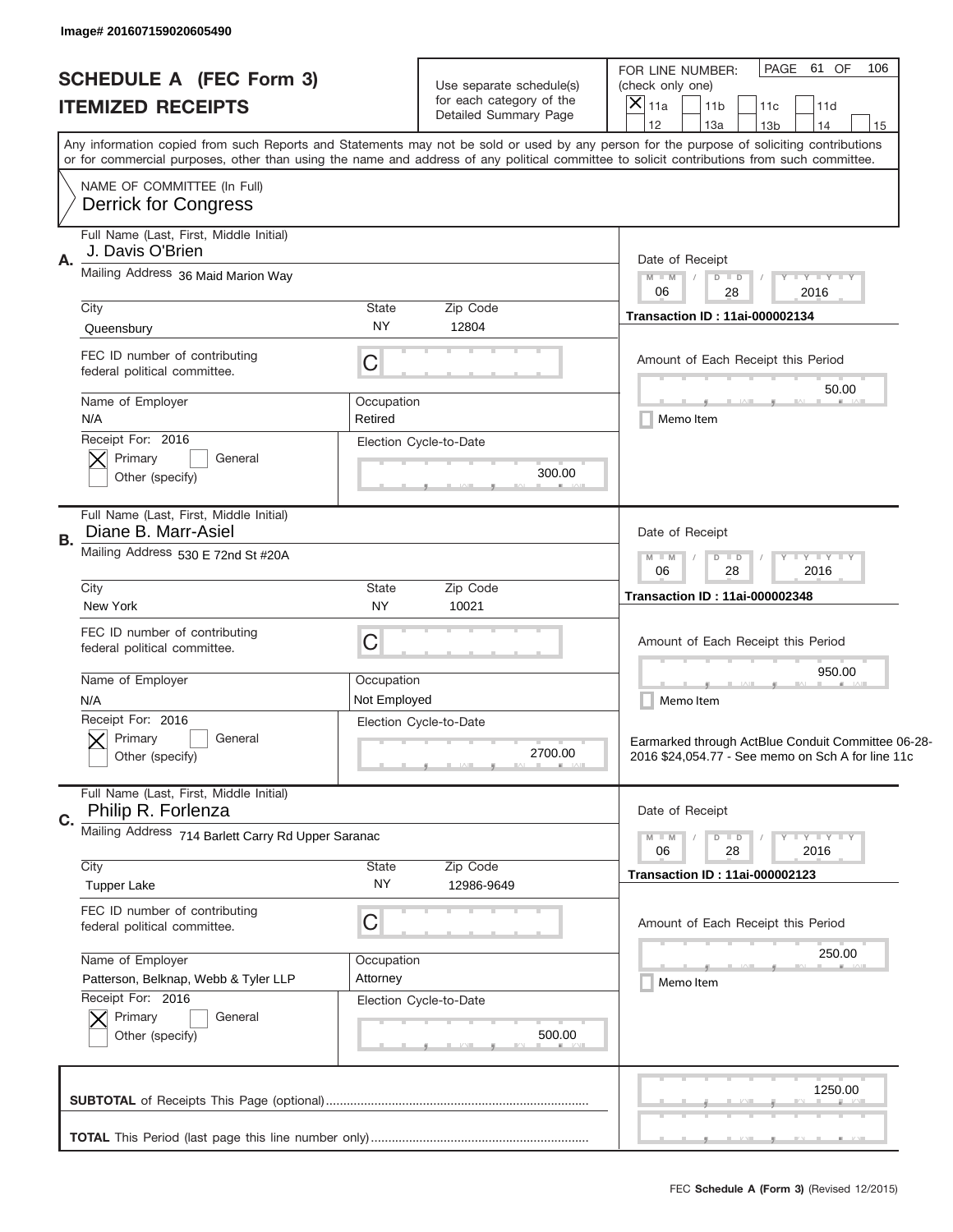| Image# 201607159020605491                                                                                                                                                                                                                                                               |                                                                               |                                                                                                                                                              |
|-----------------------------------------------------------------------------------------------------------------------------------------------------------------------------------------------------------------------------------------------------------------------------------------|-------------------------------------------------------------------------------|--------------------------------------------------------------------------------------------------------------------------------------------------------------|
| <b>SCHEDULE A</b> (FEC Form 3)<br><b>ITEMIZED RECEIPTS</b>                                                                                                                                                                                                                              | Use separate schedule(s)<br>for each category of the<br>Detailed Summary Page | PAGE<br>62 OF<br>106<br>FOR LINE NUMBER:<br>(check only one)<br>$\times$<br>11a<br>11 <sub>b</sub><br>11c<br>11d<br>12<br>13a<br>13 <sub>b</sub><br>14<br>15 |
| Any information copied from such Reports and Statements may not be sold or used by any person for the purpose of soliciting contributions<br>or for commercial purposes, other than using the name and address of any political committee to solicit contributions from such committee. |                                                                               |                                                                                                                                                              |
| NAME OF COMMITTEE (In Full)<br><b>Derrick for Congress</b>                                                                                                                                                                                                                              |                                                                               |                                                                                                                                                              |
| Full Name (Last, First, Middle Initial)<br>Monica Bradbury<br>Α.                                                                                                                                                                                                                        |                                                                               | Date of Receipt                                                                                                                                              |
| Mailing Address 141 Hulls Falls Rd                                                                                                                                                                                                                                                      |                                                                               | $M - M$<br>Y TY TY TY<br>$D$ $D$<br>$\sqrt{2}$<br>06<br>2016<br>28                                                                                           |
| City<br>Keene                                                                                                                                                                                                                                                                           | State<br>Zip Code<br><b>NY</b><br>12942                                       | <b>Transaction ID: 11ai-000002323</b>                                                                                                                        |
| FEC ID number of contributing<br>federal political committee.                                                                                                                                                                                                                           | $\mathsf C$                                                                   | Amount of Each Receipt this Period<br>50.00                                                                                                                  |
| Name of Employer<br>Self                                                                                                                                                                                                                                                                | Occupation<br>Artist                                                          | Memo Item                                                                                                                                                    |
| Receipt For: 2016<br>Primary<br>General<br>Other (specify)                                                                                                                                                                                                                              | Election Cycle-to-Date<br>550.00                                              | Earmarked through ActBlue Conduit Committee 06-28-<br>2016 \$24,054,77 - See memo on Sch A for line 11c                                                      |
| Full Name (Last, First, Middle Initial)<br>Monica Bradbury<br>В.                                                                                                                                                                                                                        |                                                                               | Date of Receipt                                                                                                                                              |
| Mailing Address 141 Hulls Falls Rd                                                                                                                                                                                                                                                      |                                                                               | $Y - Y - Y - Y$<br>$M$ M<br>$D$ $D$<br>2016<br>06<br>28                                                                                                      |
| City<br>Keene                                                                                                                                                                                                                                                                           | State<br>Zip Code<br><b>NY</b><br>12942                                       | <b>Transaction ID: 11ai-000002324</b>                                                                                                                        |
| FEC ID number of contributing<br>federal political committee.                                                                                                                                                                                                                           | C                                                                             | Amount of Each Receipt this Period                                                                                                                           |
| Name of Employer<br>Self                                                                                                                                                                                                                                                                | Occupation<br>Artist                                                          | 50.00<br>Memo Item                                                                                                                                           |
| Receipt For: 2016<br>Primary<br>General<br>Other (specify)                                                                                                                                                                                                                              | Election Cycle-to-Date<br>600.00                                              | Earmarked through ActBlue Conduit Committee 06-28-<br>2016 \$24,054.77 - See memo on Sch A for line 11c                                                      |
| Full Name (Last, First, Middle Initial)<br><b>Katharine Preston</b><br>C.                                                                                                                                                                                                               |                                                                               | Date of Receipt                                                                                                                                              |
| Mailing Address 247 Christian Rd                                                                                                                                                                                                                                                        |                                                                               | Y FY FY FY<br>$M - M$<br>$D$ $D$<br>2016<br>06<br>28                                                                                                         |
| City<br>Essex                                                                                                                                                                                                                                                                           | Zip Code<br>State<br>NY<br>12936                                              | <b>Transaction ID: 11ai-000002343</b>                                                                                                                        |
| FEC ID number of contributing<br>federal political committee.                                                                                                                                                                                                                           | C                                                                             | Amount of Each Receipt this Period                                                                                                                           |
| Name of Employer<br>N/A<br>Receipt For: 2016                                                                                                                                                                                                                                            | Occupation<br>None<br>Election Cycle-to-Date                                  | 25.00<br>Memo Item                                                                                                                                           |
| Primary<br>General<br>Other (specify)                                                                                                                                                                                                                                                   | 373.00                                                                        | Earmarked through ActBlue Conduit Committee 06-28-<br>2016 \$24,054.77 - See memo on Sch A for line 11c                                                      |
|                                                                                                                                                                                                                                                                                         |                                                                               | 125.00                                                                                                                                                       |
|                                                                                                                                                                                                                                                                                         |                                                                               |                                                                                                                                                              |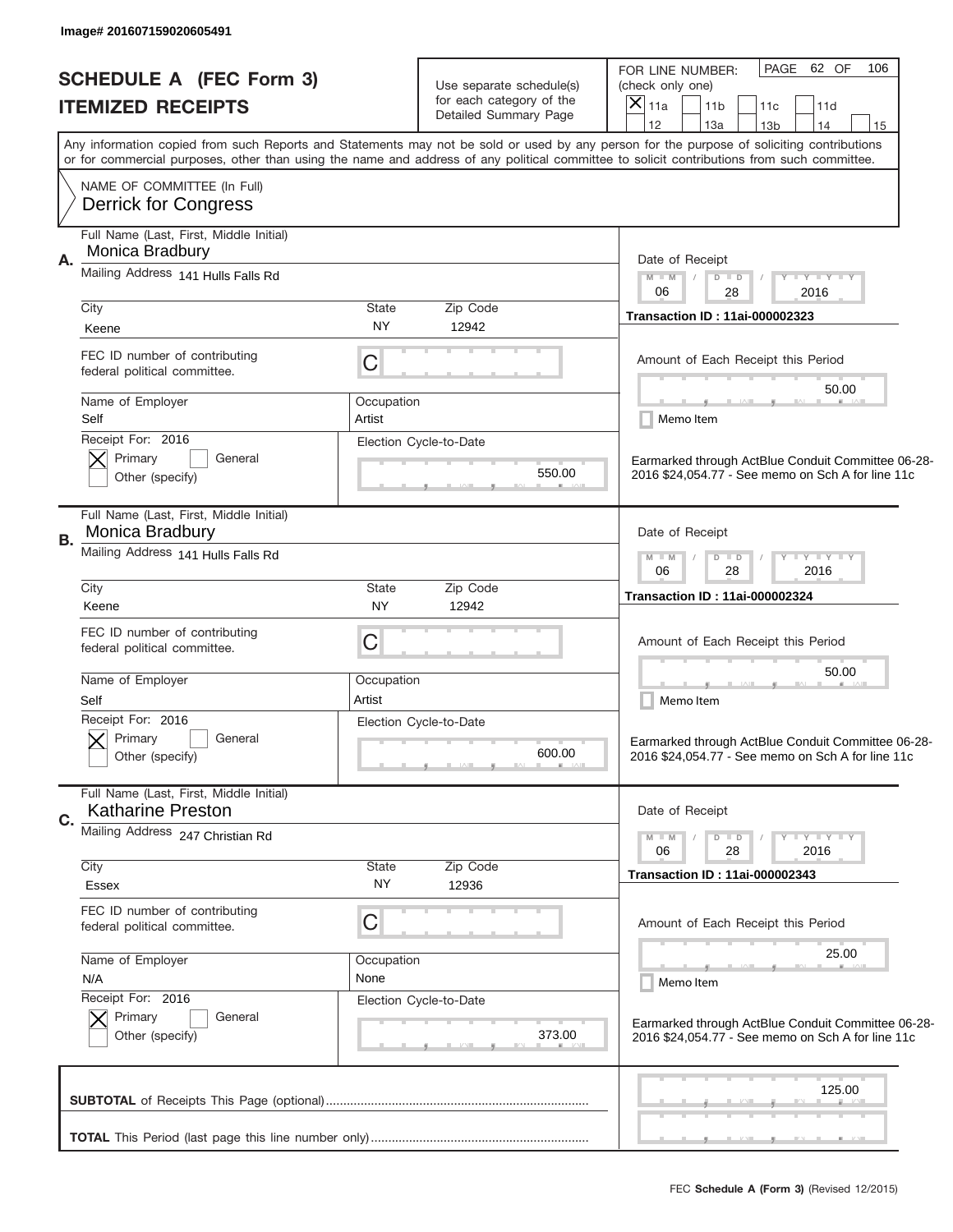| Image# 201607159020605492                                             |                                                                                                                                                                                                                                                                                         |                                                                                                                                                              |
|-----------------------------------------------------------------------|-----------------------------------------------------------------------------------------------------------------------------------------------------------------------------------------------------------------------------------------------------------------------------------------|--------------------------------------------------------------------------------------------------------------------------------------------------------------|
| <b>SCHEDULE A (FEC Form 3)</b><br><b>ITEMIZED RECEIPTS</b>            | Use separate schedule(s)<br>for each category of the<br>Detailed Summary Page                                                                                                                                                                                                           | PAGE<br>63 OF<br>106<br>FOR LINE NUMBER:<br>(check only one)<br>$\times$<br>11a<br>11 <sub>b</sub><br>11c<br>11d<br>12<br>13a<br>13 <sub>b</sub><br>14<br>15 |
|                                                                       | Any information copied from such Reports and Statements may not be sold or used by any person for the purpose of soliciting contributions<br>or for commercial purposes, other than using the name and address of any political committee to solicit contributions from such committee. |                                                                                                                                                              |
| NAME OF COMMITTEE (In Full)<br><b>Derrick for Congress</b>            |                                                                                                                                                                                                                                                                                         |                                                                                                                                                              |
| Full Name (Last, First, Middle Initial)<br>John F. Strough            |                                                                                                                                                                                                                                                                                         |                                                                                                                                                              |
| Α.<br>Mailing Address 7 Woodcrest Dr                                  |                                                                                                                                                                                                                                                                                         | Date of Receipt<br>$M - M$<br>Y TY TY TY<br>$D$ $D$<br>$\sqrt{2}$<br>06<br>2016<br>28                                                                        |
| City<br>Queensbury                                                    | State<br>Zip Code<br><b>NY</b><br>12804-8906                                                                                                                                                                                                                                            | <b>Transaction ID: 11ai-000002133</b>                                                                                                                        |
| FEC ID number of contributing<br>federal political committee.         | $\mathsf C$                                                                                                                                                                                                                                                                             | Amount of Each Receipt this Period<br>100.00                                                                                                                 |
| Name of Employer<br>Town of Queensbury<br>Receipt For: 2016           | Occupation<br><b>Town Supervisor</b>                                                                                                                                                                                                                                                    | Memo Item                                                                                                                                                    |
| Primary<br>General<br>Other (specify)                                 | Election Cycle-to-Date<br>400.00                                                                                                                                                                                                                                                        |                                                                                                                                                              |
| Full Name (Last, First, Middle Initial)<br>Paul M. Cantwell Jr.<br>В. |                                                                                                                                                                                                                                                                                         | Date of Receipt                                                                                                                                              |
| Mailing Address 37 Constable St                                       |                                                                                                                                                                                                                                                                                         | $M - M$<br>$Y = Y = Y = Y$<br>$D$ $D$<br>06<br>28<br>2016                                                                                                    |
| City<br>Malone                                                        | State<br>Zip Code<br><b>NY</b><br>12953                                                                                                                                                                                                                                                 | <b>Transaction ID: 11ai-000002325</b>                                                                                                                        |
| FEC ID number of contributing<br>federal political committee.         | C                                                                                                                                                                                                                                                                                       | Amount of Each Receipt this Period                                                                                                                           |
| Name of Employer<br>Self                                              | Occupation<br>Attorney                                                                                                                                                                                                                                                                  | 100.00<br>Memo Item                                                                                                                                          |
| Receipt For: 2016<br>Primary<br>General<br>Other (specify)            | Election Cycle-to-Date<br>650.00                                                                                                                                                                                                                                                        | Earmarked through ActBlue Conduit Committee 06-28-<br>2016 \$24,054.77 - See memo on Sch A for line 11c                                                      |
| Full Name (Last, First, Middle Initial)<br>Margaret B. Cammack<br>C.  |                                                                                                                                                                                                                                                                                         | Date of Receipt                                                                                                                                              |
| Mailing Address 19 Old Oak Way                                        |                                                                                                                                                                                                                                                                                         | Y FY FY FY<br>$M - M$<br>$D$ $D$<br>2016<br>06<br>28                                                                                                         |
| City<br>Essex                                                         | Zip Code<br>State<br>NY<br>12936                                                                                                                                                                                                                                                        | <b>Transaction ID: 11ai-000002331</b>                                                                                                                        |
| FEC ID number of contributing<br>federal political committee.         | C                                                                                                                                                                                                                                                                                       | Amount of Each Receipt this Period                                                                                                                           |
| Name of Employer<br>N/A<br>Receipt For: 2016                          | Occupation<br>Not Employed<br>Election Cycle-to-Date                                                                                                                                                                                                                                    | 100.00<br>Memo Item                                                                                                                                          |
| Primary<br>General<br>$\times$<br>Other (specify)                     | 650.00                                                                                                                                                                                                                                                                                  | Earmarked through ActBlue Conduit Committee 06-28-<br>2016 \$24,054.77 - See memo on Sch A for line 11c                                                      |
|                                                                       |                                                                                                                                                                                                                                                                                         | 300.00                                                                                                                                                       |
|                                                                       |                                                                                                                                                                                                                                                                                         |                                                                                                                                                              |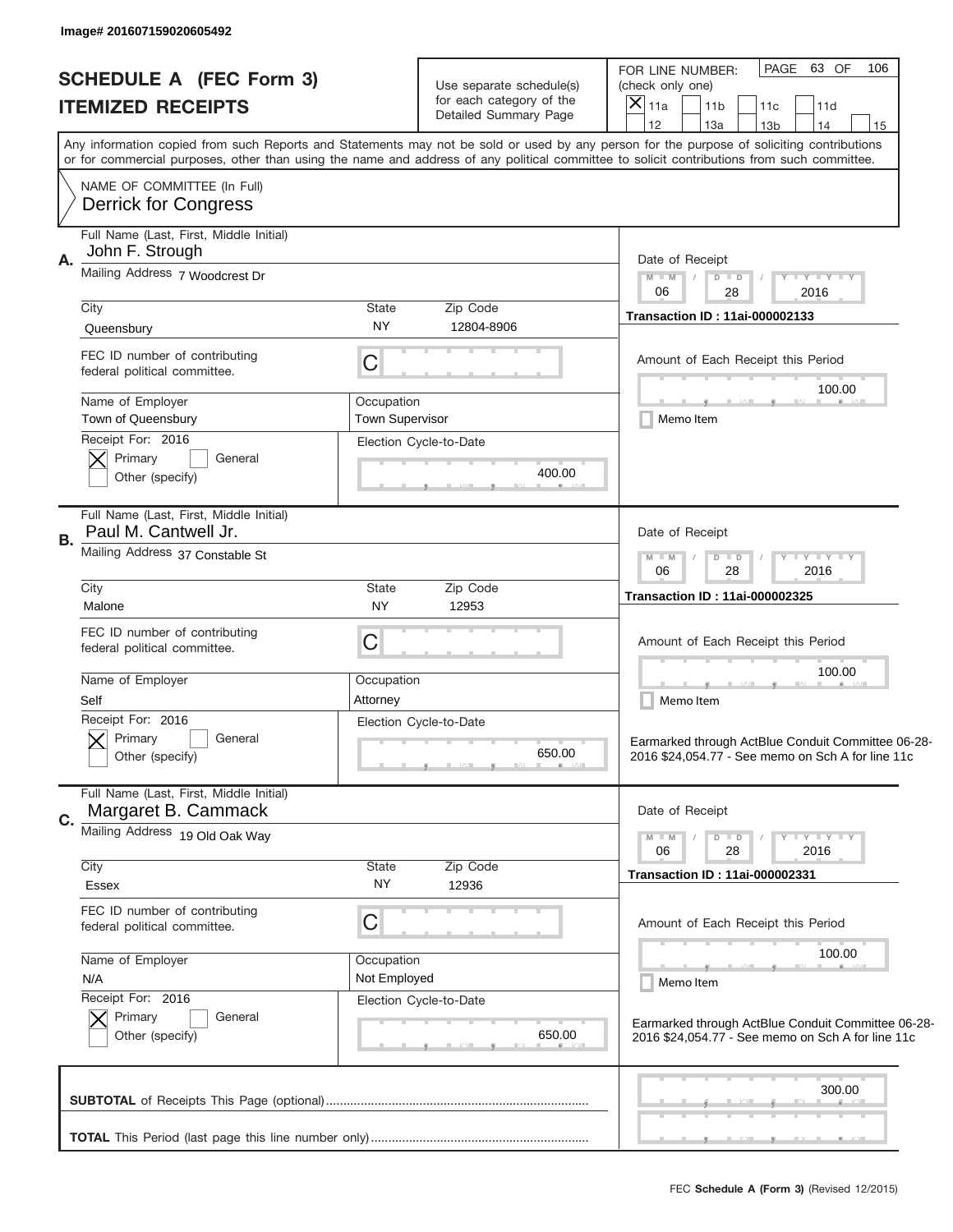| Image# 201607159020605493                                               |                                                                                                                                            |                                                                                                                                                              |
|-------------------------------------------------------------------------|--------------------------------------------------------------------------------------------------------------------------------------------|--------------------------------------------------------------------------------------------------------------------------------------------------------------|
| <b>SCHEDULE A</b> (FEC Form 3)<br><b>ITEMIZED RECEIPTS</b>              | Use separate schedule(s)<br>for each category of the<br>Detailed Summary Page                                                              | PAGE<br>64 OF<br>106<br>FOR LINE NUMBER:<br>(check only one)<br>$\times$<br>11a<br>11 <sub>b</sub><br>11c<br>11d<br>12<br>13a<br>13 <sub>b</sub><br>14<br>15 |
|                                                                         | or for commercial purposes, other than using the name and address of any political committee to solicit contributions from such committee. | Any information copied from such Reports and Statements may not be sold or used by any person for the purpose of soliciting contributions                    |
| NAME OF COMMITTEE (In Full)<br><b>Derrick for Congress</b>              |                                                                                                                                            |                                                                                                                                                              |
| Full Name (Last, First, Middle Initial)<br>Charles W. Cammack III<br>Α. |                                                                                                                                            | Date of Receipt                                                                                                                                              |
| Mailing Address 611 Wake Robin Dr                                       |                                                                                                                                            | $M - M$<br>Y TY TY TY<br>$D$ $D$<br>$\sqrt{2}$<br>06<br>2016<br>28                                                                                           |
| City<br>Shelburne                                                       | State<br>Zip Code<br>VT<br>05482                                                                                                           | <b>Transaction ID: 11ai-000002347</b>                                                                                                                        |
| FEC ID number of contributing<br>federal political committee.           | $\mathsf C$                                                                                                                                | Amount of Each Receipt this Period<br>500.00                                                                                                                 |
| Name of Employer<br>N/A<br>Receipt For: 2016                            | Occupation<br>Not Employed                                                                                                                 | Memo Item                                                                                                                                                    |
| Primary<br>General<br>Other (specify)                                   | Election Cycle-to-Date<br>1500.00                                                                                                          | Earmarked through ActBlue Conduit Committee 06-28-<br>2016 \$24,054.77 - See memo on Sch A for line 11c                                                      |
| Full Name (Last, First, Middle Initial)<br>Patricia Barron<br>В.        |                                                                                                                                            | Date of Receipt                                                                                                                                              |
| Mailing Address 159 E 78th St                                           |                                                                                                                                            | $Y = Y = Y = Y$<br>$M - M$<br>$D$ $D$<br>2016<br>06<br>28                                                                                                    |
| City<br>New York                                                        | State<br>Zip Code<br><b>NY</b><br>10075                                                                                                    | <b>Transaction ID: 11ai-000002328</b>                                                                                                                        |
| FEC ID number of contributing<br>federal political committee.           | C                                                                                                                                          | Amount of Each Receipt this Period                                                                                                                           |
| Name of Employer<br><b>Teleflex</b>                                     | Occupation<br>Corporate Board Director                                                                                                     | 1000.00<br>Memo Item                                                                                                                                         |
| Receipt For: 2016<br>Primary<br>General<br>Other (specify)              | Election Cycle-to-Date<br>2000.00                                                                                                          | Earmarked through ActBlue Conduit Committee 06-28-<br>2016 \$24,054.77 - See memo on Sch A for line 11c                                                      |
| Full Name (Last, First, Middle Initial)<br>Laurence I. Shopmaker<br>C.  |                                                                                                                                            | Date of Receipt                                                                                                                                              |
| Mailing Address 123 E 37th St #6E                                       |                                                                                                                                            | Y FY FY FY<br>$M - M$<br>$D$ $D$<br>2016<br>06<br>28                                                                                                         |
| City<br>New York                                                        | Zip Code<br>State<br>NY<br>10016                                                                                                           | <b>Transaction ID: 11ai-000002333</b>                                                                                                                        |
| FEC ID number of contributing<br>federal political committee.           | C                                                                                                                                          | Amount of Each Receipt this Period                                                                                                                           |
| Name of Employer<br>Self<br>Receipt For: 2016                           | Occupation<br>Art Gallery Owner                                                                                                            | 100.00<br>Memo Item                                                                                                                                          |
| Primary<br>General<br>Other (specify)                                   | Election Cycle-to-Date<br>350.00                                                                                                           | Earmarked through ActBlue Conduit Committee 06-28-<br>2016 \$24,054.77 - See memo on Sch A for line 11c                                                      |
|                                                                         |                                                                                                                                            | 1600.00                                                                                                                                                      |
|                                                                         |                                                                                                                                            |                                                                                                                                                              |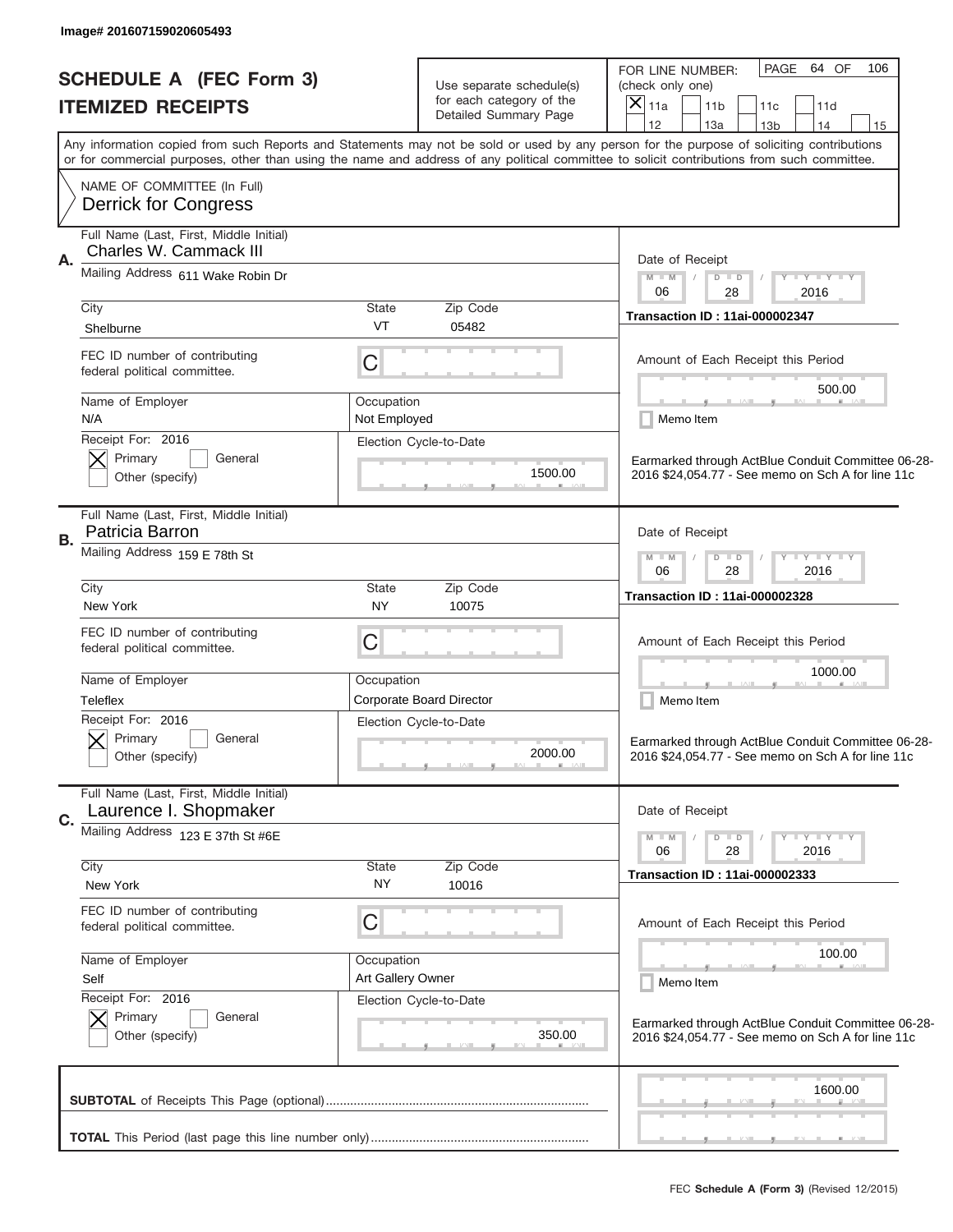| Image# 201607159020605494                                             |                                                                                                                                                                                                                                                                                         |                                                                                                                                                              |
|-----------------------------------------------------------------------|-----------------------------------------------------------------------------------------------------------------------------------------------------------------------------------------------------------------------------------------------------------------------------------------|--------------------------------------------------------------------------------------------------------------------------------------------------------------|
| <b>SCHEDULE A</b> (FEC Form 3)<br><b>ITEMIZED RECEIPTS</b>            | Use separate schedule(s)<br>for each category of the<br>Detailed Summary Page                                                                                                                                                                                                           | PAGE<br>65 OF<br>106<br>FOR LINE NUMBER:<br>(check only one)<br>$\times$<br>11a<br>11 <sub>b</sub><br>11c<br>11d<br>12<br>13a<br>13 <sub>b</sub><br>14<br>15 |
|                                                                       | Any information copied from such Reports and Statements may not be sold or used by any person for the purpose of soliciting contributions<br>or for commercial purposes, other than using the name and address of any political committee to solicit contributions from such committee. |                                                                                                                                                              |
| NAME OF COMMITTEE (In Full)<br><b>Derrick for Congress</b>            |                                                                                                                                                                                                                                                                                         |                                                                                                                                                              |
| Full Name (Last, First, Middle Initial)<br>Michael Sonnenfeldt<br>Α.  |                                                                                                                                                                                                                                                                                         | Date of Receipt                                                                                                                                              |
| Mailing Address 145 Central Park W # 10                               |                                                                                                                                                                                                                                                                                         | $M - M$<br>Y TY TY TY<br>$D$ $D$<br>$\sqrt{2}$<br>2016<br>06<br>28                                                                                           |
| City<br>New York                                                      | State<br>Zip Code<br><b>NY</b><br>10023                                                                                                                                                                                                                                                 | <b>Transaction ID: 11ai-000002340</b>                                                                                                                        |
| FEC ID number of contributing<br>federal political committee.         | $\mathsf C$                                                                                                                                                                                                                                                                             | Amount of Each Receipt this Period<br>1700.00                                                                                                                |
| Name of Employer<br>Tiger 21<br>Receipt For: 2016                     | Occupation<br>Founder and Chairman                                                                                                                                                                                                                                                      | Memo Item                                                                                                                                                    |
| Primary<br>General<br>Other (specify)                                 | Election Cycle-to-Date<br>2700.00                                                                                                                                                                                                                                                       | Earmarked through ActBlue Conduit Committee 06-28-<br>2016 \$24,054.77 - See memo on Sch A for line 11c                                                      |
| Full Name (Last, First, Middle Initial)<br>Mary Beth Hogan<br>В.      |                                                                                                                                                                                                                                                                                         | Date of Receipt                                                                                                                                              |
| Mailing Address 345 E 86th St Apt 6A                                  |                                                                                                                                                                                                                                                                                         | $Y = Y = Y = Y$<br>$M$ M<br>$D$ $D$<br>2016<br>06<br>28                                                                                                      |
| City<br>New York                                                      | State<br>Zip Code<br><b>NY</b><br>10028                                                                                                                                                                                                                                                 | <b>Transaction ID: 11ai-000002339</b>                                                                                                                        |
| FEC ID number of contributing<br>federal political committee.         | C                                                                                                                                                                                                                                                                                       | Amount of Each Receipt this Period                                                                                                                           |
| Name of Employer<br>Debevoise& Plimpton LLP                           | Occupation<br>Attorney                                                                                                                                                                                                                                                                  | 500.00<br>Memo Item                                                                                                                                          |
| Receipt For: 2016<br>Primary<br>General<br>Other (specify)            | Election Cycle-to-Date<br>650.00                                                                                                                                                                                                                                                        | Earmarked through ActBlue Conduit Committee 06-28-<br>2016 \$24,054.77 - See memo on Sch A for line 11c                                                      |
| Full Name (Last, First, Middle Initial)<br><b>Robin Shapiro</b><br>C. |                                                                                                                                                                                                                                                                                         | Date of Receipt                                                                                                                                              |
| Mailing Address 111 W 89th St #GA                                     |                                                                                                                                                                                                                                                                                         | Y FY FY FY<br>$M - M$<br>$D$ $D$<br>2016<br>06<br>28                                                                                                         |
| City<br>New York                                                      | Zip Code<br>State<br>NY.<br>10024                                                                                                                                                                                                                                                       | <b>Transaction ID: 11ai-000002338</b>                                                                                                                        |
| FEC ID number of contributing<br>federal political committee.         | C                                                                                                                                                                                                                                                                                       | Amount of Each Receipt this Period                                                                                                                           |
| Name of Employer<br><b>Novation Ventures</b><br>Receipt For: 2016     | Occupation<br>Executive<br>Election Cycle-to-Date                                                                                                                                                                                                                                       | 250.00<br>Memo Item                                                                                                                                          |
| Primary<br>General<br>Other (specify)                                 | 1250.00                                                                                                                                                                                                                                                                                 | Earmarked through ActBlue Conduit Committee 06-28-<br>2016 \$24,054.77 - See memo on Sch A for line 11c                                                      |
|                                                                       |                                                                                                                                                                                                                                                                                         | 2450.00                                                                                                                                                      |
|                                                                       |                                                                                                                                                                                                                                                                                         |                                                                                                                                                              |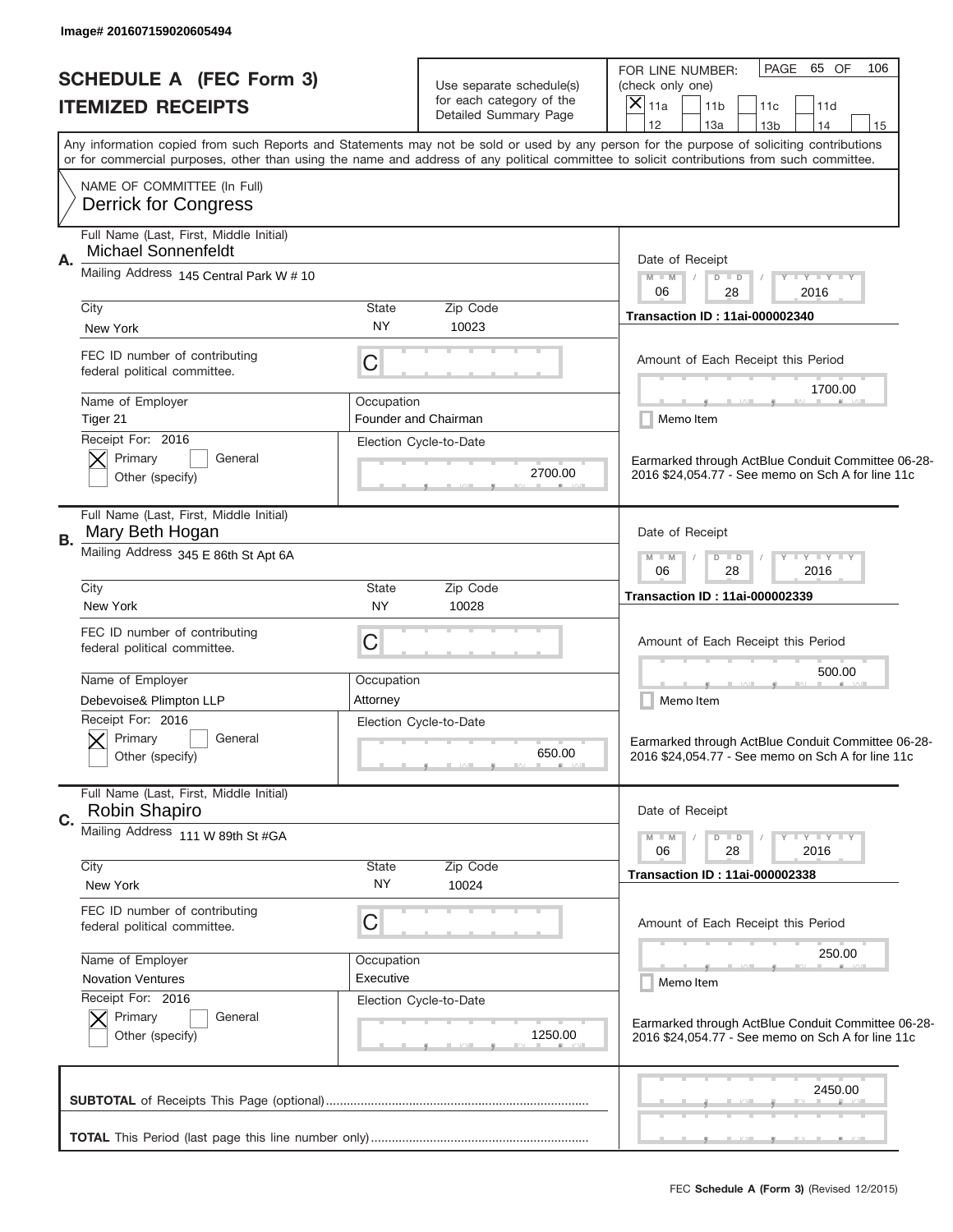|                          | Image# 201607159020605495                                            |                         |                                                   |                                                                                                                                                                                                                                                                                                                                     |
|--------------------------|----------------------------------------------------------------------|-------------------------|---------------------------------------------------|-------------------------------------------------------------------------------------------------------------------------------------------------------------------------------------------------------------------------------------------------------------------------------------------------------------------------------------|
|                          | <b>SCHEDULE A (FEC Form 3)</b>                                       |                         | Use separate schedule(s)                          | PAGE<br>66 OF<br>106<br>FOR LINE NUMBER:<br>(check only one)                                                                                                                                                                                                                                                                        |
| <b>ITEMIZED RECEIPTS</b> |                                                                      |                         | for each category of the<br>Detailed Summary Page | ×<br>11a<br>11 <sub>b</sub><br>11c<br>11d                                                                                                                                                                                                                                                                                           |
|                          |                                                                      |                         |                                                   | 12<br>13a<br>14<br>13 <sub>b</sub><br>15<br>Any information copied from such Reports and Statements may not be sold or used by any person for the purpose of soliciting contributions<br>or for commercial purposes, other than using the name and address of any political committee to solicit contributions from such committee. |
|                          | NAME OF COMMITTEE (In Full)<br><b>Derrick for Congress</b>           |                         |                                                   |                                                                                                                                                                                                                                                                                                                                     |
| Α.                       | Full Name (Last, First, Middle Initial)<br>Coleen B. Stevens         |                         |                                                   | Date of Receipt                                                                                                                                                                                                                                                                                                                     |
|                          | Mailing Address 13 Carriage Run                                      |                         |                                                   | $M - M$<br><b>LEY LEY LEY</b><br>$D$ $D$<br>06<br>28<br>2016                                                                                                                                                                                                                                                                        |
|                          | City<br><b>Burnt Hills</b>                                           | State<br>NY             | Zip Code<br>12027                                 | <b>Transaction ID: 11ai-000002127</b>                                                                                                                                                                                                                                                                                               |
|                          | FEC ID number of contributing<br>federal political committee.        | C                       |                                                   | Amount of Each Receipt this Period<br>2000.00                                                                                                                                                                                                                                                                                       |
|                          | Name of Employer<br>Dimension Fabricators, Inc.                      | Occupation<br>Secretary |                                                   | Memo Item                                                                                                                                                                                                                                                                                                                           |
|                          | Receipt For: 2016<br>Primary<br>General<br>Other (specify)           |                         | Election Cycle-to-Date<br>2000.00                 |                                                                                                                                                                                                                                                                                                                                     |
| В.                       | Full Name (Last, First, Middle Initial)<br>James D. Featherstonhaugh |                         |                                                   | Date of Receipt                                                                                                                                                                                                                                                                                                                     |
|                          | Mailing Address 99 Pine St Ste 207                                   |                         |                                                   | $M - M$<br><b>LEYTEY LEY</b><br>$D$ $D$<br>06<br>28<br>2016                                                                                                                                                                                                                                                                         |
|                          | City<br>Albany                                                       | <b>State</b><br>NY      | Zip Code<br>12207                                 | <b>Transaction ID: 11ai-000002128</b>                                                                                                                                                                                                                                                                                               |
|                          | FEC ID number of contributing<br>federal political committee.        | C                       |                                                   | Amount of Each Receipt this Period                                                                                                                                                                                                                                                                                                  |
|                          | Name of Employer                                                     | Occupation              |                                                   | 1000.00                                                                                                                                                                                                                                                                                                                             |
|                          | Featherstonhough, Wiley and Clyne                                    | Attorney                |                                                   | Memo Item                                                                                                                                                                                                                                                                                                                           |
|                          | Receipt For: 2016<br>General<br>Primary<br>Other (specify)           |                         | Election Cycle-to-Date<br>1000.00                 |                                                                                                                                                                                                                                                                                                                                     |
| C.                       | Full Name (Last, First, Middle Initial)<br>Harrison C. Freer         |                         |                                                   | Date of Receipt                                                                                                                                                                                                                                                                                                                     |
|                          | Mailing Address 28 Garrison Rd                                       |                         |                                                   | <b>LEY LEY LEY</b><br>$M - M$<br>$D$ $D$<br>06<br>2016<br>28                                                                                                                                                                                                                                                                        |
|                          | City<br>Queensbury                                                   | State<br>ΝY             | Zip Code<br>12804                                 | <b>Transaction ID: 11ai-000002129</b>                                                                                                                                                                                                                                                                                               |
|                          |                                                                      |                         |                                                   |                                                                                                                                                                                                                                                                                                                                     |
|                          | FEC ID number of contributing<br>federal political committee.        | С                       |                                                   | Amount of Each Receipt this Period                                                                                                                                                                                                                                                                                                  |
|                          | Name of Employer                                                     | Occupation              |                                                   | 250.00                                                                                                                                                                                                                                                                                                                              |
|                          | Freer Ideas, Inc.                                                    | President               |                                                   | Memo Item                                                                                                                                                                                                                                                                                                                           |
|                          | Receipt For: 2016<br>Primary<br>General<br>Other (specify)           |                         | Election Cycle-to-Date<br>250.00                  |                                                                                                                                                                                                                                                                                                                                     |
|                          |                                                                      |                         |                                                   | 3250.00                                                                                                                                                                                                                                                                                                                             |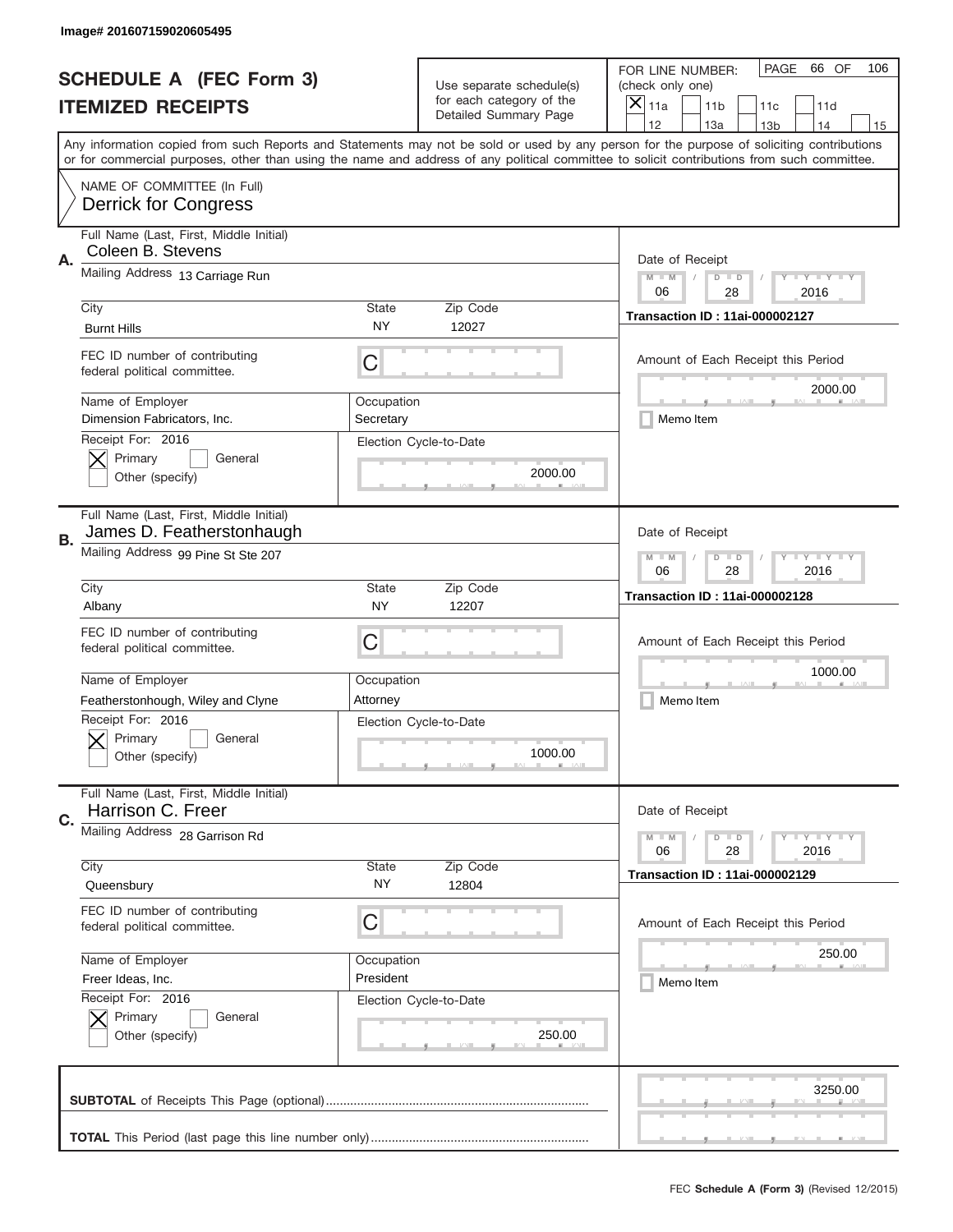| Image# 201607159020605496                                                             |                                                                                                                                            |                                                                                                                                                              |
|---------------------------------------------------------------------------------------|--------------------------------------------------------------------------------------------------------------------------------------------|--------------------------------------------------------------------------------------------------------------------------------------------------------------|
| <b>SCHEDULE A</b> (FEC Form 3)<br><b>ITEMIZED RECEIPTS</b>                            | Use separate schedule(s)<br>for each category of the<br>Detailed Summary Page                                                              | PAGE<br>67 OF<br>106<br>FOR LINE NUMBER:<br>(check only one)<br>$\times$<br>11a<br>11 <sub>b</sub><br>11c<br>11d<br>12<br>13a<br>13 <sub>b</sub><br>14<br>15 |
|                                                                                       | or for commercial purposes, other than using the name and address of any political committee to solicit contributions from such committee. | Any information copied from such Reports and Statements may not be sold or used by any person for the purpose of soliciting contributions                    |
| NAME OF COMMITTEE (In Full)<br><b>Derrick for Congress</b>                            |                                                                                                                                            |                                                                                                                                                              |
| Full Name (Last, First, Middle Initial)<br><b>Warren County Democratic Committee</b>  |                                                                                                                                            |                                                                                                                                                              |
| Α.<br>Mailing Address 134 Glen St                                                     |                                                                                                                                            | Date of Receipt<br>$M - M$<br>Y TY TY TY<br>$D$ $D$<br>$\sqrt{2}$<br>06<br>2016<br>28                                                                        |
| City                                                                                  | State<br>Zip Code                                                                                                                          | <b>Transaction ID: 11ai-000002130</b>                                                                                                                        |
| <b>Glens Falls</b>                                                                    | <b>NY</b><br>12801                                                                                                                         |                                                                                                                                                              |
| FEC ID number of contributing<br>federal political committee.                         | C                                                                                                                                          | Amount of Each Receipt this Period                                                                                                                           |
| Name of Employer                                                                      | Occupation                                                                                                                                 | 250.00<br>Memo Item                                                                                                                                          |
| Receipt For: 2016<br>Primary<br>General<br>Other (specify)                            | Election Cycle-to-Date<br>250.00                                                                                                           | Permissible Funds                                                                                                                                            |
| Full Name (Last, First, Middle Initial)<br>Saratoga County Democratic Committee<br>В. |                                                                                                                                            | Date of Receipt                                                                                                                                              |
| Mailing Address PO Box 484                                                            |                                                                                                                                            | $Y = Y = Y = Y$<br>$M - M$<br>$D$ $D$<br>28<br>2016<br>06                                                                                                    |
| City<br><b>Clifton Park</b>                                                           | State<br>Zip Code<br><b>NY</b><br>12065                                                                                                    | <b>Transaction ID: 11ai-000002131</b>                                                                                                                        |
| FEC ID number of contributing<br>federal political committee.                         | C                                                                                                                                          | Amount of Each Receipt this Period                                                                                                                           |
| Name of Employer                                                                      | Occupation                                                                                                                                 | 250.00<br>Memo Item                                                                                                                                          |
| Receipt For: 2016<br>Primary<br>General<br>Other (specify)                            | Election Cycle-to-Date<br>250.00                                                                                                           | Permissible Funds                                                                                                                                            |
| Full Name (Last, First, Middle Initial)<br><b>Beth Kaufman</b><br>C.                  |                                                                                                                                            | Date of Receipt                                                                                                                                              |
| Mailing Address 551 5th Ave                                                           |                                                                                                                                            | Y FY FY FY<br>$M - M$<br>$D$ $D$<br>06<br>2016<br>28                                                                                                         |
| City<br>New York                                                                      | Zip Code<br>State<br>NY.<br>10176                                                                                                          | <b>Transaction ID: 11ai-000002332</b>                                                                                                                        |
| FEC ID number of contributing<br>federal political committee.                         | C                                                                                                                                          | Amount of Each Receipt this Period                                                                                                                           |
| Name of Employer                                                                      | Occupation                                                                                                                                 | 2700.00                                                                                                                                                      |
| Schoeman Updike & Kaufman LLP                                                         | Attorney                                                                                                                                   | Memo Item                                                                                                                                                    |
| Receipt For: 2016<br>Primary<br>General<br>Other (specify)                            | Election Cycle-to-Date<br>2700.00                                                                                                          | Earmarked through ActBlue Conduit Committee 06-28-<br>2016 \$24,054.77 - See memo on Sch A for line 11c                                                      |
|                                                                                       |                                                                                                                                            | 3200.00                                                                                                                                                      |
|                                                                                       |                                                                                                                                            | , , ,                                                                                                                                                        |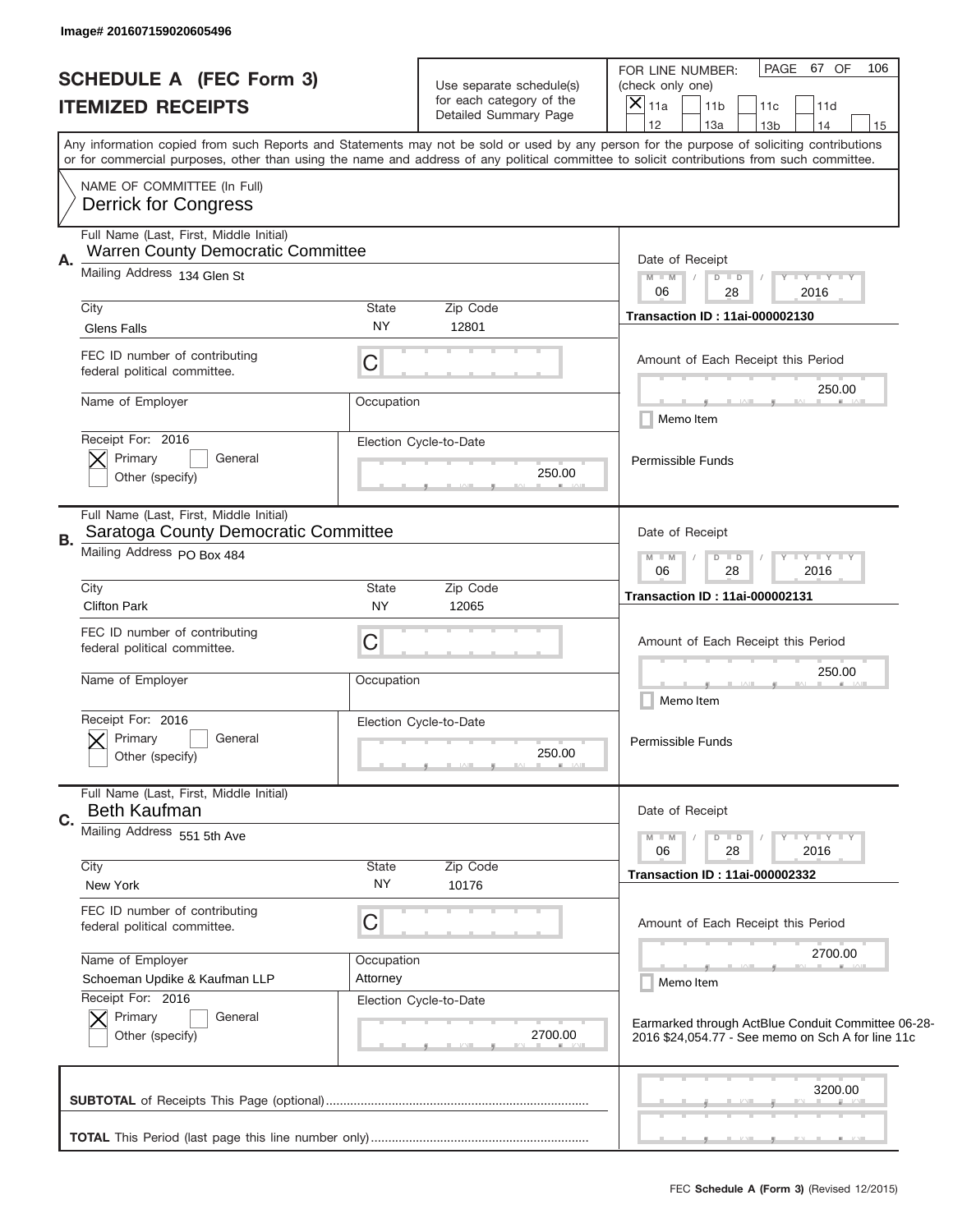| Image# 201607159020605497                                                                                                                                                                                                                                                               |                                                                               |                                                                                                                                                    |
|-----------------------------------------------------------------------------------------------------------------------------------------------------------------------------------------------------------------------------------------------------------------------------------------|-------------------------------------------------------------------------------|----------------------------------------------------------------------------------------------------------------------------------------------------|
| <b>SCHEDULE A (FEC Form 3)</b><br><b>ITEMIZED RECEIPTS</b>                                                                                                                                                                                                                              | Use separate schedule(s)<br>for each category of the<br>Detailed Summary Page | PAGE 68 OF<br>106<br>FOR LINE NUMBER:<br>(check only one)<br>×<br>11a<br>11 <sub>b</sub><br>11c<br>11d<br>12<br>13a<br>14<br>13 <sub>b</sub><br>15 |
| Any information copied from such Reports and Statements may not be sold or used by any person for the purpose of soliciting contributions<br>or for commercial purposes, other than using the name and address of any political committee to solicit contributions from such committee. |                                                                               |                                                                                                                                                    |
| NAME OF COMMITTEE (In Full)<br><b>Derrick for Congress</b>                                                                                                                                                                                                                              |                                                                               |                                                                                                                                                    |
| Full Name (Last, First, Middle Initial)<br><b>Bayard Storey</b><br>Α.<br>Mailing Address 1919 Brandywine St                                                                                                                                                                             |                                                                               | Date of Receipt                                                                                                                                    |
|                                                                                                                                                                                                                                                                                         |                                                                               | $M - M$<br>$D$ $D$<br>$Y - Y - Y - Y$<br>06<br>28<br>2016                                                                                          |
| City<br>Philadelphia                                                                                                                                                                                                                                                                    | State<br>Zip Code<br><b>PA</b><br>19130                                       | <b>Transaction ID: 11ai-000002344</b>                                                                                                              |
| FEC ID number of contributing<br>federal political committee.                                                                                                                                                                                                                           | C                                                                             | Amount of Each Receipt this Period<br>2700.00                                                                                                      |
| Name of Employer<br>N/A<br>Receipt For: 2016                                                                                                                                                                                                                                            | Occupation<br>Retired                                                         | Memo Item                                                                                                                                          |
| Primary<br>General<br>Other (specify)                                                                                                                                                                                                                                                   | Election Cycle-to-Date<br>2700.00                                             | Earmarked through ActBlue Conduit Committee 06-28-<br>2016 \$24,054.77 - See memo on Sch A for line 11c                                            |
| Full Name (Last, First, Middle Initial)<br>Mary Brust<br>В.                                                                                                                                                                                                                             |                                                                               | Date of Receipt                                                                                                                                    |
| Mailing Address 285 Riverside Dr 14A                                                                                                                                                                                                                                                    |                                                                               | $M - M$<br>$D$ $D$<br>$Y - Y - Y - Y - Y$<br>28<br>2016<br>06                                                                                      |
| City<br>New York                                                                                                                                                                                                                                                                        | State<br>Zip Code<br><b>NY</b><br>10025-5228                                  | <b>Transaction ID: 11ai-000002393</b>                                                                                                              |
| FEC ID number of contributing<br>federal political committee.                                                                                                                                                                                                                           | C                                                                             | Amount of Each Receipt this Period                                                                                                                 |
| Name of Employer<br>Self                                                                                                                                                                                                                                                                | Occupation<br>Nurse                                                           | 250.00<br>Memo Item                                                                                                                                |
| Receipt For: 2016<br>Primary<br>General<br>Other (specify)                                                                                                                                                                                                                              | Election Cycle-to-Date<br>250.00                                              |                                                                                                                                                    |
| Full Name (Last, First, Middle Initial)<br>Joshua Bekenstein<br>C.                                                                                                                                                                                                                      |                                                                               | Date of Receipt                                                                                                                                    |
| Mailing Address 52 High Rock Rd                                                                                                                                                                                                                                                         |                                                                               | $M - M$<br>$D$ $D$<br>Y FY FY FY<br>06<br>28<br>2016                                                                                               |
| City<br>Wayland                                                                                                                                                                                                                                                                         | State<br>Zip Code<br>МA<br>01778                                              | <b>Transaction ID: 11ai-000002394</b>                                                                                                              |
| FEC ID number of contributing<br>federal political committee.                                                                                                                                                                                                                           | C                                                                             | Amount of Each Receipt this Period                                                                                                                 |
| Name of Employer                                                                                                                                                                                                                                                                        | Occupation                                                                    | 2700.00                                                                                                                                            |
| <b>Bain Capital</b><br>Receipt For: 2016<br>Primary<br>General<br>Other (specify)                                                                                                                                                                                                       | Investor<br>Election Cycle-to-Date<br>2700.00                                 | Memo Item                                                                                                                                          |
|                                                                                                                                                                                                                                                                                         |                                                                               | 5650.00                                                                                                                                            |
|                                                                                                                                                                                                                                                                                         |                                                                               |                                                                                                                                                    |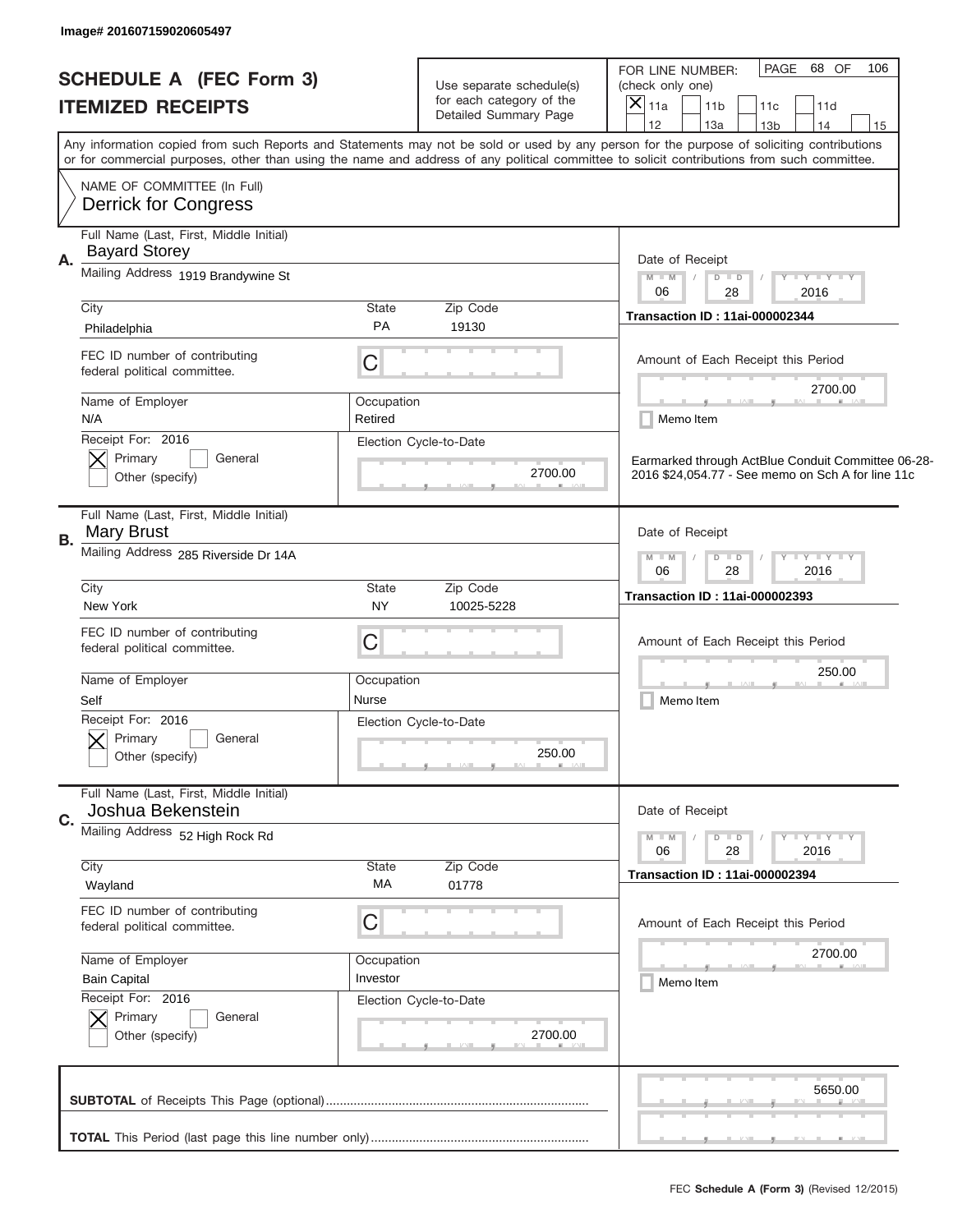| Image# 201607159020605498                                                                                                                                                                                                                                                               |                                                                               |                                                                                                                                                       |
|-----------------------------------------------------------------------------------------------------------------------------------------------------------------------------------------------------------------------------------------------------------------------------------------|-------------------------------------------------------------------------------|-------------------------------------------------------------------------------------------------------------------------------------------------------|
| <b>SCHEDULE A (FEC Form 3)</b><br><b>ITEMIZED RECEIPTS</b>                                                                                                                                                                                                                              | Use separate schedule(s)<br>for each category of the<br>Detailed Summary Page | PAGE<br>69 OF<br>106<br>FOR LINE NUMBER:<br>(check only one)<br>×<br>11a<br>11 <sub>b</sub><br>11c<br>11d<br>12<br>13a<br>13 <sub>b</sub><br>14<br>15 |
| Any information copied from such Reports and Statements may not be sold or used by any person for the purpose of soliciting contributions<br>or for commercial purposes, other than using the name and address of any political committee to solicit contributions from such committee. |                                                                               |                                                                                                                                                       |
| NAME OF COMMITTEE (In Full)<br><b>Derrick for Congress</b>                                                                                                                                                                                                                              |                                                                               |                                                                                                                                                       |
| Full Name (Last, First, Middle Initial)<br>David Wolff<br>Α.<br>Mailing Address 1066 Kiwassa Lake Rd                                                                                                                                                                                    |                                                                               | Date of Receipt                                                                                                                                       |
|                                                                                                                                                                                                                                                                                         |                                                                               | $M$ M<br>$Y - Y - Y - Y$<br>$D$ $D$<br>$\sqrt{2}$<br>06<br>2016<br>28                                                                                 |
| City<br>Saranac Lake                                                                                                                                                                                                                                                                    | State<br>Zip Code<br><b>NY</b><br>12983                                       | <b>Transaction ID: 11ai-000002395</b>                                                                                                                 |
| FEC ID number of contributing<br>federal political committee.                                                                                                                                                                                                                           | C                                                                             | Amount of Each Receipt this Period                                                                                                                    |
| Name of Employer<br>N/A                                                                                                                                                                                                                                                                 | Occupation<br>Retired                                                         | 500.00<br>Memo Item                                                                                                                                   |
| Receipt For: 2016<br>Primary<br>General<br>Other (specify)                                                                                                                                                                                                                              | Election Cycle-to-Date<br>500.00                                              |                                                                                                                                                       |
| Full Name (Last, First, Middle Initial)<br>Anita Bekenstein<br>В.                                                                                                                                                                                                                       |                                                                               | Date of Receipt                                                                                                                                       |
| Mailing Address 52 High Rock                                                                                                                                                                                                                                                            |                                                                               | $Y - Y - Y - Y - Y$<br>$M - M$<br>$D$ $D$<br>06<br>28<br>2016                                                                                         |
| City<br>Wayland                                                                                                                                                                                                                                                                         | State<br>Zip Code<br>MA<br>01778                                              | <b>Transaction ID: 11ai-000002397</b>                                                                                                                 |
| FEC ID number of contributing<br>federal political committee.                                                                                                                                                                                                                           | C                                                                             | Amount of Each Receipt this Period                                                                                                                    |
| Name of Employer<br>N/A                                                                                                                                                                                                                                                                 | Occupation<br>Homemaker                                                       | 2700.00<br>Memo Item                                                                                                                                  |
| Receipt For: 2016<br>General<br>Primary<br>Other (specify)                                                                                                                                                                                                                              | Election Cycle-to-Date<br>2700.00                                             |                                                                                                                                                       |
| Full Name (Last, First, Middle Initial)<br><b>Robert Goodman</b><br>C.                                                                                                                                                                                                                  |                                                                               | Date of Receipt                                                                                                                                       |
| Mailing Address 2316 Kennwynn Rd                                                                                                                                                                                                                                                        |                                                                               | Y FY FY FY<br>$M - M$<br>$D$ $D$<br>06<br>29<br>2016                                                                                                  |
| City<br>Wilmington                                                                                                                                                                                                                                                                      | Zip Code<br>State<br>DE<br>19810                                              | <b>Transaction ID: 11ai-000002206</b>                                                                                                                 |
| FEC ID number of contributing<br>federal political committee.                                                                                                                                                                                                                           | C                                                                             | Amount of Each Receipt this Period                                                                                                                    |
| Name of Employer<br><b>TD Bank</b>                                                                                                                                                                                                                                                      | Occupation                                                                    | 100.00                                                                                                                                                |
| Receipt For: 2016                                                                                                                                                                                                                                                                       | <b>IT Manager</b><br>Election Cycle-to-Date                                   | Memo Item                                                                                                                                             |
| Primary<br>General<br>Other (specify)                                                                                                                                                                                                                                                   | 250.00                                                                        | Earmarked through ActBlue Conduit Committee 06-30-<br>2016 \$20,967.00 - See memo on Sch A for line 11c                                               |
|                                                                                                                                                                                                                                                                                         |                                                                               | 3300.00                                                                                                                                               |
|                                                                                                                                                                                                                                                                                         |                                                                               | , , ,                                                                                                                                                 |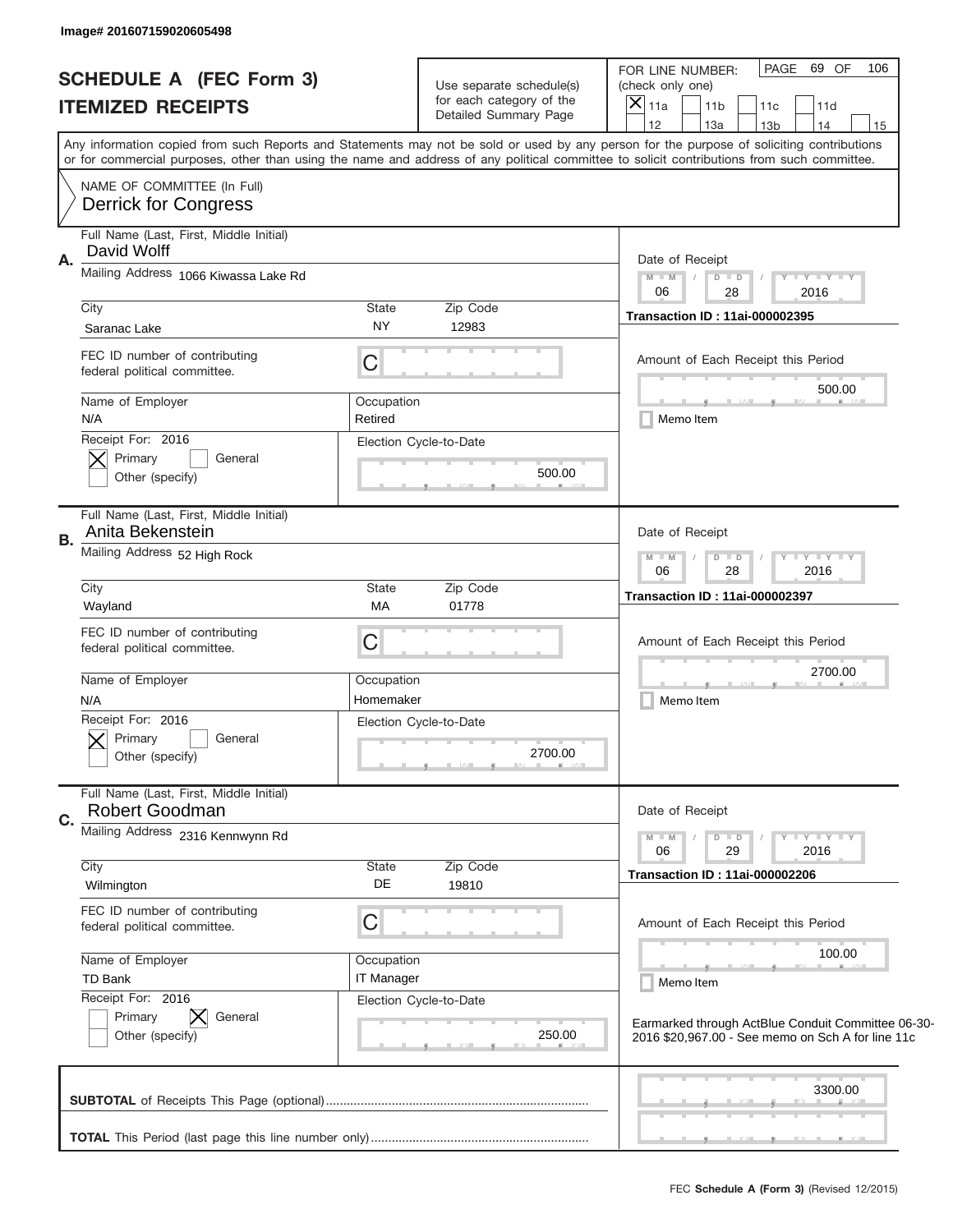| Image# 201607159020605499                                                |                                                                                                                                                                                                                                                                                         |                                                                                                                                                           |
|--------------------------------------------------------------------------|-----------------------------------------------------------------------------------------------------------------------------------------------------------------------------------------------------------------------------------------------------------------------------------------|-----------------------------------------------------------------------------------------------------------------------------------------------------------|
| <b>SCHEDULE A</b> (FEC Form 3)<br><b>ITEMIZED RECEIPTS</b>               | Use separate schedule(s)<br>for each category of the<br>Detailed Summary Page                                                                                                                                                                                                           | PAGE 70 OF<br>106<br>FOR LINE NUMBER:<br>(check only one)<br>$\times$<br>11a<br>11 <sub>b</sub><br>11c<br>11d<br>12<br>13a<br>13 <sub>b</sub><br>14<br>15 |
|                                                                          | Any information copied from such Reports and Statements may not be sold or used by any person for the purpose of soliciting contributions<br>or for commercial purposes, other than using the name and address of any political committee to solicit contributions from such committee. |                                                                                                                                                           |
| NAME OF COMMITTEE (In Full)<br><b>Derrick for Congress</b>               |                                                                                                                                                                                                                                                                                         |                                                                                                                                                           |
| Full Name (Last, First, Middle Initial)<br><b>Bevis Longstreth</b><br>Α. |                                                                                                                                                                                                                                                                                         | Date of Receipt                                                                                                                                           |
| Mailing Address 322 Central Park W Apt 5B                                |                                                                                                                                                                                                                                                                                         | $M - M$<br>Y TY TY TY<br>$D$ $D$<br>$\sqrt{2}$<br>29<br>2016<br>06                                                                                        |
| City<br>New York                                                         | State<br>Zip Code<br><b>NY</b><br>10025                                                                                                                                                                                                                                                 | <b>Transaction ID: 11ai-000002226</b>                                                                                                                     |
| FEC ID number of contributing<br>federal political committee.            | $\mathsf C$                                                                                                                                                                                                                                                                             | Amount of Each Receipt this Period<br>1000.00                                                                                                             |
| Name of Employer<br>Self<br>Receipt For: 2016                            | Occupation<br><b>Historical Novelist</b>                                                                                                                                                                                                                                                | Memo Item                                                                                                                                                 |
| General<br>Primary<br>Other (specify)                                    | Election Cycle-to-Date<br>2500.00                                                                                                                                                                                                                                                       | Earmarked through ActBlue Conduit Committee 06-30-<br>2016 \$20,967,00 - See memo on Sch A for line 11c                                                   |
| Full Name (Last, First, Middle Initial)<br>Paul J. Herrmann<br>В.        |                                                                                                                                                                                                                                                                                         | Date of Receipt                                                                                                                                           |
| Mailing Address 115 Main St                                              |                                                                                                                                                                                                                                                                                         | $Y - Y - Y - Y$<br>$M - M$<br>$D$ $D$<br>29<br>2016<br>06                                                                                                 |
| City<br>Saranac Lake                                                     | State<br>Zip Code<br><b>NY</b><br>12983                                                                                                                                                                                                                                                 | <b>Transaction ID: 11ai-000002149</b>                                                                                                                     |
| FEC ID number of contributing<br>federal political committee.            | C                                                                                                                                                                                                                                                                                       | Amount of Each Receipt this Period                                                                                                                        |
| Name of Employer<br>Retired                                              | Occupation<br>Retired                                                                                                                                                                                                                                                                   | 100.00<br>Memo Item                                                                                                                                       |
| Receipt For: 2016<br>Primary<br>General<br>Other (specify)               | Election Cycle-to-Date<br>215.00                                                                                                                                                                                                                                                        |                                                                                                                                                           |
| Full Name (Last, First, Middle Initial)<br>William N. Peabody<br>C.      |                                                                                                                                                                                                                                                                                         | Date of Receipt                                                                                                                                           |
| Mailing Address 635 Academy Rd                                           |                                                                                                                                                                                                                                                                                         | Y FY FY FY<br>$M - M$<br>$D$ $D$<br>06<br>29<br>2016                                                                                                      |
| City<br><b>Thetford Center</b>                                           | Zip Code<br>State<br>VT<br>05075                                                                                                                                                                                                                                                        | <b>Transaction ID: 11ai-000002217</b>                                                                                                                     |
| FEC ID number of contributing<br>federal political committee.            | C                                                                                                                                                                                                                                                                                       | Amount of Each Receipt this Period                                                                                                                        |
| Name of Employer<br>N/A<br>Receipt For: 2016                             | Occupation<br>Not Employed<br>Election Cycle-to-Date                                                                                                                                                                                                                                    | 50.00<br>Memo Item                                                                                                                                        |
| Primary<br>General<br>Other (specify)                                    | 300.00                                                                                                                                                                                                                                                                                  | Earmarked through ActBlue Conduit Committee 06-30-<br>2016 \$20,967.00 - See memo on Sch A for line 11c                                                   |
|                                                                          |                                                                                                                                                                                                                                                                                         | 1150.00                                                                                                                                                   |
|                                                                          |                                                                                                                                                                                                                                                                                         | $\mathcal{I}$ and $\mathcal{I}$ and $\mathcal{I}$                                                                                                         |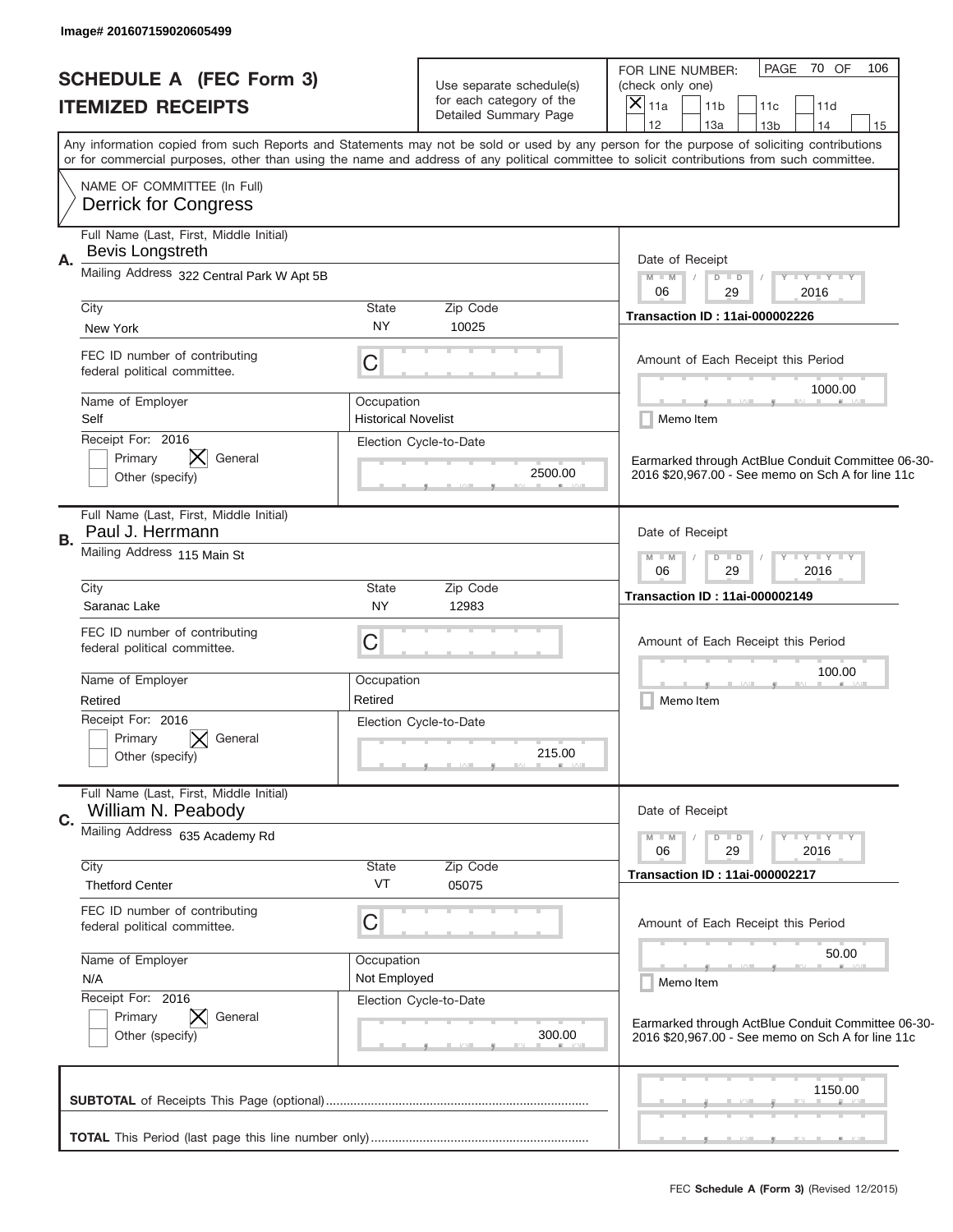| Image# 201607159020605500                                                       |                                                                                                                                                                                                                                                                                         |                                                                                                                                                           |
|---------------------------------------------------------------------------------|-----------------------------------------------------------------------------------------------------------------------------------------------------------------------------------------------------------------------------------------------------------------------------------------|-----------------------------------------------------------------------------------------------------------------------------------------------------------|
| <b>SCHEDULE A</b> (FEC Form 3)<br><b>ITEMIZED RECEIPTS</b>                      | Use separate schedule(s)<br>for each category of the<br>Detailed Summary Page                                                                                                                                                                                                           | PAGE 71 OF<br>106<br>FOR LINE NUMBER:<br>(check only one)<br>$\times$<br>11a<br>11 <sub>b</sub><br>11c<br>11d<br>12<br>13a<br>13 <sub>b</sub><br>14<br>15 |
|                                                                                 | Any information copied from such Reports and Statements may not be sold or used by any person for the purpose of soliciting contributions<br>or for commercial purposes, other than using the name and address of any political committee to solicit contributions from such committee. |                                                                                                                                                           |
| NAME OF COMMITTEE (In Full)<br><b>Derrick for Congress</b>                      |                                                                                                                                                                                                                                                                                         |                                                                                                                                                           |
| Full Name (Last, First, Middle Initial)<br>David Mason<br>Α.                    |                                                                                                                                                                                                                                                                                         | Date of Receipt                                                                                                                                           |
| Mailing Address 10 Keene Knolls Way                                             |                                                                                                                                                                                                                                                                                         | $M - M$<br>Y TY TY TY<br>$D$ $D$<br>$\sqrt{2}$<br>06<br>29<br>2016                                                                                        |
| City<br>Keene                                                                   | State<br>Zip Code<br><b>NY</b><br>12942                                                                                                                                                                                                                                                 | <b>Transaction ID: 11ai-000002201</b>                                                                                                                     |
| FEC ID number of contributing<br>federal political committee.                   | $\mathsf C$                                                                                                                                                                                                                                                                             | Amount of Each Receipt this Period<br>100.00                                                                                                              |
| Name of Employer<br>N/A<br>Receipt For: 2016                                    | Occupation<br>Not Employed                                                                                                                                                                                                                                                              | Memo Item                                                                                                                                                 |
| General<br>Primary<br>Other (specify)                                           | Election Cycle-to-Date<br>750.00                                                                                                                                                                                                                                                        | Earmarked through ActBlue Conduit Committee 06-30-<br>2016 \$20,967.00 - See memo on Sch A for line 11c                                                   |
| Full Name (Last, First, Middle Initial)<br>Deirdre O'Callaghan<br>В.            |                                                                                                                                                                                                                                                                                         | Date of Receipt                                                                                                                                           |
| Mailing Address 2775 Doelner Cir                                                |                                                                                                                                                                                                                                                                                         | $Y = Y = Y = Y$<br>$M$ M<br>$D$ $D$<br>29<br>2016<br>06                                                                                                   |
| City<br>Castleton on Hudso                                                      | State<br>Zip Code<br>NY<br>12033                                                                                                                                                                                                                                                        | <b>Transaction ID: 11ai-000002218</b>                                                                                                                     |
| FEC ID number of contributing<br>federal political committee.                   | C                                                                                                                                                                                                                                                                                       | Amount of Each Receipt this Period                                                                                                                        |
| Name of Employer<br>Center for Internet Security                                | Occupation<br>Attorney                                                                                                                                                                                                                                                                  | 100.00<br>Memo Item                                                                                                                                       |
| Receipt For: 2016<br>Primary<br>General<br>Other (specify)                      | Election Cycle-to-Date<br>766.00                                                                                                                                                                                                                                                        | Earmarked through ActBlue Conduit Committee 06-30-<br>2016 \$20,967.00 - See memo on Sch A for line 11c                                                   |
| Full Name (Last, First, Middle Initial)<br><b>Phil Giltner</b><br>C.            |                                                                                                                                                                                                                                                                                         | Date of Receipt                                                                                                                                           |
| Mailing Address 47 Albany Ave<br>PO 47<br>City                                  | Zip Code<br>State                                                                                                                                                                                                                                                                       | Y FY FY FY<br>$M - M$<br>$D$ $D$<br>2016<br>06<br>29                                                                                                      |
| Kinderhook                                                                      | NY.<br>12106                                                                                                                                                                                                                                                                            | <b>Transaction ID: 11ai-000002200</b>                                                                                                                     |
| FEC ID number of contributing<br>federal political committee.                   | C                                                                                                                                                                                                                                                                                       | Amount of Each Receipt this Period                                                                                                                        |
| Name of Employer<br>NYS Department of Agriculture and Mark<br>Receipt For: 2016 | Occupation<br>Govt Administrator<br>Election Cycle-to-Date                                                                                                                                                                                                                              | 50.00<br>Memo Item                                                                                                                                        |
| Primary<br>General<br>Other (specify)                                           | 408.00                                                                                                                                                                                                                                                                                  | Earmarked through ActBlue Conduit Committee 06-30-<br>2016 \$20,967.00 - See memo on Sch A for line 11c                                                   |
|                                                                                 |                                                                                                                                                                                                                                                                                         | 250.00                                                                                                                                                    |
|                                                                                 |                                                                                                                                                                                                                                                                                         | , , ,                                                                                                                                                     |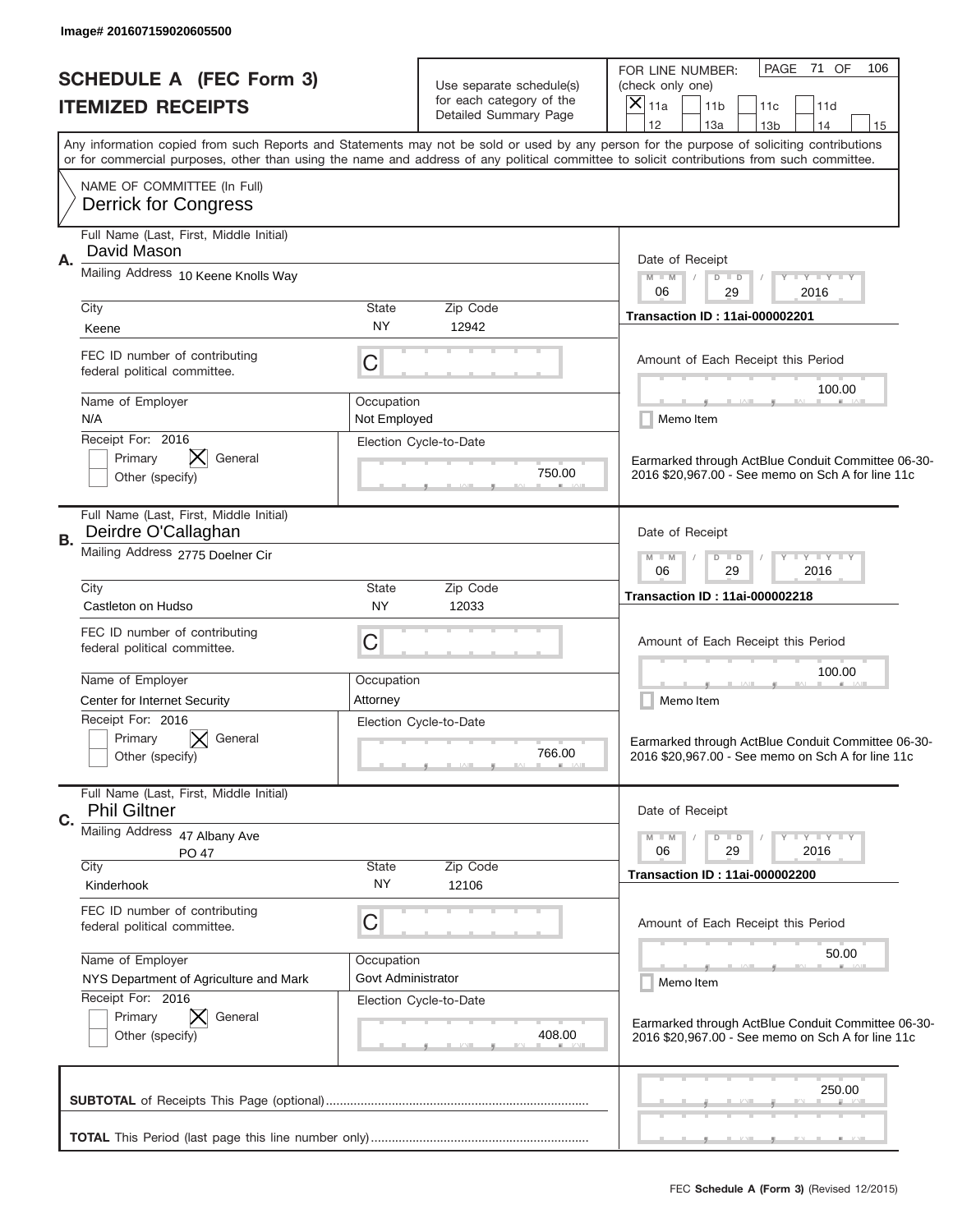| Image# 201607159020605501                                                                                                                                                                                                                                                               |                                                                               |                                                                                                                                                    |
|-----------------------------------------------------------------------------------------------------------------------------------------------------------------------------------------------------------------------------------------------------------------------------------------|-------------------------------------------------------------------------------|----------------------------------------------------------------------------------------------------------------------------------------------------|
| <b>SCHEDULE A</b> (FEC Form 3)<br><b>ITEMIZED RECEIPTS</b>                                                                                                                                                                                                                              | Use separate schedule(s)<br>for each category of the<br>Detailed Summary Page | PAGE 72 OF<br>106<br>FOR LINE NUMBER:<br>(check only one)<br>×<br>11a<br>11 <sub>b</sub><br>11c<br>11d<br>12<br>13a<br>14<br>13 <sub>b</sub><br>15 |
| Any information copied from such Reports and Statements may not be sold or used by any person for the purpose of soliciting contributions<br>or for commercial purposes, other than using the name and address of any political committee to solicit contributions from such committee. |                                                                               |                                                                                                                                                    |
| NAME OF COMMITTEE (In Full)<br><b>Derrick for Congress</b>                                                                                                                                                                                                                              |                                                                               |                                                                                                                                                    |
| Full Name (Last, First, Middle Initial)<br>Cliona O'Callaghan<br>А.                                                                                                                                                                                                                     |                                                                               | Date of Receipt                                                                                                                                    |
| Mailing Address 232 Harwood Rd                                                                                                                                                                                                                                                          |                                                                               | $M - M$<br>$D$ $D$<br>$Y - Y - Y - Y$<br>06<br>29<br>2016                                                                                          |
| City<br><b>State</b><br><b>MD</b><br>Harwood                                                                                                                                                                                                                                            | Zip Code<br>20776                                                             | <b>Transaction ID: 11ai-000002227</b>                                                                                                              |
| FEC ID number of contributing<br>C<br>federal political committee.                                                                                                                                                                                                                      |                                                                               | Amount of Each Receipt this Period<br>100.00                                                                                                       |
| Name of Employer<br>Occupation<br>Self<br>Attorney                                                                                                                                                                                                                                      |                                                                               | Memo Item                                                                                                                                          |
| Receipt For: 2016<br>General<br>Primary<br>Other (specify)                                                                                                                                                                                                                              | Election Cycle-to-Date<br>600.00                                              | Earmarked through ActBlue Conduit Committee 06-30-<br>2016 \$20,967.00 - See memo on Sch A for line 11c                                            |
| Full Name (Last, First, Middle Initial)<br><b>Charles Johnson</b><br>В.                                                                                                                                                                                                                 |                                                                               | Date of Receipt                                                                                                                                    |
| Mailing Address 5914 Ramsgate Rd                                                                                                                                                                                                                                                        |                                                                               | $D$ $D$<br>$Y - Y - Y - Y - Y$<br>$M - M$<br>29<br>2016<br>06                                                                                      |
| City<br>State<br><b>MD</b><br>Bethesda                                                                                                                                                                                                                                                  | Zip Code<br>20816                                                             | <b>Transaction ID: 11ai-000002223</b>                                                                                                              |
| FEC ID number of contributing<br>C<br>federal political committee.                                                                                                                                                                                                                      |                                                                               | Amount of Each Receipt this Period                                                                                                                 |
| Name of Employer<br>Occupation                                                                                                                                                                                                                                                          |                                                                               | 500.00                                                                                                                                             |
| Akin Gump Strauss Hauer & Feld LLP<br>Attorney<br>Receipt For: 2016<br>General<br>Primary<br>Other (specify)                                                                                                                                                                            | Election Cycle-to-Date<br>1000.00                                             | Memo Item<br>Earmarked through ActBlue Conduit Committee 06-30-<br>2016 \$20,967.00 - See memo on Sch A for line 11c                               |
| Full Name (Last, First, Middle Initial)<br>Philip S. Winterer                                                                                                                                                                                                                           |                                                                               | Date of Receipt                                                                                                                                    |
| C.<br>Mailing Address 57 Gulf Brook Way PO Box 95                                                                                                                                                                                                                                       |                                                                               | $D$ $D$<br>Y FY FY FY<br>$M - M$<br>29<br>2016<br>06                                                                                               |
| City<br>State<br>ΝY<br>Keene                                                                                                                                                                                                                                                            | Zip Code<br>12942-0095                                                        | <b>Transaction ID: 11ai-000002148</b>                                                                                                              |
| FEC ID number of contributing<br>C<br>federal political committee.                                                                                                                                                                                                                      |                                                                               | Amount of Each Receipt this Period                                                                                                                 |
| Name of Employer<br>Occupation<br>N/A<br>Retired                                                                                                                                                                                                                                        |                                                                               | 100.00<br>Memo Item                                                                                                                                |
| Receipt For: 2016<br>Primary<br>General<br>Other (specify)                                                                                                                                                                                                                              | Election Cycle-to-Date<br>800.00                                              |                                                                                                                                                    |
|                                                                                                                                                                                                                                                                                         |                                                                               | 700.00                                                                                                                                             |
|                                                                                                                                                                                                                                                                                         |                                                                               |                                                                                                                                                    |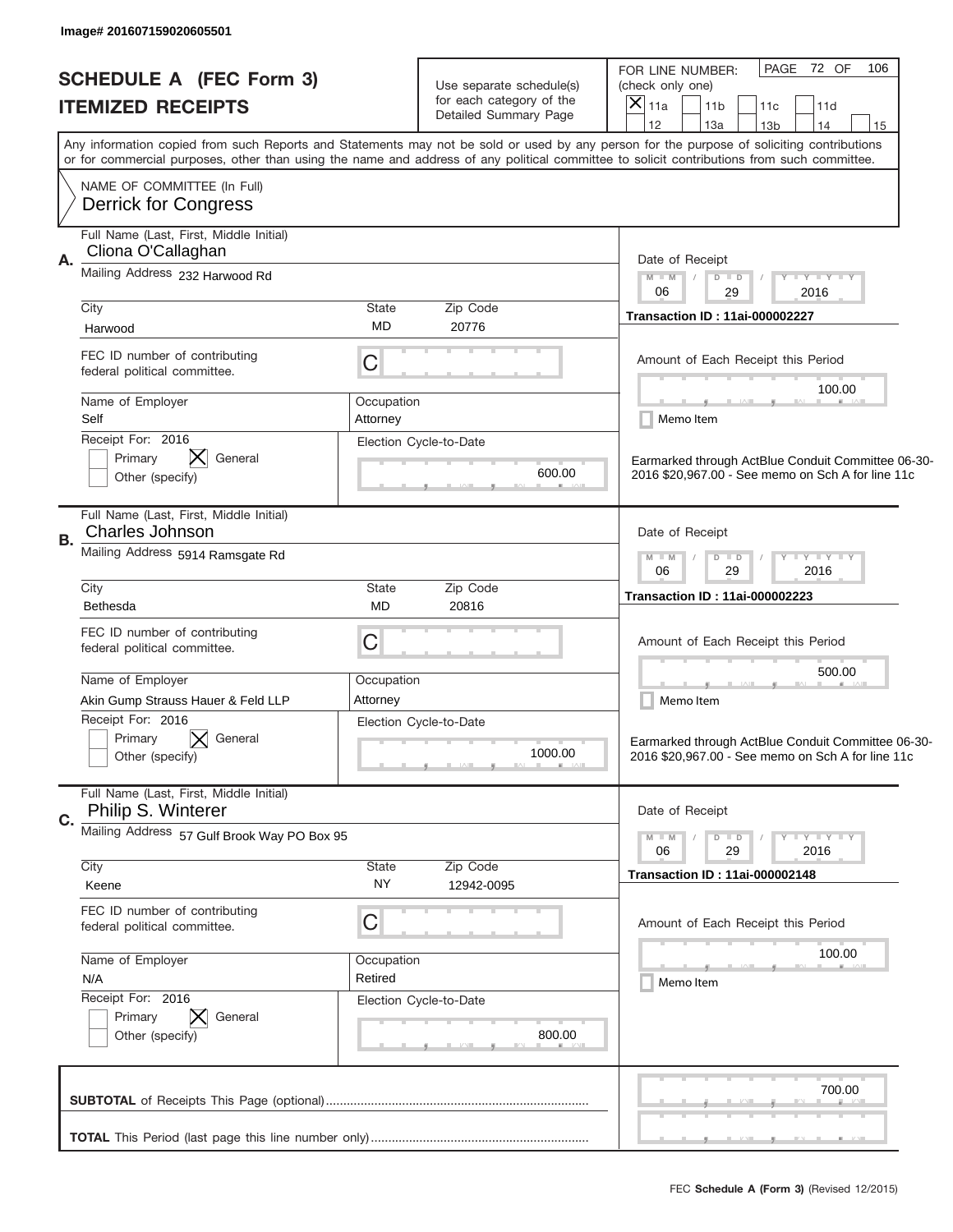| Image# 201607159020605502                                               |                                                                                                                                            |                                                                                                                                                           |
|-------------------------------------------------------------------------|--------------------------------------------------------------------------------------------------------------------------------------------|-----------------------------------------------------------------------------------------------------------------------------------------------------------|
| <b>SCHEDULE A</b> (FEC Form 3)<br><b>ITEMIZED RECEIPTS</b>              | Use separate schedule(s)<br>for each category of the<br>Detailed Summary Page                                                              | PAGE 73 OF<br>106<br>FOR LINE NUMBER:<br>(check only one)<br>$\times$<br>11a<br>11 <sub>b</sub><br>11c<br>11d<br>12<br>13a<br>13 <sub>b</sub><br>14<br>15 |
|                                                                         | or for commercial purposes, other than using the name and address of any political committee to solicit contributions from such committee. | Any information copied from such Reports and Statements may not be sold or used by any person for the purpose of soliciting contributions                 |
| NAME OF COMMITTEE (In Full)<br><b>Derrick for Congress</b>              |                                                                                                                                            |                                                                                                                                                           |
| Full Name (Last, First, Middle Initial)<br><b>Troy Schnack</b><br>Α.    |                                                                                                                                            | Date of Receipt                                                                                                                                           |
| Mailing Address 225B Barnard Lp                                         |                                                                                                                                            | $M - M$<br>Y TY TY TY<br>$D$ $D$<br>$\sqrt{2}$<br>06<br>29<br>2016                                                                                        |
| City<br><b>West Point</b>                                               | State<br>Zip Code<br><b>NY</b><br>10996                                                                                                    | <b>Transaction ID: 11ai-000002230</b>                                                                                                                     |
| FEC ID number of contributing<br>federal political committee.           | $\mathsf C$                                                                                                                                | Amount of Each Receipt this Period                                                                                                                        |
| Name of Employer<br><b>WPAOG</b><br>Receipt For: 2016                   | Occupation<br>Development Officer                                                                                                          | 100.00<br>Memo Item                                                                                                                                       |
| General<br>Primary<br>Other (specify)                                   | Election Cycle-to-Date<br>350.00                                                                                                           | Earmarked through ActBlue Conduit Committee 06-30-<br>2016 \$20,967,00 - See memo on Sch A for line 11c                                                   |
| Full Name (Last, First, Middle Initial)<br>Sarah H. Lederman<br>В.      |                                                                                                                                            | Date of Receipt                                                                                                                                           |
| Mailing Address 166 E 96th St Apt 17A                                   |                                                                                                                                            | $M$ M<br>$Y = Y = Y = Y$<br>$D$ $D$<br>29<br>2016<br>06                                                                                                   |
| City<br>New York                                                        | State<br>Zip Code<br><b>NY</b><br>10128                                                                                                    | <b>Transaction ID: 11ai-000002401</b>                                                                                                                     |
| FEC ID number of contributing<br>federal political committee.           | C                                                                                                                                          | Amount of Each Receipt this Period                                                                                                                        |
| Name of Employer<br>Spence School                                       | Occupation<br>Teacher                                                                                                                      | 250.00<br>Memo Item                                                                                                                                       |
| Receipt For: 2016<br>Primary<br>General<br>Other (specify)              | Election Cycle-to-Date<br>1000.00                                                                                                          |                                                                                                                                                           |
| Full Name (Last, First, Middle Initial)<br><b>Katherine Roome</b><br>C. |                                                                                                                                            | Date of Receipt                                                                                                                                           |
| Mailing Address 956 North Rd                                            |                                                                                                                                            | Y FY FY FY<br>$M - M$<br>$D$ $D$<br>06<br>29<br>2016                                                                                                      |
| City<br>Greenwich                                                       | Zip Code<br>State<br>NY.<br>12834                                                                                                          | <b>Transaction ID: 11ai-000002202</b>                                                                                                                     |
| FEC ID number of contributing<br>federal political committee.           | C                                                                                                                                          | Amount of Each Receipt this Period                                                                                                                        |
| Name of Employer<br>N/A<br>Receipt For: 2016                            | Occupation<br>Not Employed<br>Election Cycle-to-Date                                                                                       | 250.00<br>Memo Item                                                                                                                                       |
| Primary<br>General<br>Other (specify)                                   | 1100.00                                                                                                                                    | Earmarked through ActBlue Conduit Committee 06-30-<br>2016 \$20,967.00 - See memo on Sch A for line 11c                                                   |
|                                                                         |                                                                                                                                            | 600.00                                                                                                                                                    |
|                                                                         |                                                                                                                                            | $\frac{1}{2}$ and $\frac{1}{2}$ and $\frac{1}{2}$ and $\frac{1}{2}$ and $\frac{1}{2}$                                                                     |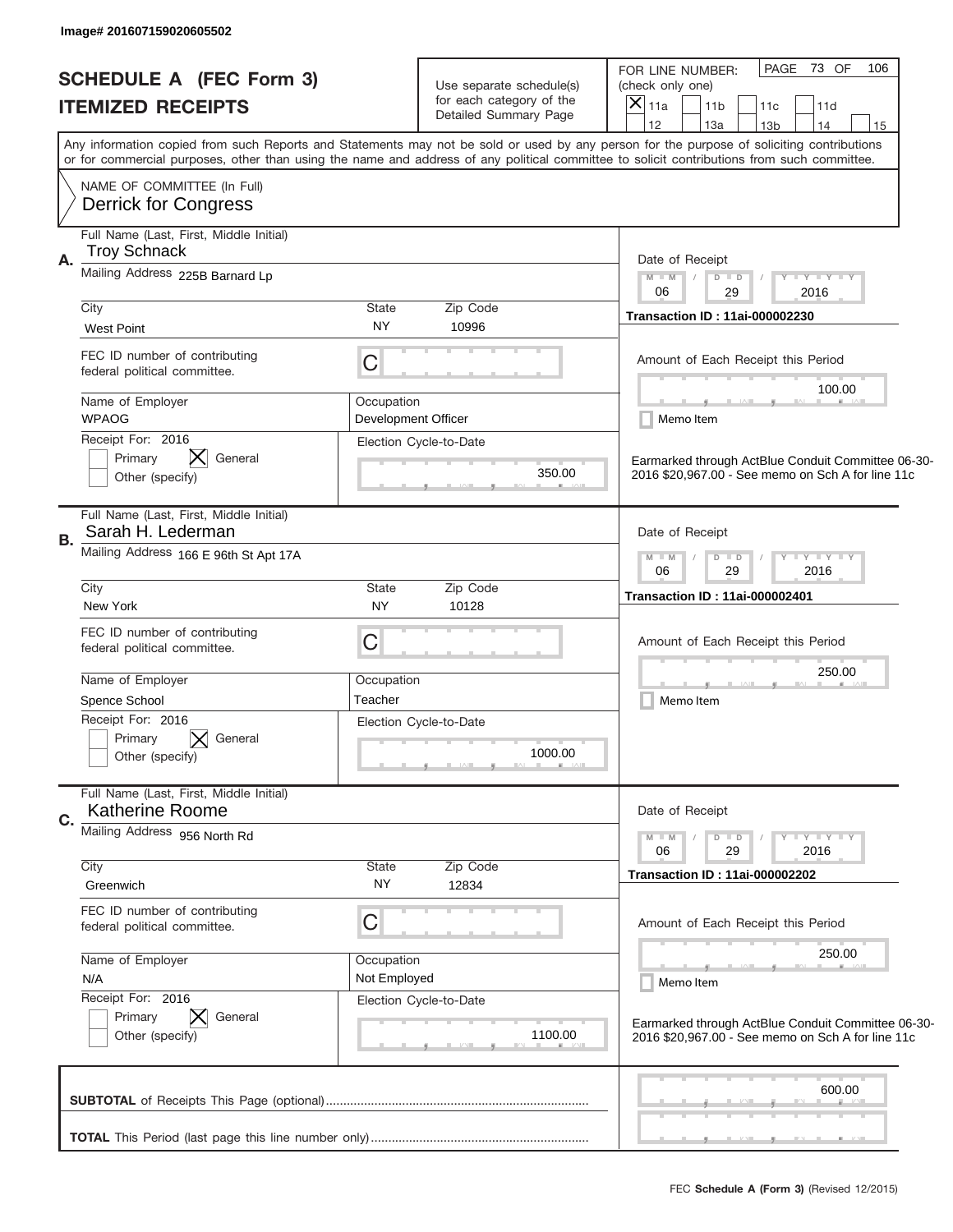| Image# 201607159020605503                                             |                                                                                                                                                                                                                                                                                         |                                                                                                                                                           |
|-----------------------------------------------------------------------|-----------------------------------------------------------------------------------------------------------------------------------------------------------------------------------------------------------------------------------------------------------------------------------------|-----------------------------------------------------------------------------------------------------------------------------------------------------------|
| <b>SCHEDULE A</b> (FEC Form 3)<br><b>ITEMIZED RECEIPTS</b>            | Use separate schedule(s)<br>for each category of the<br>Detailed Summary Page                                                                                                                                                                                                           | PAGE 74 OF<br>106<br>FOR LINE NUMBER:<br>(check only one)<br>$\times$<br>11a<br>11 <sub>b</sub><br>11c<br>11d<br>12<br>13a<br>13 <sub>b</sub><br>14<br>15 |
|                                                                       | Any information copied from such Reports and Statements may not be sold or used by any person for the purpose of soliciting contributions<br>or for commercial purposes, other than using the name and address of any political committee to solicit contributions from such committee. |                                                                                                                                                           |
| NAME OF COMMITTEE (In Full)<br><b>Derrick for Congress</b>            |                                                                                                                                                                                                                                                                                         |                                                                                                                                                           |
| Full Name (Last, First, Middle Initial)<br>Dennis J. Tarantino<br>Α.  |                                                                                                                                                                                                                                                                                         | Date of Receipt                                                                                                                                           |
| Mailing Address PO Box 379                                            |                                                                                                                                                                                                                                                                                         | $M - M$<br>Y TY TY TY<br>$D$ $D$<br>$\sqrt{2}$<br>06<br>29<br>2016                                                                                        |
| City<br><b>Glens Falls</b>                                            | State<br>Zip Code<br><b>NY</b><br>12801                                                                                                                                                                                                                                                 | <b>Transaction ID: 11ai-000002224</b>                                                                                                                     |
| FEC ID number of contributing<br>federal political committee.         | C                                                                                                                                                                                                                                                                                       | Amount of Each Receipt this Period<br>100.00                                                                                                              |
| Name of Employer<br>Kenneally and 'Tarantino<br>Receipt For: 2016     | Occupation<br>Attorney                                                                                                                                                                                                                                                                  | Memo Item                                                                                                                                                 |
| Primary<br>General<br>Other (specify)                                 | Election Cycle-to-Date<br>350.00                                                                                                                                                                                                                                                        | Earmarked through ActBlue Conduit Committee 06-30-<br>2016 \$20,967.00 - See memo on Sch A for line 11c                                                   |
| Full Name (Last, First, Middle Initial)<br>Paul N. Seward<br>В.       |                                                                                                                                                                                                                                                                                         | Date of Receipt                                                                                                                                           |
| Mailing Address 40 Bell Meadow Way                                    |                                                                                                                                                                                                                                                                                         | $Y = Y = Y = Y$<br>$M - M$<br>$D$ $D$<br>29<br>2016<br>06                                                                                                 |
| City<br>Keene                                                         | State<br>Zip Code<br><b>NY</b><br>12942                                                                                                                                                                                                                                                 | <b>Transaction ID: 11ai-000002213</b>                                                                                                                     |
| FEC ID number of contributing<br>federal political committee.         | C                                                                                                                                                                                                                                                                                       | Amount of Each Receipt this Period                                                                                                                        |
| Name of Employer<br>Self                                              | Occupation<br>Physician                                                                                                                                                                                                                                                                 | 500.00<br>Memo Item                                                                                                                                       |
| Receipt For: 2016<br>Primary<br>General<br>Other (specify)            | Election Cycle-to-Date<br>1000.00                                                                                                                                                                                                                                                       | Earmarked through ActBlue Conduit Committee 06-30-<br>2016 \$20,967.00 - See memo on Sch A for line 11c                                                   |
| Full Name (Last, First, Middle Initial)<br><b>Albert Garner</b><br>C. |                                                                                                                                                                                                                                                                                         | Date of Receipt                                                                                                                                           |
| Mailing Address 1510 Albemarle Rd                                     |                                                                                                                                                                                                                                                                                         | Y FY FY FY<br>$M - M$<br>$D$ $D$<br>2016<br>06<br>29                                                                                                      |
| City<br>Brooklyn                                                      | Zip Code<br>State<br>NY.<br>11226                                                                                                                                                                                                                                                       | <b>Transaction ID: 11ai-000002215</b>                                                                                                                     |
| FEC ID number of contributing<br>federal political committee.         | C                                                                                                                                                                                                                                                                                       | Amount of Each Receipt this Period                                                                                                                        |
| Name of Employer<br>Lazard<br>Receipt For: 2016                       | Occupation<br><b>Investment Banker</b><br>Election Cycle-to-Date                                                                                                                                                                                                                        | 2700.00<br>Memo Item                                                                                                                                      |
| Primary<br>General<br>Other (specify)                                 | 5400.00                                                                                                                                                                                                                                                                                 | Earmarked through ActBlue Conduit Committee 06-30-<br>2016 \$20,967.00 - See memo on Sch A for line 11c                                                   |
|                                                                       |                                                                                                                                                                                                                                                                                         | 3300.00                                                                                                                                                   |
|                                                                       |                                                                                                                                                                                                                                                                                         | , , ,                                                                                                                                                     |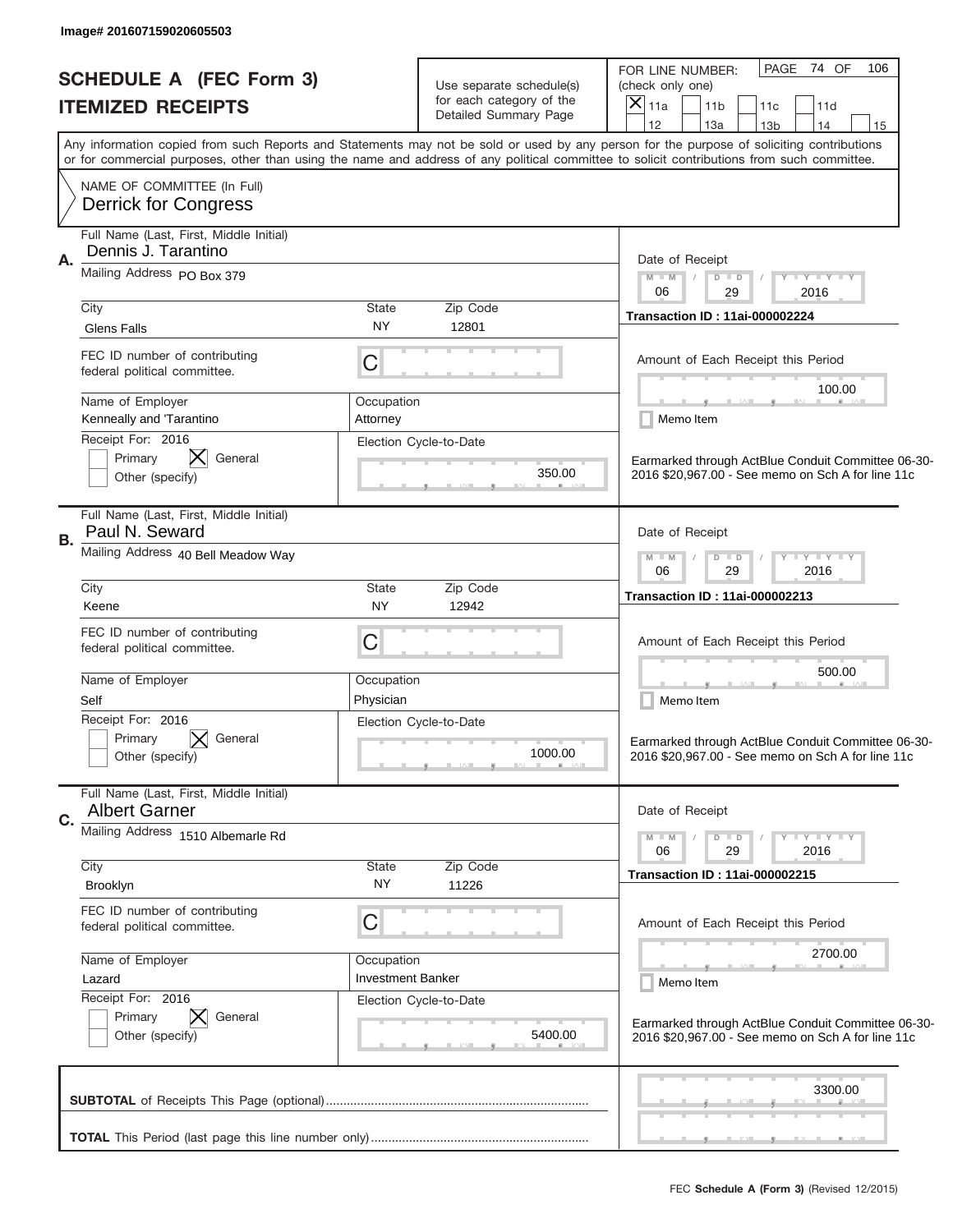| Image# 201607159020605504                                                    |                                                                                                                                                                                                                                                                                         |                                                                                                                                                           |
|------------------------------------------------------------------------------|-----------------------------------------------------------------------------------------------------------------------------------------------------------------------------------------------------------------------------------------------------------------------------------------|-----------------------------------------------------------------------------------------------------------------------------------------------------------|
| <b>SCHEDULE A (FEC Form 3)</b><br><b>ITEMIZED RECEIPTS</b>                   | Use separate schedule(s)<br>for each category of the<br>Detailed Summary Page                                                                                                                                                                                                           | PAGE 75 OF<br>106<br>FOR LINE NUMBER:<br>(check only one)<br>$\times$<br>11a<br>11 <sub>b</sub><br>11c<br>11d<br>12<br>13a<br>13 <sub>b</sub><br>14<br>15 |
|                                                                              | Any information copied from such Reports and Statements may not be sold or used by any person for the purpose of soliciting contributions<br>or for commercial purposes, other than using the name and address of any political committee to solicit contributions from such committee. |                                                                                                                                                           |
| NAME OF COMMITTEE (In Full)<br><b>Derrick for Congress</b>                   |                                                                                                                                                                                                                                                                                         |                                                                                                                                                           |
| Full Name (Last, First, Middle Initial)<br>Robert L. McClure<br>Α.           |                                                                                                                                                                                                                                                                                         | Date of Receipt                                                                                                                                           |
| Mailing Address 37 Pierce Dr                                                 |                                                                                                                                                                                                                                                                                         | $M - M$<br>Y TY TY TY<br>$D$ $D$<br>$\sqrt{2}$<br>06<br>29<br>2016                                                                                        |
| City<br><b>Stony Point</b>                                                   | State<br>Zip Code<br><b>NY</b><br>10980                                                                                                                                                                                                                                                 | <b>Transaction ID: 11ai-000002145</b>                                                                                                                     |
| FEC ID number of contributing<br>federal political committee.                | $\mathsf C$                                                                                                                                                                                                                                                                             | Amount of Each Receipt this Period<br>500.00                                                                                                              |
| Name of Employer<br>West Point Association of Graduates                      | Occupation<br>President and CEO                                                                                                                                                                                                                                                         | Memo Item                                                                                                                                                 |
| Receipt For: 2016<br>General<br>Primary<br>Other (specify)                   | Election Cycle-to-Date<br>500.00                                                                                                                                                                                                                                                        |                                                                                                                                                           |
| Full Name (Last, First, Middle Initial)<br>David Brodsky<br>В.               |                                                                                                                                                                                                                                                                                         | Date of Receipt                                                                                                                                           |
| Mailing Address 270 Riverside                                                |                                                                                                                                                                                                                                                                                         | $M$ M<br>$Y = Y = Y = Y$<br>$D$ $D$<br>29<br>2016<br>06                                                                                                   |
| City<br>New York                                                             | State<br>Zip Code<br><b>NY</b><br>10025                                                                                                                                                                                                                                                 | <b>Transaction ID: 11ai-000002207</b>                                                                                                                     |
| FEC ID number of contributing<br>federal political committee.                | C                                                                                                                                                                                                                                                                                       | Amount of Each Receipt this Period                                                                                                                        |
| Name of Employer<br>Latham & Watkins                                         | Occupation<br>Attorney                                                                                                                                                                                                                                                                  | 1000.00<br>Memo Item                                                                                                                                      |
| Receipt For: 2016<br>Primary<br>General<br>Other (specify)                   | Election Cycle-to-Date<br>1000.00                                                                                                                                                                                                                                                       | Earmarked through ActBlue Conduit Committee 06-30-<br>2016 \$20,967.00 - See memo on Sch A for line 11c                                                   |
| Full Name (Last, First, Middle Initial)<br><b>Margaret Stock</b><br>C.       |                                                                                                                                                                                                                                                                                         | Date of Receipt                                                                                                                                           |
| Mailing Address PO Box 241908                                                |                                                                                                                                                                                                                                                                                         | Y FY FY FY<br>$M - M$<br>$D$ $D$<br>2016<br>06<br>29                                                                                                      |
| City<br>Anchorage                                                            | Zip Code<br>State<br>AK<br>99524                                                                                                                                                                                                                                                        | <b>Transaction ID: 11ai-000002214</b>                                                                                                                     |
| FEC ID number of contributing<br>federal political committee.                | C                                                                                                                                                                                                                                                                                       | Amount of Each Receipt this Period                                                                                                                        |
| Name of Employer<br>Cascadia Cross Border Law Group LLC<br>Receipt For: 2016 | Occupation<br>Attorney<br>Election Cycle-to-Date                                                                                                                                                                                                                                        | 1000.00<br>Memo Item                                                                                                                                      |
| Primary<br>General<br>Other (specify)                                        | 1000.00                                                                                                                                                                                                                                                                                 | Earmarked through ActBlue Conduit Committee 06-30-<br>2016 \$20,967.00 - See memo on Sch A for line 11c                                                   |
|                                                                              |                                                                                                                                                                                                                                                                                         | 2500.00                                                                                                                                                   |
|                                                                              |                                                                                                                                                                                                                                                                                         | , , ,                                                                                                                                                     |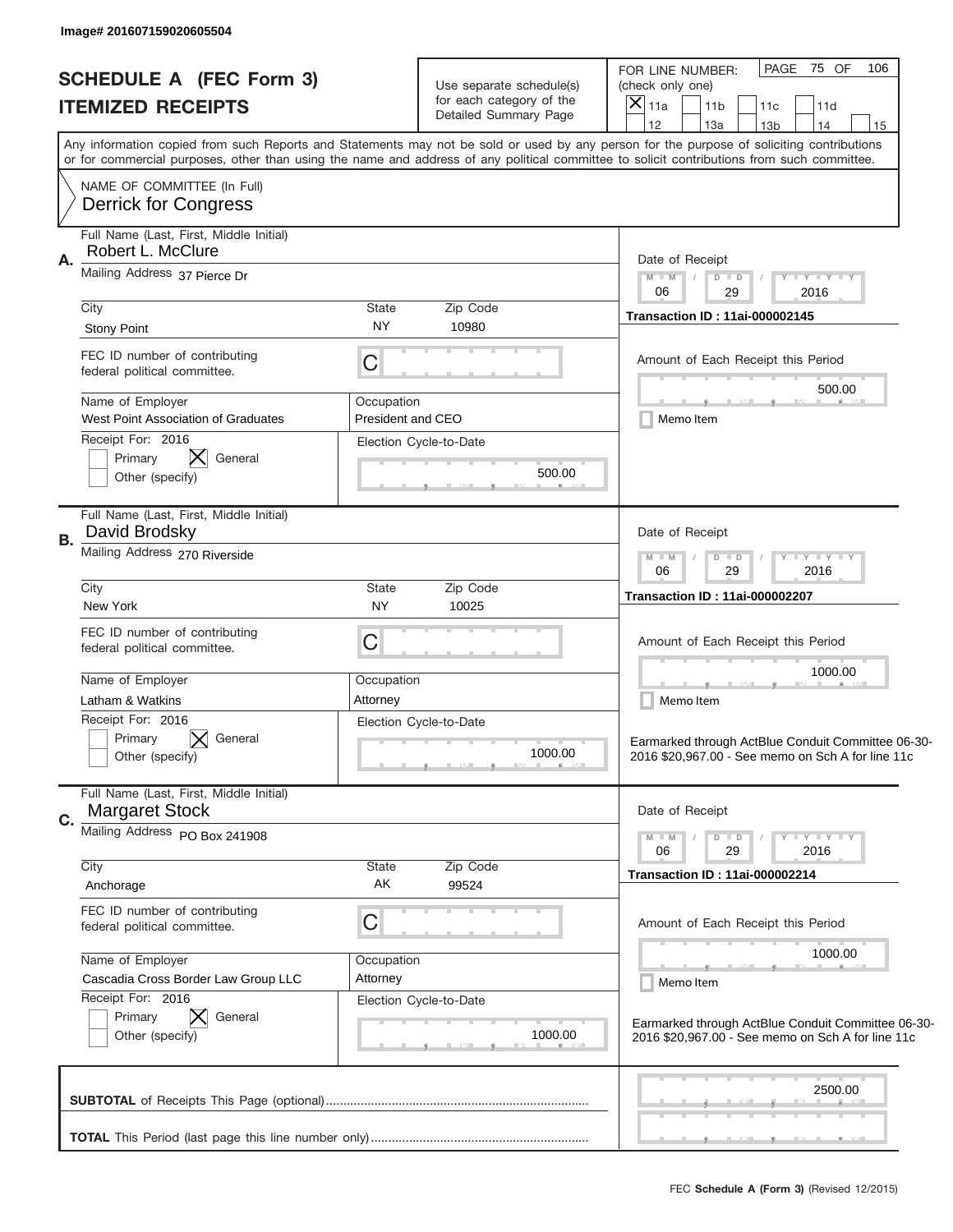| Image# 201607159020605505                                                                                                                                                                                                                                                               |                                                                               |                                                                                                                                                    |
|-----------------------------------------------------------------------------------------------------------------------------------------------------------------------------------------------------------------------------------------------------------------------------------------|-------------------------------------------------------------------------------|----------------------------------------------------------------------------------------------------------------------------------------------------|
| <b>SCHEDULE A</b> (FEC Form 3)<br><b>ITEMIZED RECEIPTS</b>                                                                                                                                                                                                                              | Use separate schedule(s)<br>for each category of the<br>Detailed Summary Page | PAGE 76 OF<br>106<br>FOR LINE NUMBER:<br>(check only one)<br>×<br>11a<br>11 <sub>b</sub><br>11c<br>11d<br>12<br>13a<br>14<br>13 <sub>b</sub><br>15 |
| Any information copied from such Reports and Statements may not be sold or used by any person for the purpose of soliciting contributions<br>or for commercial purposes, other than using the name and address of any political committee to solicit contributions from such committee. |                                                                               |                                                                                                                                                    |
| NAME OF COMMITTEE (In Full)<br><b>Derrick for Congress</b>                                                                                                                                                                                                                              |                                                                               |                                                                                                                                                    |
| Full Name (Last, First, Middle Initial)<br><b>Richard Beattie</b><br>Α.                                                                                                                                                                                                                 |                                                                               | Date of Receipt                                                                                                                                    |
| Mailing Address 1136 5th Ave                                                                                                                                                                                                                                                            |                                                                               | $M$ M<br>$D$ $D$<br>$Y - Y - Y - Y$<br>06<br>29<br>2016                                                                                            |
| City<br>New York                                                                                                                                                                                                                                                                        | State<br>Zip Code<br><b>NY</b><br>10128                                       | <b>Transaction ID: 11ai-000002216</b>                                                                                                              |
| FEC ID number of contributing<br>federal political committee.                                                                                                                                                                                                                           | C                                                                             | Amount of Each Receipt this Period<br>1000.00                                                                                                      |
| Name of Employer<br>Simpson Thacher<br>Receipt For: 2016                                                                                                                                                                                                                                | Occupation<br>Attorney<br>Election Cycle-to-Date                              | Memo Item                                                                                                                                          |
| General<br>Primary<br>Other (specify)                                                                                                                                                                                                                                                   | 1000.00                                                                       | Earmarked through ActBlue Conduit Committee 06-30-<br>2016 \$20,967.00 - See memo on Sch A for line 11c                                            |
| Full Name (Last, First, Middle Initial)<br>Michael Gillespie<br>В.                                                                                                                                                                                                                      |                                                                               | Date of Receipt                                                                                                                                    |
| Mailing Address 35 Wyckoff St                                                                                                                                                                                                                                                           |                                                                               | $M - M$<br>$D$ $D$<br>$Y - Y - Y - Y - Y$<br>29<br>2016<br>06                                                                                      |
| City<br>Brooklyn                                                                                                                                                                                                                                                                        | State<br>Zip Code<br><b>NY</b><br>11201                                       | <b>Transaction ID: 11ai-000002402</b>                                                                                                              |
| FEC ID number of contributing<br>federal political committee.                                                                                                                                                                                                                           | C                                                                             | Amount of Each Receipt this Period                                                                                                                 |
| Name of Employer                                                                                                                                                                                                                                                                        | Occupation                                                                    | 2700.00                                                                                                                                            |
| Debevoise & Plimpton<br>Receipt For: 2016<br>Primary<br>General<br>Other (specify)                                                                                                                                                                                                      | Attorney<br>Election Cycle-to-Date<br>2700.00                                 | Memo Item                                                                                                                                          |
| Full Name (Last, First, Middle Initial)<br><b>Robert Fleder</b><br>C.                                                                                                                                                                                                                   |                                                                               | Date of Receipt                                                                                                                                    |
| Mailing Address 277 W End Ave Apt 12B                                                                                                                                                                                                                                                   |                                                                               | $M - M$<br>$D$ $D$<br>Y LY LY LY<br>06<br>29<br>2016                                                                                               |
| City<br>New York                                                                                                                                                                                                                                                                        | State<br>Zip Code<br><b>NY</b><br>10023                                       | <b>Transaction ID: 11ai-000002403</b>                                                                                                              |
| FEC ID number of contributing<br>federal political committee.                                                                                                                                                                                                                           | C                                                                             | Amount of Each Receipt this Period                                                                                                                 |
| Name of Employer<br>Paul Weiss Rifkind et al<br>Receipt For: 2016                                                                                                                                                                                                                       | Occupation<br>Attorney<br>Election Cycle-to-Date                              | 1000.00<br>Memo Item                                                                                                                               |
| Primary<br>General<br>Other (specify)                                                                                                                                                                                                                                                   | 1000.00                                                                       |                                                                                                                                                    |
|                                                                                                                                                                                                                                                                                         |                                                                               | 4700.00                                                                                                                                            |
|                                                                                                                                                                                                                                                                                         |                                                                               |                                                                                                                                                    |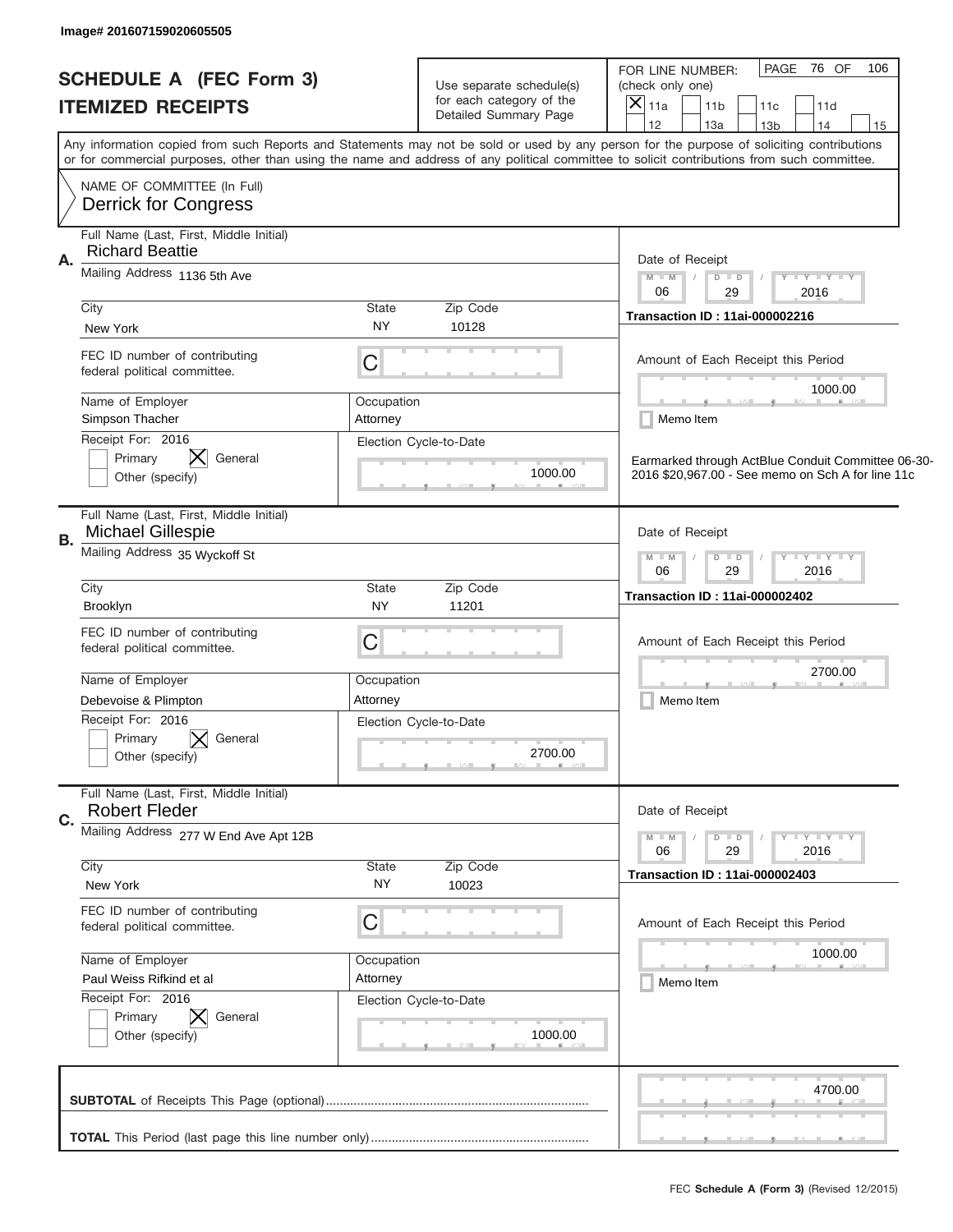| Image# 201607159020605506                                                       |                                                                                                                                                                                                                                                                                         |                                                                                                                                                           |
|---------------------------------------------------------------------------------|-----------------------------------------------------------------------------------------------------------------------------------------------------------------------------------------------------------------------------------------------------------------------------------------|-----------------------------------------------------------------------------------------------------------------------------------------------------------|
| <b>SCHEDULE A (FEC Form 3)</b><br><b>ITEMIZED RECEIPTS</b>                      | Use separate schedule(s)<br>for each category of the<br>Detailed Summary Page                                                                                                                                                                                                           | PAGE 77 OF<br>106<br>FOR LINE NUMBER:<br>(check only one)<br>$\times$<br>11a<br>11 <sub>b</sub><br>11c<br>11d<br>12<br>13a<br>13 <sub>b</sub><br>14<br>15 |
|                                                                                 | Any information copied from such Reports and Statements may not be sold or used by any person for the purpose of soliciting contributions<br>or for commercial purposes, other than using the name and address of any political committee to solicit contributions from such committee. |                                                                                                                                                           |
| NAME OF COMMITTEE (In Full)<br><b>Derrick for Congress</b>                      |                                                                                                                                                                                                                                                                                         |                                                                                                                                                           |
| Full Name (Last, First, Middle Initial)<br>Ronald Abramson<br>Α.                |                                                                                                                                                                                                                                                                                         | Date of Receipt                                                                                                                                           |
| Mailing Address 1700 NW K St                                                    |                                                                                                                                                                                                                                                                                         | $M - M$<br>Y TY TY TY<br>$D$ $D$<br>$\sqrt{2}$<br>06<br>29<br>2016                                                                                        |
| City<br>Washington                                                              | State<br>Zip Code<br>DC<br>20006                                                                                                                                                                                                                                                        | <b>Transaction ID: 11ai-000002405</b>                                                                                                                     |
| FEC ID number of contributing<br>federal political committee.                   | $\mathsf C$                                                                                                                                                                                                                                                                             | Amount of Each Receipt this Period                                                                                                                        |
| Name of Employer<br>Buchanan Ingersoll & Rooney                                 | Occupation<br>Attorney                                                                                                                                                                                                                                                                  | 250.00<br>Memo Item                                                                                                                                       |
| Receipt For: 2016<br>General<br>Primary<br>Other (specify)                      | Election Cycle-to-Date<br>250.00                                                                                                                                                                                                                                                        |                                                                                                                                                           |
| Full Name (Last, First, Middle Initial)<br>Arthur L. Lefevre<br>В.              |                                                                                                                                                                                                                                                                                         | Date of Receipt                                                                                                                                           |
| Mailing Address 47 Forest Home Rd                                               |                                                                                                                                                                                                                                                                                         | $M - M$<br>$Y = Y = Y = Y$<br>$D$ $D$<br>06<br>30<br>2016                                                                                                 |
| City<br>Morrisonville                                                           | State<br>Zip Code<br><b>NY</b><br>12962-9735                                                                                                                                                                                                                                            | <b>Transaction ID: 11ai-000002241</b>                                                                                                                     |
| FEC ID number of contributing<br>federal political committee.                   | C                                                                                                                                                                                                                                                                                       | Amount of Each Receipt this Period                                                                                                                        |
| Name of Employer<br>N/A                                                         | Occupation<br>Not Employed                                                                                                                                                                                                                                                              | 50.00<br>Memo Item                                                                                                                                        |
| Receipt For: 2016<br>Primary<br>General<br>Other (specify)                      | Election Cycle-to-Date<br>325.00                                                                                                                                                                                                                                                        | Earmarked through ActBlue Conduit Committee 06-30-<br>2016 \$20,967.00 - See memo on Sch A for line 11c                                                   |
| Full Name (Last, First, Middle Initial)<br><b>Phil Giltner</b><br>C.            |                                                                                                                                                                                                                                                                                         | Date of Receipt                                                                                                                                           |
| Mailing Address 47 Albany Ave<br>PO 47<br>City                                  | Zip Code<br>State                                                                                                                                                                                                                                                                       | Y FY FY FY<br>$M - M$<br>$D$ $D$<br>06<br>2016<br>30                                                                                                      |
| Kinderhook                                                                      | NY.<br>12106                                                                                                                                                                                                                                                                            | <b>Transaction ID: 11ai-000002250</b>                                                                                                                     |
| FEC ID number of contributing<br>federal political committee.                   | C                                                                                                                                                                                                                                                                                       | Amount of Each Receipt this Period                                                                                                                        |
| Name of Employer<br>NYS Department of Agriculture and Mark<br>Receipt For: 2016 | Occupation<br>Govt Administrator                                                                                                                                                                                                                                                        | 25.00<br>Memo Item                                                                                                                                        |
| Primary<br>General<br>Other (specify)                                           | Election Cycle-to-Date<br>433.00                                                                                                                                                                                                                                                        | Earmarked through ActBlue Conduit Committee 06-30-<br>2016 \$20,967.00 - See memo on Sch A for line 11c                                                   |
|                                                                                 |                                                                                                                                                                                                                                                                                         | 325.00                                                                                                                                                    |
|                                                                                 |                                                                                                                                                                                                                                                                                         | , , ,                                                                                                                                                     |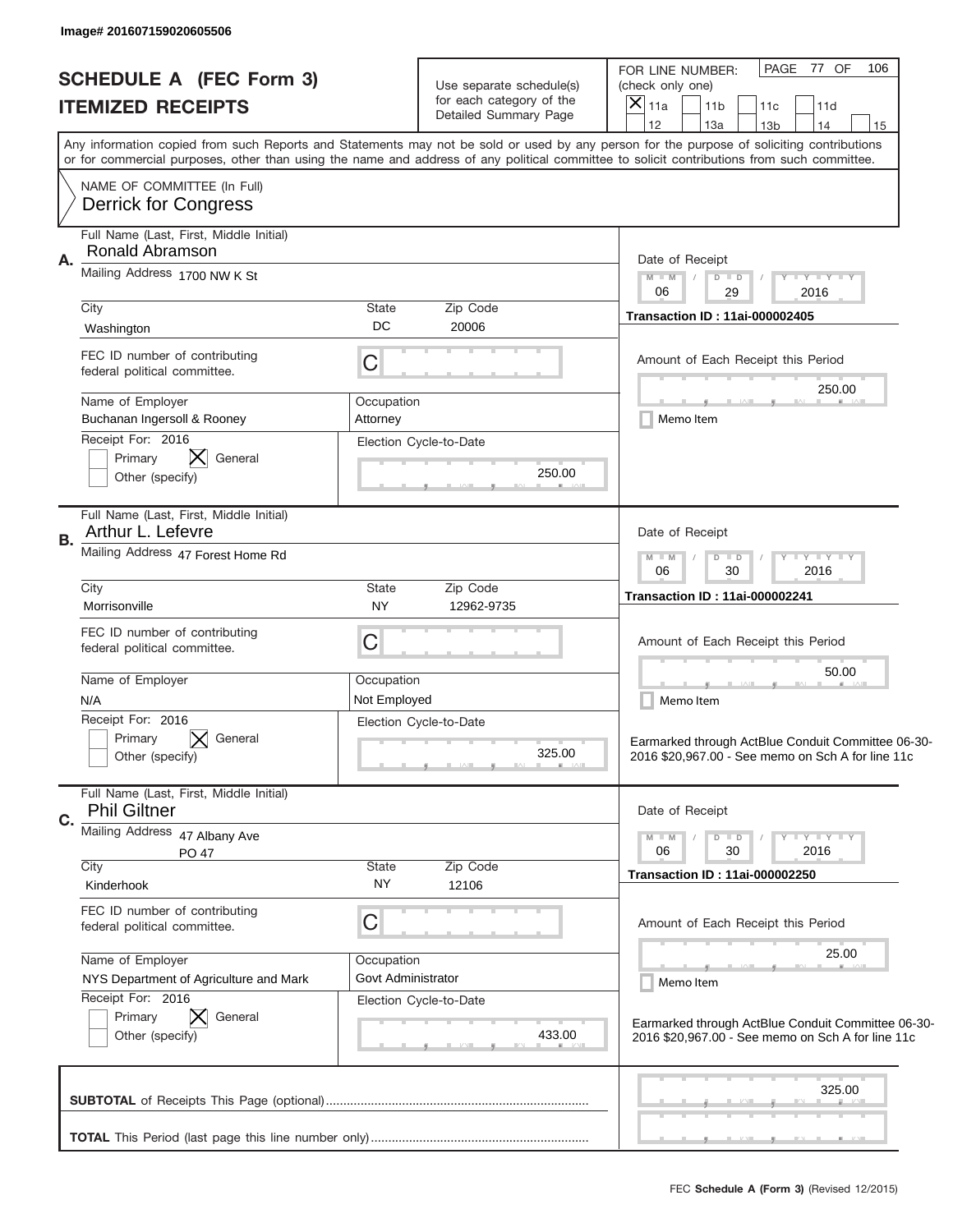| Image# 201607159020605507                                        |                                                                                                                                                                                                                                                                                         |                                                                                                                                                           |
|------------------------------------------------------------------|-----------------------------------------------------------------------------------------------------------------------------------------------------------------------------------------------------------------------------------------------------------------------------------------|-----------------------------------------------------------------------------------------------------------------------------------------------------------|
| <b>SCHEDULE A</b> (FEC Form 3)<br><b>ITEMIZED RECEIPTS</b>       | Use separate schedule(s)<br>for each category of the<br>Detailed Summary Page                                                                                                                                                                                                           | PAGE 78 OF<br>106<br>FOR LINE NUMBER:<br>(check only one)<br>$\times$<br>11a<br>11 <sub>b</sub><br>11c<br>11d<br>12<br>13a<br>13 <sub>b</sub><br>14<br>15 |
|                                                                  | Any information copied from such Reports and Statements may not be sold or used by any person for the purpose of soliciting contributions<br>or for commercial purposes, other than using the name and address of any political committee to solicit contributions from such committee. |                                                                                                                                                           |
| NAME OF COMMITTEE (In Full)<br><b>Derrick for Congress</b>       |                                                                                                                                                                                                                                                                                         |                                                                                                                                                           |
| Full Name (Last, First, Middle Initial)<br>Linda Sandri          |                                                                                                                                                                                                                                                                                         |                                                                                                                                                           |
| Α.<br>Mailing Address PO Box 76                                  |                                                                                                                                                                                                                                                                                         | Date of Receipt<br>$M - M$<br>Y TY TY TY<br>$D$ $D$<br>$\sqrt{2}$<br>06<br>2016<br>30                                                                     |
| City<br><b>Beaver Falls</b>                                      | State<br>Zip Code<br><b>NY</b><br>13305                                                                                                                                                                                                                                                 | <b>Transaction ID: 11ai-000002232</b>                                                                                                                     |
| FEC ID number of contributing<br>federal political committee.    | $\mathsf C$                                                                                                                                                                                                                                                                             | Amount of Each Receipt this Period<br>20.00                                                                                                               |
| Name of Employer<br>N/A<br>Receipt For: 2016                     | Occupation<br>Retired                                                                                                                                                                                                                                                                   | Memo Item                                                                                                                                                 |
| General<br>Primary<br>Other (specify)                            | Election Cycle-to-Date<br>325.00                                                                                                                                                                                                                                                        | Earmarked through ActBlue Conduit Committee 06-30-<br>2016 \$20,967.00 - See memo on Sch A for line 11c                                                   |
| Full Name (Last, First, Middle Initial)<br>Susan Layden<br>В.    |                                                                                                                                                                                                                                                                                         | Date of Receipt                                                                                                                                           |
| Mailing Address 26 Nelson Ave Ext                                |                                                                                                                                                                                                                                                                                         | $Y = Y = Y = Y$<br>$M$ M<br>$D$ $D$<br>30<br>2016<br>06                                                                                                   |
| City<br>Saratoga Springs                                         | State<br>Zip Code<br>NY<br>12866                                                                                                                                                                                                                                                        | <b>Transaction ID: 11ai-000002246</b>                                                                                                                     |
| FEC ID number of contributing<br>federal political committee.    | C                                                                                                                                                                                                                                                                                       | Amount of Each Receipt this Period                                                                                                                        |
| Name of Employer<br>Skidmore College                             | Occupation<br>Education                                                                                                                                                                                                                                                                 | 50.00<br>Memo Item                                                                                                                                        |
| Receipt For: 2016<br>Primary<br>General<br>Other (specify)       | Election Cycle-to-Date<br>450.00                                                                                                                                                                                                                                                        | Earmarked through ActBlue Conduit Committee 06-30-<br>2016 \$20,967.00 - See memo on Sch A for line 11c                                                   |
| Full Name (Last, First, Middle Initial)<br>Susan Layden<br>C.    |                                                                                                                                                                                                                                                                                         | Date of Receipt                                                                                                                                           |
| Mailing Address 26 Nelson Ave Ext                                |                                                                                                                                                                                                                                                                                         | Y FY FY FY<br>$M - M$<br>$D$ $D$<br>06<br>2016<br>30                                                                                                      |
| City<br>Saratoga Springs                                         | Zip Code<br>State<br>NY.<br>12866                                                                                                                                                                                                                                                       | <b>Transaction ID: 11ai-000002237</b>                                                                                                                     |
| FEC ID number of contributing<br>federal political committee.    | C                                                                                                                                                                                                                                                                                       | Amount of Each Receipt this Period                                                                                                                        |
| Name of Employer<br><b>Skidmore College</b><br>Receipt For: 2016 | Occupation<br>Education<br>Election Cycle-to-Date                                                                                                                                                                                                                                       | 100.00<br>Memo Item                                                                                                                                       |
| Primary<br>General<br>Other (specify)                            | 550.00                                                                                                                                                                                                                                                                                  | Earmarked through ActBlue Conduit Committee 06-30-<br>2016 \$20,967.00 - See memo on Sch A for line 11c                                                   |
|                                                                  |                                                                                                                                                                                                                                                                                         | 170.00                                                                                                                                                    |
|                                                                  |                                                                                                                                                                                                                                                                                         |                                                                                                                                                           |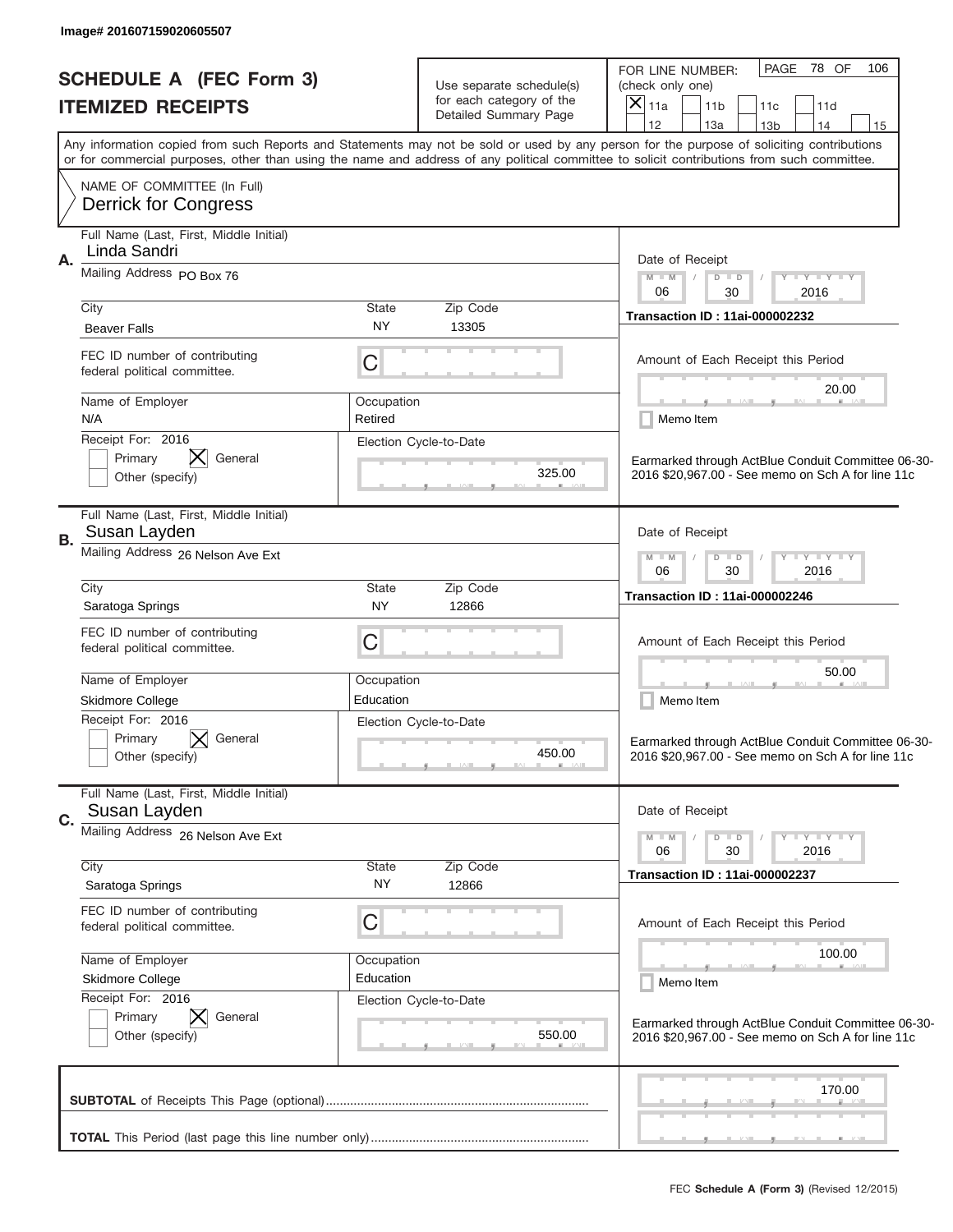| Image# 201607159020605508                                               |                                                                                                                                                                                                                                                                                         |                                                                                                                                                           |
|-------------------------------------------------------------------------|-----------------------------------------------------------------------------------------------------------------------------------------------------------------------------------------------------------------------------------------------------------------------------------------|-----------------------------------------------------------------------------------------------------------------------------------------------------------|
| <b>SCHEDULE A</b> (FEC Form 3)<br><b>ITEMIZED RECEIPTS</b>              | Use separate schedule(s)<br>for each category of the<br>Detailed Summary Page                                                                                                                                                                                                           | PAGE 79 OF<br>106<br>FOR LINE NUMBER:<br>(check only one)<br>$\times$<br>11a<br>11 <sub>b</sub><br>11c<br>11d<br>12<br>13a<br>13 <sub>b</sub><br>14<br>15 |
|                                                                         | Any information copied from such Reports and Statements may not be sold or used by any person for the purpose of soliciting contributions<br>or for commercial purposes, other than using the name and address of any political committee to solicit contributions from such committee. |                                                                                                                                                           |
| NAME OF COMMITTEE (In Full)<br><b>Derrick for Congress</b>              |                                                                                                                                                                                                                                                                                         |                                                                                                                                                           |
| Full Name (Last, First, Middle Initial)<br><b>Steven Michaels</b><br>Α. |                                                                                                                                                                                                                                                                                         | Date of Receipt                                                                                                                                           |
| Mailing Address 300 Central Park W                                      |                                                                                                                                                                                                                                                                                         | $M - M$<br>Y TY TY TY<br>$D$ $D$<br>$\sqrt{2}$<br>06<br>2016<br>30                                                                                        |
| City<br>New York                                                        | State<br>Zip Code<br><b>NY</b><br>10024                                                                                                                                                                                                                                                 | <b>Transaction ID: 11ai-000002278</b>                                                                                                                     |
| FEC ID number of contributing<br>federal political committee.           | $\mathsf C$                                                                                                                                                                                                                                                                             | Amount of Each Receipt this Period<br>2700.00                                                                                                             |
| Name of Employer<br><b>IBM Corporation</b><br>Receipt For: 2016         | Occupation<br>Attorney                                                                                                                                                                                                                                                                  | Memo Item                                                                                                                                                 |
| Primary<br>General<br>Other (specify)                                   | Election Cycle-to-Date<br>5400.00                                                                                                                                                                                                                                                       | Earmarked through ActBlue Conduit Committee 06-30-<br>2016 \$20,967.00 - See memo on Sch A for line 11c                                                   |
| Full Name (Last, First, Middle Initial)<br>Linda Cevasco<br>В.          |                                                                                                                                                                                                                                                                                         | Date of Receipt                                                                                                                                           |
| Mailing Address 7308 Hooking Rd                                         |                                                                                                                                                                                                                                                                                         | $Y = Y = Y = Y$<br>$M$ M<br>$D$ $D$<br>30<br>2016<br>06                                                                                                   |
| City<br>Mclean                                                          | State<br>Zip Code<br>VA<br>22101                                                                                                                                                                                                                                                        | <b>Transaction ID: 11ai-000002249</b>                                                                                                                     |
| FEC ID number of contributing<br>federal political committee.           | C                                                                                                                                                                                                                                                                                       | Amount of Each Receipt this Period                                                                                                                        |
| Name of Employer<br>Cevasco International LLC                           | Occupation<br>Administrator                                                                                                                                                                                                                                                             | 50.00<br>Memo Item                                                                                                                                        |
| Receipt For: 2016<br>Primary<br>General<br>Other (specify)              | Election Cycle-to-Date<br>350.00                                                                                                                                                                                                                                                        | Earmarked through ActBlue Conduit Committee 06-30-<br>2016 \$20,967.00 - See memo on Sch A for line 11c                                                   |
| Full Name (Last, First, Middle Initial)<br>Kevin McGrath<br>C.          |                                                                                                                                                                                                                                                                                         | Date of Receipt                                                                                                                                           |
| Mailing Address 9 Oberlin St                                            |                                                                                                                                                                                                                                                                                         | Y FY FY FY<br>$M - M$<br>$D$ $D$<br>06<br>2016<br>30                                                                                                      |
| City<br>Maplewood                                                       | Zip Code<br>State<br><b>NJ</b><br>07040                                                                                                                                                                                                                                                 | <b>Transaction ID: 11ai-000002270</b>                                                                                                                     |
| FEC ID number of contributing<br>federal political committee.           | C                                                                                                                                                                                                                                                                                       | Amount of Each Receipt this Period                                                                                                                        |
| Name of Employer<br>N/A<br>Receipt For: 2016                            | Occupation<br>Not Employed<br>Election Cycle-to-Date                                                                                                                                                                                                                                    | 100.00<br>Memo Item                                                                                                                                       |
| Primary<br>General<br>Other (specify)                                   | 682.00                                                                                                                                                                                                                                                                                  | Earmarked through ActBlue Conduit Committee 06-30-<br>2016 \$20,967.00 - See memo on Sch A for line 11c                                                   |
|                                                                         |                                                                                                                                                                                                                                                                                         | 2850.00                                                                                                                                                   |
|                                                                         |                                                                                                                                                                                                                                                                                         | , , ,                                                                                                                                                     |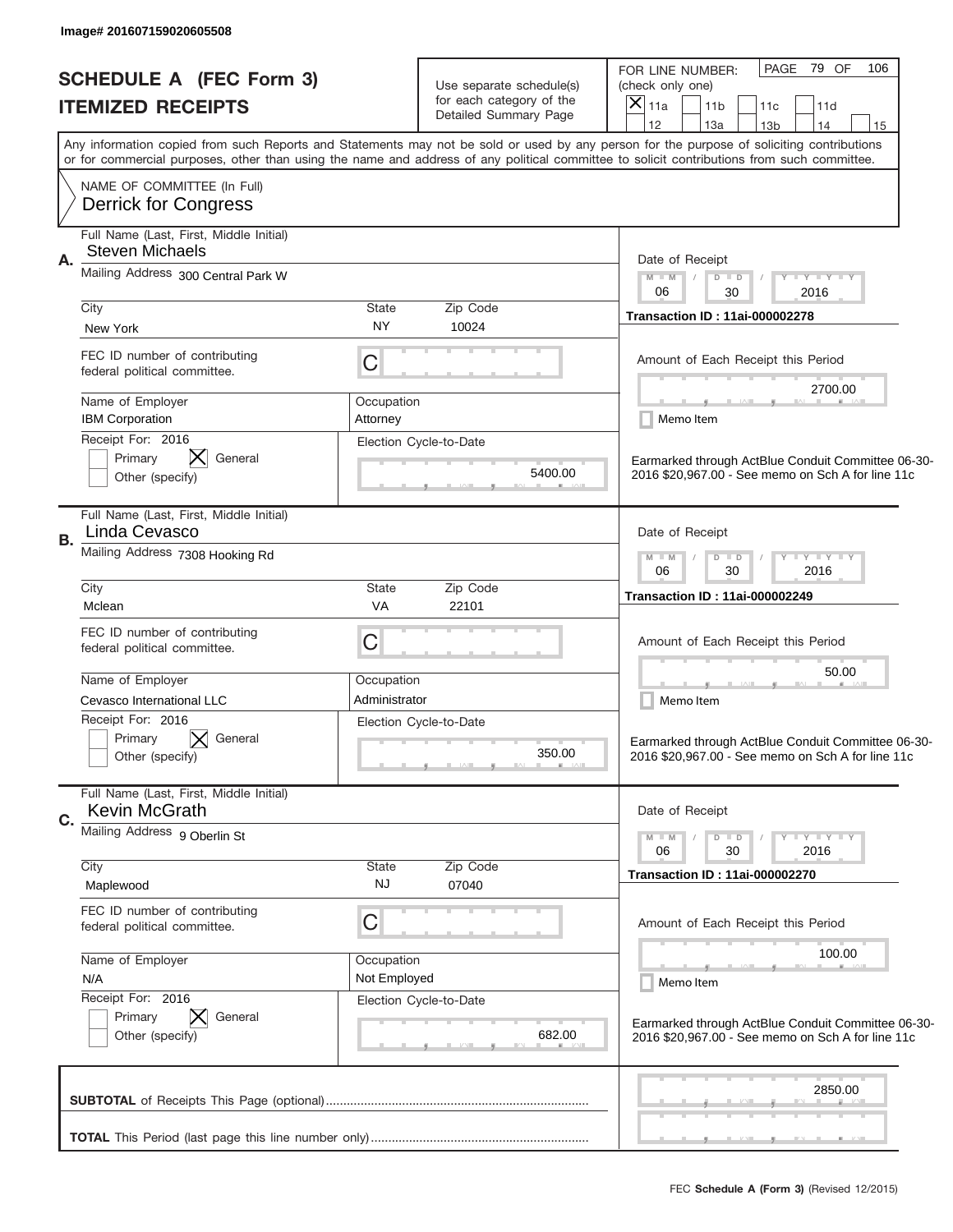| Image# 201607159020605509                                                                                                                                                                                                                                                               |                                                                               |                                                                                                                                                    |
|-----------------------------------------------------------------------------------------------------------------------------------------------------------------------------------------------------------------------------------------------------------------------------------------|-------------------------------------------------------------------------------|----------------------------------------------------------------------------------------------------------------------------------------------------|
| <b>SCHEDULE A</b> (FEC Form 3)<br><b>ITEMIZED RECEIPTS</b>                                                                                                                                                                                                                              | Use separate schedule(s)<br>for each category of the<br>Detailed Summary Page | PAGE 80 OF<br>106<br>FOR LINE NUMBER:<br>(check only one)<br>×<br>11a<br>11 <sub>b</sub><br>11c<br>11d<br>12<br>13a<br>14<br>13 <sub>b</sub><br>15 |
| Any information copied from such Reports and Statements may not be sold or used by any person for the purpose of soliciting contributions<br>or for commercial purposes, other than using the name and address of any political committee to solicit contributions from such committee. |                                                                               |                                                                                                                                                    |
| NAME OF COMMITTEE (In Full)<br><b>Derrick for Congress</b>                                                                                                                                                                                                                              |                                                                               |                                                                                                                                                    |
| Full Name (Last, First, Middle Initial)<br>Robert J. Kasper<br>А.                                                                                                                                                                                                                       |                                                                               | Date of Receipt                                                                                                                                    |
| Mailing Address 12 Scott Way                                                                                                                                                                                                                                                            |                                                                               | $M$ M<br>$D$ $D$<br>$Y - Y - Y - Y$<br>06<br>30<br>2016                                                                                            |
| City<br>Plattsburgh                                                                                                                                                                                                                                                                     | State<br>Zip Code<br><b>NY</b><br>12903                                       | <b>Transaction ID: 11ai-000002271</b>                                                                                                              |
| FEC ID number of contributing<br>federal political committee.                                                                                                                                                                                                                           | C                                                                             | Amount of Each Receipt this Period<br>100.00                                                                                                       |
| Name of Employer<br>N/A<br>Receipt For: 2016                                                                                                                                                                                                                                            | Occupation<br>Retired                                                         | Memo Item                                                                                                                                          |
| General<br>Primary<br>Other (specify)                                                                                                                                                                                                                                                   | Election Cycle-to-Date<br>300.00                                              | Earmarked through ActBlue Conduit Committee 06-30-<br>2016 \$20,967.00 - See memo on Sch A for line 11c                                            |
| Full Name (Last, First, Middle Initial)<br><b>Heather Emelander</b><br>В.                                                                                                                                                                                                               |                                                                               | Date of Receipt                                                                                                                                    |
| Mailing Address 410 Boyd St                                                                                                                                                                                                                                                             |                                                                               | $M - M$<br>$D$ $D$<br>$Y - Y - Y - Y - Y$<br>30<br>2016<br>06                                                                                      |
| City<br><b>Boonton</b>                                                                                                                                                                                                                                                                  | State<br>Zip Code<br><b>NJ</b><br>07005                                       | <b>Transaction ID: 11ai-000002231</b>                                                                                                              |
| FEC ID number of contributing<br>federal political committee.                                                                                                                                                                                                                           | C                                                                             | Amount of Each Receipt this Period                                                                                                                 |
| Name of Employer<br>Self                                                                                                                                                                                                                                                                | Occupation<br>Horticulturist                                                  | 250.00<br>Memo Item                                                                                                                                |
| Receipt For: 2016<br>General<br>Primary<br>Other (specify)                                                                                                                                                                                                                              | Election Cycle-to-Date<br>500.00                                              | Earmarked through ActBlue Conduit Committee 06-30-<br>2016 \$20,967.00 - See memo on Sch A for line 11c                                            |
| Full Name (Last, First, Middle Initial)<br><b>Irvine Flinn</b><br>C.                                                                                                                                                                                                                    |                                                                               | Date of Receipt                                                                                                                                    |
| Mailing Address 1170 Fifth Ave                                                                                                                                                                                                                                                          |                                                                               | $D$ $D$<br>Y FY FY FY<br>$M - M$<br>30<br>2016<br>06                                                                                               |
| City<br>New York                                                                                                                                                                                                                                                                        | Zip Code<br>State<br>ΝY<br>10029                                              | <b>Transaction ID: 11ai-000002176</b>                                                                                                              |
| FEC ID number of contributing<br>federal political committee.                                                                                                                                                                                                                           | C                                                                             | Amount of Each Receipt this Period                                                                                                                 |
| Name of Employer<br>Sullivan & Cromwell LLP<br>Receipt For: 2016                                                                                                                                                                                                                        | Occupation<br>Attorney<br>Election Cycle-to-Date                              | 1000.00<br>Memo Item                                                                                                                               |
| Primary<br>General<br>Other (specify)                                                                                                                                                                                                                                                   | 2500.00                                                                       |                                                                                                                                                    |
|                                                                                                                                                                                                                                                                                         |                                                                               | 1350.00                                                                                                                                            |
|                                                                                                                                                                                                                                                                                         |                                                                               | __                                                                                                                                                 |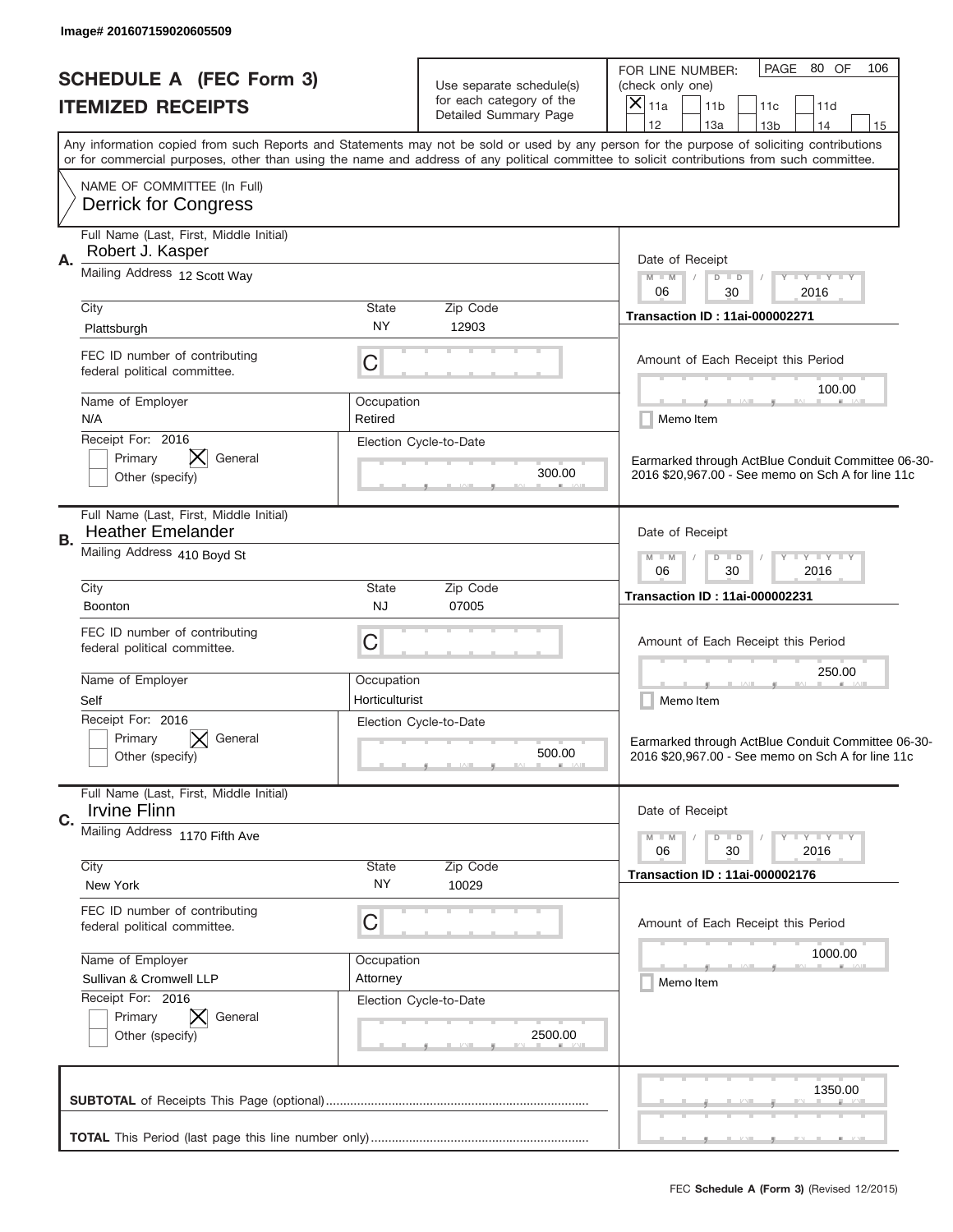| Image# 201607159020605510                                                                                                                                                                                                                                                               |                                                                               |                                                                                                                                                    |
|-----------------------------------------------------------------------------------------------------------------------------------------------------------------------------------------------------------------------------------------------------------------------------------------|-------------------------------------------------------------------------------|----------------------------------------------------------------------------------------------------------------------------------------------------|
| <b>SCHEDULE A (FEC Form 3)</b><br><b>ITEMIZED RECEIPTS</b>                                                                                                                                                                                                                              | Use separate schedule(s)<br>for each category of the<br>Detailed Summary Page | PAGE 81 OF<br>106<br>FOR LINE NUMBER:<br>(check only one)<br>×<br>11a<br>11 <sub>b</sub><br>11c<br>11d<br>12<br>13a<br>14<br>13 <sub>b</sub><br>15 |
| Any information copied from such Reports and Statements may not be sold or used by any person for the purpose of soliciting contributions<br>or for commercial purposes, other than using the name and address of any political committee to solicit contributions from such committee. |                                                                               |                                                                                                                                                    |
| NAME OF COMMITTEE (In Full)<br><b>Derrick for Congress</b>                                                                                                                                                                                                                              |                                                                               |                                                                                                                                                    |
| Full Name (Last, First, Middle Initial)<br>Dan Mason<br>Α.                                                                                                                                                                                                                              |                                                                               | Date of Receipt                                                                                                                                    |
| Mailing Address PO Box 223                                                                                                                                                                                                                                                              |                                                                               | $M$ M<br>$D$ $D$<br>$Y - Y - Y - Y$<br>06<br>30<br>2016                                                                                            |
| City<br>Keene                                                                                                                                                                                                                                                                           | State<br>Zip Code<br><b>NY</b><br>12942                                       | <b>Transaction ID: 11ai-000002248</b>                                                                                                              |
| FEC ID number of contributing<br>federal political committee.                                                                                                                                                                                                                           | C                                                                             | Amount of Each Receipt this Period<br>500.00                                                                                                       |
| Name of Employer<br>N/A<br>Receipt For: 2016                                                                                                                                                                                                                                            | Occupation<br>Not Employed<br>Election Cycle-to-Date                          | Memo Item                                                                                                                                          |
| General<br>Primary<br>Other (specify)                                                                                                                                                                                                                                                   | 1250.00                                                                       | Earmarked through ActBlue Conduit Committee 06-30-<br>2016 \$20,967.00 - See memo on Sch A for line 11c                                            |
| Full Name (Last, First, Middle Initial)<br>David Mowry<br>В.                                                                                                                                                                                                                            |                                                                               | Date of Receipt                                                                                                                                    |
| Mailing Address 67 Ashley Rd                                                                                                                                                                                                                                                            |                                                                               | $M - M$<br>$D$ $D$<br>$Y - Y - Y - Y - Y$<br>30<br>2016<br>06                                                                                      |
| City<br>Plattsburgh                                                                                                                                                                                                                                                                     | State<br>Zip Code<br><b>NY</b><br>12901                                       | <b>Transaction ID: 11ai-000002267</b>                                                                                                              |
| FEC ID number of contributing<br>federal political committee.                                                                                                                                                                                                                           | C                                                                             | Amount of Each Receipt this Period                                                                                                                 |
| Name of Employer<br>N/A                                                                                                                                                                                                                                                                 | Occupation<br>Not Employed                                                    | 100.00<br>Memo Item                                                                                                                                |
| Receipt For: 2016<br>General<br>Primary<br>Other (specify)                                                                                                                                                                                                                              | Election Cycle-to-Date<br>350.00                                              | Earmarked through ActBlue Conduit Committee 06-30-<br>2016 \$20,967.00 - See memo on Sch A for line 11c                                            |
| Full Name (Last, First, Middle Initial)<br>Judy A. Bechard<br>C.                                                                                                                                                                                                                        |                                                                               | Date of Receipt                                                                                                                                    |
| Mailing Address 35 Edgewater Est                                                                                                                                                                                                                                                        |                                                                               | $M - M$<br>$D$ $D$<br>Y FY FY FY<br>06<br>30<br>2016                                                                                               |
| City<br>Plattsburgh                                                                                                                                                                                                                                                                     | Zip Code<br>State<br>ΝY<br>12901                                              | <b>Transaction ID: 11ai-000002188</b>                                                                                                              |
| FEC ID number of contributing<br>federal political committee.                                                                                                                                                                                                                           | C                                                                             | Amount of Each Receipt this Period                                                                                                                 |
| Name of Employer<br>N/A<br>Receipt For: 2016                                                                                                                                                                                                                                            | Occupation<br>Homemaker<br>Election Cycle-to-Date                             | 235.00<br>Memo Item                                                                                                                                |
| Primary<br>General<br>Other (specify)                                                                                                                                                                                                                                                   | 335.00                                                                        |                                                                                                                                                    |
|                                                                                                                                                                                                                                                                                         |                                                                               | 835.00                                                                                                                                             |
|                                                                                                                                                                                                                                                                                         |                                                                               | , , , ,                                                                                                                                            |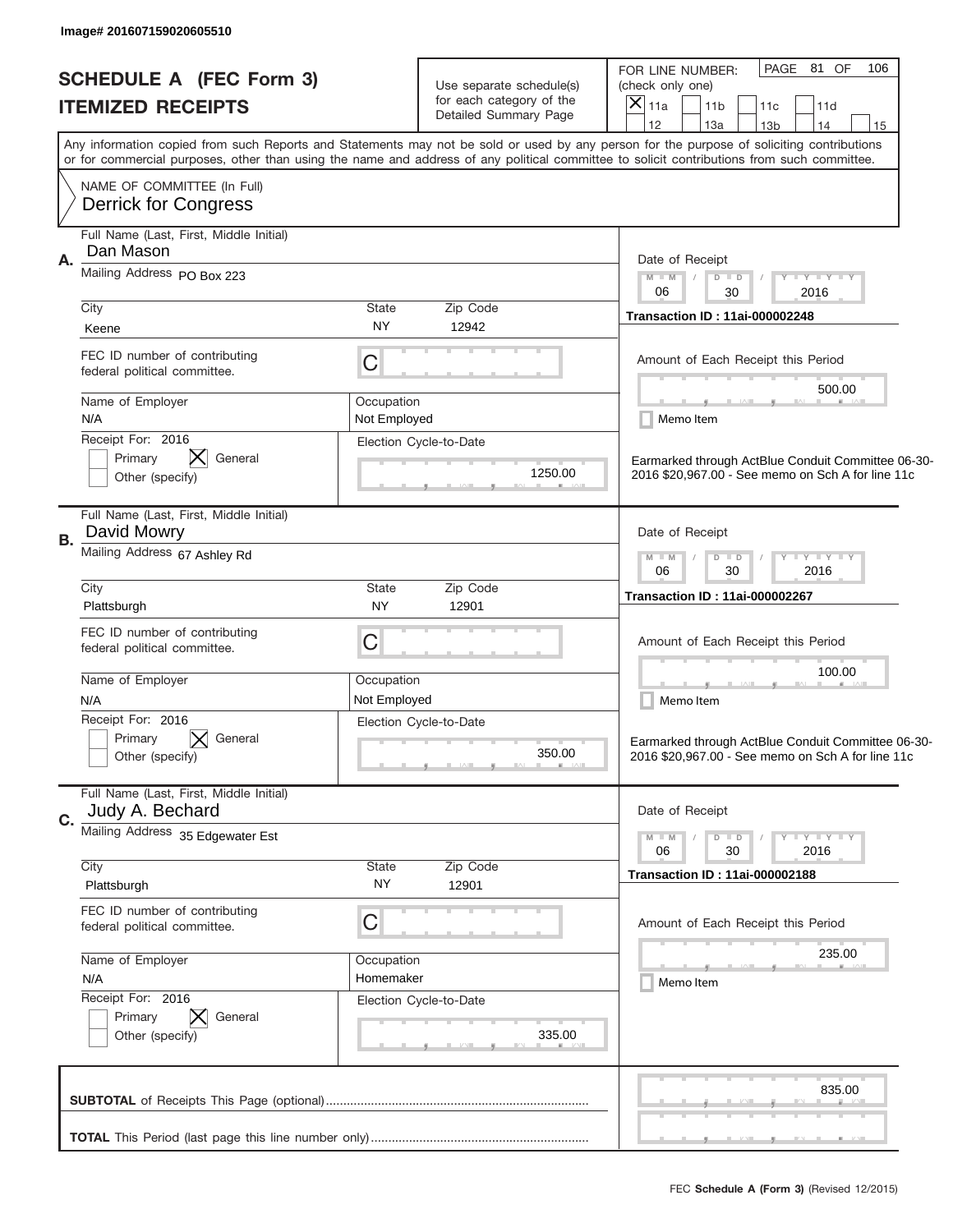| Image# 201607159020605511                                                                                                                                                                                                                                                               |                                                                               |                                                                                                                                                    |
|-----------------------------------------------------------------------------------------------------------------------------------------------------------------------------------------------------------------------------------------------------------------------------------------|-------------------------------------------------------------------------------|----------------------------------------------------------------------------------------------------------------------------------------------------|
| <b>SCHEDULE A</b> (FEC Form 3)<br><b>ITEMIZED RECEIPTS</b>                                                                                                                                                                                                                              | Use separate schedule(s)<br>for each category of the<br>Detailed Summary Page | PAGE 82 OF<br>106<br>FOR LINE NUMBER:<br>(check only one)<br>×<br>11a<br>11 <sub>b</sub><br>11c<br>11d<br>12<br>13a<br>14<br>13 <sub>b</sub><br>15 |
| Any information copied from such Reports and Statements may not be sold or used by any person for the purpose of soliciting contributions<br>or for commercial purposes, other than using the name and address of any political committee to solicit contributions from such committee. |                                                                               |                                                                                                                                                    |
| NAME OF COMMITTEE (In Full)<br><b>Derrick for Congress</b>                                                                                                                                                                                                                              |                                                                               |                                                                                                                                                    |
| Full Name (Last, First, Middle Initial)<br><b>Fritz Sabbow</b><br>Α.                                                                                                                                                                                                                    |                                                                               | Date of Receipt                                                                                                                                    |
| Mailing Address 49 Beede Ln                                                                                                                                                                                                                                                             |                                                                               | $M$ M<br>$D$ $D$<br>$Y - Y - Y - Y$<br>06<br>30<br>2016                                                                                            |
| City<br>Keene Valley                                                                                                                                                                                                                                                                    | State<br>Zip Code<br><b>NY</b><br>12943                                       | <b>Transaction ID: 11ai-000002251</b>                                                                                                              |
| FEC ID number of contributing<br>federal political committee.                                                                                                                                                                                                                           | C                                                                             | Amount of Each Receipt this Period<br>50.00                                                                                                        |
| Name of Employer<br>North Country School<br>Receipt For: 2016                                                                                                                                                                                                                           | Occupation<br><b>CFO</b>                                                      | Memo Item                                                                                                                                          |
| General<br>Primary<br>Other (specify)                                                                                                                                                                                                                                                   | Election Cycle-to-Date<br>266.00                                              | Earmarked through ActBlue Conduit Committee 06-30-<br>2016 \$20,967.00 - See memo on Sch A for line 11c                                            |
| Full Name (Last, First, Middle Initial)<br><b>Bruce A. Butterfield</b><br>В.                                                                                                                                                                                                            |                                                                               | Date of Receipt                                                                                                                                    |
| Mailing Address 35 Leonard Ave                                                                                                                                                                                                                                                          |                                                                               | $M - M$<br>$D$ $D$<br>$Y - Y - Y - Y - Y$<br>30<br>2016<br>06                                                                                      |
| City<br>Plattsburgh                                                                                                                                                                                                                                                                     | State<br>Zip Code<br><b>NY</b><br>12901-2511                                  | <b>Transaction ID: 11ai-000002259</b>                                                                                                              |
| FEC ID number of contributing<br>federal political committee.                                                                                                                                                                                                                           | C                                                                             | Amount of Each Receipt this Period                                                                                                                 |
| Name of Employer<br>N/A                                                                                                                                                                                                                                                                 | Occupation<br>Not Employed                                                    | 300.00<br>Memo Item                                                                                                                                |
| Receipt For: 2016<br>General<br>Primary<br>Other (specify)                                                                                                                                                                                                                              | Election Cycle-to-Date<br>1000.00                                             | Earmarked through ActBlue Conduit Committee 06-30-<br>2016 \$20,967.00 - See memo on Sch A for line 11c                                            |
| Full Name (Last, First, Middle Initial)<br>Nina M. Dougar<br>C.                                                                                                                                                                                                                         |                                                                               | Date of Receipt                                                                                                                                    |
| Mailing Address 2105 Avenue T                                                                                                                                                                                                                                                           |                                                                               | $D$ $D$<br>Y FY FY FY<br>$M - M$<br>06<br>30<br>2016                                                                                               |
| City<br>Brooklyn                                                                                                                                                                                                                                                                        | State<br>Zip Code<br>ΝY<br>11229                                              | <b>Transaction ID: 11ai-000002355</b>                                                                                                              |
| FEC ID number of contributing<br>federal political committee.                                                                                                                                                                                                                           | C                                                                             | Amount of Each Receipt this Period                                                                                                                 |
| Name of Employer<br>N/A<br>Receipt For: 2016                                                                                                                                                                                                                                            | Occupation<br>Not Employed<br>Election Cycle-to-Date                          | 250.00<br>Memo Item                                                                                                                                |
| Primary<br>General<br>Other (specify)                                                                                                                                                                                                                                                   | 500.00                                                                        |                                                                                                                                                    |
|                                                                                                                                                                                                                                                                                         |                                                                               | 600.00                                                                                                                                             |
|                                                                                                                                                                                                                                                                                         |                                                                               |                                                                                                                                                    |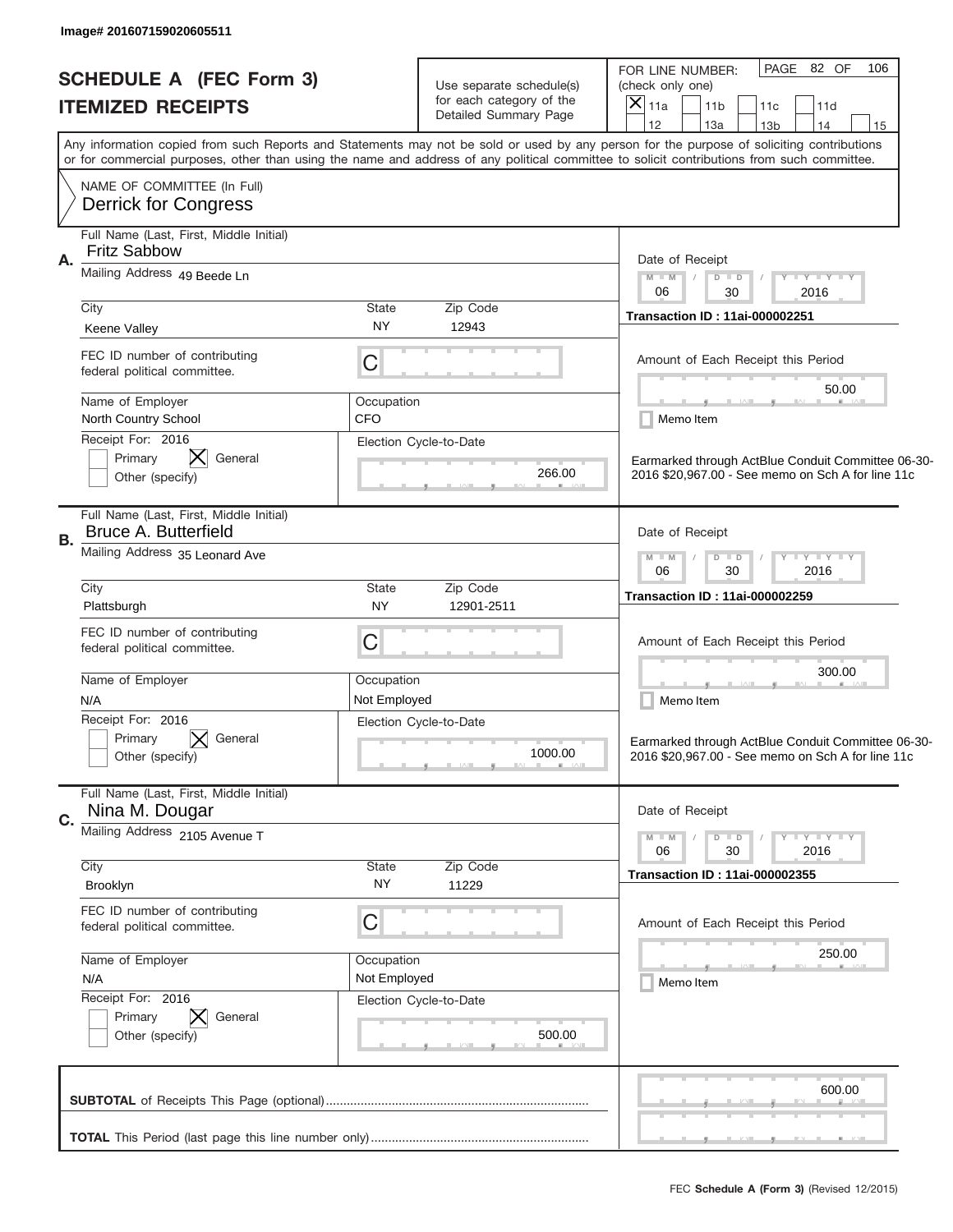| Image# 201607159020605512                                                |                                                                                                                                            |                                                                                                                                                           |
|--------------------------------------------------------------------------|--------------------------------------------------------------------------------------------------------------------------------------------|-----------------------------------------------------------------------------------------------------------------------------------------------------------|
| <b>SCHEDULE A</b> (FEC Form 3)<br><b>ITEMIZED RECEIPTS</b>               | Use separate schedule(s)<br>for each category of the<br>Detailed Summary Page                                                              | PAGE 83 OF<br>106<br>FOR LINE NUMBER:<br>(check only one)<br>$\times$<br>11a<br>11 <sub>b</sub><br>11c<br>11d<br>12<br>13a<br>13 <sub>b</sub><br>14<br>15 |
|                                                                          | or for commercial purposes, other than using the name and address of any political committee to solicit contributions from such committee. | Any information copied from such Reports and Statements may not be sold or used by any person for the purpose of soliciting contributions                 |
| NAME OF COMMITTEE (In Full)<br><b>Derrick for Congress</b>               |                                                                                                                                            |                                                                                                                                                           |
| Full Name (Last, First, Middle Initial)<br><b>Edward Villacres</b><br>Α. |                                                                                                                                            | Date of Receipt                                                                                                                                           |
| Mailing Address 2658 Geneva Ct                                           |                                                                                                                                            | $M - M$<br>Y TY TY TY<br>$D$ $D$<br>$\sqrt{2}$<br>06<br>30<br>2016                                                                                        |
| City<br>Denver                                                           | State<br>Zip Code<br>CO<br>80238                                                                                                           | <b>Transaction ID: 11ai-000002244</b>                                                                                                                     |
| FEC ID number of contributing<br>federal political committee.            | $\mathsf C$                                                                                                                                | Amount of Each Receipt this Period<br>500.00                                                                                                              |
| Name of Employer<br>Raytheon<br>Receipt For: 2016                        | Occupation<br>Engineer<br>Election Cycle-to-Date                                                                                           | Memo Item                                                                                                                                                 |
| General<br>Primary<br>Other (specify)                                    | 1000.00                                                                                                                                    | Earmarked through ActBlue Conduit Committee 06-30-<br>2016 \$20,967.00 - See memo on Sch A for line 11c                                                   |
| Full Name (Last, First, Middle Initial)<br>Douglass Whitehead<br>В.      |                                                                                                                                            | Date of Receipt                                                                                                                                           |
| Mailing Address 1352 Sunset View Ln                                      |                                                                                                                                            | $Y = Y = Y = Y$<br>$M$ M<br>$D$ $D$<br>30<br>2016<br>06                                                                                                   |
| City<br>Jacksonville                                                     | State<br>Zip Code<br>FL.<br>32207                                                                                                          | <b>Transaction ID: 11ai-000002240</b>                                                                                                                     |
| FEC ID number of contributing<br>federal political committee.            | C                                                                                                                                          | Amount of Each Receipt this Period                                                                                                                        |
| Name of Employer<br><b>Republic Services</b>                             | Occupation<br>Manager                                                                                                                      | 50.00<br>Memo Item                                                                                                                                        |
| Receipt For: 2016<br>Primary<br>General<br>Other (specify)               | Election Cycle-to-Date<br>250.00                                                                                                           | Earmarked through ActBlue Conduit Committee 06-30-<br>2016 \$20,967.00 - See memo on Sch A for line 11c                                                   |
| Full Name (Last, First, Middle Initial)<br>Virginia Coleman<br>C.        |                                                                                                                                            | Date of Receipt                                                                                                                                           |
| Mailing Address 2 Berkeley PI                                            |                                                                                                                                            | Y FY FY FY<br>$M - M$<br>$D$ $D$<br>2016<br>06<br>30                                                                                                      |
| City<br>Cambridge                                                        | Zip Code<br>State<br>МA<br>02138                                                                                                           | <b>Transaction ID: 11ai-000002261</b>                                                                                                                     |
| FEC ID number of contributing<br>federal political committee.            | C                                                                                                                                          | Amount of Each Receipt this Period                                                                                                                        |
| Name of Employer<br>N/A<br>Receipt For: 2016                             | Occupation<br>Not Employed<br>Election Cycle-to-Date                                                                                       | 100.00<br>Memo Item                                                                                                                                       |
| Primary<br>General<br>Other (specify)                                    | 350.00                                                                                                                                     | Earmarked through ActBlue Conduit Committee 06-30-<br>2016 \$20,967.00 - See memo on Sch A for line 11c                                                   |
|                                                                          |                                                                                                                                            | 650.00                                                                                                                                                    |
|                                                                          |                                                                                                                                            | , , ,                                                                                                                                                     |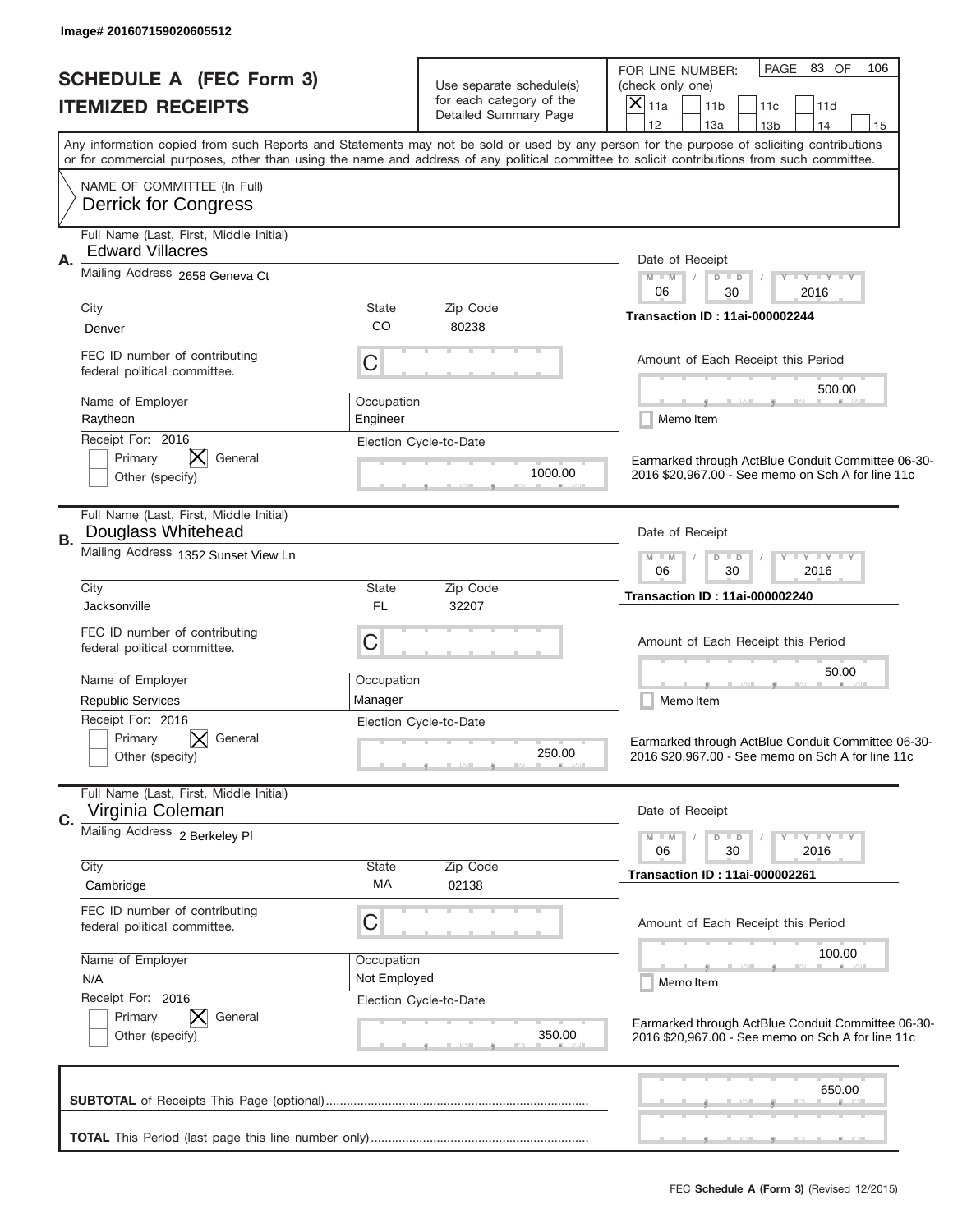| Image# 201607159020605513                                                               |                                                                                                                                                                                                                                                                                         |                                                                                                                                                           |
|-----------------------------------------------------------------------------------------|-----------------------------------------------------------------------------------------------------------------------------------------------------------------------------------------------------------------------------------------------------------------------------------------|-----------------------------------------------------------------------------------------------------------------------------------------------------------|
| <b>SCHEDULE A (FEC Form 3)</b><br><b>ITEMIZED RECEIPTS</b>                              | Use separate schedule(s)<br>for each category of the<br>Detailed Summary Page                                                                                                                                                                                                           | PAGE 84 OF<br>106<br>FOR LINE NUMBER:<br>(check only one)<br>$\times$<br>11a<br>11 <sub>b</sub><br>11c<br>11d<br>12<br>13a<br>13 <sub>b</sub><br>14<br>15 |
|                                                                                         | Any information copied from such Reports and Statements may not be sold or used by any person for the purpose of soliciting contributions<br>or for commercial purposes, other than using the name and address of any political committee to solicit contributions from such committee. |                                                                                                                                                           |
| NAME OF COMMITTEE (In Full)<br><b>Derrick for Congress</b>                              |                                                                                                                                                                                                                                                                                         |                                                                                                                                                           |
| Full Name (Last, First, Middle Initial)<br>Judith Tully<br>Α.                           |                                                                                                                                                                                                                                                                                         | Date of Receipt                                                                                                                                           |
| Mailing Address 27 Kimberly Ln                                                          |                                                                                                                                                                                                                                                                                         | $M - M$<br>Y TY TY TY<br>$D$ $D$<br>$\sqrt{2}$<br>06<br>2016<br>30                                                                                        |
| City<br>Queensbury                                                                      | State<br>Zip Code<br><b>NY</b><br>12804                                                                                                                                                                                                                                                 | <b>Transaction ID: 11ai-000002361</b>                                                                                                                     |
| FEC ID number of contributing<br>federal political committee.                           | $\mathsf C$                                                                                                                                                                                                                                                                             | Amount of Each Receipt this Period<br>250.00                                                                                                              |
| Name of Employer<br>N/A<br>Receipt For: 2016                                            | Occupation<br>Not Employed                                                                                                                                                                                                                                                              | Memo Item                                                                                                                                                 |
| General<br>Primary<br>Other (specify)                                                   | Election Cycle-to-Date<br>400.00                                                                                                                                                                                                                                                        |                                                                                                                                                           |
| Full Name (Last, First, Middle Initial)<br>Donald Donovan<br>В.                         |                                                                                                                                                                                                                                                                                         | Date of Receipt                                                                                                                                           |
| Mailing Address 919 3rd Ave 47th FI                                                     |                                                                                                                                                                                                                                                                                         | $M - M$<br>$Y = Y = Y = Y$<br>$D$ $D$<br>06<br>30<br>2016                                                                                                 |
| City<br>New York                                                                        | State<br>Zip Code<br><b>NY</b><br>10011                                                                                                                                                                                                                                                 | <b>Transaction ID: 11ai-000002243</b>                                                                                                                     |
| FEC ID number of contributing<br>federal political committee.                           | C                                                                                                                                                                                                                                                                                       | Amount of Each Receipt this Period                                                                                                                        |
| Name of Employer<br>Debevoise & Plimpton LLP                                            | Occupation<br>Attorney                                                                                                                                                                                                                                                                  | 2500.00<br>Memo Item                                                                                                                                      |
| Receipt For: 2016<br>Primary<br>General<br>Other (specify)                              | Election Cycle-to-Date<br>2500.00                                                                                                                                                                                                                                                       | Earmarked through ActBlue Conduit Committee 06-30-<br>2016 \$20,967.00 - See memo on Sch A for line 11c                                                   |
| Full Name (Last, First, Middle Initial)<br>Jeffrey Cunard<br>C.                         |                                                                                                                                                                                                                                                                                         | Date of Receipt                                                                                                                                           |
| Mailing Address 2230 California St NW                                                   |                                                                                                                                                                                                                                                                                         | Y FY FY FY<br>$M - M$<br>$D$ $D$<br>2016<br>06<br>30                                                                                                      |
| City<br>Washington                                                                      | Zip Code<br>State<br>DC<br>20008                                                                                                                                                                                                                                                        | <b>Transaction ID: 11ai-000002258</b>                                                                                                                     |
| FEC ID number of contributing<br>federal political committee.                           | C                                                                                                                                                                                                                                                                                       | Amount of Each Receipt this Period                                                                                                                        |
| Name of Employer<br>Debevoise & Plimpton LLP<br>Receipt For: 2016<br>Primary<br>General | Occupation<br>Attorney<br>Election Cycle-to-Date                                                                                                                                                                                                                                        | 1000.00<br>Memo Item                                                                                                                                      |
| Other (specify)                                                                         | 1000.00                                                                                                                                                                                                                                                                                 | Earmarked through ActBlue Conduit Committee 06-30-<br>2016 \$20,967.00 - See memo on Sch A for line 11c                                                   |
|                                                                                         |                                                                                                                                                                                                                                                                                         | 3750.00                                                                                                                                                   |
|                                                                                         |                                                                                                                                                                                                                                                                                         |                                                                                                                                                           |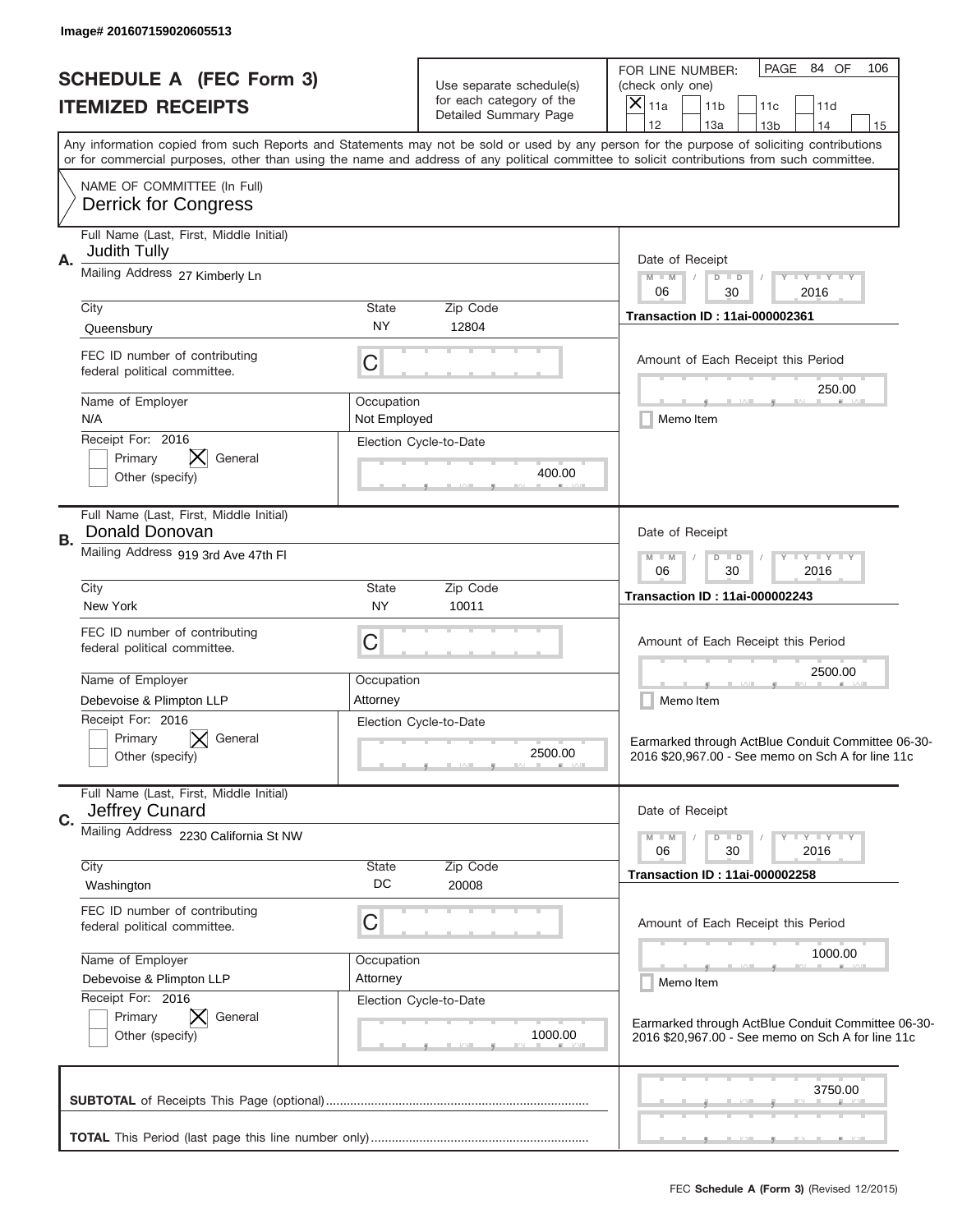| Image# 201607159020605514                                                                                                                  |                                                                               |                                                                                                                                                    |
|--------------------------------------------------------------------------------------------------------------------------------------------|-------------------------------------------------------------------------------|----------------------------------------------------------------------------------------------------------------------------------------------------|
| <b>SCHEDULE A (FEC Form 3)</b><br><b>ITEMIZED RECEIPTS</b>                                                                                 | Use separate schedule(s)<br>for each category of the<br>Detailed Summary Page | PAGE 85 OF<br>106<br>FOR LINE NUMBER:<br>(check only one)<br>×<br>11a<br>11 <sub>b</sub><br>11c<br>11d<br>12<br>13a<br>14<br>13 <sub>b</sub><br>15 |
| or for commercial purposes, other than using the name and address of any political committee to solicit contributions from such committee. |                                                                               | Any information copied from such Reports and Statements may not be sold or used by any person for the purpose of soliciting contributions          |
| NAME OF COMMITTEE (In Full)<br><b>Derrick for Congress</b>                                                                                 |                                                                               |                                                                                                                                                    |
| Full Name (Last, First, Middle Initial)<br><b>Mark Sandler</b><br>Α.                                                                       |                                                                               | Date of Receipt                                                                                                                                    |
| Mailing Address 31 E 79th St Apt 10E                                                                                                       |                                                                               | $M - M$<br>$D$ $D$<br>$Y - Y - Y - Y$<br>06<br>30<br>2016                                                                                          |
| City<br>New York                                                                                                                           | State<br>Zip Code<br><b>NY</b><br>10075                                       | <b>Transaction ID: 11ai-000002263</b>                                                                                                              |
| FEC ID number of contributing<br>federal political committee.                                                                              | C                                                                             | Amount of Each Receipt this Period<br>500.00                                                                                                       |
| Name of Employer<br>N/A<br>Receipt For: 2016                                                                                               | Occupation<br>Not Employed<br>Election Cycle-to-Date                          | Memo Item                                                                                                                                          |
| General<br>Primary<br>Other (specify)                                                                                                      | 500.00                                                                        | Earmarked through ActBlue Conduit Committee 06-30-<br>2016 \$20,967.00 - See memo on Sch A for line 11c                                            |
| Full Name (Last, First, Middle Initial)<br>Peter Furci<br>В.                                                                               |                                                                               | Date of Receipt                                                                                                                                    |
| Mailing Address 300 Edwards St Apt 1FW                                                                                                     | $M - M$<br>$Y - Y - Y - Y - Y$<br>$D$ $D$<br>30<br>2016<br>06                 |                                                                                                                                                    |
| City<br>Roslyn Heights                                                                                                                     | State<br>Zip Code<br><b>NY</b><br>11577                                       | <b>Transaction ID: 11ai-000002266</b>                                                                                                              |
| FEC ID number of contributing<br>federal political committee.                                                                              | C                                                                             | Amount of Each Receipt this Period                                                                                                                 |
| Name of Employer<br>Debevoise & Plimpton LLP                                                                                               | Occupation<br>Attornev                                                        | 1200.00<br>Memo Item                                                                                                                               |
| Receipt For: 2016<br>General<br>Primary<br>Other (specify)                                                                                 | Election Cycle-to-Date<br>1200.00                                             | Earmarked through ActBlue Conduit Committee 06-30-<br>2016 \$20,967.00 - See memo on Sch A for line 11c                                            |
| Full Name (Last, First, Middle Initial)<br>John Stettler<br>C.                                                                             |                                                                               | Date of Receipt                                                                                                                                    |
| Mailing Address PO Box 697                                                                                                                 |                                                                               | $D$ $D$<br>Y FY FY FY<br>$M - M$<br>30<br>2016<br>06                                                                                               |
| City<br>Royse City                                                                                                                         | State<br>Zip Code<br>ТX<br>75189                                              | <b>Transaction ID: 11ai-000002354</b>                                                                                                              |
| FEC ID number of contributing<br>federal political committee.                                                                              | C                                                                             | Amount of Each Receipt this Period                                                                                                                 |
| Name of Employer<br><b>J&amp;M Plastics</b><br>Receipt For: 2016<br>Primary<br>General<br>Other (specify)                                  | Occupation<br>Owner<br>Election Cycle-to-Date<br>500.00                       | 500.00<br>Memo Item                                                                                                                                |
|                                                                                                                                            |                                                                               | 2200.00                                                                                                                                            |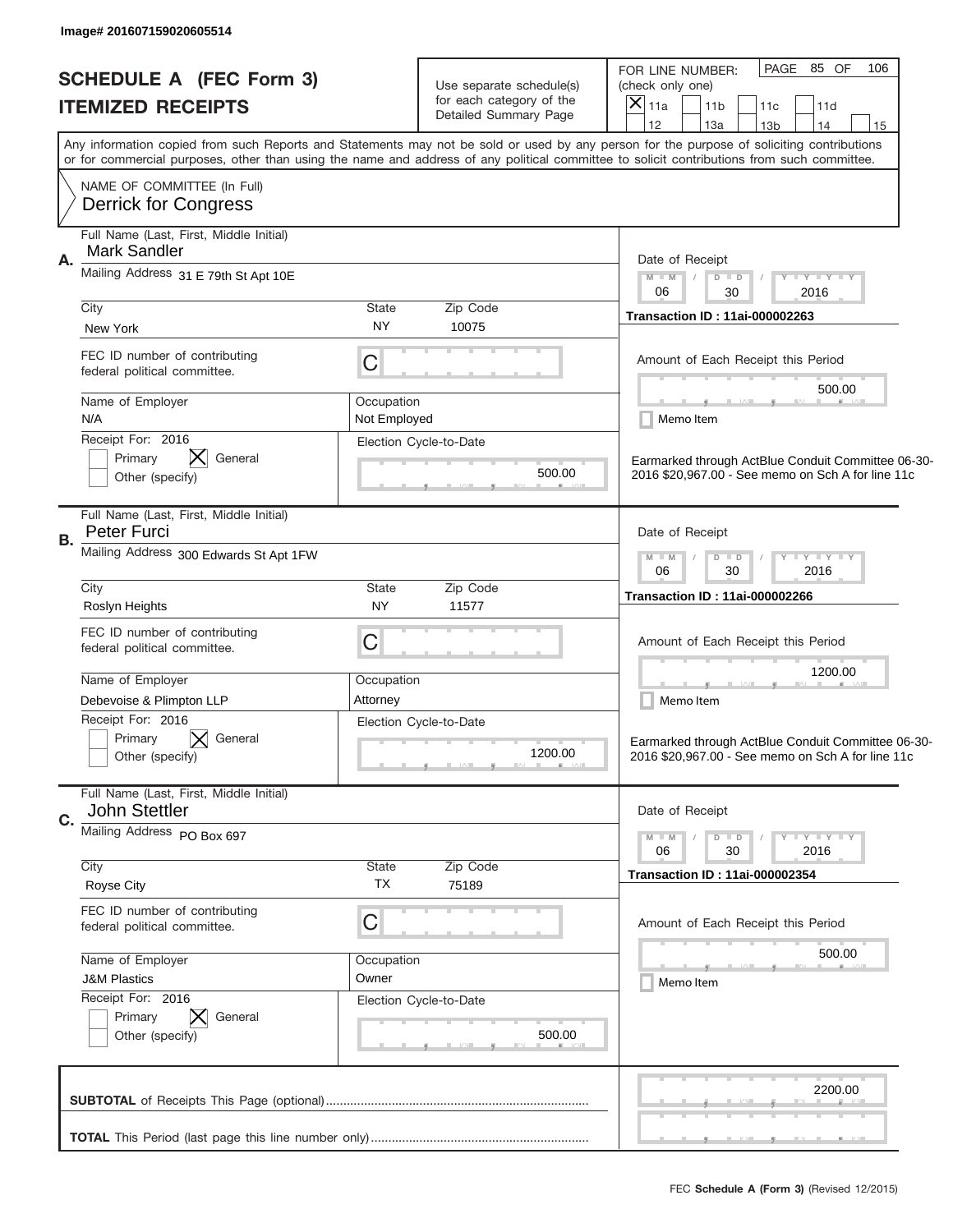|    | Image# 201607159020605515                                       |                            |                                                      |                                                                                                                                                                                                                                                                                                                                     |
|----|-----------------------------------------------------------------|----------------------------|------------------------------------------------------|-------------------------------------------------------------------------------------------------------------------------------------------------------------------------------------------------------------------------------------------------------------------------------------------------------------------------------------|
|    | <b>SCHEDULE A (FEC Form 3)</b>                                  |                            | Use separate schedule(s)<br>for each category of the | PAGE 86 OF<br>106<br>FOR LINE NUMBER:<br>(check only one)                                                                                                                                                                                                                                                                           |
|    | <b>ITEMIZED RECEIPTS</b>                                        |                            | Detailed Summary Page                                | $\overline{X} _{11a}$<br>11 <sub>b</sub><br>11c<br>11d                                                                                                                                                                                                                                                                              |
|    |                                                                 |                            |                                                      | 12<br>13a<br>14<br>13 <sub>b</sub><br>15<br>Any information copied from such Reports and Statements may not be sold or used by any person for the purpose of soliciting contributions<br>or for commercial purposes, other than using the name and address of any political committee to solicit contributions from such committee. |
|    | NAME OF COMMITTEE (In Full)<br><b>Derrick for Congress</b>      |                            |                                                      |                                                                                                                                                                                                                                                                                                                                     |
| Α. | Full Name (Last, First, Middle Initial)<br><b>Janet Ross</b>    |                            |                                                      | Date of Receipt                                                                                                                                                                                                                                                                                                                     |
|    | Mailing Address 19 E 72nd St #3D                                |                            |                                                      | <b>LYLYLY</b><br>$M - M$<br>$D$ $D$<br>06<br>30<br>2016                                                                                                                                                                                                                                                                             |
|    | City<br>New York                                                | <b>State</b><br>NY         | Zip Code<br>10021                                    | <b>Transaction ID: 11ai-000002407</b>                                                                                                                                                                                                                                                                                               |
|    | FEC ID number of contributing<br>federal political committee.   | C                          |                                                      | Amount of Each Receipt this Period<br>2700.00                                                                                                                                                                                                                                                                                       |
|    | Name of Employer<br>N/A                                         | Occupation<br>Retired      |                                                      | Memo Item                                                                                                                                                                                                                                                                                                                           |
|    | Receipt For: 2016<br>Primary<br>General<br>Other (specify)      |                            | Election Cycle-to-Date<br>2700.00                    |                                                                                                                                                                                                                                                                                                                                     |
| В. | Full Name (Last, First, Middle Initial)<br><b>Marcia Morris</b> |                            |                                                      | Date of Receipt                                                                                                                                                                                                                                                                                                                     |
|    | Mailing Address 220 Boylston St                                 |                            |                                                      | <b>LY LY LY</b><br>$M - M$<br>$D$ $D$<br>06<br>30<br>2016                                                                                                                                                                                                                                                                           |
|    | City<br><b>Boston</b>                                           | <b>State</b><br>МA         | Zip Code<br>02116                                    | <b>Transaction ID: 11ai-000002408</b>                                                                                                                                                                                                                                                                                               |
|    | FEC ID number of contributing<br>federal political committee.   | С                          |                                                      | Amount of Each Receipt this Period<br>1000.00                                                                                                                                                                                                                                                                                       |
|    | Name of Employer<br>Self                                        | Occupation<br>Attorney     |                                                      | Memo Item                                                                                                                                                                                                                                                                                                                           |
|    | Receipt For: 2016<br>Primary<br>General<br>Other (specify)      |                            | Election Cycle-to-Date<br>1000.00                    |                                                                                                                                                                                                                                                                                                                                     |
| C. | Full Name (Last, First, Middle Initial)<br>Susan Cullman        |                            |                                                      | Date of Receipt                                                                                                                                                                                                                                                                                                                     |
|    | Mailing Address 88 Saddle Rock Rd<br>City                       | <b>State</b>               | Zip Code                                             | <b>LY LY LY</b><br>$M - M$<br>$D$ $D$<br>2016<br>06<br>30                                                                                                                                                                                                                                                                           |
|    | Stamford                                                        | <b>CT</b>                  | 06902                                                | <b>Transaction ID: 11ai-000002410</b>                                                                                                                                                                                                                                                                                               |
|    | FEC ID number of contributing<br>federal political committee.   | С                          |                                                      | Amount of Each Receipt this Period                                                                                                                                                                                                                                                                                                  |
|    | Name of Employer<br>N/A                                         | Occupation<br>Not Employed |                                                      | 1000.00<br>Memo Item                                                                                                                                                                                                                                                                                                                |
|    | Receipt For: 2016<br>Primary<br>General<br>Other (specify)      |                            | Election Cycle-to-Date<br>1000.00                    |                                                                                                                                                                                                                                                                                                                                     |
|    |                                                                 |                            |                                                      | 4700.00                                                                                                                                                                                                                                                                                                                             |
|    |                                                                 |                            |                                                      | __                                                                                                                                                                                                                                                                                                                                  |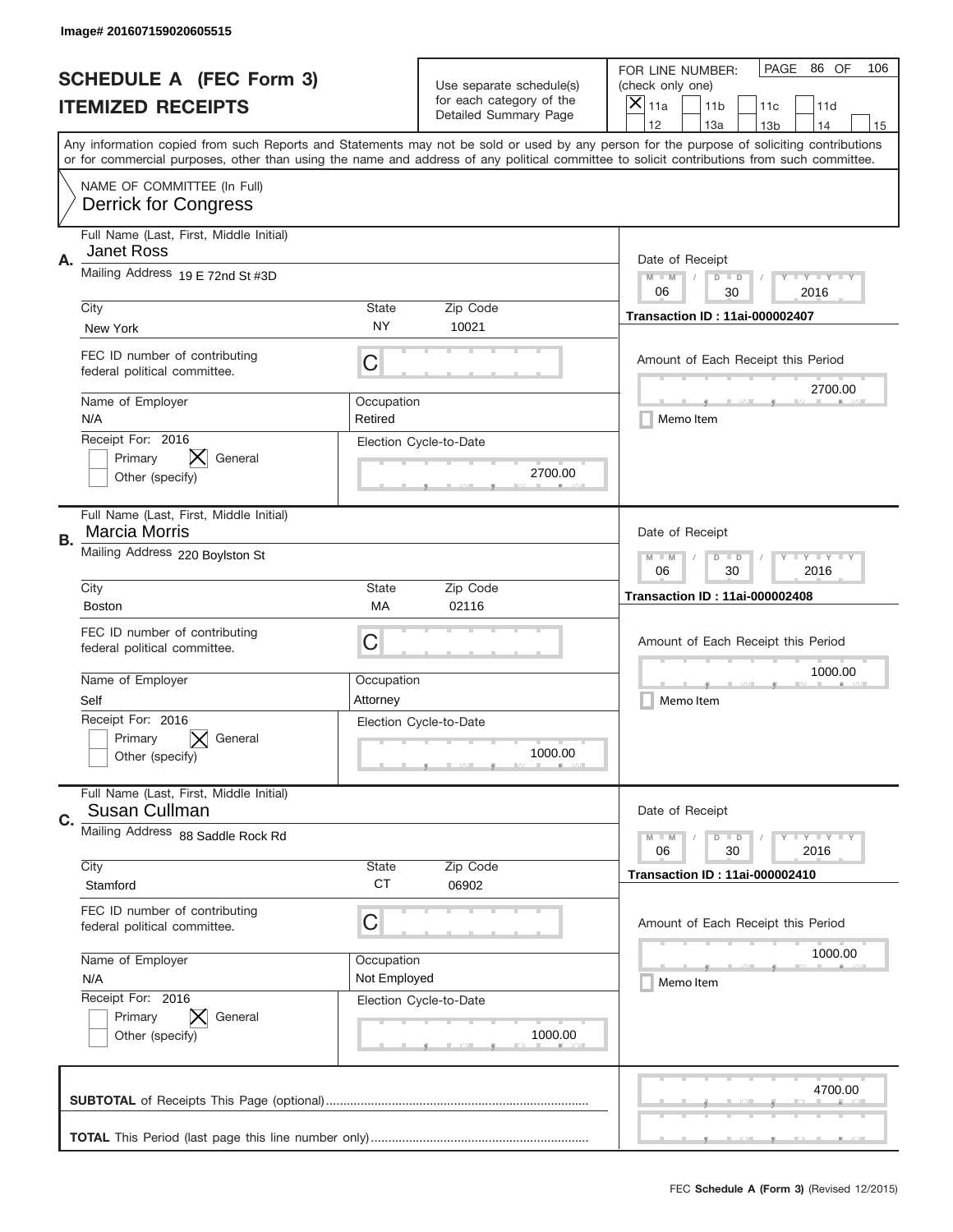|    | Image# 201607159020605516                                       |                                |                                                      |                                                                                                                                                                                                                                                                                         |
|----|-----------------------------------------------------------------|--------------------------------|------------------------------------------------------|-----------------------------------------------------------------------------------------------------------------------------------------------------------------------------------------------------------------------------------------------------------------------------------------|
|    | <b>SCHEDULE A (FEC Form 3)</b>                                  |                                | Use separate schedule(s)<br>for each category of the | PAGE 87 OF<br>106<br>FOR LINE NUMBER:<br>(check only one)                                                                                                                                                                                                                               |
|    | <b>ITEMIZED RECEIPTS</b>                                        |                                | Detailed Summary Page                                | $\overline{\mathsf{x}}$<br>11a<br>11 <sub>b</sub><br>11c<br>11d<br>12<br>13a<br>14<br>13 <sub>b</sub><br>15                                                                                                                                                                             |
|    |                                                                 |                                |                                                      | Any information copied from such Reports and Statements may not be sold or used by any person for the purpose of soliciting contributions<br>or for commercial purposes, other than using the name and address of any political committee to solicit contributions from such committee. |
|    | NAME OF COMMITTEE (In Full)<br><b>Derrick for Congress</b>      |                                |                                                      |                                                                                                                                                                                                                                                                                         |
| Α. | Full Name (Last, First, Middle Initial)<br><b>Mark Sexton</b>   |                                |                                                      | Date of Receipt                                                                                                                                                                                                                                                                         |
|    | Mailing Address 622 Greenwich St 2C                             |                                |                                                      | Y TY TY TY<br>$M$ M<br>$D$ $D$<br>06<br>30<br>2016                                                                                                                                                                                                                                      |
|    | City<br>New York                                                | State<br><b>NY</b>             | Zip Code<br>10014                                    | <b>Transaction ID: 11ai-000002412</b>                                                                                                                                                                                                                                                   |
|    | FEC ID number of contributing<br>federal political committee.   | C                              |                                                      | Amount of Each Receipt this Period<br>500.00                                                                                                                                                                                                                                            |
|    | Name of Employer<br>Revlon                                      | Occupation<br><b>SVP Taxes</b> |                                                      | Memo Item                                                                                                                                                                                                                                                                               |
|    | Receipt For: 2016<br>X<br>General<br>Primary<br>Other (specify) |                                | Election Cycle-to-Date<br>500.00                     |                                                                                                                                                                                                                                                                                         |
| В. | Full Name (Last, First, Middle Initial)                         |                                |                                                      | Date of Receipt                                                                                                                                                                                                                                                                         |
|    | <b>Mailing Address</b>                                          |                                |                                                      | Y TY TY TY<br>$D$ $D$                                                                                                                                                                                                                                                                   |
|    | City                                                            | State                          | Zip Code                                             |                                                                                                                                                                                                                                                                                         |
|    | FEC ID number of contributing<br>federal political committee.   | C                              |                                                      | Amount of Each Receipt this Period                                                                                                                                                                                                                                                      |
|    | Name of Employer                                                | Occupation                     |                                                      | Memo Item                                                                                                                                                                                                                                                                               |
|    | Receipt For:<br>Primary<br>General<br>Other (specify)           |                                | Election Cycle-to-Date                               |                                                                                                                                                                                                                                                                                         |
| C. | Full Name (Last, First, Middle Initial)                         |                                |                                                      | Date of Receipt                                                                                                                                                                                                                                                                         |
|    | <b>Mailing Address</b>                                          |                                |                                                      | Y - Y - Y - Y<br>$M - M$<br>$D$ $D$                                                                                                                                                                                                                                                     |
|    | City                                                            | State                          | Zip Code                                             |                                                                                                                                                                                                                                                                                         |
|    | FEC ID number of contributing<br>federal political committee.   | C                              |                                                      | Amount of Each Receipt this Period                                                                                                                                                                                                                                                      |
|    | Name of Employer                                                | Occupation                     |                                                      | _______<br>Memo Item                                                                                                                                                                                                                                                                    |
|    | Receipt For:<br>Primary<br>General<br>Other (specify)           |                                | Election Cycle-to-Date                               |                                                                                                                                                                                                                                                                                         |
|    |                                                                 |                                |                                                      | 500.00                                                                                                                                                                                                                                                                                  |
|    |                                                                 |                                |                                                      | 154792.21                                                                                                                                                                                                                                                                               |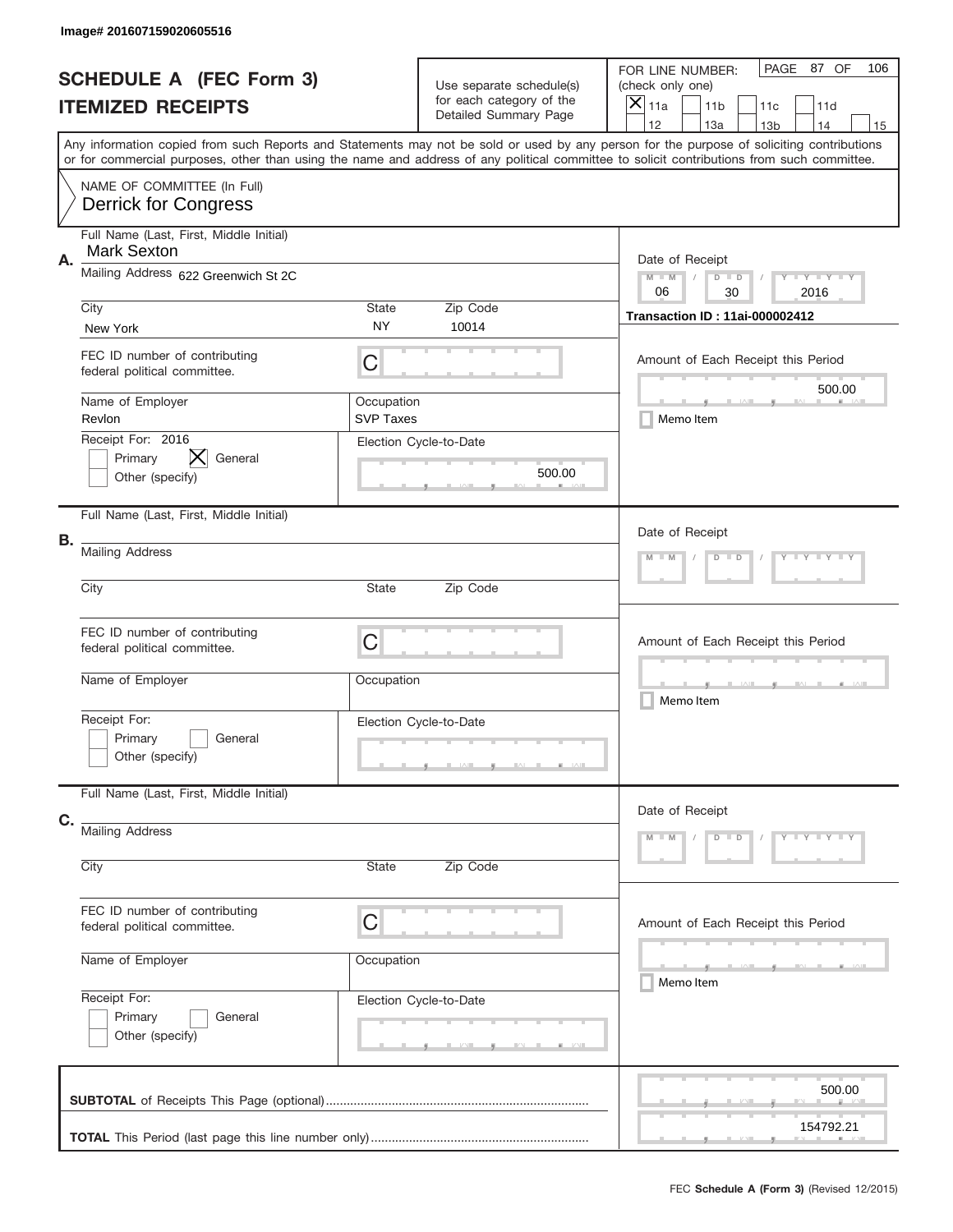|    | Image# 201607159020605517                                       |             |                                                      |                                                                                                                                                                                                                                                                                         |
|----|-----------------------------------------------------------------|-------------|------------------------------------------------------|-----------------------------------------------------------------------------------------------------------------------------------------------------------------------------------------------------------------------------------------------------------------------------------------|
|    | <b>SCHEDULE A (FEC Form 3)</b>                                  |             | Use separate schedule(s)<br>for each category of the | PAGE<br>88 OF<br>106<br>FOR LINE NUMBER:<br>(check only one)                                                                                                                                                                                                                            |
|    | <b>ITEMIZED RECEIPTS</b>                                        |             | Detailed Summary Page                                | $ \mathsf{X} _{\text{11b}}$<br>11a<br>11c<br>11d<br>12<br>13a<br>14<br>13 <sub>b</sub><br>15                                                                                                                                                                                            |
|    |                                                                 |             |                                                      | Any information copied from such Reports and Statements may not be sold or used by any person for the purpose of soliciting contributions<br>or for commercial purposes, other than using the name and address of any political committee to solicit contributions from such committee. |
|    | NAME OF COMMITTEE (In Full)<br><b>Derrick for Congress</b>      |             |                                                      |                                                                                                                                                                                                                                                                                         |
| Α. | Full Name (Last, First, Middle Initial)<br><b>DCCC</b>          |             |                                                      | Date of Receipt                                                                                                                                                                                                                                                                         |
|    | Mailing Address 430 S Capitol St SE 2nd Floor                   |             |                                                      | Y LY LY LY<br>$M$ $M$<br>$D$ $D$<br>06<br>30<br>2016                                                                                                                                                                                                                                    |
|    | City<br>Washington                                              | State<br>DC | Zip Code<br>20003                                    | <b>Transaction ID: 11b-000002175</b>                                                                                                                                                                                                                                                    |
|    | FEC ID number of contributing<br>federal political committee.   | C           | C00000935                                            | Amount of Each Receipt this Period<br>4805.00                                                                                                                                                                                                                                           |
|    | Name of Employer                                                | Occupation  |                                                      | Memo Item                                                                                                                                                                                                                                                                               |
|    | Receipt For: 2016<br>⋉<br>Primary<br>General<br>Other (specify) |             | Election Cycle-to-Date<br>4995.53                    |                                                                                                                                                                                                                                                                                         |
| В. | Full Name (Last, First, Middle Initial)                         |             |                                                      | Date of Receipt                                                                                                                                                                                                                                                                         |
|    | <b>Mailing Address</b>                                          |             |                                                      | Y TY TY TY<br>$M$ $M$<br>$D$ $D$                                                                                                                                                                                                                                                        |
|    | City                                                            | State       | Zip Code                                             |                                                                                                                                                                                                                                                                                         |
|    | FEC ID number of contributing<br>federal political committee.   | C           |                                                      | Amount of Each Receipt this Period                                                                                                                                                                                                                                                      |
|    | Name of Employer                                                | Occupation  |                                                      | Memo Item                                                                                                                                                                                                                                                                               |
|    | Receipt For:<br>Primary<br>General<br>Other (specify)           |             | Election Cycle-to-Date                               |                                                                                                                                                                                                                                                                                         |
|    | Full Name (Last, First, Middle Initial)                         |             |                                                      | Date of Receipt                                                                                                                                                                                                                                                                         |
| C. | <b>Mailing Address</b>                                          |             |                                                      | $Y - Y - Y - Y - Y$<br>$M - M$<br>$D$ $D$                                                                                                                                                                                                                                               |
|    | City                                                            | State       | Zip Code                                             |                                                                                                                                                                                                                                                                                         |
|    | FEC ID number of contributing<br>federal political committee.   | C           |                                                      | Amount of Each Receipt this Period                                                                                                                                                                                                                                                      |
|    | Name of Employer                                                | Occupation  |                                                      | ____<br>Memo Item                                                                                                                                                                                                                                                                       |
|    | Receipt For:<br>Primary<br>General<br>Other (specify)           |             | Election Cycle-to-Date                               |                                                                                                                                                                                                                                                                                         |
|    |                                                                 |             |                                                      | 4805.00                                                                                                                                                                                                                                                                                 |
|    |                                                                 |             |                                                      | 4805.00                                                                                                                                                                                                                                                                                 |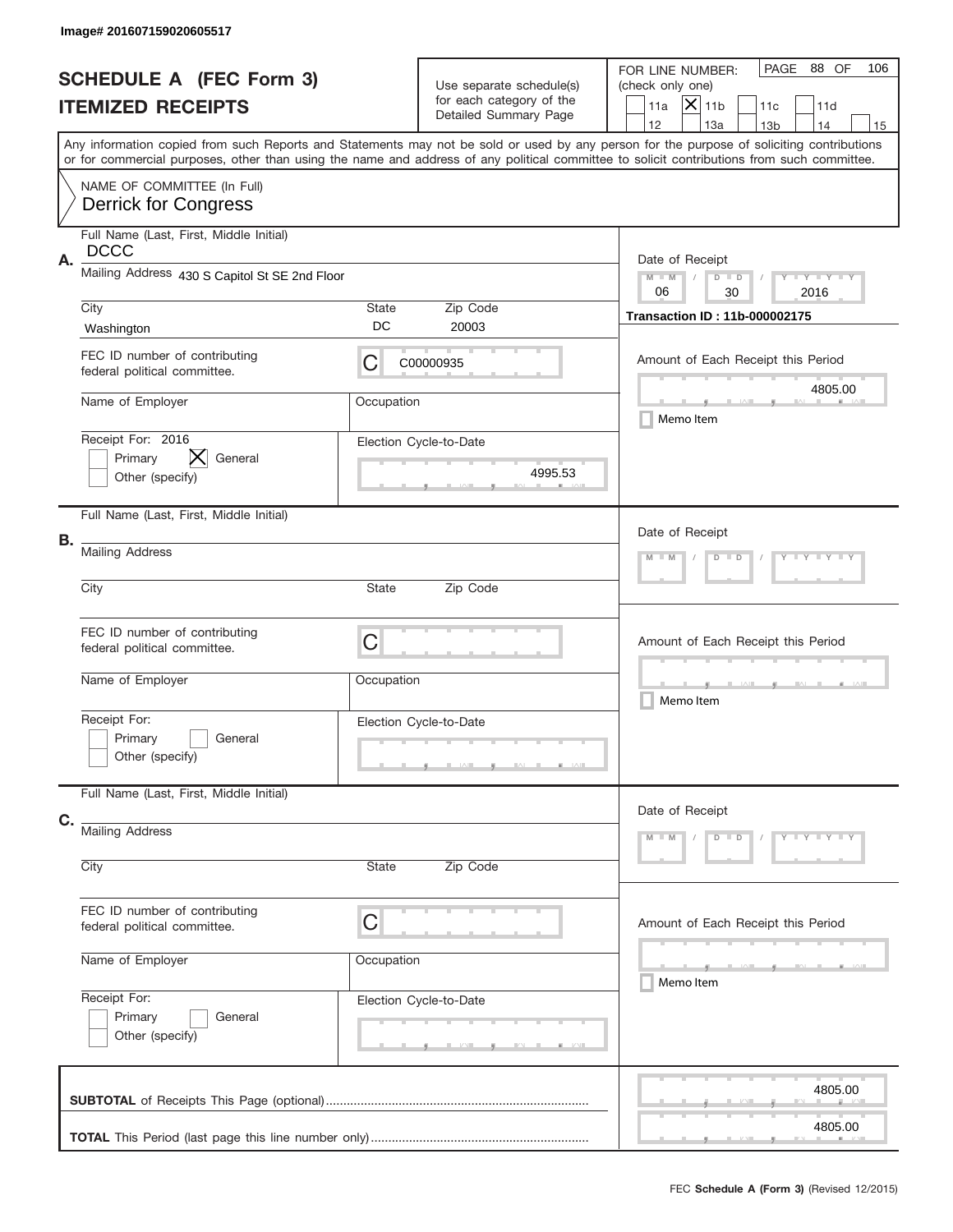ш

| <b>SCHEDULE A (FEC Form 3)</b><br><b>ITEMIZED RECEIPTS</b>                                 | Use separate schedule(s)<br>for each category of the<br>Detailed Summary Page | PAGE 89 OF<br>106<br>FOR LINE NUMBER:<br>(check only one)<br>$ \mathsf{X} _{\mathsf{11c}}$<br>11a<br>11 <sub>b</sub><br>11d<br>12<br>13a<br>14<br>13 <sub>b</sub><br>15                                                                                                                 |  |  |  |
|--------------------------------------------------------------------------------------------|-------------------------------------------------------------------------------|-----------------------------------------------------------------------------------------------------------------------------------------------------------------------------------------------------------------------------------------------------------------------------------------|--|--|--|
|                                                                                            |                                                                               | Any information copied from such Reports and Statements may not be sold or used by any person for the purpose of soliciting contributions<br>or for commercial purposes, other than using the name and address of any political committee to solicit contributions from such committee. |  |  |  |
| NAME OF COMMITTEE (In Full)<br><b>Derrick for Congress</b>                                 |                                                                               |                                                                                                                                                                                                                                                                                         |  |  |  |
| Full Name (Last, First, Middle Initial)<br><b>ACTBlue</b><br>Α.                            |                                                                               | Date of Receipt                                                                                                                                                                                                                                                                         |  |  |  |
| Mailing Address PO Box 441146                                                              |                                                                               | $M$ $M$<br><b>LY LY LY</b><br>$D$ $D$<br>06<br>12<br>2016                                                                                                                                                                                                                               |  |  |  |
| City                                                                                       | State<br>Zip Code                                                             | <b>Transaction ID: 11c-000001929</b>                                                                                                                                                                                                                                                    |  |  |  |
| Somerville                                                                                 | МA<br>02144                                                                   |                                                                                                                                                                                                                                                                                         |  |  |  |
| FEC ID number of contributing<br>federal political committee.                              | С<br>C00401224                                                                | Amount of Each Receipt this Period                                                                                                                                                                                                                                                      |  |  |  |
| Name of Employer                                                                           | Occupation                                                                    | 1524.53<br>× Memo Item                                                                                                                                                                                                                                                                  |  |  |  |
| Receipt For: 2016                                                                          | Election Cycle-to-Date                                                        |                                                                                                                                                                                                                                                                                         |  |  |  |
| Primary<br>General<br>Other (specify)                                                      | 102204.55                                                                     | Total Earmarked thru Conduit Commitee: PAC limits not<br>affected                                                                                                                                                                                                                       |  |  |  |
| Full Name (Last, First, Middle Initial)<br>OPEIU Office & Prof. Employees Intl Union<br>В. |                                                                               | Date of Receipt                                                                                                                                                                                                                                                                         |  |  |  |
| Mailing Address 80 8th Ave Ste 610                                                         |                                                                               |                                                                                                                                                                                                                                                                                         |  |  |  |
| City                                                                                       | State<br>Zip Code                                                             | 06<br>16<br>2016<br><b>Transaction ID: 11c-000001970</b>                                                                                                                                                                                                                                |  |  |  |
| New York                                                                                   | <b>NY</b><br>10011                                                            |                                                                                                                                                                                                                                                                                         |  |  |  |
| FEC ID number of contributing<br>federal political committee.                              | С<br>C00007898                                                                | Amount of Each Receipt this Period                                                                                                                                                                                                                                                      |  |  |  |
| Name of Employer                                                                           | Occupation                                                                    | 5000.00<br>Memo Item                                                                                                                                                                                                                                                                    |  |  |  |
| Receipt For: 2016<br>Primary<br>General<br>Other (specify)                                 | Election Cycle-to-Date<br>5000.00                                             |                                                                                                                                                                                                                                                                                         |  |  |  |
| Full Name (Last, First, Middle Initial)<br><b>ACTBlue</b>                                  |                                                                               | Date of Receipt                                                                                                                                                                                                                                                                         |  |  |  |
| C.<br>Mailing Address PO Box 441146                                                        |                                                                               |                                                                                                                                                                                                                                                                                         |  |  |  |
| City<br>Somerville                                                                         | State<br>Zip Code<br>МA<br>02144                                              | <b>Transaction ID: 11c-000002014</b>                                                                                                                                                                                                                                                    |  |  |  |
| FEC ID number of contributing<br>federal political committee.                              | С<br>C00401224                                                                | Amount of Each Receipt this Period                                                                                                                                                                                                                                                      |  |  |  |
| Name of Employer                                                                           | Occupation                                                                    | 12452.69                                                                                                                                                                                                                                                                                |  |  |  |
| Receipt For: 2016                                                                          | Election Cycle-to-Date                                                        | × Memo Item                                                                                                                                                                                                                                                                             |  |  |  |
| Primary<br>General<br>Other (specify)                                                      | 114657.24                                                                     | Total Earmarked thru Conduit Commitee: PAC limits not<br>affected                                                                                                                                                                                                                       |  |  |  |
|                                                                                            |                                                                               |                                                                                                                                                                                                                                                                                         |  |  |  |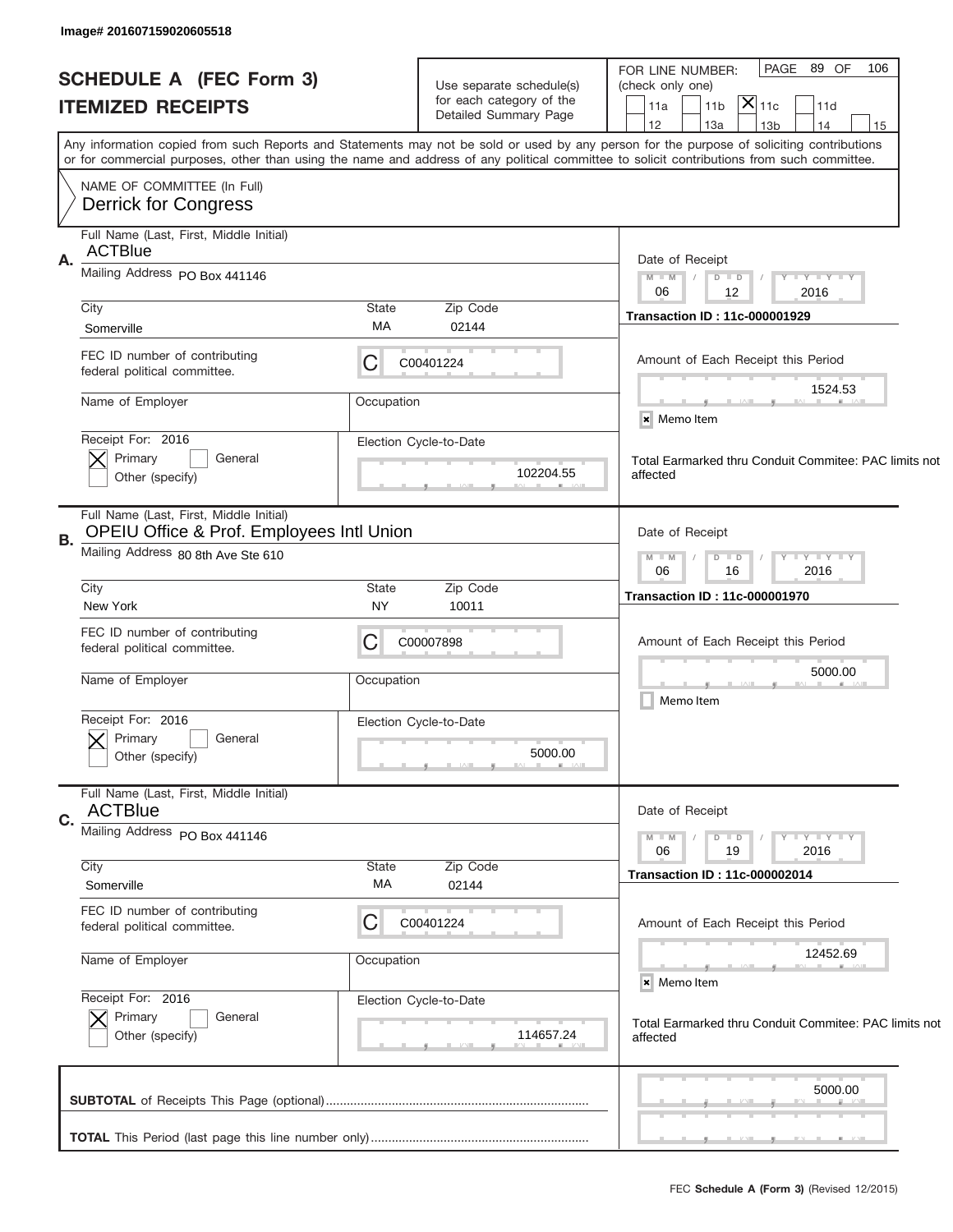| <b>SCHEDULE A (FEC Form 3)</b>                                     | Use separate schedule(s)                                  | PAGE 90 OF<br>106<br>FOR LINE NUMBER:<br>(check only one)                                                                                                                                                                                                                               |  |  |  |
|--------------------------------------------------------------------|-----------------------------------------------------------|-----------------------------------------------------------------------------------------------------------------------------------------------------------------------------------------------------------------------------------------------------------------------------------------|--|--|--|
| <b>ITEMIZED RECEIPTS</b>                                           | for each category of the<br>Detailed Summary Page         | $ \mathsf{X} _{\mathsf{11c}}$<br>11a<br>11 <sub>b</sub><br>11d<br>12<br>13a<br>13 <sub>b</sub><br>14<br>15                                                                                                                                                                              |  |  |  |
|                                                                    |                                                           | Any information copied from such Reports and Statements may not be sold or used by any person for the purpose of soliciting contributions<br>or for commercial purposes, other than using the name and address of any political committee to solicit contributions from such committee. |  |  |  |
| NAME OF COMMITTEE (In Full)<br><b>Derrick for Congress</b>         |                                                           |                                                                                                                                                                                                                                                                                         |  |  |  |
| Full Name (Last, First, Middle Initial)<br>New York Jobs PAC<br>Α. |                                                           | Date of Receipt                                                                                                                                                                                                                                                                         |  |  |  |
| Mailing Address PO Box 708                                         |                                                           | <b>LY LY LY</b><br>$M - M$<br>$D$ $D$<br>06<br>20<br>2016                                                                                                                                                                                                                               |  |  |  |
| City<br>Melville                                                   | State<br>Zip Code<br><b>NY</b><br>11747                   | <b>Transaction ID: 11c-000002017</b>                                                                                                                                                                                                                                                    |  |  |  |
| FEC ID number of contributing<br>federal political committee.      | С<br>C00413716                                            | Amount of Each Receipt this Period                                                                                                                                                                                                                                                      |  |  |  |
| Name of Employer                                                   | Occupation                                                | 1000.00<br>Memo Item                                                                                                                                                                                                                                                                    |  |  |  |
| Receipt For: 2016<br>Primary<br>General<br>Other (specify)         | Election Cycle-to-Date<br>2000.00                         |                                                                                                                                                                                                                                                                                         |  |  |  |
| Full Name (Last, First, Middle Initial)<br><b>ACTBlue</b><br>В.    |                                                           | Date of Receipt                                                                                                                                                                                                                                                                         |  |  |  |
| Mailing Address PO Box 441146                                      | <b>LY LY LY</b><br>$M - M$<br>$D$ $D$<br>06<br>26<br>2016 |                                                                                                                                                                                                                                                                                         |  |  |  |
| City<br>Somerville                                                 | State<br>Zip Code<br>MA<br>02144                          | <b>Transaction ID: 11c-000002122</b>                                                                                                                                                                                                                                                    |  |  |  |
| FEC ID number of contributing<br>federal political committee.      | C<br>C00401224                                            | Amount of Each Receipt this Period                                                                                                                                                                                                                                                      |  |  |  |
| Name of Employer                                                   | Occupation                                                | 16308.44<br>$\boldsymbol{\mathsf{x}}$<br>Memo Item                                                                                                                                                                                                                                      |  |  |  |
| Receipt For: 2016<br>Primary<br>General<br>Other (specify)         | Election Cycle-to-Date<br>130965.68                       | Total Earmarked thru Conduit Commitee: PAC limits not<br>affected                                                                                                                                                                                                                       |  |  |  |
| Full Name (Last, First, Middle Initial)<br><b>ACTBlue</b><br>C.    |                                                           | Date of Receipt                                                                                                                                                                                                                                                                         |  |  |  |
| Mailing Address PO Box 441146<br>City                              | Zip Code<br>State                                         | $D$ $D$<br>$T$ $Y$ $T$ $Y$ $T$ $Y$<br>$M - M$<br>2016<br>06<br>28                                                                                                                                                                                                                       |  |  |  |
| Somerville                                                         | МA<br>02144                                               | <b>Transaction ID: 11c-000002350</b>                                                                                                                                                                                                                                                    |  |  |  |
| FEC ID number of contributing<br>federal political committee.      | С<br>C00401224                                            | Amount of Each Receipt this Period                                                                                                                                                                                                                                                      |  |  |  |
| Name of Employer                                                   | Occupation                                                | 24054.77<br>× Memo Item                                                                                                                                                                                                                                                                 |  |  |  |
| Receipt For: 2016<br>Primary<br>General<br>Other (specify)         | Election Cycle-to-Date<br>155020.45                       | Total Earmarked thru Conduit Commitee: PAC limits not<br>affected                                                                                                                                                                                                                       |  |  |  |
|                                                                    |                                                           | 1000.00                                                                                                                                                                                                                                                                                 |  |  |  |
|                                                                    |                                                           |                                                                                                                                                                                                                                                                                         |  |  |  |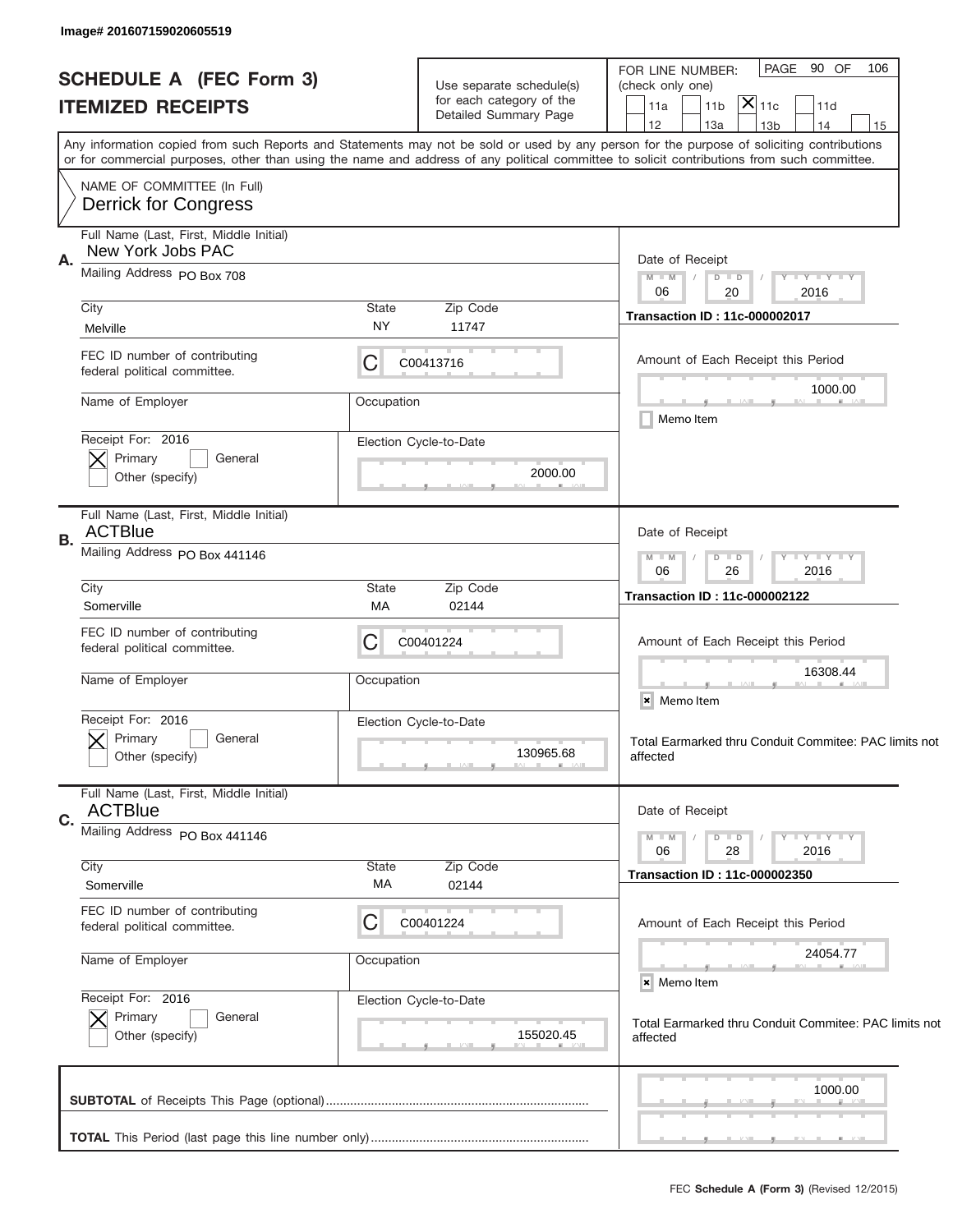| <b>SCHEDULE A (FEC Form 3)</b>                                                                                                             |               | Use separate schedule(s)                           | PAGE 91 OF<br>FOR LINE NUMBER:<br>(check only one) |                                                                |                 |                                 | 106 |
|--------------------------------------------------------------------------------------------------------------------------------------------|---------------|----------------------------------------------------|----------------------------------------------------|----------------------------------------------------------------|-----------------|---------------------------------|-----|
| <b>ITEMIZED RECEIPTS</b>                                                                                                                   |               | for each category of the<br>Detailed Summary Page  |                                                    | $ \mathsf{X} _{\mathsf{11c}}$<br>11a<br>11 <sub>b</sub><br>11d |                 |                                 |     |
| Any information copied from such Reports and Statements may not be sold or used by any person for the purpose of soliciting contributions  |               |                                                    | 12                                                 | 13a                                                            | 13 <sub>b</sub> | 14                              | 15  |
| or for commercial purposes, other than using the name and address of any political committee to solicit contributions from such committee. |               |                                                    |                                                    |                                                                |                 |                                 |     |
| NAME OF COMMITTEE (In Full)<br><b>Derrick for Congress</b>                                                                                 |               |                                                    |                                                    |                                                                |                 |                                 |     |
| Full Name (Last, First, Middle Initial)<br>M&T Bank and Wilmington Trust PAC<br>А.                                                         |               |                                                    | Date of Receipt                                    |                                                                |                 |                                 |     |
| Mailing Address 465 Main St Ste 500                                                                                                        |               |                                                    | $M - M$<br>06                                      | $D$ $D$<br>28                                                  | 2016            | <b>LYLYLY</b>                   |     |
| City                                                                                                                                       | State         | Zip Code                                           |                                                    | <b>Transaction ID: 11c-000002126</b>                           |                 |                                 |     |
| <b>Buffalo</b>                                                                                                                             | <b>NY</b>     | 14203                                              |                                                    |                                                                |                 |                                 |     |
| FEC ID number of contributing<br>federal political committee.                                                                              | C             | C00137273                                          |                                                    | Amount of Each Receipt this Period                             |                 |                                 |     |
| Name of Employer                                                                                                                           | Occupation    |                                                    | Memo Item                                          |                                                                |                 | 500.00                          |     |
| Receipt For: 2016                                                                                                                          |               | Election Cycle-to-Date                             |                                                    |                                                                |                 |                                 |     |
| Primary<br>General<br>Other (specify)                                                                                                      |               | 500.00                                             |                                                    |                                                                |                 |                                 |     |
| Full Name (Last, First, Middle Initial)                                                                                                    |               |                                                    |                                                    |                                                                |                 |                                 |     |
| Nancy Pelosi for Congress<br>В.<br>Mailing Address 700 13th St NW, Suite 600                                                               |               | Date of Receipt<br><b>TAN TANK TANK</b><br>$D$ $D$ |                                                    |                                                                |                 |                                 |     |
|                                                                                                                                            | $M - M$<br>06 | 29<br>2016                                         |                                                    |                                                                |                 |                                 |     |
| City                                                                                                                                       | State<br>DC   | Zip Code                                           |                                                    | <b>Transaction ID: 11c-000002150</b>                           |                 |                                 |     |
| Washington                                                                                                                                 |               | 20005                                              |                                                    |                                                                |                 |                                 |     |
| FEC ID number of contributing<br>federal political committee.                                                                              | C             | C00213512                                          |                                                    | Amount of Each Receipt this Period                             |                 |                                 |     |
| Name of Employer                                                                                                                           | Occupation    |                                                    |                                                    |                                                                |                 | 1000.00                         |     |
|                                                                                                                                            |               |                                                    | Memo Item                                          |                                                                |                 |                                 |     |
| Receipt For: 2016                                                                                                                          |               | Election Cycle-to-Date                             |                                                    |                                                                |                 |                                 |     |
| $\vert \mathsf{X} \vert$ General<br>Primary<br>Other (specify)                                                                             |               | 1000.00                                            |                                                    |                                                                |                 |                                 |     |
|                                                                                                                                            |               |                                                    |                                                    |                                                                |                 |                                 |     |
| Full Name (Last, First, Middle Initial)<br><b>ACTBlue</b><br>C.                                                                            |               |                                                    | Date of Receipt                                    |                                                                |                 |                                 |     |
| Mailing Address PO Box 441146                                                                                                              |               |                                                    | $M - M$<br>06                                      | $D$ $D$<br>30                                                  |                 | $T$ $Y$ $T$ $Y$ $T$ $Y$<br>2016 |     |
| City                                                                                                                                       | State         | Zip Code                                           |                                                    | <b>Transaction ID: 11c-000002282</b>                           |                 |                                 |     |
| Somerville                                                                                                                                 | МA            | 02144                                              |                                                    |                                                                |                 |                                 |     |
| FEC ID number of contributing<br>federal political committee.                                                                              | С             | C00401224                                          |                                                    | Amount of Each Receipt this Period                             |                 |                                 |     |
|                                                                                                                                            |               |                                                    |                                                    |                                                                |                 | 20967.00                        |     |
| Name of Employer                                                                                                                           | Occupation    |                                                    |                                                    |                                                                |                 |                                 |     |
| Receipt For: 2016                                                                                                                          |               | Election Cycle-to-Date                             | × Memo Item                                        |                                                                |                 |                                 |     |
| Primary<br>General                                                                                                                         |               |                                                    |                                                    | Total Earmarked thru Conduit Commitee: PAC limits not          |                 |                                 |     |
| Other (specify)                                                                                                                            |               | 175987.45                                          | affected                                           |                                                                |                 |                                 |     |
|                                                                                                                                            |               |                                                    |                                                    |                                                                |                 | 1500.00                         |     |
|                                                                                                                                            |               |                                                    |                                                    |                                                                |                 |                                 |     |
|                                                                                                                                            |               |                                                    |                                                    |                                                                |                 |                                 |     |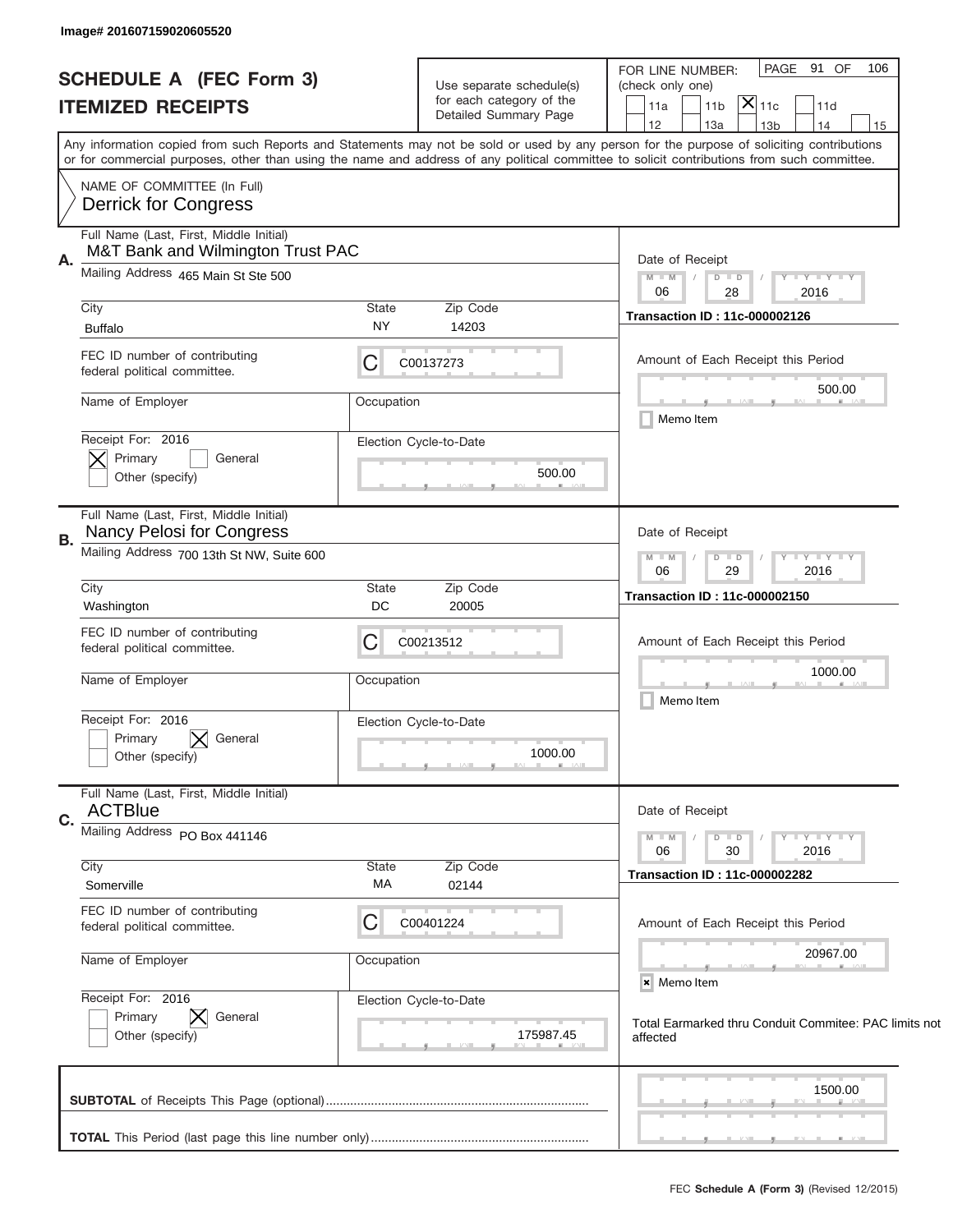|           | Image# 201607159020605521                                                           |             |                                                      |                                                                                                                                                                                                                                                                                         |
|-----------|-------------------------------------------------------------------------------------|-------------|------------------------------------------------------|-----------------------------------------------------------------------------------------------------------------------------------------------------------------------------------------------------------------------------------------------------------------------------------------|
|           | <b>SCHEDULE A (FEC Form 3)</b>                                                      |             | Use separate schedule(s)<br>for each category of the | PAGE 92 OF<br>106<br>FOR LINE NUMBER:<br>(check only one)                                                                                                                                                                                                                               |
|           | <b>ITEMIZED RECEIPTS</b>                                                            |             | Detailed Summary Page                                | $\mathsf{\bar{X}}\vert_{\mathsf{11c}}$<br>11a<br>11 <sub>b</sub><br>11d<br>12<br>13a<br>14<br>13 <sub>b</sub><br>15                                                                                                                                                                     |
|           |                                                                                     |             |                                                      | Any information copied from such Reports and Statements may not be sold or used by any person for the purpose of soliciting contributions<br>or for commercial purposes, other than using the name and address of any political committee to solicit contributions from such committee. |
|           | NAME OF COMMITTEE (In Full)<br><b>Derrick for Congress</b>                          |             |                                                      |                                                                                                                                                                                                                                                                                         |
| Α.        | Full Name (Last, First, Middle Initial)<br>VOTEVETS, Inc.                           |             |                                                      | Date of Receipt                                                                                                                                                                                                                                                                         |
|           | Mailing Address PO Box 75357                                                        |             |                                                      | $M - M$<br><b>LYLYLY</b><br>$D$ $D$<br>06<br>30<br>2016                                                                                                                                                                                                                                 |
|           | City<br>Washington                                                                  | State<br>DC | Zip Code<br>20002                                    | <b>Transaction ID: 11c-000002351</b>                                                                                                                                                                                                                                                    |
|           | FEC ID number of contributing<br>federal political committee.                       | С           | C00418897                                            | Amount of Each Receipt this Period<br>2500.00                                                                                                                                                                                                                                           |
|           | Name of Employer                                                                    | Occupation  |                                                      | Memo Item                                                                                                                                                                                                                                                                               |
|           | Receipt For: 2016<br>X.<br>Primary<br>General<br>Other (specify)                    |             | Election Cycle-to-Date<br>10000.00                   |                                                                                                                                                                                                                                                                                         |
| <b>B.</b> | Full Name (Last, First, Middle Initial)<br><b>Hoyer for Congress</b>                |             |                                                      | Date of Receipt                                                                                                                                                                                                                                                                         |
|           | Mailing Address 700 13th St NW Ste 600                                              |             |                                                      | <b>LEYTEY LEY</b><br>$M$ $M$<br>$D$ $D$<br>06<br>30<br>2016                                                                                                                                                                                                                             |
|           | City<br>Washington                                                                  | State<br>DC | Zip Code<br>20005                                    | <b>Transaction ID: 11c-000002178</b>                                                                                                                                                                                                                                                    |
|           | FEC ID number of contributing<br>federal political committee.                       | С           | C00140715                                            | Amount of Each Receipt this Period                                                                                                                                                                                                                                                      |
|           | Name of Employer                                                                    | Occupation  |                                                      | 2000.00<br>Memo Item                                                                                                                                                                                                                                                                    |
|           | Receipt For: 2016<br>Primary<br>General<br>Other (specify)                          |             | Election Cycle-to-Date<br>4000.00                    |                                                                                                                                                                                                                                                                                         |
| C.        | Full Name (Last, First, Middle Initial)<br>Ameripac: The Fund for a Greater America |             |                                                      | Date of Receipt                                                                                                                                                                                                                                                                         |
|           | Mailing Address 700 13th St NW Ste 600<br>City                                      | State       | Zip Code                                             | <b>LYLYLY</b><br>$M - M$<br>$D$ $D$<br>06<br>2016<br>30                                                                                                                                                                                                                                 |
|           | Washington                                                                          | DC          | 20005                                                | <b>Transaction ID: 11c-000002177</b>                                                                                                                                                                                                                                                    |
|           | FEC ID number of contributing<br>federal political committee.                       | С           | C00271338                                            | Amount of Each Receipt this Period                                                                                                                                                                                                                                                      |
|           | Name of Employer                                                                    | Occupation  |                                                      | 5000.00<br>Memo Item                                                                                                                                                                                                                                                                    |
|           | Receipt For: 2016<br>Primary<br>General<br>Other (specify)                          |             | Election Cycle-to-Date<br>10000.00                   |                                                                                                                                                                                                                                                                                         |
|           |                                                                                     |             |                                                      | 9500.00                                                                                                                                                                                                                                                                                 |
|           |                                                                                     |             |                                                      |                                                                                                                                                                                                                                                                                         |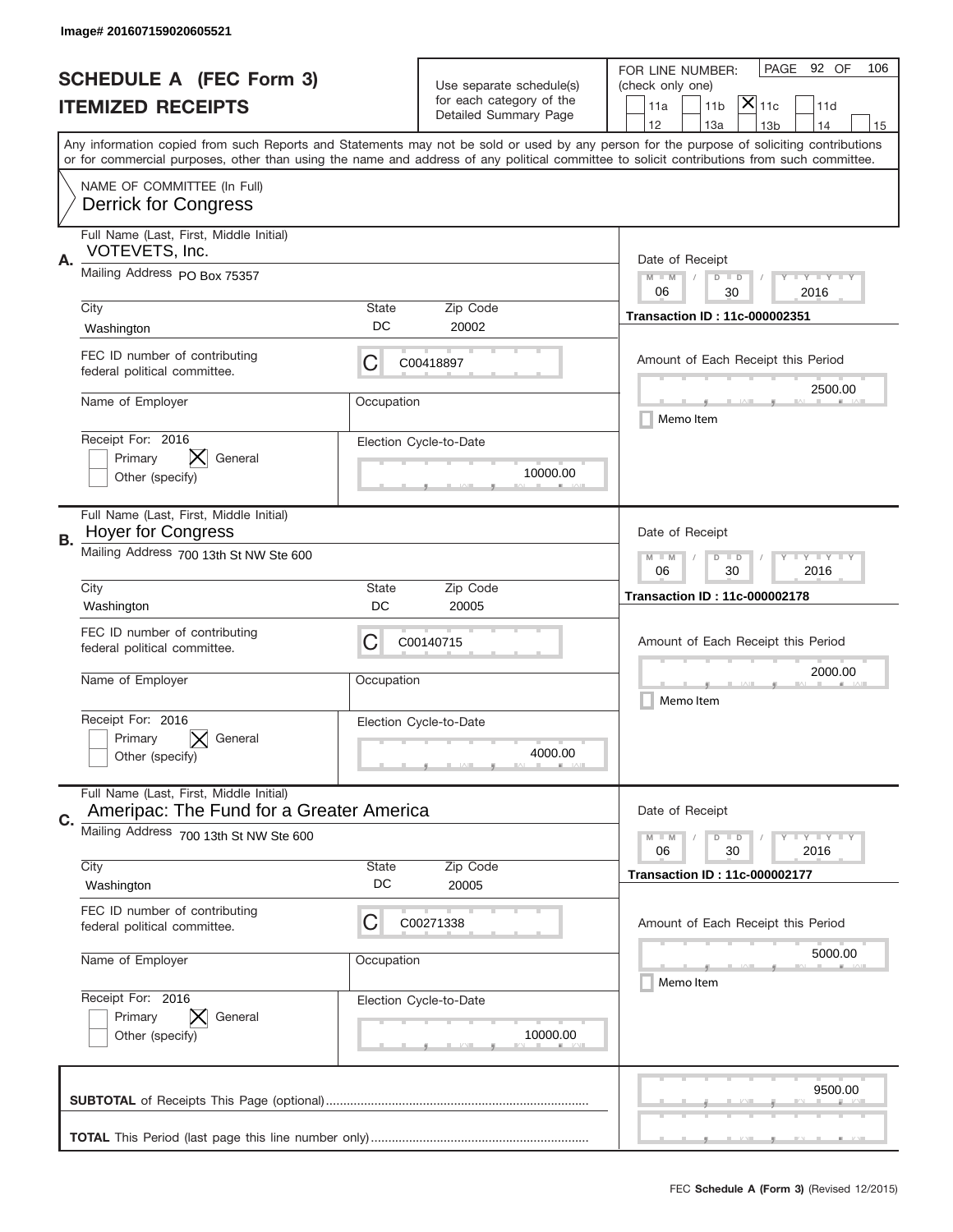ш

|    | Image# 201607159020605522                                                   |                                                           |                                                                               |                                                                                                                                                                                                                                                                                         |
|----|-----------------------------------------------------------------------------|-----------------------------------------------------------|-------------------------------------------------------------------------------|-----------------------------------------------------------------------------------------------------------------------------------------------------------------------------------------------------------------------------------------------------------------------------------------|
|    | <b>SCHEDULE A (FEC Form 3)</b><br><b>ITEMIZED RECEIPTS</b>                  |                                                           | Use separate schedule(s)<br>for each category of the<br>Detailed Summary Page | PAGE<br>93 OF<br>106<br>FOR LINE NUMBER:<br>(check only one)<br>$ \mathsf{X} _{\mathsf{11c}}$<br>11 <sub>b</sub><br>11a<br>11d<br>12<br>13a<br>14<br>13 <sub>b</sub><br>15                                                                                                              |
|    |                                                                             |                                                           |                                                                               | Any information copied from such Reports and Statements may not be sold or used by any person for the purpose of soliciting contributions<br>or for commercial purposes, other than using the name and address of any political committee to solicit contributions from such committee. |
|    | NAME OF COMMITTEE (In Full)<br><b>Derrick for Congress</b>                  |                                                           |                                                                               |                                                                                                                                                                                                                                                                                         |
| Α. | Full Name (Last, First, Middle Initial)<br>Paul Tonko for Congress          |                                                           |                                                                               | Date of Receipt                                                                                                                                                                                                                                                                         |
|    | Mailing Address 911 Central Ave #221                                        |                                                           |                                                                               | $M - M$<br>Y I Y I Y I Y<br>$D$ $D$<br>06<br>30<br>2016                                                                                                                                                                                                                                 |
|    | City                                                                        | State                                                     | Zip Code                                                                      | <b>Transaction ID: 11c-000002353</b>                                                                                                                                                                                                                                                    |
|    | Albany                                                                      | <b>NY</b>                                                 | 12206                                                                         |                                                                                                                                                                                                                                                                                         |
|    | FEC ID number of contributing<br>federal political committee.               | C                                                         | C00450049                                                                     | Amount of Each Receipt this Period                                                                                                                                                                                                                                                      |
|    | Name of Employer                                                            | Occupation                                                |                                                                               | 1500.00<br>Memo Item                                                                                                                                                                                                                                                                    |
|    | Receipt For: 2016<br>$\bm{\times}$<br>Primary<br>General<br>Other (specify) |                                                           | Election Cycle-to-Date<br>2000.00                                             |                                                                                                                                                                                                                                                                                         |
| В. | Full Name (Last, First, Middle Initial)<br><b>New York Choice PAC</b>       |                                                           |                                                                               | Date of Receipt                                                                                                                                                                                                                                                                         |
|    | Mailing Address 205 E 77th St Ste 2D                                        | <b>LY LY LY</b><br>$M - M$<br>$D$ $D$<br>06<br>30<br>2016 |                                                                               |                                                                                                                                                                                                                                                                                         |
|    | City<br>New York                                                            | State<br>NY                                               | Zip Code<br>10075                                                             | <b>Transaction ID: 11c-000002352</b>                                                                                                                                                                                                                                                    |
|    | FEC ID number of contributing<br>federal political committee.               | C                                                         | C00146472                                                                     | Amount of Each Receipt this Period                                                                                                                                                                                                                                                      |
|    | Name of Employer                                                            | Occupation                                                |                                                                               | 2500.00<br>Memo Item                                                                                                                                                                                                                                                                    |
|    | Receipt For: 2016<br>Primary<br>General<br>Other (specify)                  |                                                           | Election Cycle-to-Date<br>2500.00                                             |                                                                                                                                                                                                                                                                                         |
| C. | Full Name (Last, First, Middle Initial)                                     |                                                           |                                                                               | Date of Receipt                                                                                                                                                                                                                                                                         |
|    | <b>Mailing Address</b>                                                      |                                                           |                                                                               | $Y - Y - Y - Y - Y$<br>$D$ $D$<br>$M - M$                                                                                                                                                                                                                                               |
|    |                                                                             |                                                           |                                                                               |                                                                                                                                                                                                                                                                                         |
|    | City                                                                        | State                                                     | Zip Code                                                                      |                                                                                                                                                                                                                                                                                         |
|    | FEC ID number of contributing<br>federal political committee.               | C                                                         |                                                                               | Amount of Each Receipt this Period                                                                                                                                                                                                                                                      |
|    | Name of Employer                                                            | Occupation                                                |                                                                               | ____<br>Memo Item                                                                                                                                                                                                                                                                       |
|    | Receipt For:<br>Primary<br>General<br>Other (specify)                       |                                                           | Election Cycle-to-Date                                                        |                                                                                                                                                                                                                                                                                         |
|    |                                                                             |                                                           |                                                                               | 4000.00                                                                                                                                                                                                                                                                                 |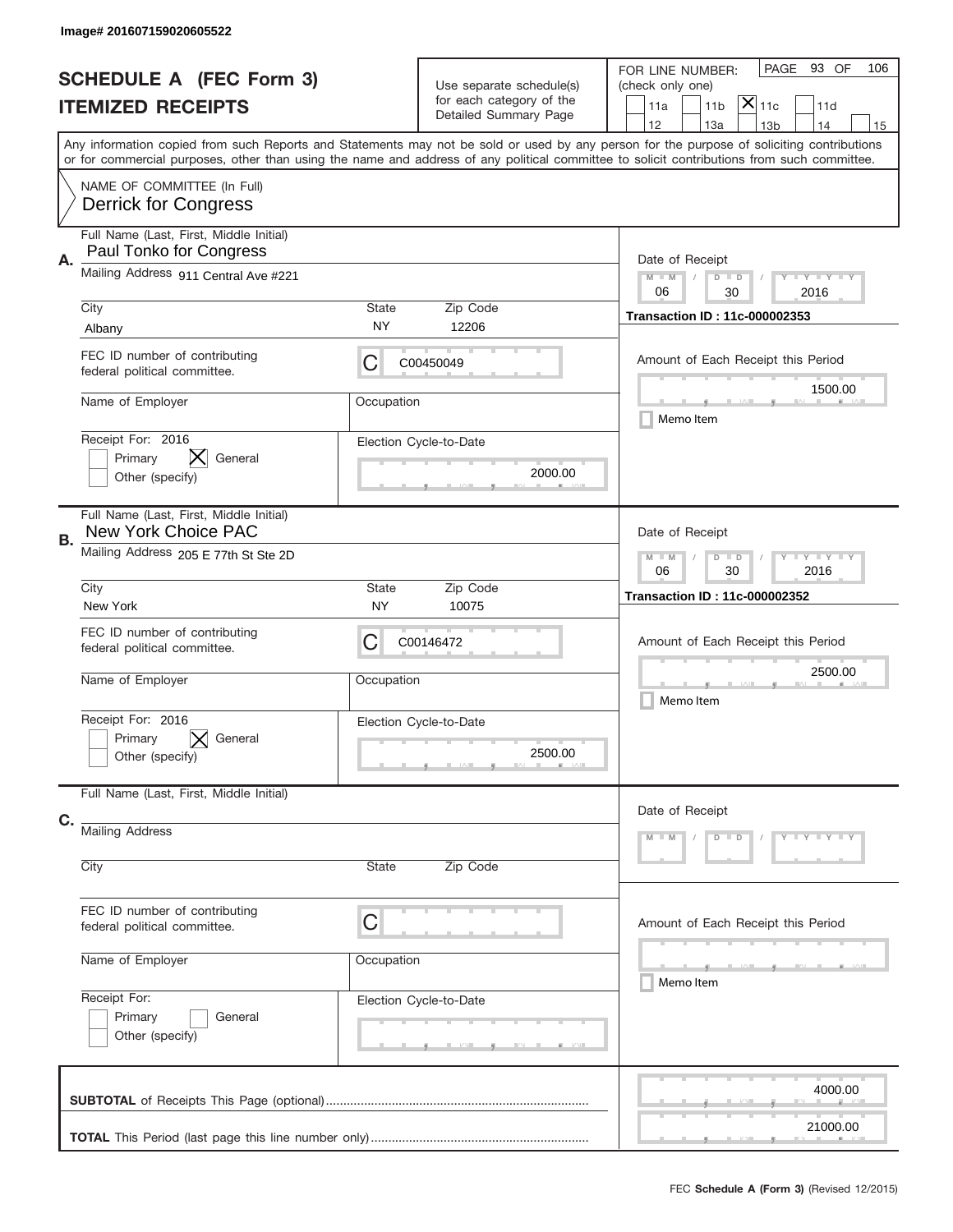| Image# 201607159020605523                                                                                                                                                                                                                                                               |                                                                                          |                                                          |                                                                                                                                                              |  |  |  |
|-----------------------------------------------------------------------------------------------------------------------------------------------------------------------------------------------------------------------------------------------------------------------------------------|------------------------------------------------------------------------------------------|----------------------------------------------------------|--------------------------------------------------------------------------------------------------------------------------------------------------------------|--|--|--|
| <b>SCHEDULE B (FEC Form 3)</b><br><b>ITEMIZED DISBURSEMENTS</b>                                                                                                                                                                                                                         | Use separate schedule(s)<br>for each category of the<br>Detailed Summary Page            |                                                          | 106<br>94 OF<br>PAGE<br>FOR LINE NUMBER:<br>(check only one)<br>$X _{17}$<br>18<br>19a<br>19 <sub>b</sub><br>20a<br>20 <sub>b</sub><br>20 <sub>c</sub><br>21 |  |  |  |
| Any information copied from such Reports and Statements may not be sold or used by any person for the purpose of soliciting contributions<br>or for commercial purposes, other than using the name and address of any political committee to solicit contributions from such committee. |                                                                                          |                                                          |                                                                                                                                                              |  |  |  |
| NAME OF COMMITTEE (In Full)<br>Derrick for Congress                                                                                                                                                                                                                                     |                                                                                          |                                                          |                                                                                                                                                              |  |  |  |
| Full Name (Last, First, Middle Initial)<br>A. ACTBlue Technical Services                                                                                                                                                                                                                |                                                                                          |                                                          | Date of Disbursement                                                                                                                                         |  |  |  |
| Mailing Address PO Box 382110                                                                                                                                                                                                                                                           |                                                                                          |                                                          | $T - Y$ $T - Y$<br>$M - M$<br>$D$ $D$<br>2016<br>06<br>12                                                                                                    |  |  |  |
| <b>State</b><br>City<br>МA<br>Cambridge                                                                                                                                                                                                                                                 | Zip Code<br>02238                                                                        |                                                          | Amount of Each Disbursement this Period                                                                                                                      |  |  |  |
| Purpose of Disbursement<br>Merchant Fees                                                                                                                                                                                                                                                | 60.30<br>Memo Item                                                                       |                                                          |                                                                                                                                                              |  |  |  |
| Candidate Name                                                                                                                                                                                                                                                                          |                                                                                          | Category/<br>Type                                        | Transaction ID: 17-01-00532-00705                                                                                                                            |  |  |  |
| Office Sought:<br>Disbursement For:<br>House<br>Senate<br>President<br>State:<br>District:                                                                                                                                                                                              | Primary<br>General<br>Other (specify)                                                    |                                                          |                                                                                                                                                              |  |  |  |
| Full Name (Last, First, Middle Initial)                                                                                                                                                                                                                                                 |                                                                                          |                                                          |                                                                                                                                                              |  |  |  |
| Democracy Engine, LLC<br><b>B.</b>                                                                                                                                                                                                                                                      | Date of Disbursement<br>$\cdots$ $\gamma$ $\cdots$ $\gamma$ $\cdots$<br>M<br>M<br>D<br>D |                                                          |                                                                                                                                                              |  |  |  |
| Mailing Address 850 Quincy St NW #402                                                                                                                                                                                                                                                   | 2016<br>06<br>15                                                                         |                                                          |                                                                                                                                                              |  |  |  |
| City<br>State<br>DC<br>Washington                                                                                                                                                                                                                                                       | Zip Code<br>20011                                                                        |                                                          | Amount of Each Disbursement this Period                                                                                                                      |  |  |  |
| Purpose of Disbursement<br>Merchant Fees<br>Candidate Name                                                                                                                                                                                                                              | Category/<br>Type                                                                        | 168.14<br>Memo Item<br>Transaction ID: 17-01-00537-00714 |                                                                                                                                                              |  |  |  |
| Disbursement For:<br>Office Sought:<br>House<br>Senate<br>President                                                                                                                                                                                                                     | Primary<br>General<br>Other (specify)                                                    |                                                          |                                                                                                                                                              |  |  |  |
| State:<br>District:<br>Full Name (Last, First, Middle Initial)                                                                                                                                                                                                                          |                                                                                          |                                                          |                                                                                                                                                              |  |  |  |
| c. ADP Payroll Service                                                                                                                                                                                                                                                                  | Date of Disbursement<br>ү" ү" ү" ү<br>M<br>$\mathbb M$<br>D<br>$\mathsf D$               |                                                          |                                                                                                                                                              |  |  |  |
| Mailing Address 504 Clinton Center Dr STE 4400                                                                                                                                                                                                                                          | 2016<br>06<br>15                                                                         |                                                          |                                                                                                                                                              |  |  |  |
| City<br><b>State</b><br>Clinton<br>МS                                                                                                                                                                                                                                                   | Amount of Each Disbursement this Period                                                  |                                                          |                                                                                                                                                              |  |  |  |
| Purpose of Disbursement<br>Payroll - See Memo's<br>Candidate Name                                                                                                                                                                                                                       | 7905.85<br>Memo Item                                                                     |                                                          |                                                                                                                                                              |  |  |  |
| Office Sought:<br>Disbursement For:<br>House<br>Senate<br>President<br>State:<br>District:                                                                                                                                                                                              | Primary<br>General<br>Other (specify)                                                    | Category/<br>Type                                        | Transaction ID: 17-01-00525-0000                                                                                                                             |  |  |  |
|                                                                                                                                                                                                                                                                                         |                                                                                          |                                                          | 8134.29                                                                                                                                                      |  |  |  |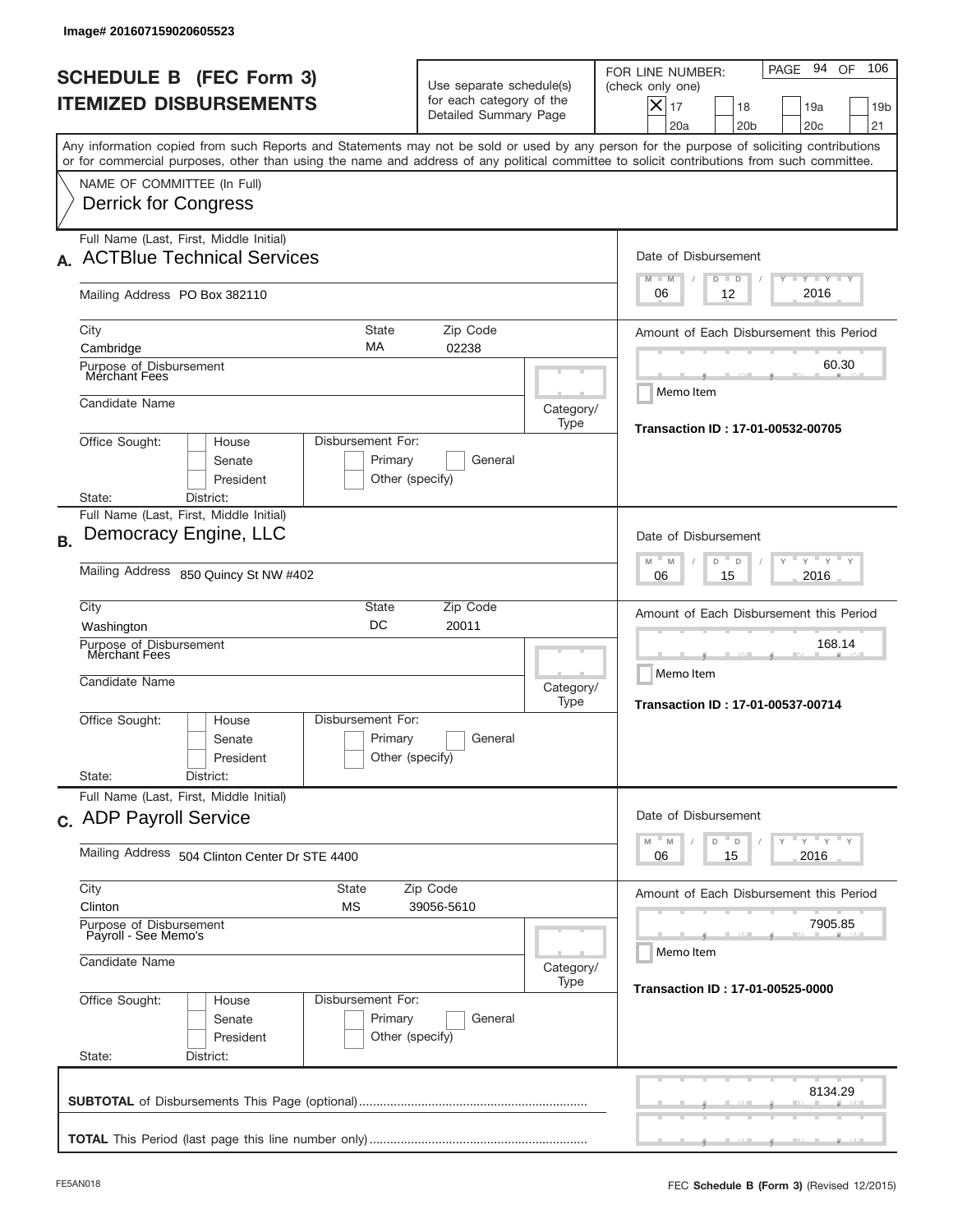|           | lmage# 201607159020605524                                             |                                                                                                                 |                                                                               |                                                             |                                                                                                                                                                                                                                                                                         |
|-----------|-----------------------------------------------------------------------|-----------------------------------------------------------------------------------------------------------------|-------------------------------------------------------------------------------|-------------------------------------------------------------|-----------------------------------------------------------------------------------------------------------------------------------------------------------------------------------------------------------------------------------------------------------------------------------------|
|           | <b>SCHEDULE B (FEC Form 3)</b><br><b>ITEMIZED DISBURSEMENTS</b>       |                                                                                                                 | Use separate schedule(s)<br>for each category of the<br>Detailed Summary Page |                                                             | 106<br>95<br>OF<br>PAGE<br>FOR LINE NUMBER:<br>(check only one)<br>$\times$<br>17<br>18<br>19a<br>19 <sub>b</sub><br>20a<br>20 <sub>b</sub><br>20 <sub>c</sub><br>21                                                                                                                    |
|           |                                                                       |                                                                                                                 |                                                                               |                                                             | Any information copied from such Reports and Statements may not be sold or used by any person for the purpose of soliciting contributions<br>or for commercial purposes, other than using the name and address of any political committee to solicit contributions from such committee. |
|           | NAME OF COMMITTEE (In Full)<br><b>Derrick for Congress</b>            |                                                                                                                 |                                                                               |                                                             |                                                                                                                                                                                                                                                                                         |
|           | Full Name (Last, First, Middle Initial)<br>A. Zachary Marshall        |                                                                                                                 |                                                                               |                                                             | Date of Disbursement<br>$T - Y$ $T - Y$                                                                                                                                                                                                                                                 |
|           | Mailing Address 63 Beechwood Dr                                       |                                                                                                                 |                                                                               |                                                             | $M - M$<br>$D$ $D$<br>2016<br>06<br>15                                                                                                                                                                                                                                                  |
|           | City<br>Glen Head<br>Purpose of Disbursement                          | <b>State</b><br>NY                                                                                              | Zip Code<br>11545                                                             |                                                             | Amount of Each Disbursement this Period<br>824.53                                                                                                                                                                                                                                       |
|           | Payroll<br>Candidate Name                                             |                                                                                                                 |                                                                               | Category/                                                   | $\times$ Memo Item                                                                                                                                                                                                                                                                      |
|           | Office Sought:<br>House<br>Senate<br>President<br>State:<br>District: | Disbursement For:<br>Primary<br>Other (specify)                                                                 | General                                                                       | Type                                                        | Transaction ID: 17-01-00525-00691                                                                                                                                                                                                                                                       |
| <b>B.</b> | Full Name (Last, First, Middle Initial)<br><b>Andrew Prestridge</b>   | Date of Disbursement                                                                                            |                                                                               |                                                             |                                                                                                                                                                                                                                                                                         |
|           | Mailing Address 1227 Charles St #3B                                   | $Y'$ $Y'$<br>$M - M$<br>D<br>D<br>2016<br>06<br>15                                                              |                                                                               |                                                             |                                                                                                                                                                                                                                                                                         |
|           | City<br><b>New Orleans</b>                                            | Amount of Each Disbursement this Period                                                                         |                                                                               |                                                             |                                                                                                                                                                                                                                                                                         |
|           | Purpose of Disbursement<br>Páyroll<br>Candidate Name                  |                                                                                                                 | Category/<br>Type                                                             | 2579.44<br>X Memo Item<br>Transaction ID: 17-01-00525-00688 |                                                                                                                                                                                                                                                                                         |
|           | Office Sought:<br>House<br>Senate<br>President                        | Disbursement For:<br>Primary<br>Other (specify)                                                                 | General                                                                       |                                                             |                                                                                                                                                                                                                                                                                         |
|           | State:<br>District:<br>Full Name (Last, First, Middle Initial)        |                                                                                                                 |                                                                               |                                                             |                                                                                                                                                                                                                                                                                         |
|           | c. Margaret Lefevre<br>Mailing Address 2195 Route 3                   | Date of Disbursement<br>$Y$ $Y$ $Y$ $Y$ $Y$<br>$M$ <sup><math>=</math></sup><br>M<br>D<br>D<br>15<br>2016<br>06 |                                                                               |                                                             |                                                                                                                                                                                                                                                                                         |
|           | City<br>Cadyville                                                     | Amount of Each Disbursement this Period                                                                         |                                                                               |                                                             |                                                                                                                                                                                                                                                                                         |
|           | Purpose of Disbursement<br>Payroll                                    | 411.17<br>X Memo Item                                                                                           |                                                                               |                                                             |                                                                                                                                                                                                                                                                                         |
|           | Candidate Name                                                        | Category/<br>Transaction ID: 17-01-00525-00690                                                                  |                                                                               |                                                             |                                                                                                                                                                                                                                                                                         |
|           | Office Sought:<br>House<br>Senate<br>President<br>State:<br>District: | Disbursement For:<br>Primary<br>Other (specify)                                                                 | General                                                                       |                                                             |                                                                                                                                                                                                                                                                                         |
|           |                                                                       |                                                                                                                 |                                                                               |                                                             | 0.00                                                                                                                                                                                                                                                                                    |
|           |                                                                       |                                                                                                                 |                                                                               |                                                             |                                                                                                                                                                                                                                                                                         |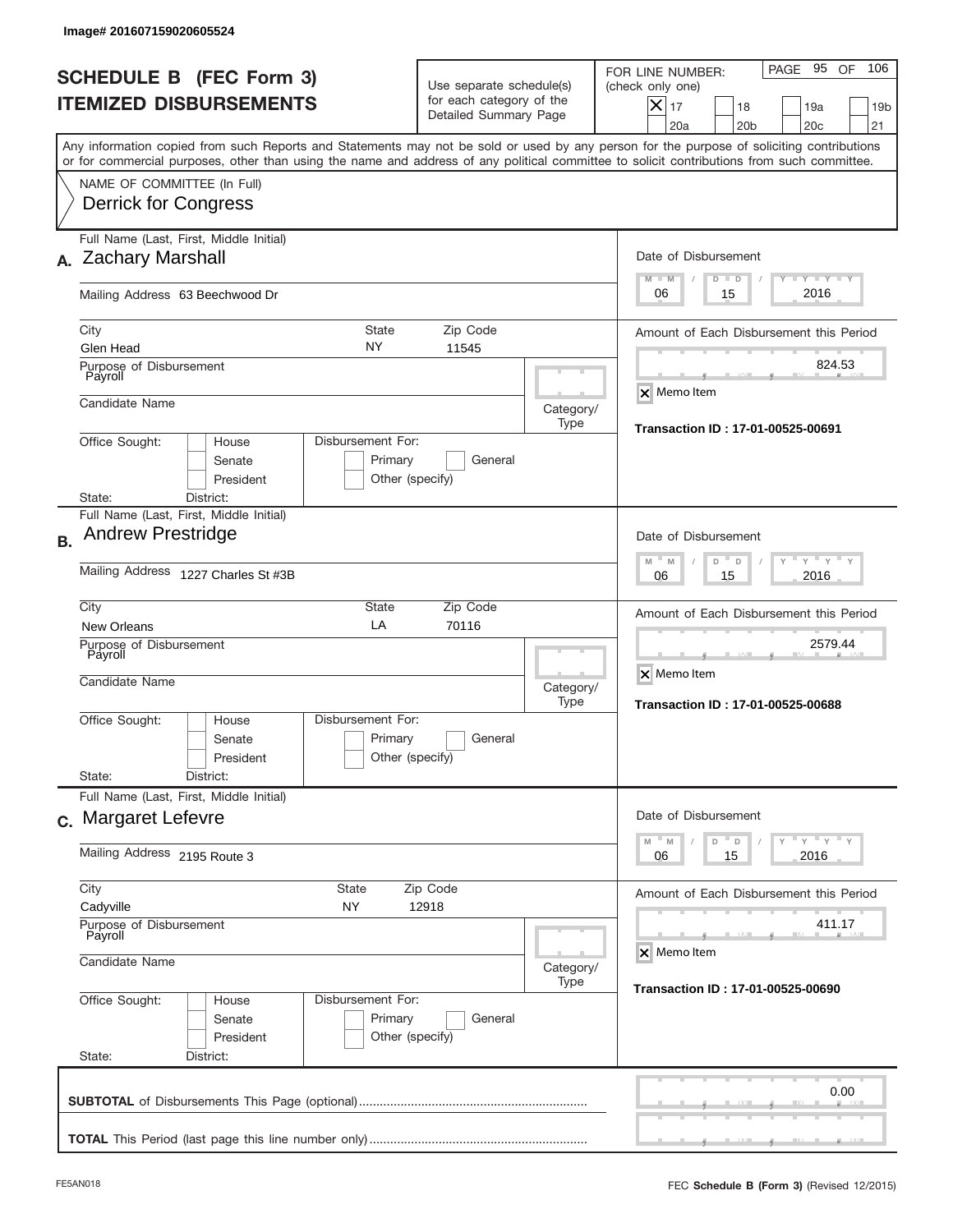|           | Image# 201607159020605525                                             |                                                                                                               |                                                                               |                   |                                                                                                                                                                                                                                                                                         |
|-----------|-----------------------------------------------------------------------|---------------------------------------------------------------------------------------------------------------|-------------------------------------------------------------------------------|-------------------|-----------------------------------------------------------------------------------------------------------------------------------------------------------------------------------------------------------------------------------------------------------------------------------------|
|           | <b>SCHEDULE B (FEC Form 3)</b><br><b>ITEMIZED DISBURSEMENTS</b>       |                                                                                                               | Use separate schedule(s)<br>for each category of the<br>Detailed Summary Page |                   | 106<br>96<br>OF<br>PAGE<br>FOR LINE NUMBER:<br>(check only one)<br>$\times$<br>17<br>18<br>19a<br>19 <sub>b</sub><br>20a<br>20 <sub>b</sub><br>20 <sub>c</sub><br>21                                                                                                                    |
|           |                                                                       |                                                                                                               |                                                                               |                   | Any information copied from such Reports and Statements may not be sold or used by any person for the purpose of soliciting contributions<br>or for commercial purposes, other than using the name and address of any political committee to solicit contributions from such committee. |
|           | NAME OF COMMITTEE (In Full)<br><b>Derrick for Congress</b>            |                                                                                                               |                                                                               |                   |                                                                                                                                                                                                                                                                                         |
|           | Full Name (Last, First, Middle Initial)<br>A. Patrick Nelson          |                                                                                                               |                                                                               |                   | Date of Disbursement                                                                                                                                                                                                                                                                    |
|           | Mailing Address 2 St Johns Pl                                         |                                                                                                               |                                                                               |                   | $T - Y$ $T - Y$<br>$M - M$<br>$D$ $D$<br>2016<br>06<br>15                                                                                                                                                                                                                               |
|           | City<br>Stillwater<br>Purpose of Disbursement                         | <b>State</b><br>NY                                                                                            | Zip Code<br>12170                                                             |                   | Amount of Each Disbursement this Period<br>799.22                                                                                                                                                                                                                                       |
|           | Payroll<br>Candidate Name                                             | $\times$ Memo Item<br>Category/                                                                               |                                                                               |                   |                                                                                                                                                                                                                                                                                         |
|           | Office Sought:<br>House<br>Senate<br>President<br>State:<br>District: | Disbursement For:<br>Primary<br>Other (specify)                                                               | General                                                                       | Type              | Transaction ID: 17-01-00525-00692                                                                                                                                                                                                                                                       |
| <b>B.</b> | Full Name (Last, First, Middle Initial)<br><b>Adam Guillette</b>      | Date of Disbursement                                                                                          |                                                                               |                   |                                                                                                                                                                                                                                                                                         |
|           | Mailing Address 2183 Rte 22B                                          | $Y$ $Y$<br>$M - M$<br>D<br>D<br>2016<br>06<br>15                                                              |                                                                               |                   |                                                                                                                                                                                                                                                                                         |
|           | City<br>Morrisonville                                                 | Amount of Each Disbursement this Period                                                                       |                                                                               |                   |                                                                                                                                                                                                                                                                                         |
|           | Purpose of Disbursement<br>Páyroll<br>Candidate Name                  | Category/<br>Type                                                                                             | 773.91<br>X Memo Item<br>Transaction ID: 17-01-00525-00693                    |                   |                                                                                                                                                                                                                                                                                         |
|           | Office Sought:<br>House<br>Senate<br>President                        | Disbursement For:<br>Primary<br>Other (specify)                                                               | General                                                                       |                   |                                                                                                                                                                                                                                                                                         |
|           | State:<br>District:<br>Full Name (Last, First, Middle Initial)        |                                                                                                               |                                                                               |                   | Date of Disbursement                                                                                                                                                                                                                                                                    |
|           | c. Luke D Evans<br>Mailing Address 18174 Bast Rd                      | $\gamma$ $\gamma$ $\gamma$ $\gamma$ $\gamma$<br>$\mathbb{F}_{M}$<br>$\mathbb M$<br>D<br>D<br>15<br>2016<br>06 |                                                                               |                   |                                                                                                                                                                                                                                                                                         |
|           | City<br>Watertown                                                     | Amount of Each Disbursement this Period                                                                       |                                                                               |                   |                                                                                                                                                                                                                                                                                         |
|           | Purpose of Disbursement<br>Payroll<br>Candidate Name                  | 1129.51<br>X Memo Item                                                                                        |                                                                               |                   |                                                                                                                                                                                                                                                                                         |
|           | Office Sought:<br>House<br>Senate<br>President<br>State:<br>District: | Disbursement For:<br>Primary<br>Other (specify)                                                               | General                                                                       | Category/<br>Type | Transaction ID: 17-01-00525-00697                                                                                                                                                                                                                                                       |
|           |                                                                       |                                                                                                               |                                                                               |                   | 0.00                                                                                                                                                                                                                                                                                    |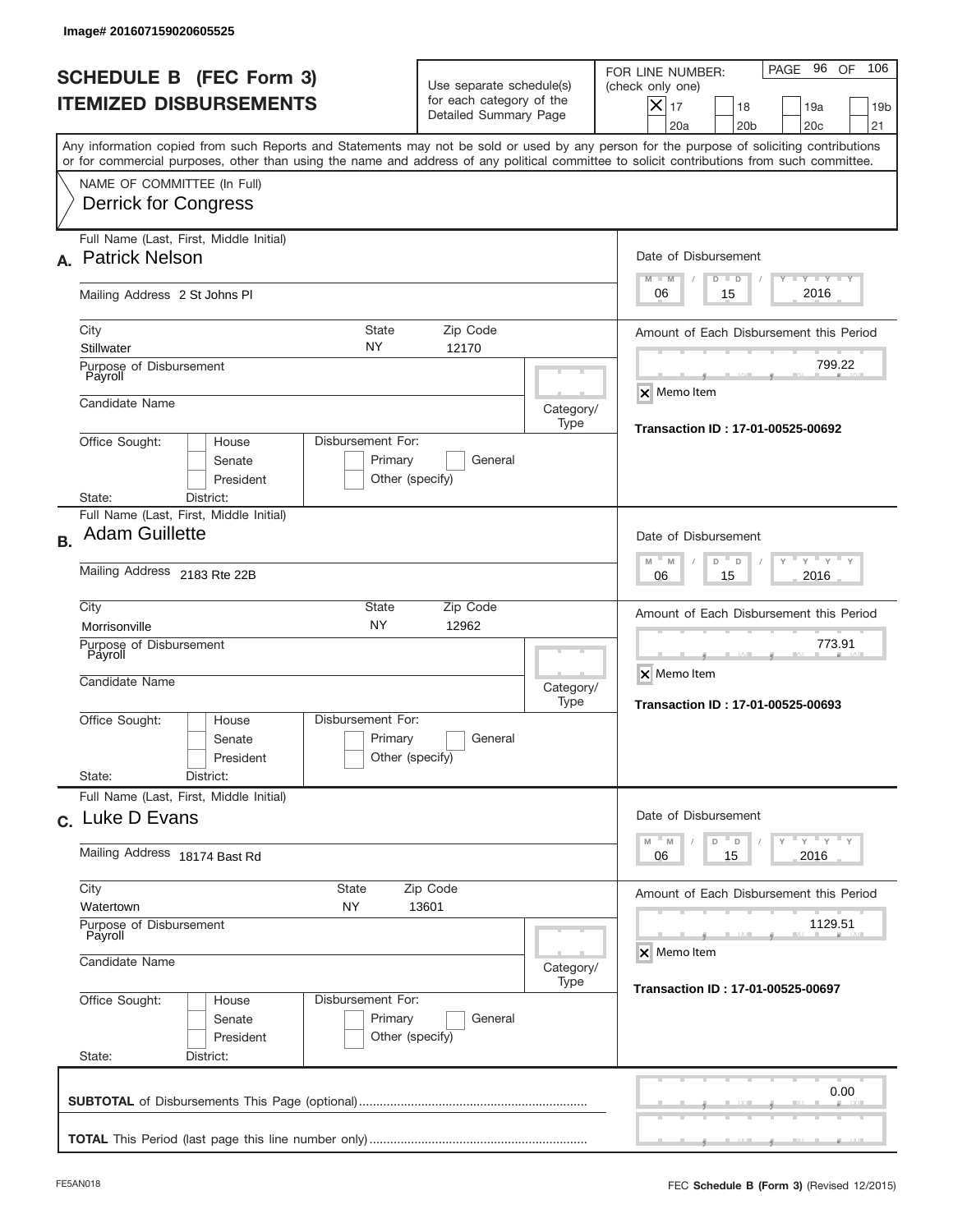| Image#201607159020605526                                                                                                                                                                                                                                                                |                                                                                                             |                                                               |                                                                                                                                                                               |  |  |
|-----------------------------------------------------------------------------------------------------------------------------------------------------------------------------------------------------------------------------------------------------------------------------------------|-------------------------------------------------------------------------------------------------------------|---------------------------------------------------------------|-------------------------------------------------------------------------------------------------------------------------------------------------------------------------------|--|--|
| <b>SCHEDULE B (FEC Form 3)</b><br><b>ITEMIZED DISBURSEMENTS</b>                                                                                                                                                                                                                         | Use separate schedule(s)<br>for each category of the<br>Detailed Summary Page                               |                                                               | 106<br>PAGE 97 OF<br>FOR LINE NUMBER:<br>(check only one)<br>$ \boldsymbol{\times} $<br>17<br>18<br>19a<br>19 <sub>b</sub><br>20a<br>20 <sub>b</sub><br>20 <sub>c</sub><br>21 |  |  |
| Any information copied from such Reports and Statements may not be sold or used by any person for the purpose of soliciting contributions<br>or for commercial purposes, other than using the name and address of any political committee to solicit contributions from such committee. |                                                                                                             |                                                               |                                                                                                                                                                               |  |  |
| NAME OF COMMITTEE (In Full)<br><b>Derrick for Congress</b>                                                                                                                                                                                                                              |                                                                                                             |                                                               |                                                                                                                                                                               |  |  |
| Full Name (Last, First, Middle Initial)<br><b>Whitney Buck Bobbin</b><br>А.                                                                                                                                                                                                             |                                                                                                             | Date of Disbursement<br>$T - Y$ $T - Y$<br>$M - M$<br>$D$ $D$ |                                                                                                                                                                               |  |  |
| Mailing Address 13 Deland Way                                                                                                                                                                                                                                                           |                                                                                                             |                                                               | 2016<br>06<br>15                                                                                                                                                              |  |  |
| City<br><b>State</b><br>NY<br>Plattsburgh                                                                                                                                                                                                                                               | Amount of Each Disbursement this Period                                                                     |                                                               |                                                                                                                                                                               |  |  |
| Purpose of Disbursement<br>Payroll<br>Candidate Name                                                                                                                                                                                                                                    | 1388.07<br>$\overline{\mathsf{x}}$ Memo Item                                                                |                                                               |                                                                                                                                                                               |  |  |
| Disbursement For:<br>Office Sought:<br>House                                                                                                                                                                                                                                            |                                                                                                             | Category/<br>Type                                             | Transaction ID: 17-01-00525-00689                                                                                                                                             |  |  |
| Senate<br>President<br>State:<br>District:                                                                                                                                                                                                                                              | Primary<br>General<br>Other (specify)                                                                       |                                                               |                                                                                                                                                                               |  |  |
| Full Name (Last, First, Middle Initial)<br><b>ADP Payroll Service</b><br><b>B.</b>                                                                                                                                                                                                      | Date of Disbursement                                                                                        |                                                               |                                                                                                                                                                               |  |  |
| Mailing Address 504 Clinton Center Dr STE 4400                                                                                                                                                                                                                                          | ≡ γ ≡ γ ≡<br>M<br>D<br>M<br>D<br>2016<br>06<br>15                                                           |                                                               |                                                                                                                                                                               |  |  |
| City<br><b>MS</b><br>Clinton                                                                                                                                                                                                                                                            | <b>State</b><br>Zip Code<br>39056-5610                                                                      |                                                               |                                                                                                                                                                               |  |  |
| Purpose of Disbursement<br>Payroll Taxes - See Memo's<br>Candidate Name                                                                                                                                                                                                                 | Category/<br>Type                                                                                           | 3452.20<br>Memo Item<br>Transaction ID: 17-01-00526-0000      |                                                                                                                                                                               |  |  |
| Disbursement For:<br>Office Sought:<br>House<br>Senate<br>President                                                                                                                                                                                                                     | Primary<br>General<br>Other (specify)                                                                       |                                                               |                                                                                                                                                                               |  |  |
| State:<br>District:<br>Full Name (Last, First, Middle Initial)                                                                                                                                                                                                                          |                                                                                                             |                                                               |                                                                                                                                                                               |  |  |
| c. Internal Revenue Service<br>Mailing Address                                                                                                                                                                                                                                          | Date of Disbursement<br>ү" ү" ү" ү<br>$M$ <sup><math>=</math></sup><br>$\overline{\phantom{a}}$ D<br>M<br>D |                                                               |                                                                                                                                                                               |  |  |
| <b>Tax Return Division</b><br>PO Box 409101<br>City<br>State                                                                                                                                                                                                                            | 15<br>2016<br>06<br>Amount of Each Disbursement this Period                                                 |                                                               |                                                                                                                                                                               |  |  |
| Ogden<br>UT<br>Purpose of Disbursement<br>Payroll Taxes                                                                                                                                                                                                                                 | 2853.76                                                                                                     |                                                               |                                                                                                                                                                               |  |  |
| Candidate Name                                                                                                                                                                                                                                                                          | X Memo Item<br>Category/                                                                                    |                                                               |                                                                                                                                                                               |  |  |
| Office Sought:<br>Disbursement For:<br>House<br>Primary<br>Senate<br>President<br>Other (specify)<br>State:<br>District:                                                                                                                                                                | Transaction ID: 17-01-00526-00695                                                                           |                                                               |                                                                                                                                                                               |  |  |
|                                                                                                                                                                                                                                                                                         |                                                                                                             |                                                               | 3452.20                                                                                                                                                                       |  |  |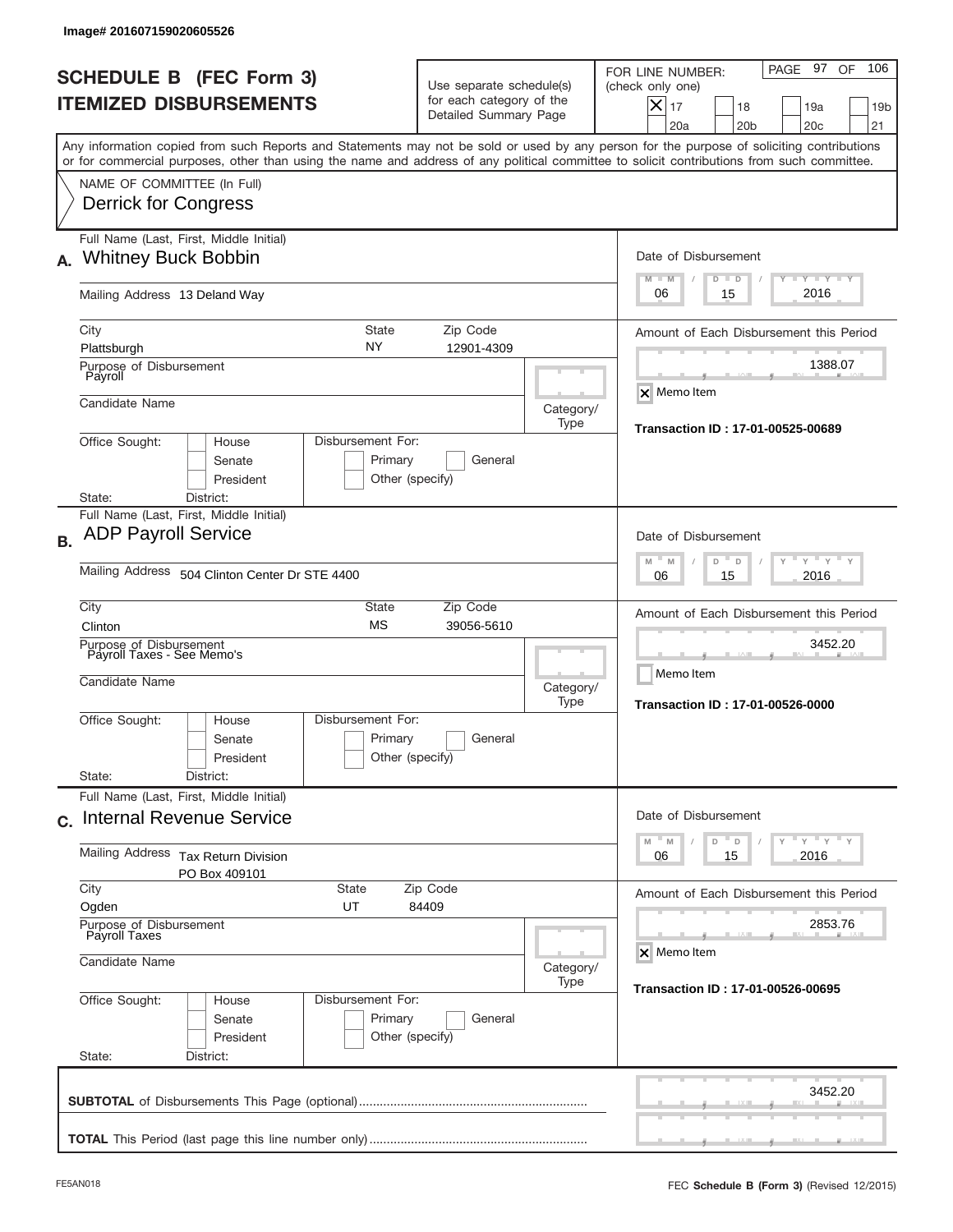|           | Image# 201607159020605527                                                                                                                  |                                                               |                                                                               |  |                                                                                                                                                            |  |  |
|-----------|--------------------------------------------------------------------------------------------------------------------------------------------|---------------------------------------------------------------|-------------------------------------------------------------------------------|--|------------------------------------------------------------------------------------------------------------------------------------------------------------|--|--|
|           | <b>SCHEDULE B (FEC Form 3)</b><br><b>ITEMIZED DISBURSEMENTS</b>                                                                            |                                                               | Use separate schedule(s)<br>for each category of the<br>Detailed Summary Page |  | 106<br>PAGE 98<br>OF<br>FOR LINE NUMBER:<br>(check only one)<br>X<br>17<br>18<br>19a<br>19 <sub>b</sub><br>21<br>20a<br>20 <sub>b</sub><br>20 <sub>c</sub> |  |  |
|           | or for commercial purposes, other than using the name and address of any political committee to solicit contributions from such committee. |                                                               |                                                                               |  | Any information copied from such Reports and Statements may not be sold or used by any person for the purpose of soliciting contributions                  |  |  |
|           | NAME OF COMMITTEE (In Full)<br><b>Derrick for Congress</b>                                                                                 |                                                               |                                                                               |  |                                                                                                                                                            |  |  |
| А.        | Full Name (Last, First, Middle Initial)<br>Department of Taxation                                                                          |                                                               |                                                                               |  | Date of Disbursement<br>$I - Y - I - Y - I - Y$<br>$M - M$<br>$D$ $D$                                                                                      |  |  |
|           | Mailing Address PO Box 15119                                                                                                               |                                                               |                                                                               |  | 2016<br>06<br>15                                                                                                                                           |  |  |
|           | City<br>Albany<br>Purpose of Disbursement<br>Payroll Taxes                                                                                 | Amount of Each Disbursement this Period<br>598.44             |                                                                               |  |                                                                                                                                                            |  |  |
|           | Candidate Name                                                                                                                             | X Memo Item<br>Category/<br>Transaction ID: 17-01-00526-00694 |                                                                               |  |                                                                                                                                                            |  |  |
|           | Office Sought:<br>Disbursement For:<br>House<br>Senate<br>President<br>State:<br>District:                                                 |                                                               |                                                                               |  |                                                                                                                                                            |  |  |
| <b>B.</b> | Full Name (Last, First, Middle Initial)<br><b>ADP Payroll Service</b>                                                                      | Date of Disbursement<br>$M$ M<br>$Y = Y$<br>D<br>D            |                                                                               |  |                                                                                                                                                            |  |  |
|           | Mailing Address 504 Clinton Center Dr STE 4400                                                                                             | 2016<br>06<br>15                                              |                                                                               |  |                                                                                                                                                            |  |  |
|           | City<br>Clinton                                                                                                                            | State<br>Zip Code<br><b>MS</b><br>39056-5610                  |                                                                               |  |                                                                                                                                                            |  |  |
|           | Purpose of Disbursement<br>Workers Comp Insurance<br>Candidate Name                                                                        | Category/<br>Type                                             | 56.95<br>Memo Item<br>Transaction ID: 17-01-00527-00696                       |  |                                                                                                                                                            |  |  |
|           | Office Sought:<br>House<br>Senate<br>President                                                                                             | Disbursement For:<br>Primary<br>Other (specify)               | General                                                                       |  |                                                                                                                                                            |  |  |
|           | State:<br>District:<br>Full Name (Last, First, Middle Initial)                                                                             |                                                               |                                                                               |  |                                                                                                                                                            |  |  |
|           | c. Staples                                                                                                                                 |                                                               |                                                                               |  | Date of Disbursement<br>$-\gamma$ $-\gamma$ $-\gamma$<br>$-M$<br>M<br>D<br>D                                                                               |  |  |
|           | Mailing Address 77 Consumer Square                                                                                                         | 2016<br>06<br>16                                              |                                                                               |  |                                                                                                                                                            |  |  |
|           | City<br><b>State</b><br>Plattsburgh<br>NY.                                                                                                 | Amount of Each Disbursement this Period                       |                                                                               |  |                                                                                                                                                            |  |  |
|           | Purpose of Disbursement<br>Paper, Labels, and Postage<br>Candidate Name                                                                    | 431.75<br>Memo Item<br>Category/                              |                                                                               |  |                                                                                                                                                            |  |  |
|           | Office Sought:<br>Disbursement For:<br>House<br>Senate<br>President<br>State:<br>District:                                                 | Transaction ID: 17-03-00154-00154                             |                                                                               |  |                                                                                                                                                            |  |  |
|           |                                                                                                                                            |                                                               |                                                                               |  | 488.70                                                                                                                                                     |  |  |
|           |                                                                                                                                            |                                                               |                                                                               |  |                                                                                                                                                            |  |  |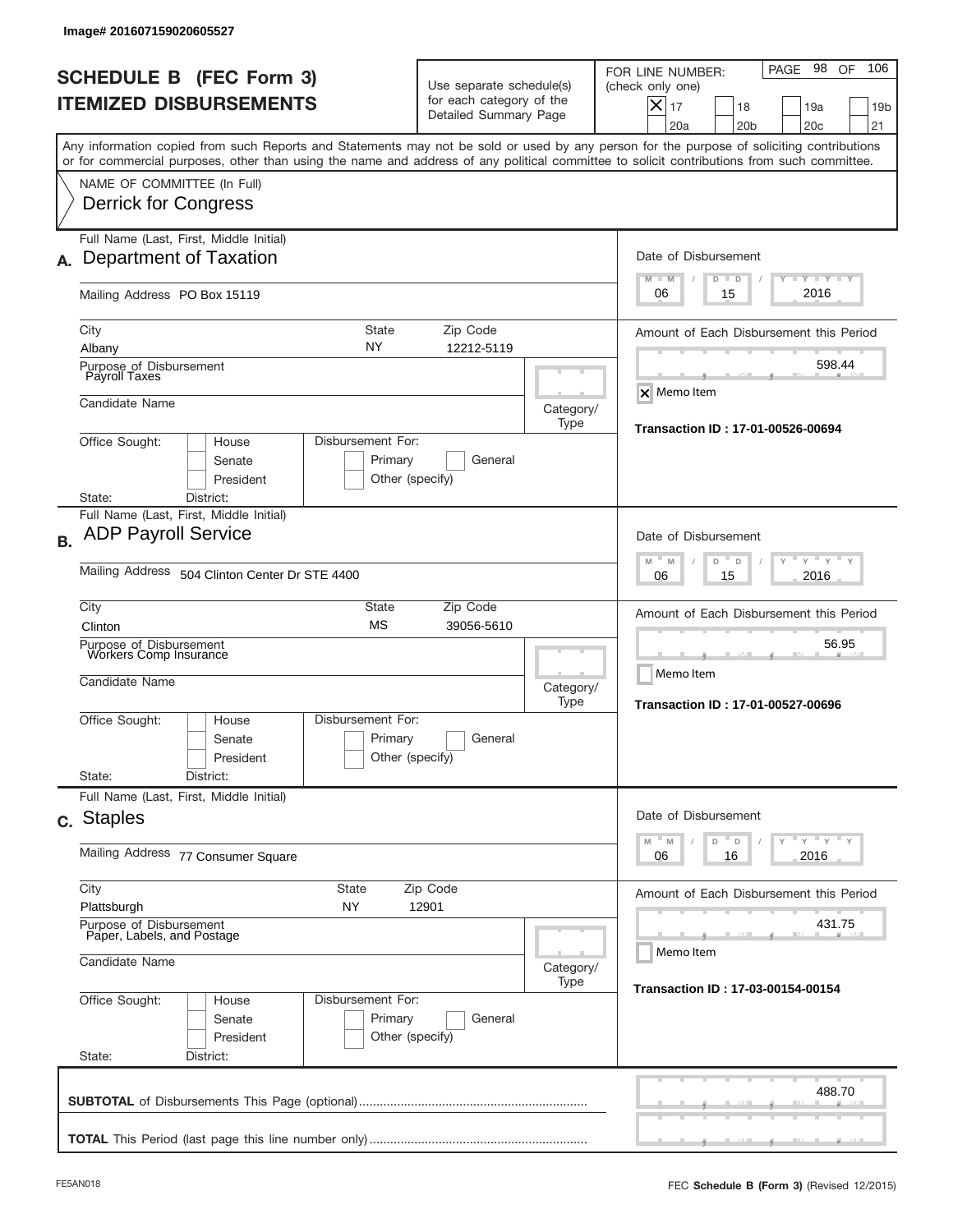|           | Image# 201607159020605528                                                                                                                                                                                                                                                               |                                                              |                                                                               |                   |                                                                                                                                                                 |  |  |
|-----------|-----------------------------------------------------------------------------------------------------------------------------------------------------------------------------------------------------------------------------------------------------------------------------------------|--------------------------------------------------------------|-------------------------------------------------------------------------------|-------------------|-----------------------------------------------------------------------------------------------------------------------------------------------------------------|--|--|
|           | <b>SCHEDULE B (FEC Form 3)</b><br><b>ITEMIZED DISBURSEMENTS</b>                                                                                                                                                                                                                         |                                                              | Use separate schedule(s)<br>for each category of the<br>Detailed Summary Page |                   | 106<br>99<br>OF<br>PAGE<br>FOR LINE NUMBER:<br>(check only one)<br>$X _{17}$<br>18<br>19a<br>19 <sub>b</sub><br>20a<br>20 <sub>b</sub><br>20 <sub>c</sub><br>21 |  |  |
|           | Any information copied from such Reports and Statements may not be sold or used by any person for the purpose of soliciting contributions<br>or for commercial purposes, other than using the name and address of any political committee to solicit contributions from such committee. |                                                              |                                                                               |                   |                                                                                                                                                                 |  |  |
|           | NAME OF COMMITTEE (In Full)<br>Derrick for Congress                                                                                                                                                                                                                                     |                                                              |                                                                               |                   |                                                                                                                                                                 |  |  |
| А.        | Full Name (Last, First, Middle Initial)<br><b>Staples</b>                                                                                                                                                                                                                               |                                                              | Date of Disbursement<br>$T - Y$ $T - Y$ $T - Y$<br>$M - M$<br>$D$ $D$         |                   |                                                                                                                                                                 |  |  |
|           | Mailing Address 77 Consumer Square                                                                                                                                                                                                                                                      |                                                              |                                                                               |                   | 2016<br>06<br>17                                                                                                                                                |  |  |
|           | City<br>Plattsburgh                                                                                                                                                                                                                                                                     | Amount of Each Disbursement this Period                      |                                                                               |                   |                                                                                                                                                                 |  |  |
|           | Purpose of Disbursement<br>Copy & Printing Services                                                                                                                                                                                                                                     |                                                              |                                                                               |                   | 118.78<br>Memo Item                                                                                                                                             |  |  |
|           | Candidate Name<br>Office Sought:<br>House                                                                                                                                                                                                                                               | Disbursement For:                                            |                                                                               | Category/<br>Type | Transaction ID: 17-03-00155-00155                                                                                                                               |  |  |
|           | Senate<br>President<br>State:<br>District:                                                                                                                                                                                                                                              |                                                              |                                                                               |                   |                                                                                                                                                                 |  |  |
| <b>B.</b> | Full Name (Last, First, Middle Initial)<br><b>ACTBlue Technical Services</b>                                                                                                                                                                                                            |                                                              |                                                                               |                   | Date of Disbursement                                                                                                                                            |  |  |
|           | Mailing Address PO Box 382110                                                                                                                                                                                                                                                           | $-M$<br>$Y = Y$<br>M<br>D<br>D<br>2016<br>06<br>19           |                                                                               |                   |                                                                                                                                                                 |  |  |
|           | City<br>Cambridge                                                                                                                                                                                                                                                                       | Amount of Each Disbursement this Period                      |                                                                               |                   |                                                                                                                                                                 |  |  |
|           | Purpose of Disbursement<br>Merchant Fees<br>Candidate Name                                                                                                                                                                                                                              | Category/<br>Type                                            | 491.97<br>Memo Item<br>Transaction ID: 17-01-00543-00725                      |                   |                                                                                                                                                                 |  |  |
|           | Office Sought:<br>House<br>Senate<br>President                                                                                                                                                                                                                                          | Disbursement For:<br>Primary<br>Other (specify)              |                                                                               |                   |                                                                                                                                                                 |  |  |
|           | State:<br>District:<br>Full Name (Last, First, Middle Initial)                                                                                                                                                                                                                          |                                                              |                                                                               |                   |                                                                                                                                                                 |  |  |
|           | c. Staples                                                                                                                                                                                                                                                                              | Date of Disbursement<br>≡ γ ≡ γ ≡ γ<br>M<br>M<br>D<br>D<br>Y |                                                                               |                   |                                                                                                                                                                 |  |  |
|           | Mailing Address 77 Consumer Square                                                                                                                                                                                                                                                      | 20<br>2016<br>06                                             |                                                                               |                   |                                                                                                                                                                 |  |  |
|           | City<br><b>State</b><br>Plattsburgh<br>NY                                                                                                                                                                                                                                               | Amount of Each Disbursement this Period                      |                                                                               |                   |                                                                                                                                                                 |  |  |
|           | Purpose of Disbursement<br>Copy & Printing Services<br>Candidate Name                                                                                                                                                                                                                   | 129.58<br>Memo Item                                          |                                                                               |                   |                                                                                                                                                                 |  |  |
|           | Office Sought:<br>Disbursement For:<br>House                                                                                                                                                                                                                                            | Category/<br>Transaction ID: 17-03-00156-00156               |                                                                               |                   |                                                                                                                                                                 |  |  |
|           | Senate<br>President<br>State:<br>District:                                                                                                                                                                                                                                              |                                                              |                                                                               |                   |                                                                                                                                                                 |  |  |
|           |                                                                                                                                                                                                                                                                                         |                                                              |                                                                               |                   | 740.33                                                                                                                                                          |  |  |
|           |                                                                                                                                                                                                                                                                                         |                                                              |                                                                               |                   |                                                                                                                                                                 |  |  |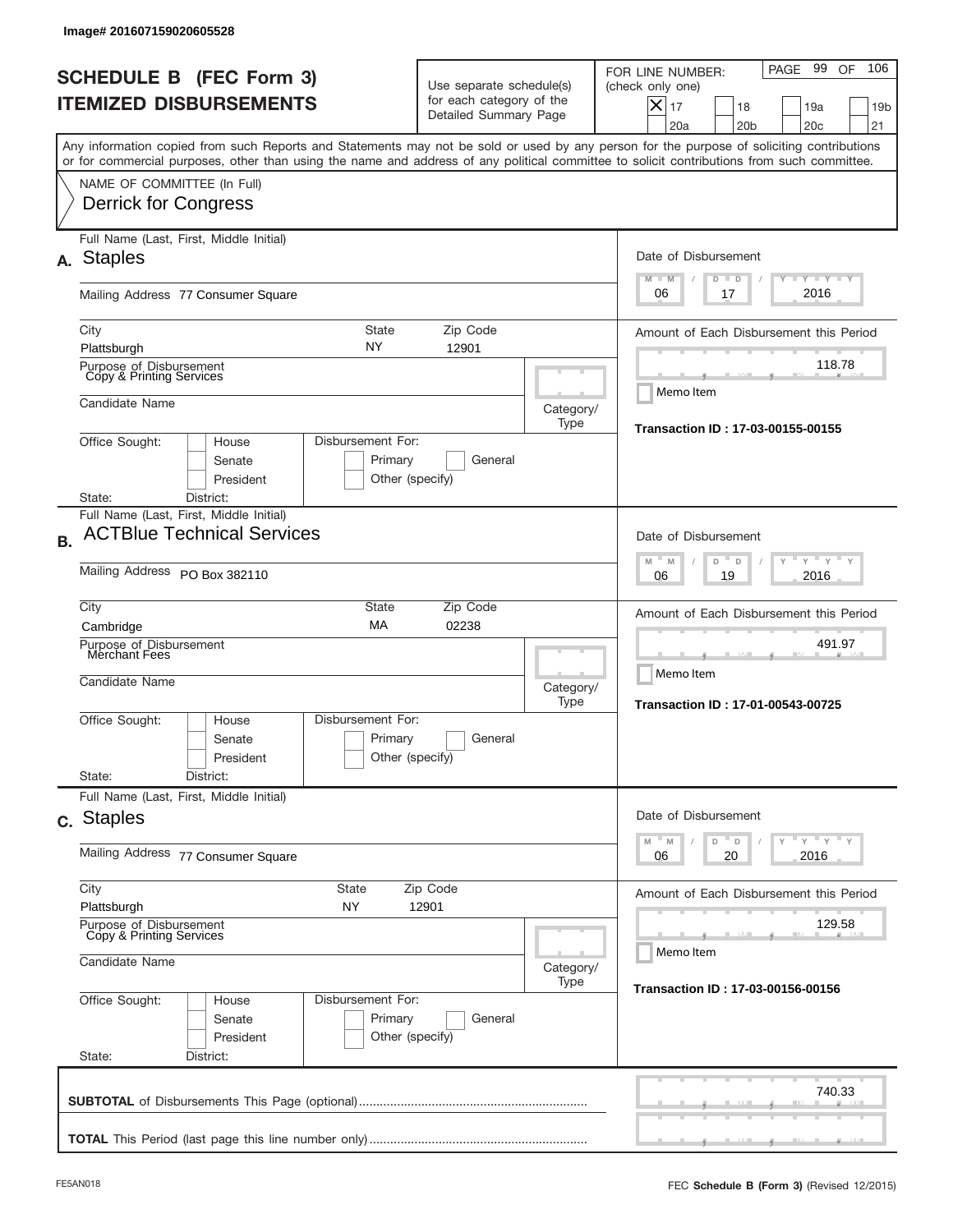|                                                                                          | Image# 201607159020605529                                                                  |                                                            |                                                                               |                                                          |                                                                                                                                                                                                                                                                                         |  |
|------------------------------------------------------------------------------------------|--------------------------------------------------------------------------------------------|------------------------------------------------------------|-------------------------------------------------------------------------------|----------------------------------------------------------|-----------------------------------------------------------------------------------------------------------------------------------------------------------------------------------------------------------------------------------------------------------------------------------------|--|
|                                                                                          | <b>SCHEDULE B (FEC Form 3)</b><br><b>ITEMIZED DISBURSEMENTS</b>                            |                                                            | Use separate schedule(s)<br>for each category of the<br>Detailed Summary Page |                                                          | 106<br>PAGE 100 OF<br>FOR LINE NUMBER:<br>(check only one)<br>$X _{17}$<br>18<br>19a<br>19 <sub>b</sub><br>20a<br>20 <sub>b</sub><br>20 <sub>c</sub><br>21                                                                                                                              |  |
|                                                                                          |                                                                                            |                                                            |                                                                               |                                                          | Any information copied from such Reports and Statements may not be sold or used by any person for the purpose of soliciting contributions<br>or for commercial purposes, other than using the name and address of any political committee to solicit contributions from such committee. |  |
|                                                                                          | NAME OF COMMITTEE (In Full)<br>Derrick for Congress                                        |                                                            |                                                                               |                                                          |                                                                                                                                                                                                                                                                                         |  |
| Full Name (Last, First, Middle Initial)<br><b>Staples</b><br>А.                          |                                                                                            |                                                            |                                                                               |                                                          | Date of Disbursement<br>$T - Y$ $T - Y$ $T - Y$<br>$M - M$<br>$D$ $D$                                                                                                                                                                                                                   |  |
|                                                                                          | Mailing Address 77 Consumer Square                                                         |                                                            |                                                                               |                                                          | 2016<br>20<br>06                                                                                                                                                                                                                                                                        |  |
|                                                                                          | City<br>Plattsburgh                                                                        | State<br>NY                                                | Zip Code<br>12901                                                             |                                                          | Amount of Each Disbursement this Period<br>102.57                                                                                                                                                                                                                                       |  |
|                                                                                          | Purpose of Disbursement<br>Copy & Printing Services<br>Candidate Name                      | Memo Item<br>Category/                                     |                                                                               |                                                          |                                                                                                                                                                                                                                                                                         |  |
|                                                                                          | Office Sought:<br>House<br>Senate<br>President<br>State:<br>District:                      | Disbursement For:<br>Primary<br>General<br>Other (specify) |                                                                               |                                                          | Transaction ID: 17-03-00158-00158                                                                                                                                                                                                                                                       |  |
| Full Name (Last, First, Middle Initial)<br><b>United States Post Office</b><br><b>B.</b> |                                                                                            |                                                            |                                                                               |                                                          | Date of Disbursement                                                                                                                                                                                                                                                                    |  |
|                                                                                          | Mailing Address 742 Bear Swamp Rd                                                          | $-M$<br>$Y = Y$<br>M<br>D<br>D<br>2016<br>06<br>20         |                                                                               |                                                          |                                                                                                                                                                                                                                                                                         |  |
|                                                                                          | City<br>Peru                                                                               | Amount of Each Disbursement this Period                    |                                                                               |                                                          |                                                                                                                                                                                                                                                                                         |  |
|                                                                                          | Purpose of Disbursement<br>Postage<br>Candidate Name                                       |                                                            | Category/<br>Type                                                             | 235.00<br>Memo Item<br>Transaction ID: 17-03-00159-00159 |                                                                                                                                                                                                                                                                                         |  |
|                                                                                          | Office Sought:<br>House<br>Senate<br>President                                             | Disbursement For:<br>Primary<br>Other (specify)            |                                                                               |                                                          |                                                                                                                                                                                                                                                                                         |  |
|                                                                                          | State:<br>District:<br>Full Name (Last, First, Middle Initial)                             |                                                            |                                                                               |                                                          |                                                                                                                                                                                                                                                                                         |  |
|                                                                                          | c. Democracy Engine, LLC                                                                   |                                                            |                                                                               |                                                          | Date of Disbursement<br>$\mathbb{F}$ $\gamma$ $\mathbb{F}$ $\gamma$ $\mathbb{F}$ $\gamma$<br>$-M$<br>$\mathbb M$<br>D<br>D<br>Y                                                                                                                                                         |  |
|                                                                                          | Mailing Address 850 Quincy St NW #402                                                      | 22<br>2016<br>06                                           |                                                                               |                                                          |                                                                                                                                                                                                                                                                                         |  |
|                                                                                          | City<br><b>State</b><br>Washington                                                         | Amount of Each Disbursement this Period                    |                                                                               |                                                          |                                                                                                                                                                                                                                                                                         |  |
|                                                                                          | Purpose of Disbursement<br>Merchant Fees<br>Candidate Name                                 | 398.88<br>Memo Item<br>Category/                           |                                                                               |                                                          |                                                                                                                                                                                                                                                                                         |  |
|                                                                                          | Office Sought:<br>Disbursement For:<br>House<br>Senate<br>President<br>State:<br>District: | Transaction ID: 17-01-00549-00737                          |                                                                               |                                                          |                                                                                                                                                                                                                                                                                         |  |
|                                                                                          |                                                                                            |                                                            |                                                                               |                                                          | 736.45                                                                                                                                                                                                                                                                                  |  |
|                                                                                          |                                                                                            |                                                            |                                                                               |                                                          |                                                                                                                                                                                                                                                                                         |  |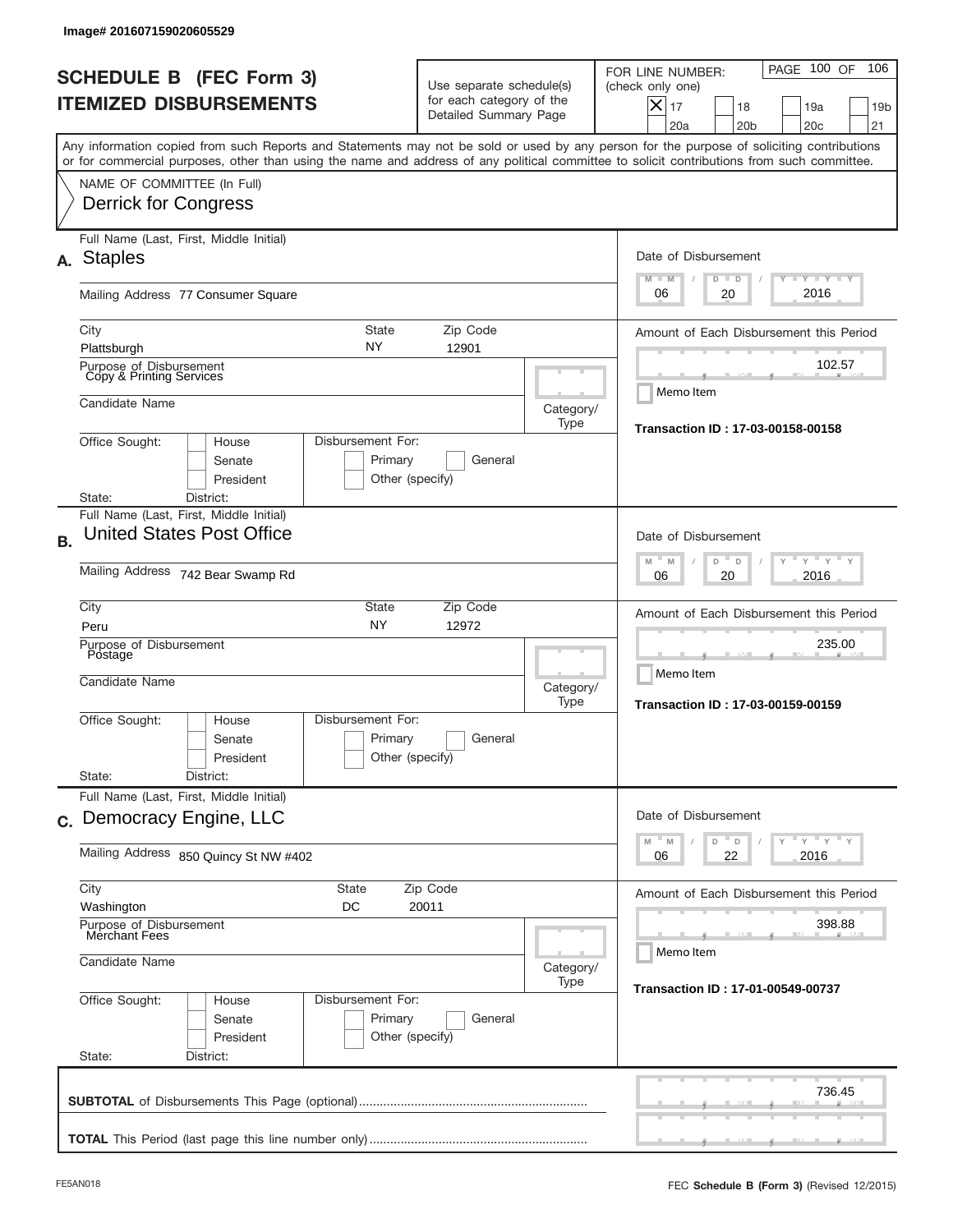|                                                                 | Image#201607159020605530                                                                   |                                                                               |                   |                                                                                                                                                            |                                                                                                                                                                                                                                                                                         |  |
|-----------------------------------------------------------------|--------------------------------------------------------------------------------------------|-------------------------------------------------------------------------------|-------------------|------------------------------------------------------------------------------------------------------------------------------------------------------------|-----------------------------------------------------------------------------------------------------------------------------------------------------------------------------------------------------------------------------------------------------------------------------------------|--|
| <b>SCHEDULE B (FEC Form 3)</b><br><b>ITEMIZED DISBURSEMENTS</b> |                                                                                            | Use separate schedule(s)<br>for each category of the<br>Detailed Summary Page |                   | 106<br>PAGE 101 OF<br>FOR LINE NUMBER:<br>(check only one)<br>$X _{17}$<br>18<br>19a<br>19 <sub>b</sub><br>20a<br>20 <sub>b</sub><br>20 <sub>c</sub><br>21 |                                                                                                                                                                                                                                                                                         |  |
|                                                                 |                                                                                            |                                                                               |                   |                                                                                                                                                            | Any information copied from such Reports and Statements may not be sold or used by any person for the purpose of soliciting contributions<br>or for commercial purposes, other than using the name and address of any political committee to solicit contributions from such committee. |  |
|                                                                 | NAME OF COMMITTEE (In Full)<br><b>Derrick for Congress</b>                                 |                                                                               |                   |                                                                                                                                                            |                                                                                                                                                                                                                                                                                         |  |
|                                                                 | Full Name (Last, First, Middle Initial)<br>A. ADP Payroll Service                          |                                                                               |                   |                                                                                                                                                            | Date of Disbursement<br>$I - Y - I - Y - I - Y$<br>$M - M$<br>$D$ $D$                                                                                                                                                                                                                   |  |
|                                                                 | Mailing Address 504 Clinton Center Dr STE 4400                                             |                                                                               |                   |                                                                                                                                                            | 2016<br>06<br>24                                                                                                                                                                                                                                                                        |  |
|                                                                 | City<br>Clinton                                                                            | Amount of Each Disbursement this Period<br>91.14                              |                   |                                                                                                                                                            |                                                                                                                                                                                                                                                                                         |  |
|                                                                 | Purpose of Disbursement<br>Workers Comp Insurance                                          |                                                                               |                   |                                                                                                                                                            | Memo Item                                                                                                                                                                                                                                                                               |  |
|                                                                 | Candidate Name                                                                             | Disbursement For:                                                             |                   | Category/<br>Type                                                                                                                                          | Transaction ID: 17-01-00559-00763                                                                                                                                                                                                                                                       |  |
|                                                                 | Office Sought:<br>House<br>Senate<br>President<br>State:<br>District:                      |                                                                               |                   |                                                                                                                                                            |                                                                                                                                                                                                                                                                                         |  |
| <b>B.</b>                                                       | Full Name (Last, First, Middle Initial)<br><b>ACTBlue Technical Services</b>               |                                                                               |                   |                                                                                                                                                            | Date of Disbursement                                                                                                                                                                                                                                                                    |  |
|                                                                 | Mailing Address PO Box 382110                                                              | $-M$<br>$Y = Y$<br>M<br>D<br>D<br>2016<br>06<br>26                            |                   |                                                                                                                                                            |                                                                                                                                                                                                                                                                                         |  |
|                                                                 | City<br>Cambridge                                                                          | Amount of Each Disbursement this Period                                       |                   |                                                                                                                                                            |                                                                                                                                                                                                                                                                                         |  |
|                                                                 | Purpose of Disbursement<br>Merchant Fees<br>Candidate Name                                 |                                                                               | Category/<br>Type | 644.31<br>Memo Item<br>Transaction ID: 17-01-00556-00755                                                                                                   |                                                                                                                                                                                                                                                                                         |  |
|                                                                 | Office Sought:<br>House<br>Senate<br>President                                             | Disbursement For:<br>Primary<br>Other (specify)                               | General           |                                                                                                                                                            |                                                                                                                                                                                                                                                                                         |  |
|                                                                 | State:<br>District:<br>Full Name (Last, First, Middle Initial)                             |                                                                               |                   |                                                                                                                                                            |                                                                                                                                                                                                                                                                                         |  |
|                                                                 | c. Staples                                                                                 |                                                                               |                   |                                                                                                                                                            |                                                                                                                                                                                                                                                                                         |  |
|                                                                 | Mailing Address 77 Consumer Square                                                         | ≡ γ ≡ γ ≡ γ<br>M<br>M<br>D<br>D<br>27<br>2016<br>06                           |                   |                                                                                                                                                            |                                                                                                                                                                                                                                                                                         |  |
|                                                                 | City<br>Plattsburgh                                                                        | Amount of Each Disbursement this Period                                       |                   |                                                                                                                                                            |                                                                                                                                                                                                                                                                                         |  |
|                                                                 | Purpose of Disbursement<br>Copy & Printing Services                                        | 42.66<br>Memo Item                                                            |                   |                                                                                                                                                            |                                                                                                                                                                                                                                                                                         |  |
|                                                                 | Candidate Name                                                                             | Category/<br>Transaction ID: 17-03-00160-00160                                |                   |                                                                                                                                                            |                                                                                                                                                                                                                                                                                         |  |
|                                                                 | Office Sought:<br>Disbursement For:<br>House<br>Senate<br>President<br>State:<br>District: |                                                                               |                   |                                                                                                                                                            |                                                                                                                                                                                                                                                                                         |  |
|                                                                 |                                                                                            |                                                                               |                   |                                                                                                                                                            | 778.11                                                                                                                                                                                                                                                                                  |  |
|                                                                 |                                                                                            |                                                                               |                   |                                                                                                                                                            |                                                                                                                                                                                                                                                                                         |  |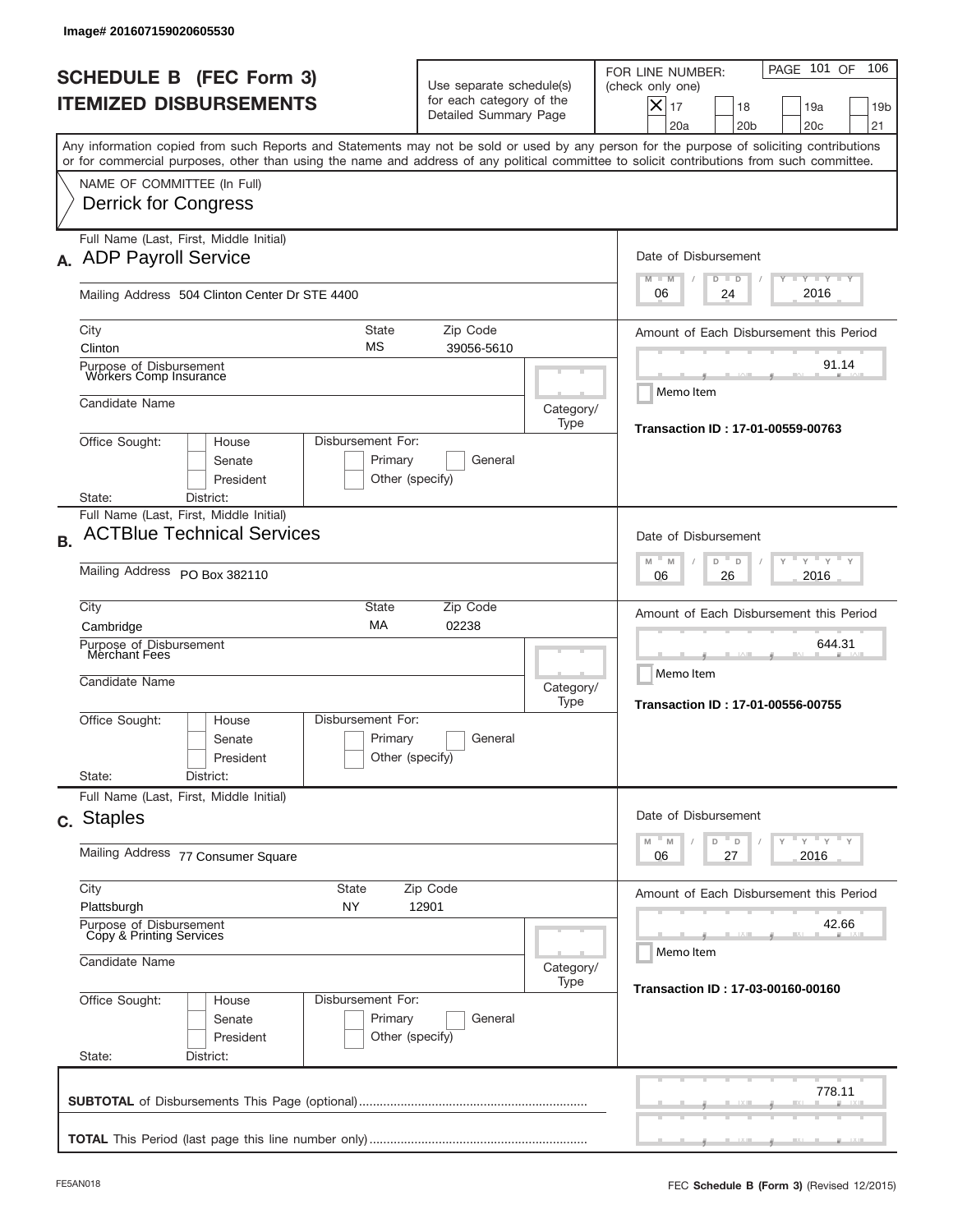|                                                                 | Image# 201607159020605531                                                                                                                                                                                                                                                               |                                                                                          |                                                                               |  |                                                                                                                                                                 |  |  |
|-----------------------------------------------------------------|-----------------------------------------------------------------------------------------------------------------------------------------------------------------------------------------------------------------------------------------------------------------------------------------|------------------------------------------------------------------------------------------|-------------------------------------------------------------------------------|--|-----------------------------------------------------------------------------------------------------------------------------------------------------------------|--|--|
| <b>SCHEDULE B (FEC Form 3)</b><br><b>ITEMIZED DISBURSEMENTS</b> |                                                                                                                                                                                                                                                                                         |                                                                                          | Use separate schedule(s)<br>for each category of the<br>Detailed Summary Page |  | 106<br>PAGE 102 OF<br>FOR LINE NUMBER:<br>(check only one)<br>$\times$<br>17<br>18<br>19a<br>19 <sub>b</sub><br>20a<br>20 <sub>b</sub><br>20 <sub>c</sub><br>21 |  |  |
|                                                                 | Any information copied from such Reports and Statements may not be sold or used by any person for the purpose of soliciting contributions<br>or for commercial purposes, other than using the name and address of any political committee to solicit contributions from such committee. |                                                                                          |                                                                               |  |                                                                                                                                                                 |  |  |
|                                                                 | NAME OF COMMITTEE (In Full)<br><b>Derrick for Congress</b>                                                                                                                                                                                                                              |                                                                                          |                                                                               |  |                                                                                                                                                                 |  |  |
| А.                                                              | Full Name (Last, First, Middle Initial)<br>Maria F. Gerrity                                                                                                                                                                                                                             |                                                                                          |                                                                               |  | Date of Disbursement<br><b>LYLYLY</b>                                                                                                                           |  |  |
|                                                                 | Mailing Address 54 Fairmount St                                                                                                                                                                                                                                                         |                                                                                          |                                                                               |  | $M - M$<br>$D$ $D$<br>2016<br>06<br>27                                                                                                                          |  |  |
|                                                                 | City<br><b>Brookline</b>                                                                                                                                                                                                                                                                | Amount of Each Disbursement this Period<br>1700.00                                       |                                                                               |  |                                                                                                                                                                 |  |  |
|                                                                 | Purpose of Disbursement<br>Inkind Catering<br>Candidate Name                                                                                                                                                                                                                            | Category/<br>Type                                                                        | Memo Item                                                                     |  |                                                                                                                                                                 |  |  |
|                                                                 | Disbursement For: 2016<br>Office Sought:<br>House<br>Senate<br>President<br>State:<br>District:                                                                                                                                                                                         | Transaction ID: 17-00-00018-00018                                                        |                                                                               |  |                                                                                                                                                                 |  |  |
| <b>B.</b>                                                       | Full Name (Last, First, Middle Initial)<br>Maria F. Gerrity                                                                                                                                                                                                                             | Date of Disbursement                                                                     |                                                                               |  |                                                                                                                                                                 |  |  |
|                                                                 | Mailing Address 54 Fairmount St                                                                                                                                                                                                                                                         | $-M$<br>$Y = Y$<br>M<br>D<br>D<br>2016<br>06<br>27                                       |                                                                               |  |                                                                                                                                                                 |  |  |
|                                                                 | City<br><b>Brookline</b>                                                                                                                                                                                                                                                                | Amount of Each Disbursement this Period<br>2173.20                                       |                                                                               |  |                                                                                                                                                                 |  |  |
|                                                                 | Purpose of Disbursement<br>Inkind Catering<br>Candidate Name                                                                                                                                                                                                                            |                                                                                          |                                                                               |  | Memo Item<br>Category/<br>Transaction ID: 17-00-00020-00020                                                                                                     |  |  |
|                                                                 | Office Sought:<br>House<br>Senate<br>President                                                                                                                                                                                                                                          | Disbursement For:<br>Primary<br>Other (specify)                                          | 2016<br>General                                                               |  |                                                                                                                                                                 |  |  |
|                                                                 | State:<br>District:<br>Full Name (Last, First, Middle Initial)                                                                                                                                                                                                                          |                                                                                          |                                                                               |  |                                                                                                                                                                 |  |  |
|                                                                 | c. Democracy Engine, LLC                                                                                                                                                                                                                                                                | Date of Disbursement<br>$-\gamma$ $-\gamma$ $-\gamma$<br>M<br>$\mathbb M$<br>D<br>D<br>Y |                                                                               |  |                                                                                                                                                                 |  |  |
|                                                                 | Mailing Address 850 Quincy St NW #402                                                                                                                                                                                                                                                   | 28<br>2016<br>06                                                                         |                                                                               |  |                                                                                                                                                                 |  |  |
|                                                                 | City<br><b>State</b><br>Washington<br>DC                                                                                                                                                                                                                                                | Amount of Each Disbursement this Period                                                  |                                                                               |  |                                                                                                                                                                 |  |  |
|                                                                 | Purpose of Disbursement<br>Merchant Fees<br>Candidate Name                                                                                                                                                                                                                              | 494.46<br>Memo Item<br>Category/                                                         |                                                                               |  |                                                                                                                                                                 |  |  |
|                                                                 | Office Sought:<br>Disbursement For:<br>House<br>Senate<br>President<br>State:<br>District:                                                                                                                                                                                              | Transaction ID: 17-01-00563-00768                                                        |                                                                               |  |                                                                                                                                                                 |  |  |
|                                                                 |                                                                                                                                                                                                                                                                                         |                                                                                          |                                                                               |  | 4367.66                                                                                                                                                         |  |  |
|                                                                 |                                                                                                                                                                                                                                                                                         |                                                                                          |                                                                               |  |                                                                                                                                                                 |  |  |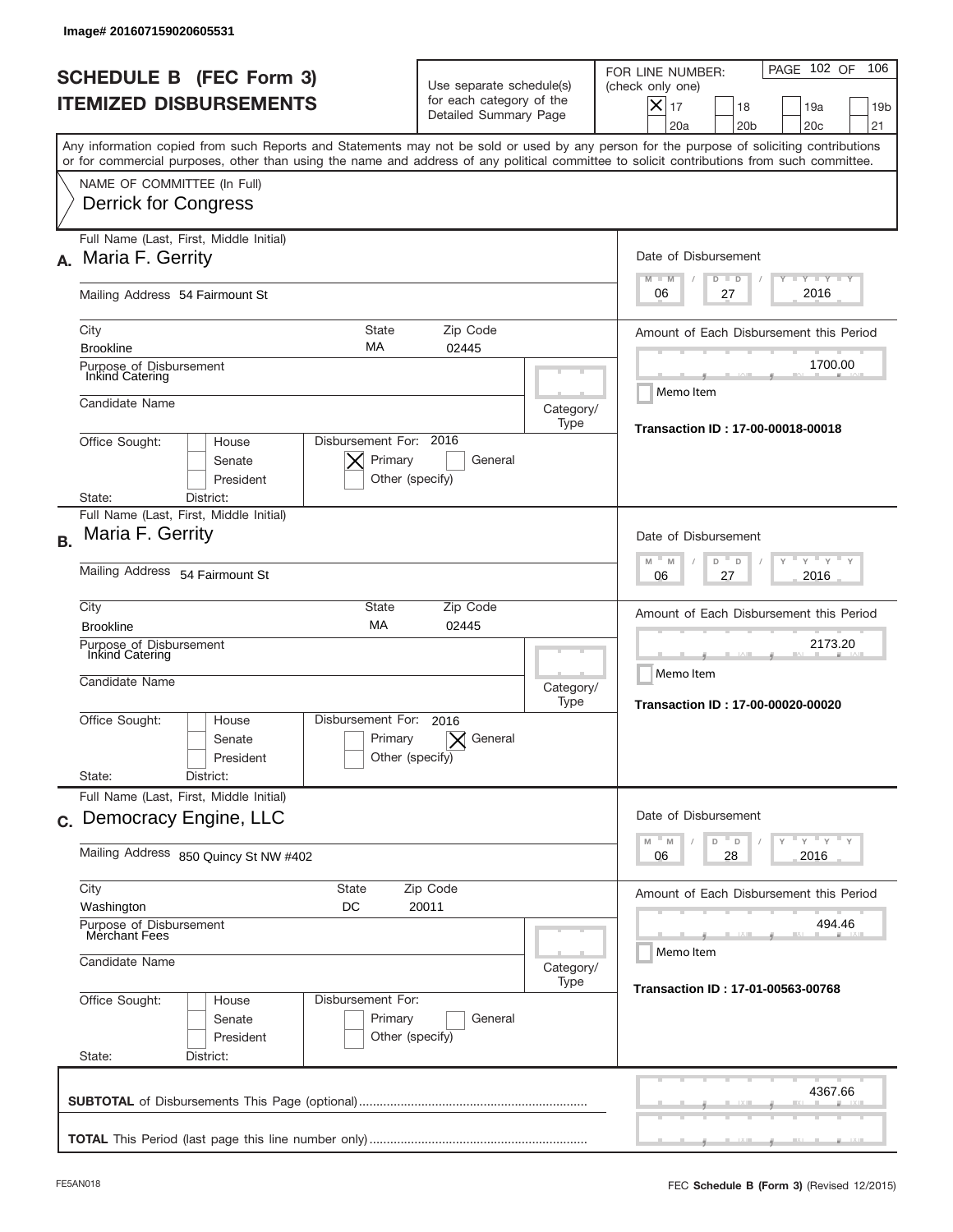| Image# 201607159020605532                                                                                                                                                                                                                                                               |                                                                               |                                                                                                |                                                                                                                                                            |  |  |  |
|-----------------------------------------------------------------------------------------------------------------------------------------------------------------------------------------------------------------------------------------------------------------------------------------|-------------------------------------------------------------------------------|------------------------------------------------------------------------------------------------|------------------------------------------------------------------------------------------------------------------------------------------------------------|--|--|--|
| <b>SCHEDULE B (FEC Form 3)</b><br><b>ITEMIZED DISBURSEMENTS</b>                                                                                                                                                                                                                         | Use separate schedule(s)<br>for each category of the<br>Detailed Summary Page |                                                                                                | 106<br>PAGE 103 OF<br>FOR LINE NUMBER:<br>(check only one)<br>$X _{17}$<br>18<br>19a<br>19 <sub>b</sub><br>20a<br>20 <sub>b</sub><br>20 <sub>c</sub><br>21 |  |  |  |
| Any information copied from such Reports and Statements may not be sold or used by any person for the purpose of soliciting contributions<br>or for commercial purposes, other than using the name and address of any political committee to solicit contributions from such committee. |                                                                               |                                                                                                |                                                                                                                                                            |  |  |  |
| NAME OF COMMITTEE (In Full)<br>Derrick for Congress                                                                                                                                                                                                                                     |                                                                               |                                                                                                |                                                                                                                                                            |  |  |  |
| Full Name (Last, First, Middle Initial)<br><b>ACTBlue Technical Services</b>                                                                                                                                                                                                            |                                                                               |                                                                                                | Date of Disbursement<br>$T - Y$ $T - Y$<br>$M - M$<br>$D$ $D$                                                                                              |  |  |  |
| Mailing Address PO Box 382110                                                                                                                                                                                                                                                           |                                                                               |                                                                                                |                                                                                                                                                            |  |  |  |
| City<br><b>State</b><br>МA<br>Cambridge                                                                                                                                                                                                                                                 | Amount of Each Disbursement this Period<br>950.34                             |                                                                                                |                                                                                                                                                            |  |  |  |
|                                                                                                                                                                                                                                                                                         | Purpose of Disbursement<br>Merchant Fees                                      |                                                                                                |                                                                                                                                                            |  |  |  |
| Candidate Name                                                                                                                                                                                                                                                                          |                                                                               | Category/<br>Type                                                                              | Transaction ID: 17-01-00579-00790                                                                                                                          |  |  |  |
| Office Sought:<br>Disbursement For:<br>House<br>Senate<br>Primary<br>President<br>Other (specify)<br>State:<br>District:                                                                                                                                                                |                                                                               |                                                                                                |                                                                                                                                                            |  |  |  |
| Full Name (Last, First, Middle Initial)<br><b>Staples</b><br><b>B.</b>                                                                                                                                                                                                                  | Date of Disbursement                                                          |                                                                                                |                                                                                                                                                            |  |  |  |
| Mailing Address 77 Consumer Square                                                                                                                                                                                                                                                      | $\cdots$ $\vdots$ $\vdots$ $\vdots$<br>M<br>D<br>M<br>D<br>2016<br>06<br>29   |                                                                                                |                                                                                                                                                            |  |  |  |
| City<br><b>NY</b><br>Plattsburgh                                                                                                                                                                                                                                                        | <b>State</b><br>Zip Code<br>12901                                             |                                                                                                |                                                                                                                                                            |  |  |  |
| Purpose of Disbursement<br>Office Supplies<br>Candidate Name                                                                                                                                                                                                                            |                                                                               | Category/<br>Type                                                                              | 14.67<br>Memo Item<br>Transaction ID: 17-03-00161-00161                                                                                                    |  |  |  |
| Disbursement For:<br>Office Sought:<br>House<br>Senate<br>President<br>State:<br>District:                                                                                                                                                                                              | Primary<br>General<br>Other (specify)                                         |                                                                                                |                                                                                                                                                            |  |  |  |
| Full Name (Last, First, Middle Initial)<br>c. United States Post Office                                                                                                                                                                                                                 |                                                                               |                                                                                                | Date of Disbursement                                                                                                                                       |  |  |  |
| Mailing Address 742 Bear Swamp Rd                                                                                                                                                                                                                                                       |                                                                               | $\gamma$ = $\gamma$ = $\gamma$ = $\gamma$<br>$-M$<br>M<br>D<br>$\mathsf D$<br>2016<br>06<br>30 |                                                                                                                                                            |  |  |  |
| City<br>State<br>Peru<br>ΝY                                                                                                                                                                                                                                                             | Amount of Each Disbursement this Period                                       |                                                                                                |                                                                                                                                                            |  |  |  |
| Purpose of Disbursement<br>PO Box Rental<br>Candidate Name                                                                                                                                                                                                                              | Category/                                                                     | 39.00<br>Memo Item                                                                             |                                                                                                                                                            |  |  |  |
| Office Sought:<br>Disbursement For:<br>House<br>Primary<br>Senate<br>President<br>Other (specify)<br>State:<br>District:                                                                                                                                                                | Transaction ID: 17-03-00162-00162                                             |                                                                                                |                                                                                                                                                            |  |  |  |
|                                                                                                                                                                                                                                                                                         |                                                                               |                                                                                                | 1004.01                                                                                                                                                    |  |  |  |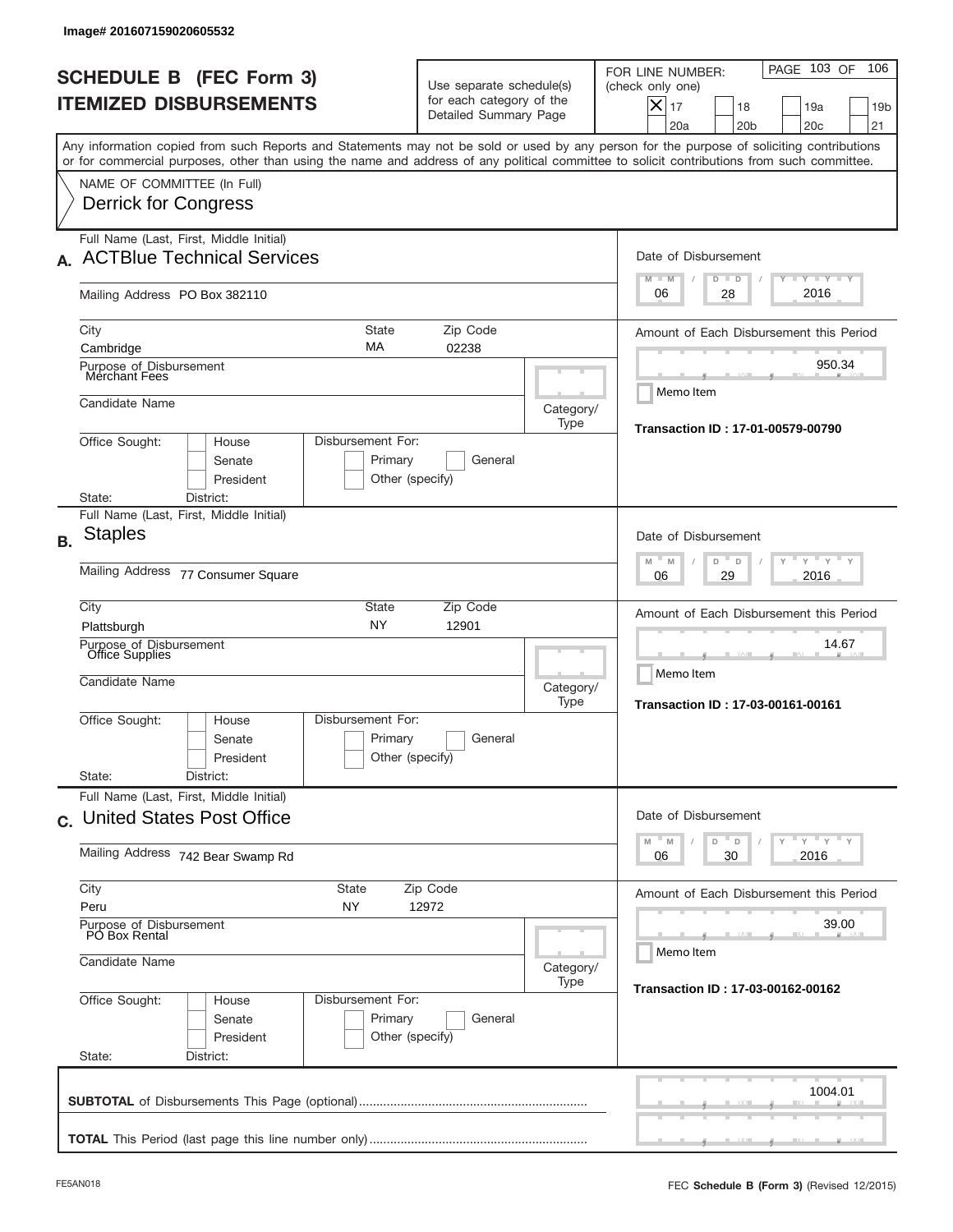|                                                                 | Image# 201607159020605533                                                                                                                                                                                                                                                               |                                                                                                              |                                                                       |                                                                                                                                                            |  |  |
|-----------------------------------------------------------------|-----------------------------------------------------------------------------------------------------------------------------------------------------------------------------------------------------------------------------------------------------------------------------------------|--------------------------------------------------------------------------------------------------------------|-----------------------------------------------------------------------|------------------------------------------------------------------------------------------------------------------------------------------------------------|--|--|
| <b>SCHEDULE B (FEC Form 3)</b><br><b>ITEMIZED DISBURSEMENTS</b> |                                                                                                                                                                                                                                                                                         | Use separate schedule(s)<br>for each category of the<br>Detailed Summary Page                                |                                                                       | 106<br>PAGE 104 OF<br>FOR LINE NUMBER:<br>(check only one)<br>$X _{17}$<br>18<br>19a<br>19 <sub>b</sub><br>20a<br>20 <sub>b</sub><br>20 <sub>c</sub><br>21 |  |  |
|                                                                 | Any information copied from such Reports and Statements may not be sold or used by any person for the purpose of soliciting contributions<br>or for commercial purposes, other than using the name and address of any political committee to solicit contributions from such committee. |                                                                                                              |                                                                       |                                                                                                                                                            |  |  |
|                                                                 | NAME OF COMMITTEE (In Full)<br><b>Derrick for Congress</b>                                                                                                                                                                                                                              |                                                                                                              |                                                                       |                                                                                                                                                            |  |  |
| А.                                                              | Full Name (Last, First, Middle Initial)<br><b>TD Bank</b>                                                                                                                                                                                                                               |                                                                                                              | Date of Disbursement<br>$I - Y - I - Y - I - Y$<br>$M - M$<br>$D$ $D$ |                                                                                                                                                            |  |  |
|                                                                 | Mailing Address 2990 Main St                                                                                                                                                                                                                                                            |                                                                                                              |                                                                       |                                                                                                                                                            |  |  |
|                                                                 | State<br>City<br>NY<br>Peru                                                                                                                                                                                                                                                             |                                                                                                              | Amount of Each Disbursement this Period                               |                                                                                                                                                            |  |  |
|                                                                 | Purpose of Disbursement<br>Bank Fee                                                                                                                                                                                                                                                     | 12972                                                                                                        |                                                                       | 8.00                                                                                                                                                       |  |  |
|                                                                 | Candidate Name                                                                                                                                                                                                                                                                          |                                                                                                              | Category/<br>Type                                                     | Memo Item                                                                                                                                                  |  |  |
|                                                                 | Office Sought:<br>Disbursement For:<br>House<br>Senate<br>Primary<br>President<br>Other (specify)                                                                                                                                                                                       | General                                                                                                      |                                                                       | Transaction ID: 17-04-00007-00007                                                                                                                          |  |  |
|                                                                 | State:<br>District:<br>Full Name (Last, First, Middle Initial)                                                                                                                                                                                                                          |                                                                                                              |                                                                       |                                                                                                                                                            |  |  |
| <b>B.</b>                                                       | <b>ACTBlue Technical Services</b>                                                                                                                                                                                                                                                       | Date of Disbursement                                                                                         |                                                                       |                                                                                                                                                            |  |  |
|                                                                 | Mailing Address PO Box 382110                                                                                                                                                                                                                                                           | $M$ M<br>$Y = Y$<br>D<br>D<br>2016<br>06<br>30                                                               |                                                                       |                                                                                                                                                            |  |  |
|                                                                 | City<br><b>State</b><br>MA<br>Cambridge                                                                                                                                                                                                                                                 | Zip Code<br>02238                                                                                            |                                                                       |                                                                                                                                                            |  |  |
|                                                                 | Purpose of Disbursement<br>Merchant Fees<br>Candidate Name                                                                                                                                                                                                                              | Category/                                                                                                    | 828.38<br>Memo Item                                                   |                                                                                                                                                            |  |  |
|                                                                 | Disbursement For:<br>Office Sought:<br>House                                                                                                                                                                                                                                            | Type                                                                                                         | Transaction ID: 17-01-00581-00792                                     |                                                                                                                                                            |  |  |
|                                                                 | Primary<br>Senate<br>Other (specify)<br>President<br>State:<br>District:                                                                                                                                                                                                                | General                                                                                                      |                                                                       |                                                                                                                                                            |  |  |
|                                                                 | Full Name (Last, First, Middle Initial)                                                                                                                                                                                                                                                 |                                                                                                              |                                                                       |                                                                                                                                                            |  |  |
|                                                                 | c. Democracy Engine, LLC                                                                                                                                                                                                                                                                |                                                                                                              |                                                                       | Date of Disbursement                                                                                                                                       |  |  |
|                                                                 | Mailing Address 850 Quincy St NW #402                                                                                                                                                                                                                                                   | $\cdots$ $\gamma$ $\cdots$ $\gamma$ $\cdots$ $\gamma$<br>$\mathbb M$<br>M<br>D<br>D<br>Y<br>30<br>2016<br>06 |                                                                       |                                                                                                                                                            |  |  |
|                                                                 | City<br><b>State</b><br>Washington<br>DC                                                                                                                                                                                                                                                | Zip Code<br>20011                                                                                            |                                                                       | Amount of Each Disbursement this Period                                                                                                                    |  |  |
|                                                                 | Purpose of Disbursement<br>Merchant Fees                                                                                                                                                                                                                                                |                                                                                                              | 882.38<br>Memo Item                                                   |                                                                                                                                                            |  |  |
|                                                                 | Candidate Name                                                                                                                                                                                                                                                                          |                                                                                                              | Category/<br>Type                                                     | Transaction ID: 17-01-00585-00796                                                                                                                          |  |  |
|                                                                 | Office Sought:<br>Disbursement For:<br>House<br>Primary<br>Senate<br>Other (specify)<br>President<br>State:<br>District:                                                                                                                                                                | General                                                                                                      |                                                                       |                                                                                                                                                            |  |  |
|                                                                 |                                                                                                                                                                                                                                                                                         |                                                                                                              |                                                                       | 1718.76                                                                                                                                                    |  |  |
|                                                                 |                                                                                                                                                                                                                                                                                         |                                                                                                              |                                                                       | 21420.51                                                                                                                                                   |  |  |
|                                                                 |                                                                                                                                                                                                                                                                                         |                                                                                                              |                                                                       |                                                                                                                                                            |  |  |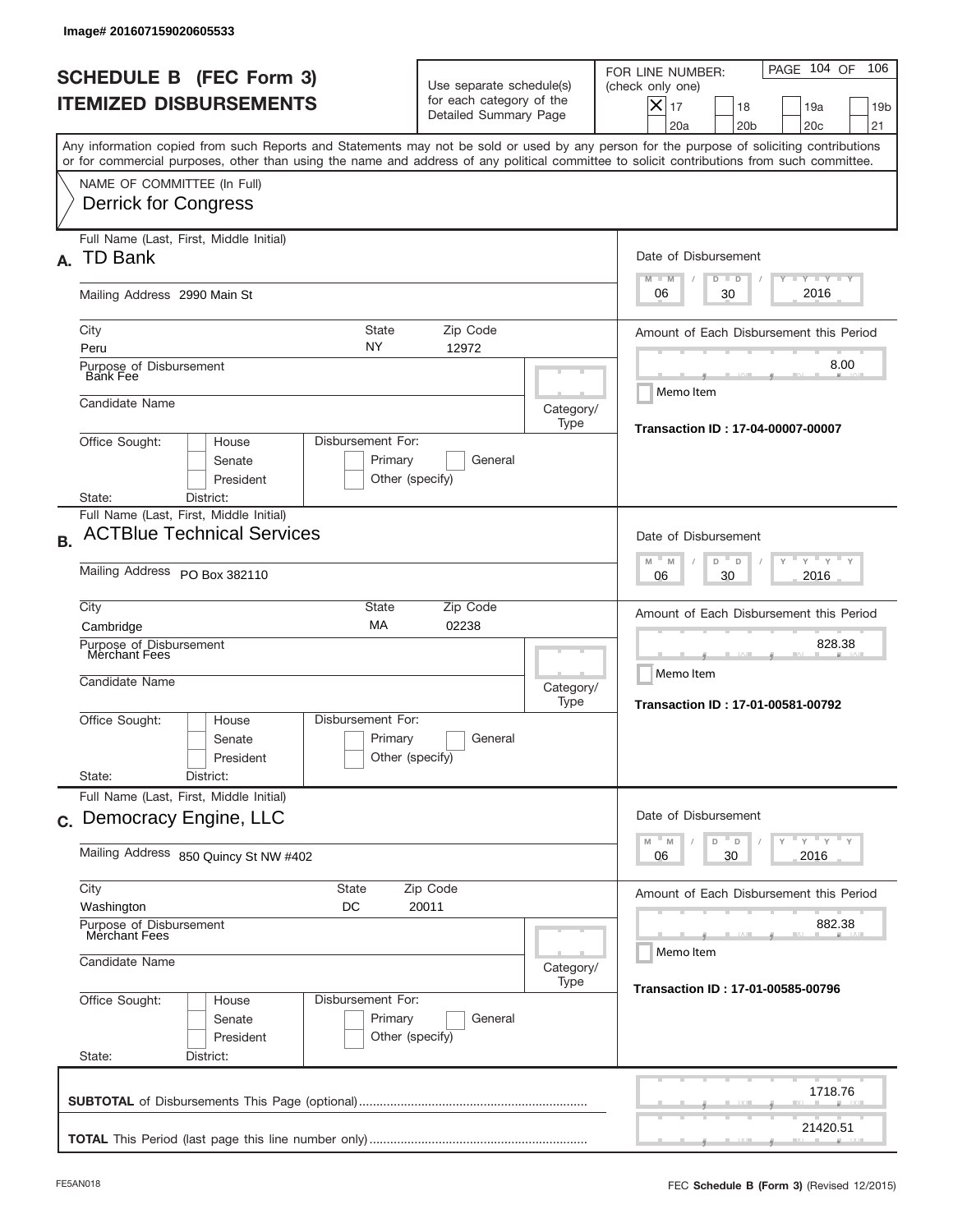|                                                                                         |           |                     |                              | PAGE<br>105 OF<br>106                       |  |
|-----------------------------------------------------------------------------------------|-----------|---------------------|------------------------------|---------------------------------------------|--|
| <b>SCHEDULE D (FEC Form 3)</b>                                                          |           |                     | (Use separate<br>schedule(s) | FOR LINE NUMBER:                            |  |
| <b>DEBTS AND OBLIGATIONS</b>                                                            |           |                     | for each                     | (check only one)<br>9                       |  |
| <b>Excluding Loans</b>                                                                  |           |                     | numbered line)               | $\times$<br>10                              |  |
| NAME OF COMMITTEE (In Full)                                                             |           |                     |                              |                                             |  |
| <b>Derrick for Congress</b>                                                             |           |                     |                              |                                             |  |
| A. Full Name (Last, First, Middle Initial) of Debtor or Creditor                        |           |                     |                              | Nature of Debt (Purpose):                   |  |
| CommonCentsConsulting, LLC                                                              |           |                     |                              | <b>Compliance &amp; Accounting Services</b> |  |
| Mailing Address 2910 E Gary Way                                                         |           |                     |                              |                                             |  |
| City<br>State                                                                           | Zip Code  |                     |                              |                                             |  |
| Phoenix                                                                                 | AZ        | 85042               |                              |                                             |  |
| Outstanding Balance Beginning This Period                                               |           |                     |                              | <b>Transaction ID: 10-000001</b>            |  |
| 0.00                                                                                    |           |                     |                              |                                             |  |
| Amount Incurred This Period                                                             |           | Payment This Period |                              | Outstanding Balance at Close of This Period |  |
| 0.00                                                                                    |           | 0.00                |                              | 0.00                                        |  |
|                                                                                         |           |                     |                              |                                             |  |
| B. Full Name (Last, First, Middle Initial) of Debtor or Creditor                        |           |                     |                              | Nature of Debt (Purpose):                   |  |
| A Joshua Ehrlich                                                                        |           |                     |                              | Legal Retainer                              |  |
| Mailing Address PO Box 7273                                                             |           |                     |                              |                                             |  |
| City<br><b>State</b>                                                                    | Zip Code  |                     |                              |                                             |  |
| Albany                                                                                  | <b>NY</b> | 12224-0273          |                              |                                             |  |
| Outstanding Balance Beginning This Period                                               |           |                     |                              | <b>Transaction ID: 10-000004</b>            |  |
| 0.00                                                                                    |           |                     |                              |                                             |  |
|                                                                                         |           |                     |                              |                                             |  |
| Amount Incurred This Period                                                             |           | Payment This Period |                              | Outstanding Balance at Close of This Period |  |
| 2500.00                                                                                 |           | 0.00                |                              | 2500.00                                     |  |
| C. Full Name (Last, First, Middle Initial) of Debtor or Creditor                        |           |                     |                              |                                             |  |
| Joe Trippi & Associates, Inc.                                                           |           |                     | Media Consultant             | Nature of Debt (Purpose):                   |  |
|                                                                                         |           |                     |                              |                                             |  |
| Mailing Address<br>606A N Talbot St STE 303                                             |           |                     |                              |                                             |  |
| City                                                                                    | State     | Zip Code            |                              |                                             |  |
| St. Michaels                                                                            | <b>MD</b> | 21663               |                              |                                             |  |
| Outstanding Balance Beginning This Period                                               |           |                     |                              | <b>Transaction ID: 10-000002</b>            |  |
| 0.00                                                                                    |           |                     |                              |                                             |  |
| Amount Incurred This Period                                                             |           | Payment This Period |                              | Outstanding Balance at Close of This Period |  |
|                                                                                         |           |                     |                              | 0.00                                        |  |
| 0.00                                                                                    |           | 0.00                |                              |                                             |  |
|                                                                                         |           |                     |                              |                                             |  |
|                                                                                         |           |                     |                              | 2500.00                                     |  |
| 2)                                                                                      |           |                     |                              |                                             |  |
|                                                                                         |           |                     |                              |                                             |  |
| 4) ADD 2) and 3) and carry forward to appropriate line of Summary Page (last page only) |           |                     |                              | __                                          |  |

FEC **Schedule D (Form 3)** (Revised 02/2003)